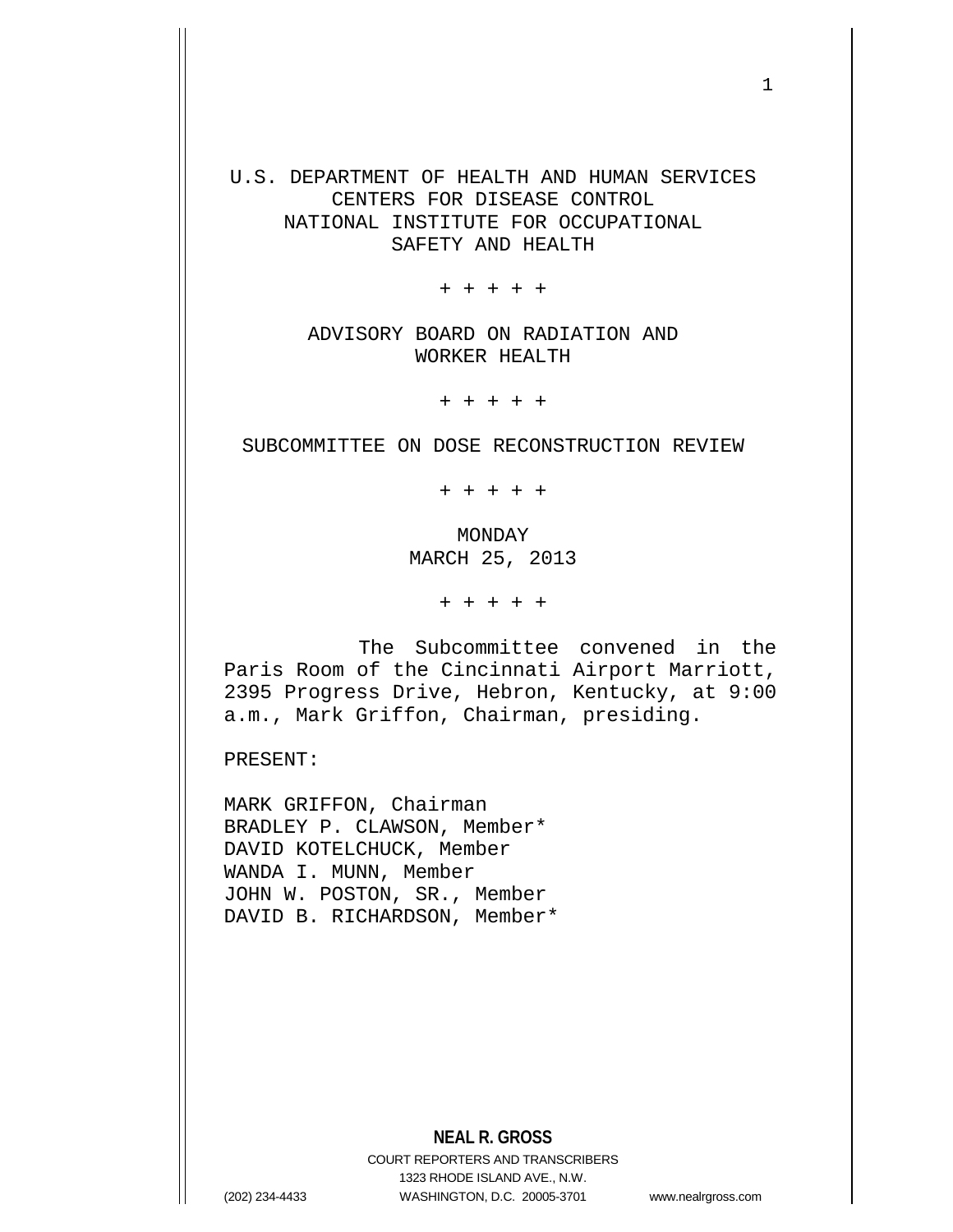ALSO PRESENT:

TED KATZ, Designated Federal Official KATHY BEHLING, SC&A\* ELIZABETH BRACKETT, ORAU Team\* GRADY CALHOUN, DCAS DOUG FARVER, SC&A STU HINNEFELD, DCAS JENNY LIN, HHS JOHN MAURO, SC&A\* BETH ROLFES, DCAS\* SCOTT SIEBERT, ORAU Team\* MATTHEW SMITH, ORAU Team\* JOHN STIVER, SC&A

\*Participating via telephone

## **NEAL R. GROSS**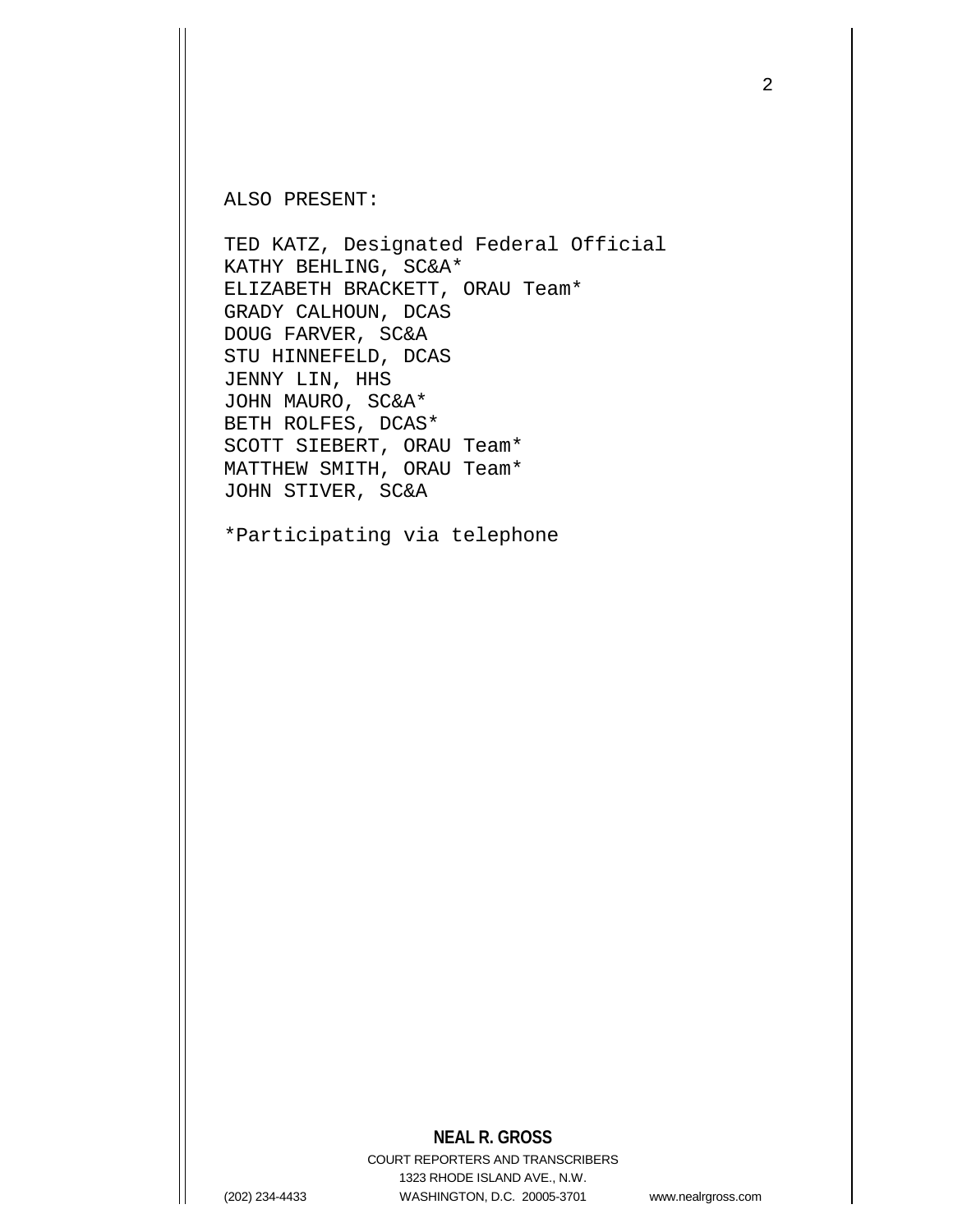## C O N T E N T S

| Welcome and Roll Call<br>4                                                          |
|-------------------------------------------------------------------------------------|
| Discussion                                                                          |
| Items Related to NIOSH 10-Year Review<br>Update on DCAS "Blind" Dose                |
| Reconstruction Quality Control<br>Case Reviews  5                                   |
| Case Reviews Issue Resolution                                                       |
| Sets 8-9  20                                                                        |
| Sets 10-13, Savannah River Site  225                                                |
| Sets $10-13$ , Rocky Flats Plant  N/A                                               |
| Sets $10-13$ , Los Alamos National  N/A<br>Laboratory                               |
| Identification of Next Sites for  N/A<br>Issue Resolution from Review<br>Sets 10-13 |
| Assignment of SC&A Blind DR Cases from                                              |
| Set 16  324                                                                         |
| Adjournment  358                                                                    |

## **NEAL R. GROSS**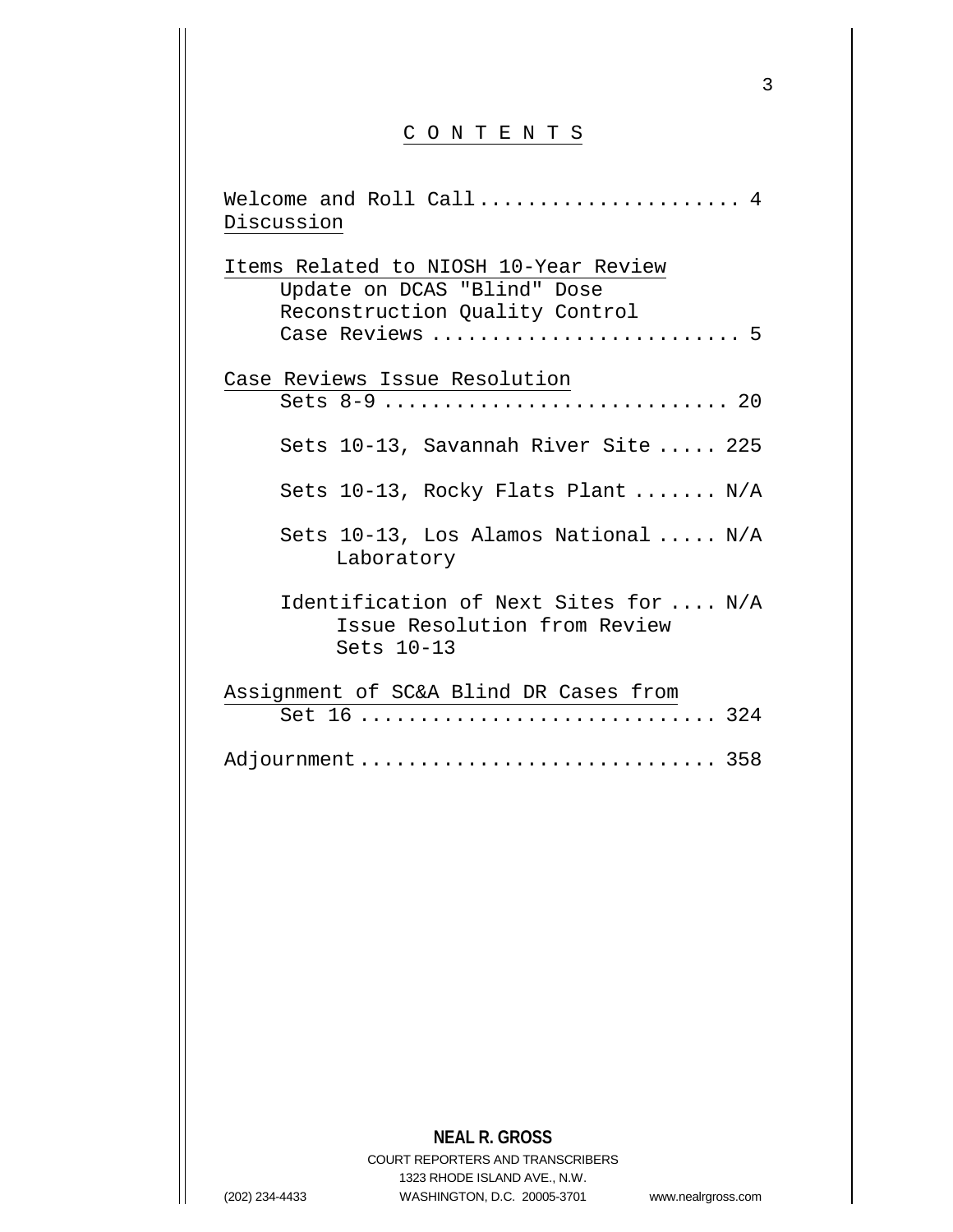**NEAL R. GROSS** COURT REPORTERS AND TRANSCRIBERS 1323 RHODE ISLAND AVE., N.W. (202) 234-4433 WASHINGTON, D.C. 20005-3701 www.nealrgross.com 4 1 P-R-O-C-E-E-D-I-N-G-S  $2 \parallel$  (8:58 a.m.) 3 MR. KATZ: This is the Advisory 4 || Board on Radiation and Worker Health, Dose 5 | Reconstruction Review Subcommittee. I'm going  $6 \parallel$  to get started. Let me just check on the  $7 \parallel$  phone. Do we have David and Brad? 8 || MEMBER CLAWSON: This is Brad. 9 MR. KATZ: Brad, hey. David, are you 10 || on the line, too? 11 (No response.) 12 MR. KATZ: We can get started. Mark 13  $\parallel$  has to make a meeting that starts at 9:00, so 14 we're going to miss him for a little bit. But 15 || let's just get started with roll call and go 16 from there. We are discussing Savannah River,  $17$  || LANL  $--$ 18 CHAIRMAN GRIFFON: And the rest of 19  $\parallel$  the eighth and ninth still, right? 20 MR. KATZ: Eighth and ninth, but 21  $\parallel$  LANL and Rocky Flats was the third, and Rocky,  $22$  so speak to conflict of interest with respect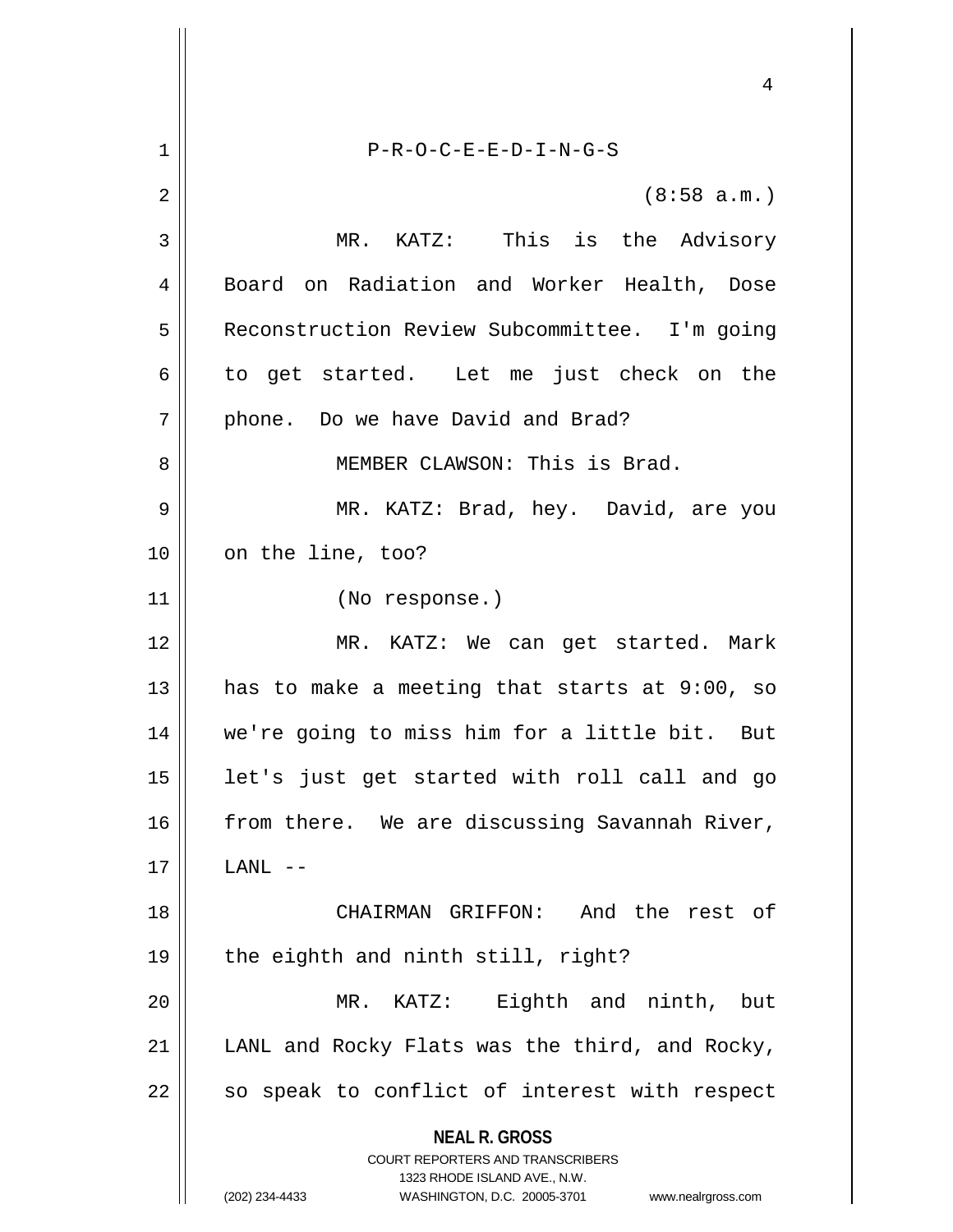**NEAL R. GROSS** COURT REPORTERS AND TRANSCRIBERS 1323 RHODE ISLAND AVE., N.W. (202) 234-4433 WASHINGTON, D.C. 20005-3701 www.nealrgross.com 1 to those three sites as well, for Board 2 Members when we do roll call. Just Board 3 Members. So let's get started with 4 | attendance. 5 (Roll call.) 6 MR. KATZ: So the agenda is posted, 7 || and, Mark, it's your meeting. 8 CHAIRMAN GRIFFON: Yes. And why 9 don't I, because I have my phone call -- 10 || what's the first item? I'm sorry. 11 || MR. KATZ: The first item, I think, 12 is blind dose reconstruction. 13 CHAIRMAN GRIFFON: Blind dose 14 || reconstruction. Okay. 15 MR. CALHOUN: And that's just really 16 | going to be an update. 17 || MR. KATZ: Yes, an update. 18 CHAIRMAN GRIFFON: And if NIOSH can 19 give that update, and I'm going to slip out  $20$  || and do my phone call, and, David Kotelchuck,  $21$  | if you can act as Chair while I'm gone? 22 MEMBER KOTELCHUCK: Sure.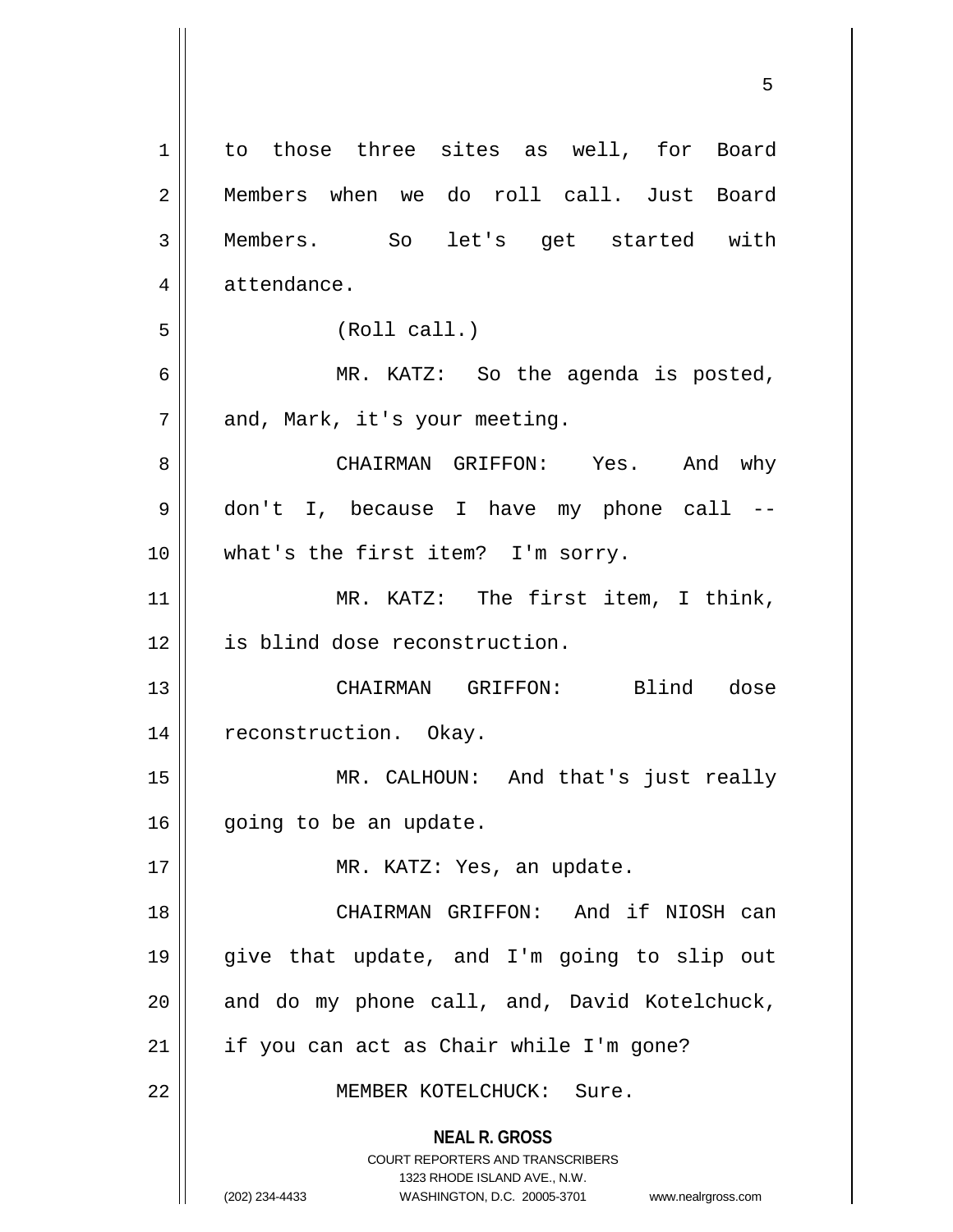1 | CHAIRMAN GRIFFON: All right. Thank  $2 \parallel$  you.

3 MR. KATZ: Okay, good.

4 MR. CALHOUN: Okay. This is Grady. 5 || Basically, we're still in the process of  $6 \parallel$  getting things done here. We only got five 7 additional blind DRs done since our last 8 assessment was written. However, we do --9 we've got 18 actually assigned that are in the 10 || process of being completed.

11 || One of the things that we're looking 12 at that's giving us a little bit of difficulty 13 || as far as timeliness and getting our blinds 14 done, is something that's affecting some of 15 || the Board Members here, too, and that's our 16 ability to readily get the tools. You'd think 17 it would be much easier than it is, but it's 18 not. And the tools that ORAU uses, we're 19 trying to get those, and it's not quite as  $20$  || easy as just saying give them to us. Sure, 21 || they're ours. But because of some computer  $22$  | issues between what they do and what our folks

> **NEAL R. GROSS** COURT REPORTERS AND TRANSCRIBERS 1323 RHODE ISLAND AVE., N.W.

(202) 234-4433 WASHINGTON, D.C. 20005-3701 www.nealrgross.com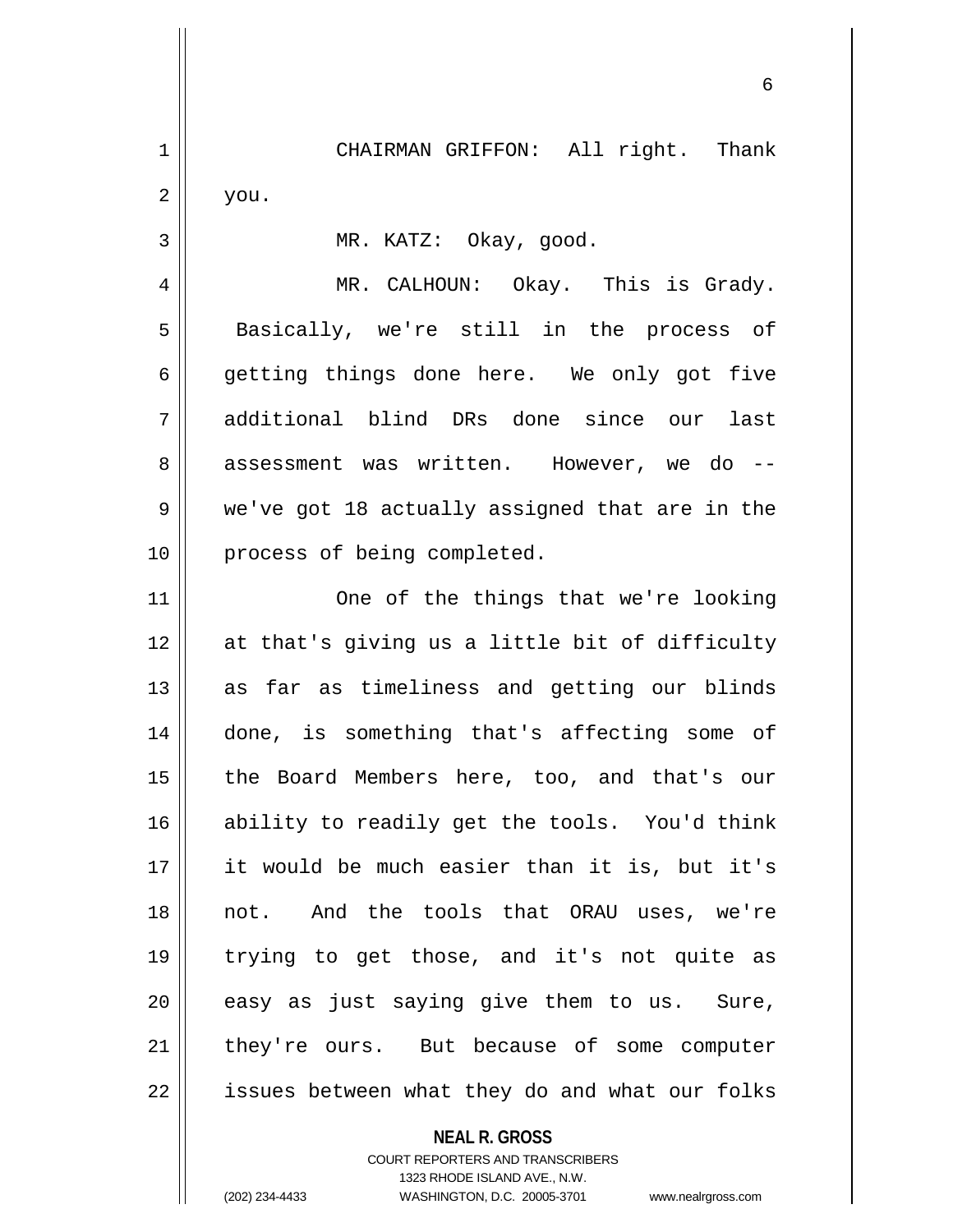$1 \parallel$  tell us we're allowed to do is causing us some 2 | problems.

3 || Just to give you a little bit of an 4 | idea, one of the things that we've emphasized  $5 \parallel$  here is we always wanted to make sure we had 6 the latest tool. Okay? What ORAU does is  $7 \parallel$  they can go out and I think it's called like 8 || One Click or something like that and they  $9 \parallel$  click a button. It goes out to the internet, 10 || to their cache of tools, it finds the most 11 || current tool, sucks it into the system. We're 12 || not allowed to do that, for some reason.

13 || So we're working on a process to try  $14$  | to get their -- I'll call it a hard copy, but 15 just copies that we don't have to go out and 16 || get. But, additionally, there's some issues 17 || with the Monte Carlo-type programs. We used 18 to use Crystal Ball. That's no longer 19 allowed. Then they went to Vose, and I don't 20 || think that's allowed. And so now we use 21 @Risk. So that's what we're trying to get  $22$  | together.

**NEAL R. GROSS**

COURT REPORTERS AND TRANSCRIBERS 1323 RHODE ISLAND AVE., N.W. (202) 234-4433 WASHINGTON, D.C. 20005-3701 www.nealrgross.com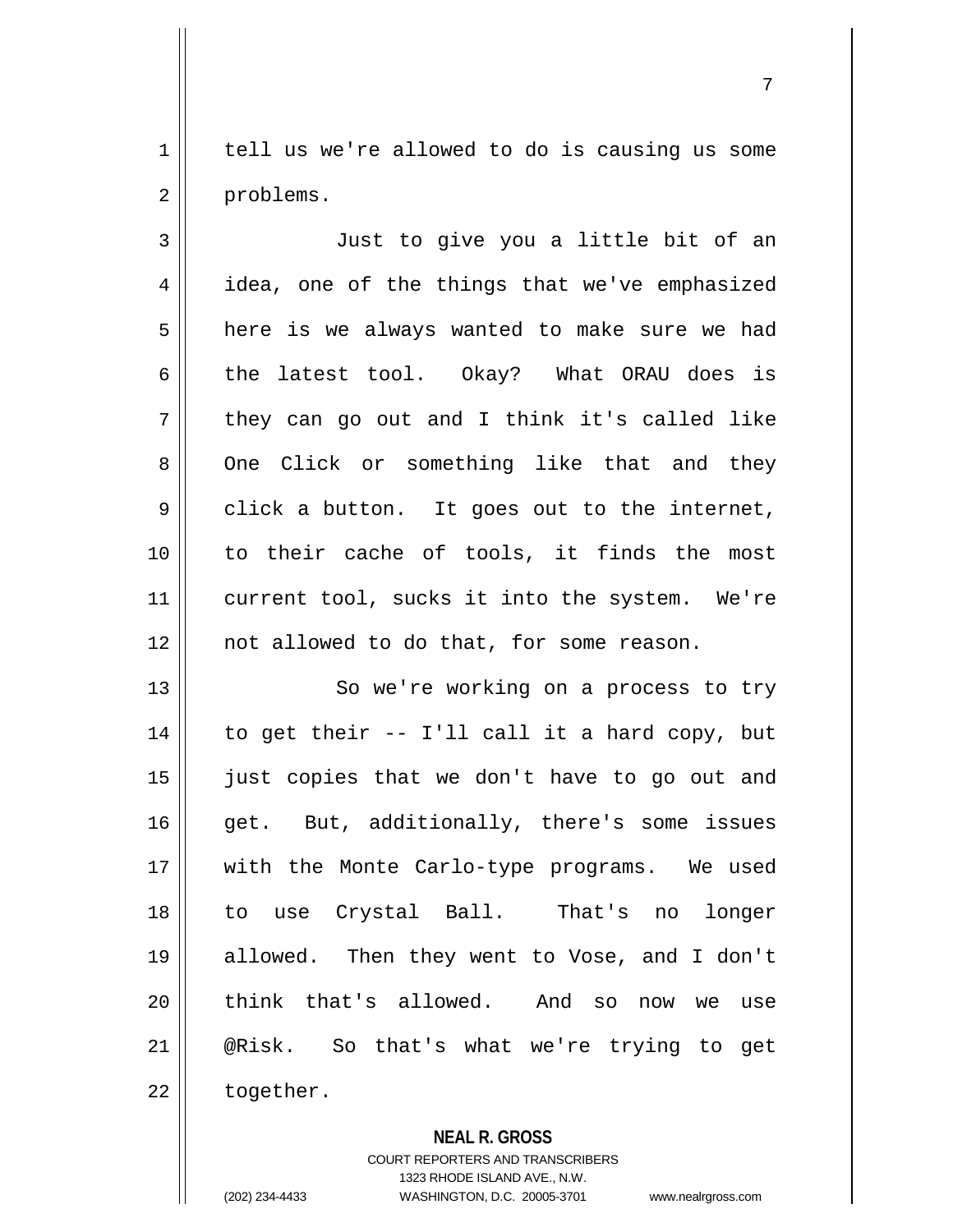**NEAL R. GROSS** COURT REPORTERS AND TRANSCRIBERS 1323 RHODE ISLAND AVE., N.W. (202) 234-4433 WASHINGTON, D.C. 20005-3701 www.nealrgross.com 1 So, sure, we can come up with the 2 | same Probability of Causation or decision, I 3 would say. But for us to actually come up 4 | with a closer Probability of Causation value, 5 we really need to use the exact same tools  $6 \parallel$  that they're using. 7 || But, anyway, we're in the process of 8 that, and I promise we'll have more of them 9 done next time and I'll have a full assessment 10 written up. But that's where we are, and I 11 believe you asked me for some of those tools a 12 while back and that's the problem we're 13 having. Wasn't it you? 14 MR. STIVER: Yes. This is John 15 || Stiver. Yes, back in November we had this 16 conversation. That was one of the things we 17 were concerned with was being able to access 18 || to the latest tools or at least the same set  $19$  | that was used. 20 MR. HINNEFELD: This is going to be 21 | far more complicated than we thought. And to  $22$  | be more specific about what the issue is, the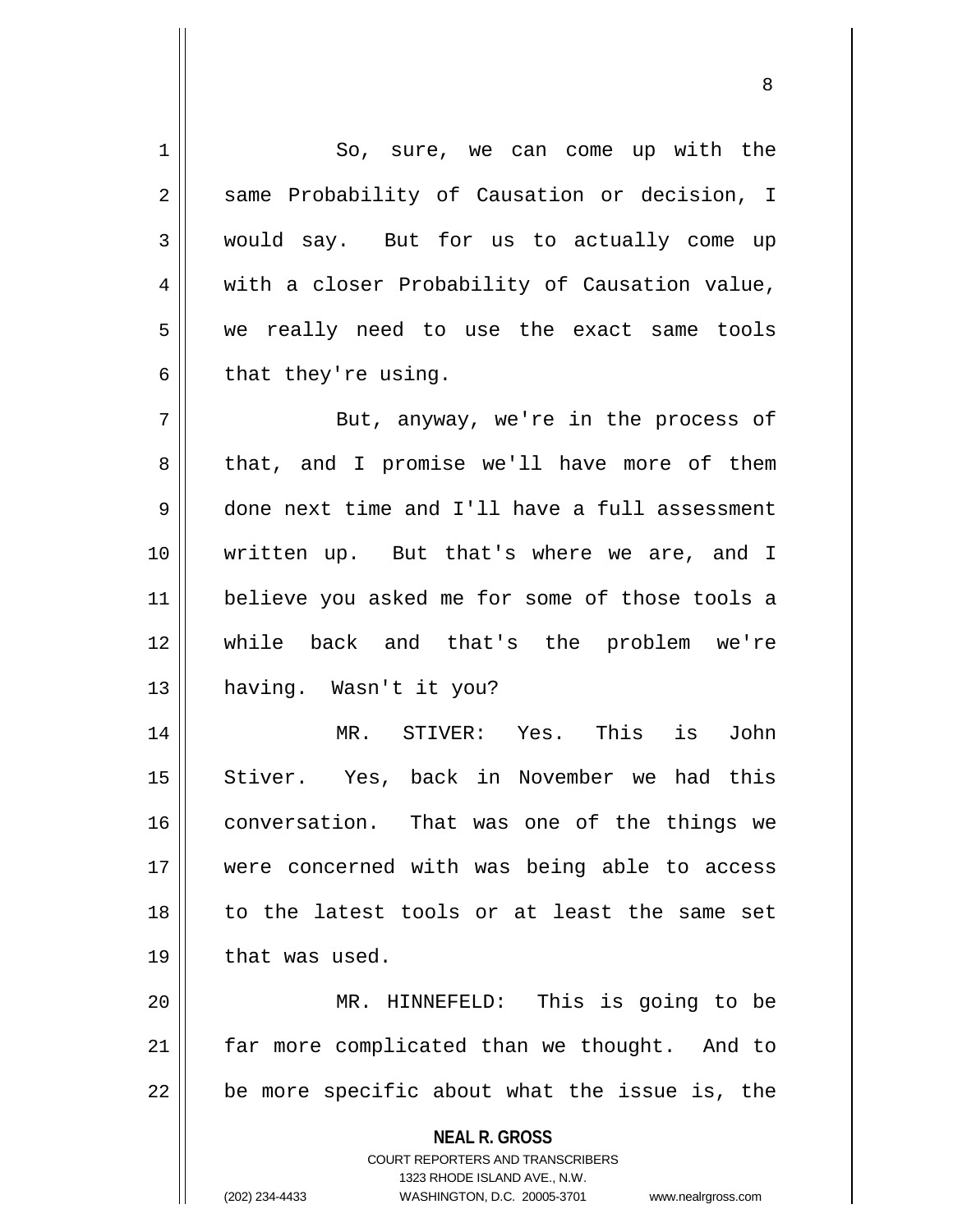1 || tools have applications written in a -- $2 \parallel$  essentially, it's a little routine written in  $3 \parallel$  the tool, programming language, essentially. 4 It's a Microsoft Office plugin. I think it's  $5 \parallel$  called Visual Studio or something, and they've  $6 \parallel$  written code in that application that pulls  $7 \parallel$  things. And that's what does the one click 8 deployment. That is not a CDC-authorized 9 | software. 10 Now, the fact of the matter is, on 11 || the ORAU side, their authority to operate and 12 || their certificate of compliance allows them to

 make their own determinations about what software packages they can buy and be compliant. And they actually have a more 16 || secure system than CDC because everybody at ORAU is already on Windows 7, but not 18 | everybody in CDC is.

19 || So CDC has not approved this particular software-writing or routine-writing software. And so it's okay on the ORAU side, | but we don't have CDC-approved use over here.

## **NEAL R. GROSS**

COURT REPORTERS AND TRANSCRIBERS 1323 RHODE ISLAND AVE., N.W. (202) 234-4433 WASHINGTON, D.C. 20005-3701 www.nealrgross.com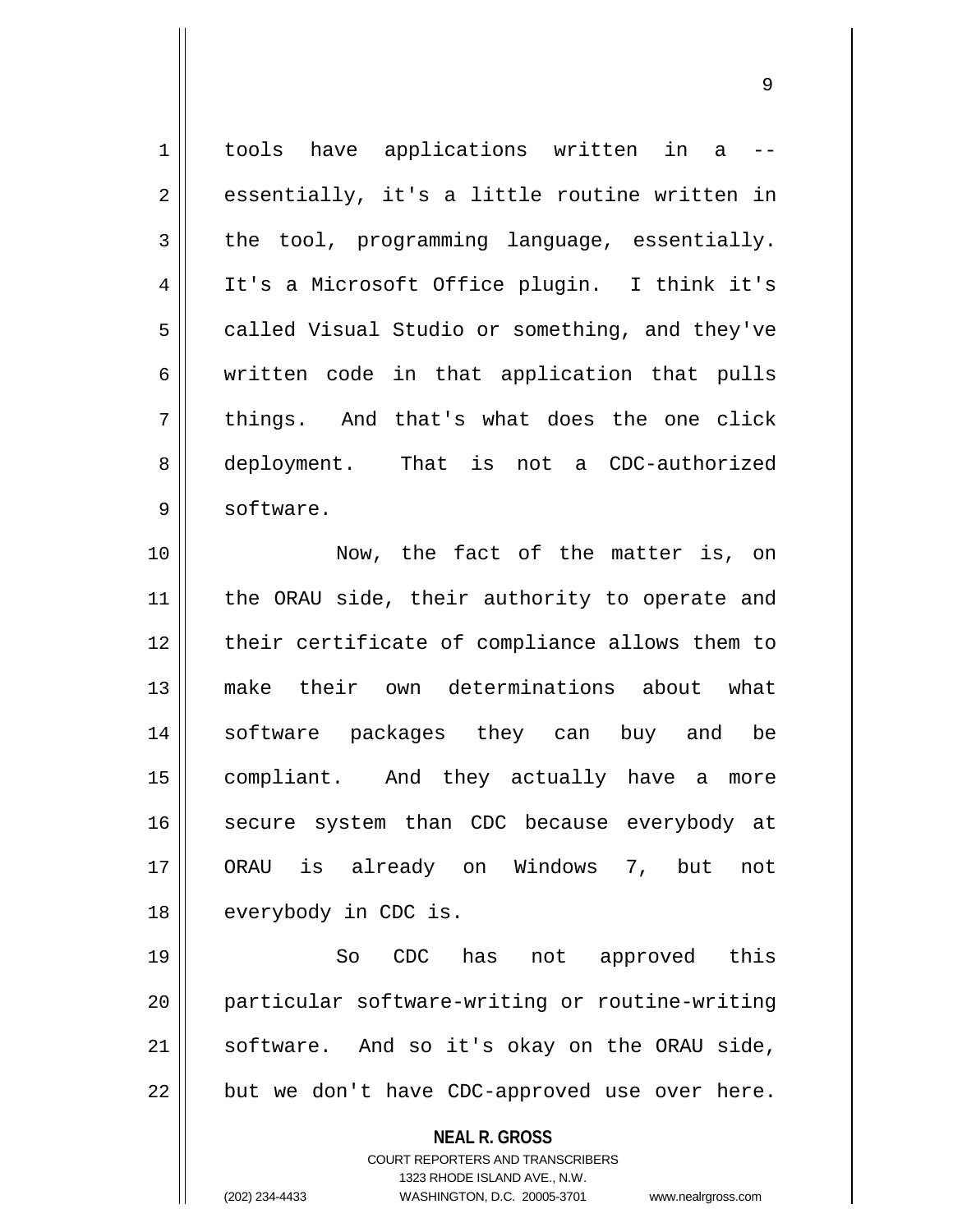$1 \parallel$  So that's the issue. It affects the one click 2 | deployment. It may affect some other things.

3 and there may be even a further 4 | complication to run these things through 5 | CITGO. If and when we get them on our system  $6 \parallel$  so that we can run them at our desktops, it  $7 \parallel$  still may be an issue. It's not clear that 8 everyone will run on CITGO, and that has to do 9 We with some libraries that are consulted. And 10 while, you know, CITGO, since it is a CDC-wide 11 configuration, you have to get CDC to agree to 12 host those libraries, and it's unlikely that 13  $\parallel$  we're going to get that far. We're already --14 we're in extended conversation with CDC about 15 || our databases and encrypting our databases, so 16 we're not their favorite people already. They 17 don't dislike us, but we're just a pain to 18 them because we've got all this PII in our 19 databases and they don't like that.

20 || So it's probably, you know, once we 21 || get the tools on our desktops, we're just 22 || going to have to try to run them through CITGO

> **NEAL R. GROSS** COURT REPORTERS AND TRANSCRIBERS 1323 RHODE ISLAND AVE., N.W.

(202) 234-4433 WASHINGTON, D.C. 20005-3701 www.nealrgross.com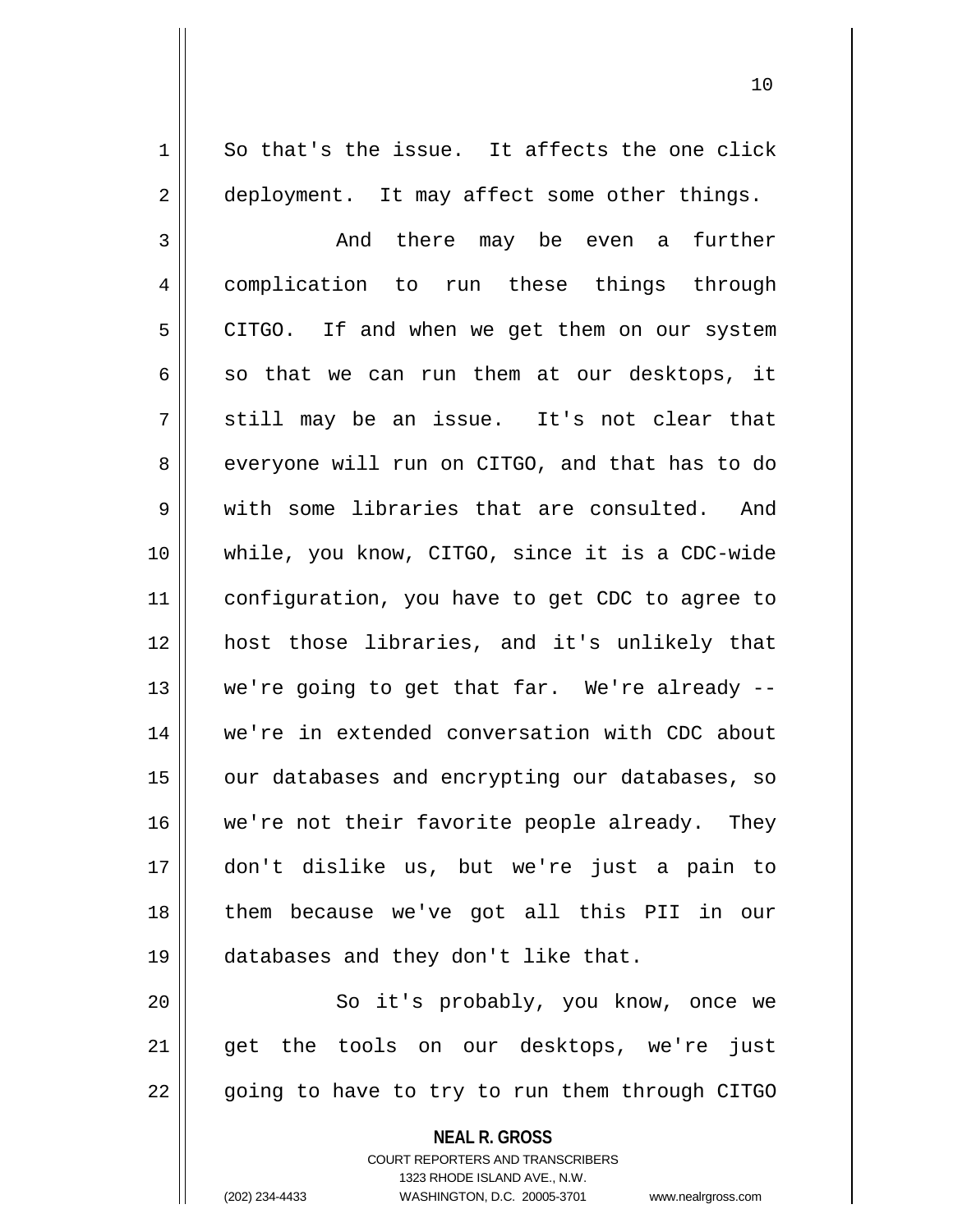**NEAL R. GROSS** COURT REPORTERS AND TRANSCRIBERS 1323 RHODE ISLAND AVE., N.W. (202) 234-4433 WASHINGTON, D.C. 20005-3701 www.nealrgross.com 1 and see which ones run. And at that point,  $2 \parallel$  then we'll know what can be made available 3 through CITGO. You know, we can, if it comes 4 down to this, we could host somebody at our 5 | office from SC&A that wants to come and do  $6 \parallel$  some stuff. We can set up a workstation in 7 the office where you'd be working on a  $8 \parallel$  desktop, and you could  $-$ 9 MR. KATZ: But you have problems in 10 || your own office, is what you were saying. 11 MR. HINNEFELD: Right now we do. So  $12$  | once we get them running in our office, they 13 || still might not run on CITGO. 14 || MR. KATZ: So right now the option 15 || is to go to ORAU and work in their office? 16 MR. HINNEFELD: Well, we could 17 | conceivably do that. 18 MR. KATZ: That's conceivably a 19 | solution. 20 MR. HINNEFELD: We could conceivably 21 do that, but what we're really trying to do is  $22 \parallel$  get it running at least on our desktops.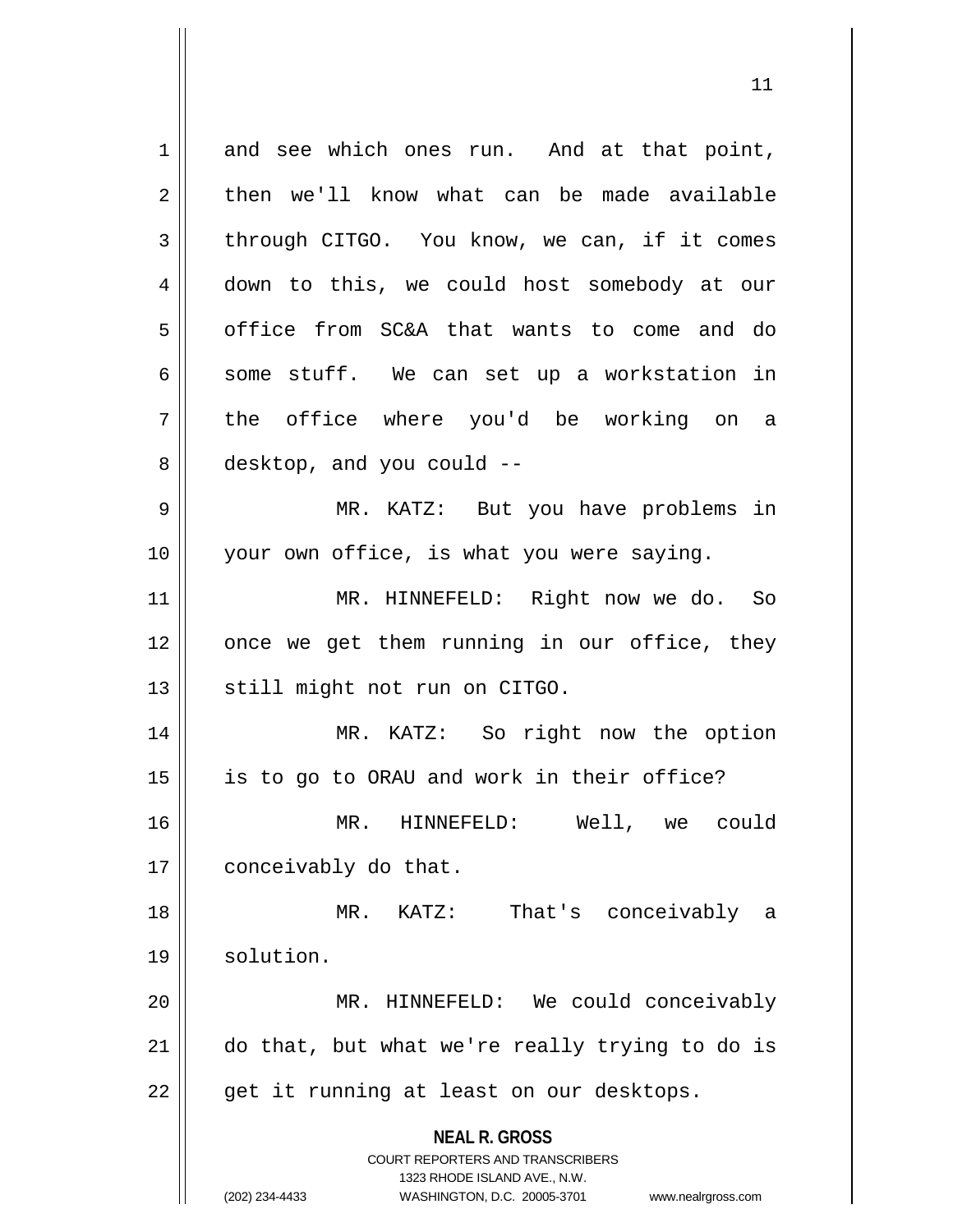| $1\,$          | MR. KATZ: Right.                                                                                                                                                       |
|----------------|------------------------------------------------------------------------------------------------------------------------------------------------------------------------|
| $\overline{2}$ | MR. HINNEFELD: And it could, and I                                                                                                                                     |
| 3              | would think ORAU would have a seat at the                                                                                                                              |
| $\overline{4}$ | table.                                                                                                                                                                 |
| 5              | MR. KATZ: Because SC&A is going to                                                                                                                                     |
| 6              | be doing blind dose reconstructions this year                                                                                                                          |
| 7              | that have to get done this year. And if this                                                                                                                           |
| 8              | looks like it's long in resolution, it might                                                                                                                           |
| 9              | make sense to send someone to ORAU and sit in                                                                                                                          |
| 10             | their office and do their --                                                                                                                                           |
| 11             | MR. STIVER: Yes. This is John.                                                                                                                                         |
| 12             | That sounds like a very good idea.                                                                                                                                     |
| 13             | MR. HINNEFELD: Okay. I'll address                                                                                                                                      |
| 14             | it with them. You guys have been there                                                                                                                                 |
| 15             | before, I think.                                                                                                                                                       |
| 16             | MR. KATZ: Yes, we've been there.                                                                                                                                       |
| 17             | And as long as you're willing to host --                                                                                                                               |
| 18             | HINNEFELD: We'll bring it<br>MR.                                                                                                                                       |
| 19             | during baseball season, when the Reds are in                                                                                                                           |
| 20             | town. You know, just arrange your schedule                                                                                                                             |
| 21             | appropriately. Yes.                                                                                                                                                    |
| 22             | MR. FARVER: Make sure they're in                                                                                                                                       |
|                | <b>NEAL R. GROSS</b><br><b>COURT REPORTERS AND TRANSCRIBERS</b><br>1323 RHODE ISLAND AVE., N.W.<br>(202) 234-4433<br>WASHINGTON, D.C. 20005-3701<br>www.nealrgross.com |

 $\mathop{\text{||}}$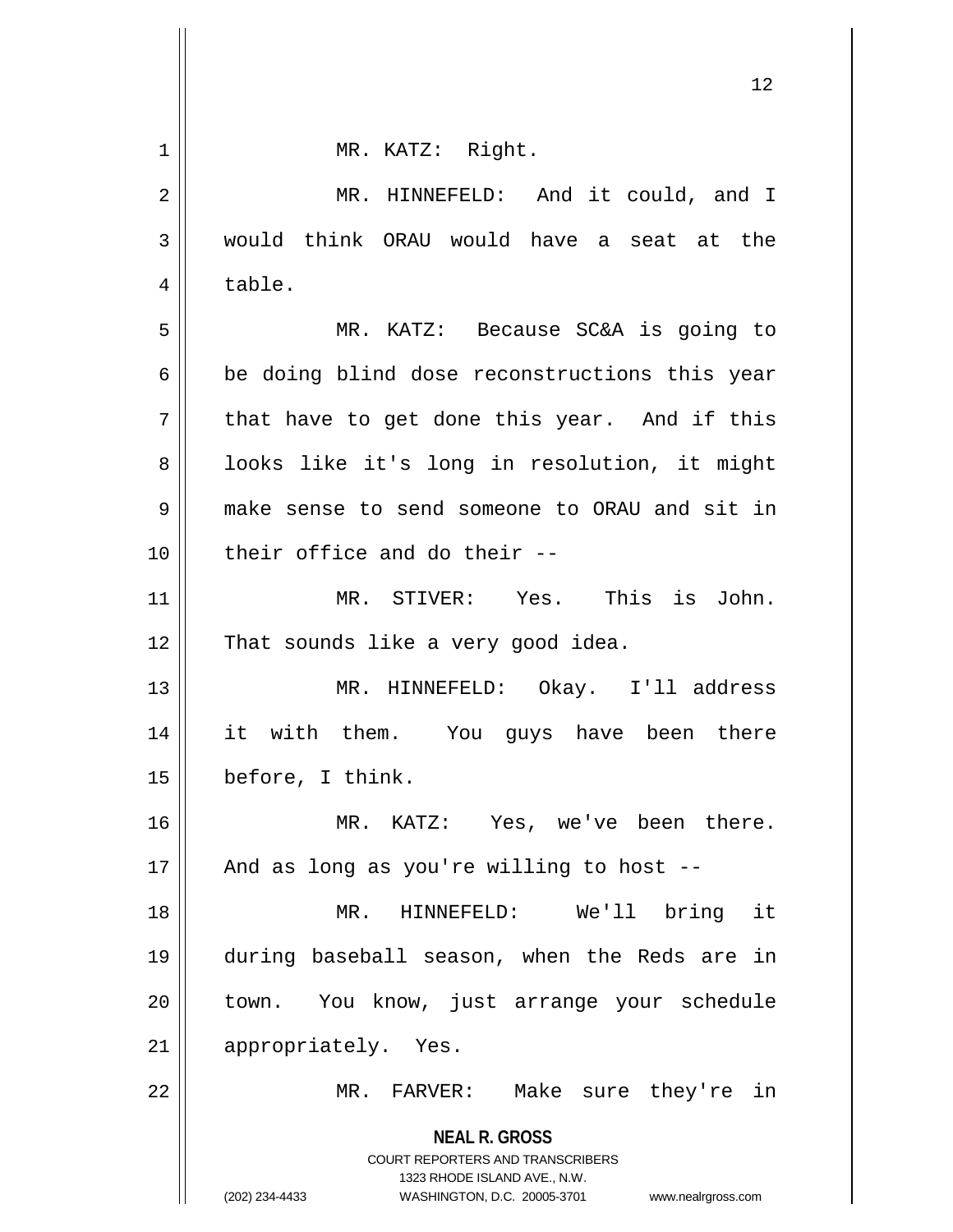$1 \parallel$  town.

| $\overline{2}$ | MR. KATZ: But, anyway, I mean, you                                                                                                                                     |
|----------------|------------------------------------------------------------------------------------------------------------------------------------------------------------------------|
| 3              | know, it's slightly expensive, but it's a                                                                                                                              |
| 4              | solution for the interim because I think SC&A                                                                                                                          |
| 5              | is going to be hard-put if they have to wait                                                                                                                           |
| 6              | very long, given that --                                                                                                                                               |
| 7              | MR. STIVER: We were going to try to                                                                                                                                    |
| 8              | do about five or six a year.                                                                                                                                           |
| $\mathsf 9$    | MR. KATZ: Well, five or six this                                                                                                                                       |
| 10             | year. Next year is a whole other story. But,                                                                                                                           |
| 11             | anyway, we only have nine months left.                                                                                                                                 |
| 12             | MR. HINNEFELD: Talking about six                                                                                                                                       |
| 13             | months if you're doing fiscal years.                                                                                                                                   |
| 14             | MR. KATZ: No, calendar years. SC&A                                                                                                                                     |
| 15             | is calendar year. So let's work on that then,                                                                                                                          |
| 16             | if you'll --                                                                                                                                                           |
| 17             | Okay.<br>The<br>Reds<br>MR. HINNEFELD:                                                                                                                                 |
| 18             | schedule is online for when you want to                                                                                                                                |
| 19             | schedule your travel. The schedule is online.                                                                                                                          |
| 20             | I'm not joking. You know, you work all day                                                                                                                             |
| 21             | and go to a baseball game at night.                                                                                                                                    |
| 22             | In that case, I might<br>MR. STIVER:                                                                                                                                   |
|                | <b>NEAL R. GROSS</b><br><b>COURT REPORTERS AND TRANSCRIBERS</b><br>1323 RHODE ISLAND AVE., N.W.<br>(202) 234-4433<br>WASHINGTON, D.C. 20005-3701<br>www.nealrgross.com |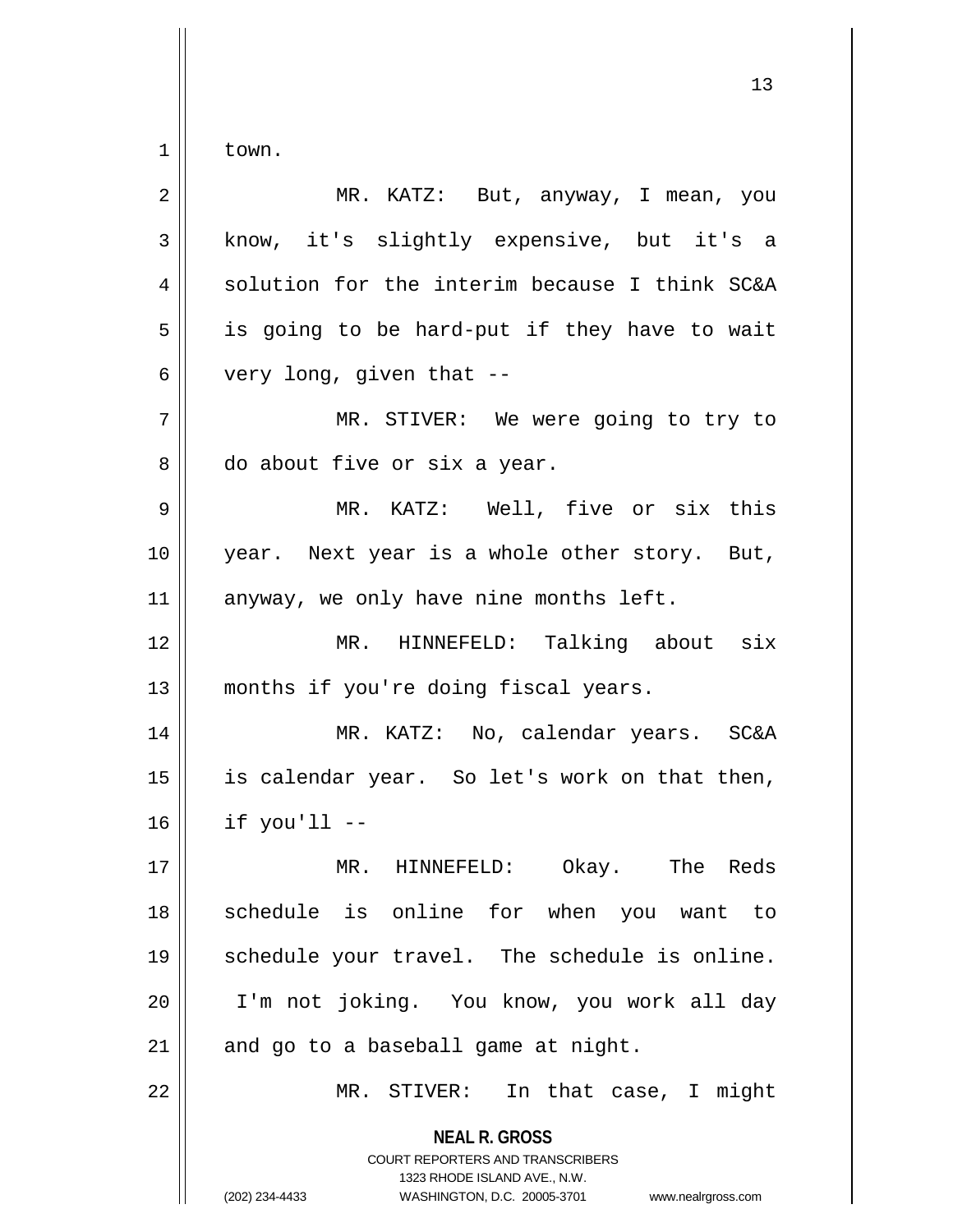$1 \parallel$  want to go, too.

| 2              | MS. BEHLING: This is Kathy Behling.                                                                                                                                    |
|----------------|------------------------------------------------------------------------------------------------------------------------------------------------------------------------|
| 3              | DCAS plan on issuing another blind<br>Does                                                                                                                             |
| $\overline{4}$ | report at some point in time?                                                                                                                                          |
| 5              | MR. KATZ: Yes. So maybe, Kathy,                                                                                                                                        |
| 6              | you missed the beginning of this, but Grady                                                                                                                            |
| 7              | was explaining that they have had these IT                                                                                                                             |
| 8              | hitches which have delayed their progress,                                                                                                                             |
| 9              | which is why they don't have as many cases                                                                                                                             |
| 10             | done as they would like to have had, which is                                                                                                                          |
| 11             | why they're not ready to give a full report                                                                                                                            |
| 12             | yet.                                                                                                                                                                   |
| 13             | MR. CALHOUN: I could have written                                                                                                                                      |
| 14             | up a report on just five, but I thought I'd                                                                                                                            |
| 15             | wait until we get ten or so.                                                                                                                                           |
| 16             | MR. KATZ: Right. So maybe the next                                                                                                                                     |
| 17             | meeting we'll actually have --                                                                                                                                         |
| 18             | MS. BEHLING: Okay.                                                                                                                                                     |
| 19             | MR. HINNEFELD: We've taken<br>one                                                                                                                                      |
| 20             | other thing, I think we did this, we had one                                                                                                                           |
| 21             | case that came up that had just multiple skin                                                                                                                          |
| 22             | cancers. You know, that was one of the ones                                                                                                                            |
|                | <b>NEAL R. GROSS</b><br><b>COURT REPORTERS AND TRANSCRIBERS</b><br>1323 RHODE ISLAND AVE., N.W.<br>(202) 234-4433<br>WASHINGTON, D.C. 20005-3701<br>www.nealrgross.com |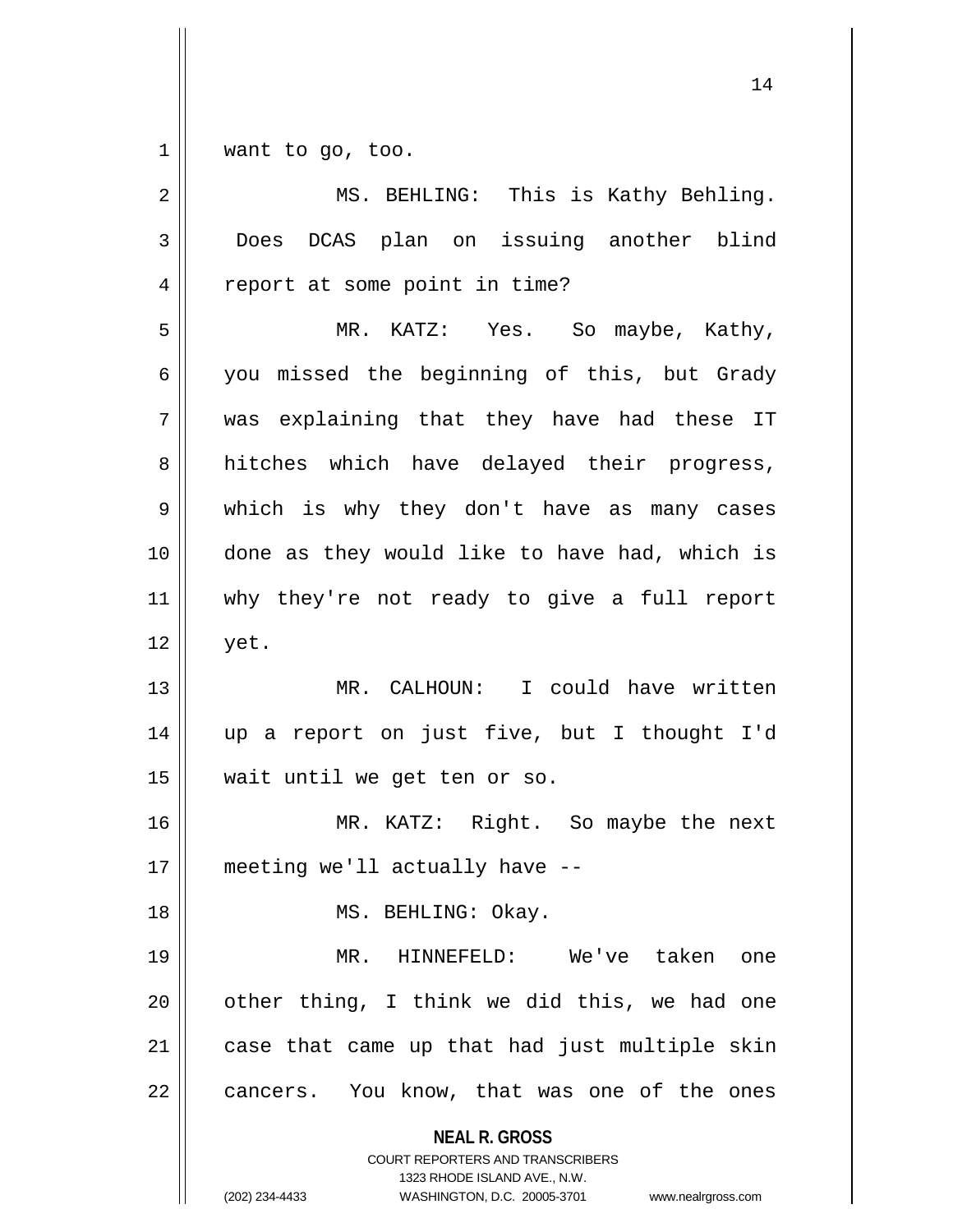**NEAL R. GROSS** COURT REPORTERS AND TRANSCRIBERS 1323 RHODE ISLAND AVE., N.W. 1 | that pull. So for our guy to do, for our HP  $2 \parallel$  to do a real dose reconstruction and plug  $3 \parallel$  through this is just really -- you're really  $4 \parallel$  now, all of a sudden, investing a whole lot of  $5 \parallel$  time in this one. So I told Grady, look, it's  $6 \parallel$  okay to just make an arbitrary cutoff if you  $7 \parallel$  happen to pull a case that has more than three 8 cancers, three primaries or two primaries or 9 || whatever number you want to pick. Just reject 10 it and pull a replacement, because it's just 11 too much time to invest in one case. We're 12 || trying to keep this moving and keep up with 13 it, and it's turned into a lot -- with this 14 | tool business, it's turned into a lot. 15 MEMBER KOTELCHUCK: Well, that 16 Sounds like that's fine. 17 MEMBER CLAWSON: Jim, this is Brad. 18 I've got a question. Help me understand 19 this. Because of the security plans and 20 || everything else that CITGO has put on ours,  $21$  | our computers, we can't get these? 22 MR. HINNEFELD: No, the issue is,

(202) 234-4433 WASHINGTON, D.C. 20005-3701 www.nealrgross.com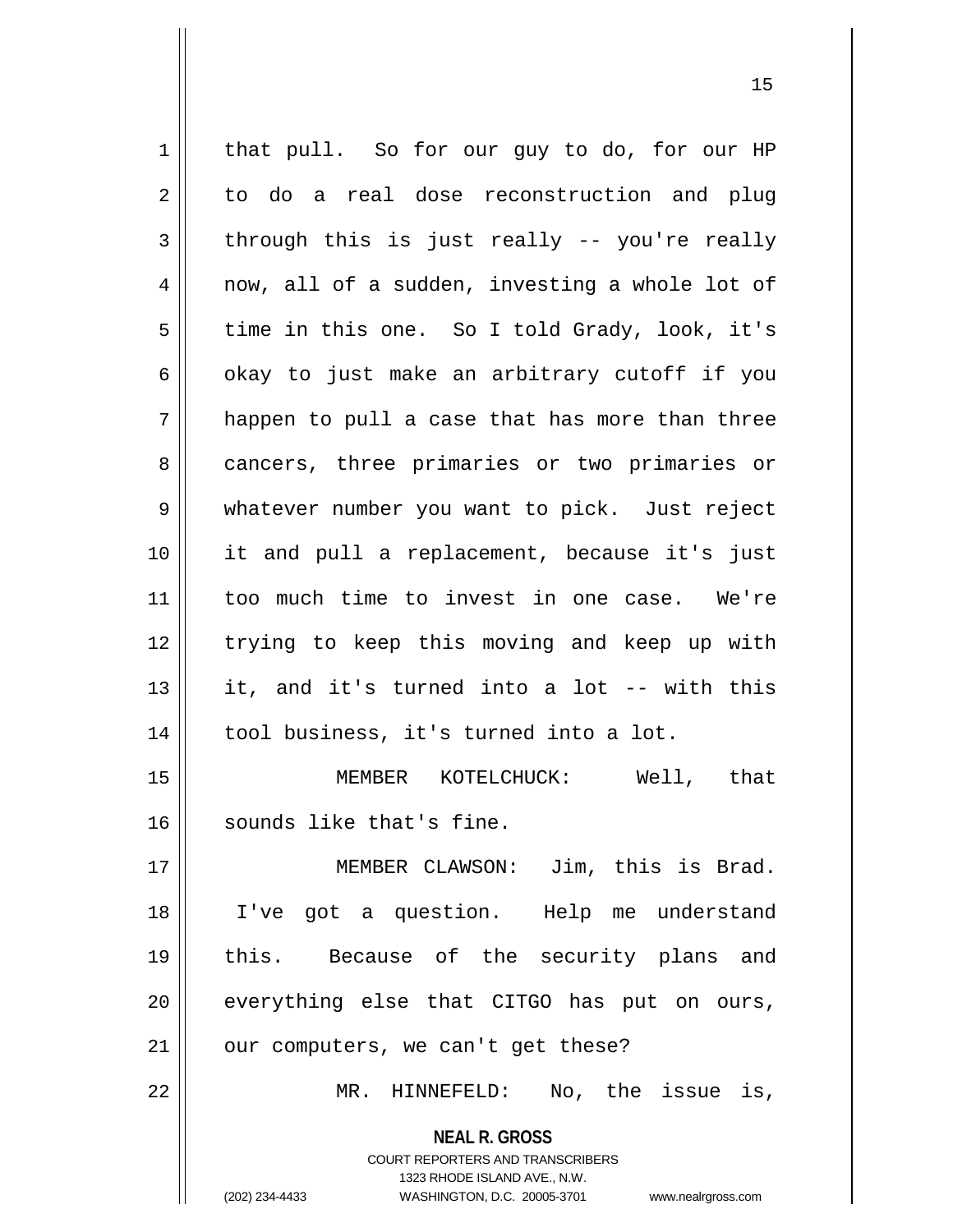| $\mathbf 1$    | it's a computer security issue. The tools                           |
|----------------|---------------------------------------------------------------------|
| $\overline{2}$ | utilize a software package that's a plugin to                       |
| 3              | Outlook or part of Outlook -- or part of                            |
| 4              | Office, not Outlook necessarily, part of                            |
| 5              | Office. But that particular piece of that                           |
| 6              | particular Microsoft product is not on CDC's                        |
| 7              | approved software list. Now, probably the                           |
| 8              | main reason why it is not is because CDC runs                       |
| 9              | several different versions of Windows.<br>Not                       |
| 10             | all of CDC is on Windows 7. And so there is a                       |
| 11             | security vulnerability with this particular                         |
| 12             | plugin in earlier versions of Windows.                              |
| 13             | So for that reason, CDC is not going                                |
| 14             | to approve the use of that software package on                      |
| 15             | the CDC system, which is what we're on. So                          |
| 16             | that's the reason why the tools, we can't get                       |
| 17             | the tools on our desktop. The further issue -                       |
| 18             | - go ahead.                                                         |
| 19             | MEMBER CLAWSON: So with ORAU and                                    |
| 20             | everyone, then what is it? Because they're                          |
| 21             | using their own personal computers --                               |
| 22             | MR. HINNEFELD: No. It's because                                     |
|                | <b>NEAL R. GROSS</b>                                                |
|                | COURT REPORTERS AND TRANSCRIBERS                                    |
|                | 1323 RHODE ISLAND AVE., N.W.                                        |
|                | (202) 234-4433<br>WASHINGTON, D.C. 20005-3701<br>www.nealrgross.com |

<sup>(202) 234-4433</sup> WASHINGTON, D.C. 20005-3701 www.nealrgross.com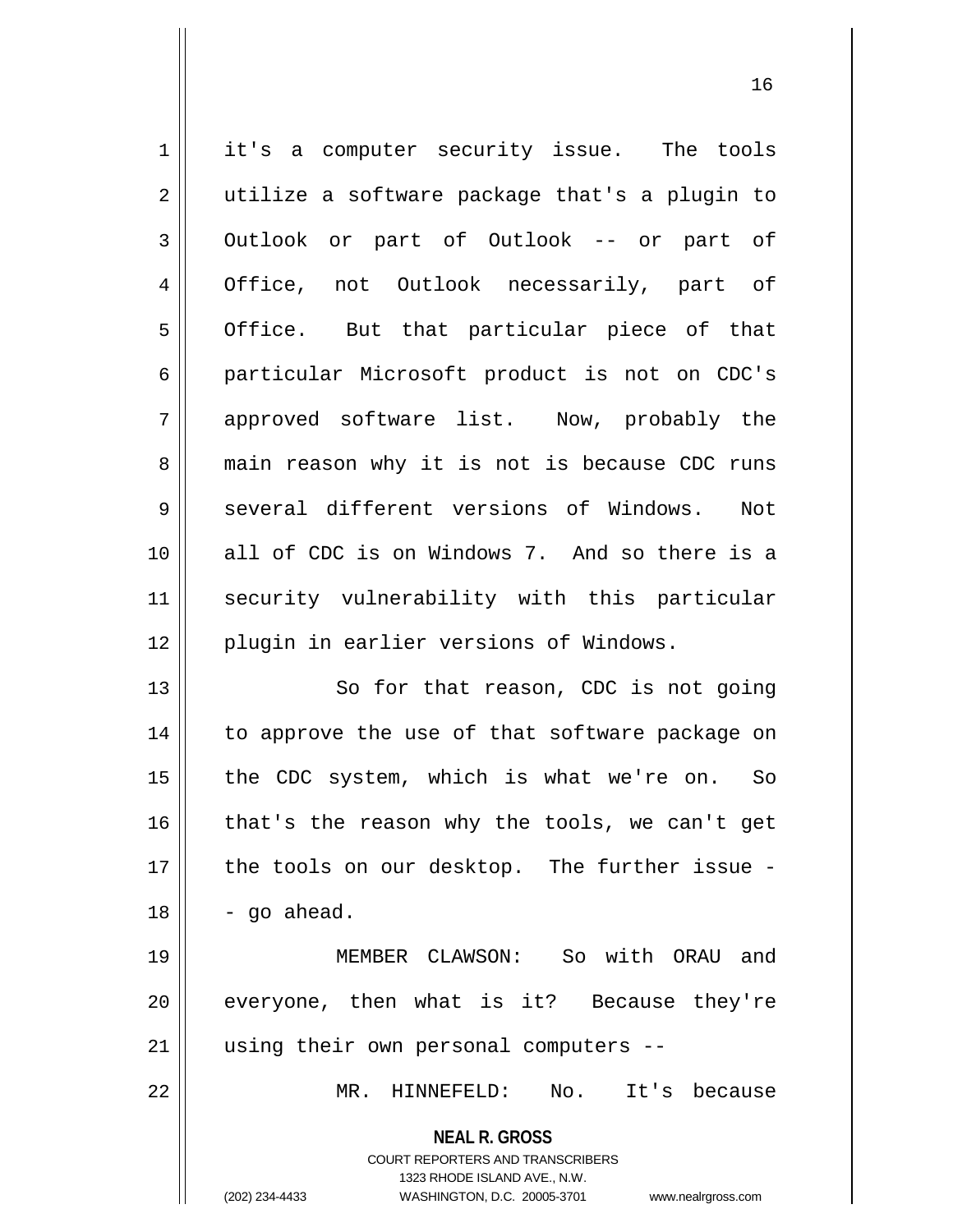1 | their entire system is on Windows 7, and they  $2 \parallel$  are in a place where this is acceptable to 3 them. And they have their own system for 4 approving software, and that's allowed under  $5$  || their authority to operate.

 MR. KATZ: Right. Brad, SC&A is in  $\parallel$  sort of a different situation than ORAU. ORAU  $8 \parallel$  had their whole computer system, in effect, 9 || approved by CDC for IT security, which it's sort of an extensive process of doing such a 11 || thing, but it allows them to sort of set up 12 || their home system in-house. And, in effect,  $\parallel$  they have their own containment, so they don't 14 || have to -- and there's control and security risks. Everyone else, including SC&A, including DCAS, they're all on a CDC-wide network, and so they have to abide by the rules of the CDC-wide network. And that network doesn't deal well with peculiarities 20 || like we have with this program. So that's || sort of the issue. It's very big sort of  $-$ -

22 || MEMBER CLAWSON: Okay. I was

**NEAL R. GROSS**

1323 RHODE ISLAND AVE., N.W.

COURT REPORTERS AND TRANSCRIBERS

(202) 234-4433 WASHINGTON, D.C. 20005-3701 www.nealrgross.com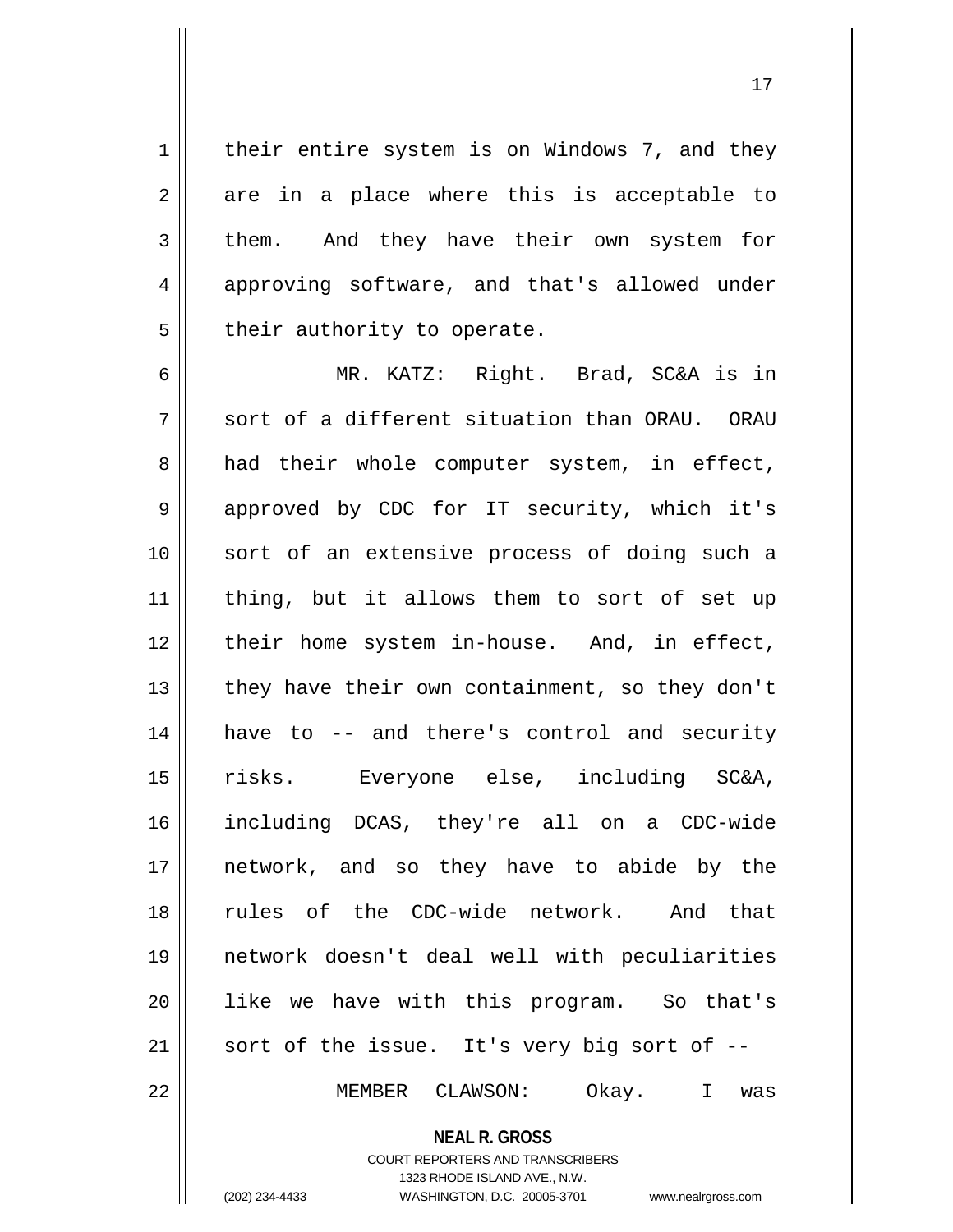**NEAL R. GROSS** COURT REPORTERS AND TRANSCRIBERS 1 starting to wonder, because I thought they 2 || were supposed to be on a secure system, and I wasn't understanding how they were going 4 | without that. MR. KATZ: Yes. So they actually 6 have a very nice secure system, but it's just in-house. 8 || MEMBER CLAWSON: Okay. DR. MAURO: So this is John Mauro. Just an overarching question. I presume you 11 are in a position, however, to check these dose reconstructions but not necessarily using their tools. So that when a DR does move 14 || through and the system and NIOSH signs off, you do have the ability to check those numbers? MR. HINNEFELD: Yes. DR. MAURO: Okay. So it's just the tools just allow you to go through a process || that allows you to do what we're calling the blind DRs, and you've set that up in a way where you have no choice but to use exactly

1323 RHODE ISLAND AVE., N.W.

(202) 234-4433 WASHINGTON, D.C. 20005-3701 www.nealrgross.com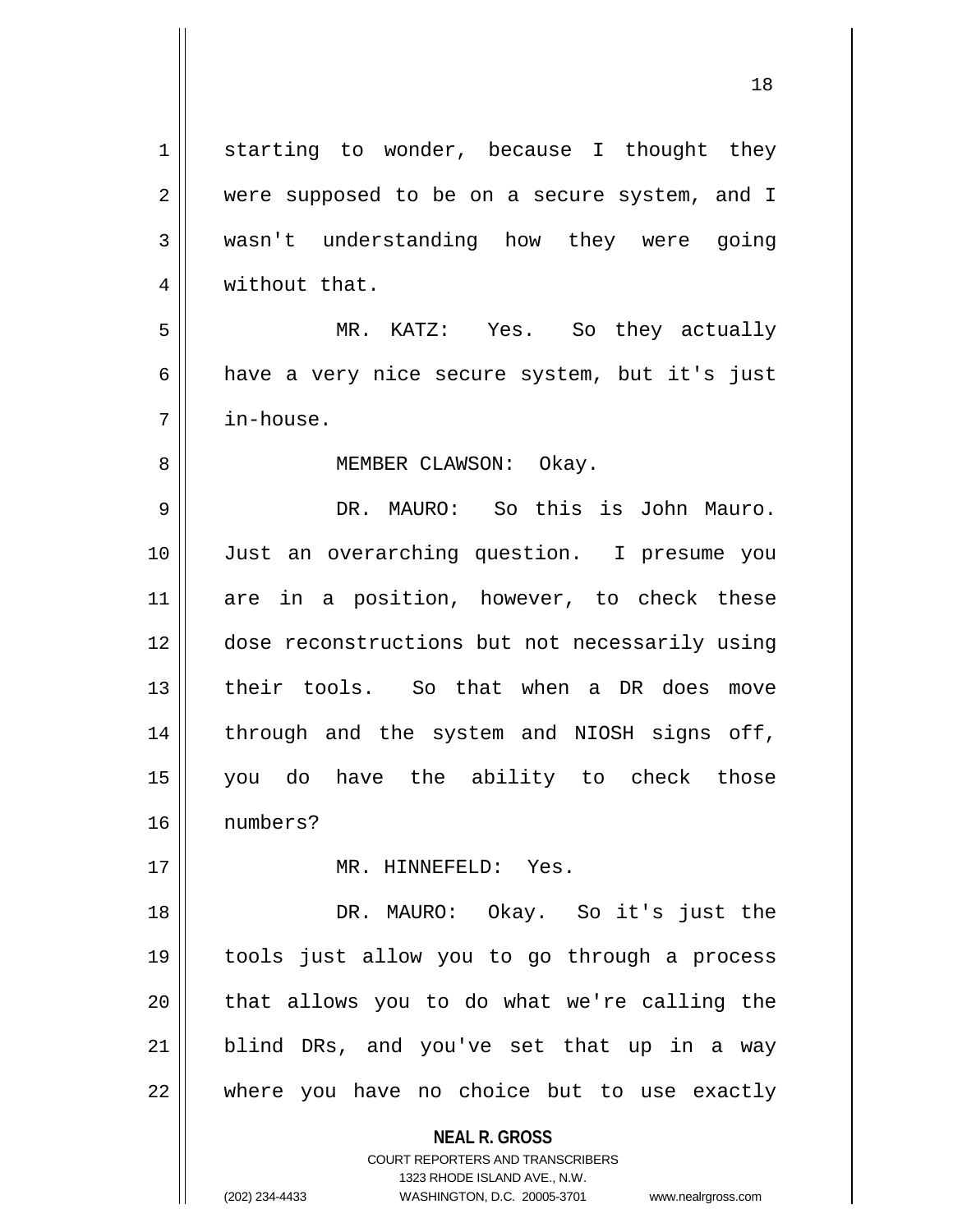$1 \parallel$  the same tools as they're using?

2 MR. HINNEFELD: Well, there are two  $3 \parallel$  reasons to do that, you know. One is it's a  $4 \parallel$  1ot quicker to use those tools if you're going  $5 \parallel$  to do this. And the second is that it makes, 6 || the tool makes multiple decisions,  $7 \parallel$  essentially, at once, and it's easier to make 8 all those multiple decisions, you know, the 9 || choices correctly when you make them once, as 10 || opposed to going through and doing it manually 11 and having to make the correct decision or the 12 consistent decisions at every step. So it's 13  $\parallel$  an expedient thing, to a large extent; but it 14 also provides for consistency of choices of, 15 you know, of the decisions that are made in 16 it. So it provides consistent decision-17 making.

18 || **MEMBER KOTELCHUCK:** Okay. So should 19 we go on now to sets eight and nine? So eight 20 || is, eight is the set of dose reconstruction 21 || cases, and then Bridgeport Brass, Harshaw, 22 Huntington Site Profile reviews. So this is a

**NEAL R. GROSS**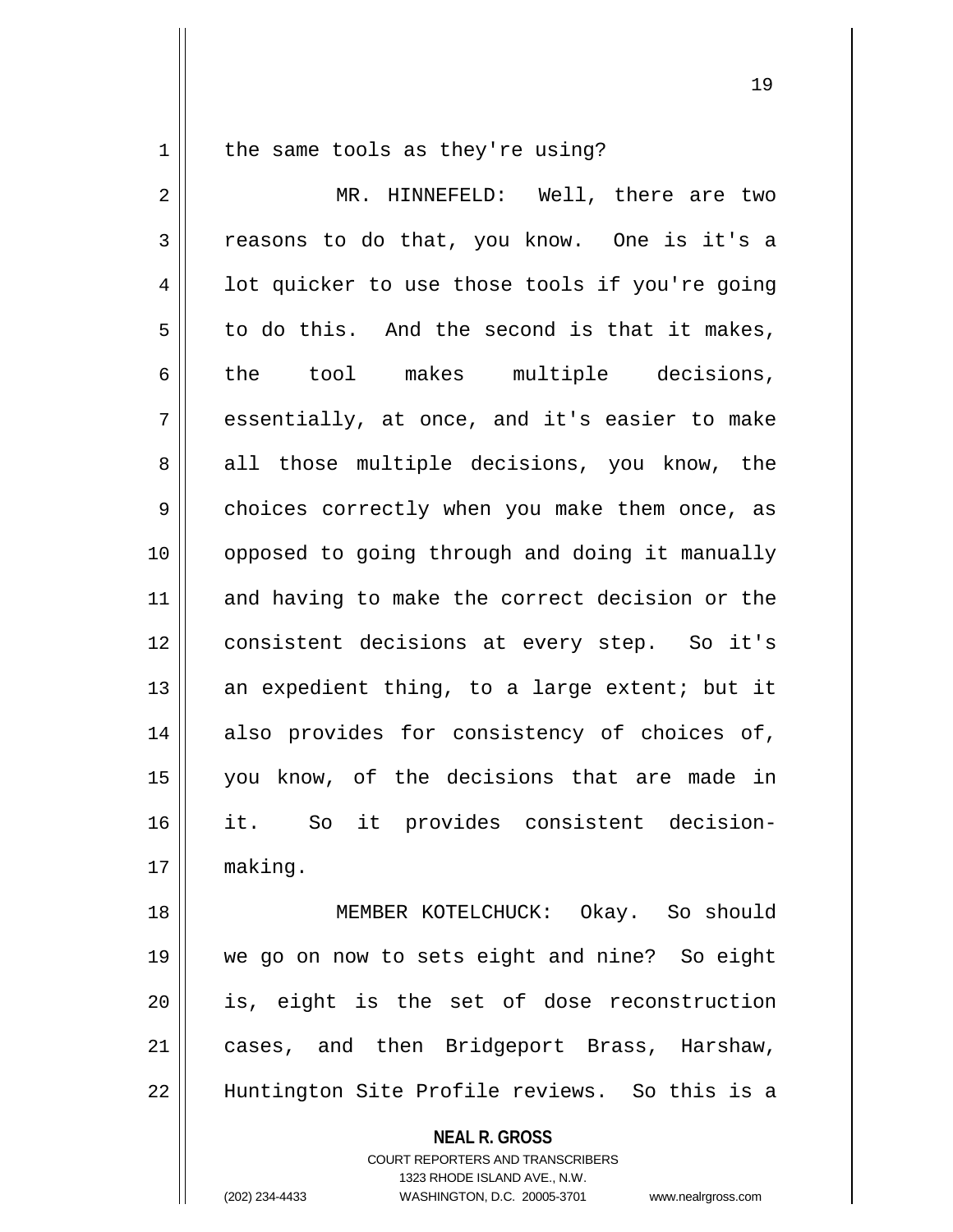| big one. So who starts? Who begins this       |
|-----------------------------------------------|
| discussion?                                   |
| MR. CALHOUN: Well, I guess I can              |
| start a little bit here.                      |
| MEMBER KOTELCHUCK: Okay.                      |
| MR. CALHOUN: The first one, and,              |
| Scott, feel free to jump in on this --        |
| MEMBER KOTELCHUCK: 149.1.                     |
| MR. CALHOUN: 149.1, I believe, is             |
| Bridgeport Brass, and what we have here, what |
| I have written down on the final matrix here  |
| is that the updated TBD has been reviewed. It |
| said not published and under DOE review.      |
| However, that was from last time, and right   |
| now it has been published. It was published   |
| in February, so I guess we believe that we've |
| answered most of those questions, and I think |
| that SC&A or the Work Group is going to look  |
| at that. And I believe we just got something  |
| out on Bridgeport Brass. I don't know if they |
| looked at the actual, if they looked at the   |
| new one or not. I would imagine they would    |
|                                               |

**NEAL R. GROSS** COURT REPORTERS AND TRANSCRIBERS 1323 RHODE ISLAND AVE., N.W. (202) 234-4433 WASHINGTON, D.C. 20005-3701 www.nealrgross.com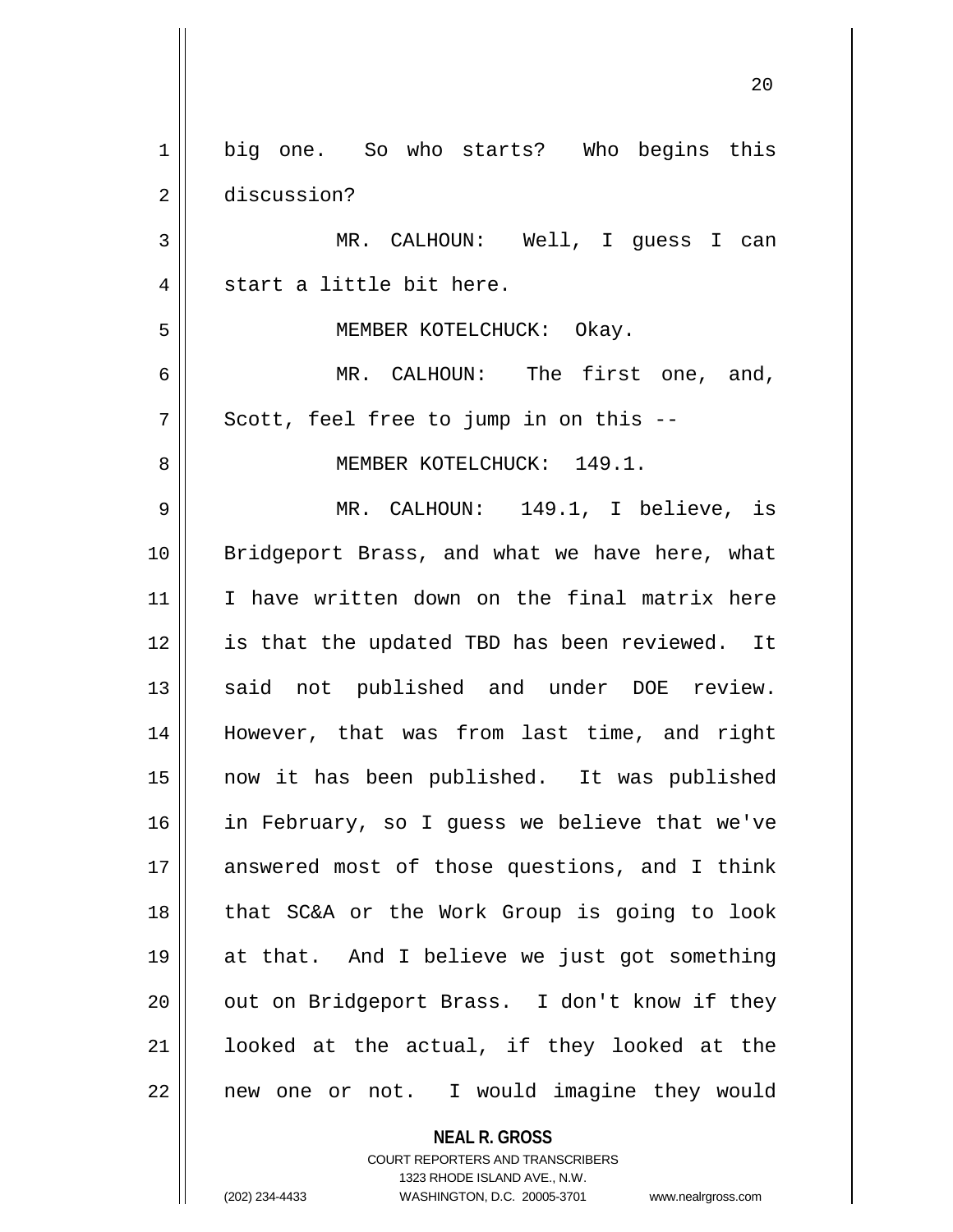| 1  | have. I got an email on that on Friday.                                                                                                                         |
|----|-----------------------------------------------------------------------------------------------------------------------------------------------------------------|
| 2  | MR. FARVER: I can give you the                                                                                                                                  |
| 3  | short answer. The short answer is they                                                                                                                          |
| 4  | reviewed the TBD, and, for this finding, about                                                                                                                  |
| 5  | the 95th percentile, apparently that's been                                                                                                                     |
| 6  | corrected in the TBD, so we can close this                                                                                                                      |
| 7  | finding.                                                                                                                                                        |
| 8  | MEMBER KOTELCHUCK: Okay, good. By                                                                                                                               |
| 9  | the way, which committee looks at that for                                                                                                                      |
| 10 | this Bridgeport Brass? Is that the                                                                                                                              |
| 11 | Procedures?                                                                                                                                                     |
| 12 | MR. FARVER: No, we looked at it.                                                                                                                                |
| 13 | MEMBER KOTELCHUCK: Okay, all right.                                                                                                                             |
| 14 | MR. CALHOUN: So I guess the next,                                                                                                                               |
| 15 | the remaining item is to review the report                                                                                                                      |
| 16 | that was written and see how that comes out                                                                                                                     |
| 17 | that you guys sent us Friday because I imagine                                                                                                                  |
| 18 | there's more issues. I didn't look at it.                                                                                                                       |
| 19 | MR. FARVER: I don't remember.                                                                                                                                   |
| 20 | There's so many reports lying around.                                                                                                                           |
| 21 | MR. KATZ: John is on the line.                                                                                                                                  |
| 22 | In the<br>MAURO: Yes.<br>last<br>DR.                                                                                                                            |
|    | <b>NEAL R. GROSS</b><br>COURT REPORTERS AND TRANSCRIBERS<br>1323 RHODE ISLAND AVE., N.W.<br>(202) 234-4433<br>WASHINGTON, D.C. 20005-3701<br>www.nealrgross.com |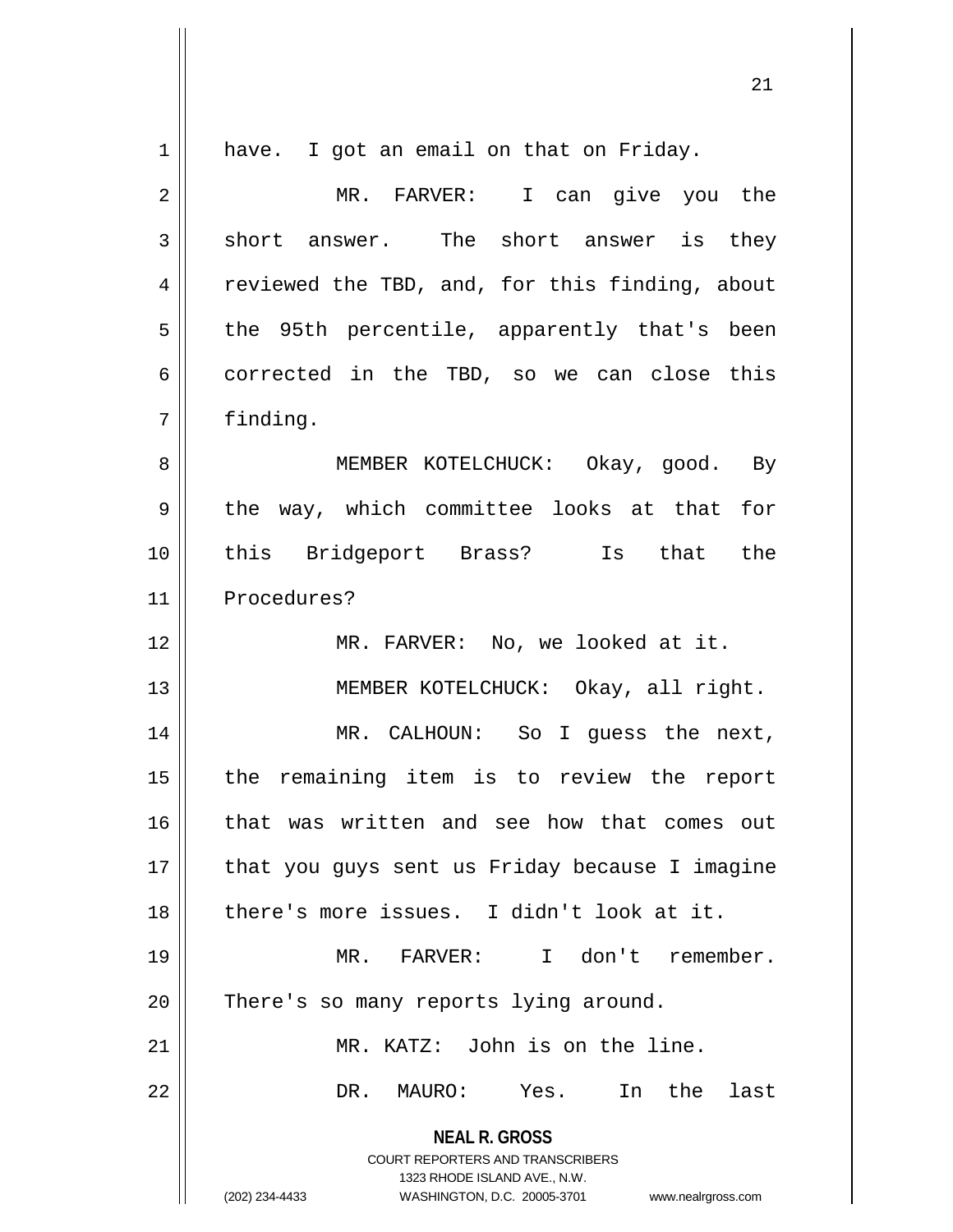1 meeting, there were a number of, we discussed  $2 \parallel$  Bridgeport Brass. I think the big issues have 3 been resolved, and I was also asked to, by 4 Mark, to read it, which I did. And I  $5 \parallel$  certainly did not perform a detailed review,  $6 \parallel$  but there really was, the real important part 7 was this business that we brought up 8 || previously that Harry Chmelynski reviewed. 9 || And I was asked, well, you know, take a look 10 || at it to see if there is anything in there 11 || where there's substantial changes that perhaps 12 may warrant SC&A to take a closer look, 13 similar to, by the way, we'll get to 14 Huntington Pilot Plant in a little while. But 15  $\parallel$  is there anything about it, and I have to say 16 my initial impression of reading through 17 || Bridgeport Brass is that we really don't need 18 another full SC&A review. I think the issues 19 || that were raised originally and the way it was 20 done by Harry in addressing some of these 21 matters, you know, demonstrates that it  $22 \parallel$  certainly appears to us that  $-$  and this is

**NEAL R. GROSS**

COURT REPORTERS AND TRANSCRIBERS 1323 RHODE ISLAND AVE., N.W. (202) 234-4433 WASHINGTON, D.C. 20005-3701 www.nealrgross.com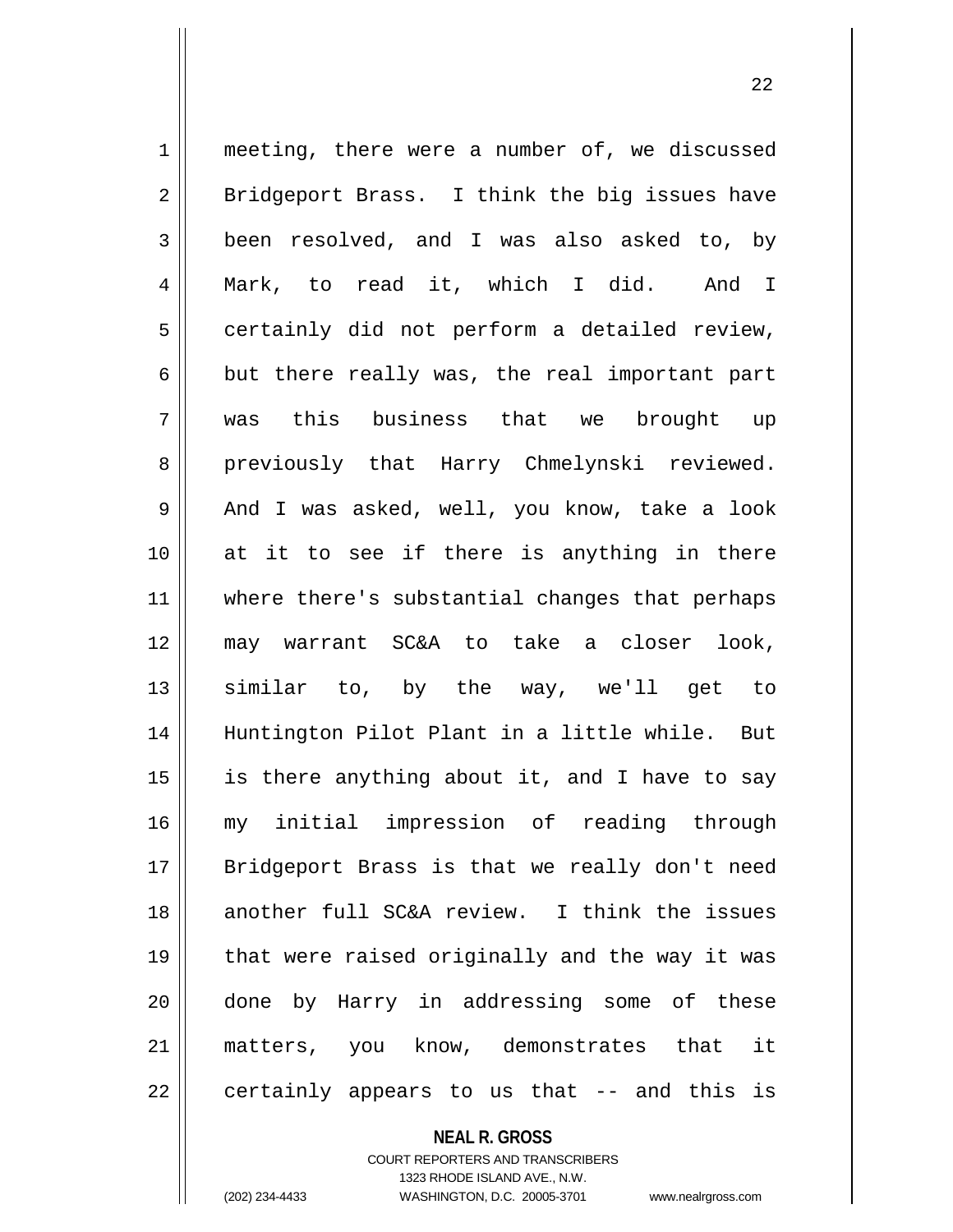| $\mathbf 1$    | really, unfortunately, this is just my opinion                      |
|----------------|---------------------------------------------------------------------|
| 2              | because I read it, I guess, Friday and read it                      |
| 3              | cover to cover while we were trying to close                        |
| $\overline{4}$ | out these other matters. And I, for one, feel                       |
| 5              | that there's nothing in there that is a sea                         |
| 6              | change. It's basically further development.                         |
| 7              | They have 95th percentile values in there.                          |
| 8              | It's a richer document, but it's not that                           |
| 9              | there's something that has changed                                  |
| 10             | substantially, in my mind, from what was done                       |
| 11             | previously. When I say previously, I mean                           |
| 12             | that we did not previously review.                                  |
| 13             | MR. KATZ: Right.                                                    |
| 14             | MEMBER KOTELCHUCK: Okay.                                            |
| 15             | MR. CALHOUN: All right. The next                                    |
| 16             | one I have open is 149.3, and that's the same                       |
| 17             | issue.                                                              |
| 18             | Same<br>MR. FARVER:<br>issue,<br>same                               |
| 19             | response. We can go ahead and close this. It                        |
| 20             | has to do with the 95th percentile --                               |
| 21             | MEMBER KOTELCHUCK: Okay. So close                                   |
| 22             | that. Go to $149.4$ .                                               |
|                | <b>NEAL R. GROSS</b>                                                |
|                | <b>COURT REPORTERS AND TRANSCRIBERS</b>                             |
|                | 1323 RHODE ISLAND AVE., N.W.                                        |
|                | (202) 234-4433<br>WASHINGTON, D.C. 20005-3701<br>www.nealrgross.com |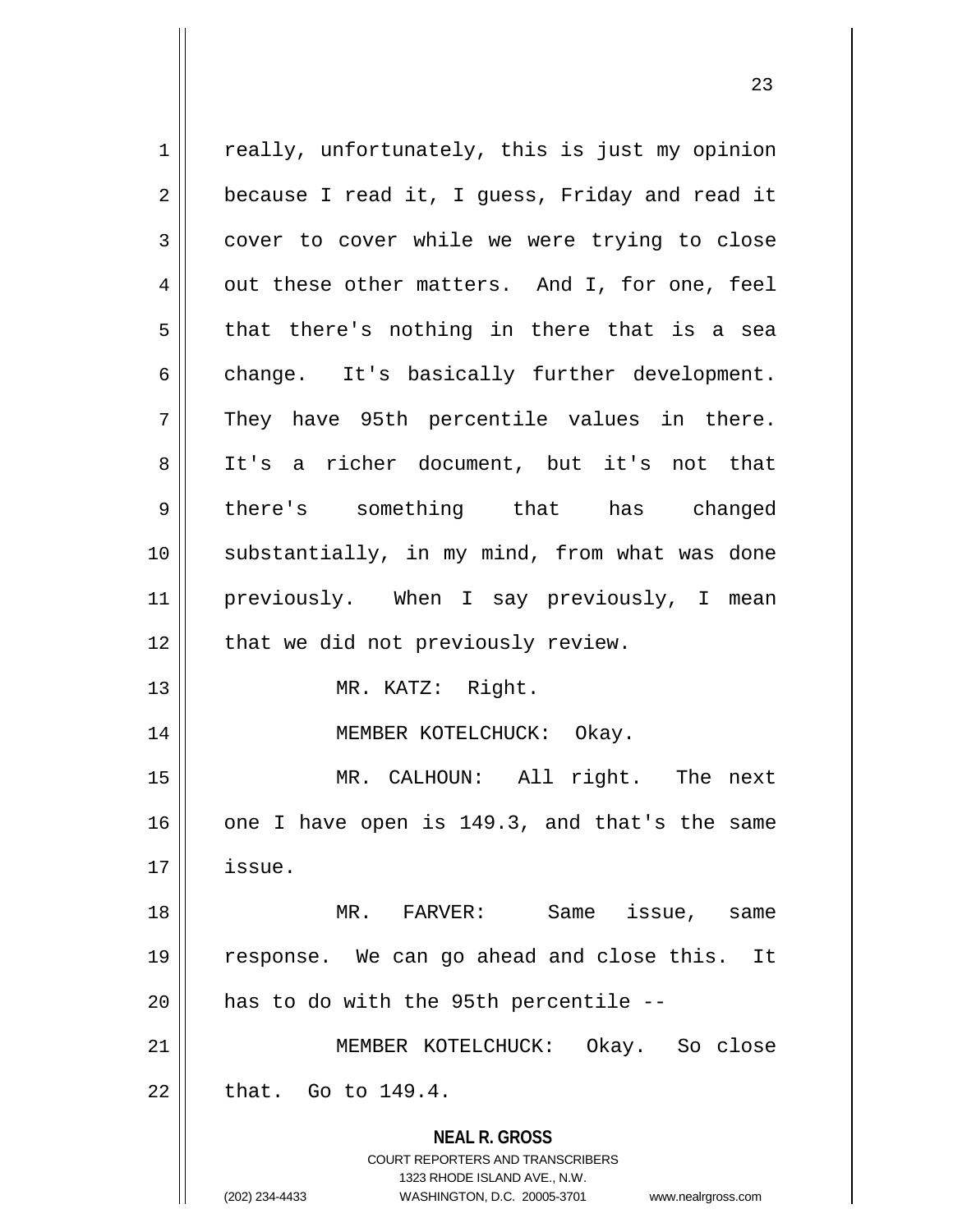|    | 44                                                                  |
|----|---------------------------------------------------------------------|
| 1  | MR. FARVER: Transferred to the                                      |
| 2  | Procedures Subcommittee. Yes, we didn't have                        |
| 3  | an action on that one. The next action is --                        |
| 4  | MEMBER KOTELCHUCK: Oh, yes, I see.                                  |
| 5  | MR. FARVER: -- way down --                                          |
| 6  | MEMBER KOTELCHUCK: You say only the                                 |
| 7  | highlighted ones?                                                   |
| 8  | MR. SIEBERT: 174.1. This is Scott.                                  |
| 9  | MEMBER KOTELCHUCK: Okay, good.                                      |
| 10 | DR. MAURO: Did you just jump to the                                 |
| 11 | ninth set?                                                          |
| 12 | MR. STIVER: No, John, we're still                                   |
| 13 | on the eighth.                                                      |
| 14 | DR. MAURO: You're still on<br>the                                   |
| 15 | eighth at 179.1?                                                    |
| 16 | MR. KATZ: 174.1.                                                    |
| 17 | MR. HINNEFELD: I'm just making sure                                 |
| 18 | we closed 149.1 and 149.3, right?                                   |
| 19 | MR. KATZ: Yes. And by the way,                                      |
| 20 | from this meeting forward, SC&A is keeping the                      |
| 21 | matrices, just as a matter of record. So SC&A                       |
| 22 | will send around the updated matrices after                         |
|    | <b>NEAL R. GROSS</b><br><b>COURT REPORTERS AND TRANSCRIBERS</b>     |
|    | 1323 RHODE ISLAND AVE., N.W.                                        |
|    | (202) 234-4433<br>WASHINGTON, D.C. 20005-3701<br>www.nealrgross.com |

 $\overline{\mathbf{1}}$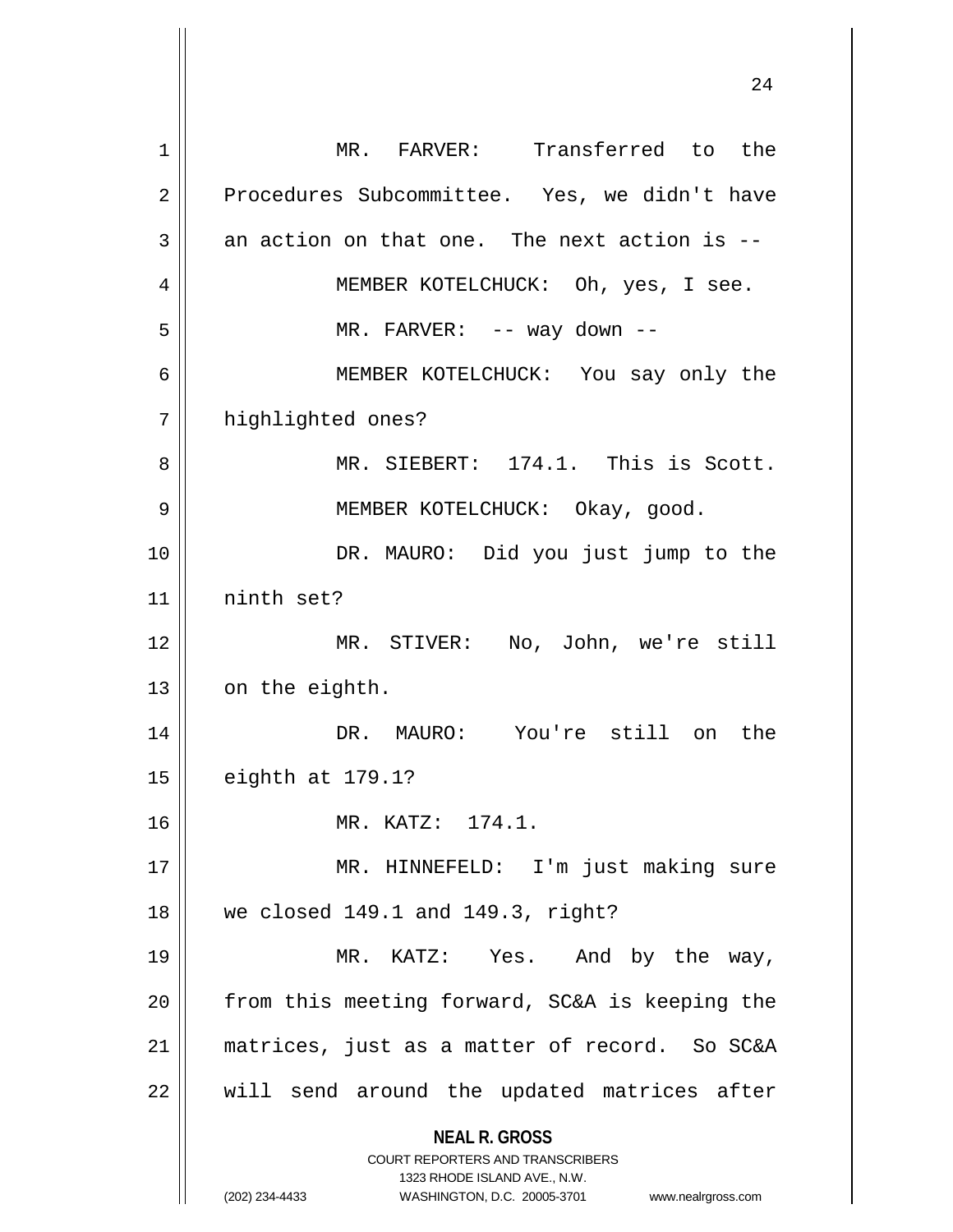$1 \parallel$  the meeting.

| $\overline{2}$ | MR. SIEBERT: This is Scott.<br>I can           |
|----------------|------------------------------------------------|
| 3              | cover this, if you'd like.                     |
| 4              | MR. CALHOUN: That would be great.              |
| 5              | I'm still paging down.                         |
| 6              | MEMBER MUNN: What page is it on,               |
| 7              | Scott?                                         |
| 8              | MR. SIEBERT: 99 of 132.                        |
| 9              | MEMBER MUNN: Thank you.                        |
| 10             | MR. SIEBERT: For 174.1, we closed              |
| 11             | at the last meeting, but there was an          |
| 12             | additional step that the Subcommittee asked us |
| 13             | to look at. This is the old Portsmouth claims  |
| 14             | where we had a best estimate that was done,    |
| 15             | and there was no dosimeter error workbook for  |
| 16             | Portsmouth at the time. They used the K-25     |
| 17             | workbook which doubled the dose.               |
| 18             | We had gone back at the last meeting           |
| 19             | and covered the fact that no other dose        |
| 20             | reconstruction, we went through all of them,   |
| 21             | none other was affected by this issue.<br>And  |
| 22             | then the last outstanding question that I can  |
|                | <b>NEAL R. GROSS</b>                           |

COURT REPORTERS AND TRANSCRIBERS 1323 RHODE ISLAND AVE., N.W.

(202) 234-4433 WASHINGTON, D.C. 20005-3701 www.nealrgross.com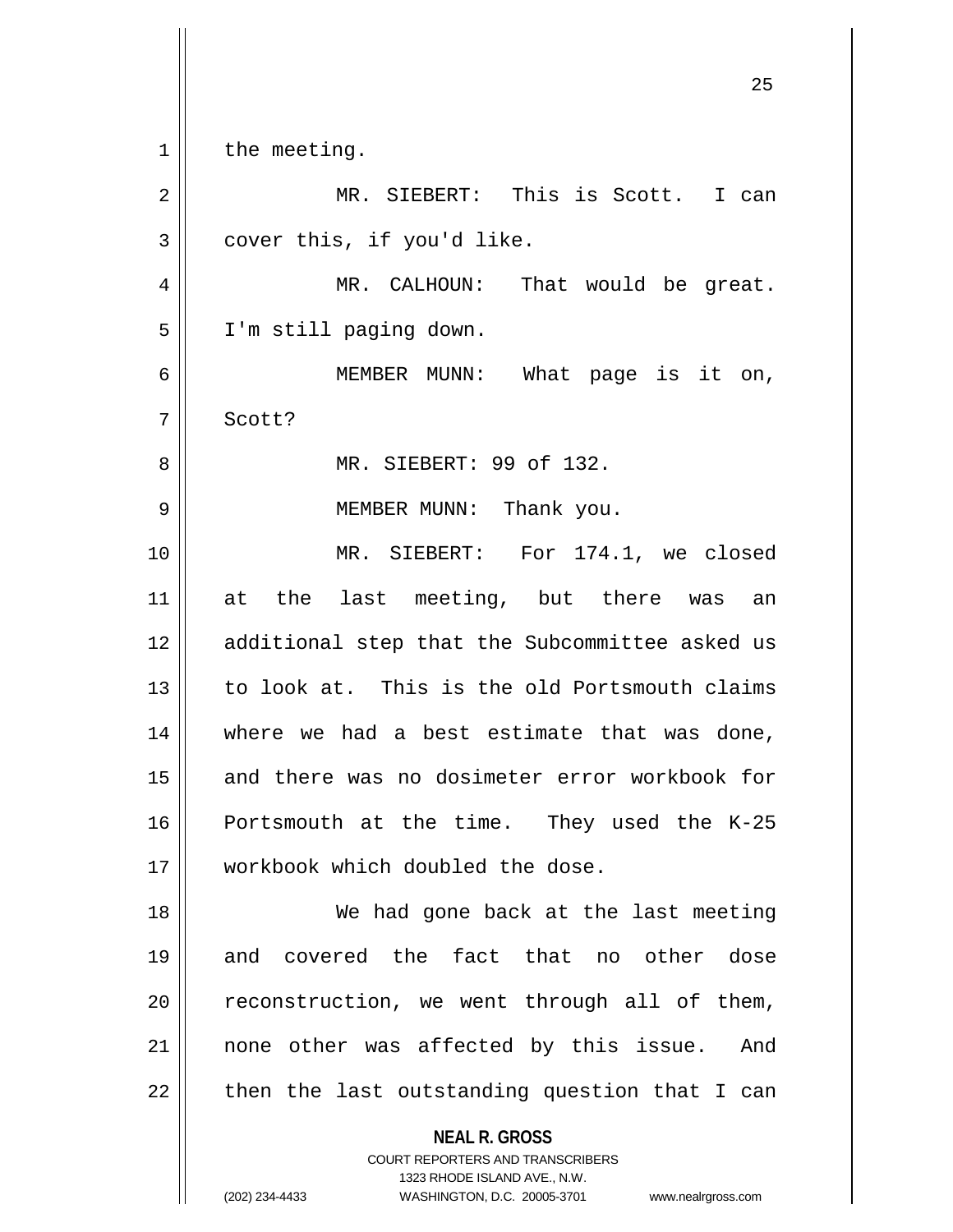**NEAL R. GROSS** COURT REPORTERS AND TRANSCRIBERS 1323 RHODE ISLAND AVE., N.W. (202) 234-4433 WASHINGTON, D.C. 20005-3701 www.nealrgross.com 1 answer now was the present tool, how does it  $2 \parallel$  handle it, could this occur again? 3 Are we there? Sorry. I didn't mean  $4 \parallel$  to jump ahead. 5 MEMBER KOTELCHUCK: Sorry. I'm  $6 \parallel$  still trying to locate --7 MR. SIEBERT: The highlighting is 8 actually in the NIOSH column, as opposed to  $9$  | the resolution column. 10 || MEMBER KOTELCHUCK: Okay. 174.1 --11 || DR. MAURO: Mine is on page 86. I 12 don't know if you're looking at a different  $13 \parallel$  one. 14 || MEMBER MUNN: On this latest one, 15 it's on 99. 16 MEMBER KOTELCHUCK: Okay, good,  $17 \parallel$  good. Okay. 18 MR. SIEBERT: Okay. So what I was 19 saying is the last thing we needed to cover 20 was looking at what the present tool does to  $21$  ensure that this could not occur again. And  $22$  || when we reviewed that, the present day best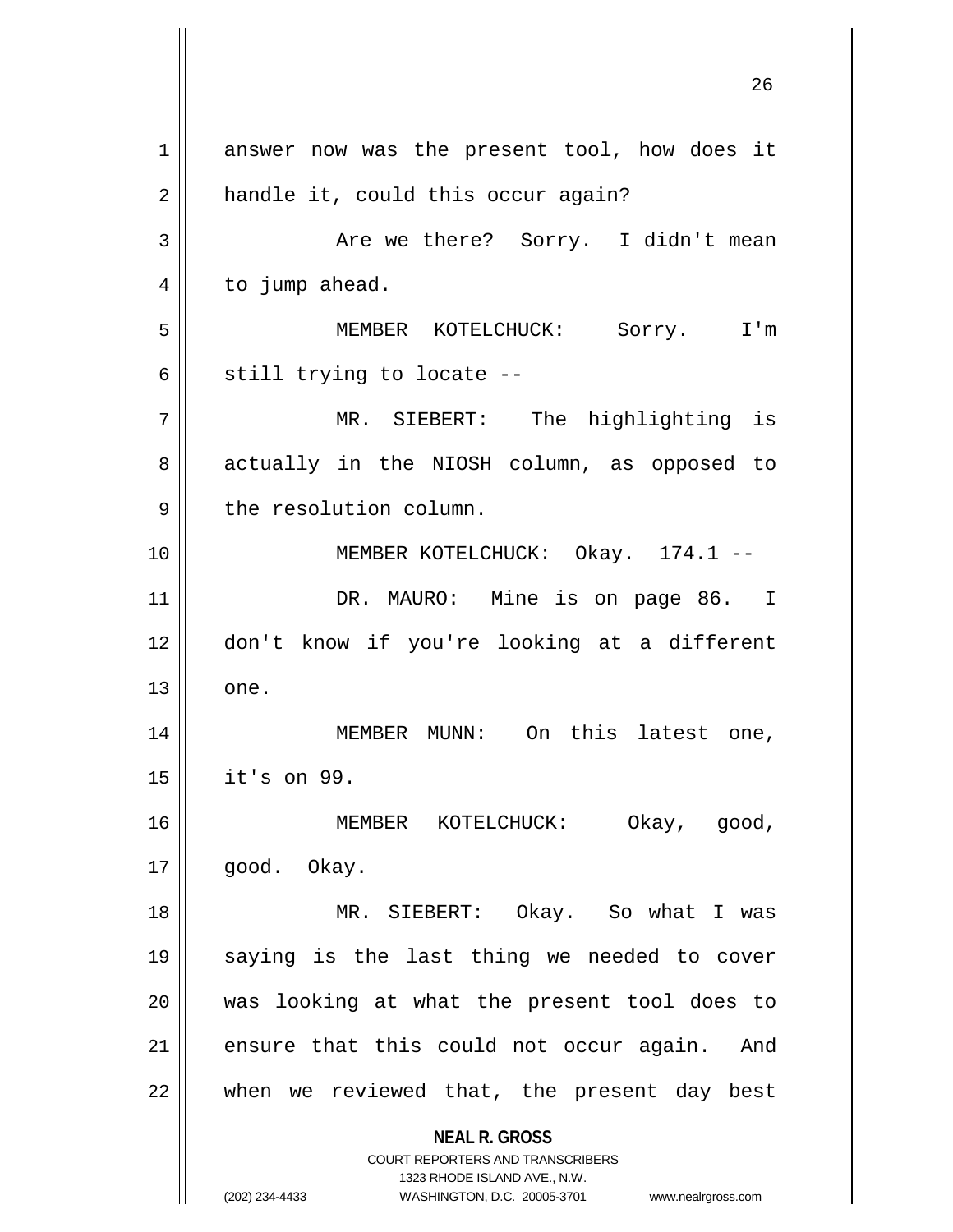**NEAL R. GROSS** COURT REPORTERS AND TRANSCRIBERS 1323 RHODE ISLAND AVE., N.W. (202) 234-4433 WASHINGTON, D.C. 20005-3701 www.nealrgross.com 1 estimate tool we used for Portsmouth claims  $2 \parallel$  has that information, the error calculation  $3 \parallel$  integrated in the tool itself already, so they 4 don't have to use dose reconstructors, don't  $5 \parallel$  have to use a separate tool for the error 6 calculation. So the bottom line is it 7 couldn't occur again because the tool already  $8 \parallel$  covers it, and that's really the only point. 9 MR. FARVER: So there is a separate 10 Portsmouth best estimate tool? 11 || MR. SIEBERT: It uses the complex-12 wide best estimate tool, but now that includes  $13$  | the error calculation. It didn't used to. 14 || MR. FARVER: Okay. 15 || **MEMBER KOTELCHUCK:** All right. 16 Funny thing is, this doesn't have any 17 || markings. That's why I was --18 MR. KATZ: Do you have the latest 19 version, David? 20 MEMBER KOTELCHUCK: Maybe I don't 21 | have the latest version. 22 MR. KATZ: Because there was a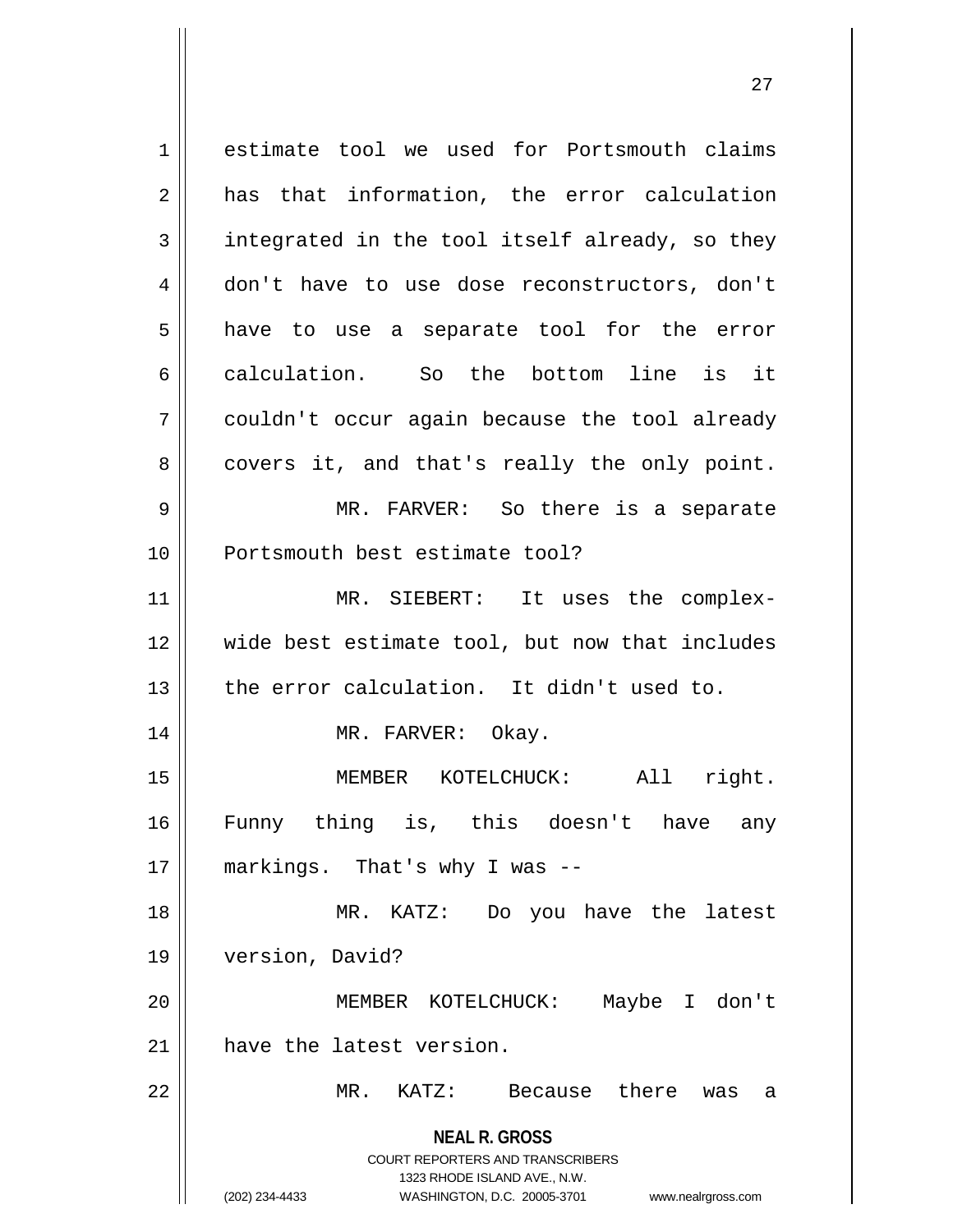1 version sent out in the morning and then a 2 | version sent out --

3 || MEMBER KOTELCHUCK: That's right.

4 || MR. KATZ: -- in the afternoon.

5 MEMBER KOTELCHUCK: Okay. Because 6 that's why I was having trouble. I saw 174.1  $7 \parallel$  and then I didn't see, I didn't see the 8 || markings on it. Let me try and go back. 9 Meanwhile, so where do we go next? And I'll 10 || go get the right one.

11 MR. FARVER: I believe the next one 12 || we jump down to the attachment, attachment one 13 | about Bridgeport Brass.

14 MEMBER KOTELCHUCK: Okay. That is  $15$  on one  $-$ 

16 MR. CALHOUN: Twelve.

17 MEMBER KOTELCHUCK: Okay, good. So 18 if you folks will begin discussion, I will try 19 || to get the updated version.

20 MR. FARVER: Well, for this one, the 21 question Mark had was -- our answer is  $22 \parallel$  attached at the end of the matrix, and there

> **NEAL R. GROSS** COURT REPORTERS AND TRANSCRIBERS

> > 1323 RHODE ISLAND AVE., N.W.

(202) 234-4433 WASHINGTON, D.C. 20005-3701 www.nealrgross.com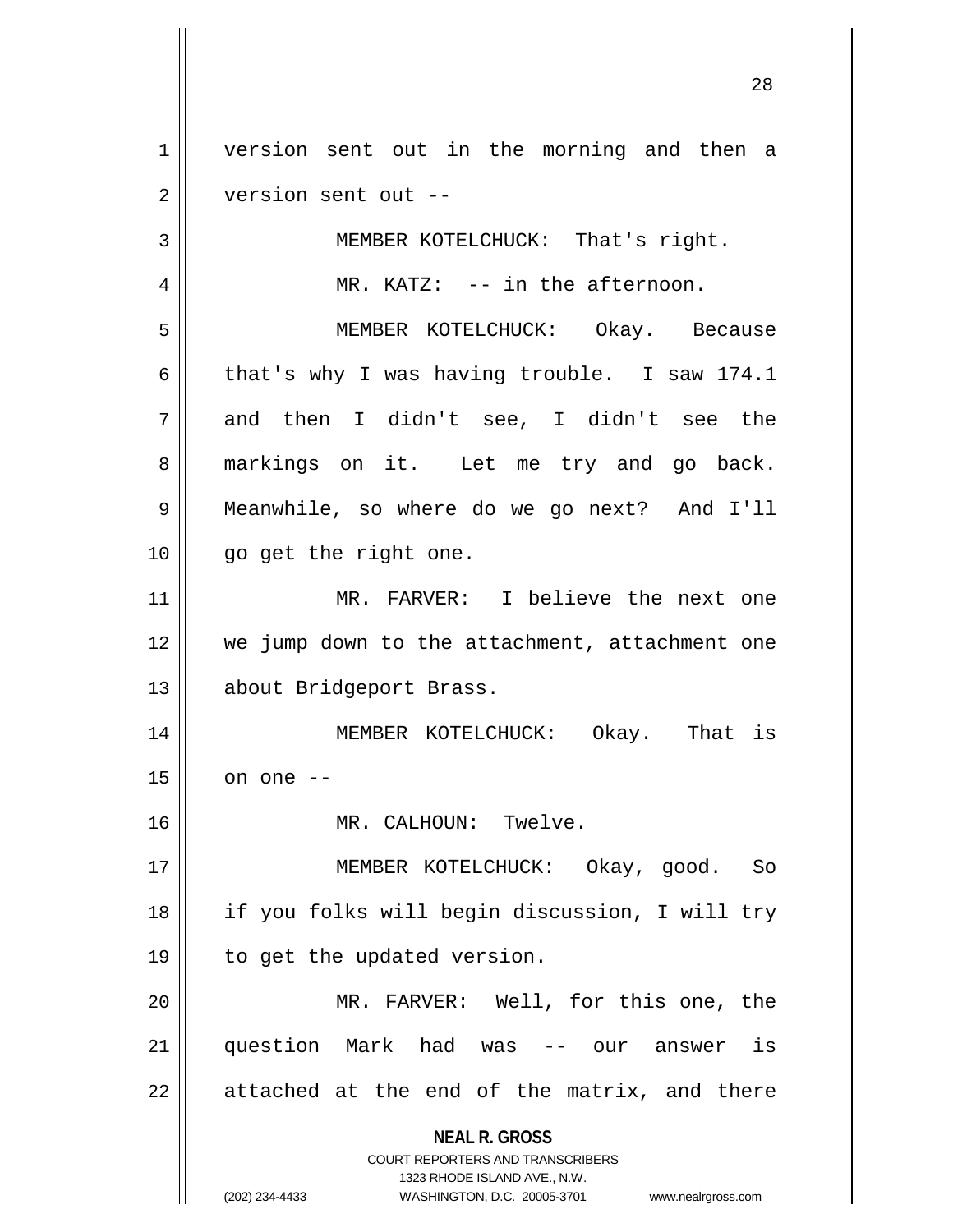**NEAL R. GROSS** COURT REPORTERS AND TRANSCRIBERS 1323 RHODE ISLAND AVE., N.W. (202) 234-4433 WASHINGTON, D.C. 20005-3701 www.nealrgross.com 1 || was a question about the table that has two 2 || 146s from the number of personnel studied in  $3$  the final column and the maximum weighted 4 || exposure. They both were 146, and Mark said, 5 || well, that's unusual, could you go back and 6 check that?  $7 \parallel$  So we did, and, actually, the number 8 || of personnel studied should be eight instead 9 | of 146. And the maximum weighted exposure 10 still remains 146. It really doesn't change 11 the answer any, but it was an error in the  $12 \parallel$  table. 13 MEMBER KOTELCHUCK: Okay. Let's 14 || see. So it's that. So I haven't yet gotten 15 | attachment one. Okay. 16 MEMBER MUNN: And that's on page  $17 \parallel 129$ . 18 MEMBER KOTELCHUCK: Thank you.  $19 \parallel$  Okay. 20 MEMBER MUNN: So say that again,  $21 \parallel$  John. 22 || MR. FARVER: There's a table down in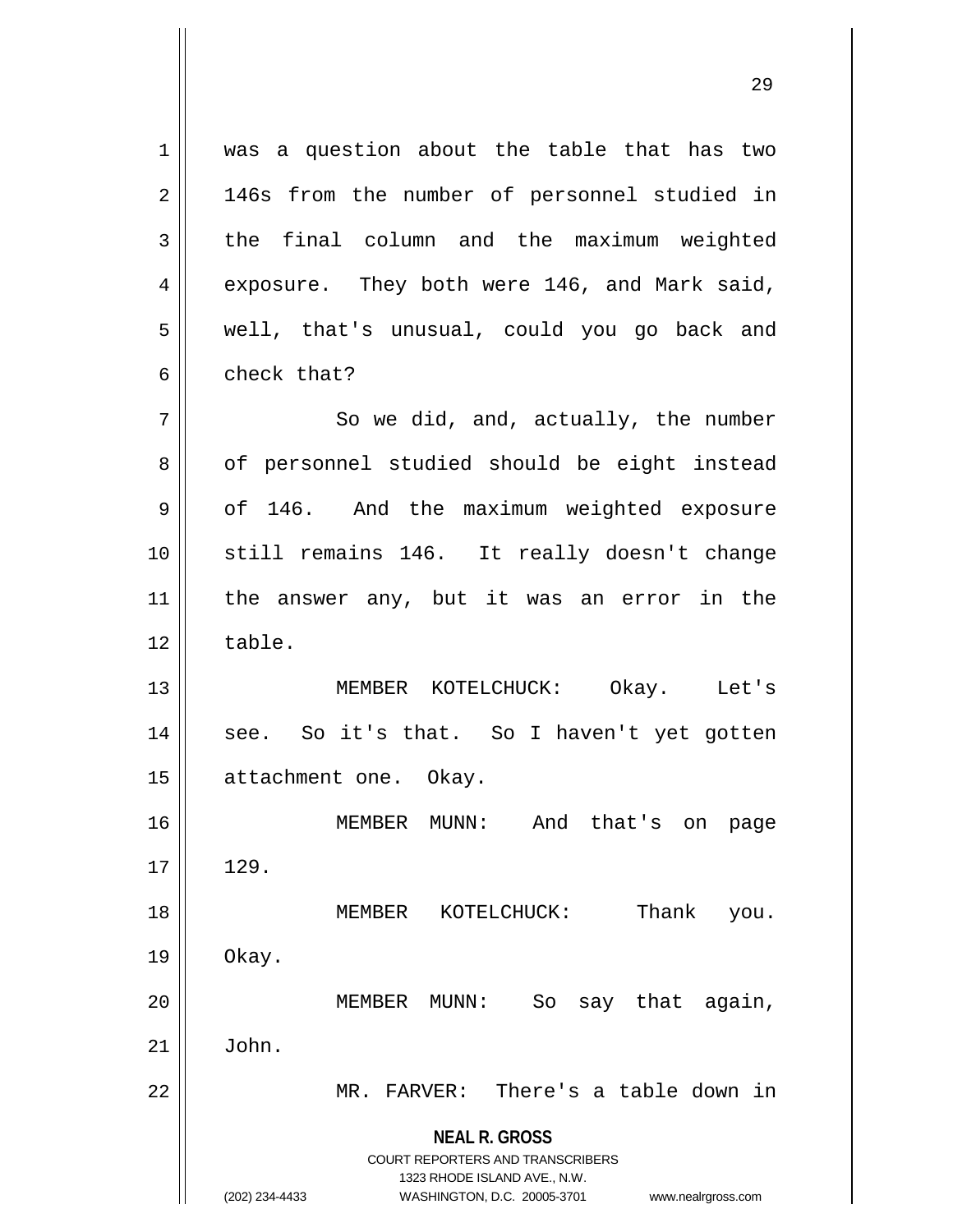**NEAL R. GROSS** COURT REPORTERS AND TRANSCRIBERS 1323 RHODE ISLAND AVE., N.W. (202) 234-4433 WASHINGTON, D.C. 20005-3701 www.nealrgross.com 1 and over in the far right-hand column, the 2 || lower right, there was 146 for number of 3 personnel and 146 for the exposure. And the 4 | top number of personnel should be eight. 5 MEMBER MUNN: It's supposed to be  $6 \parallel$  eight. 7 || TARVER: It was a typographical 8 lerror. 9 MEMBER MUNN: Okay, okay. 10 MR. FARVER: And that was Mark's 11 question. You know, it looks too coincidental  $12$  to be true. 13 MEMBER MUNN: Yes, I remember when 14 we were looking at that before, and it didn't 15 make sense. Okay. 16 MR. CALHOUN: Is that in the current  $17$   $\parallel$  TBD? 18 MR. FARVER: I'm not sure where that 19 came from. 20 DR. MAURO: The 146 tables? Yes,  $21$  || those are, where we did the work -- that was  $22$  | me, by the way. I made that mistake. We went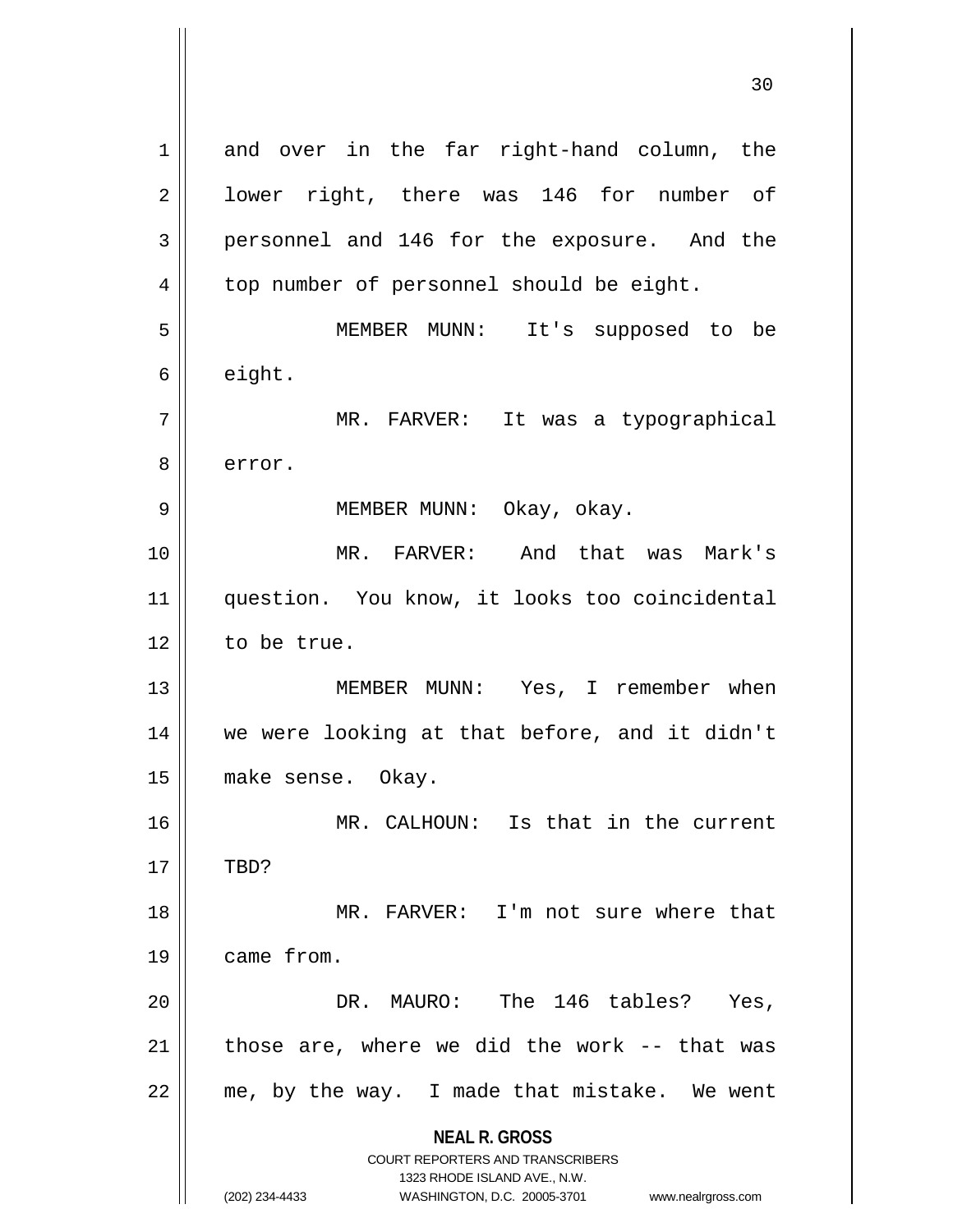**NEAL R. GROSS** COURT REPORTERS AND TRANSCRIBERS 1 | into the SRDB -- the issue has to do with 2 || back-extrapolating from 1960 data down to  $3 \parallel$  1957, and there was an SRDB -- and NIOSH's 4 | position was, well, we think we could do that  $5 \parallel$  because the 1960 data actually has higher  $6 \parallel$  concentrations in the air. And so by back-7 extrapolating, we're claimant-favorable  $8 \parallel$  because there was more data in 1960 than '57. 9 What I did originally was go back 10 || and look at the SRDB and convince myself that, 11 yes, the 1960 air sampling data is higher. 12 And that table comes out of that SRDB. 13 However, when I made the table, I made a typo, 14 and I put the 146 in twice. It should have 15 | been eight. 16 MEMBER MUNN: So the question is how 17 is it corrected? 18 DR. MAURO: It's corrected. 19 However, in my opinion, our position is that 20 || this issue is resolved. Now, I still believe  $21$  | that NIOSH is correct that the 1960 data is  $22$  || richer; and, not only that, it is more

1323 RHODE ISLAND AVE., N.W.

(202) 234-4433 WASHINGTON, D.C. 20005-3701 www.nealrgross.com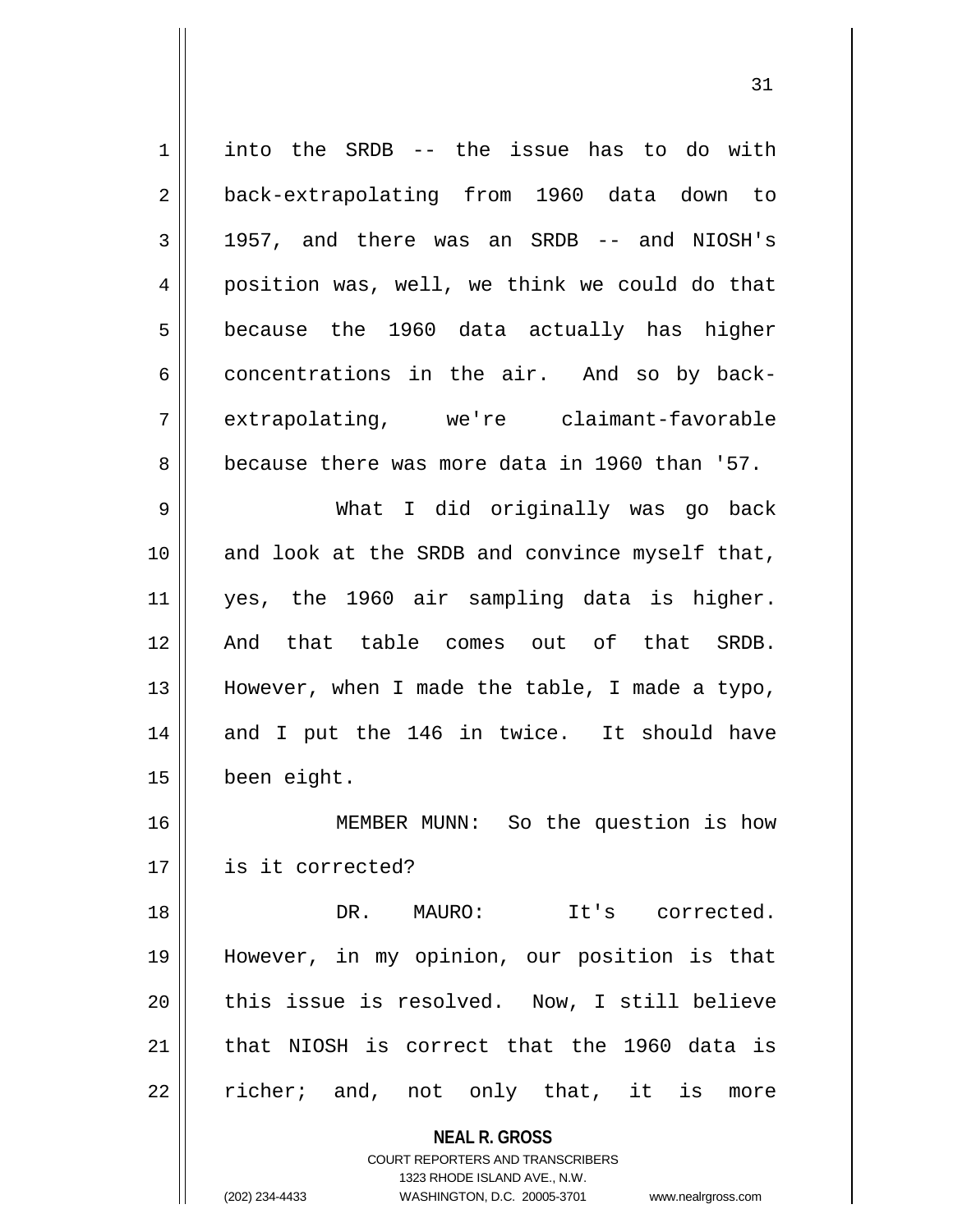| claimant-favorable, notwithstanding that typo.                                                                                                                  |
|-----------------------------------------------------------------------------------------------------------------------------------------------------------------|
| So it's just correcting the typo. SC&A's                                                                                                                        |
| position, I believe, unless there's some other                                                                                                                  |
| thoughts on this, is that our original                                                                                                                          |
| position that back-extrapolation, in this                                                                                                                       |
| case, works.                                                                                                                                                    |
| MEMBER MUNN: So we're going to                                                                                                                                  |
| correct the official copy of this report now                                                                                                                    |
| so that it will no longer say 146.                                                                                                                              |
| MR. FARVER: Right.                                                                                                                                              |
| MEMBER MUNN: It will say eight.                                                                                                                                 |
| And how are we going to know that happened?                                                                                                                     |
| MR. FARVER: When you get the final                                                                                                                              |
| matrix, you know, that I'll send out after                                                                                                                      |
| this meeting, it will have strikethrough for                                                                                                                    |
| the 146, it will have the eight, and then it                                                                                                                    |
| will have a little note that it was corrected                                                                                                                   |
| on such and such a date.                                                                                                                                        |
| MEMBER MUNN: Super. All right.                                                                                                                                  |
| MEMBER KOTELCHUCK: Okay. So do we                                                                                                                               |
| go to attachment one, finding three?                                                                                                                            |
| MR. FARVER: John, do you want to                                                                                                                                |
| <b>NEAL R. GROSS</b><br>COURT REPORTERS AND TRANSCRIBERS<br>1323 RHODE ISLAND AVE., N.W.<br>(202) 234-4433<br>WASHINGTON, D.C. 20005-3701<br>www.nealrgross.com |
|                                                                                                                                                                 |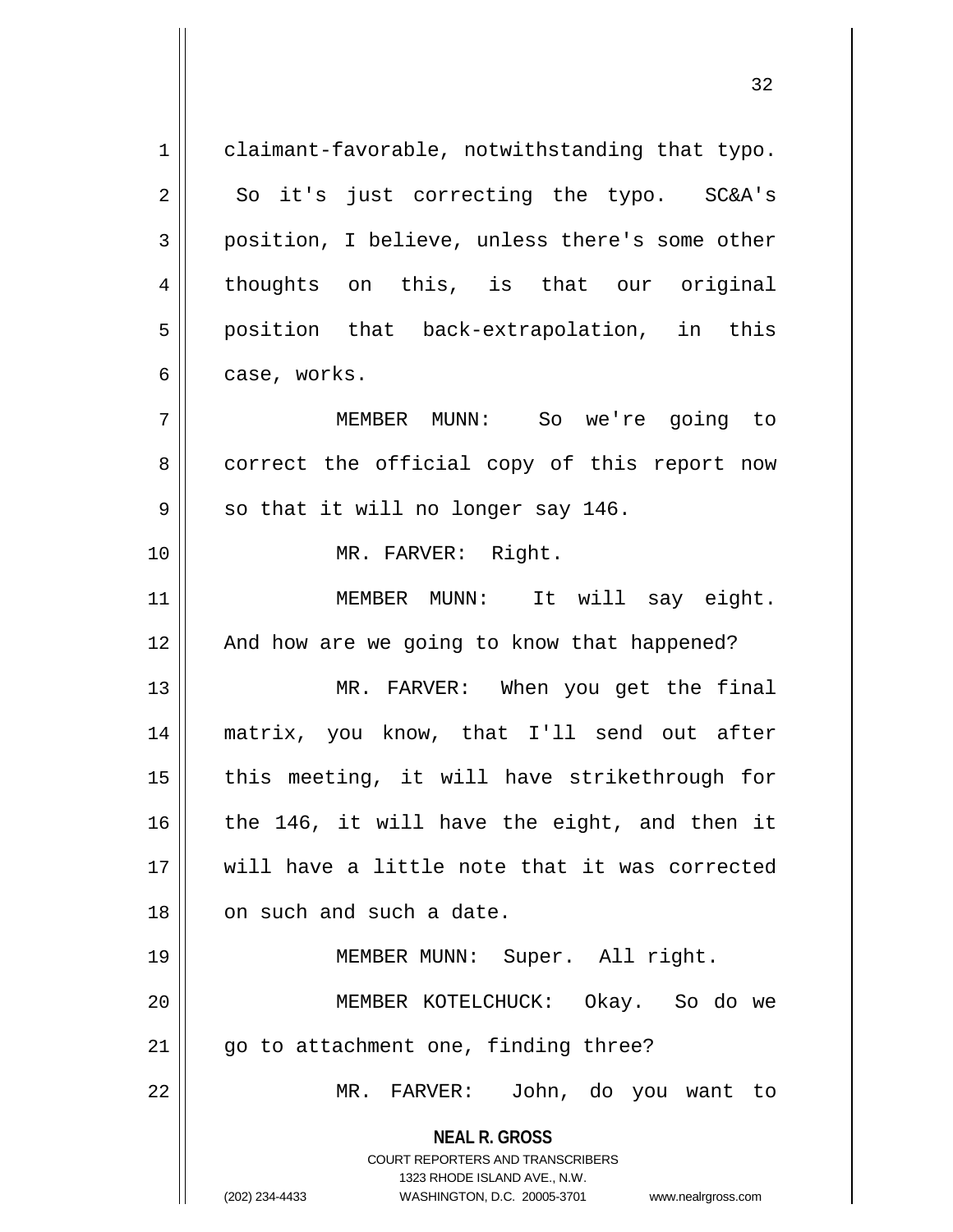$1 \parallel$  talk about finding three?

| $\overline{2}$ | DR. MAURO: Yes. In reviewing this              |
|----------------|------------------------------------------------|
| 3              | issue, the bottom line is that I think we      |
| 4              | still have an issue, but it might be something |
| 5              | you would consider overarching. It has to do   |
| 6              | with beta exposure. Let me just make sure.     |
| 7              | Yes.                                           |
| 8              | The Bridgeport Brass -- we're                  |
| $\mathsf 9$    | talking Bridgeport Brass. I believe we are.    |
| 10             | Yes, attachment one. And the issue has to do   |
| 11             | with skin exposures, and there is a very nice  |
| 12             | guidance provided on how to do it, and it's    |
| 13             | all based on film badges. However, one of the  |
| 14             | things that we've raised before, and this      |
| 15             | might be best suited as an overarching issue,  |
| 16             | is, in this particular case, I believe there   |
| 17             | was a very real possibility for skin exposure  |
| 18             | and contamination, such that it would be       |
| 19             | advisable to include that. That is direct      |
| 20             | deposition not just from the film badge but    |
| 21             | from direct deposition, on how to go about     |
| 22             | doing that. And I don't think we've ever       |

**NEAL R. GROSS** COURT REPORTERS AND TRANSCRIBERS

1323 RHODE ISLAND AVE., N.W.

(202) 234-4433 WASHINGTON, D.C. 20005-3701 www.nealrgross.com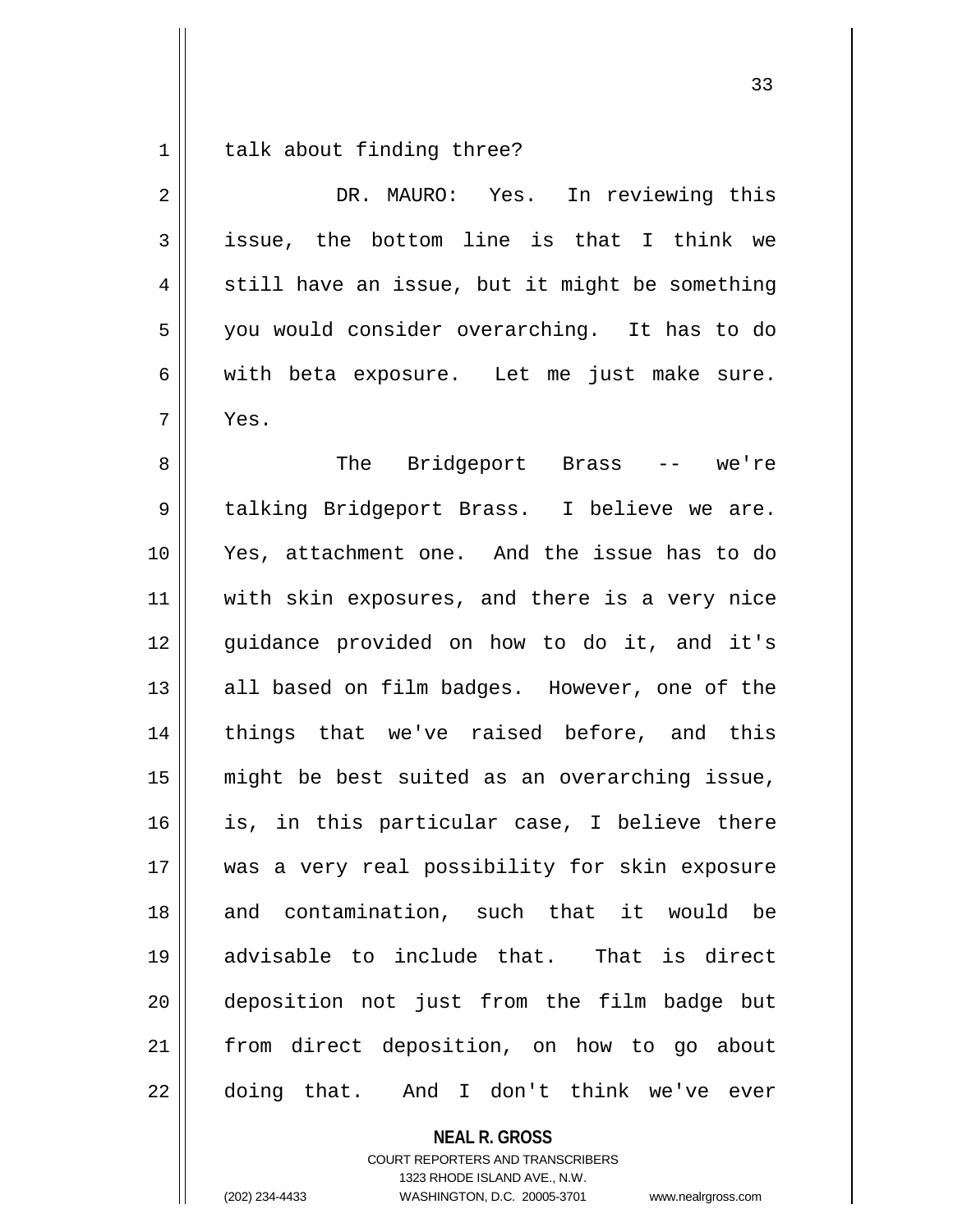1 || resolved that issue. If you have particles 2 || being generated, large amounts of particles 3 being generated, and falling on a person's 4 | face or neck, what do you do with that? And I 5 think that's been a longstanding question 6 we've raised, and I'm not sure if that has 7 been dealt with.

 MR. KATZ: John, I think that has 9 | been resolved. I could be wrong, but I think the discussion has always ended from Neton | that this gets, is only addressable on a case- by-case basis, so there's not an overarching || approach to it, other than the determination 14 || that you have to consider the individual case 15 and the circumstances. I think that's where | that issue stands.

17 MR. CALHOUN: There's also another, 18 || there's also another way that we look at this, 19 || and this is Grady. If we have evidence that 20 there is a significant issue with hot 21 || particles or whatnot, we actually write that 22 || into the TBD. And we've done that with, I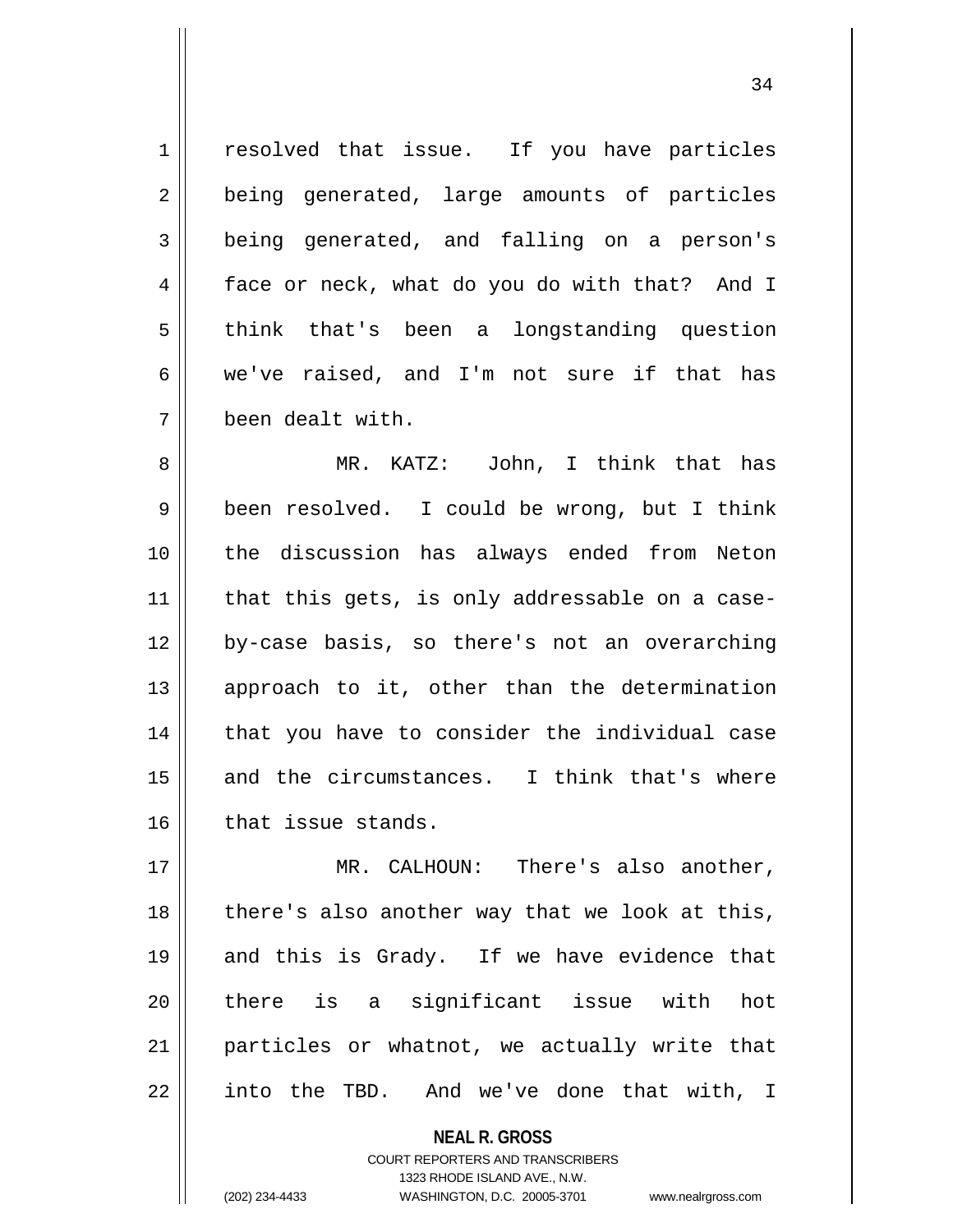1 || believe, Hanford site and maybe INL as well, 2 during certain eras. But unless we have some 3 kind of indication that there was a 4 || significant problem or we have a documented  $5 \parallel$  skin contamination, we just go by the badge 6 canoral 6 readings and any geometric correction factors  $7$  || that might be associated with that site. 8 MEMBER MUNN: Yes, there are too 9 || many variables. 10 DR. MAURO: Let me ask now, this 11 case by case, and I understand what you're 12 || saying and I agree that that's certainly a 13 || good way to go and you make certain judgments 14 || on a particular case, is there any protocol, 15 like using VARSKIN, or how do you do that? I 16 || know that when I look at it and I say, well, 17 how would I do it, we went through a few 18 exercises on our own to say, okay, what would 19 the dose be underneath that little particle?  $20$  || And it's one thing to say you could deal with 21 it on a case-by-case basis, but there's 22 || another matter. There's a lot of judgment

**NEAL R. GROSS**

COURT REPORTERS AND TRANSCRIBERS 1323 RHODE ISLAND AVE., N.W. (202) 234-4433 WASHINGTON, D.C. 20005-3701 www.nealrgross.com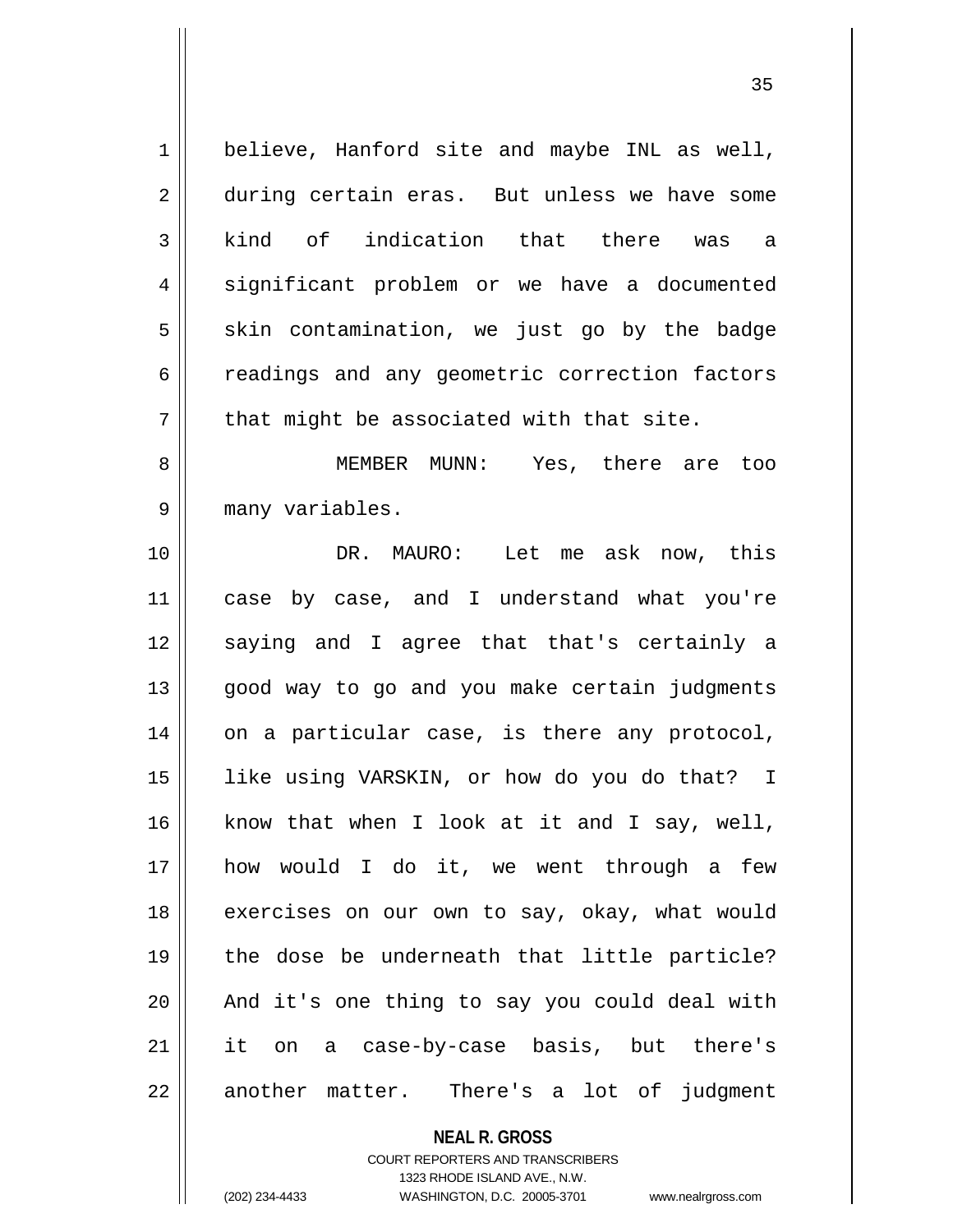| $\mathbf 1$    | involved on how you're going to do that, and I |
|----------------|------------------------------------------------|
| $\overline{2}$ | don't believe there is any OTIB that says,     |
| 3              | okay, if and when you do that, you have a      |
| 4              | circumstance where you need to do that, how    |
| 5              | are you going to do it? I guess maybe I'm      |
| 6              | going beyond the issue here, but I think that  |
| 7              | is an important issue. I'm still uncertain on  |
| 8              | how you would do that.                         |
| 9              | MR. CALHOUN: In the past, where we             |
| 10             | had documented skin contaminations, I<br>have  |
| 11             | know that we've used VARSKIN. Now, as far as   |
| 12             | a TIB, I don't know that off the top of my     |
| 13             | head. But when we do have a documented skin    |
| 14             | contamination and it's a skin cancer,          |
| 15             | obviously, in that area where the              |
| 16             | contamination occurred, we would use VARSKIN.  |
| 17             | MAURO: The ambiguity comes on<br>DR.           |
|                |                                                |

18 || two levels, and I'll be brief. One is: depending on what you assume is the size of | the particle and its thickness will very much affect what the dose is underneath that | particle to the skin. And the second, and I

> **NEAL R. GROSS** COURT REPORTERS AND TRANSCRIBERS 1323 RHODE ISLAND AVE., N.W. (202) 234-4433 WASHINGTON, D.C. 20005-3701 www.nealrgross.com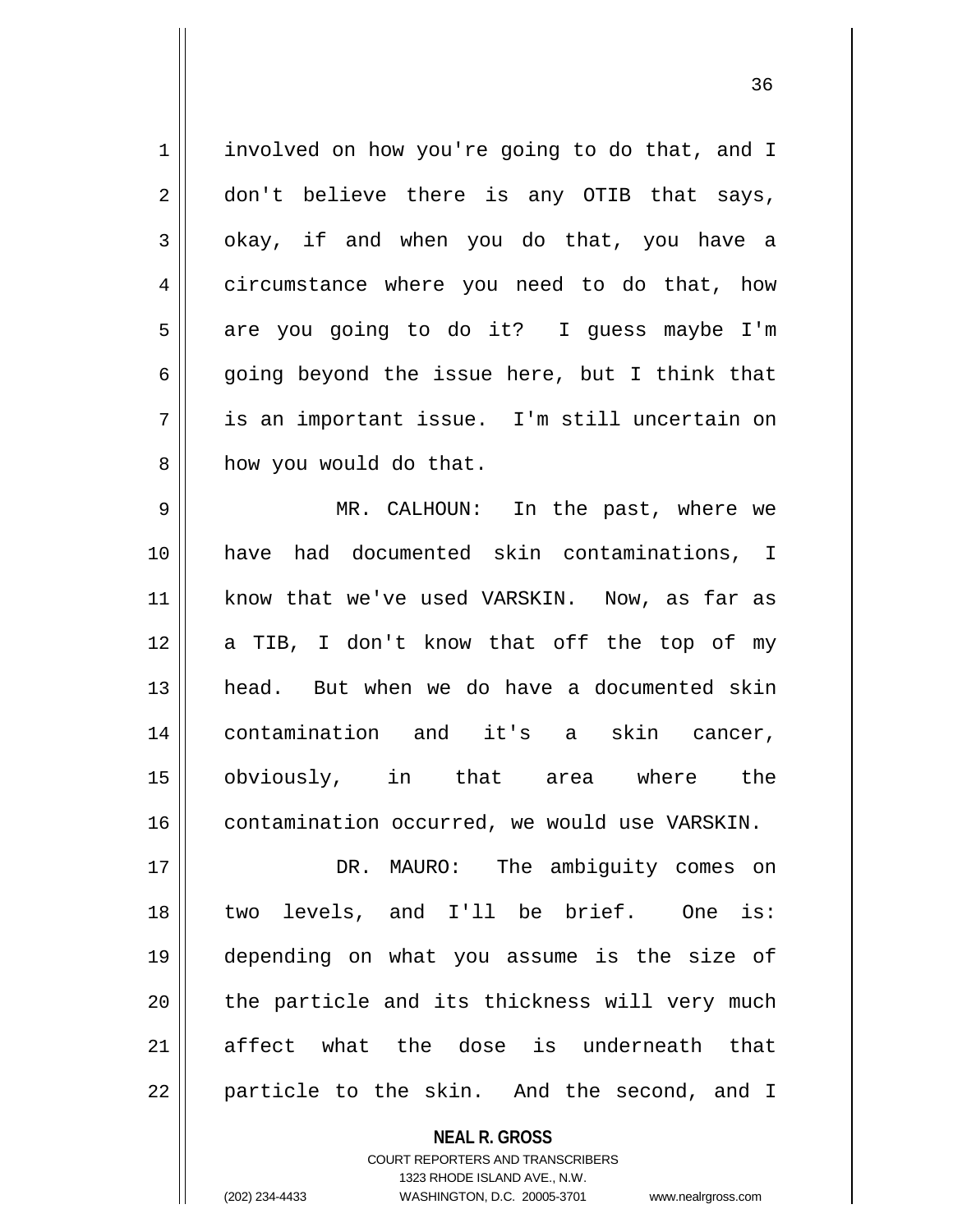**NEAL R. GROSS** COURT REPORTERS AND TRANSCRIBERS 1323 RHODE ISLAND AVE., N.W.  $1 \parallel$  have to say, this is something that's always  $2 \parallel$  been an enigma for me, is if the dose is only  $3 \parallel$  -- so we're assuming that the skin cancer that  $4 \parallel$  the guy has, let's say on his ear, is because  $5 \parallel$  there was a particle, it might have been 6 because a particle landed on his ear. So  $7 \parallel$  let's say, over the course of a day, before he 8 went home and took a shower, let's say, he  $9 \parallel$  gets this dose, and the dose is only delivered 10 there. How do you go from that to determine a 11 Probability of Causation when the risk is -- 12 || let's say a skin cancer risk is usually based  $13$  | on a film badge reading where you're assuming  $14$  | the entire exposed body experienced that dose. 15 This has always been one of these brain 16 teasers, and I don't think it really has been 17 aired out. How do you do this, and how do you 18 || relate that very localized dose that you might 19 calculate using VARSKIN to converting that 20 | into a Probability of Causation? 21 MR. CALHOUN: It's still input into 22 || IREP the same way. Now, what we would do, and

(202) 234-4433 WASHINGTON, D.C. 20005-3701 www.nealrgross.com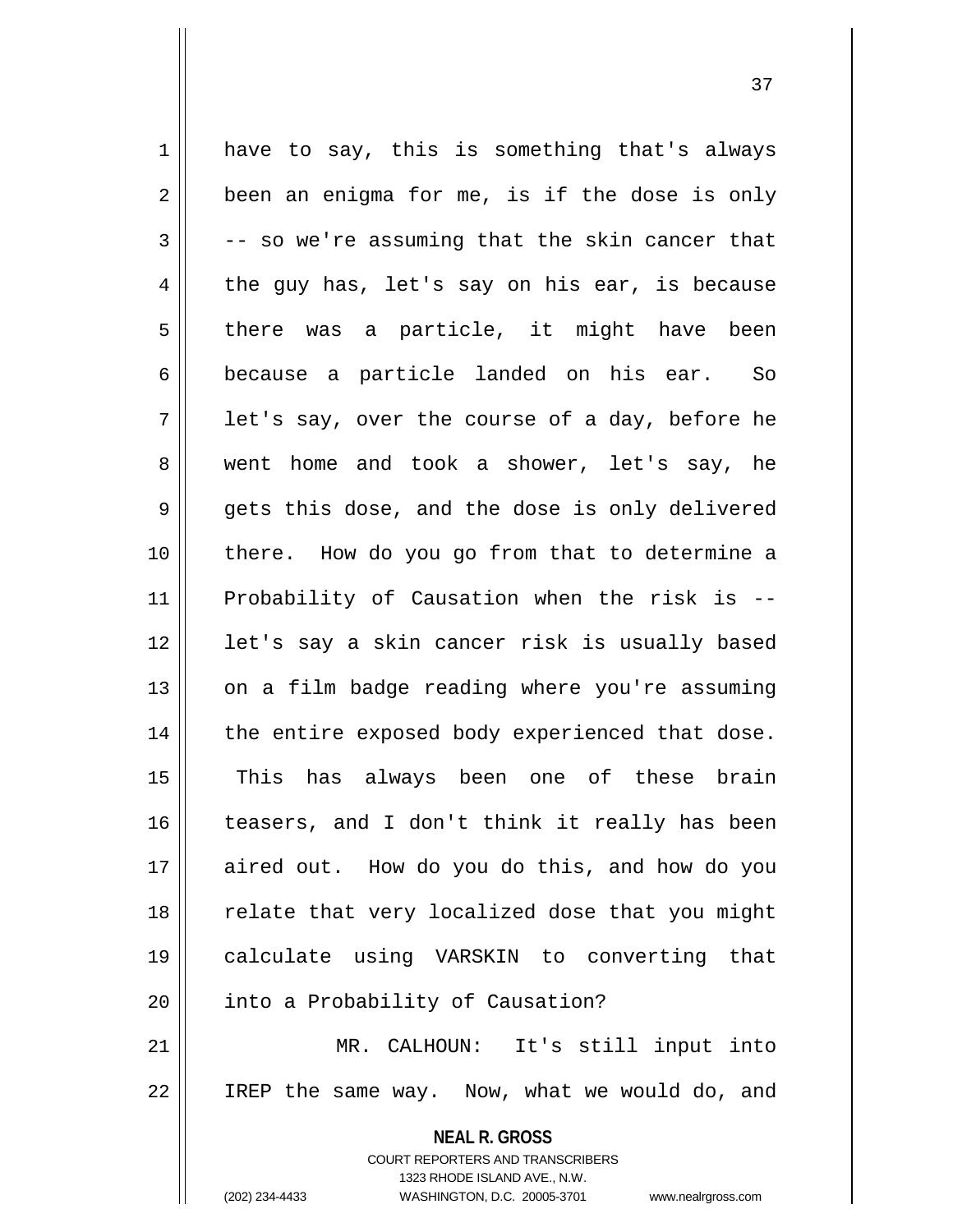**NEAL R. GROSS** COURT REPORTERS AND TRANSCRIBERS 1323 RHODE ISLAND AVE., N.W. 1 you mentioned the whole-body dose. Sure, if  $2 \parallel$  we've got a whole-body beta dose, for example, 3 | listed on a badge, and we don't have any skin 4 contaminations to go by, we'll just plug that  $5 \parallel$  in. But by the same, you know -- let's just  $6 \parallel$  say we've got skin cancer on the back. The  $7 \parallel$  dose that we will assign for medical X-rays,  $8 \parallel$  for example, is going to be different on the 9 back for a PA exam than it would be on the 10 | calf, for example. 11 || So we've always taken into account 12 the location of the skin cancer and plugged it 13 into IREP. So if we have a localized dose 14 || calculated with VARSKIN, we still have a beta 15 dose, we still know the energy of the betas, 16 and we plug that in. If it's a whole-body 17 dose with a badge measurement, we plug that in  $18$  || as well. 19 DR. MAURO: Oh, okay. So if you get  $20$  || a localized dose that's fairly high to the ear 21 | over a relatively short period of time because  $22 \parallel$  of this particle, are you saying that you'll

<sup>(202) 234-4433</sup> WASHINGTON, D.C. 20005-3701 www.nealrgross.com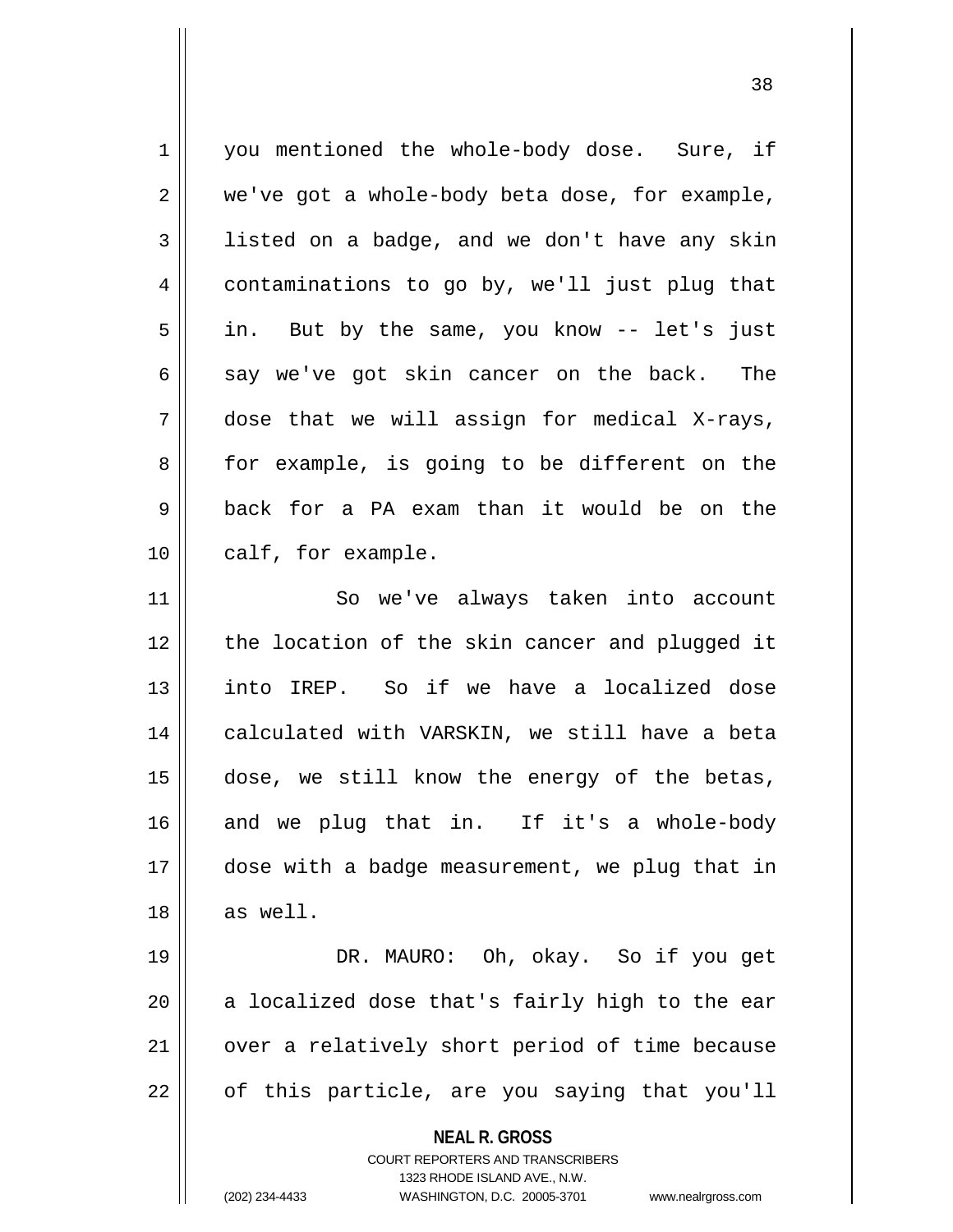assign that dose to the whole body?

| $\overline{2}$ | MR. CALHOUN: We assign that dose to                      |
|----------------|----------------------------------------------------------|
| 3              | the cancer. It's just the cancer model that              |
| 4              | we plug in. You know, the skin cancer models,            |
| 5              | we're calculating the highest dose to that               |
| 6              | area.                                                    |
| 7              | MR. FARVER: John, I just read into                       |
| 8              | this, reviewing a Hanford case. Now, the                 |
| 9              | Hanford TBD has some guidance for how to                 |
| 10             | handle particles. I guess for certain time               |
| 11             | periods certain particles fell, and they could           |
| 12             | determine what the dose rate was of a particle           |
| 13             | in rads per hour, and the mean residence time.           |
| 14             | So based on that, you can get a localized                |
| 15             | dose. And then you go back to OTIB-17,                   |
| 16             | shallow dose, and you would take that and you            |
| 17             | would spread it out over the 18,500 square               |
| 18             | centimeters of skin.                                     |
| 19             | DR. MAURO: Oh, so you spread it                          |
| 20             | out. You're answering my question. So there              |
| 21             | is a protocol that takes into consideration              |
| 22             | that it's really not the whole body, you've              |
|                | <b>NEAL R. GROSS</b><br>COURT REPORTERS AND TRANSCRIBERS |

1323 RHODE ISLAND AVE., N.W.

(202) 234-4433 WASHINGTON, D.C. 20005-3701 www.nealrgross.com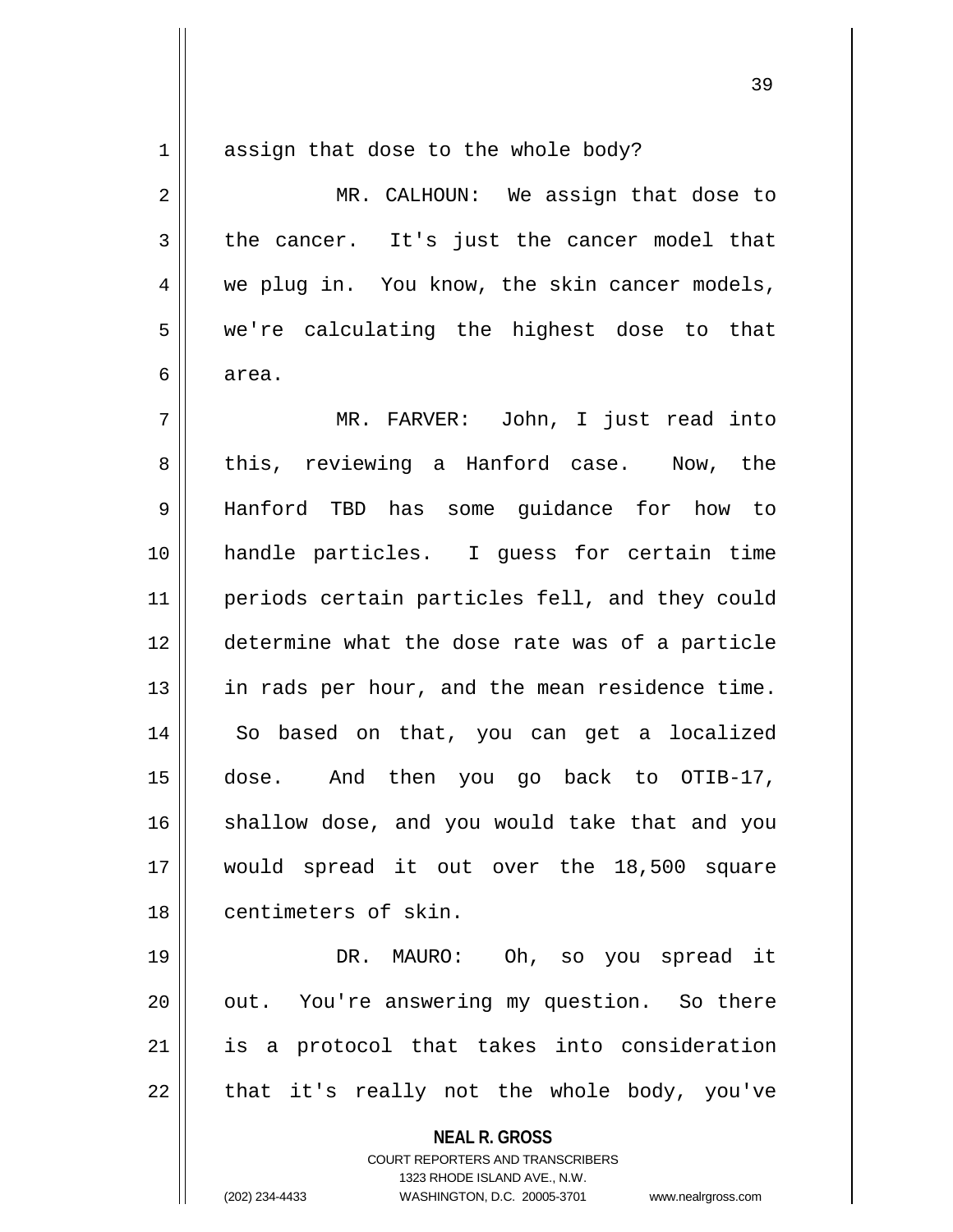$1 \parallel$  got to adjust for that.

| 2  | MR. FARVER: Yes.                               |
|----|------------------------------------------------|
| 3  | DR. MAURO: Oh, very good. I got                |
| 4  | you. I'll tell you the truth, that protocol,   |
| 5  | which obviously was developed and implemented  |
| 6  | at least in the Hanford site, would certainly  |
| 7  | be something that would serve the program well |
| 8  | and the process whereby -- under what          |
| 9  | circumstances you make that decision that,     |
| 10 | yes, we do have particle problems; and, two,   |
| 11 | when you do have particle problems, what was   |
| 12 | just described to us by Doug as being the way  |
| 13 | in which you do it.                            |
| 14 | I understand why you would do that.            |
| 15 | And it would be good to memorialize that.      |
| 16 | MR. FARVER: Is that something that             |
| 17 | you would like to see added to the Bridgeport? |
| 18 | DR. MAURO: No, no, I'm sorry. No.              |
| 19 | It sounds like it's something that is --       |
| 20 | here's where we have a disagreement. It        |
| 21 | sounds like on Bridgeport the judgment has to  |
| 22 | be made, and we don't know if this judgment    |
|    | NEAL R. GROSS                                  |

COURT REPORTERS AND TRANSCRIBERS 1323 RHODE ISLAND AVE., N.W.

(202) 234-4433 WASHINGTON, D.C. 20005-3701 www.nealrgross.com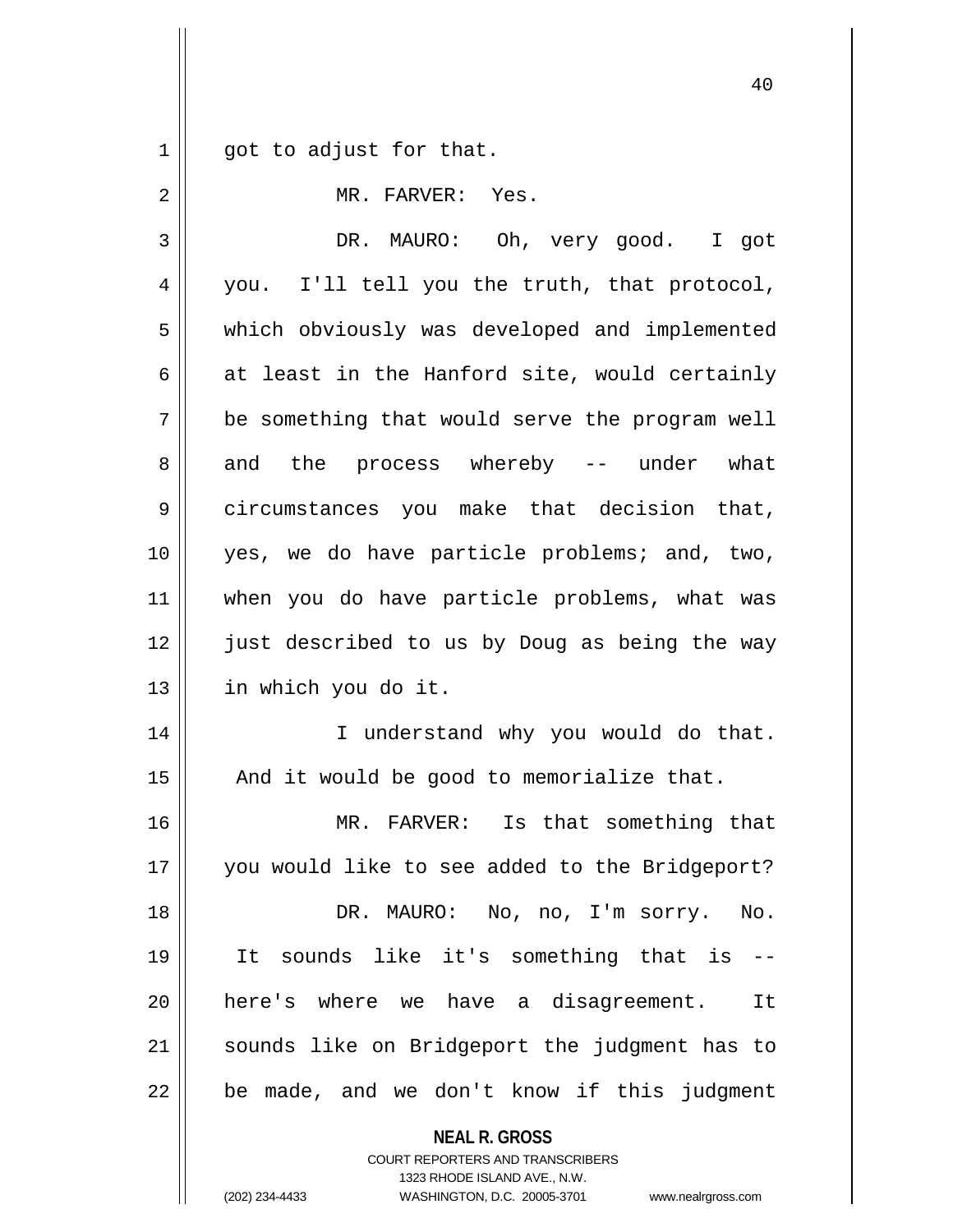**NEAL R. GROSS** COURT REPORTERS AND TRANSCRIBERS 1323 RHODE ISLAND AVE., N.W. 1 || was made or not, that particles are a problem. 2 || Clearly, in the current version, and I read  $3 \parallel$  the current version, there's no mention that 4 particles might have been a problem. So I 5 || guess that's step one. Some judgment needs to 6|| be made whether or not, do we have 7 circumstances here that warrant that 8 consideration, and, you know, in my opinion, 9 it does. 10 || The second part, of course, is, once 11 you decide that, yes, we do have that, the 12 protocol you would use does not necessarily 13 need to be in Bridgeport, but it should be 14 someplace so that, the protocol that you do 15 use when you trigger this scenario, there is 16 some standardized guidance for how you go 17 | about doing that. 18 || MR. FARVER: Well, it is pretty much 19 standardized in OTIB-17. 20 || DR. MAURO: The particle part? 21 || MR. FARVER: Yes. 22 || DR. MAURO: Oh, then --

(202) 234-4433 WASHINGTON, D.C. 20005-3701 www.nealrgross.com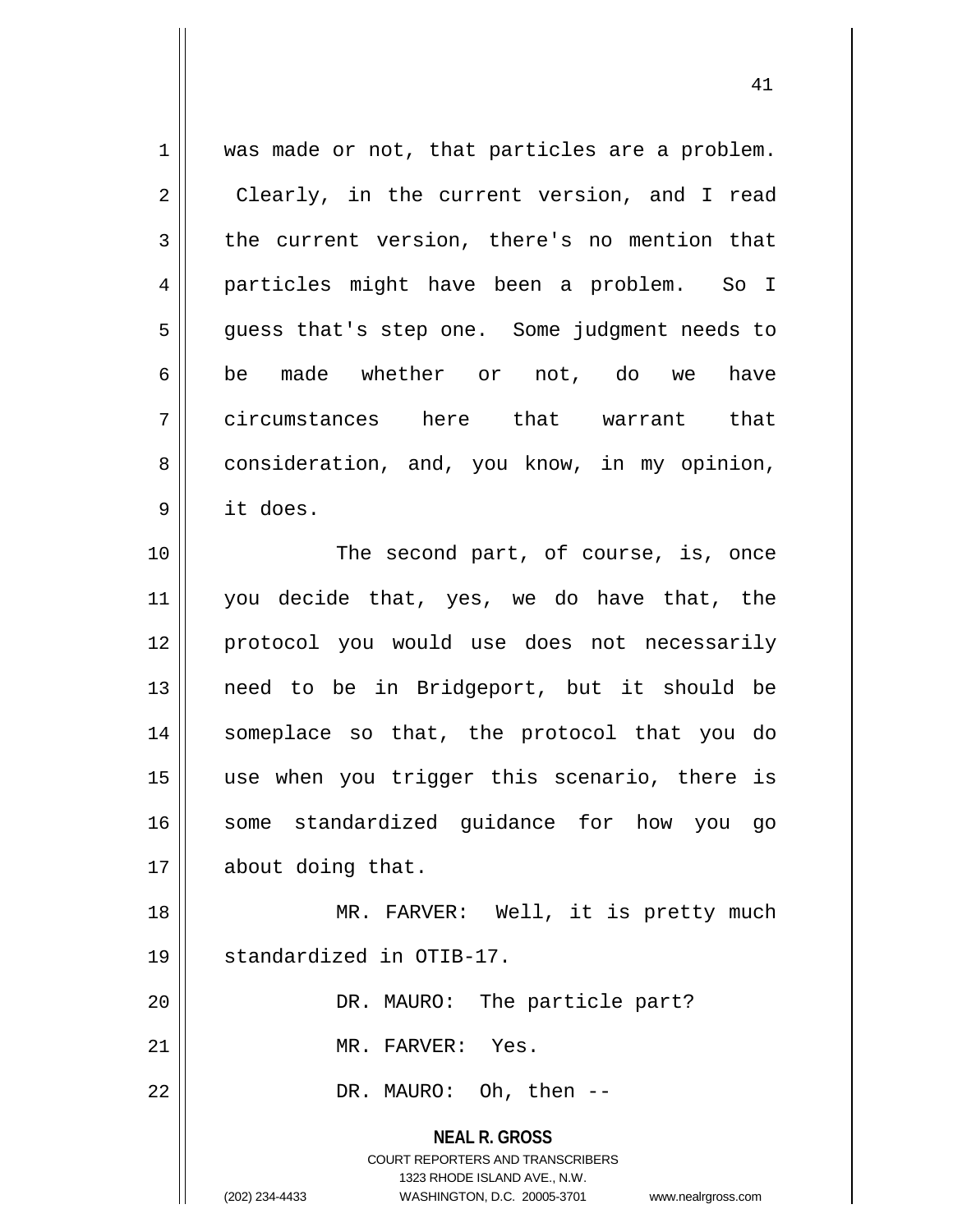| $\mathbf 1$ | MR. FARVER: The specifics are                                       |
|-------------|---------------------------------------------------------------------|
| $\sqrt{2}$  | contained in, like the Hanford TBD has, you                         |
| 3           | know, the nuclides, the dose rates, the mean                        |
| 4           | residence time for the particles.                                   |
| 5           | DR. MAURO: Okay, yes.                                               |
| 6           | MR. FARVER: That's why I said: is                                   |
| 7           | that something that you think should be                             |
| 8           | considered for Bridgeport?                                          |
| $\mathsf 9$ | DR. MAURO: No. For Bridgeport, the                                  |
| 10          | only thing I'd consider is they probably                            |
| 11          | should have a statement in Bridgeport whether                       |
| 12          | or not, given the nature of the work, whether                       |
| 13          | or not that is an issue, and right now it's                         |
| 14          | silent on that matter. I guess that's the                           |
| 15          | only thing I would suggest. Now that we're                          |
| 16          | having this conversation, that issue did come                       |
| 17          | up, and that's the reason why we have the                           |
| 18          | language we're looking at. It looks like that                       |
| 19          | might very well have been an issue at                               |
| 20          | Bridgeport.                                                         |
| 21          | MR. HINNEFELD:<br>So<br>I've<br>got some                            |
| 22          | history here, so if I can comment a little                          |
|             | <b>NEAL R. GROSS</b>                                                |
|             | COURT REPORTERS AND TRANSCRIBERS                                    |
|             | 1323 RHODE ISLAND AVE., N.W.                                        |
|             | (202) 234-4433<br>WASHINGTON, D.C. 20005-3701<br>www.nealrgross.com |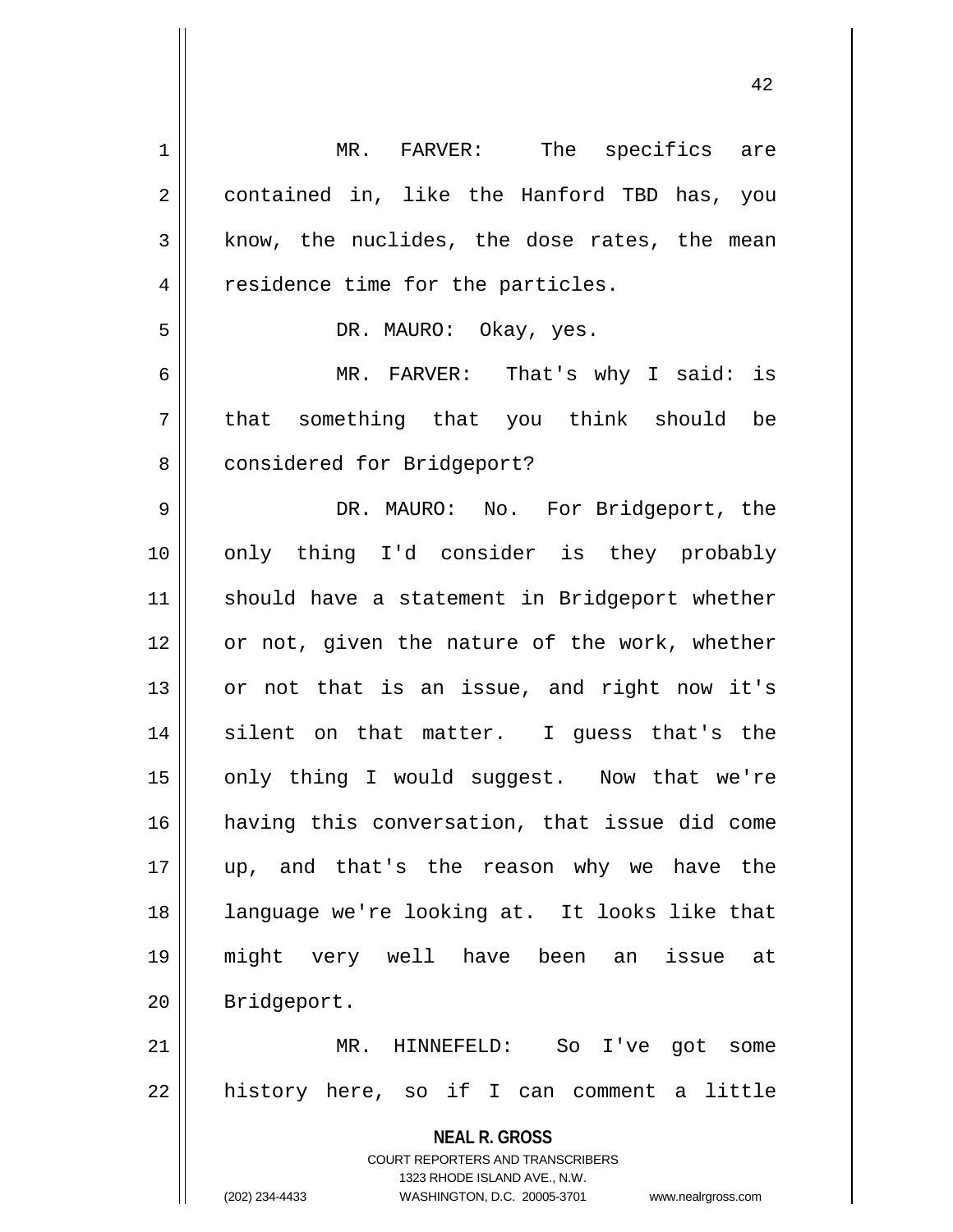1 bit. If I'm not mistaken, this has come up at 2 || uranium plants like Bridgeport, some of the 3 || AWEs, probably the DOE sites that were the DOE 4 uranium plants for a long time, the Oak Ridge 5 plants and Fernald, where there was no 6 monitoring. There was no contamination 7 monitoring before the guys left. You know, 8 || they took a shower, and they went home. And  $9 \parallel$  so they worked in coveralls. They didn't 10 work, you know, all dressed out in anti-11 contamination clothing. And given the nature 12 || of what was done at Fernald, it's not unlikely 13 || that people got uranium on their skin during  $14$  | the workday, on some parts of their skin.

15 || So this is where that came up. It came up in a uranium context where, as opposed to Hanford where it's highly likely you're going to have particles, hot particles -- uranium particles aren't that hot. You know, | they're not really hot the way spent fuel is. 21 || So it's a different kind of question than || what we normally call a hot particle. You

> **NEAL R. GROSS** COURT REPORTERS AND TRANSCRIBERS 1323 RHODE ISLAND AVE., N.W. (202) 234-4433 WASHINGTON, D.C. 20005-3701 www.nealrgross.com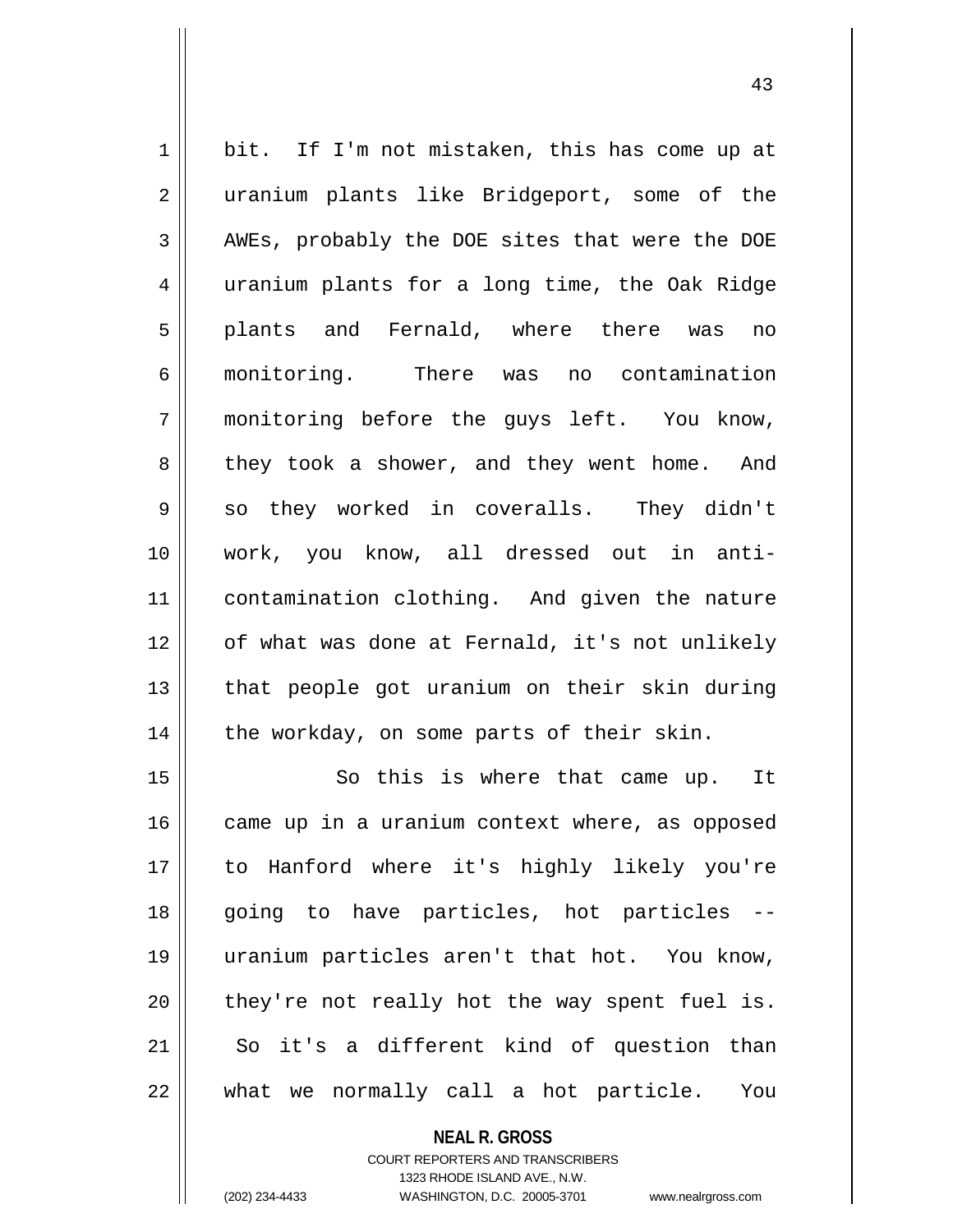1 || know, this is just contamination that gets on  $2 \parallel$  the skin during the work day and how you deal  $3 \parallel$  with that.

4 And so it's been talked about a 5 little bit, but I don't know we've ever 6 c resolved it, except maybe at one place. I 7 || think John mentioned one time that there was 8 || an approach taken at Bethlehem Steel that 9 might be instructive for these kinds of plants 10 in general, having to do with, you know, 11 what's a reasonable amount of contamination in 12 || a reasonable time?

 You know, the problem with inventing contamination, too, what we're doing here is we don't have any evidence that these people were contaminated. It's just reasonable to figure that some of them probably had uranium 18 on their skin, but we don't have any evidence 19 || of it. There was no survey done.

20 || So once you start deciding, well, 21 || they were contaminated, then the question  $22$   $\parallel$  becomes, well, how contaminated do you want to

> **NEAL R. GROSS** COURT REPORTERS AND TRANSCRIBERS 1323 RHODE ISLAND AVE., N.W. (202) 234-4433 WASHINGTON, D.C. 20005-3701 www.nealrgross.com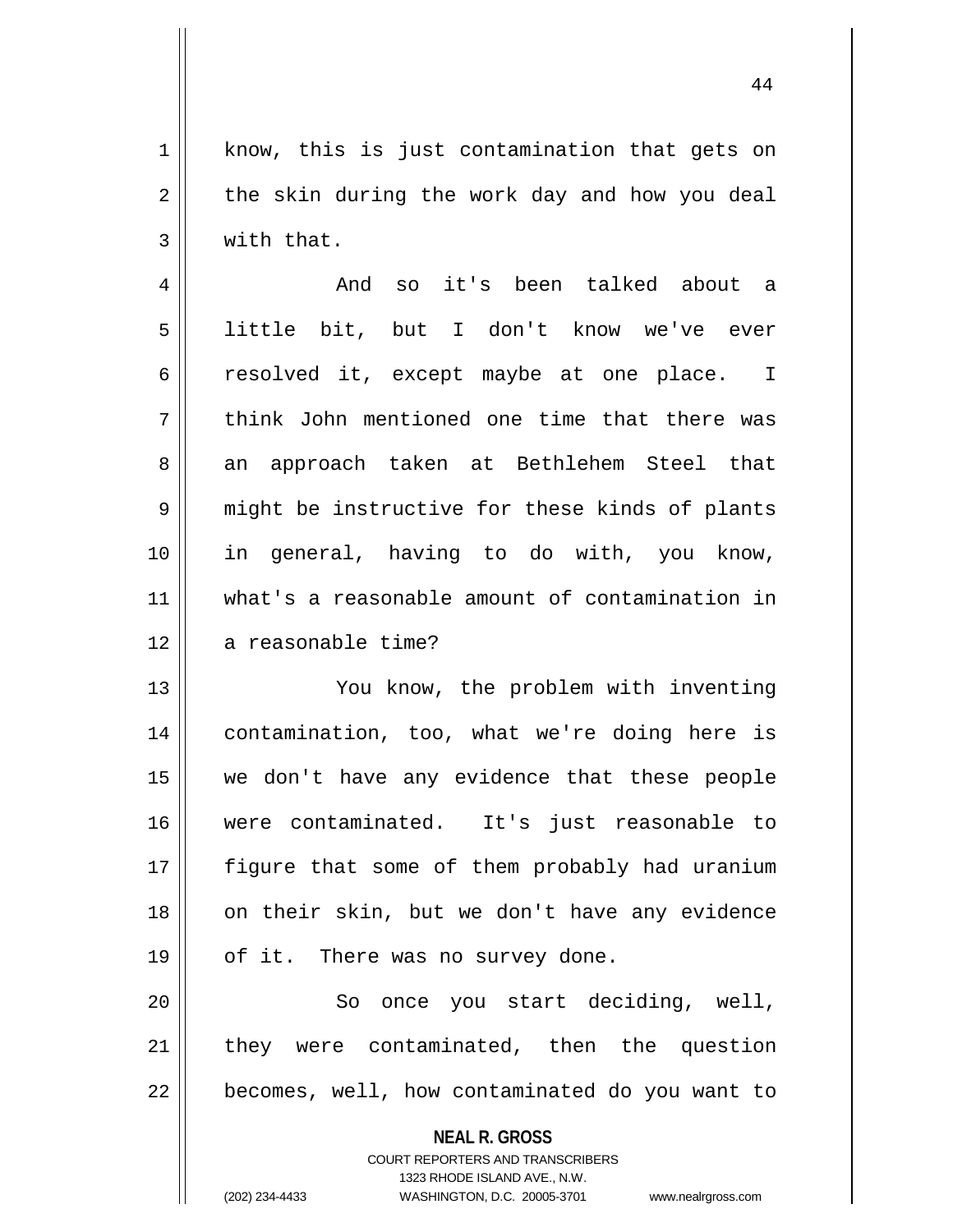1 | imagine that they were and how long a time do 2 you want to imagine that they were 3 | contaminated? You know, where do you stop? 4 || Once you start, essentially, assuming it, 5 where do you stop?

6 || So it's kind of a tricky path to go 7 down, unless you, essentially as a policy 8 || matter, decide this is how we're going to deal 9 with it. I don't know that there's a 10 scientific explanation. You know, there's no 11 scientific answer because you don't have any  $12 \parallel$  data.

13 DR. MAURO: A couple of ideas, 14 || though. I think that -- first of all, I agree 15 completely with you. Uranium is going to 16 deliver a relatively low dose, a hot particle 17 || of some very high specific activity material.  $18$  || That would be at Hanford. I would say that, 19 if you had a site where it was at one of these 20 AWE sites, they were machining uranium, a lot 21 || of airborne particles, and there's a guy that 22 || comes down with cancer on the face, neck,

> **NEAL R. GROSS** COURT REPORTERS AND TRANSCRIBERS 1323 RHODE ISLAND AVE., N.W. (202) 234-4433 WASHINGTON, D.C. 20005-3701 www.nealrgross.com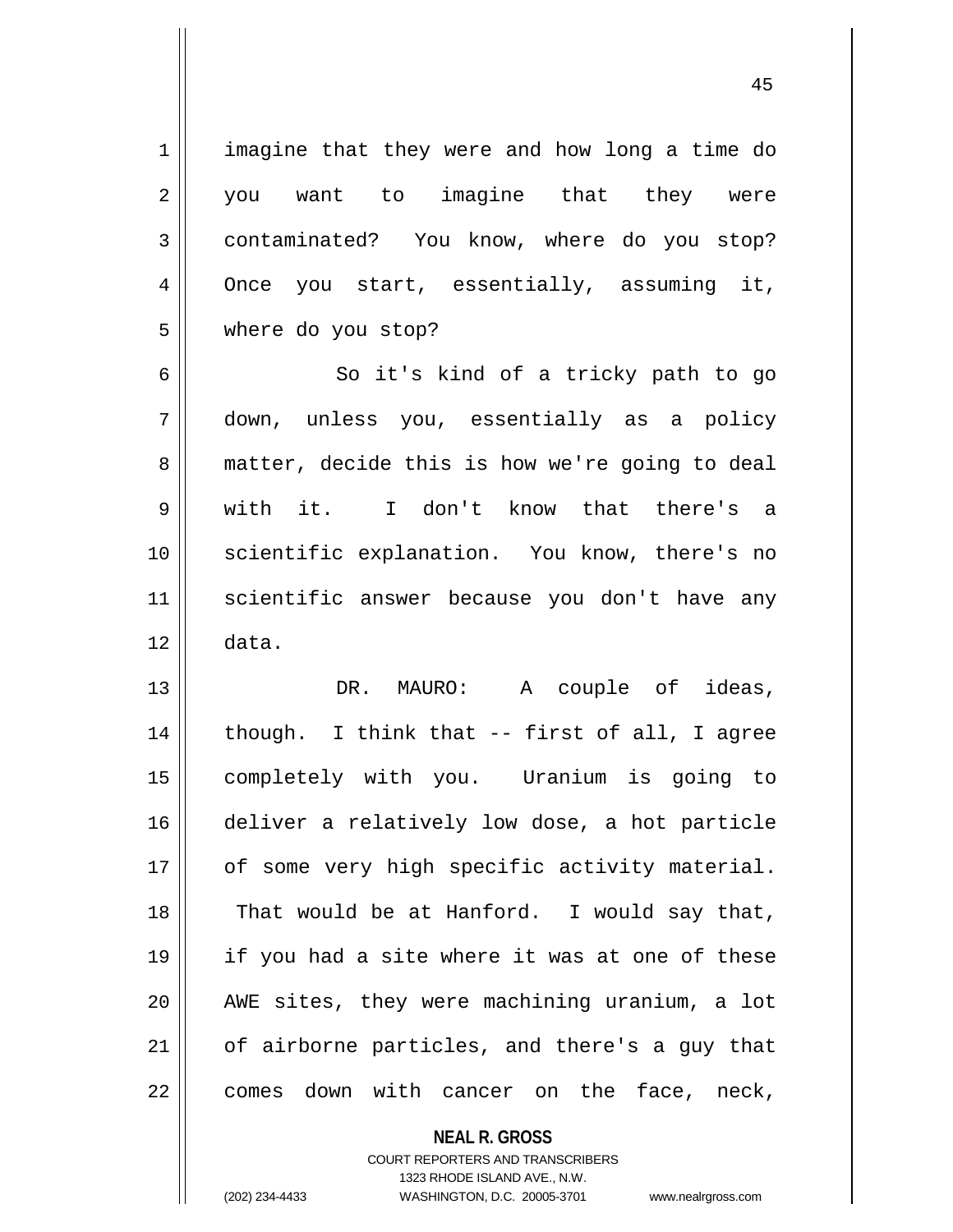$1 \parallel$  skin, ears, where we know that it's a very 2 || good possibility it could have -- that would 3 trigger it. In other words, yes, I think 4 we've got a circumstance where it's possible  $5 \parallel$  that that cancer might have been caused by  $6 \parallel$  some localized dose. We need to at least look 7 into it, and right now I think that there  $8 \parallel$  really is no protocol for looking into that. 9 || And you're completely correct. It would be 10 uranium handling in the early years where 11 || there was, let's say, a lot of airborne 12 particles and you didn't really know whether 13 || or not the guy was walking away with any 14 | surface contamination. 15 MEMBER KOTELCHUCK: Okay. Dr. 16 Poston? 17 MEMBER POSTON: I have a question or 18 a statement, just to clarify. Has the 19 computer code been modified to take into 20 || account surface contamination as opposed to 21 hot particles? That's a question I don't --

22 || the original program was written only for hot

**NEAL R. GROSS** COURT REPORTERS AND TRANSCRIBERS

1323 RHODE ISLAND AVE., N.W.

(202) 234-4433 WASHINGTON, D.C. 20005-3701 www.nealrgross.com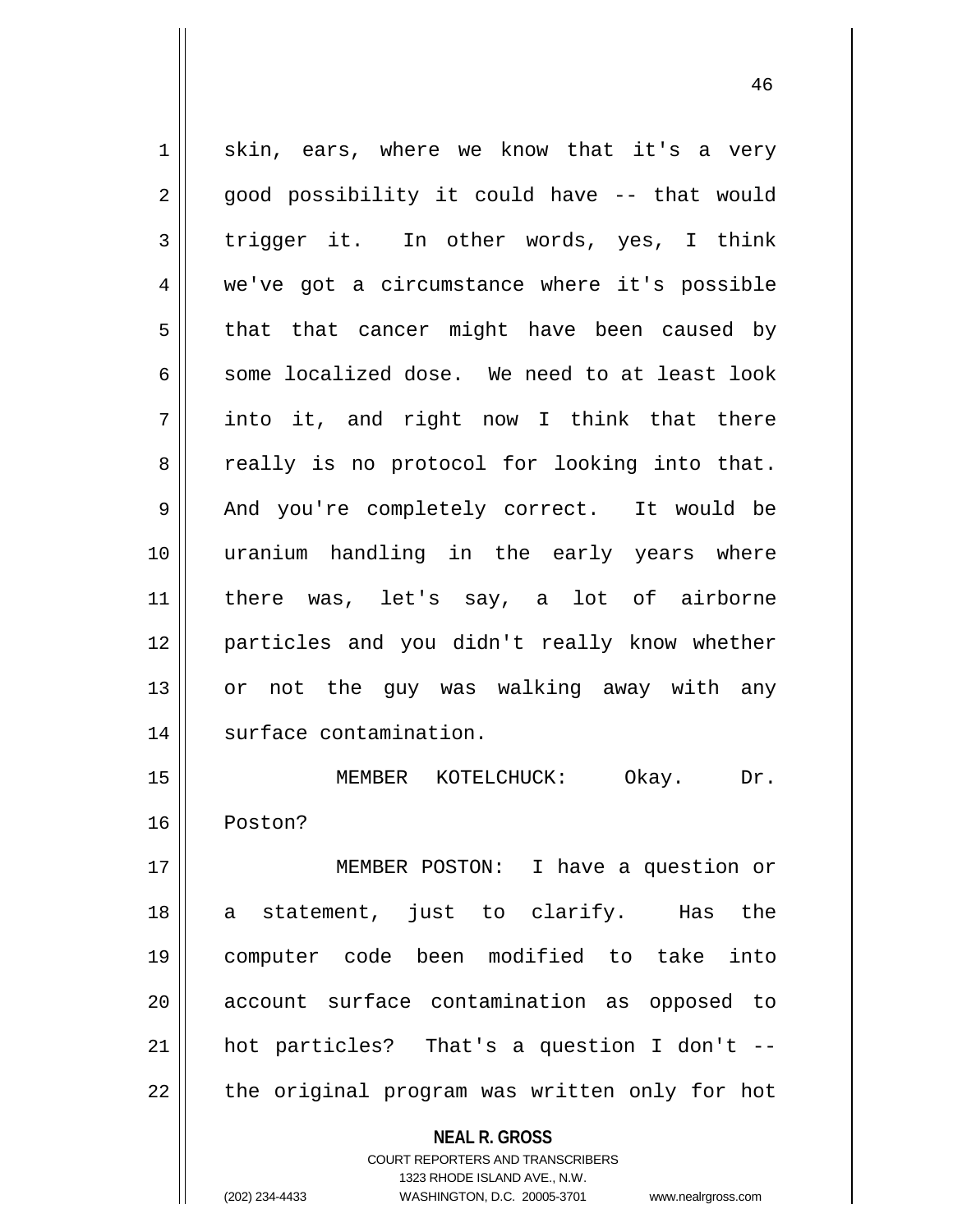**NEAL R. GROSS** COURT REPORTERS AND TRANSCRIBERS 1323 RHODE ISLAND AVE., N.W. 1 particles. It's not written for 2 | contamination. 3 MR. HINNEFELD: You're talking 4 VARSKIN? 5 MEMBER POSTON: Yes, VARSKIN. 6 MR. HINNEFELD: I don't recall. I 7 don't know. 8 || MEMBER POSTON: Well, the point is, 9 if it hasn't been modified, you're misusing 10 the code. 11 || MR. HINNEFELD: Yes. 12 MEMBER POSTON: It's only written 13 | for hot particles. 14 DR. MAURO: Yes. John, this is 15 John. When we were looking into this, we 16 simply said, okay, let's assume some 17 || relatively small particle of uranium and other 18 || radionuclides, and we just came up with some 19 arbitrary size, and we deposited it directly  $20$  || on the skin and ran it and see what type of 21 doses you'd come up with. Well, it turns out  $22$   $\parallel$  with the high specific activity you got really

(202) 234-4433 WASHINGTON, D.C. 20005-3701 www.nealrgross.com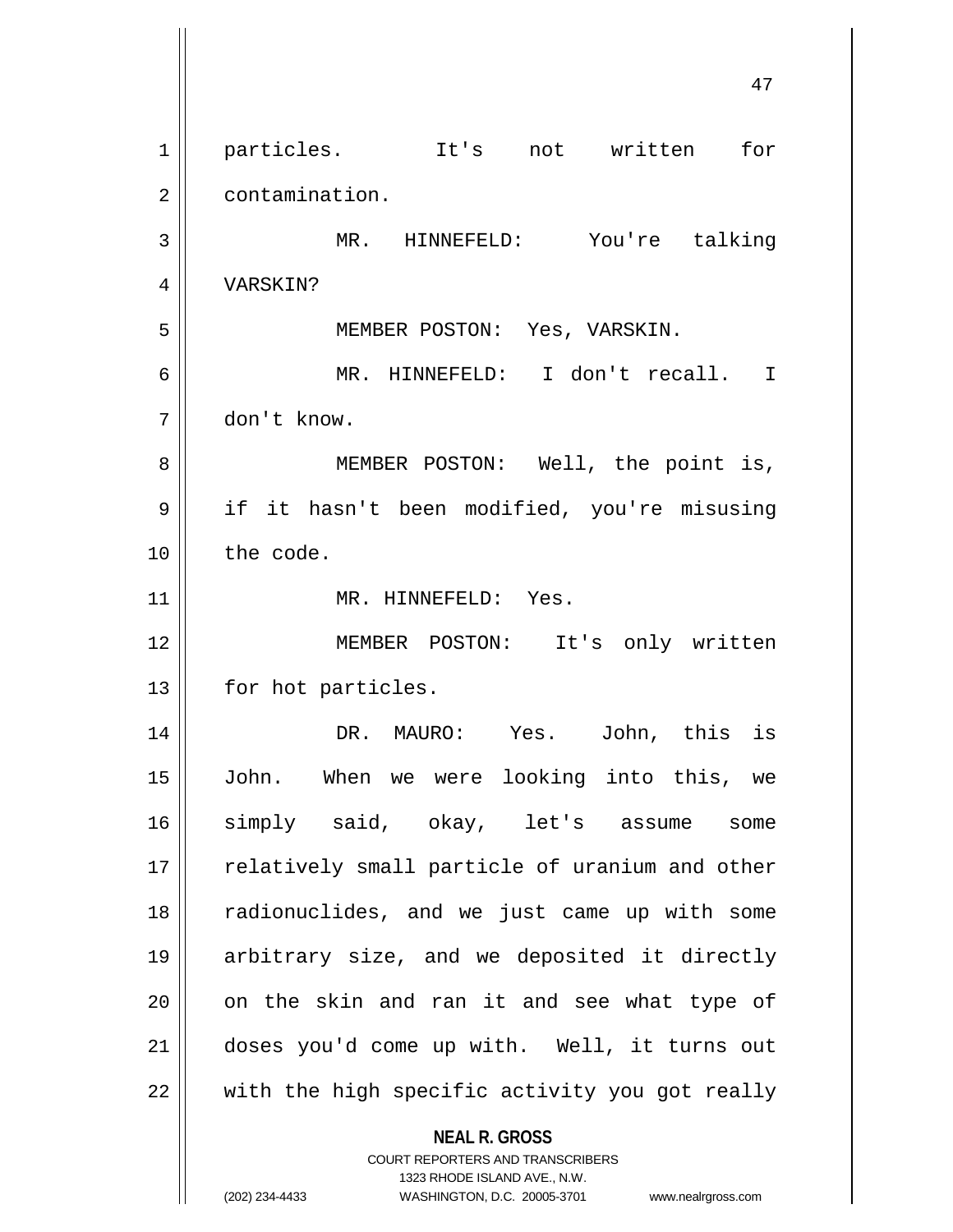1 | large doses to these localized areas, the 2 || basal cells under the particles. The uraniums 3 are relatively low but certainly not 4 | insignificant. 5 || So I was still looking at it as if  $6 \parallel$  it was a uranium particle, in other words, 7 because of these flakes that are generated 8 when they're grinding uranium. So I wasn't 9 || thinking of more like a fine dust, but, 10 actually, that would be microscopic. But as a

11 particle, it would settle out -- 12 MEMBER POSTON: John, what size

13 particle did you assume?

14 DR. MAURO: We actually were looking 15 at things on the order of a millimeter, a few 16 millimeters like that, so small flakes.

 MEMBER POSTON: VARSKIN is in the microns. DR. MAURO: Yes, we did not, we did  $20 \parallel$  not  $-$ MEMBER POSTON: And so that's one of

 $22$  | the problems. The other problem is: I don't

**NEAL R. GROSS** COURT REPORTERS AND TRANSCRIBERS

1323 RHODE ISLAND AVE., N.W. (202) 234-4433 WASHINGTON, D.C. 20005-3701 www.nealrgross.com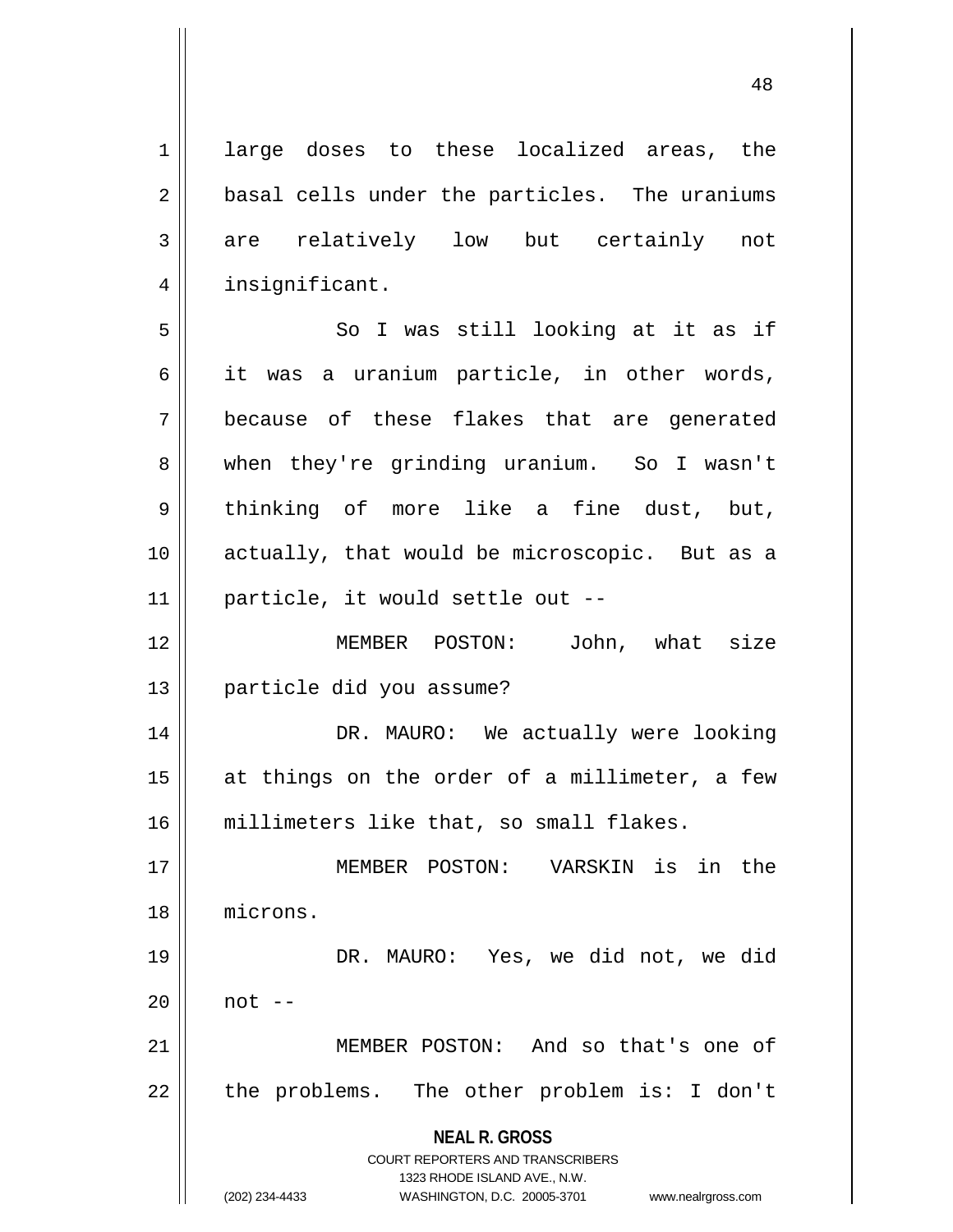1 || understand your statement about high specific  $2 \parallel$  activity. Uranium 238 has a four and a half  $3 \parallel$  billion year half-life so --

4 DR. MAURO: That's why I'm saying -- 5 MEMBER POSTON: -- it's very low  $6 \parallel$  specific activity.

7 DR. MAURO: You know, and I agree, 8 I'm agreeing with Stu that uranium is not like 9 || talking about a particle of a high specific 10 activity-- so, yes, you're absolutely right, 11 || but the dose is still not, you know, if you're 12 || seeing relatively small or no doses on your 13 || film badge, and then you say, but let's assume 14 for a minute that a flake may have fallen, a 15 || small flake during the grinding on a person's 16 ear or neck, what kind of doses are we talking 17 about to the basal cell underneath that 18 particle? And they're not insignificant. 19 Now, they're certainly nowhere near the doses 20 you get from a high specific activity 21 particle, but it's still something that needs  $22$  to be talked about. It needs to be part of

**NEAL R. GROSS**

COURT REPORTERS AND TRANSCRIBERS 1323 RHODE ISLAND AVE., N.W. (202) 234-4433 WASHINGTON, D.C. 20005-3701 www.nealrgross.com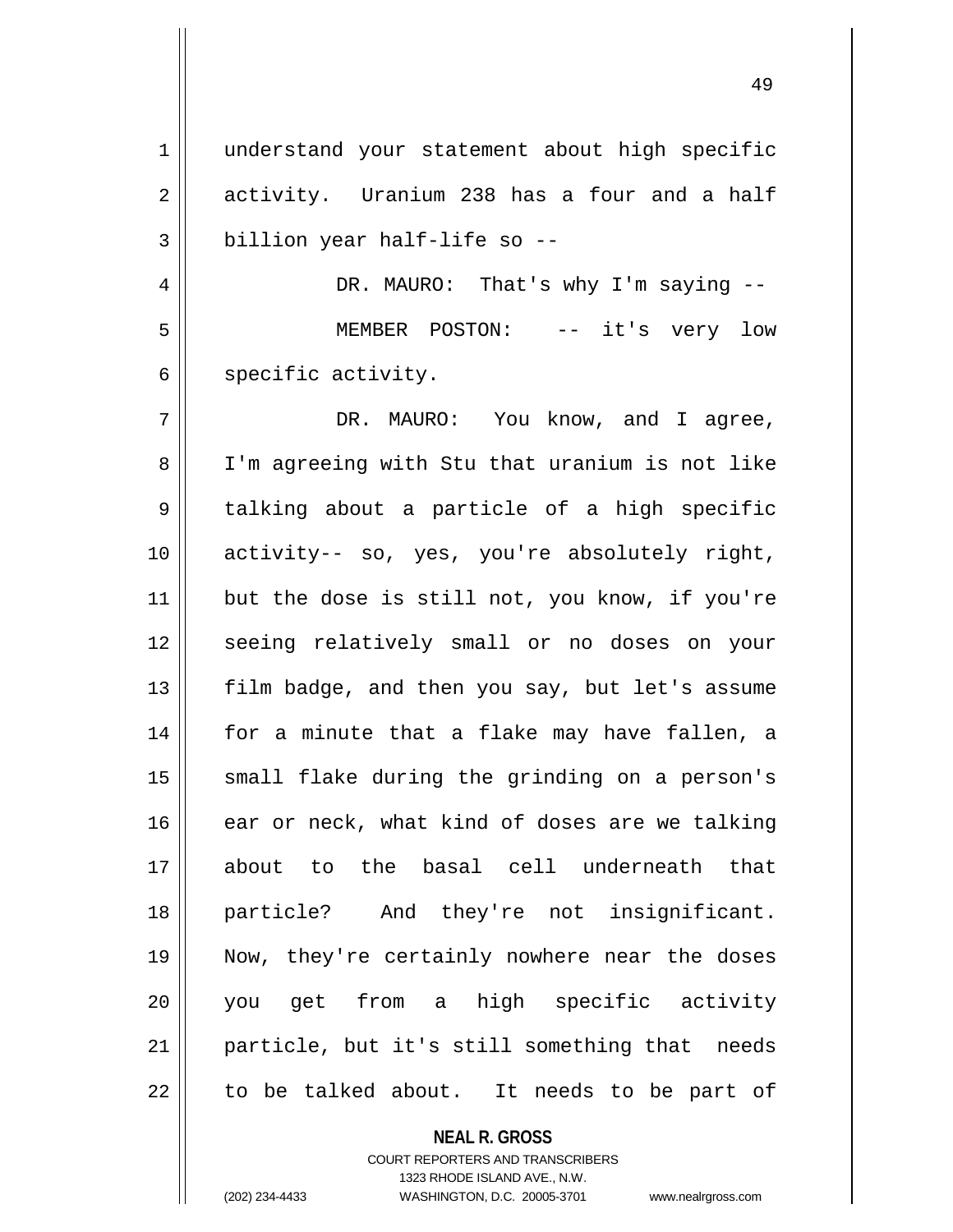the analysis.

| $\overline{2}$ | MEMBER POSTON: Well, having been there and     |
|----------------|------------------------------------------------|
| $\mathbf{3}$   | done that as a young man in 1957, I would      |
| $\overline{4}$ | think that you're stretching this tremendously |
| 5              | to try to get a dose.                          |
| 6              | DR. MAURO: You know, and I'm fine              |
| 7              | with that. You might be right, I don't know    |
| 8              | that.                                          |
| $\mathsf 9$    | MEMBER POSTON: Let me finish.                  |
| 10             | MR. KATZ: John, let Dr. Poston                 |
| 11             | finish, please.                                |
| 12             | DR. MAURO: I'm sorry.                          |
| 13             | MEMBER POSTON: We were required to             |
| 14             | wear coveralls. We were also supplied with     |
| 15             | underwear, socks, and everything to wear. And  |
| 16             | we were also required to take a full-body      |
| 17             | shower at the end of every shift, wash your    |
| 18             | hair, completely wash. And I think that,       |
| 19             | having a situation or making an estimate of    |
| 20             | having a person walk out of the facility with  |
| 21             | contamination, especially on easy-to-wash      |
| 22             | places like your ears and your face and so     |
|                | <b>NEAL R. GROSS</b>                           |

COURT REPORTERS AND TRANSCRIBERS 1323 RHODE ISLAND AVE., N.W.

(202) 234-4433 WASHINGTON, D.C. 20005-3701 www.nealrgross.com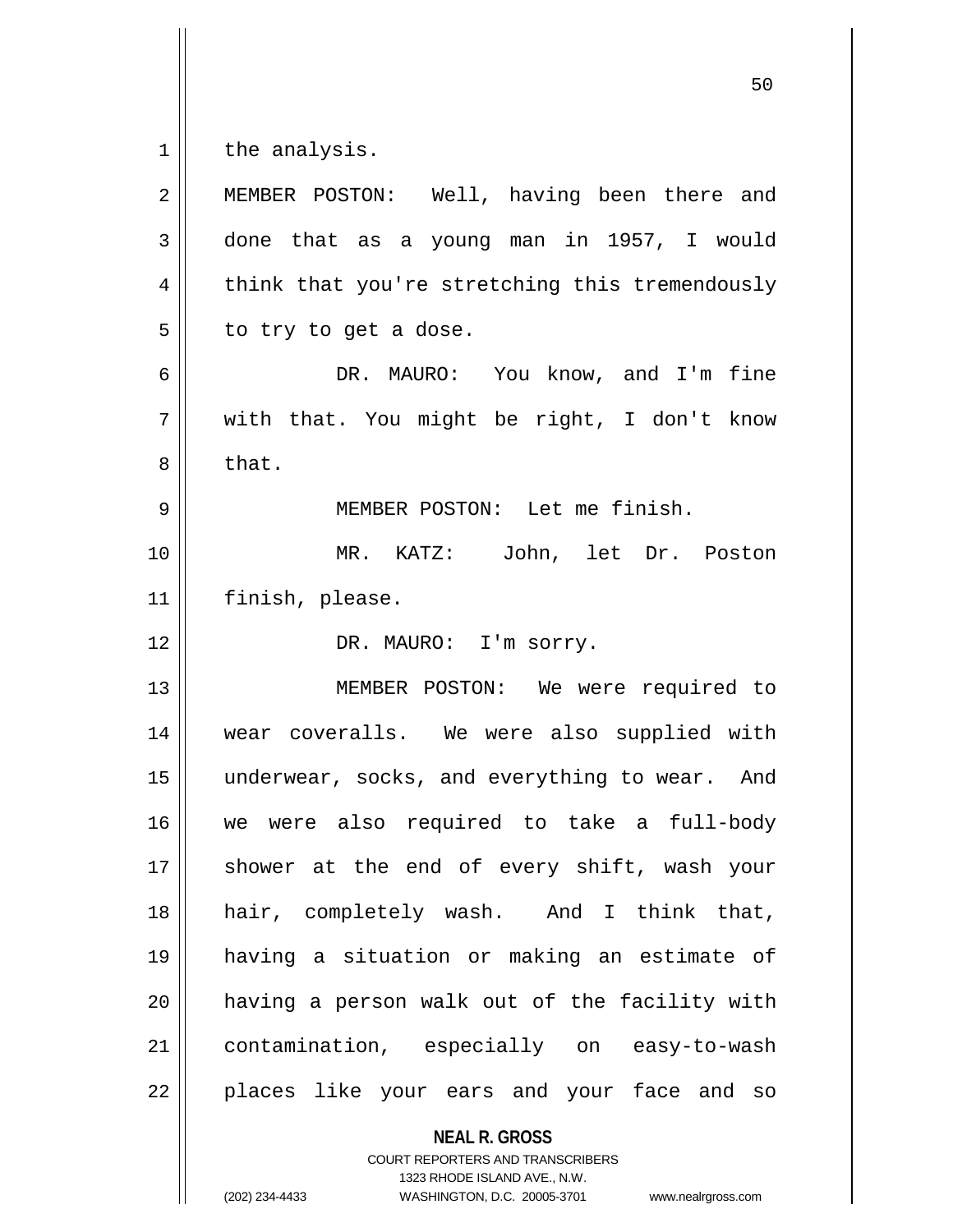1 || forth, is really stretching it. I just don't  $2 \parallel$  see that.

3 DR. MAURO: In my own defense, I've 4 | been looking at AWE facilities which start in 5 1940s and go to early '50s, and the level of  $6 \parallel$  controls there were very minimal, and they 7 were dirty. So, you know, I'm looking at the 8 problem through a lens of very old AWE 9 | facilities that were machining uranium. 10 MEMBER KOTELCHUCK: I must say, if

11 you're talking about the ear, the classic 12 || example is that people don't wash behind their  $13$  | ears always when they shower.

14 MR. STIVER: If you're in the  $15$  | shower, the water runs --

16 MEMBER KOTELCHUCK: Well, that's 17 || true. The water comes there whether you scrub 18 || or not. Okay. I was wondering, though, about 19 whether you make distinctions about exposed 20 versus unexposed skin. Suppose you're dealing 21 || with an alpha emitter. At one point, you said  $22 \parallel$  you'd divide by the total surface area of the

> **NEAL R. GROSS** COURT REPORTERS AND TRANSCRIBERS

> > 1323 RHODE ISLAND AVE., N.W.

(202) 234-4433 WASHINGTON, D.C. 20005-3701 www.nealrgross.com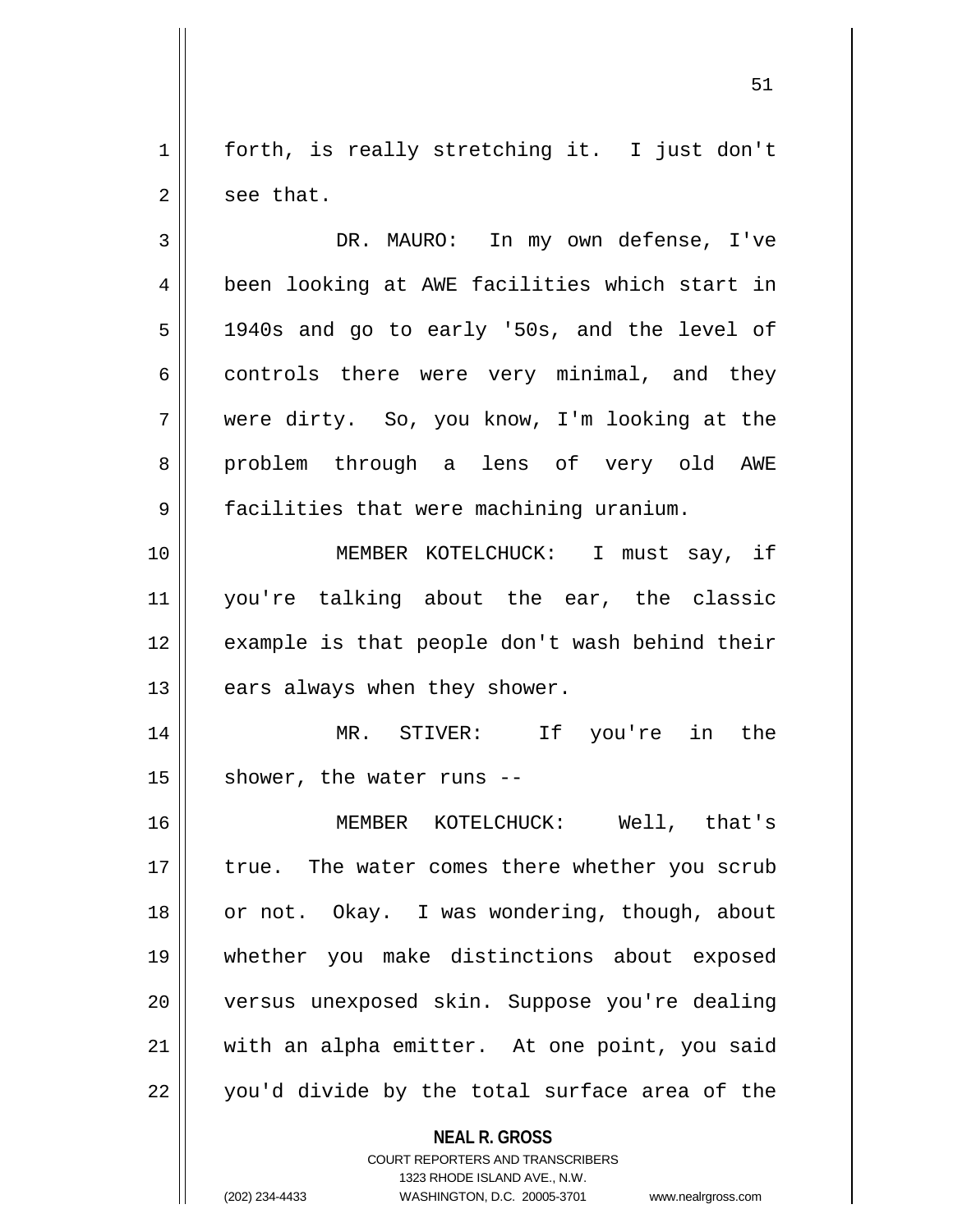$1 \parallel$  skin, but that's not where the -- well, the 2 || particles can go on your clothes, but they are 3 more likely to accumulate and be dangerous if 4 || they are a local exposure to your face and to 5 | possibly your hands.

6 || MR. FARVER: Right. That was the 7 method that's in the OTIB on how to do, how to 8 handle shallow doses, skin doses. That's the 9 || method that's already --

10 MEMBER KOTELCHUCK: Okay. And that 11 is taken into account.

12 MR. FARVER: Yes.

13 MEMBER KOTELCHUCK: Yes, okay, all  $14$   $\parallel$  right.

 MR. STIVER: This is John Stiver. I've got a question regarding the mechanics 17 || and the applicability of VARSKIN. Now, from what Dr. Poston said, they're assuming very small particles, so I would imagine self-20 || absorption is pretty much non-existent in that situation, as opposed to larger uranium 22 || flakes, and also the dose rate per area of

**NEAL R. GROSS**

COURT REPORTERS AND TRANSCRIBERS 1323 RHODE ISLAND AVE., N.W. (202) 234-4433 WASHINGTON, D.C. 20005-3701 www.nealrgross.com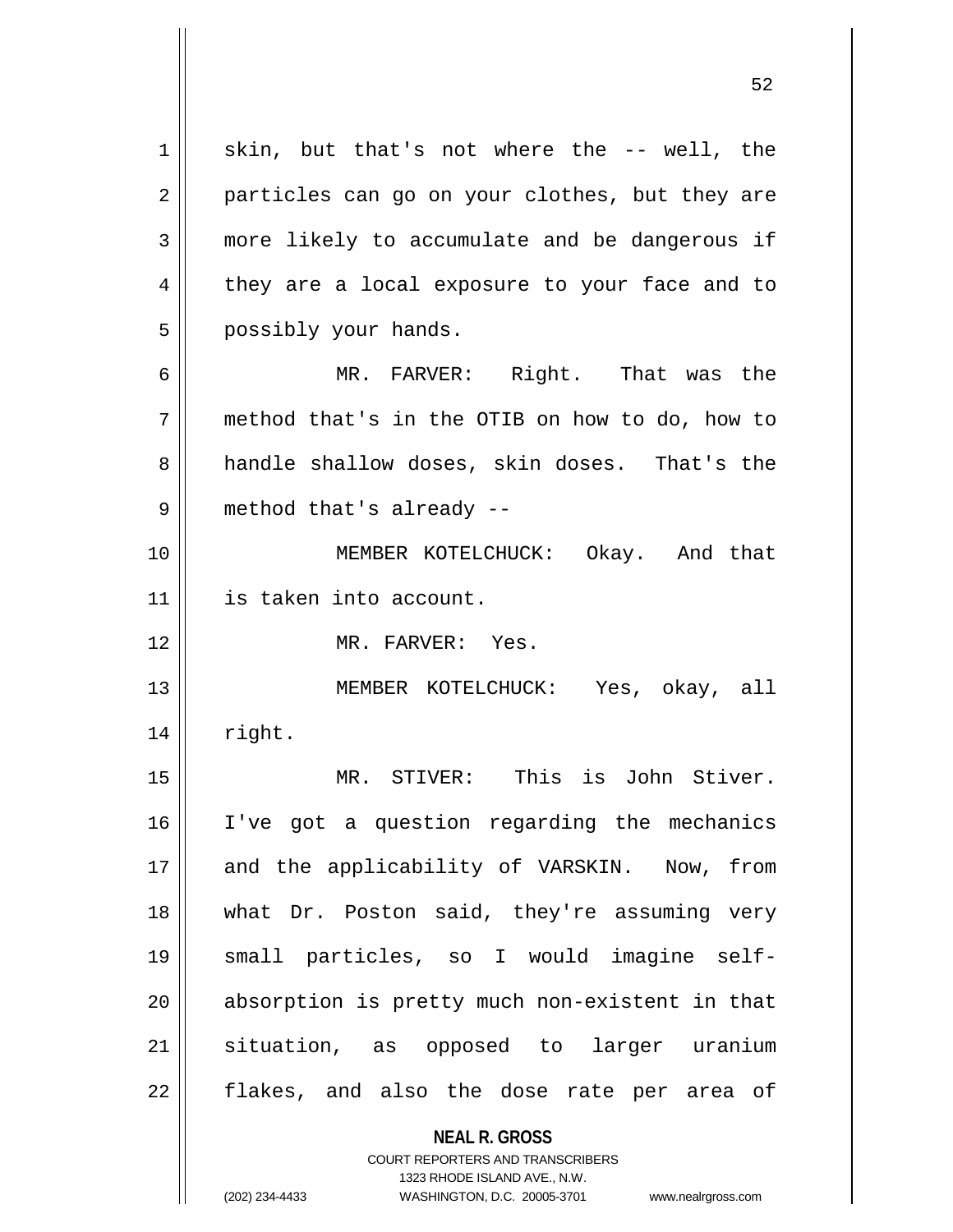1 contamination is going to be considerably 2 lower.

3 || I quess I'm not that familiar with 4 VARSKIN, but does it have those values kind of 5 | hardwired into the code, like so many rads per 6 hour per microcurie per square centimeter? Is  $7 \parallel$  that something that the user can actually  $8 \parallel$  adjust?

9 MR. SMITH: Can I make a VARSKIN 10 comment? Yes, this is Matt Smith with ORAU 11 Team.

12 || MR. STIVER: Hey, Matt.

13 || MR. SMITH: Versions 3, 4, and then they're also coming up with a Version 5 of VARSKIN right now, going back to the earlier question about particle versus contamination 17 || incident, in the versions that are on the street now you can define a disk type of source. So if it is a contamination incident || and we have information from the contamination 21 | report regarding approximately how many square || centimeters of the skin were affected, we can

**NEAL R. GROSS**

COURT REPORTERS AND TRANSCRIBERS 1323 RHODE ISLAND AVE., N.W. (202) 234-4433 WASHINGTON, D.C. 20005-3701 www.nealrgross.com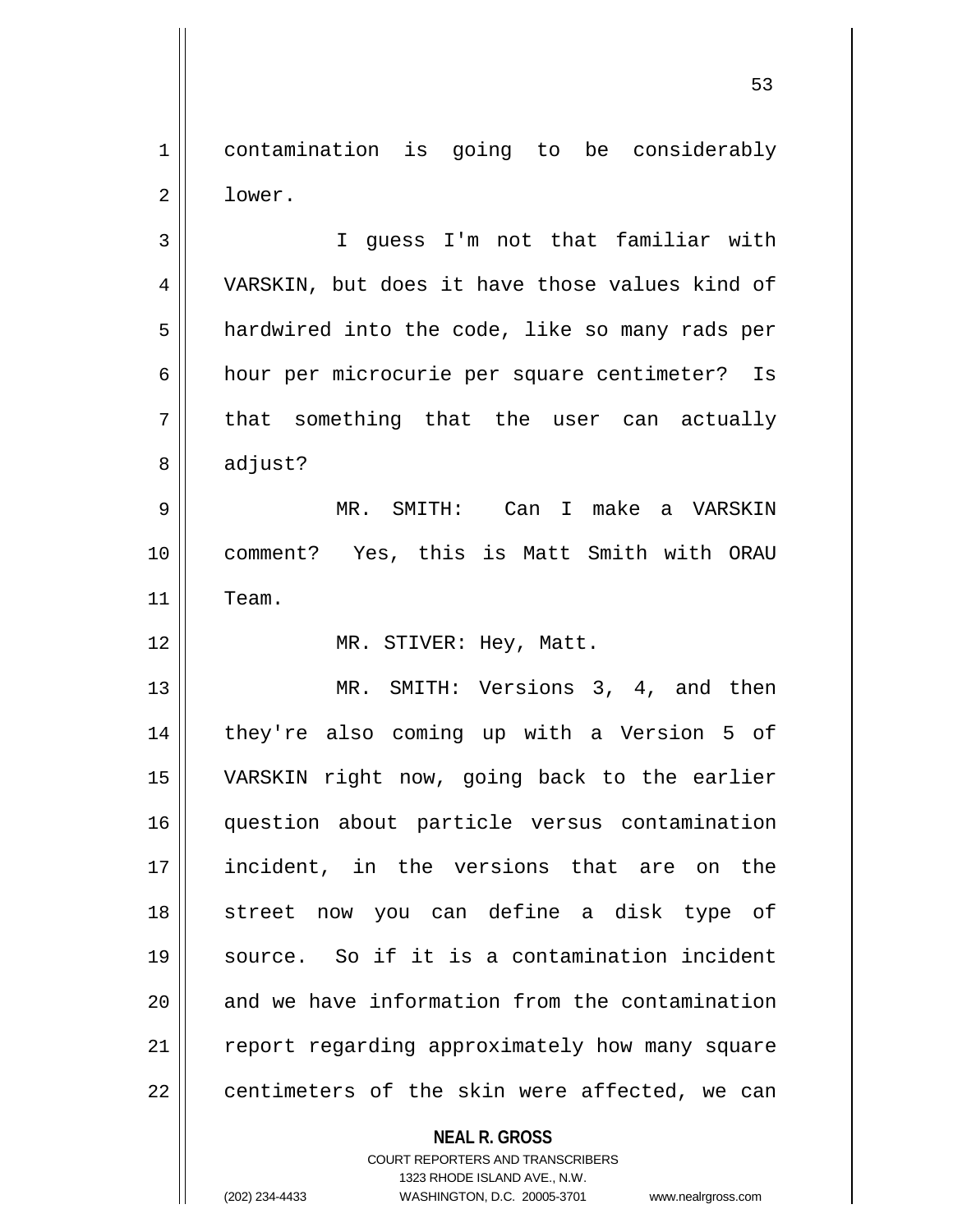1 adjust that source and assume a disk type of 2 source.

3 Whether or not you can adjust the 4 actual parameters or the specific activity,  $5 \parallel$  the answer is no. That kind of stuff is kind  $6 \parallel$  of hardwired into the library. But you can 7 certainly do a lot of things now with VARSKIN 8 that you couldn't do with the earlier versions 9 || with respect to even photon dose calculation, 10 as well.

 DR. MAURO: When we did our 12 || calculation using a small disk, the big question: was how thick was it? By the way, 14 || of course, the alpha doesn't contribute, but it's the beta. And our struggle was not so 16 || much the diameter, because what you're really doing is you're delivering the dose beneath that diameter. So whether it's small or large, you know, the dose doesn't change. But || the thickness of the particle was our dilemma, | the flake that was landing on the person's  $22 \parallel$  skin. So the very fact that we're having

**NEAL R. GROSS**

COURT REPORTERS AND TRANSCRIBERS 1323 RHODE ISLAND AVE., N.W. (202) 234-4433 WASHINGTON, D.C. 20005-3701 www.nealrgross.com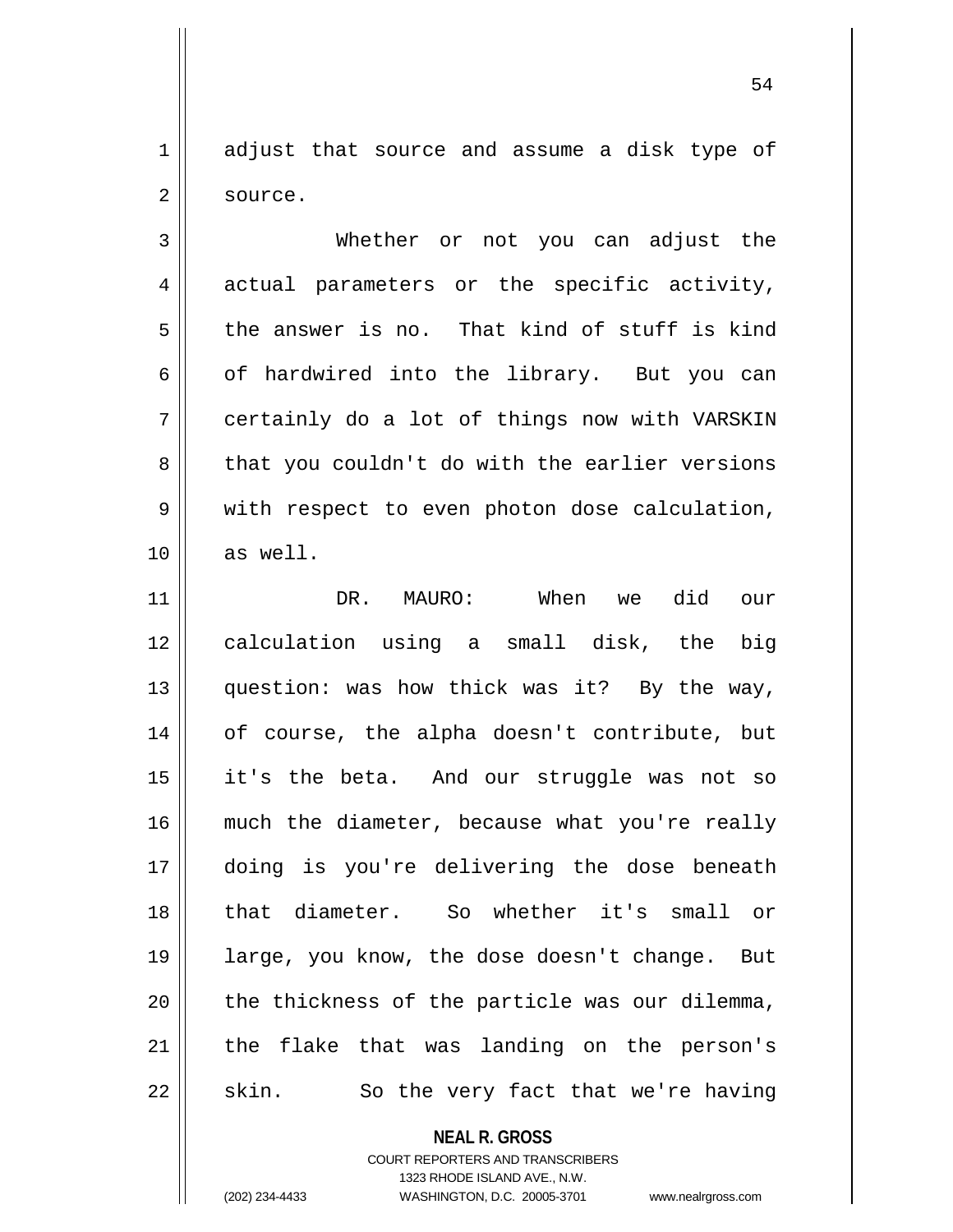1 | this conversation tells me that it does need 2 || to be explored and maybe put to bed once and 3 for all. But it's been lingering, especially  $4 \parallel$  as it applies to uranium. 5 MEMBER MUNN: Well, as a matter of  $6 \parallel$  perception, it appears to me that the reason 7 we're having this discussion is because the 8 a rationale that was given at the beginning is 9 always going to apply, i.e., you've got to 10 || look at each individual case. There's no way 11 you can broad-brush this issue. There's just  $12$  | not going to be any way to do that. 13 DR. MAURO: Well, Wanda, would you 14 agree that, at a minimum, the Site Profile 15 || should indicate whether or not this is or is 16 || not an issue at this site?

17 MEMBER MUNN: I have some 18 || reservations about that. In this particular 19 case, perhaps -- 20 || DR. MAURO: For Bridgeport Brass.

21 MEMBER MUNN: -- perhaps so. We're  $22$  | talking about Bridgeport. This was a machine

> **NEAL R. GROSS** COURT REPORTERS AND TRANSCRIBERS

> > 1323 RHODE ISLAND AVE., N.W.

(202) 234-4433 WASHINGTON, D.C. 20005-3701 www.nealrgross.com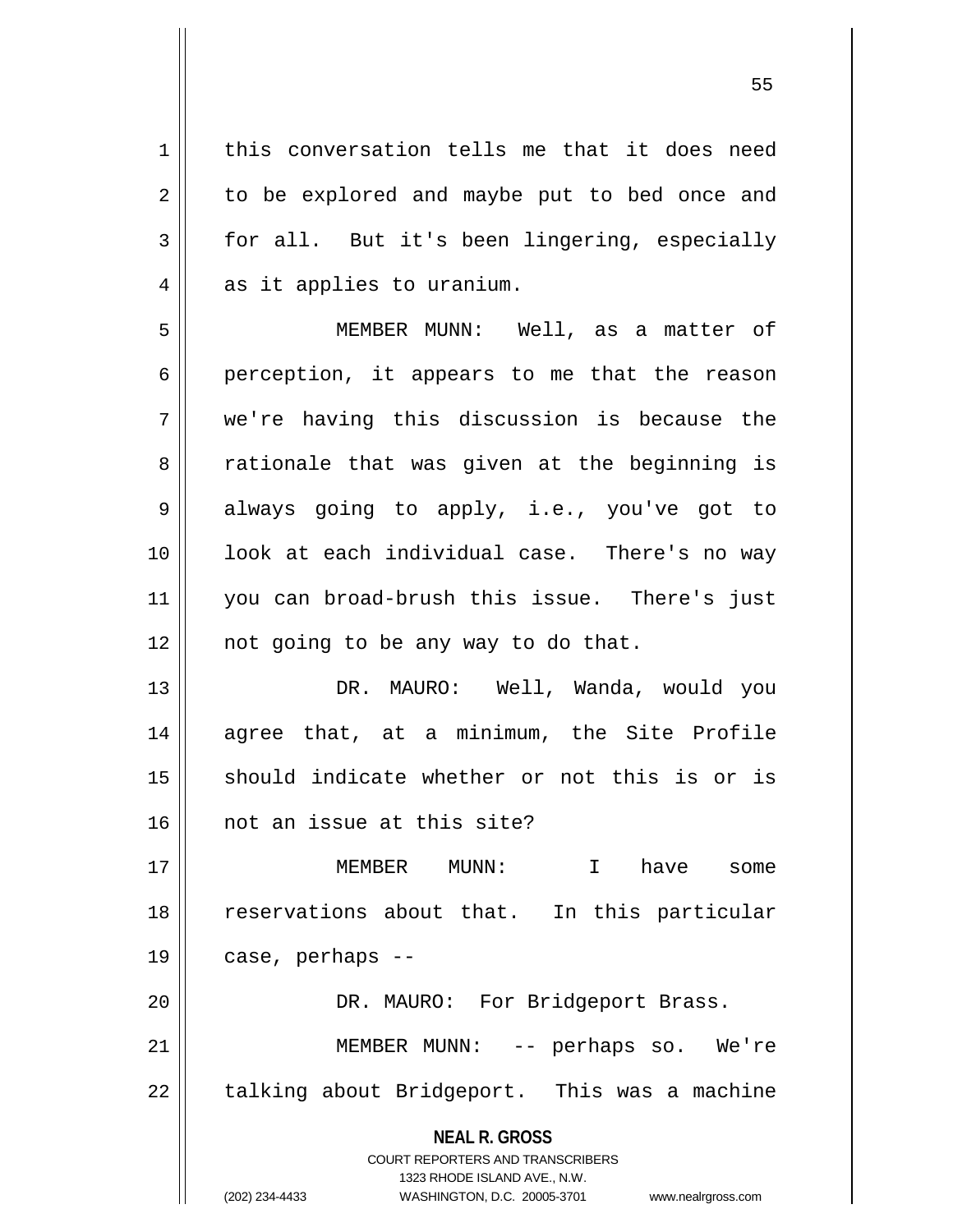| $\mathbf 1$    | shop. Perhaps a sentence is to be certainly                                                         |
|----------------|-----------------------------------------------------------------------------------------------------|
| $\overline{2}$ | considered for it. But without any specific                                                         |
| 3              | information, I think you would have to have at                                                      |
| 4              | least some kind of contamination information                                                        |
| 5              | some period. If not the operational<br>from                                                         |
| 6              | period, certainly you need to get some kind of                                                      |
| 7              | residual data to be able to make any kind of a                                                      |
| 8              | statement of that sort. I can't remember what                                                       |
| 9              | the report said from the residual period, but                                                       |
| 10             | you have to have some data if you're going to                                                       |
| 11             | make a statement like that, John. And --                                                            |
| 12             | DR. MAURO: Well, I guess I'm making                                                                 |
| 13             | a really simple statement. It was very early                                                        |
| 14             | years. The level of controls were minimal,                                                          |
| 15             | and they were generating airborne particles,                                                        |
| 16             | flakes, due to the type of operations. And                                                          |
| 17             | this is universal for early AWE machining,                                                          |
| 18             | cutting facilities.                                                                                 |
| 19             | MEMBER MUNN: Yes, it pretty much                                                                    |
| 20             | is. I agree.                                                                                        |
| 21             | DR. MAURO: And that's as far as I                                                                   |
| 22             | go with it. And I'd say, well, when you have                                                        |
|                | <b>NEAL R. GROSS</b>                                                                                |
|                | <b>COURT REPORTERS AND TRANSCRIBERS</b>                                                             |
|                | 1323 RHODE ISLAND AVE., N.W.<br>(202) 234-4433<br>WASHINGTON, D.C. 20005-3701<br>www.nealrgross.com |
|                |                                                                                                     |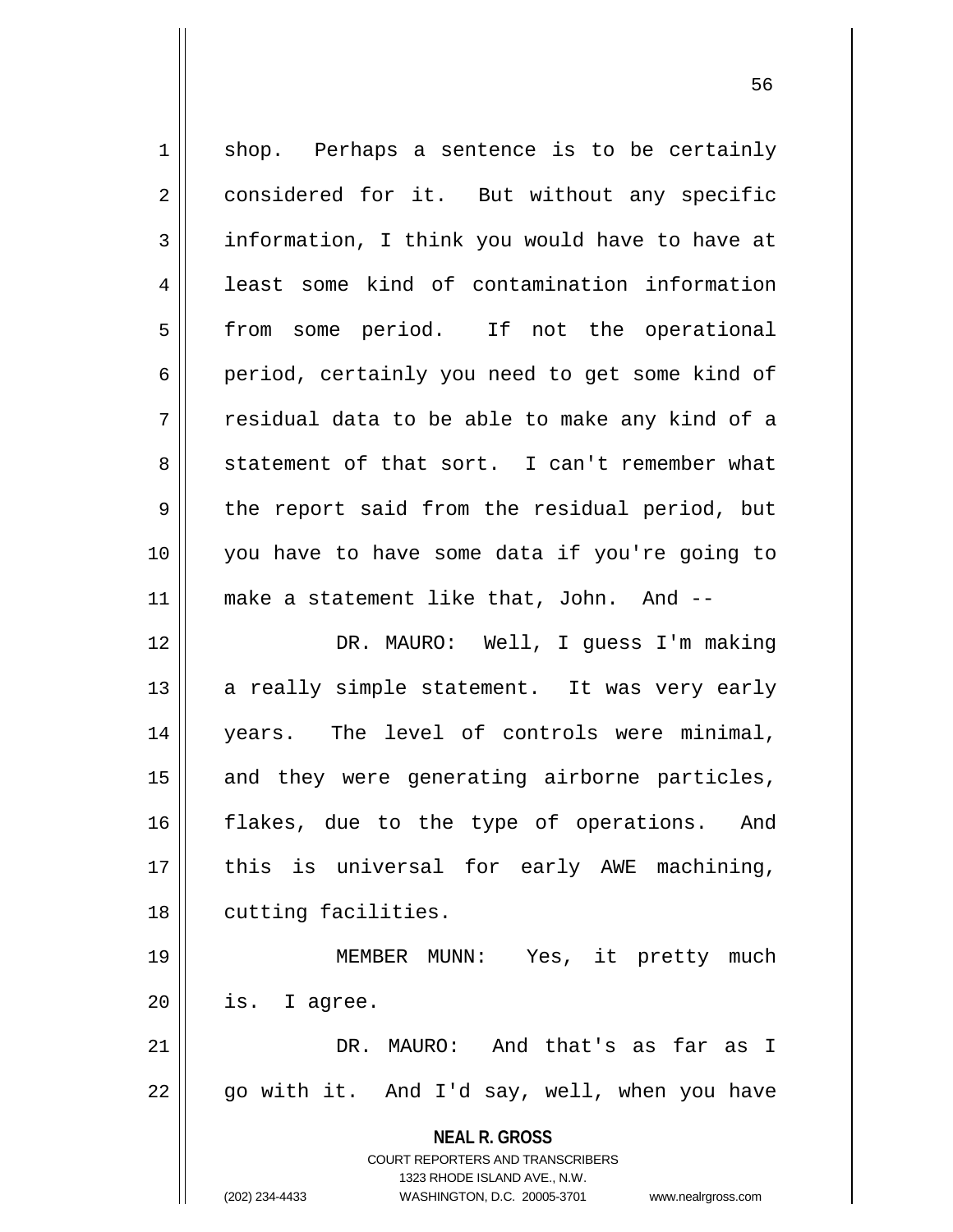1 | that, and there's reason to believe that the 2 || person may not have been scanned before he  $3 \parallel$  left for the day and showered, you know, but 4 maybe you would say, but when he goes home, he 5 | takes a shower, like everybody else. So maybe  $6 \parallel$  for an eight-hour period he could have had  $7 \parallel$  some size particle sitting where, you know, 8 || that caused the cancer. 9 The problem I always had is do we 10 || assume that the cancer, let's say it's on his 11 ear, was due to the dose that was delivered 12 || there by that particle that landed there, 13 which makes it a different way of approaching 14 it than dividing by the whole skin area. You  $15$  see, I'm having a lot of trouble with this 16 issue. I don't know how I would do it. In my 17 mind, you could say, well, listen, this guy 18 || got cancer on the ear. Certainly, more likely 19 than not, it was because of the sun, but let's 20 || say but he did work in a place, like 21 || Bridgeport Brass, where it's very possible

22 || that, on one or more occasions, particles

**NEAL R. GROSS**

COURT REPORTERS AND TRANSCRIBERS 1323 RHODE ISLAND AVE., N.W. (202) 234-4433 WASHINGTON, D.C. 20005-3701 www.nealrgross.com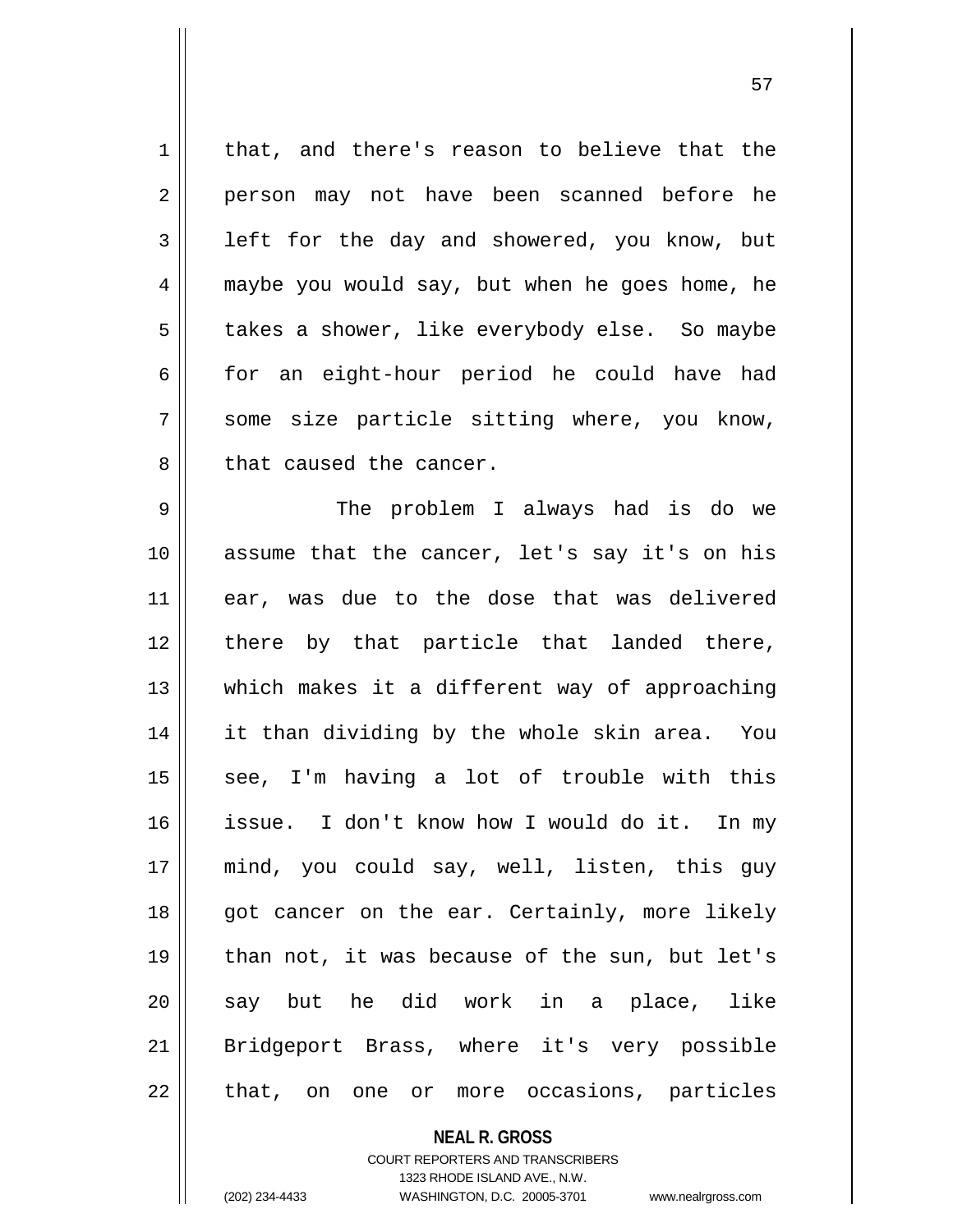1 could have landed on his skin, his face, his 2 || neck, his ears, delivering whatever localized 3 dose is associated with those particles, 4 whatever size you want to assume they are in

 This has been a matter that I  $7 \parallel$  raised, but I have to tell you I don't have a  $8 \parallel$  solution. I'm not sure how you deal with it,  $9 \parallel$  and I don't think that, you know -- and you deal with it, I agree you have to deal with it 11 || on a case-by-case basis, but, you know, I don't think you're going to have very much information to allow you to do that. All you're going to be able to say is, yes, it looks like it could have happened. It was a 16 || scenario that very likely happened, at least on occasion, at a facility in those early days. And you have that, let's say there's general agreement, yes, I guess that could have happened and it may not have been that rare, what do you do with the guy that shows  $22 \parallel$  up with skin cancer on his face, neck, and

> **NEAL R. GROSS** COURT REPORTERS AND TRANSCRIBERS 1323 RHODE ISLAND AVE., N.W. (202) 234-4433 WASHINGTON, D.C. 20005-3701 www.nealrgross.com

5 | thickness.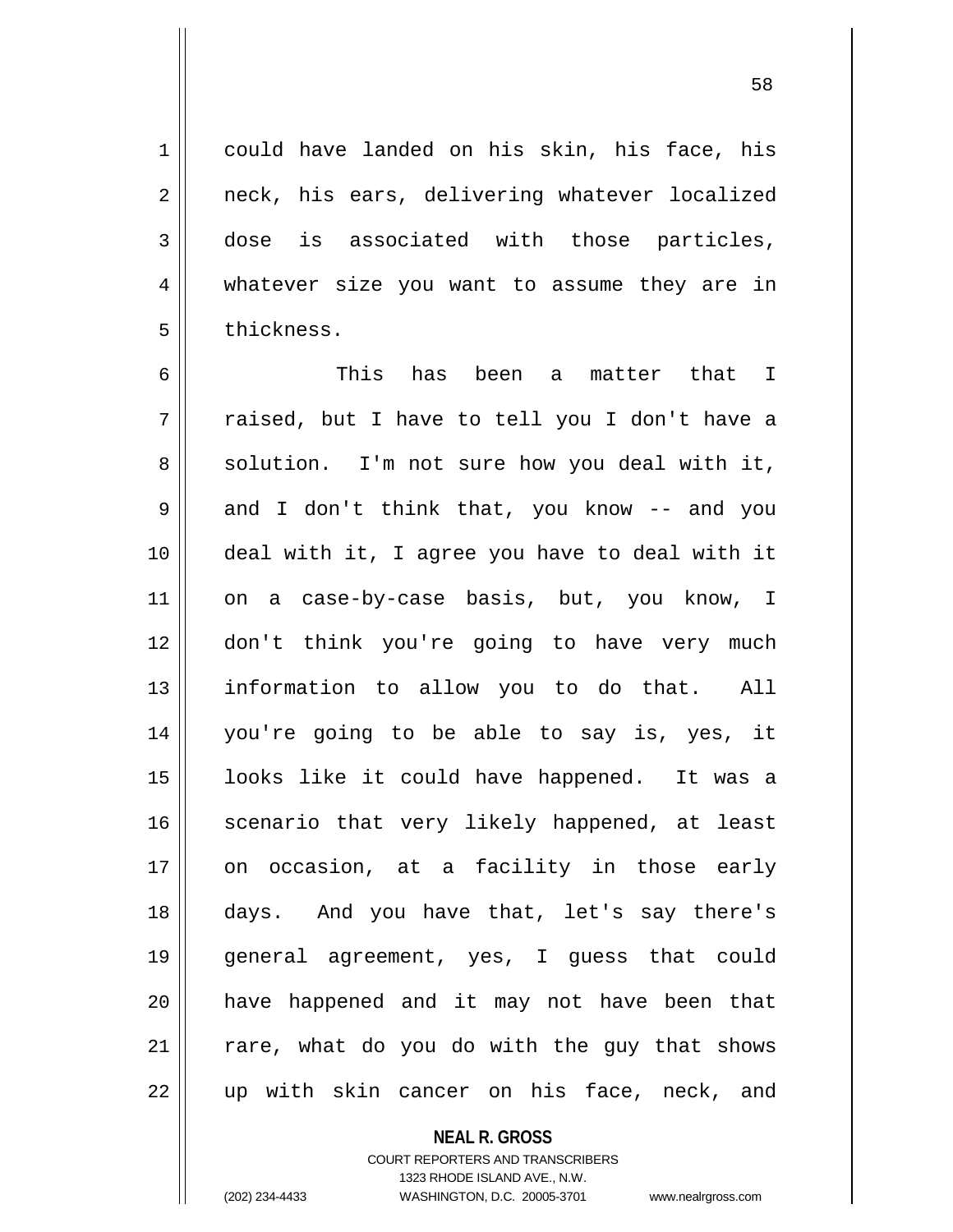$1 \parallel$  ears?

| $\overline{2}$ | MEMBER MUNN: Yes, I'm pretty sure I             |
|----------------|-------------------------------------------------|
| 3              | understand your concern, and I think it's a     |
| $\overline{4}$ | concern for anyone who approaches the problem.  |
| 5              | It's just that we, there's an extreme danger    |
| 6              | in beginning to make up scenarios based on      |
| 7              | what could have happened without any basis in   |
| 8              | fact for what actually did happen. It's a       |
| 9              | pitfall that has been approached and fallen     |
| 10             | into on more than one occasion, and it's        |
| 11             | difficult, I think, for us, if not impossible,  |
| 12             | to decide where to draw the line when you get   |
| 13             | into a fantasy world. And fantasy world is      |
| 14             | only one thought away from unsubstantiated      |
| 15             | scenario. Even though we know what happened     |
| 16             | in some cases, we can't extrapolate what        |
| 17             | happens in some cases to what happens in all    |
| 18             | cases. And that just underscores, in my mind,   |
| 19             | the need for individual consideration of each   |
| 20             | case that comes along, not even on a site-wide  |
| 21             | basis, but $--$                                 |
| 22             | This is Brad.<br>MEMBER CLAWSON:<br>$\mathbf I$ |
|                | <b>NEAL R. GROSS</b>                            |

COURT REPORTERS AND TRANSCRIBERS 1323 RHODE ISLAND AVE., N.W.

(202) 234-4433 WASHINGTON, D.C. 20005-3701 www.nealrgross.com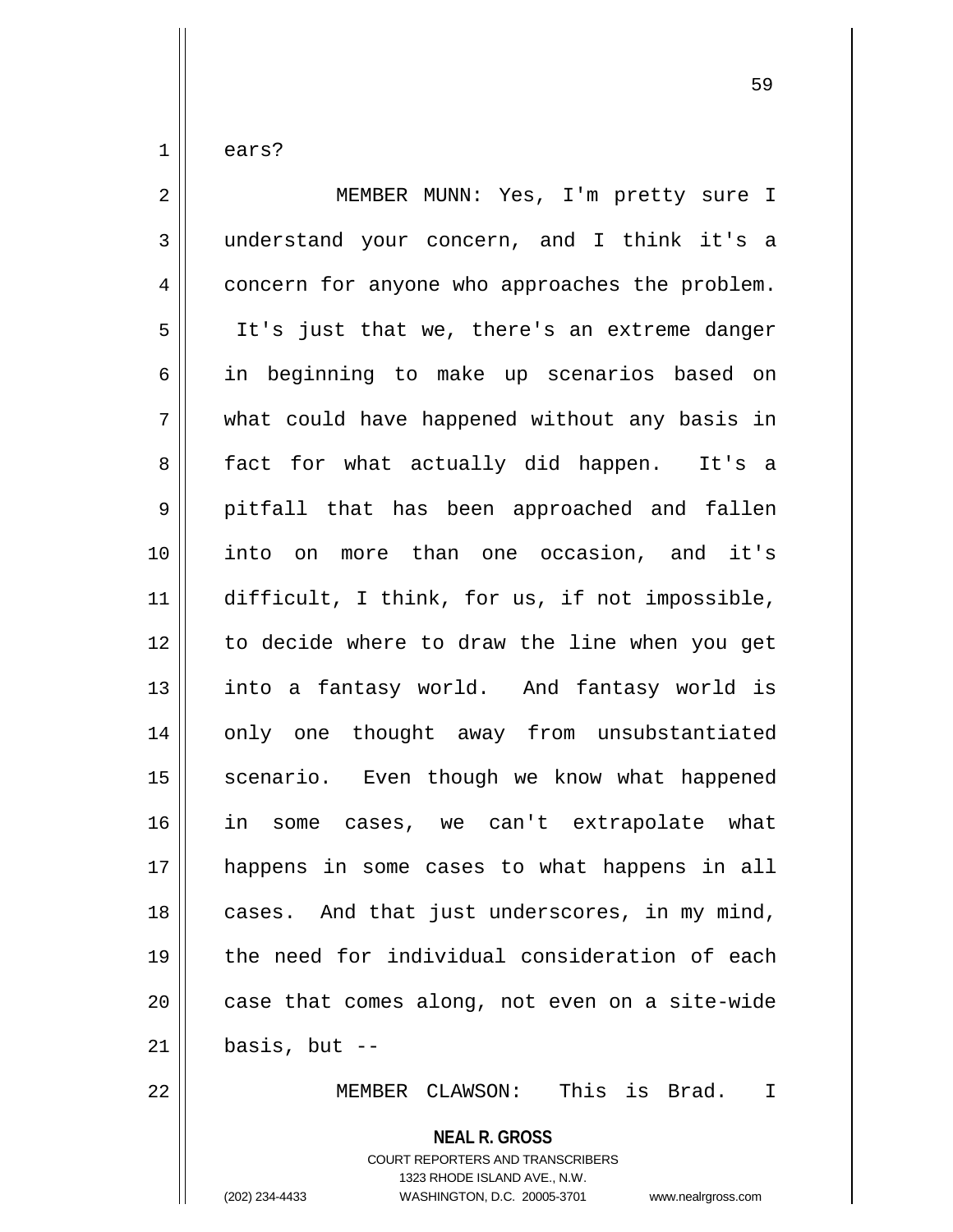**NEAL R. GROSS** COURT REPORTERS AND TRANSCRIBERS 1 || want to speak to that because I've taken a  $2 \parallel$  look at this and I've looked at our whole  $3 \parallel$  process that we do. We're using the 95 4 percentile over here because we really don't 5 | know what went on with this, so we're going to  $6 \parallel$  use this. This is going to give them the best 7 estimate here. We're talking about people  $8 \parallel$  that were in there that were machining this. 9 You're going to have particles all over the 10 place. And John, as he said, he was in there, 11 and they did machine. They had coveralls and 12 || everything else like that. Let's take other 13 plants, like Fernald and everything else like  $14$  | that. You're saying in a fantasy world where 15 people could have happened. How about a 16 || reality world where they do get this uranium 17 | on them continuously? 18 MEMBER MUNN: Yes, we know -- 19 MEMBER CLAWSON: This isn't a  $20$  || fantasy. These people did get that, and John 21 made the comment, okay, well, I have to go  $22 \parallel$  shower and stuff like that. Well, I live in

1323 RHODE ISLAND AVE., N.W.

(202) 234-4433 WASHINGTON, D.C. 20005-3701 www.nealrgross.com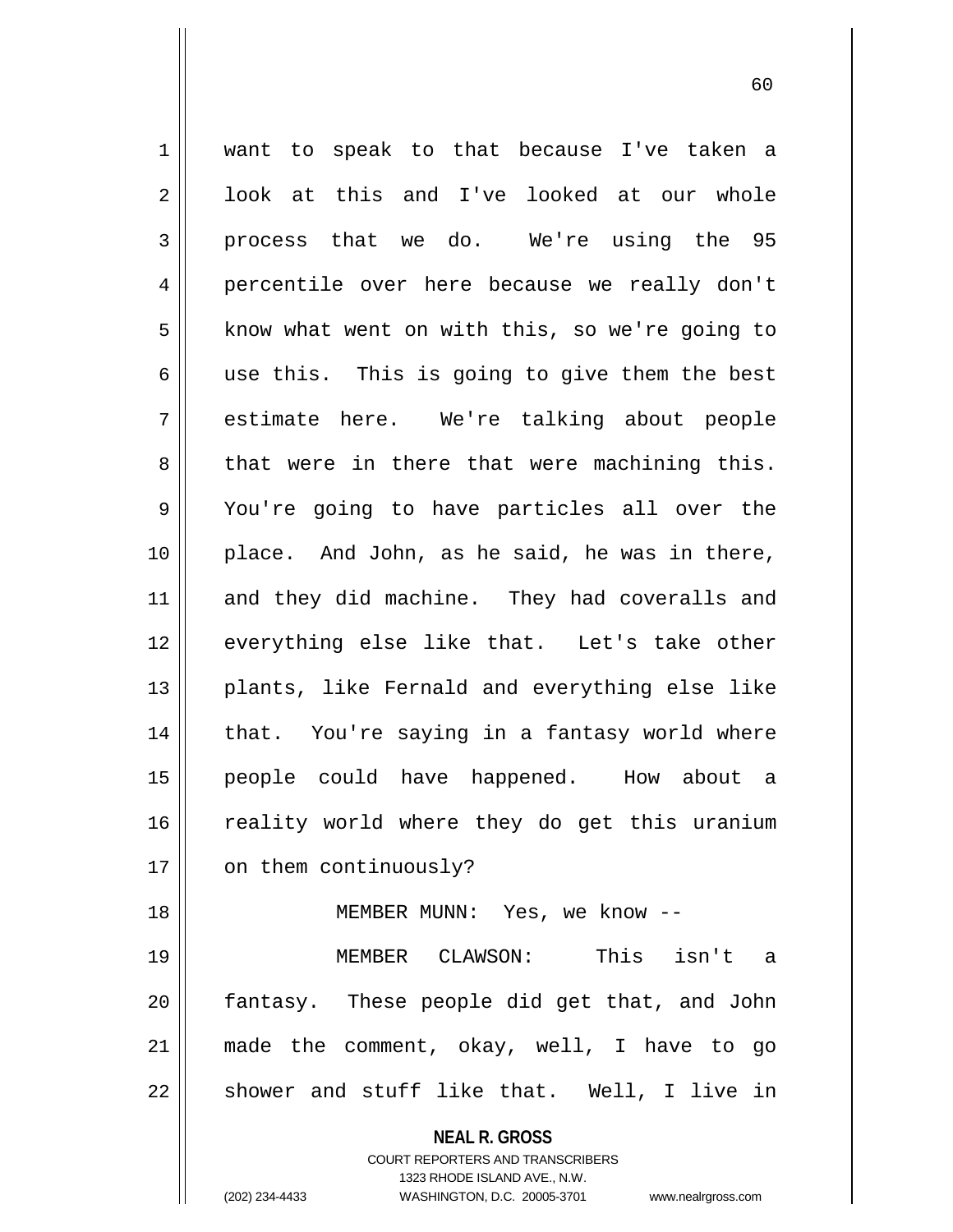1 | that world right now. We're supposed to go  $2 \parallel$  shower after being in a contaminated area.  $3 \parallel$  Some still don't. I think I'm agreeing with 4 what John is saying, and I see both sides, but  $5 \parallel$  I think this is something that is true. 6 I don't think that we can wide-brush  $7 \parallel$  this, but I also think that it's something 8 that does need to be addressed, especially in 9 || the AWEs and the machining. This was a day-in  $10$  | and day-out occurrence, in my eyes. 11 MR. STIVER: Brad, this is John 12 || Stiver, if I could kind of weigh in on this. 13 I've had this very same experience in my 14 previous job, which was working with the 15 atomic veterans and the whole issue of skin 16 contamination from descending fallout that 17 || would deposit on unprotected areas. And while 18 we realize that this was a real possibility 19 based on the scenario of exposure, just  $20$  || analogous to what would happen in one of these 21 machining mills where you obviously are 22 || generating dust, it's settling out, you know,

> **NEAL R. GROSS** COURT REPORTERS AND TRANSCRIBERS

> > 1323 RHODE ISLAND AVE., N.W.

(202) 234-4433 WASHINGTON, D.C. 20005-3701 www.nealrgross.com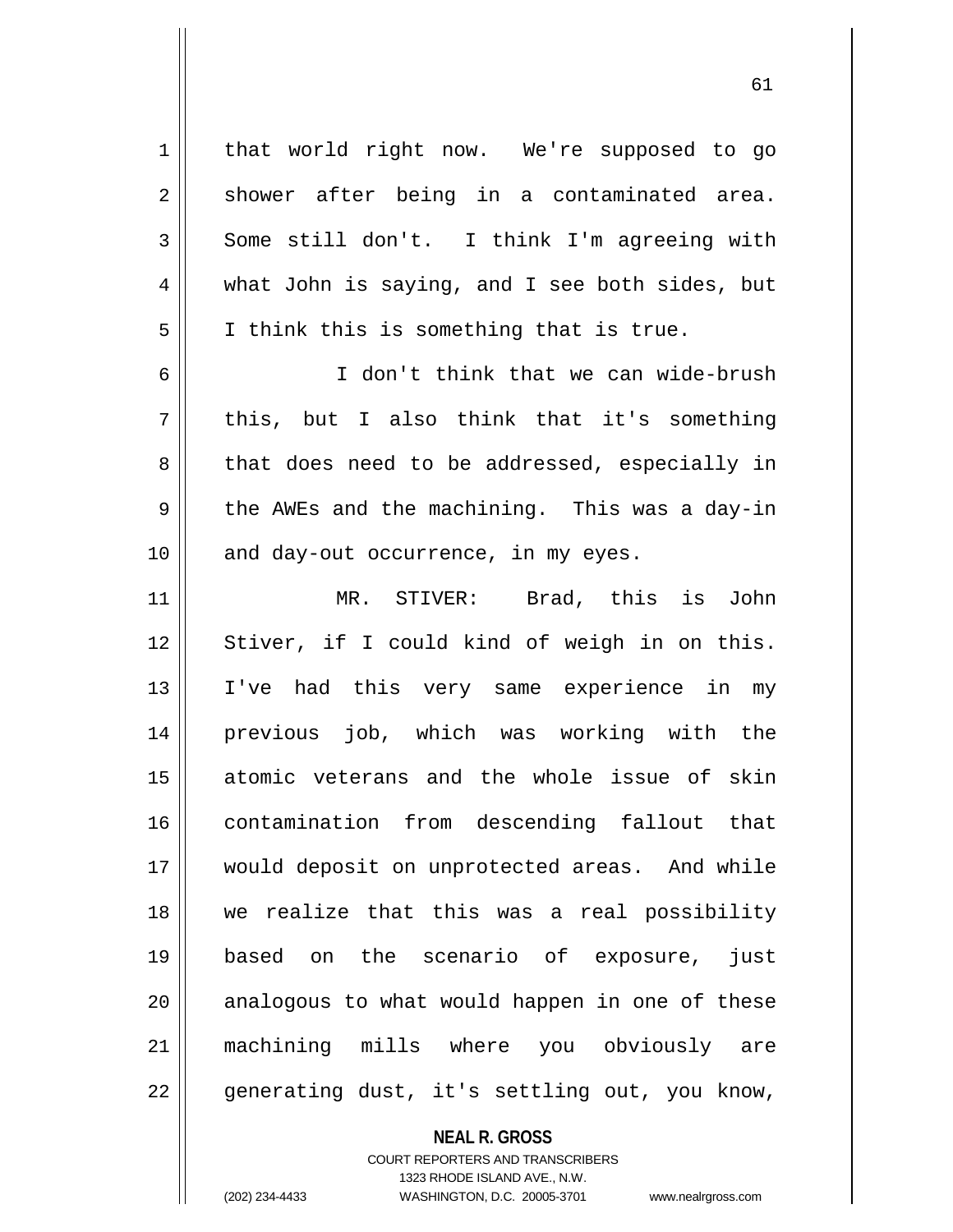1 on the areas that are exposed, behind the  $2 \parallel$  ears, or on the neckline, any area that's not 3 covered. So how do you then, knowing this 4 could possibly have taken place but without  $5 \parallel$  data -- I think that's what Wanda was getting  $6 \parallel$  at about getting into the realm of fantasy, 7 because you don't really know how to bound all 8 these different parameters that you can use to 9 model this dose, and so you find yourself 10 || trying to high-side every single one of them, 11 || you know, the effectiveness of showering, the 12 || length of time the material was on the skin, 13 the particle size, all these different 14 parameters. And you find yourself -- because 15 you don't have any hard data, any way to 16 actually bound these, you wind up in a 17 || situation where the doses become so high as to 18 be compensable, so there's really, it's a 19 || matter of sufficient accuracy here. 20 || So that's really what we're 21 grappling with, I think. We have different  $22$  | tools to approach this, but without some sort

**NEAL R. GROSS**

COURT REPORTERS AND TRANSCRIBERS 1323 RHODE ISLAND AVE., N.W. (202) 234-4433 WASHINGTON, D.C. 20005-3701 www.nealrgross.com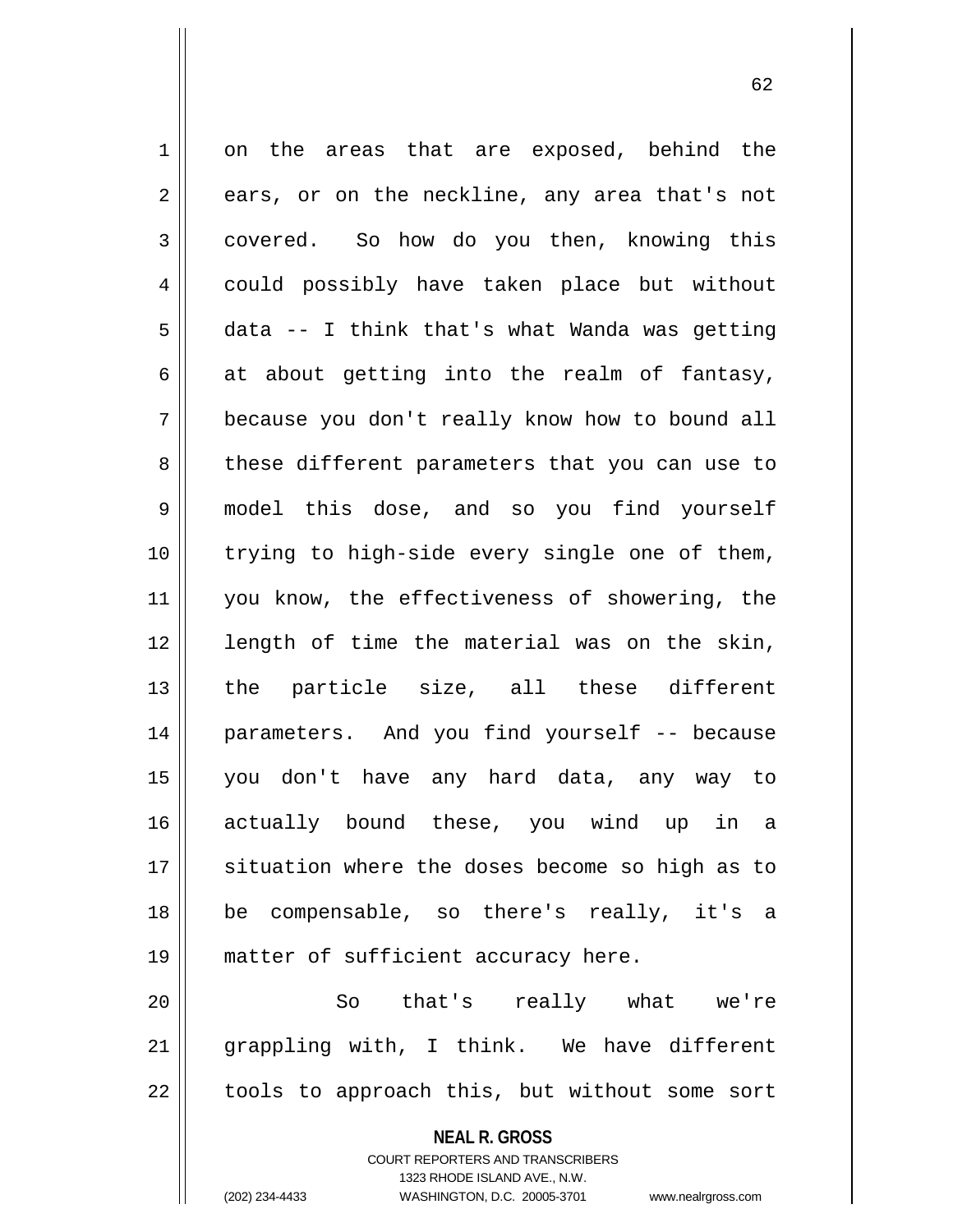| $\mathbf 1$ | of way, based on, say, the CATI report, the                         |
|-------------|---------------------------------------------------------------------|
| 2           | workers' own experience and recollections,                          |
| 3           | detailed knowledge of the process, how do you                       |
| 4           | go about really bounding these values and                           |
| 5           | defining them? And that's where this kind of                        |
| 6           | becomes an overarching issue. And as Stu was                        |
| 7           | saying before, I can agree with him that you                        |
| 8           | get into a situation where you're going down a                      |
| 9           | slippery slope, and how do you really decide                        |
| 10          | where is the point where we've got something                        |
| 11          | that's reasonable and claimant-favorable, as                        |
| 12          | opposed to just completely, you know, highly                        |
| 13          | claimant-favorable but not necessarily                              |
| 14          | realistic?                                                          |
| 15          | MEMBER CLAWSON: So, John, what I                                    |
| 16          | hear you saying is then you can't do it.                            |
| 17          | MR. STIVER: I don't know if it's                                    |
| 18          | possible to do it, except on a case-by-case                         |
| 19          | basis. That's the problem we're dealing with                        |
| 20          | here.                                                               |
| 21          | MEMBER CLAWSON: And I believe that                                  |
| 22          | this is true that it has to be done on a case-                      |
|             | <b>NEAL R. GROSS</b>                                                |
|             | <b>COURT REPORTERS AND TRANSCRIBERS</b>                             |
|             | 1323 RHODE ISLAND AVE., N.W.                                        |
|             | (202) 234-4433<br>WASHINGTON, D.C. 20005-3701<br>www.nealrgross.com |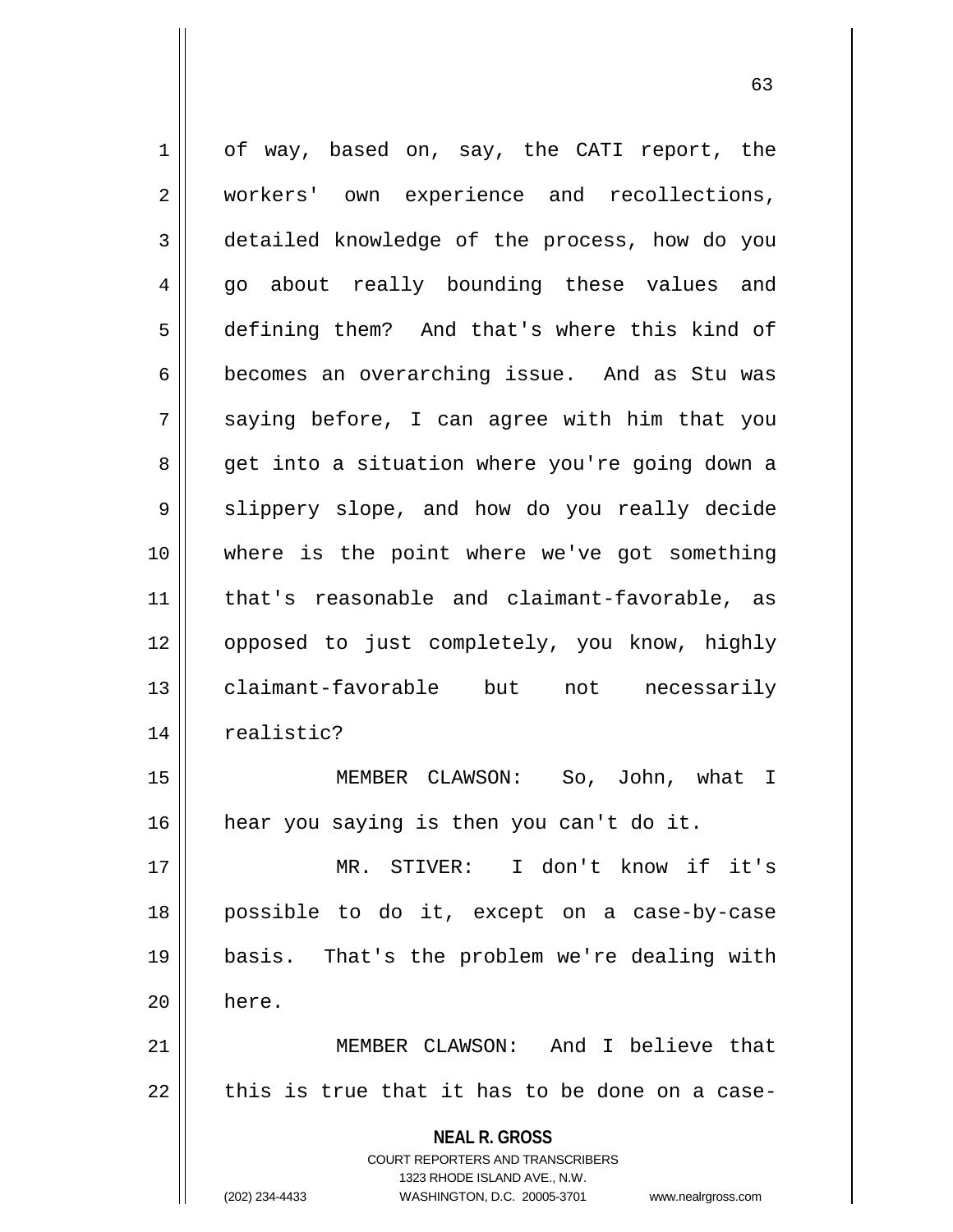$1 \parallel$  by-case scenario, but the thing is, you have  $2 \parallel$  these people that sat in front of lathes for 3 hours on end, for years on end that this  $4 \parallel$  should be taken into consideration.

 DR. MAURO: I've got an idea. You 6 | know how you deal with medical X-rays? You've 7 || qot OTIB-0006 where, you know, over certain 8 || time periods you make certain assumptions, and 9 || it's a look-up table. And we all realize that it works. And whenever I see a DR report and they default to OTIB-0006, it's solved. It 12 seems to me that, yes, we've got a circumstance here that, when a person is dealing with machining uranium, I believe that 15 || if we went through the calculation right now we would show that, if it's landing on any place but direct skin, the doses from the uranium flake, natural uranium flake is going to be negligible because of self-shielding from the clothing. I'm not sure, but you're | going to get that.

22 || But if it lands directly on the

**NEAL R. GROSS** COURT REPORTERS AND TRANSCRIBERS 1323 RHODE ISLAND AVE., N.W. (202) 234-4433 WASHINGTON, D.C. 20005-3701 www.nealrgross.com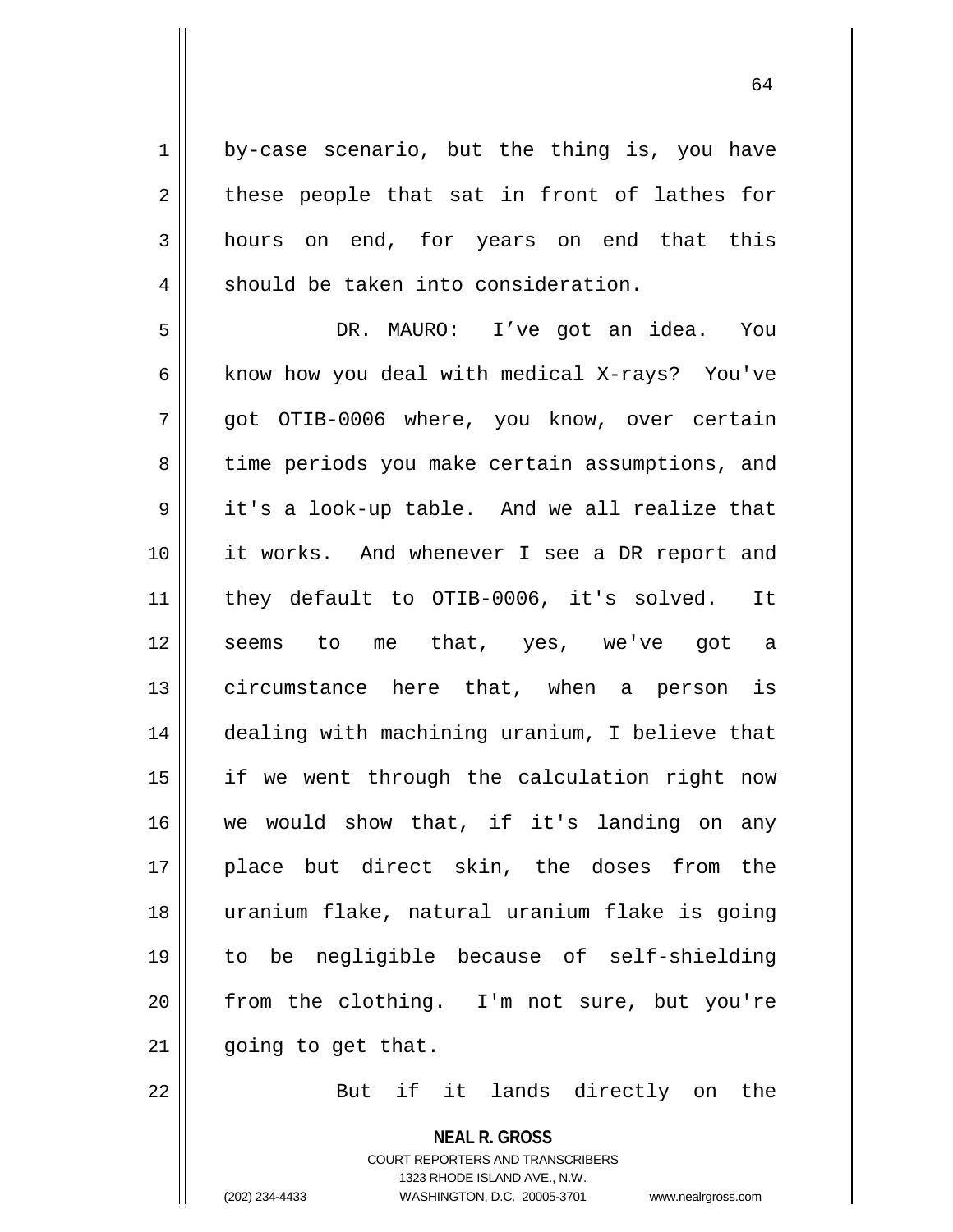$1 \parallel$  skin, it may be a different circumstance. And  $2 \parallel$  if there's a generic calculation that can be  $3 \parallel$  performed, I'm saying when we decide that this 4 || scenario is real, and that's going to be a 5 judgment call, whether Bridgeport Brass is  $6 \parallel$  real or not, because of the year and the kinds  $7 \parallel$  of controls that were used and the kinds of 8 operation. Then there would be a generic 9 calculation done that said we don't believe 10 it's plausible that a localized dose could be 11 very much higher than this, and the real 12 question when you do that, by the way, is the  $13$  || thickness of the particle, not the area.

14 || I think a run needs to be made at  $\parallel$  this because we keep running into it, and I'm not convinced that it's something that we 17 || should walk away from. And to say that we'll deal with it on a case-by-case basis, I understand why you're saying that. I've |  $\blacksquare$  looked at, literally, 50 AWE cases, and you're 21 || not going to have any information except that  $\parallel$  did they do things there where particles were

> **NEAL R. GROSS** COURT REPORTERS AND TRANSCRIBERS 1323 RHODE ISLAND AVE., N.W. (202) 234-4433 WASHINGTON, D.C. 20005-3701 www.nealrgross.com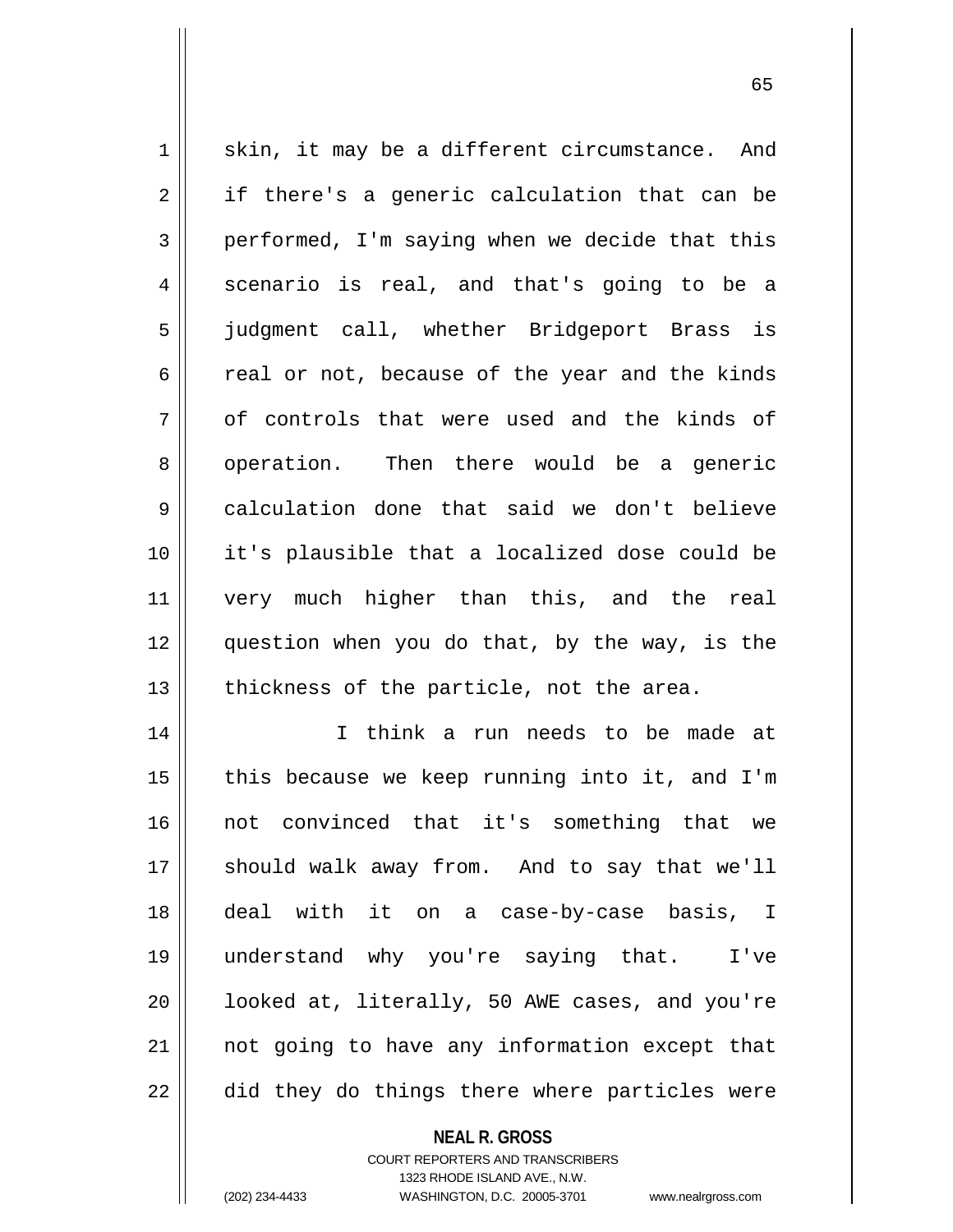**NEAL R. GROSS** COURT REPORTERS AND TRANSCRIBERS 1 || generated or not? And that's going to be the  $2 \parallel$  end of it, and you're not going to know any  $3 \parallel$  more than that. All you're going to hope to  $4 \parallel$  say is, yes, they did do things where there's 5 a very real possibility that there were 6 airborne particles of uranium. It's always 7 || natural uranium because it's very early years. 8 Very rarely was it recycled uranium or 9 | enriched uranium. And whenever I see a person 10 that has cancer on the face or the skin, I 11 always raise this as a question, as an issue 12 || that needs to be answered. And the answer 13 || always comes back, well, we'll deal with it on 14 a case-by-case basis, and it's never dealt 15 with. So I've got a problem with this. 16 MR. STIVER: John, this is exactly 17 || the same problem we dealt with at DTRA. In 18 || that case, we were dealing with fresh fallout, 19 which is incredibly hot -- 20 DR. MAURO: Oh, that's really nasty. 21 MR. STIVER: -- compared to the  $22$  || particles that we're dealing with here.

1323 RHODE ISLAND AVE., N.W.

66

(202) 234-4433 WASHINGTON, D.C. 20005-3701 www.nealrgross.com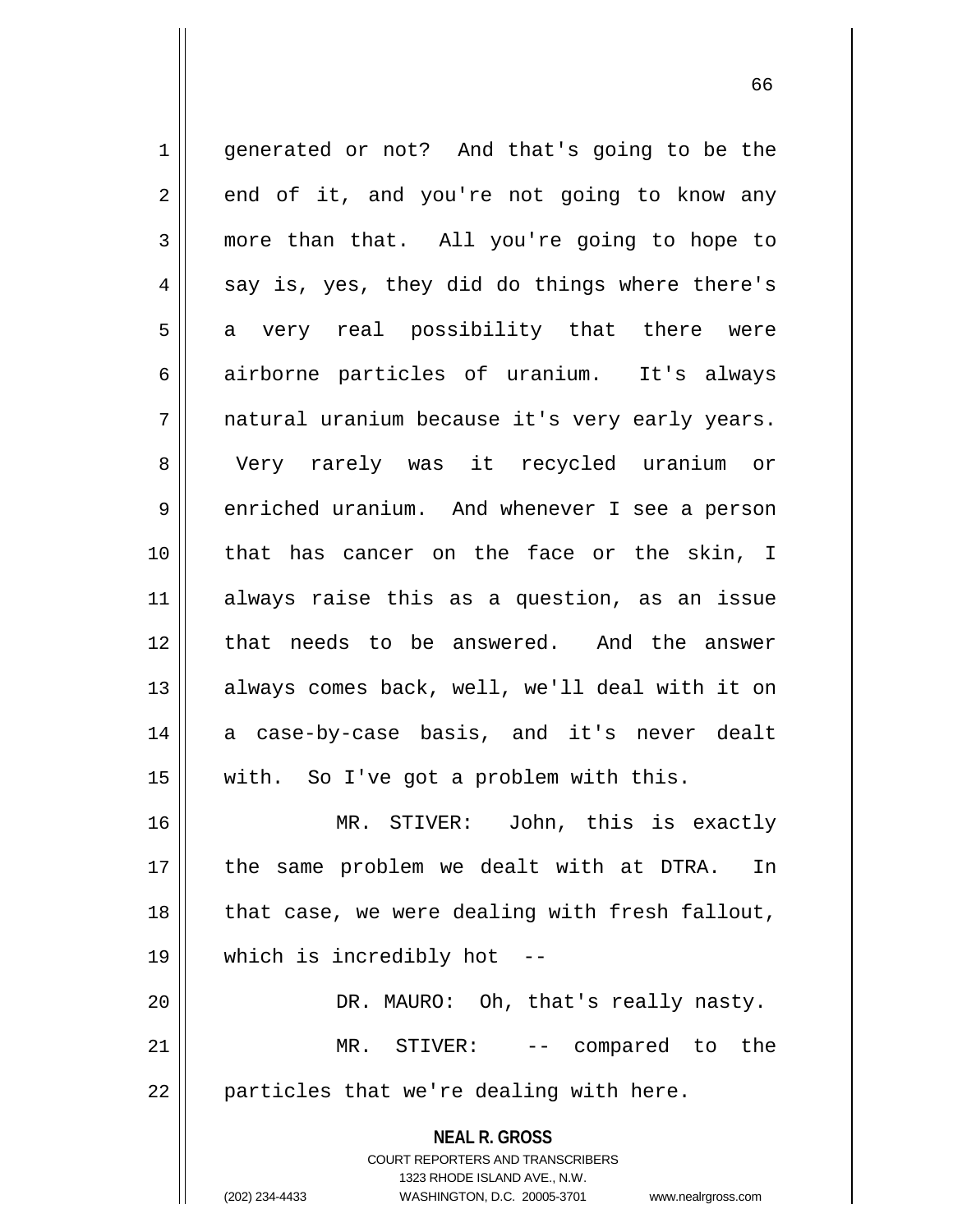1 DR. MAURO: Yes. 2 || MR. STIVER: But, yet, the problem  $3 \parallel$  was always defining -- and we looked at every 4 || one of these parameters, including an 5 | enhancement factor from perspiration causing 6 this material to collect in areas like around  $7 \parallel$  the collar, so we actually have a factor two 8 or three higher than what would just have been 9 deposited directly on there. You had to take 10 into account the effectiveness of showering, 11 you know, the shop-specific parameters, all 12 these things. And you can do that, but it's 13 all a matter of assumed parameter 14 distributions for a particular model. In our 15 particular case, we were coming up with doses 16 in the 500-600 R range, which, in that case, 17 || in that program, were compensable. So it 18 became a matter of generating compensable dose 19 || as opposed to looking at the cancer itself. 20 || So it was really kind of an inverse 21 | problem in a way, but I guess that's the thing

22 || we're dealing with here. It's really how do

**NEAL R. GROSS**

COURT REPORTERS AND TRANSCRIBERS 1323 RHODE ISLAND AVE., N.W. (202) 234-4433 WASHINGTON, D.C. 20005-3701 www.nealrgross.com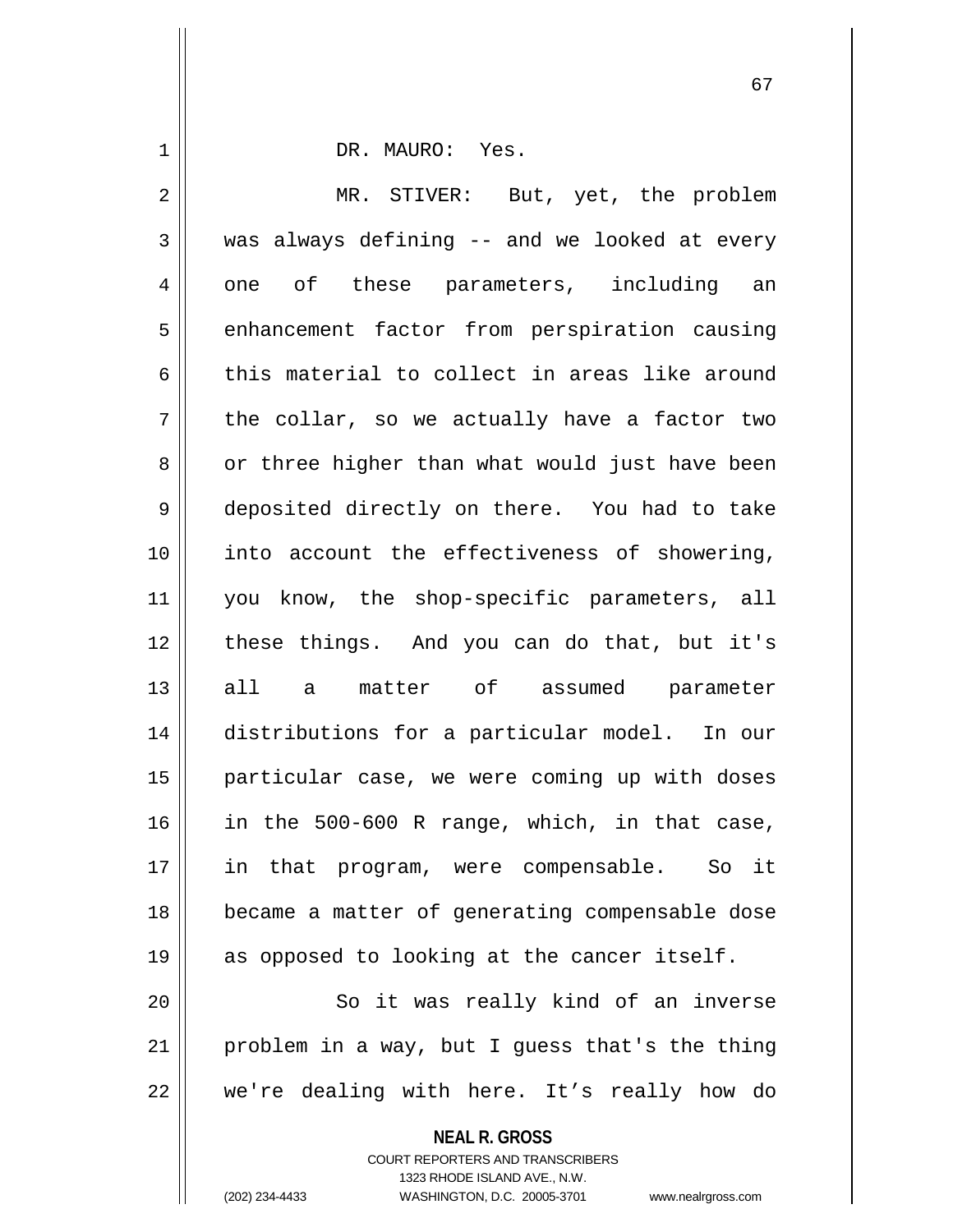$1 \parallel$  you go about it, even if it is on a case-by-2 case basis. What kind of tools and procedures 3 and protocols do you use to approach the 4 || problem? And that's what we keep coming back  $5 \parallel$  to again and again.

6 DR. MAURO: And I think this is  $7 \parallel$  tractable. I think that sitting down and 8 giving some thought to it, you probably can go  $9 \parallel$  through an exercise and come up with a single  $10$  || set of tables that will allow you to say, yes, 11 || at this site, it looked like it was something 12 || that could very well have occurred, like an 13 || early AWE facility with uranium, and here's a 14 || dose that may have given a person cancer in an  $15$  | exposed area. This is the protocol we're going 16 to use to place a plausible upper bound on 17 what this dose is and have that be part of the  $18 \parallel$  PoC.

 MEMBER MUNN: I thought I heard that was being done already, not from tables, but that this kind of assessment was being made. 22 || MR. KATZ: That's for hot particles

**NEAL R. GROSS**

COURT REPORTERS AND TRANSCRIBERS 1323 RHODE ISLAND AVE., N.W. (202) 234-4433 WASHINGTON, D.C. 20005-3701 www.nealrgross.com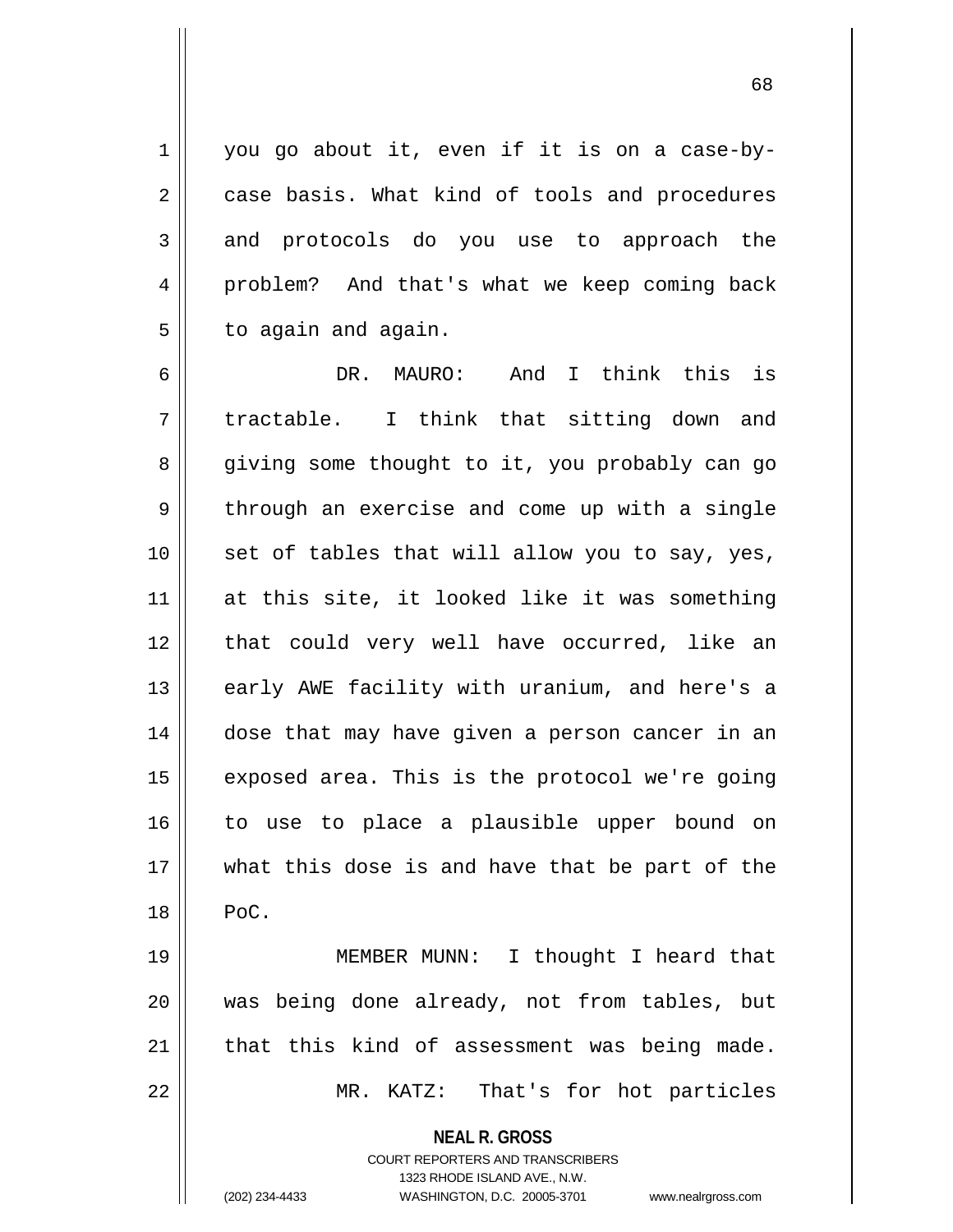1 || of a certain size at Hanford. So that's a 2 different situation, and John is talking about 3 uranium.

4 The only way to move this forward  $5 \parallel$  is: either DCAS has to decide they want to  $6 \parallel$  look at this and give an answer in writing as  $7 \parallel$  to why this is a "no, never mind" or here's 8 why we think we can do something that takes  $9 \parallel$  this into account or whatever. I mean, 10 there's no point really batting this around 11 || the table more. We're not getting, we're not 12 || qoing to get anywhere with that. So I would  $13$  suggest that the first thing is for DCAS to 14 just take this question on and give it its  $15$  answer, whatever it wants to be, and then we 16 can consider whether we want SC&A to review 17 || that, and whether they want to counter-propose 18 or whatever, that's fine. But then they have 19 to come up with a concrete counter-proposal 20 because it doesn't make sense to just talk 21 || about this abstractly here without anyone 22 | running any numbers and seeing what --

> **NEAL R. GROSS** COURT REPORTERS AND TRANSCRIBERS 1323 RHODE ISLAND AVE., N.W. (202) 234-4433 WASHINGTON, D.C. 20005-3701 www.nealrgross.com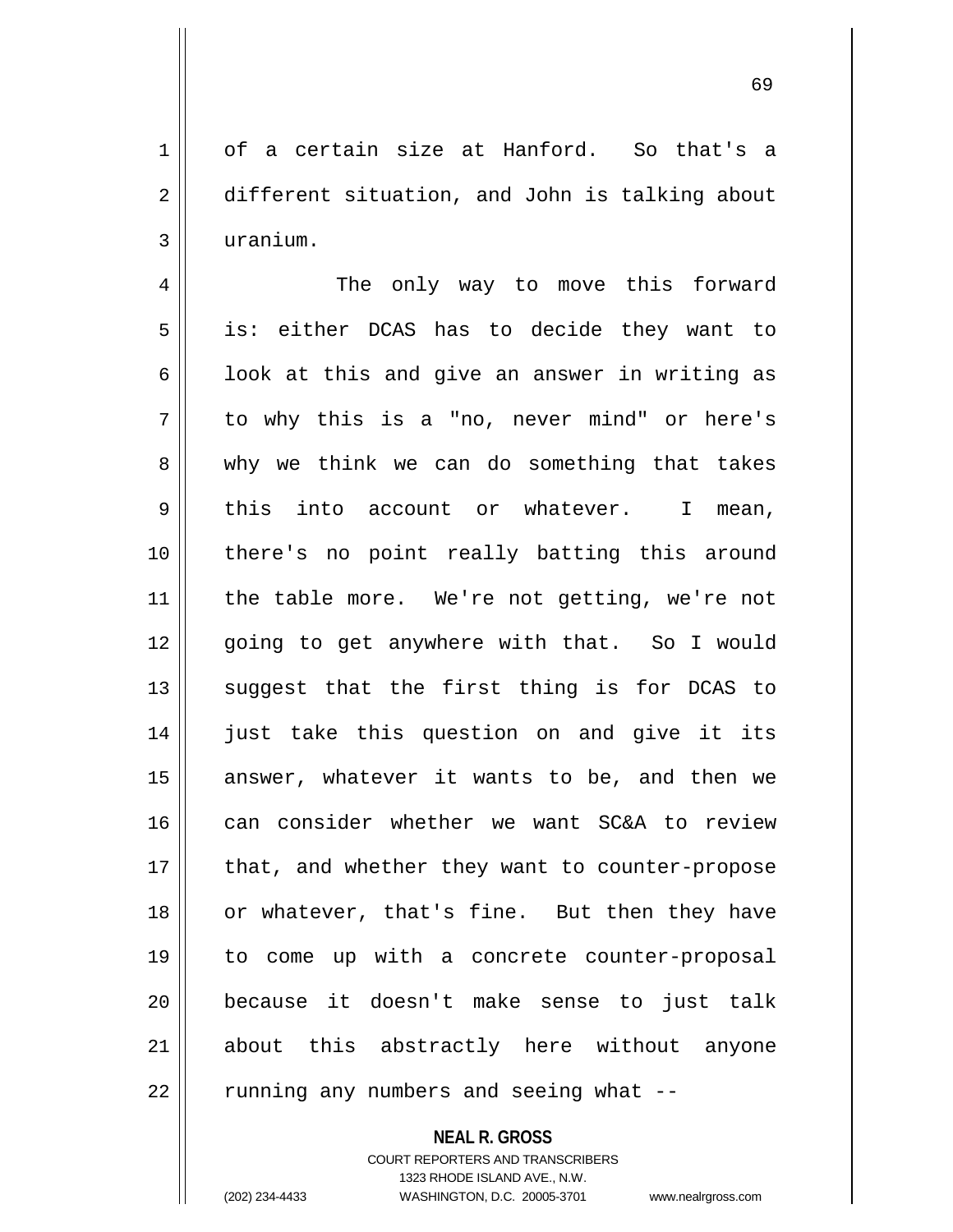| 1  | MEMBER KOTELCHUCK:<br>But the                            |
|----|----------------------------------------------------------|
| 2  | discussion was moving forward, do we try to              |
| 3  | resolve this? And I was also thinking, I                 |
| 4  | remember when I first started on the Board I             |
| 5  | was impressed at the fact that so many skin              |
| 6  | cancers were compensated. That's, if I'm not             |
| 7  | mistaken, the major type of cancer that is               |
| 8  | dealt with by the Board and compensated. So              |
| 9  | we were moving, I think, toward having a                 |
| 10 | committee, a report, a decision that we need             |
| 11 | to do something about this. So, I mean, if               |
| 12 | DCAS were to --                                          |
| 13 | MR. HINNEFELD: We can come up with                       |
| 14 | a position. I mean, Grady and I aren't ready             |
| 15 | to do it here today. We'll go back to the                |
| 16 | office, and we'll have some discussions about            |
| 17 | our approach on this.                                    |
| 18 | DR. MAURO: Could I add one<br>more                       |
| 19 | dimension to this? Keep in mind that when you            |
| 20 | grant an SEC, skin cancers are not included.             |
| 21 | So here we have a circumstance where you can             |
| 22 | be granted an SEC and you feel that everything           |
|    | <b>NEAL R. GROSS</b><br>COURT REPORTERS AND TRANSCRIBERS |

1323 RHODE ISLAND AVE., N.W.

 $\mathop{\text{||}}$ 

(202) 234-4433 WASHINGTON, D.C. 20005-3701 www.nealrgross.com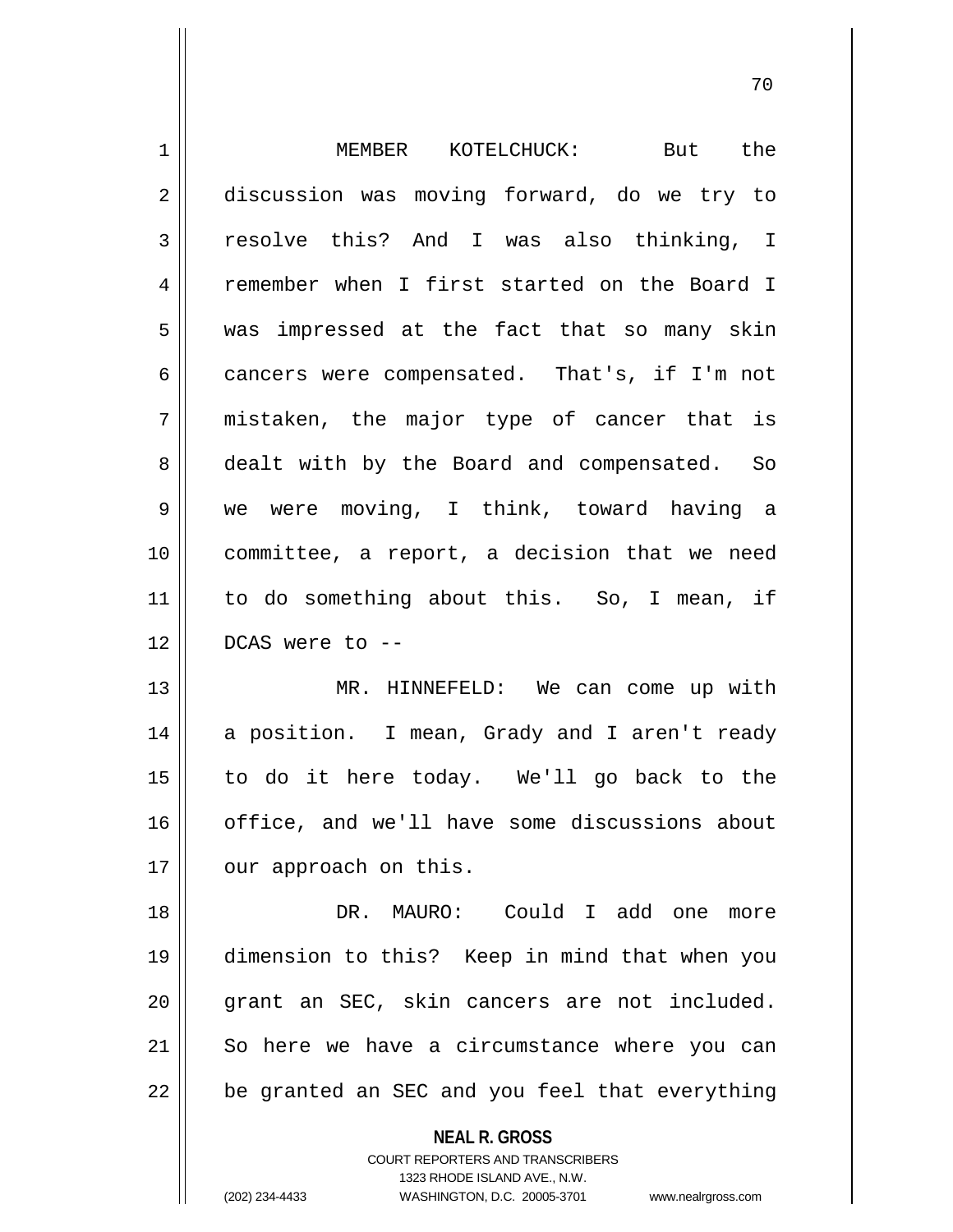**NEAL R. GROSS** 1 is covered, but you know what? And then you 2 do the dose reconstruction as best you can for  $3 \parallel$  the people who are not compensated, which, by  $4 \parallel$  the way, includes people with skin cancer.  $5 \parallel$  These people, you know, are being sort of left 6 || out in the cold. And I think, by having a  $7 \parallel$  protocol, you could put this one to bed. 8 MR. KATZ: Yes. I mean, I wouldn't, 9 I really wouldn't take into account SEC 10 matters. That's really an independent issue.  $11$  So, I mean, I understand what you're saying, 12 John, that it's important to people, but it's 13  $\parallel$  not, you know, I don't think that's necessary 14 to take into account. We have a practical 15 issue here, and DCAS can come up with its 16 initial response, and then we'll get an SC&A 17 review, and the Subcommittee can consider 18 || that, where that leaves us. I think it will 19 be helpful to have also some hard numbers if 20 || someone comes up with an approach, too, as 21  $\parallel$  opposed to this sort of vague, these doses --22 MEMBER KOTELCHUCK: Do others agree

COURT REPORTERS AND TRANSCRIBERS

1323 RHODE ISLAND AVE., N.W. (202) 234-4433 WASHINGTON, D.C. 20005-3701 www.nealrgross.com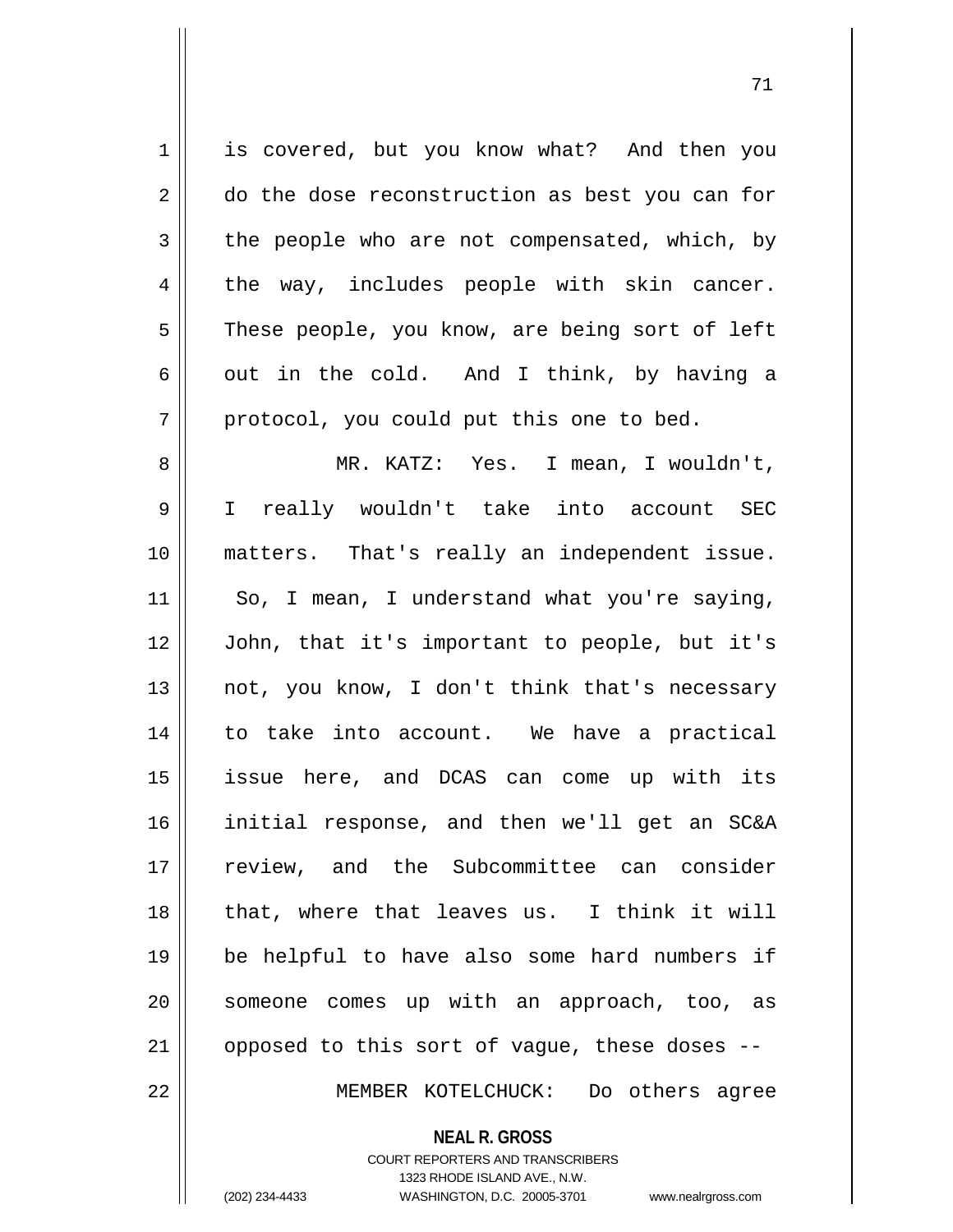**NEAL R. GROSS** COURT REPORTERS AND TRANSCRIBERS 1323 RHODE ISLAND AVE., N.W. (202) 234-4433 WASHINGTON, D.C. 20005-3701 www.nealrgross.com 1 || with this? It makes sense to me. 2 || MEMBER MUNN: Yes, it's appropriate,  $3 \parallel$  I think. 4 | MEMBER KOTELCHUCK: Good, good. 5 Yes, I'm just thinking that this committee is  $6 \parallel$  the appropriate one to deal with that. 7 || MR. KATZ: Oh, sure. 8 MEMBER MUNN: Yes. 9 MEMBER KOTELCHUCK: Okay, good. 10 || Fine. Well, then that is resolved or we have 11 || a path to resolution. 12 MR. FARVER: We're going to give 13 DCAS an action to look into this for the next 14 meeting. 15 || **MEMBER MUNN: Right.** 16 MEMBER KOTELCHUCK: Okay. Is that 17 || fair enough? Next meeting? 18 || MR. HINNEFELD: When is the next 19 meeting? 20 MR. KATZ: Probably in a couple of 21 months, because we're still trying to clean up  $22$  | our backlog here.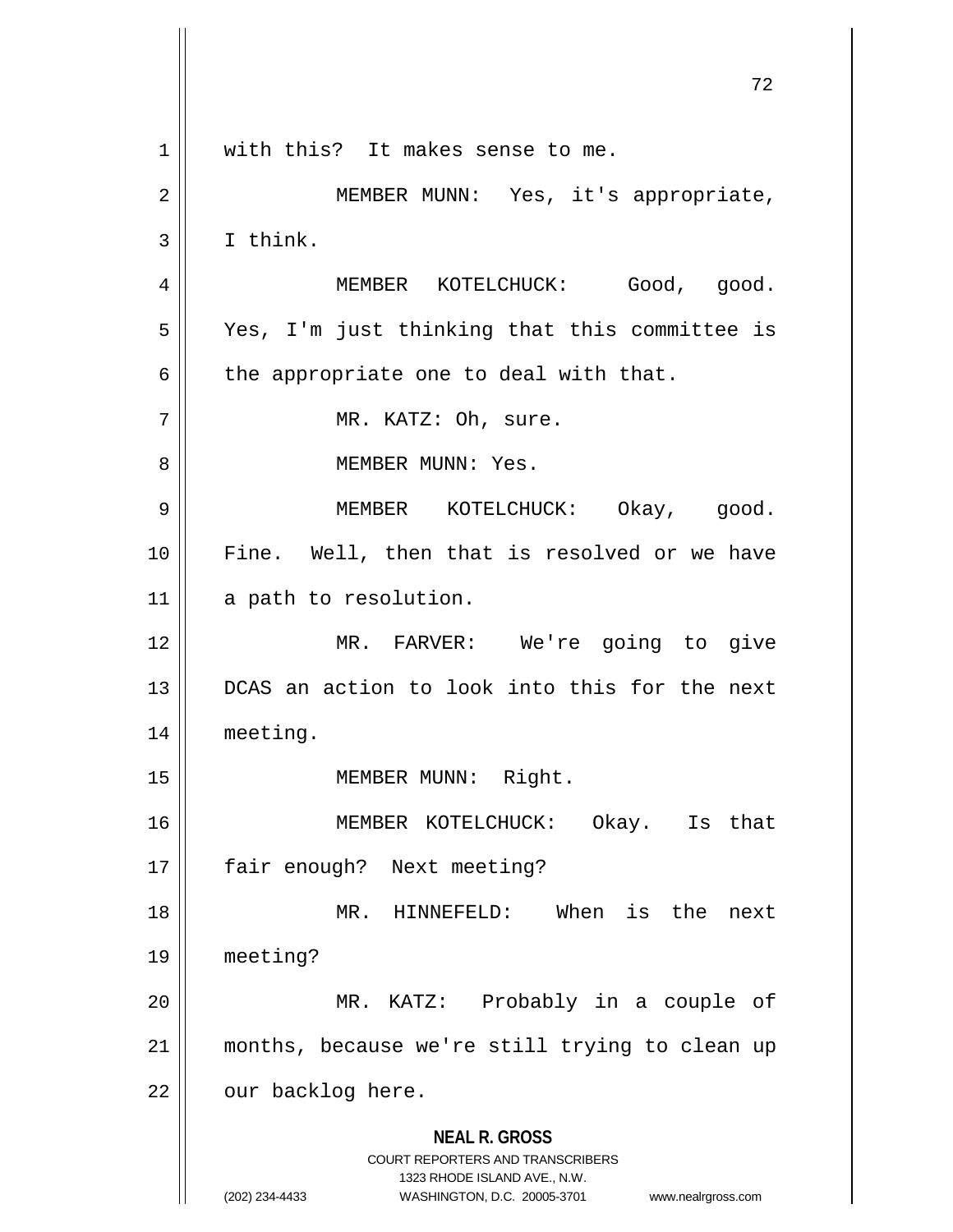**NEAL R. GROSS** COURT REPORTERS AND TRANSCRIBERS 1323 RHODE ISLAND AVE., N.W. (202) 234-4433 WASHINGTON, D.C. 20005-3701 www.nealrgross.com 1 || MR. HINNEFELD: That's fair. We  $2 \parallel$  should be able to do that. 3 MEMBER KOTELCHUCK: Okay, that's 4 fine. Good. I think that was fruitful. So  $5 \parallel$  let's go on to page 116. 6 MEMBER MUNN: Attachment two. 7 MEMBER KOTELCHUCK: Harshaw 8 | Chemical, attachment two, finding one. 9 MR. KATZ: And for the record, Mark 10 is back with us. 11 || MR. FARVER: We have attachment one, 12 finding 5A. 13 || **MEMBER CLAWSON:** This is Brad. What 14 || number was this? 15 MEMBER KOTELCHUCK: Harshaw 16 Chemical, attachment two, finding one. And 17 it's on page 116. 18 MR. FARVER: We have one finding 19 before that. 20 || **MEMBER KOTELCHUCK:** Oh, did I 21 overlook one? 22 MR. FARVER: It's attachment one for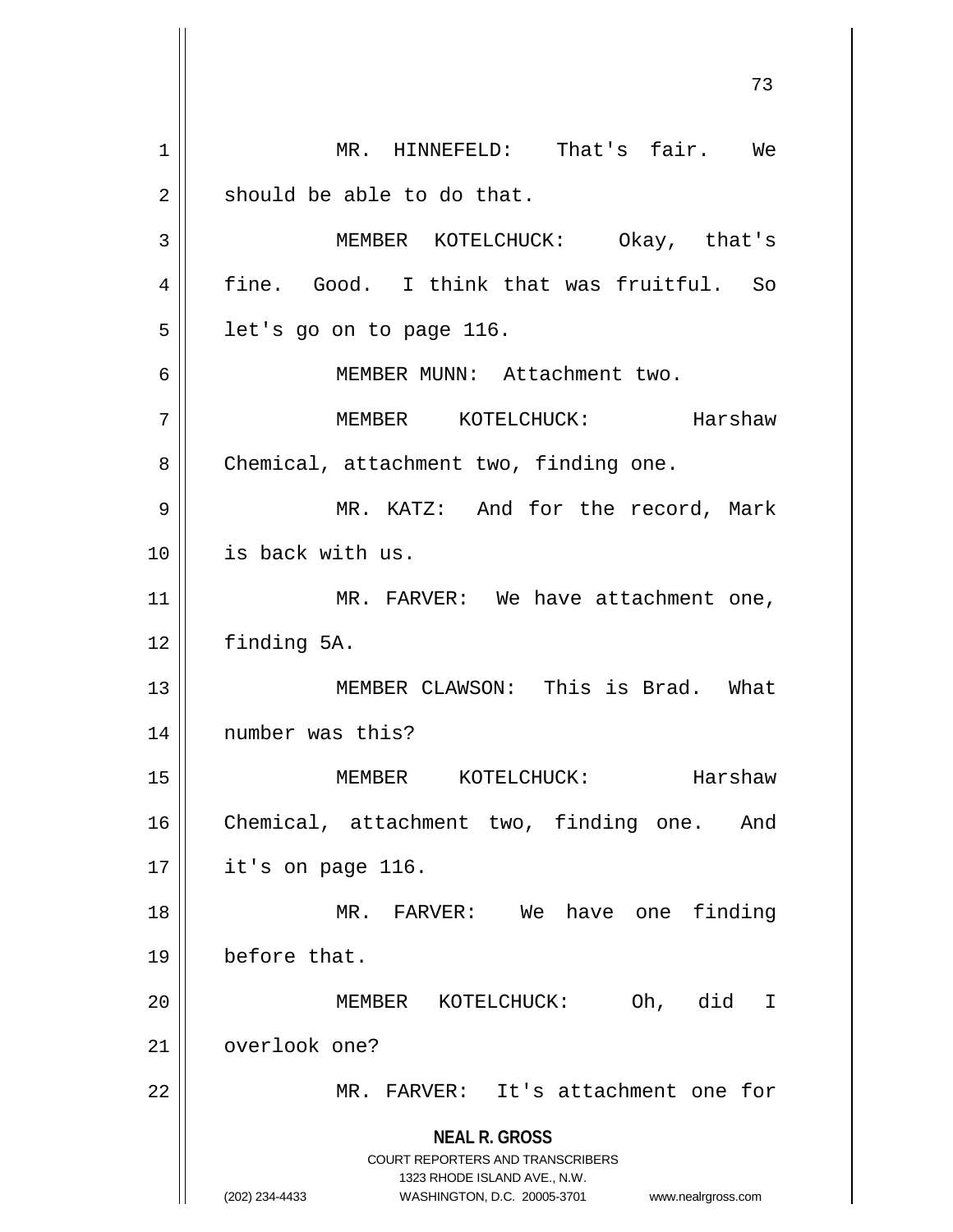|    | 74                                                                      |
|----|-------------------------------------------------------------------------|
| 1  | finding 5A. It's just before the Harshaw one.                           |
| 2  | MEMBER KOTELCHUCK: Okay.                                                |
| 3  | MR. FARVER: That was not closed. I                                      |
| 4  | don't believe it was closed.                                            |
| 5  | MEMBER KOTELCHUCK: Attachment one,                                      |
| 6  | 5A. Okay. So I'm still working on the old                               |
| 7  | one.                                                                    |
| 8  | MR. FARVER: And this is an easy one                                     |
| 9  | to deal with. This finding dealt with the                               |
| 10 | residual period at the Adrian Plant. But                                |
| 11 | since the Adrian Plant is now a DOE facility,                           |
| 12 | the residual period is just a moot point. So                            |
| 13 | that finding gets withdrawn and closed.                                 |
| 14 | Closed.<br>KOTELCHUCK:<br>MEMBER                                        |
| 15 | Somehow, I did not get the updated one, Ted,                            |
| 16 | but I'll get to it.                                                     |
| 17 | MR. KATZ: It was sent to your CDC                                       |
| 18 | address.                                                                |
| 19 | MEMBER KOTELCHUCK:<br>No, no, I saw                                     |
| 20 | it. I'm on my CDC computer. I came back to                              |
| 21 | the old one instead of $-$ - now we'll go to page                       |
| 22 | 116, attachment two, Harshaw Chemical.                                  |
|    | <b>NEAL R. GROSS</b>                                                    |
|    | <b>COURT REPORTERS AND TRANSCRIBERS</b><br>1323 RHODE ISLAND AVE., N.W. |
|    | (202) 234-4433<br>WASHINGTON, D.C. 20005-3701<br>www.nealrgross.com     |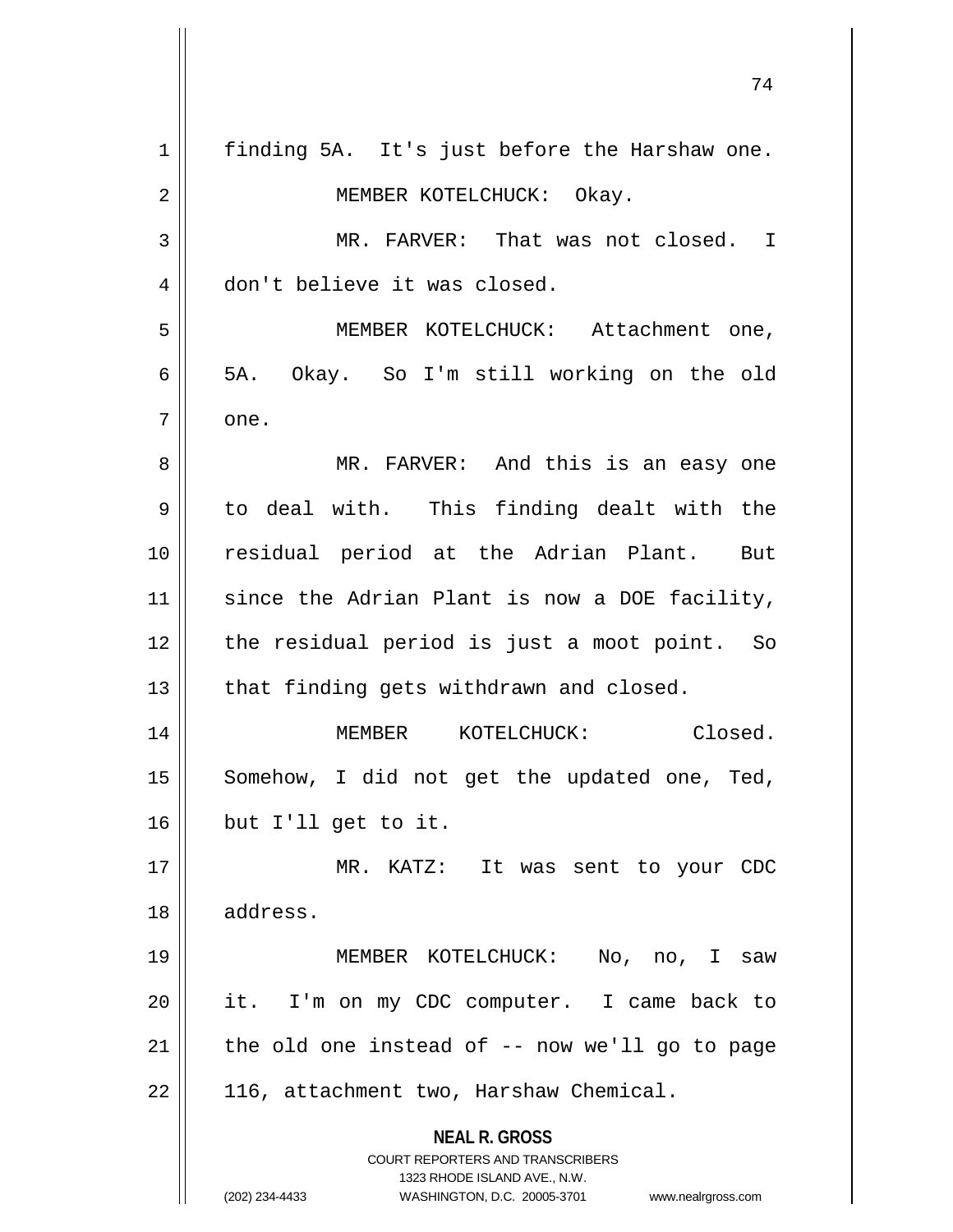| 1  | MR. FARVER: And for these, I'm                                                                      |
|----|-----------------------------------------------------------------------------------------------------|
| 2  | going to turn these over to John because these                                                      |
| 3  | are AWE issues.                                                                                     |
| 4  | DR. MAURO: This is the Harshaw                                                                      |
| 5  | number one. Yes. We're recommending we close                                                        |
| 6  | this item because I believe that they are, in                                                       |
| 7  | fact, going to be using the 95th percentile.                                                        |
| 8  | I think that was the issue. And that's, in                                                          |
| 9  | fact, that solves that. That's all we were                                                          |
| 10 | looking for.                                                                                        |
| 11 | MR. FARVER: And I believe one and                                                                   |
| 12 | two are pretty much the same finding with the                                                       |
| 13 | same answer.                                                                                        |
| 14 | DR. MAURO: Yes.                                                                                     |
| 15 | MEMBER KOTELCHUCK: By the way, I                                                                    |
| 16 | don't know if anybody wants to correct it, but                                                      |
| 17 | somewhere, in talking about it, they say                                                            |
| 18 | "since the medium of a log normal                                                                   |
| 19 | distribution." Just for statisticians, we'll                                                        |
| 20 | correct that somewhere.                                                                             |
| 21 | MR. STIVER: I also saw a reference                                                                  |
| 22 | to Bridgewater Brass in there somewhere.                                                            |
|    | <b>NEAL R. GROSS</b>                                                                                |
|    | COURT REPORTERS AND TRANSCRIBERS                                                                    |
|    | 1323 RHODE ISLAND AVE., N.W.<br>(202) 234-4433<br>WASHINGTON, D.C. 20005-3701<br>www.nealrgross.com |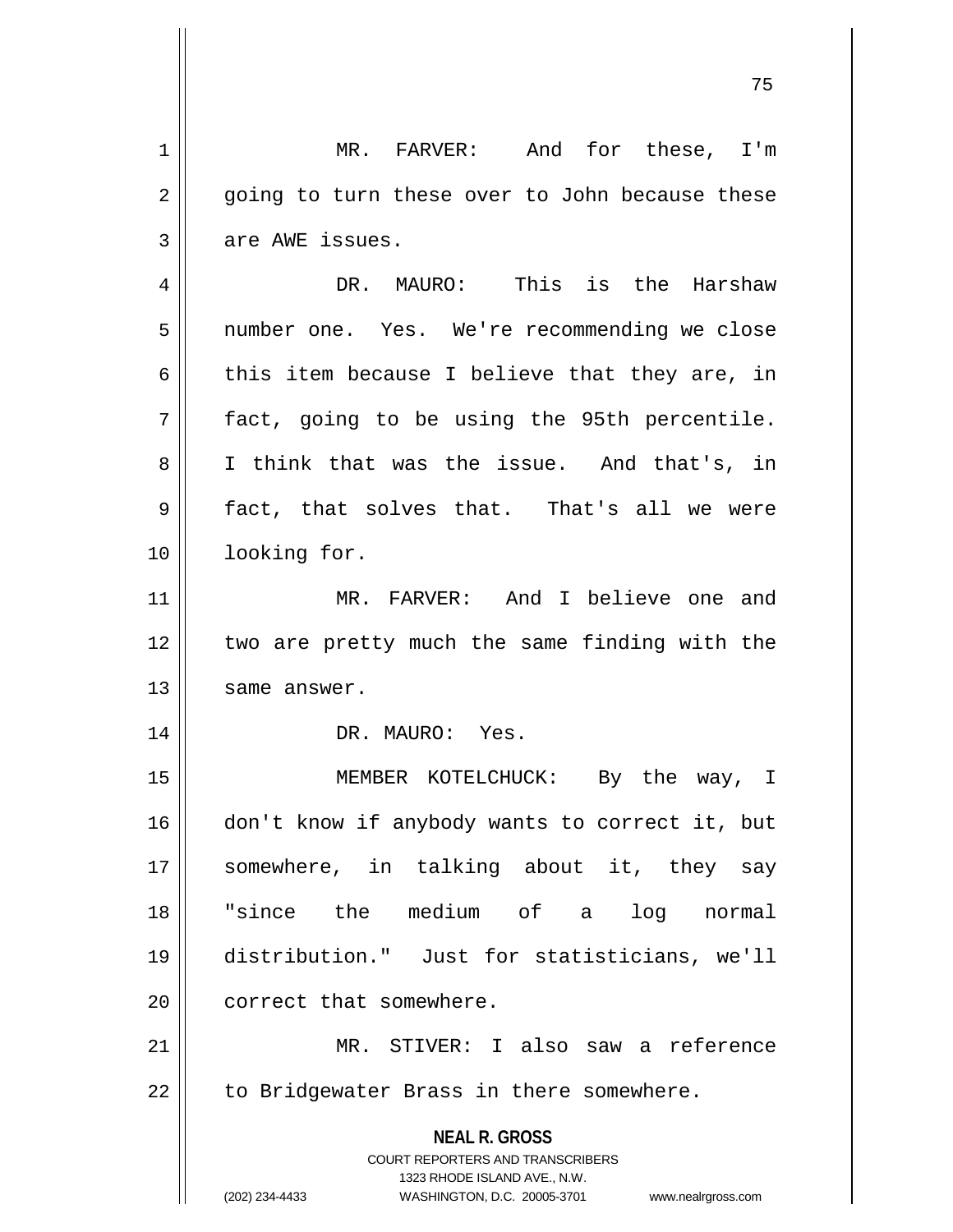**NEAL R. GROSS** COURT REPORTERS AND TRANSCRIBERS 1323 RHODE ISLAND AVE., N.W. (202) 234-4433 WASHINGTON, D.C. 20005-3701 www.nealrgross.com 76 1 MEMBER KOTELCHUCK: Yes. Okay. But 2 | is this now resolved? 3 MR. FARVER: Yes. We propose 4 | closing finding one and two because they both 5 deal with the same issue. 6 MEMBER KOTELCHUCK: Okay. Is that  $7 \parallel$  OK?--8 || PR. MAURO: By the way, Doug, I 9 believe there was some text that went with 10 || this. In other words, right now it just says 11 we recommend closing, but I believe that I 12 prepared some material explaining why we've 13 come to this place. And I don't have that in 14 || front of me. I know Mark very often likes to  $15$  | see the rationale. 16 || MR. FARVER: Well, was that a paper  $17$  || that was sent out --18 DR. MAURO: Yes, I put a memo 19 || together on this somewhere. 20 MR. FARVER: Did that get sent to 21 everyone? 22 DR. MAURO: Yes --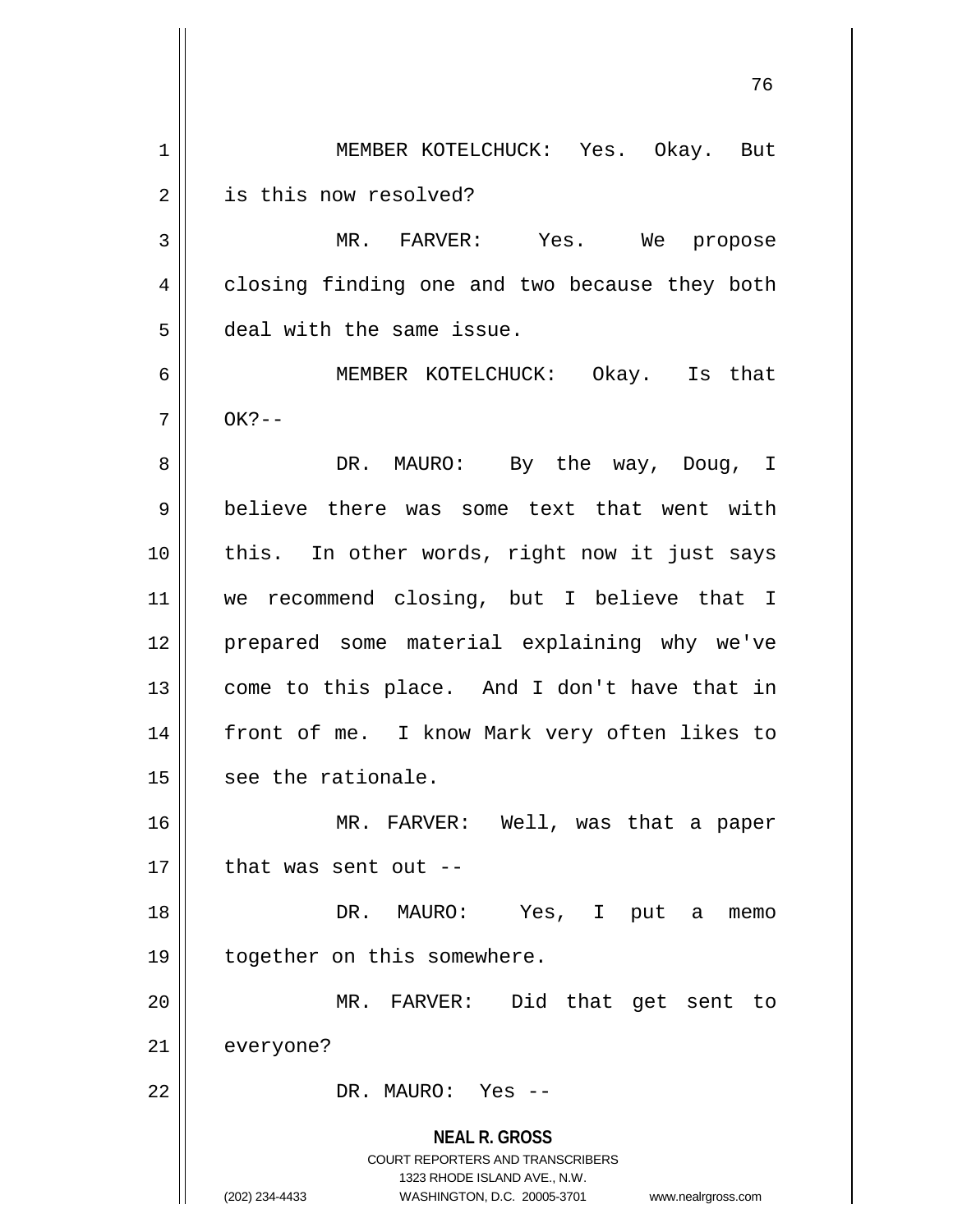|    | 77                                             |
|----|------------------------------------------------|
| 1  | MR. FARVER: Is that something Nancy            |
| 2  | distributed? Okay.                             |
| 3  | DR. MAURO: It may very well be in              |
| 4  | everyone's hands.                              |
| 5  | MR. FARVER: Okay. Because it's                 |
| б  | difficult to add huge paragraphs to the        |
| 7  | matrix.                                        |
| 8  | DR. MAURO: No, I understand that,              |
| 9  | but I'm doing this really because I know Mark  |
| 10 | likes to see the rationale.                    |
| 11 | MR. KATZ: We should do, like,                  |
| 12 | procedures. We should have a couple of         |
| 13 | sentences, a synopsis at least, just to put a  |
| 14 | rationale there, even if it, you know, even if |
| 15 | it's very succinct and hard to decipher. We    |
| 16 | should have something there in substance.      |
| 17 | MR. STIVER: Well, in this                      |
| 18 | situation, it looks like it was selecting the  |
| 19 | median or 95th percentile. I know<br>for       |
| 20 | Bridgeport there was a question of whether, it |
| 21 | was the whole correlated versus uncorrelated   |
| 22 | data set for the coworker model and whether    |
|    | <b>NEAL R. GROSS</b>                           |

COURT REPORTERS AND TRANSCRIBERS 1323 RHODE ISLAND AVE., N.W.

(202) 234-4433 WASHINGTON, D.C. 20005-3701 www.nealrgross.com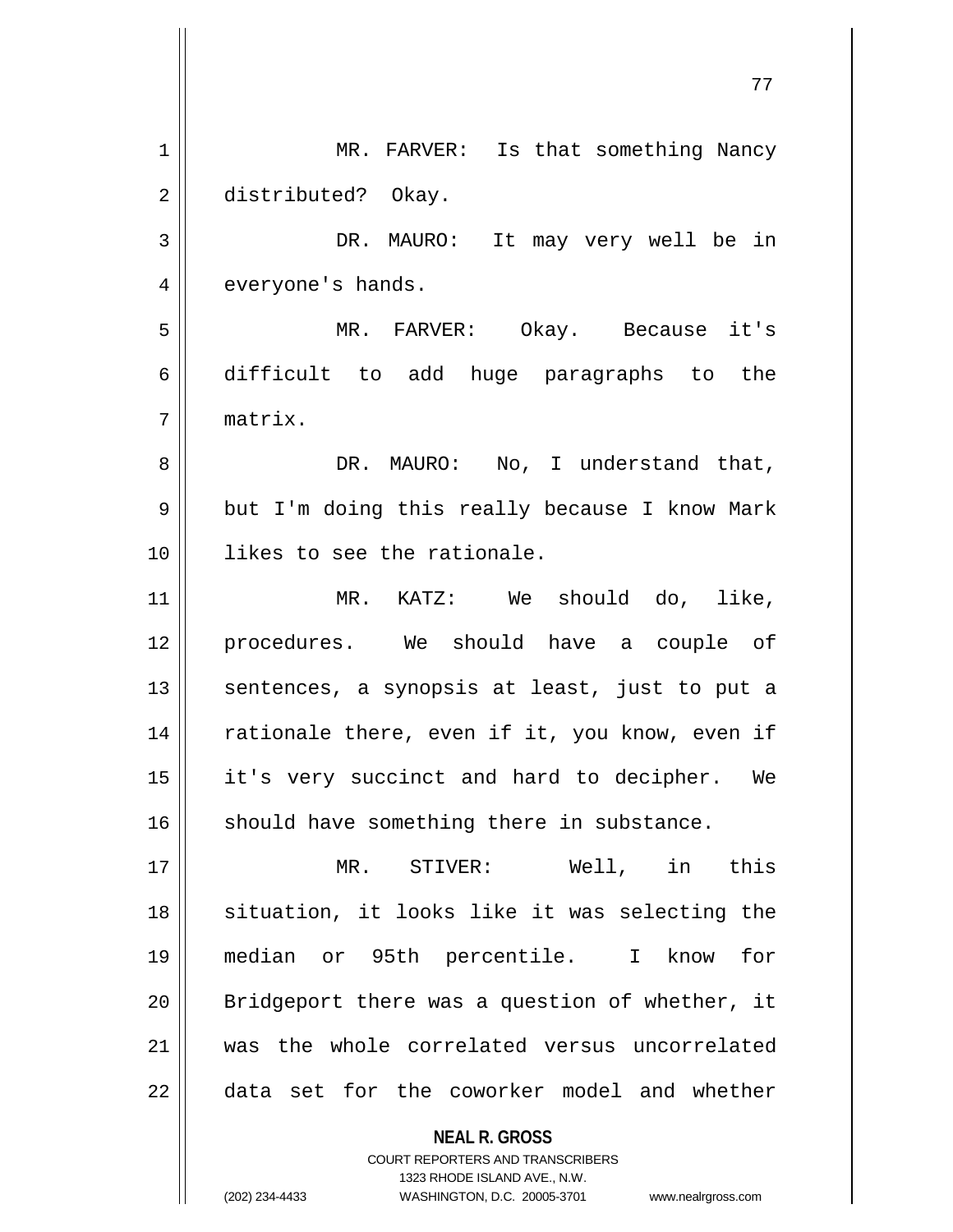**NEAL R. GROSS** COURT REPORTERS AND TRANSCRIBERS 1323 RHODE ISLAND AVE., N.W. (202) 234-4433 WASHINGTON, D.C. 20005-3701 www.nealrgross.com 1 || the 95th percentile was appropriate. Are we  $2 \parallel$  getting those two things conflated here, John,  $3 \parallel$  or did you actually look at something  $-$ 4 DR. MAURO: I wrote something on  $5 \parallel$  this. I can go -- you know what? Right now,  $6$  | my recommendation that I passed on to the Work  $7 \parallel$  Group is that we close it, but I do recall 8 || preparing some written material that went with 9 || that. And, you know, let me run it down and 10 make sure that I did, and then I'll make sure  $11$  | that everyone gets a copy of it. 12 MR. FARVER: I'll make a note to add 13 || some text here. 14 MR. KATZ: Yes. I was just saying, 15 John, you can help with just a sentence or two  $16$  | text to synopsize --17 MR. FARVER: He did write a report  $18$  | on it, but it's  $-$ 19 MR. KATZ: Right, right, I 20 understand. That's what I'm saying, a couple 21 | of sentences. 22 MEMBER KOTELCHUCK: Okay. That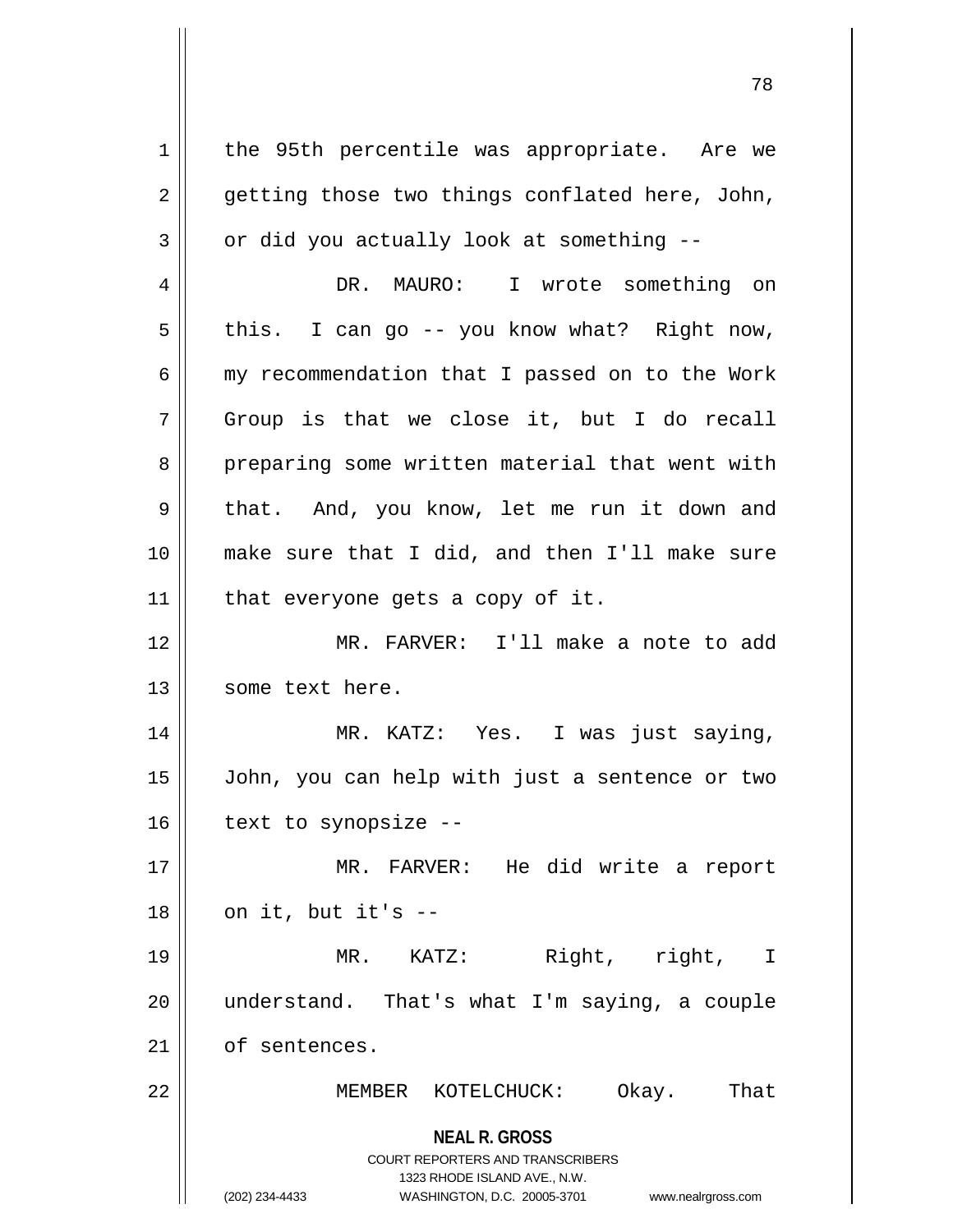**NEAL R. GROSS** COURT REPORTERS AND TRANSCRIBERS 1323 RHODE ISLAND AVE., N.W. (202) 234-4433 WASHINGTON, D.C. 20005-3701 www.nealrgross.com  $1 \parallel$  closes that, I think. What about now the next 2 | finding, number three, on 117? Where is that? 3 Open for DR Subcommittee final determination 4 | on status. Mark, you're mentioned here so --5 CHAIRMAN GRIFFON: In the update, I  $6 \parallel$  took my name out of it. Did you notice that? 7 || MEMBER KOTELCHUCK: Right -- yes. 8 MR. KATZ: As we go forward with 9 these, when we have a live system, you'll be 10 able to add links right to the summary, so 11 you'll have all of that information handy with 12 each resolution. 13 || MR. FARVER: And, actually, John and 14 I have talked about do we want to reformat  $15$  | these matrices so they look --16 || MR. KATZ: They reflect that. 17 MR. FARVER: -- similar to what 18 we're going to be using. 19 MR. KATZ: Which I think is a good  $20$  | idea, yes. 21 MR. FARVER: And we can go ahead and  $22 \parallel$  do that.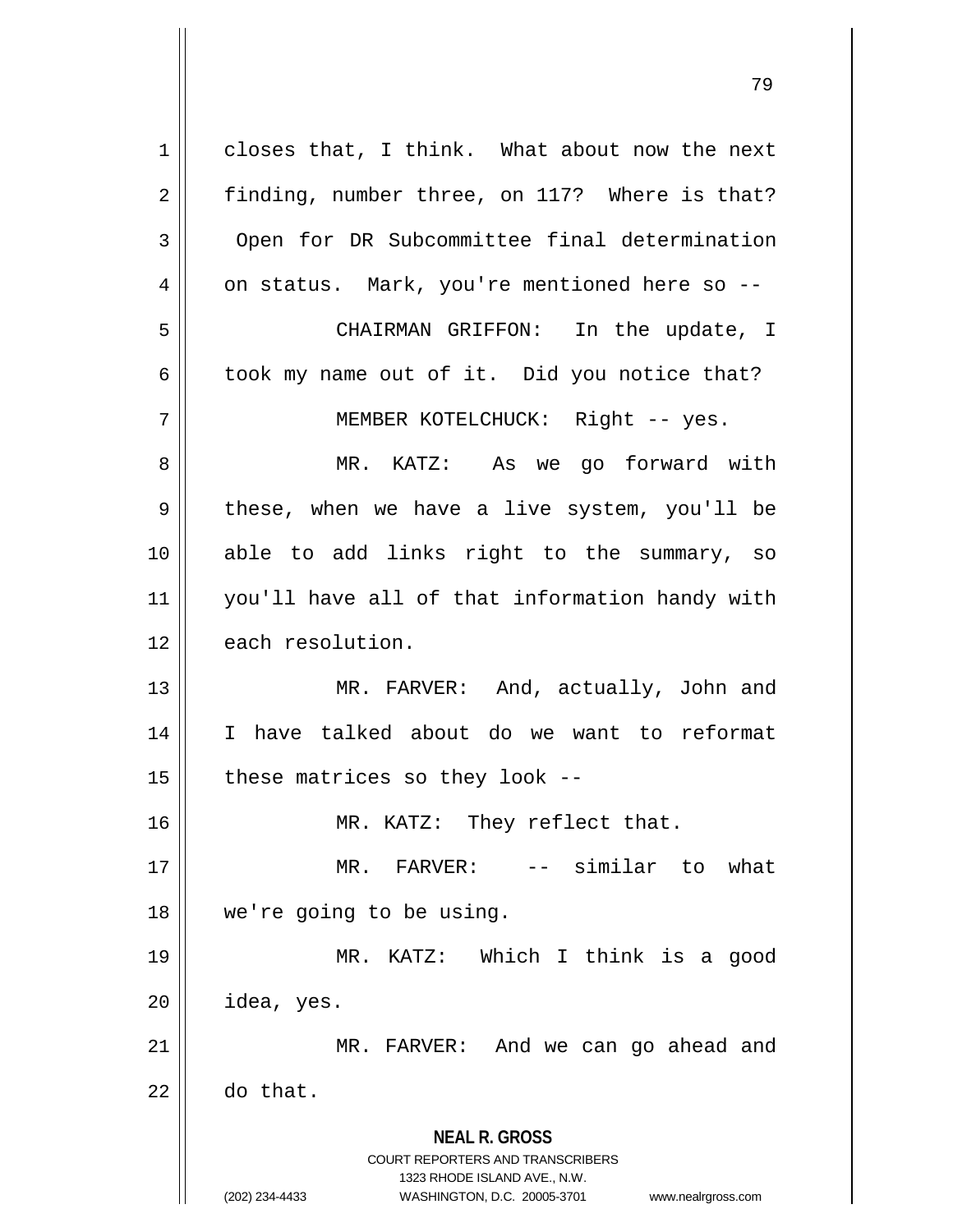| 1  | MEMBER KOTELCHUCK: So this one,                                         |
|----|-------------------------------------------------------------------------|
| 2  | this finding really deals with the question,                            |
| 3  | the larger question of just surrogate data,                             |
| 4  | period.                                                                 |
| 5  | MR. FARVER: John, are you still                                         |
| 6  | there for finding three?                                                |
| 7  | DR. MAURO: Yes, I'm looking at it                                       |
| 8  | right now.                                                              |
| 9  | MR. FARVER: Okay. This was the one                                      |
| 10 | we weren't going to close. We were going to                             |
| 11 | close several of these other Harshaw because I                          |
| 12 | believe Joe still had some concerns.                                    |
| 13 | DR. MAURO: Oh, yes. This is the                                         |
| 14 | adjustment factors. Yes, I have a write-up on                           |
| 15 | that. I just had to find out what this was                              |
| 16 | about. Yes. If I got the right edition,                                 |
|    |                                                                         |
| 17 | you're talking about Joe Zlotnicki? Yes. I                              |
| 18 | asked Joe, he's our specialist on film badges.                          |
| 19 | MR. SIEBERT: John?                                                      |
| 20 | DR. MAURO: Yes.                                                         |
| 21 | MR. SIEBERT: I'm sorry. I think                                         |
| 22 | you're talking about finding five, which would                          |
|    | <b>NEAL R. GROSS</b>                                                    |
|    | <b>COURT REPORTERS AND TRANSCRIBERS</b><br>1323 RHODE ISLAND AVE., N.W. |
|    | (202) 234-4433<br>WASHINGTON, D.C. 20005-3701<br>www.nealrgross.com     |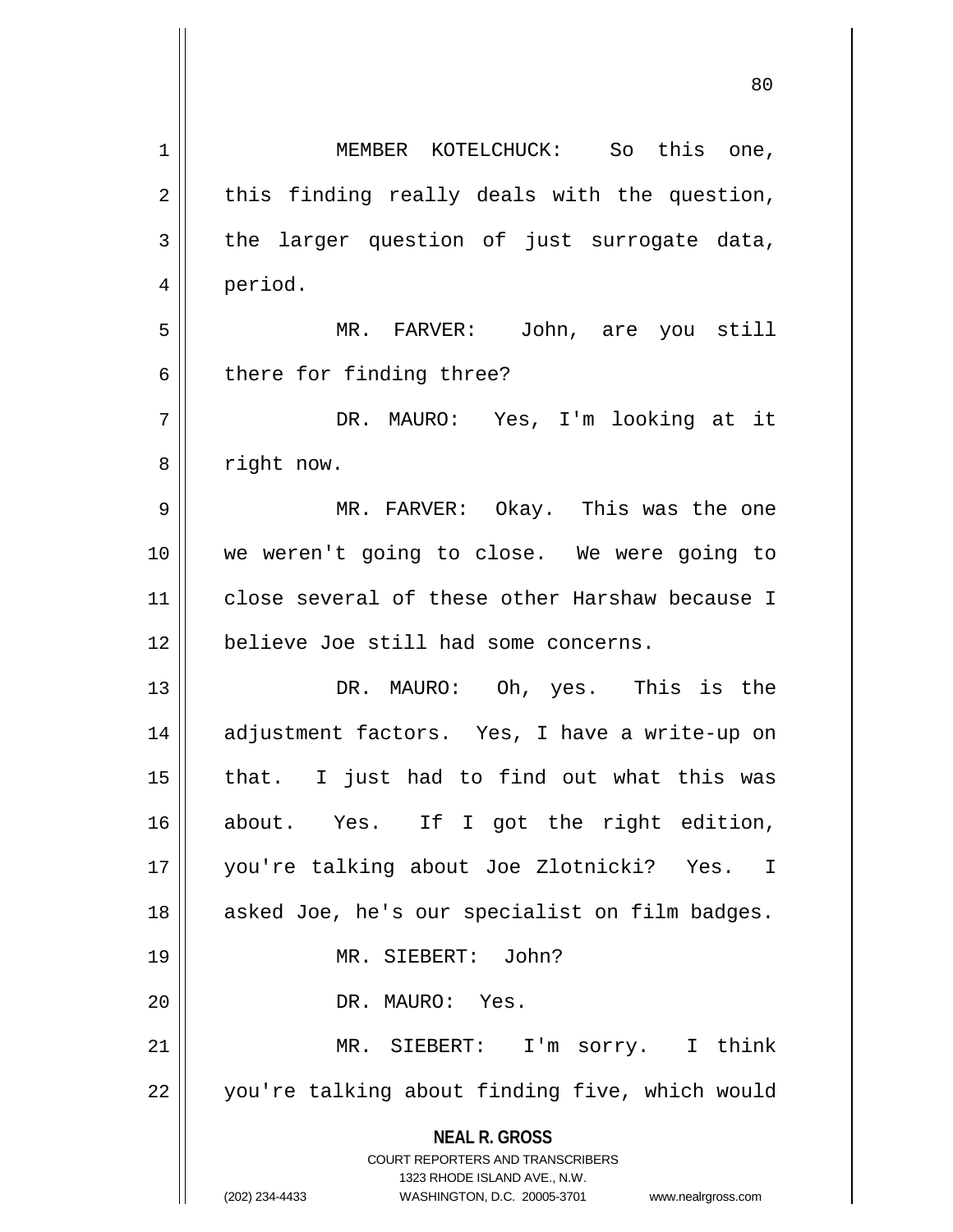$1 \parallel$  be adjustment --

 DR. MAURO: Oh, okay. Oh, okay,  $3 \parallel$  then --

 MR. SIEBERT: This is Scott. I believe the latest is NIOSH and SC&A all || agreed to a closure on this, but Mark wanted to review it further because it was a 8 || surrogate data issue. I believe that's the 9 || last thing I remember it being.

 CHAIRMAN GRIFFON: And the question 11 || I have remains whether it was appropriate to Mallinckrodt. Was it similar enough to this to 13 || use Mallinckrodt data as surrogate data.

 DR. MAURO: I have to admit I did not look at this, so I really can't help out here.

 CHAIRMAN GRIFFON: And I would have to resurrect, but I'll defer to the other Committee Members, if they felt strongly that it was okay. I would defer at this point because I haven't looked at it in a while, but | that was my initial concern.

> **NEAL R. GROSS** COURT REPORTERS AND TRANSCRIBERS 1323 RHODE ISLAND AVE., N.W. (202) 234-4433 WASHINGTON, D.C. 20005-3701 www.nealrgross.com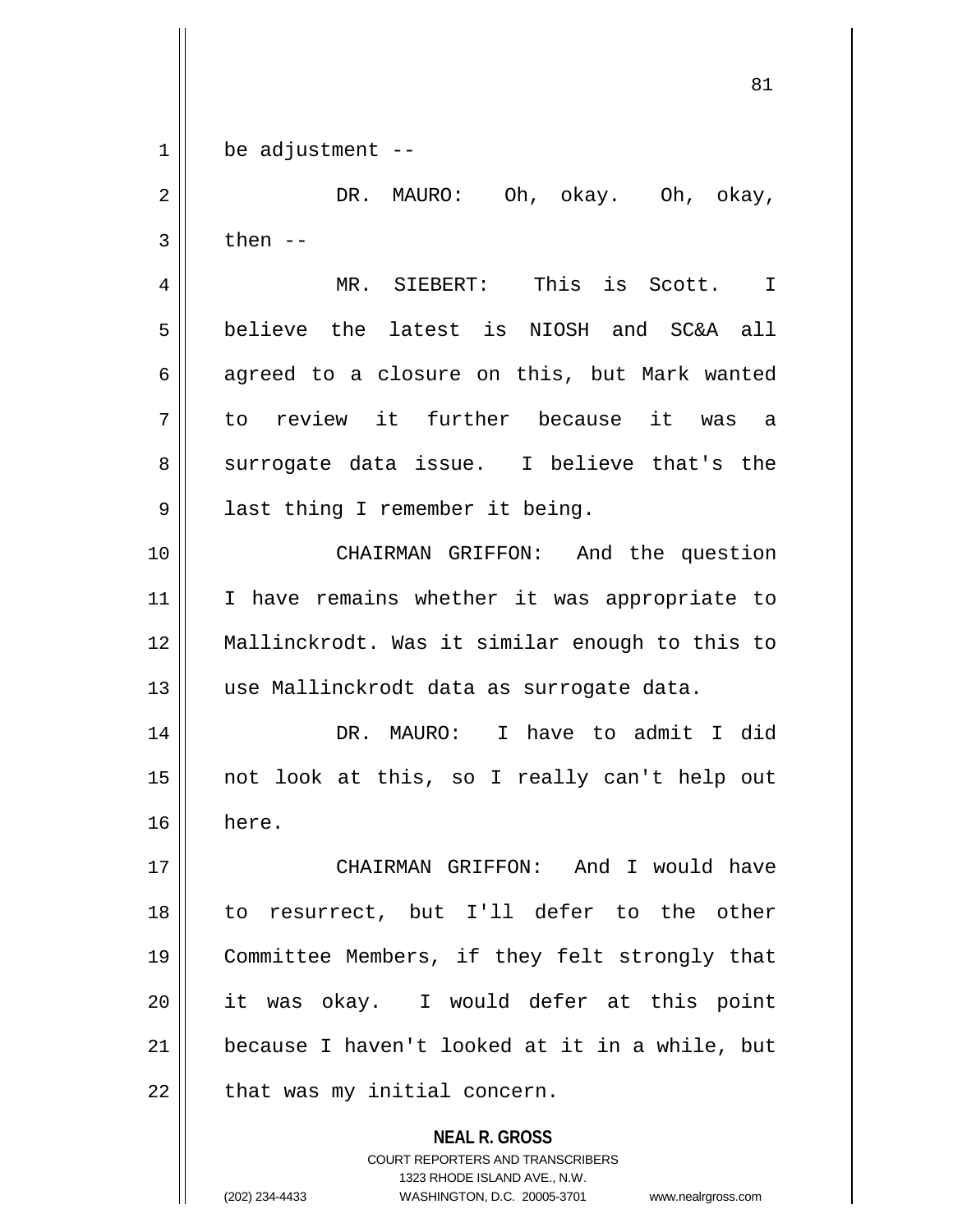| $\mathbf 1$    | Does anyone know if<br>MR. HINNEFELD:                                                               |
|----------------|-----------------------------------------------------------------------------------------------------|
| $\overline{2}$ | this was a covered operational period                                                               |
| 3              | question, as opposed to residual? I mean,                                                           |
| 4              | Harshaw, didn't we add Harshaw SEC for its                                                          |
| 5              | entire operational period?                                                                          |
| 6              | MEMBER MUNN: I believe we did,                                                                      |
| 7              | didn't we?                                                                                          |
| 8              | MR. HINNEFELD: I know it's Harshaw                                                                  |
| 9              | SEC.                                                                                                |
| 10             | MR. KATZ: We can look that up                                                                       |
| 11             | quickly.                                                                                            |
| 12             | MR. HINNEFELD: I believe it's the                                                                   |
|                |                                                                                                     |
| 13             | entire operational period. So, I mean, if we                                                        |
| 14             | don't do it in this fashion -- well, of                                                             |
| 15             | course, it's almost irrelevant because<br>lung                                                      |
| 16             | cancers are all getting paid by the SEC                                                             |
| 17             | anyway, unless it's less than 250 days. And                                                         |
| 18             | Harshaw and Mallinckrodt were chemical                                                              |
| 19             | companies that were the early uranium                                                               |
| 20             | producers. I mean, they were the early,                                                             |
| 21             | during the war, companies that --                                                                   |
| 22             | MR. CALHOUN: August '42 through                                                                     |
|                | <b>NEAL R. GROSS</b><br><b>COURT REPORTERS AND TRANSCRIBERS</b>                                     |
|                | 1323 RHODE ISLAND AVE., N.W.<br>(202) 234-4433<br>WASHINGTON, D.C. 20005-3701<br>www.nealrgross.com |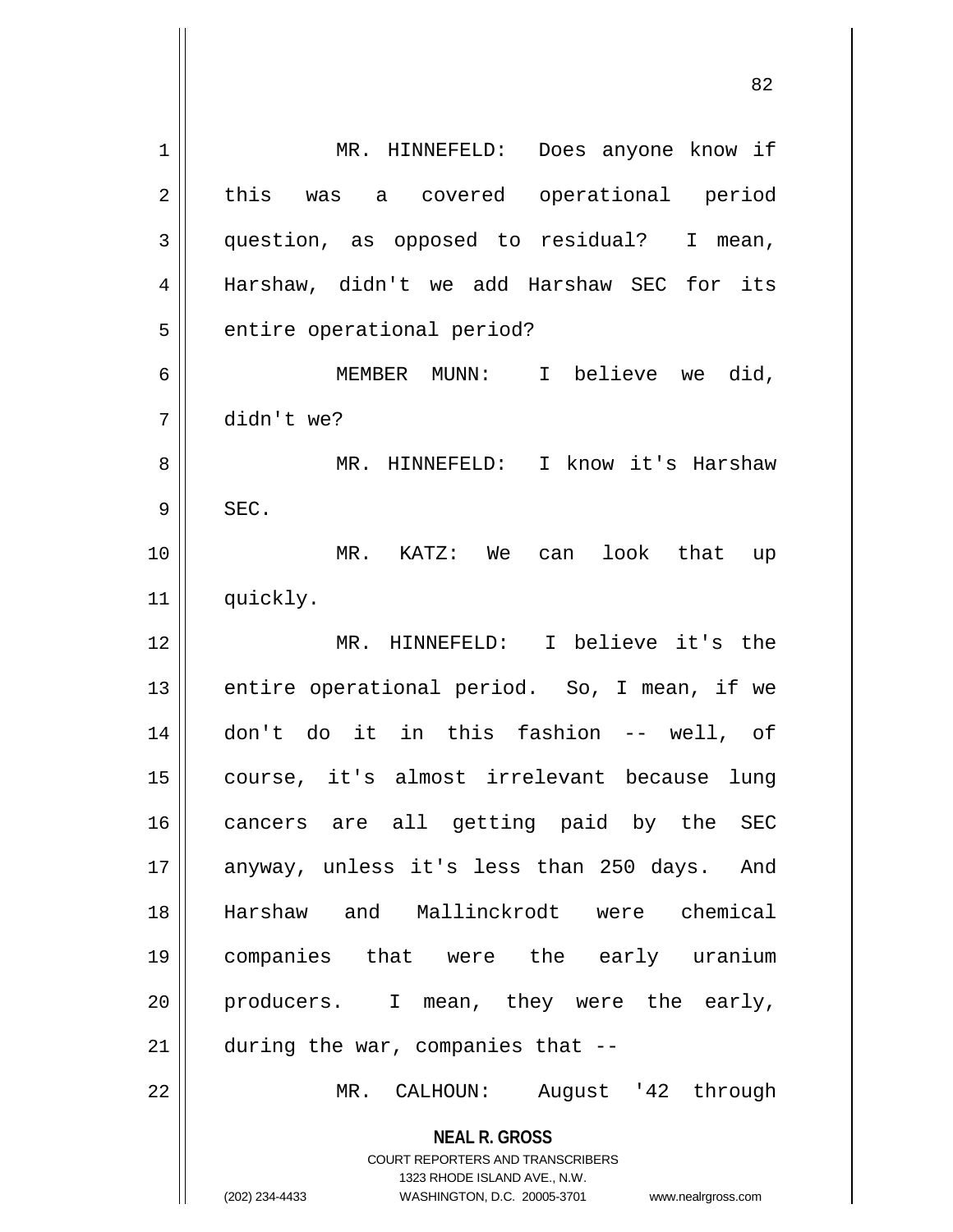**NEAL R. GROSS** COURT REPORTERS AND TRANSCRIBERS 1323 RHODE ISLAND AVE., N.W. (202) 234-4433 WASHINGTON, D.C. 20005-3701 www.nealrgross.com 1 || November of '49 is SEC. I'd have to check and  $2 \parallel$  see what the covered period is now, though. I  $3 \parallel$  imagine, I don't know if it's a short --4 MR. HINNEFELD: I don't know. We 5 | may start getting some data from Harshaw later  $6 \parallel \quad on.$ 7 CHAIRMAN GRIFFON: And so do people 8 || recall the model that was proposed? Was it 9 || operational data to cover our residual period  $10 \parallel \quad$  or --11 || MR. HINNEFELD: See, I don't recall, 12 and I'm not even sure that '49 was the end of 13 || their operational period, now that we've found  $14$  | out the Class goes through  $49$ . 15 MR. CALHOUN: The operational period 16 is through '55. 17 MR. HINNEFELD: Okay. So at some 18 || point, we decided we could do it. Okay, so my 19 argument goes away. I don't know. They are 20 | pretty similar. 21 CHAIRMAN GRIFFON: I'm sorry. So  $22$  || there's an SEC for only part of the time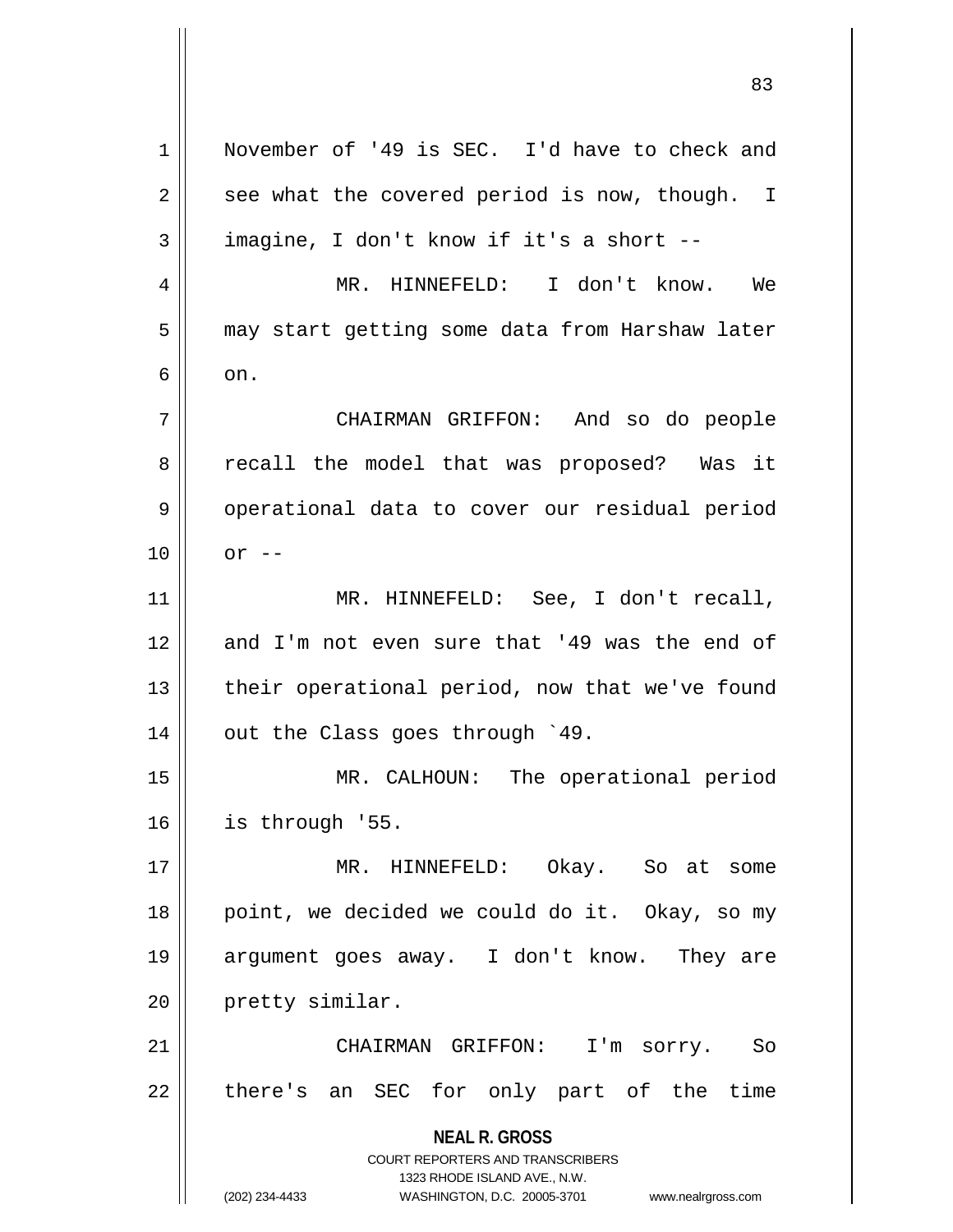$1 \parallel$  period?

| $\overline{2}$ | MR. HINNEFELD: Yes, only part of                                                                                                                                       |
|----------------|------------------------------------------------------------------------------------------------------------------------------------------------------------------------|
| 3              | the operational period. From '50 through '54                                                                                                                           |
| 4              | or '55, whatever the ending is, it's                                                                                                                                   |
| 5              | operational. That would have been when HASL                                                                                                                            |
| 6              | started, and, if they would have started                                                                                                                               |
| 7              | paying attention, we would have got their data                                                                                                                         |
| 8              | or bioassay data at that time.                                                                                                                                         |
| 9              | CHAIRMAN GRIFFON: Right. Okay.                                                                                                                                         |
| 10             | MEMBER KOTELCHUCK: How do we move                                                                                                                                      |
| 11             | to resolve this?                                                                                                                                                       |
| 12             | CHAIRMAN GRIFFON: I mean, I'll be                                                                                                                                      |
| 13             | honest with you, it's been so long that I                                                                                                                              |
| 14             | don't recall exactly my, you know -- I think                                                                                                                           |
| 15             | the question is this surrogate issue and                                                                                                                               |
| 16             | whether they're similar enough. It seems like                                                                                                                          |
| 17             | they were operating in the same time period,                                                                                                                           |
| 18             | so that part of it meets the --                                                                                                                                        |
| 19             | MR. HINNEFELD: It would seem<br>like                                                                                                                                   |
| 20             | it, as long as the radon data is from that                                                                                                                             |
| 21             | time period.                                                                                                                                                           |
| 22             | right,<br>CHAIRMAN<br>GRIFFON:<br>Yes,                                                                                                                                 |
|                | <b>NEAL R. GROSS</b><br><b>COURT REPORTERS AND TRANSCRIBERS</b><br>1323 RHODE ISLAND AVE., N.W.<br>(202) 234-4433<br>WASHINGTON, D.C. 20005-3701<br>www.nealrgross.com |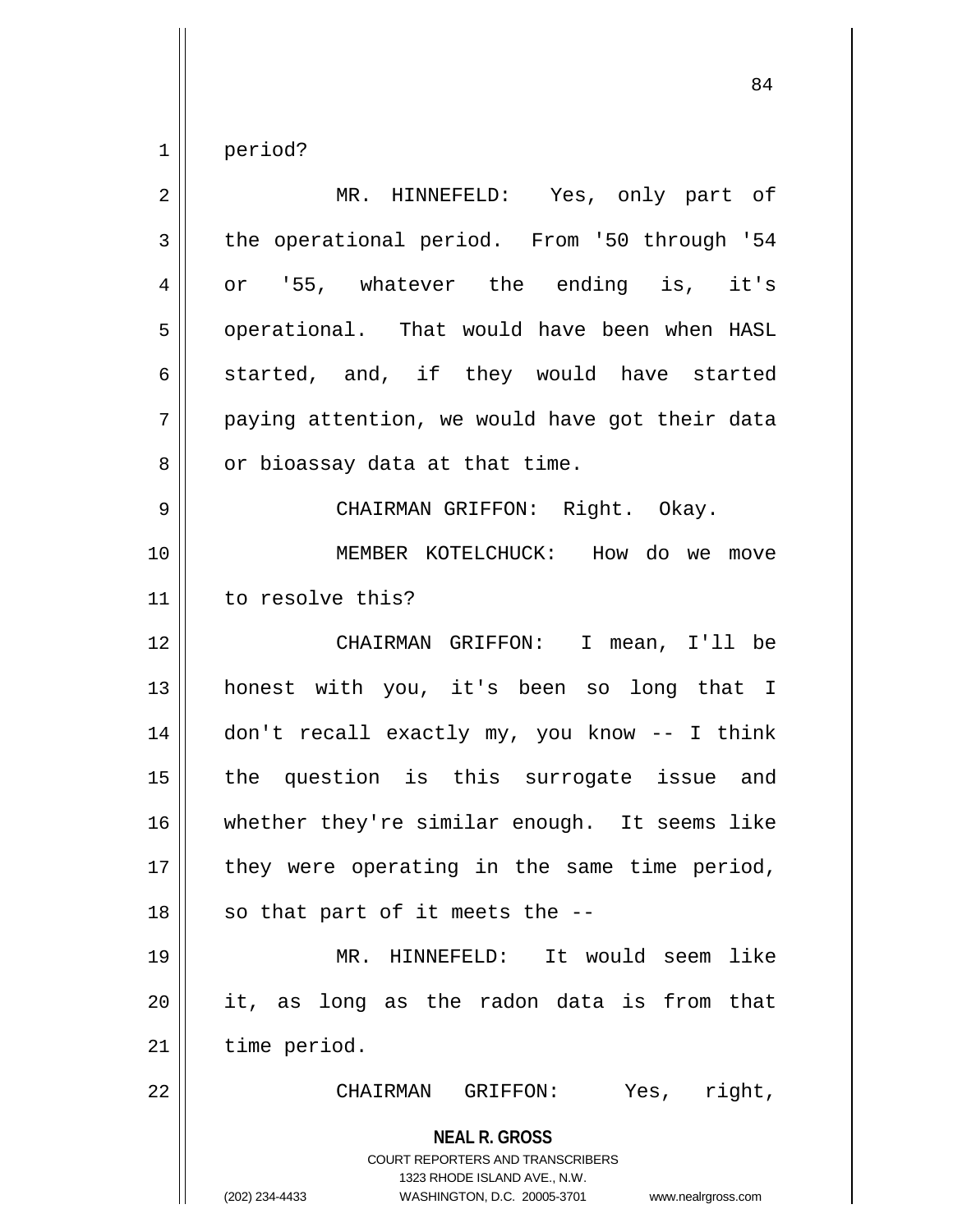$1 \parallel$  right.

| 2              | MEMBER KOTELCHUCK: Since you raised                                                                                                                                    |
|----------------|------------------------------------------------------------------------------------------------------------------------------------------------------------------------|
| 3              | it and it's certainly a legitimate issue,                                                                                                                              |
| $\overline{4}$ | you'll give us some report on it?                                                                                                                                      |
| 5              | MR. KATZ: It's for DCAS to take a                                                                                                                                      |
| 6              | look and see $-$ -                                                                                                                                                     |
| 7              | MEMBER KOTELCHUCK: Okay, good. All                                                                                                                                     |
| 8              | right, fine.                                                                                                                                                           |
| $\mathsf 9$    | MR. HINNEFELD: The Board has adopted                                                                                                                                   |
| 10             | a set of criteria that should be met in order                                                                                                                          |
| 11             | to use surrogate data, and so we would expect                                                                                                                          |
| 12             | what we would provide then is our                                                                                                                                      |
| 13             | determination of this use based on those                                                                                                                               |
| 14             | criteria, which may already be done; I don't                                                                                                                           |
| 15             | know. But we'll see. It will be something                                                                                                                              |
| 16             | like that.                                                                                                                                                             |
| 17             | MEMBER KOTELCHUCK: Okay, good. So                                                                                                                                      |
| 18             | that at least moves us towards resolution.                                                                                                                             |
| 19             | Right. So that's in<br>MR. KATZ:                                                                                                                                       |
| 20             | progress, to use the nomenclature.                                                                                                                                     |
| 21             | MEMBER KOTELCHUCK: Right. And then                                                                                                                                     |
| 22             | the very next one is the finding four on 118,                                                                                                                          |
|                | <b>NEAL R. GROSS</b><br><b>COURT REPORTERS AND TRANSCRIBERS</b><br>1323 RHODE ISLAND AVE., N.W.<br>(202) 234-4433<br>WASHINGTON, D.C. 20005-3701<br>www.nealrgross.com |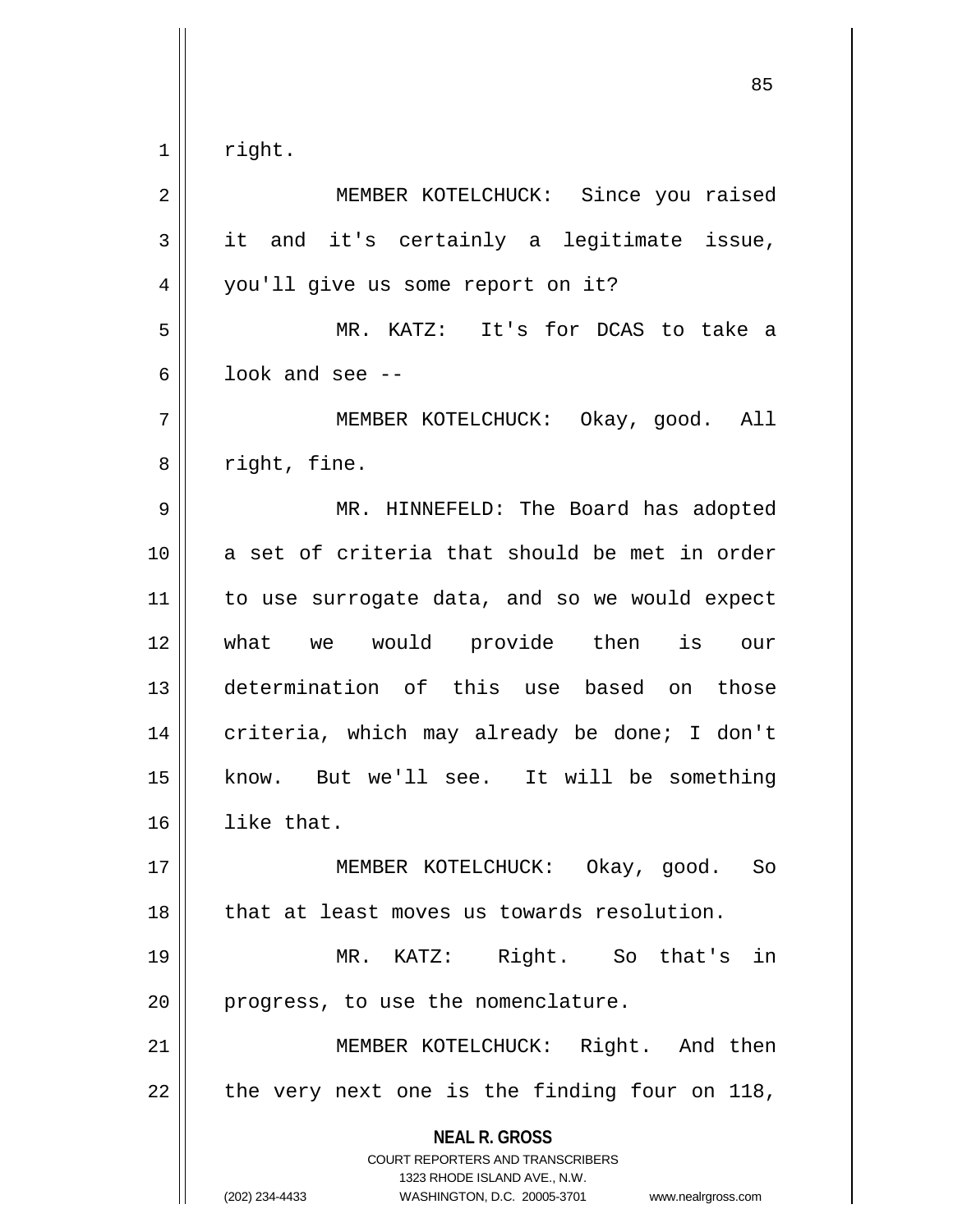**NEAL R. GROSS** COURT REPORTERS AND TRANSCRIBERS 1323 RHODE ISLAND AVE., N.W. 1 detailed guidance on the reconstruction of 2 doses to extremities. Well, we discussed  $3 \parallel$  this, we have discussed this earlier, and we 4 || will have a report from DCAS at the next 5 || meeting. Okay, good. 6 || MR. FARVER: And this is for finding 7 four? 8 MEMBER KOTELCHUCK: Four, yes. 9 Finding four. 10 MR. CALHOUN: Isn't this Harshaw 11 versus Bridgeport? 12 MEMBER KOTELCHUCK: Yes, this is 13 || Harshaw. Okay. Finding five. 14 DR. MAURO: Do you want me to jump 15 in? This is the one I started to describe 16 before. 17 || MEMBER KOTELCHUCK: Sure, sure. 18 DR. MAURO: NIOSH did respond. We 19 were concerned that consideration was 20 || inappropriately given to adjustment factors  $21$  | for the film badge readings for beta exposure.  $22$  || NIOSH, in response, the large green write-up

<sup>(202) 234-4433</sup> WASHINGTON, D.C. 20005-3701 www.nealrgross.com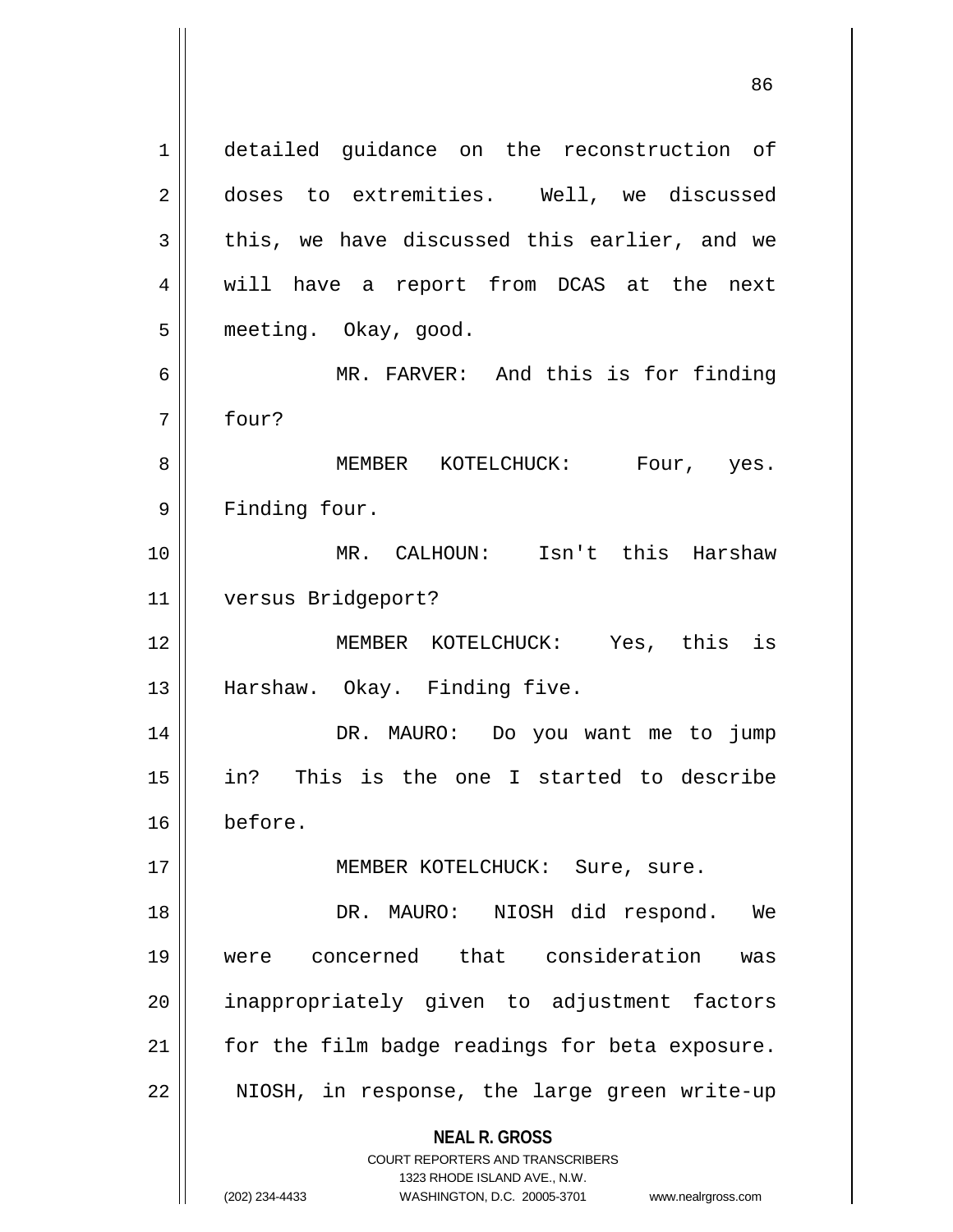87

 $1 \parallel$  said, you know, go take a look, this is well  $2 \parallel$  covered in OTIB-10. And so we did take a look  $3 \parallel$  at that, and it turns out OTIB-10 then refers 4 you to some other OTIBs, and we looked at  $5 \parallel$  those.

6 || The Mand here's the issue, and I think it does still remain. The issue has to do with in the early years, and I'm giving you information now that was passed on to me by Joe Zlotnicki, who is very familiar with this 11 || subject, the use of film badges and why this is a special issue that transcends the || guidance that you folks have.

 And the way he explained it to me, 15 || and I believe we will have a written report which may have arrived. I don't know. By the way, Doug, did Joe submit a written report on 18 || this? Did you see anything come through over the weekend? It may have come in. If it did or didn't, you know, it's an 11th hour thing, || but he did explain to me over the phone, I | think it was on Friday, and he said he'll try

> **NEAL R. GROSS** COURT REPORTERS AND TRANSCRIBERS 1323 RHODE ISLAND AVE., N.W.

(202) 234-4433 WASHINGTON, D.C. 20005-3701 www.nealrgross.com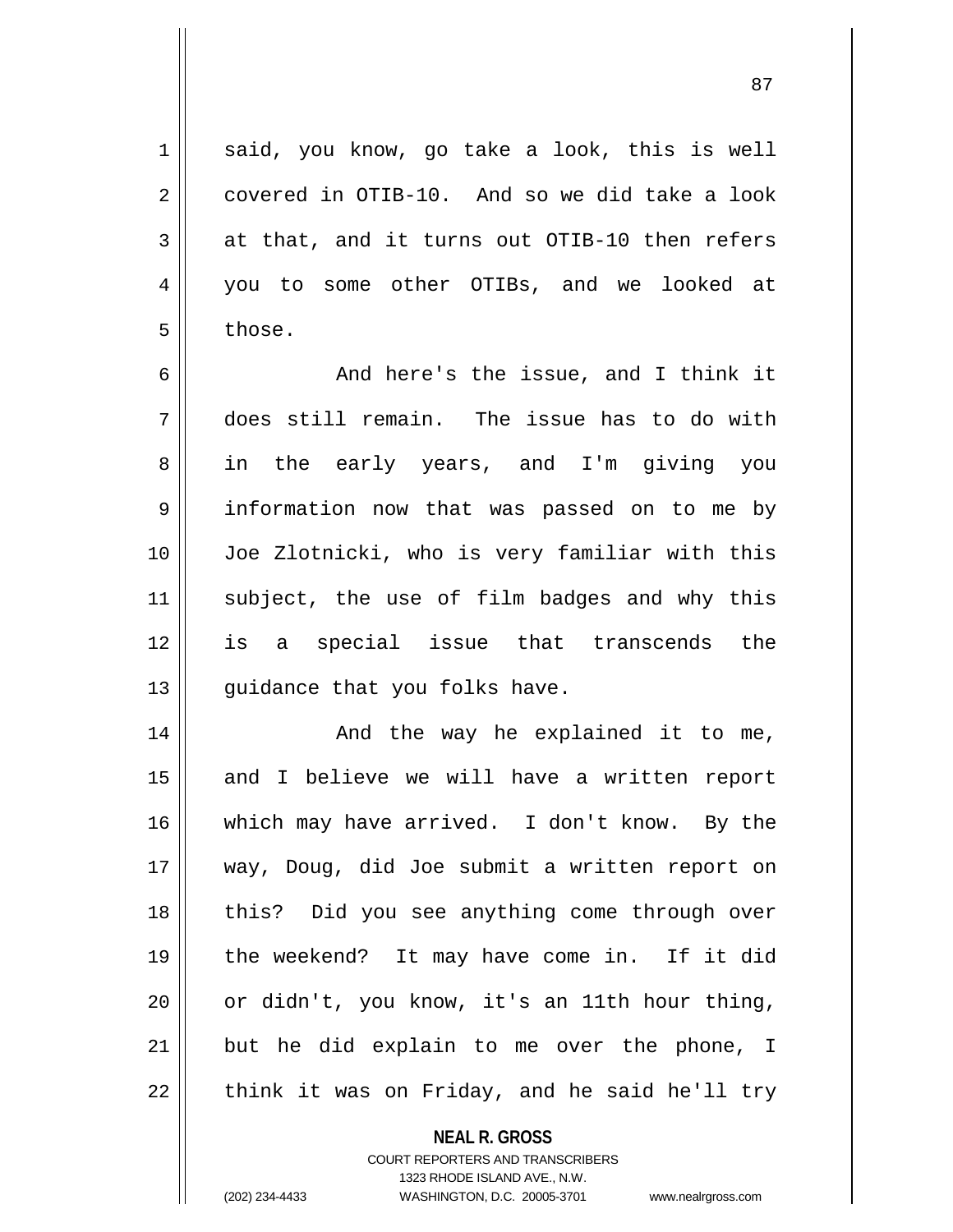1 | to write something up and send it in.

2 || But let me tell you, conceptually, 3 what the problem is. It has to do with the 4 || fact that, in the early years, there were a  $5 \parallel$  1ot of problems with the readout that you get  $6$  for beta from, I guess it would be called the  $7 \parallel$  open window part, in that they were always  $8$  | covered with, there was some type of cover, 9 Some type of bag that covered it. And not 10 || only that, in these dirty environments, not 11 || only that, they placed, they actually placed 12 || the film badge in some type of -- he referred 13 to it as a baggy. And these would often, in 14 these dirty environments, get very 15 contaminated. Not contaminated. Dusty. And 16 || his experience is that, unless you calibrated  $17$  | the film badge under those circumstances, what 18 will happen is you will significantly 19 underestimate the dose because, in the real 20 world, a lot of that beta is going to be 21 shielded out, and you're going to get a 22 || relatively low reading on the film badge if

**NEAL R. GROSS**

COURT REPORTERS AND TRANSCRIBERS 1323 RHODE ISLAND AVE., N.W. (202) 234-4433 WASHINGTON, D.C. 20005-3701 www.nealrgross.com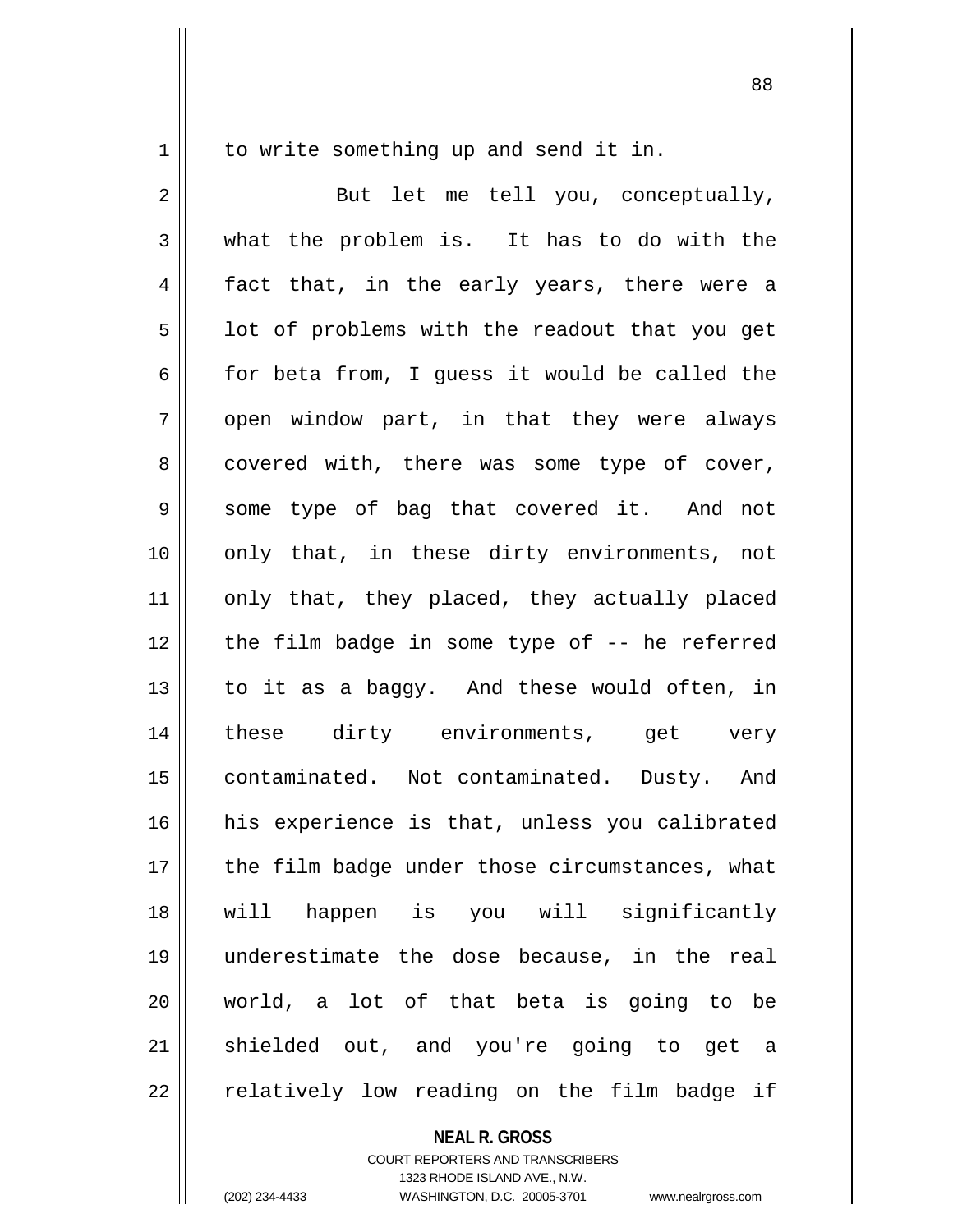1 || you did not calibrate under those 2 | circumstances.

3 MEMBER POSTON: You're talking about 4 || betas, not photons, right?

5 DR. MAURO: Yes, he was talking  $6 \parallel$  about betas in particular.

7 MEMBER POSTON: I want to make that 8 l clear.

9 DR. MAURO: Yes. Clearly, it had to 10 do with adjustment factors for beta exposure.  $11$  So the best I can do at this point in time is 12 | communicate that if, in fact, there's reason 13 to believe that it was calibrated under those 14 | circumstances for that particular film badge, 15 | there's a good chance you could significantly 16 || underestimate the beta exposure.

17 || So that's the best I can do in 18 || trying to say that we did look at 0010 and its 19 supporting other material, and it was found  $20$  || that it really didn't get into this subject, 21 which, in the early years, is especially 22 | important.

**NEAL R. GROSS**

COURT REPORTERS AND TRANSCRIBERS 1323 RHODE ISLAND AVE., N.W. (202) 234-4433 WASHINGTON, D.C. 20005-3701 www.nealrgross.com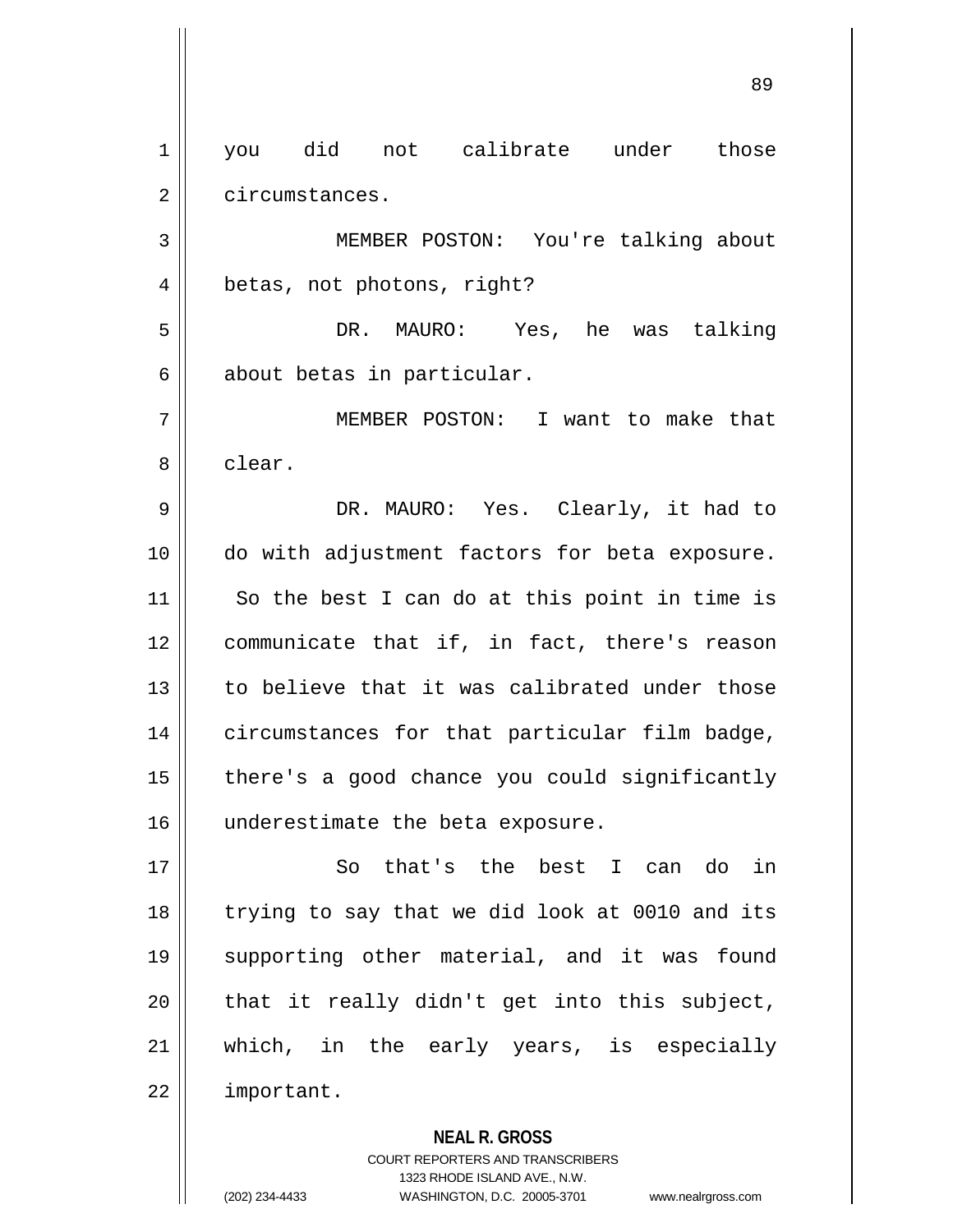**NEAL R. GROSS** COURT REPORTERS AND TRANSCRIBERS 1323 RHODE ISLAND AVE., N.W. (202) 234-4433 WASHINGTON, D.C. 20005-3701 www.nealrgross.com 1 MR. HINNEFELD: Okay. John, help me  $2 \parallel$  out here. What we're saying or what you're  $3 \parallel$  saying is that the bag that was placed on the 4 dosimeter to protect it from getting dusty  $5$  || would then attenuate the beta particles to the 6 extent that you would have less recorded on  $7$  || the film badge than you should --8 DR. MAURO: Correct, unless you 9 || calibrated it under those --10 MR. HINNEFELD: -- unless you  $11$  | calibrated it with a bag on it? 12 || DR. MAURO: You got it. 13 || MR. HINNEFELD: Okay. 14 || MR. CALHOUN: Potentially. 15 DR. MAURO: Potentially. That was 16 || the concern, yes. And that is not addressed 17 in any of those OTIBs that are referred to 18 here. 19 MR. CALHOUN: And that would be an 20 || issue for cancer to uncovered surfaces of body  $21$  only. 22 MR. FARVER: We're going to provide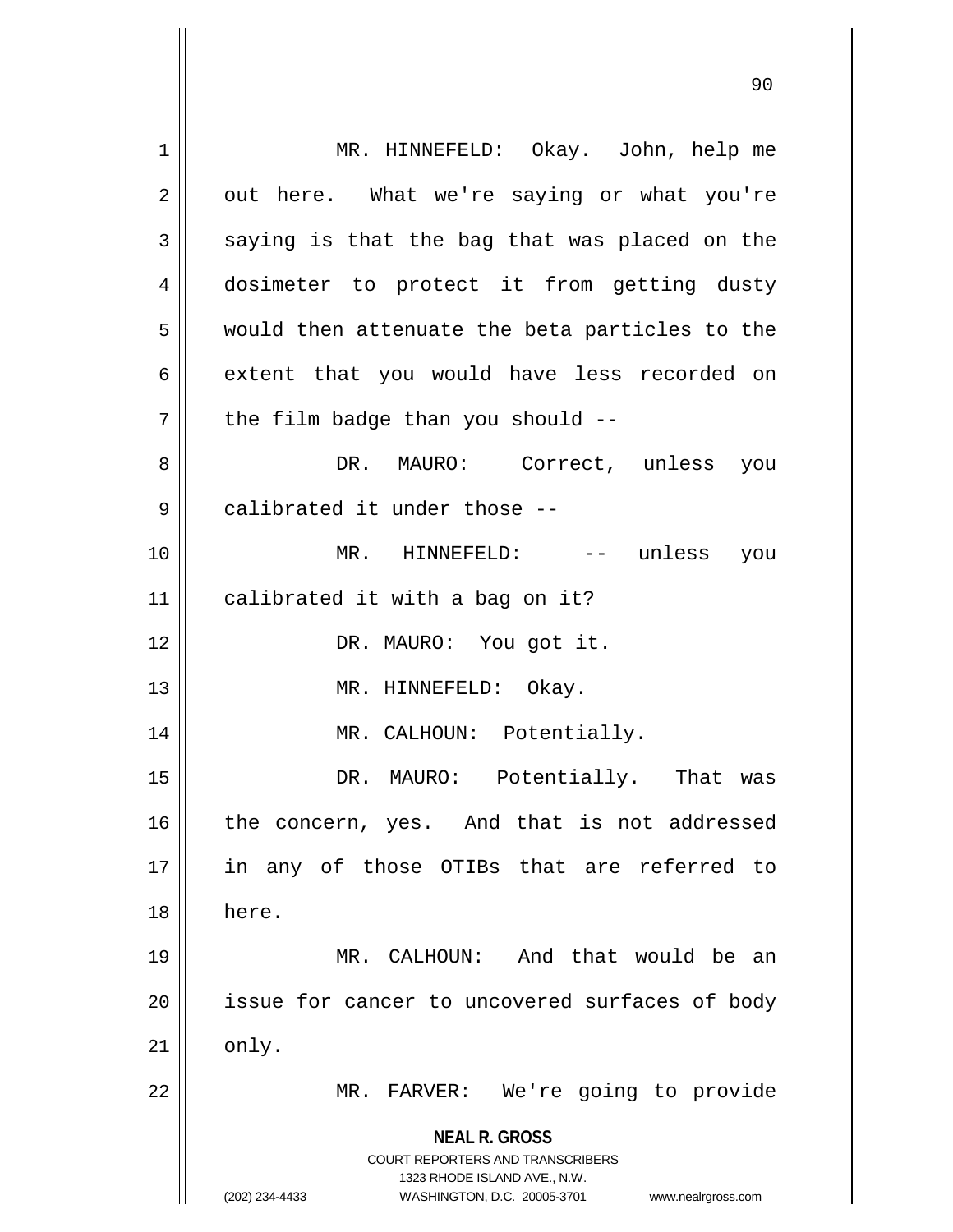**NEAL R. GROSS** COURT REPORTERS AND TRANSCRIBERS 1323 RHODE ISLAND AVE., N.W. (202) 234-4433 WASHINGTON, D.C. 20005-3701 www.nealrgross.com 1 a written response or review of this issue. I 2 || know Joe provided one, but we want to get one  $3 \parallel$  officially out to everyone. 4 | MEMBER KOTELCHUCK: Good, good.  $5 \parallel$  Okay. That would --6 MR. FARVER: We'll do that before  $7$  || the next meeting. 8 MEMBER KOTELCHUCK: Excellent. 9 || Okay. Before the next meeting. 10 MR. KATZ: It sounds like you can do 11 that very soon, if you've already written it  $12 \parallel \quad \text{out.}$ 13 MR. FARVER: Yes. 14 MR. KATZ: So DCAS will have that 15 | report soon. 16 MEMBER POSTON: It would help to  $17$  || know the thickness of the bag, if there's any 18 estimate. 19 MR. STIVER: You'd have to model the 20 | beta attenuation. 21 || MEMBER CLAWSON: Oh, this is easy to  $22$  |  $\,$  do. You don't have to do any modeling. All you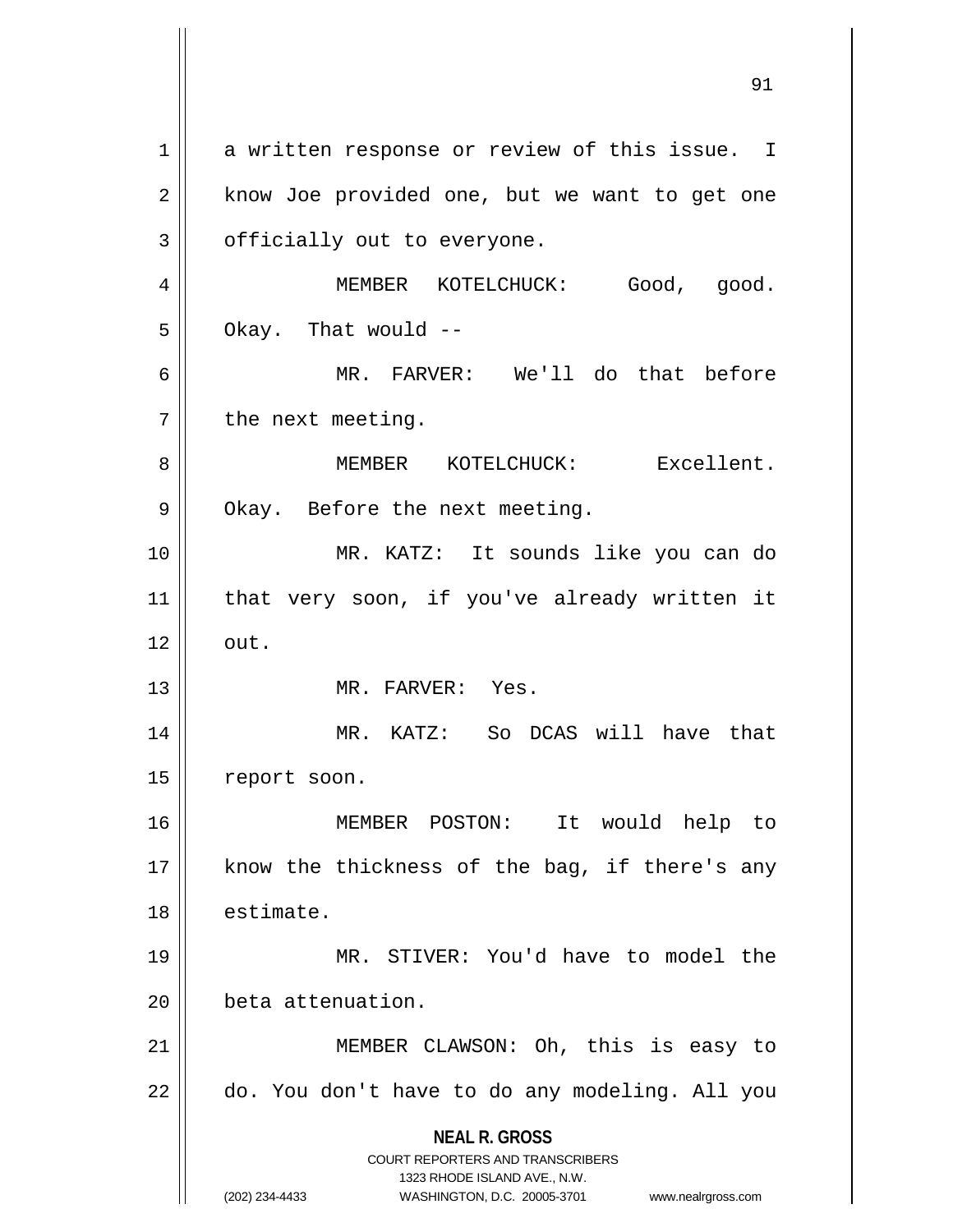**NEAL R. GROSS** COURT REPORTERS AND TRANSCRIBERS 1323 RHODE ISLAND AVE., N.W. 1 || need to know is the thickness of the bag. 2 MR. FARVER: I'd like to give Joe a  $3 \parallel$  chance to look at this again because it looks  $4 \parallel$  like, from what he wrote, it was just a pretty  $5 \parallel$  -- something in a hurry. I wanted to go back  $6 \parallel$  and look at it in more detail. 7 DR. MAURO: It was. I caught Joe 8 || just about as he was taking off to go on 9 vacation. And so, yes, just give Joe a chance 10 to -- give us a chance to put together 11 || something and get it in writing to you. But I 12 think I gave you the essence of the problem. 13 MR. STIVER: John, I just looked at 14 what Joe had sent out, and you pretty much 15 paraphrased it exactly as he wrote it. He 16 || sent about a one-pager with the indication 17 he's going to follow up with a more detailed 18 response. 19 MEMBER KOTELCHUCK: Okay. Well, 20 || that sounds good. I was wondering. It's  $21$  about 10:30. There are quite a few still to  $22 \parallel$  go. Even though we're on page 119 of 132,

(202) 234-4433 WASHINGTON, D.C. 20005-3701 www.nealrgross.com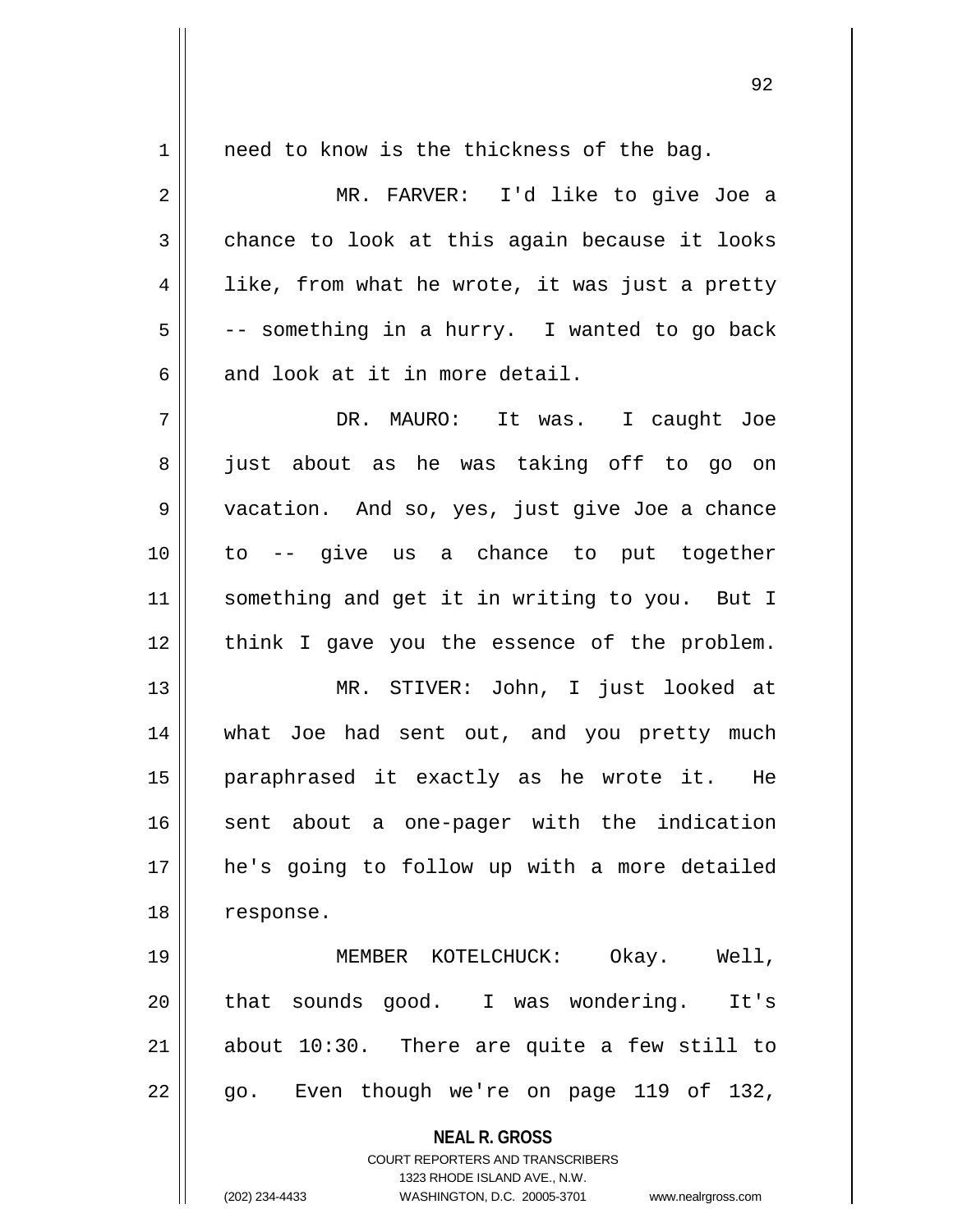**NEAL R. GROSS** COURT REPORTERS AND TRANSCRIBERS 1323 RHODE ISLAND AVE., N.W. (202) 234-4433 WASHINGTON, D.C. 20005-3701 www.nealrgross.com  $1$  there are still quite a few issues to discuss. 2 Should we take a little break now? Would 3 people like that? Okay, very good. 4 || Excellent. All right. So it's 10:30. Do we  $5$  | want to get back together at 10:40? 6 MR. KATZ: Yes, that sounds good. 7 Just a ten-minute break. 8 MEMBER KOTELCHUCK: Okay. Ten-9 minute break. It's actually 12 minutes, and 10 || that's a compromise between 10 and 15. 11 || (Whereupon, the above-entitled 12 matter went off the record at 10:28 a.m. and  $13$  | resumed at  $10:42$  a.m.) 14 MR. KATZ: We're back. Let me just 15 || check online to see if we have Dr. Richardson. 16 David, are you on there? And Brad Clawson? 17 || **MEMBER CLAWSON:** Yes. 18 MR. KATZ: David, are you on? Maybe 19 not. 20 MEMBER KOTELCHUCK: I was going to  $21$  say he's going to that number six or hash six 22 | or whatever.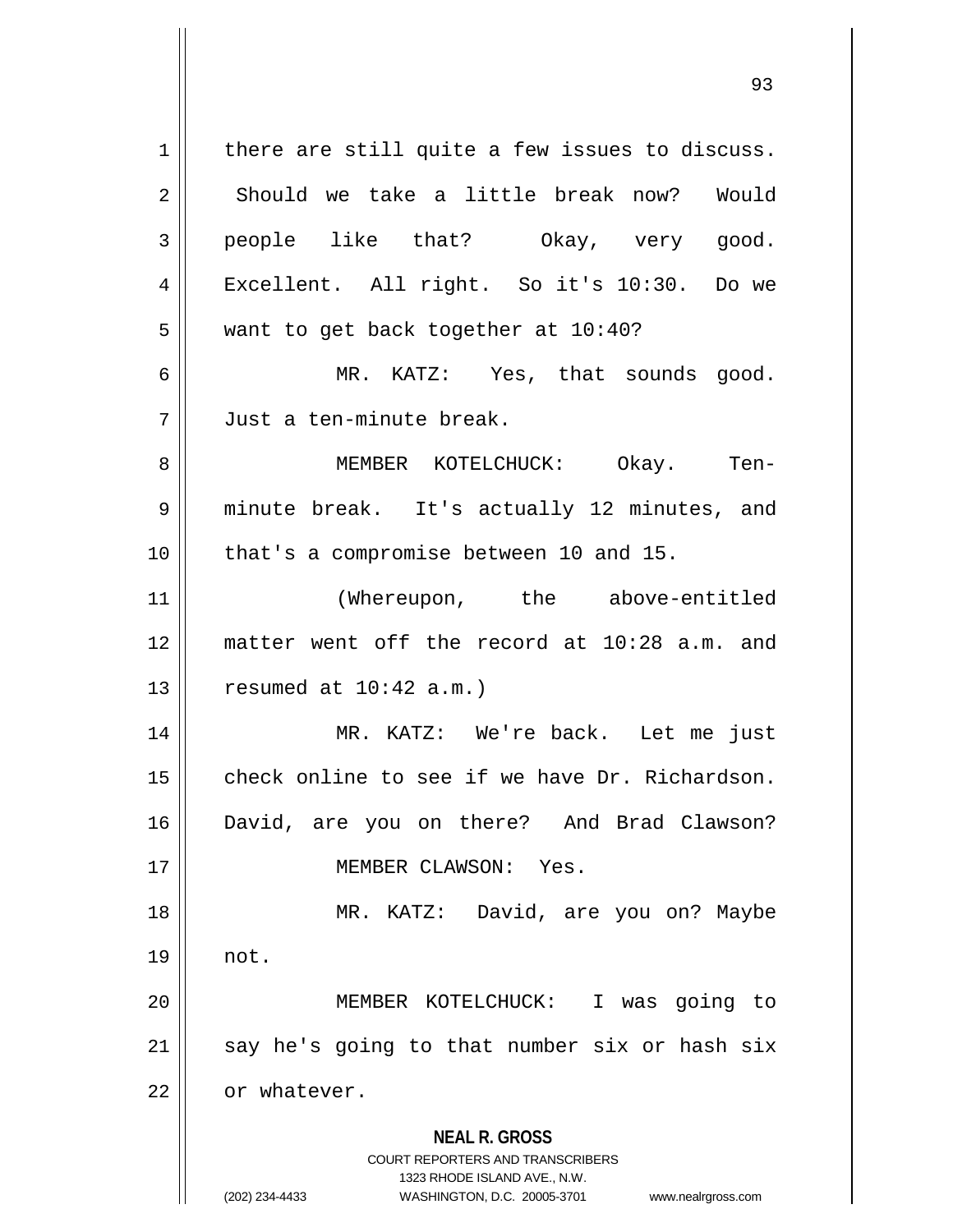CHAIRMAN GRIFFON: Yes, attachment  $2 \parallel$  two, finding six; is that where we're at? MEMBER KOTELCHUCK: No, we're  $4 \parallel$  actually, I think we're at seven. CHAIRMAN GRIFFON: Seven. Six was  $6 \parallel$  done, so seven. And thanks, David.(THE CHAIR 7 || RETURNS TO CHAIRMAN GRIFFON) 8 || MEMBER KOTELCHUCK: Sure, glad to. CHAIRMAN GRIFFON: All right. So this is, it was in NIOSH's court, I believe. 11 || MEMBER RICHARDSON: I'm back. MR. KATZ: Thanks. Welcome back. CHAIRMAN GRIFFON: So this is the Monday morning sampling. This is a familiar 15 || issue. Okay. And the last update I have was quite a while ago, but it was still in NIOSH's  $\parallel$  court the last time, as far as these notes go. MR. SIEBERT: Hey, Mark, this is Scott. We do have a new response in there 20 | discussing the Monday morning sampling. And also, Liz Brackett is on the phone since she | wrote this up, so if there's any questions on

> COURT REPORTERS AND TRANSCRIBERS 1323 RHODE ISLAND AVE., N.W. (202) 234-4433 WASHINGTON, D.C. 20005-3701 www.nealrgross.com

**NEAL R. GROSS**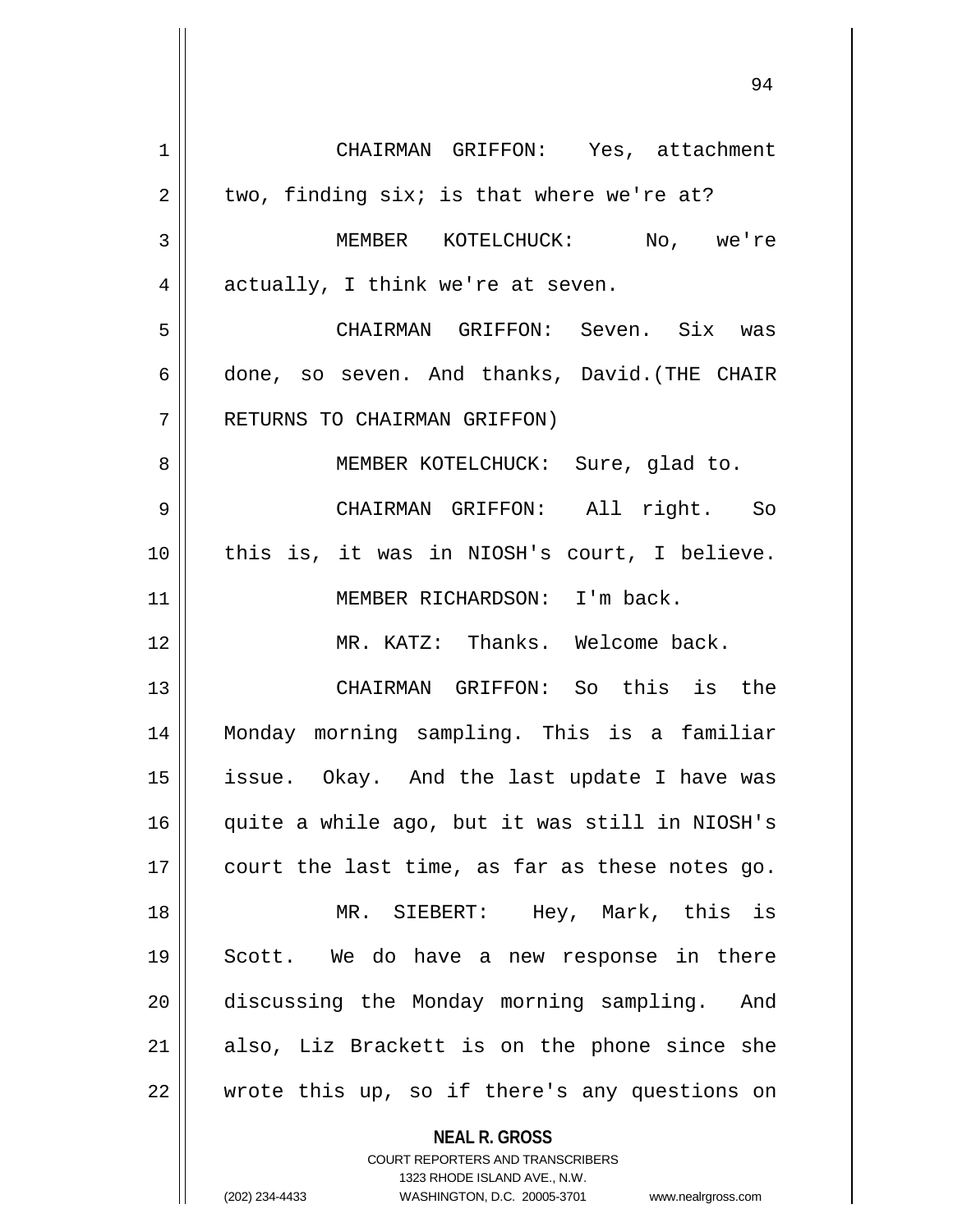| $\mathbf 1$ | that, I will defer to her.                                                                                                                                             |
|-------------|------------------------------------------------------------------------------------------------------------------------------------------------------------------------|
| 2           | MR. KATZ: Do you want to just                                                                                                                                          |
| 3           | summarize it?                                                                                                                                                          |
| 4           | CHAIRMAN GRIFFON: There's a new                                                                                                                                        |
| 5           | response in what? I don't see it in this                                                                                                                               |
| 6           | matrix that I'm looking at. Do I not have the                                                                                                                          |
| 7           |                                                                                                                                                                        |
| 8           | MR. KATZ: There was a morning and                                                                                                                                      |
| 9           | an afternoon matrix. They were both sent out.                                                                                                                          |
| 10          | But the afternoon one --                                                                                                                                               |
| 11          | CHAIRMAN GRIFFON: Okay. So I'm                                                                                                                                         |
| 12          | looking at the one I sent out, but there's                                                                                                                             |
| 13          | been stuff added to this?                                                                                                                                              |
| 14          | MR. KATZ: Yes, responses from DCAS.                                                                                                                                    |
| 15          | CHAIRMAN GRIFFON:<br>Oh, okay, all                                                                                                                                     |
| 16          | right.                                                                                                                                                                 |
| 17          | MR. KATZ: So, Scott, why don't you                                                                                                                                     |
| 18          | synopsize that?                                                                                                                                                        |
| 19          | MR. SIEBERT: Synopsize.                                                                                                                                                |
| 20          | MS. BRACKETT: Would you like me to                                                                                                                                     |
| 21          | do that?                                                                                                                                                               |
| 22          | MR. KATZ: Or Elizabeth, yes, sure.                                                                                                                                     |
|             | <b>NEAL R. GROSS</b><br><b>COURT REPORTERS AND TRANSCRIBERS</b><br>1323 RHODE ISLAND AVE., N.W.<br>WASHINGTON, D.C. 20005-3701<br>(202) 234-4433<br>www.nealrgross.com |

 $\begin{array}{c} \hline \end{array}$ I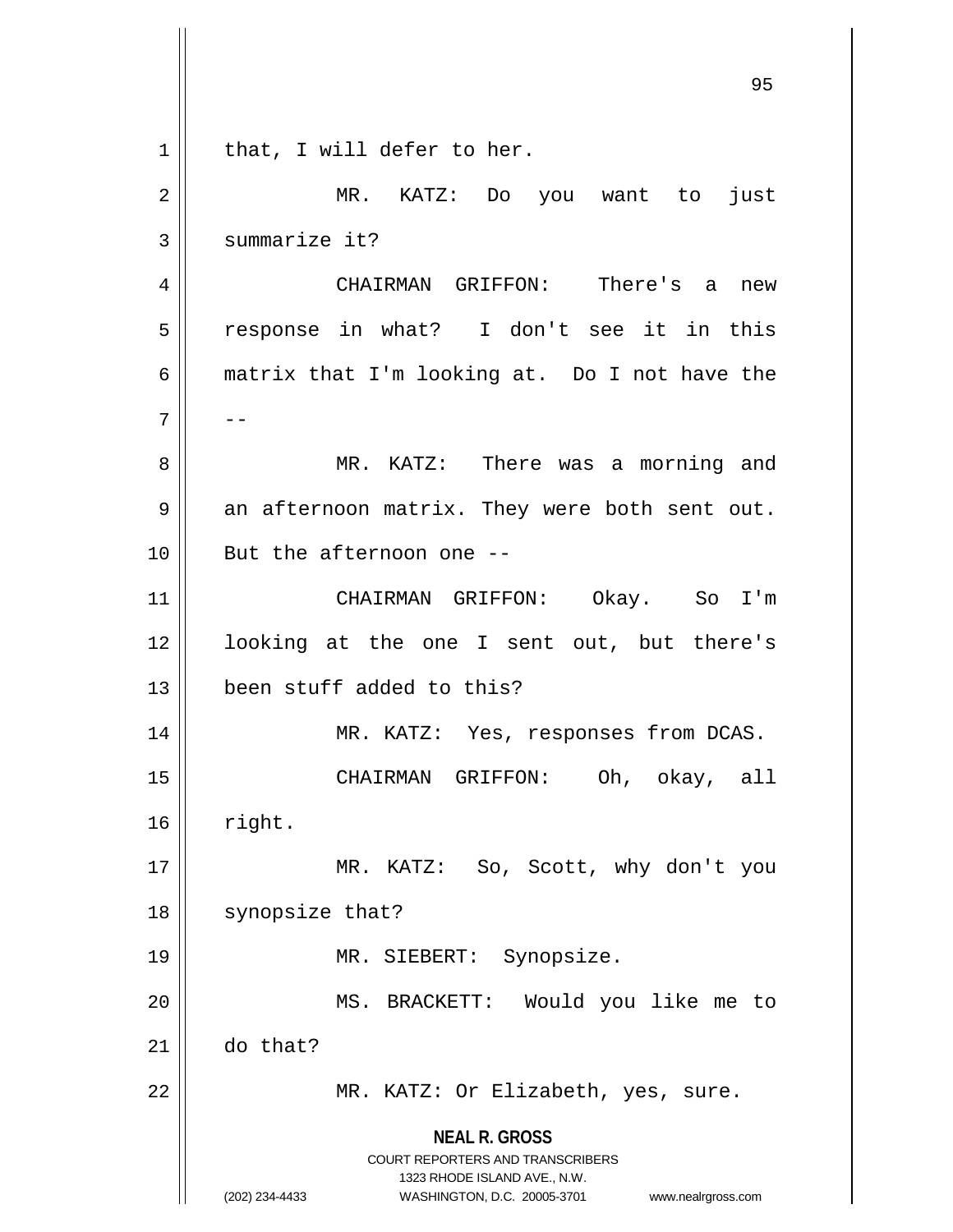1 | CHAIRMAN GRIFFON: Yes. Go ahead,  $2 \parallel$  Liz.

3 MS. BRACKETT: Okay. The issue was  $4 \parallel$  that if you have a chronic intake but then a  $5 \parallel$  two-day break and then the sample is collected  $6 \parallel$  on a Monday morning, you underestimate what  $7 \parallel$  the intake would have been. But in looking at 8 the data from Harshaw, if you have the 9 response in front of you, you can see the 10 breakdown. The samples weren't actually 11 || collected all on Mondays. There are more on 12 Monday than other days of the week, in 13 general, but they're pretty much spread 14 throughout the week. Wednesdays have a 15 || substantial fraction of the same number of 16 | samples as Monday does.

17 || So the way we kind of aggregate the 18 data, we take, you know, on an annual basis, 19 all the data are put together and we use 20 || those. So by using a combination of all of 21 the data, there's not a substantial  $22$  || underestimation of the dose because when you

> **NEAL R. GROSS** COURT REPORTERS AND TRANSCRIBERS 1323 RHODE ISLAND AVE., N.W. (202) 234-4433 WASHINGTON, D.C. 20005-3701 www.nealrgross.com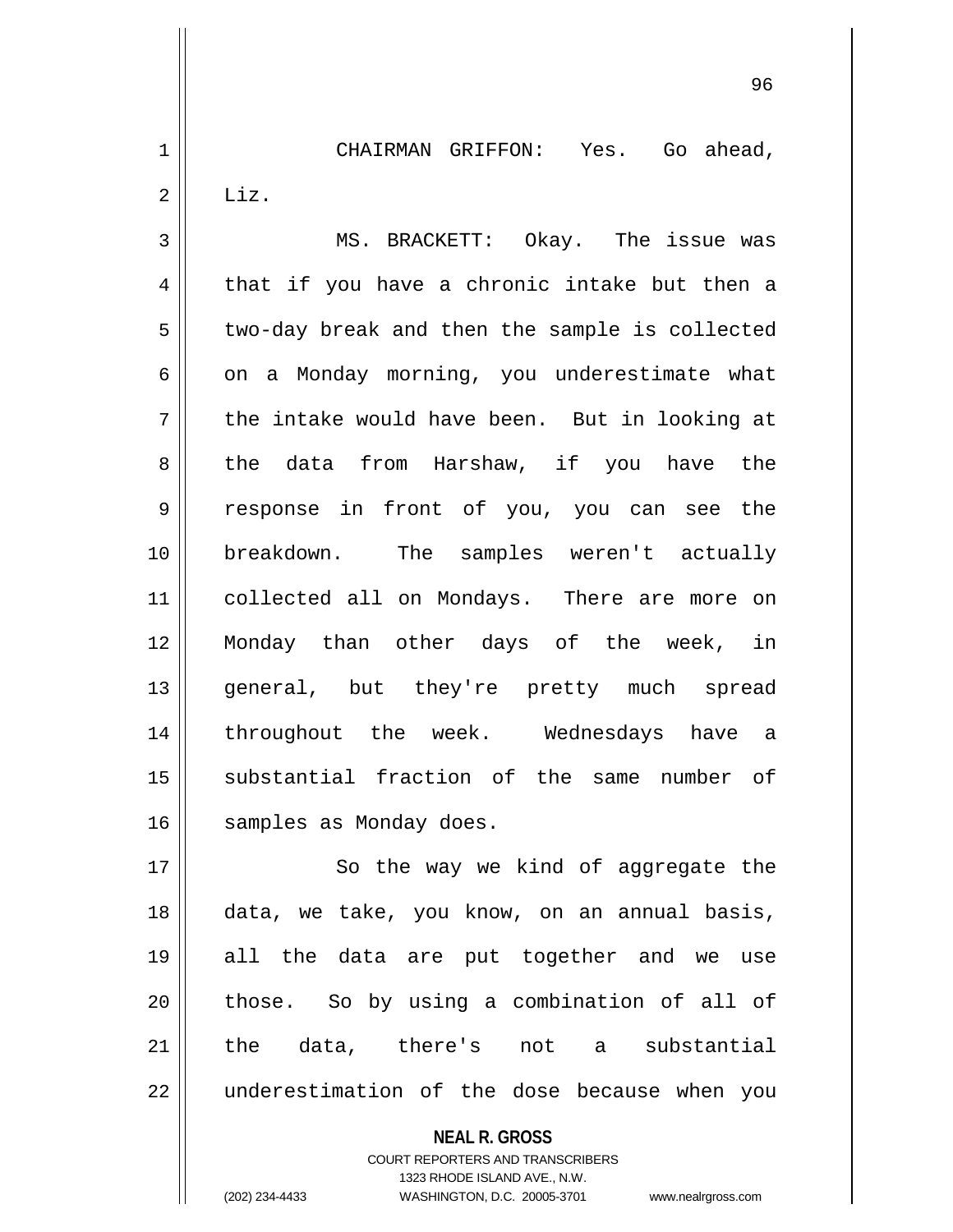1 Sample during the week, Tuesday through  $2 \parallel$  Saturday, you actually overestimate. If you  $3 \parallel$  sample in the morning, you're overestimating 4 what the intake would have been. So it 5 || balances out when you collect the samples  $6 \parallel$  throughout the week.

7 MEMBER MUNN: It doesn't appear to  $8 \parallel$  be indicative of anything.

 CHAIRMAN GRIFFON: And I think that last part of your explanation is useful, Liz, 11 || so it would balance out, even though there's 12 || still, like, two to one on Mondays. But if you're looking at the rest of the week, | overall, it's going to balance out.

 MS. BRACKETT: Right. Sunday you would also underestimate collecting then, 17 since there was no intake on Saturday, but there's only 190 samples on Sunday. But then | the rest of the days you'd be overestimating. 20 | So it would balance out.

21 CHAIRMAN GRIFFON: That seems -- any 22 | comments on that?

> **NEAL R. GROSS** COURT REPORTERS AND TRANSCRIBERS 1323 RHODE ISLAND AVE., N.W. (202) 234-4433 WASHINGTON, D.C. 20005-3701 www.nealrgross.com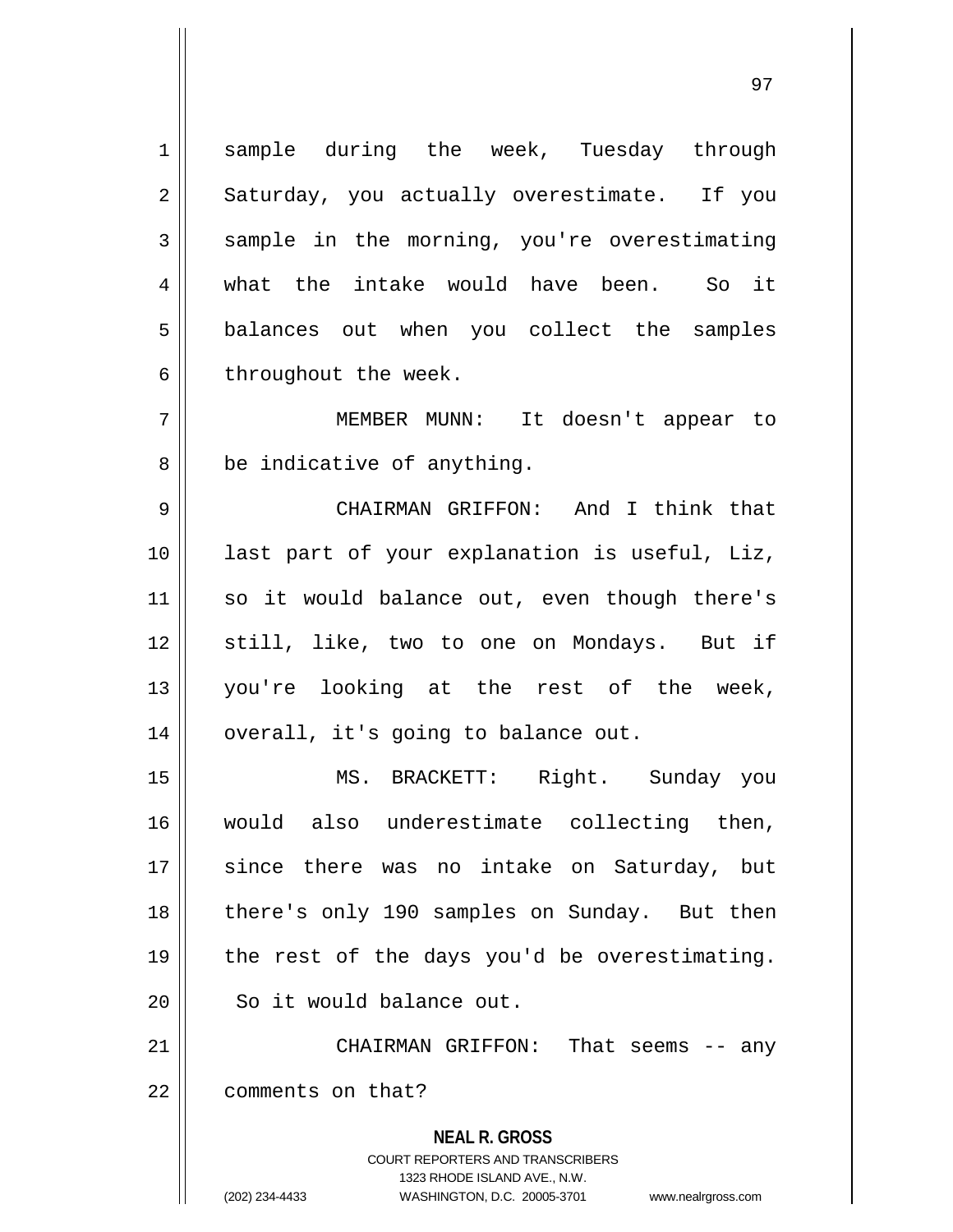**NEAL R. GROSS** COURT REPORTERS AND TRANSCRIBERS 1323 RHODE ISLAND AVE., N.W. (202) 234-4433 WASHINGTON, D.C. 20005-3701 www.nealrgross.com 1 || MEMBER MUNN: The mere fact that  $2 \parallel$  there are seven days there is impressive, I  $3$  | think. 4 CHAIRMAN GRIFFON: Yes, yes. 5 || MEMBER MUNN: Saturday and Sunday  $6 \parallel$  samples, that's pretty impressive for that 7 period. 8 CHAIRMAN GRIFFON: Any comment -- 9 || David, any comments on that? 10 MEMBER KOTELCHUCK: No. 11 CHAIRMAN GRIFFON: Or David 12 Richardson? 13 MEMBER RICHARDSON: Yes. I'm 14 || struggling a little bit with being right on 15 | average versus being right. By balancing out, 16 || it means that you're right on average. It 17 doesn't mean that your variance is right and 18 you're claimant-favorable in all situations, 19 or does it just mean that we don't know, so 20 || some of the people get overestimated and some 21 | qet underestimated? 22 || MS. BRACKETT: Well, this is not for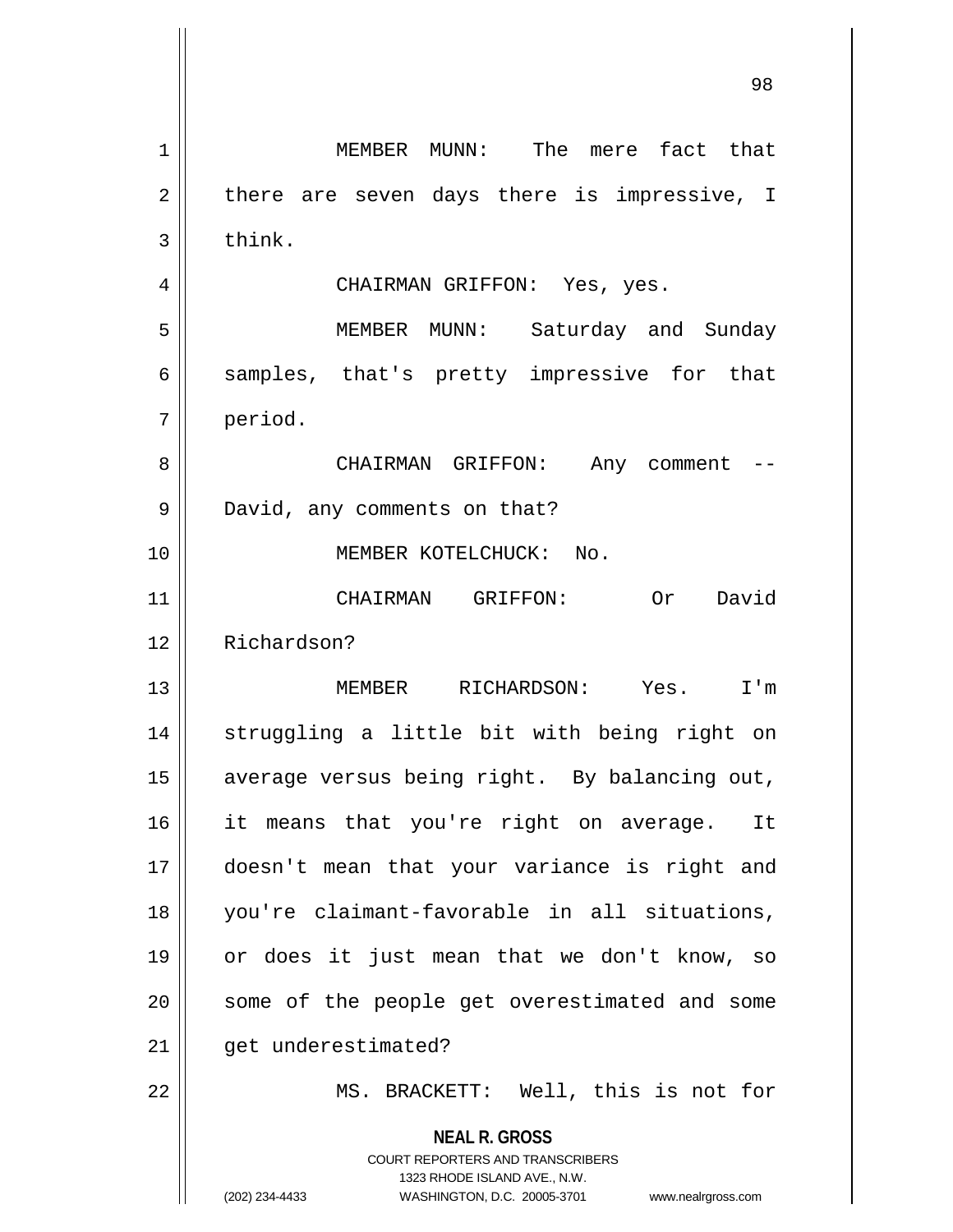**NEAL R. GROSS** COURT REPORTERS AND TRANSCRIBERS 1323 RHODE ISLAND AVE., N.W. (202) 234-4433 WASHINGTON, D.C. 20005-3701 www.nealrgross.com 1 || individuals, this is for the coworker study. 2 || For an individual, in most cases, well, the 3 dose reconstructor doesn't necessarily use the 4 Monday sample. If it's a missed dose, it 5 || would be whatever their last sample was. So 6 it's going to vary. We have correction  $7$  || factors that we can apply for individuals. If 8 || the sample being used to calculate their dose 9 || happens to fall on a Monday, then we would 10 apply the correction factor. But I guess I 11 was looking at, I thought this was in regards 12 to the coworker study. That's what I was 13 | specifically discussing. 14 CHAIRMAN GRIFFON: Yes, I think it 15 is a focus on the coworker. 16 MEMBER RICHARDSON: Yes. 17 MS. BRACKETT: So we wouldn't be 18 underestimating some people and overestimating 19 others because we're applying the 20 distribution. We're using all of the data to  $21$   $\parallel$  assess the distribution  $-$ 22 MEMBER RICHARDSON: There's a true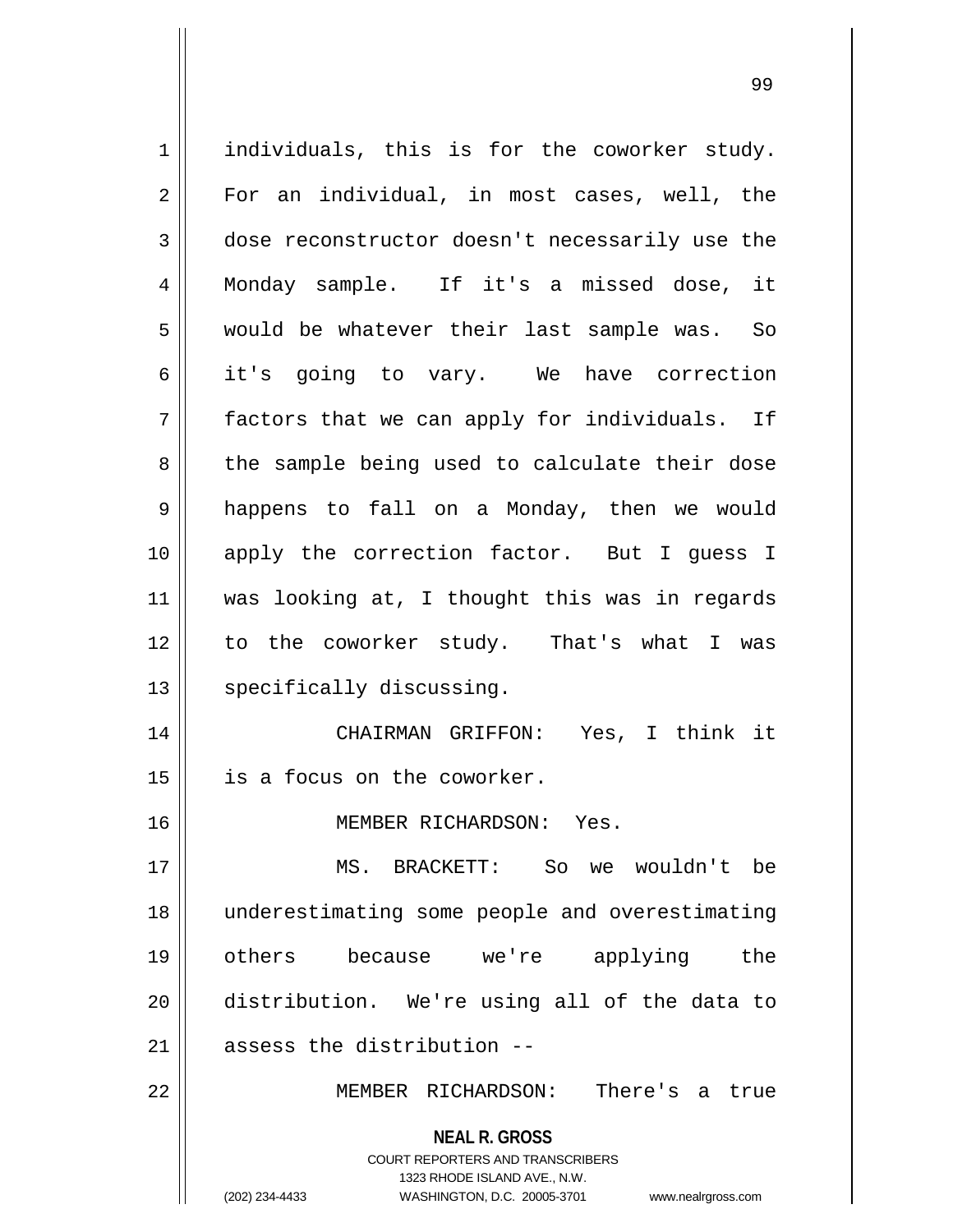1 || value, and there's an assigned value. I guess  $2 \parallel$  the question is: does the, I mean the answer  $3 \parallel$  is yes, the assigned value is in error, and 4 | I'm starting to think about what the error is. 5 Does that make sense?

6 MS. BRACKETT: Well, I mean, the 7 coworker study in general is an approximation 8 anyway. It's not an exact value. So I'm not  $9 \parallel$  sure how we could compare. I did look at  $-$ 10 well, we have a document, and maybe it would 11 || be helpful if I put this together and sent it. 12 But if we look at the intake retention 13 fraction, assuming a constant chronic 14  $\parallel$  throughout 24 hours a day, and then what they 15 || are relative to assuming an intake five days a  $16$  week just during the day. And if we weight  $-$ 17 || if you do a weighted average looking at Type F 18 || relative to what the value would have been if 19 it was actually uniform, then I came out with 20 94 percent. So there's a possibility we're 21 || six percent low for Type F with this 22 || distribution, as opposed to if a person were

## **NEAL R. GROSS**

COURT REPORTERS AND TRANSCRIBERS 1323 RHODE ISLAND AVE., N.W. (202) 234-4433 WASHINGTON, D.C. 20005-3701 www.nealrgross.com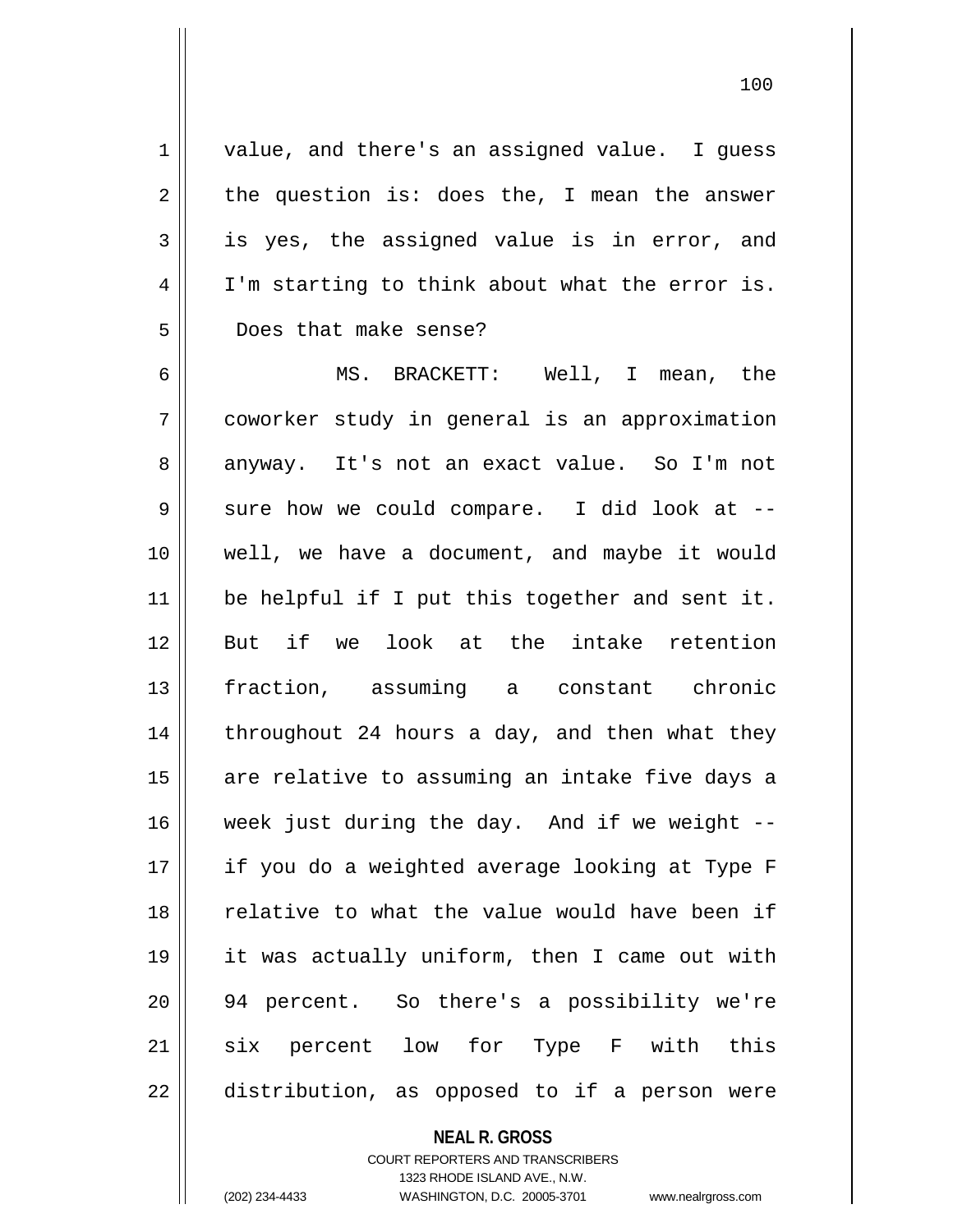**NEAL R. GROSS** COURT REPORTERS AND TRANSCRIBERS 1323 RHODE ISLAND AVE., N.W. (202) 234-4433 WASHINGTON, D.C. 20005-3701 www.nealrgross.com 1 actually exposed chronically over 24 hours 2 || versus what an actual exposure pattern would  $3 \parallel$  be. 4 | That would be the maximum because, 5 || Types M and S, there's much less variation 6 | over time. So by the time you get to Type S,  $7 \parallel$  the Monday morning sample has little effect. 8 CHAIRMAN GRIFFON: You say you have  $9 \parallel$  that analysis, Liz? Is that something you can 10 provide?- 11 MS. BRACKETT: Yes, I'll have to 12 write it up. I was just asked about this a  $13$  | couple of days ago so --14 CHAIRMAN GRIFFON: Oh, no, that's  $15 \parallel$  okay. 16 MS. BRACKETT: -- I put something 17 quick together, but I would be able to write  $18$  | this up. 19 CHAIRMAN GRIFFON: I think it might 20 be worthwhile just to have, so we have NIOSH's 21 || response and Liz will give us this additional 22 | information.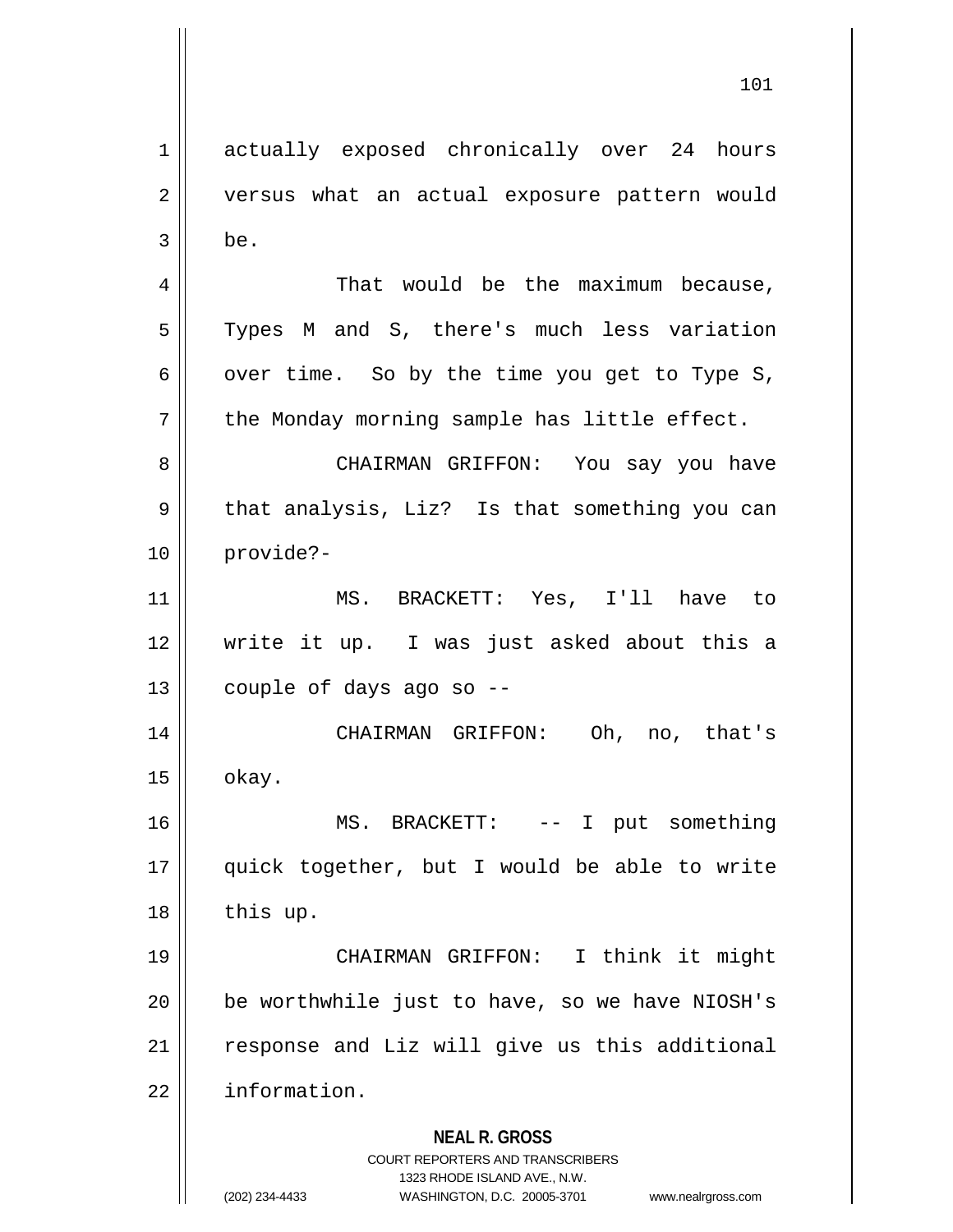**NEAL R. GROSS** COURT REPORTERS AND TRANSCRIBERS 1323 RHODE ISLAND AVE., N.W. (202) 234-4433 WASHINGTON, D.C. 20005-3701 www.nealrgross.com 1 MR. HINNEFELD: I don't recall class 2 F compounds at Harshaw, right? Liz, do you 3 | recall at Harshaw? 4 || MS. BRACKETT: That's a good point.  $5 \parallel$  I was just  $-$ 6 MR. HINNEFELD: Yes, I know you 7 looked at all three. 8 CHAIRMAN GRIFFON: Generally. 9 MR. HINNEFELD: But in your 10 analysis, bear in mind that I don't think 11 || there were class F compounds at Harshaw. 12 CHAIRMAN GRIFFON: You're right. I 13 was thinking of the general issue, too. 14 MS. BRACKETT: Right. Yes. So if 15  $\parallel$  there's no type F, then it would be even -- it 16 would be less than that. But I can look at  $17$  | that, too. 18 CHAIRMAN GRIFFON: So I'll just 19 leave that as an action for NIOSH to provide 20 || some follow-up data information on this, and 21 || then the Work Group will reconsider. Alright. 22 || Can somebody capture that? That's so it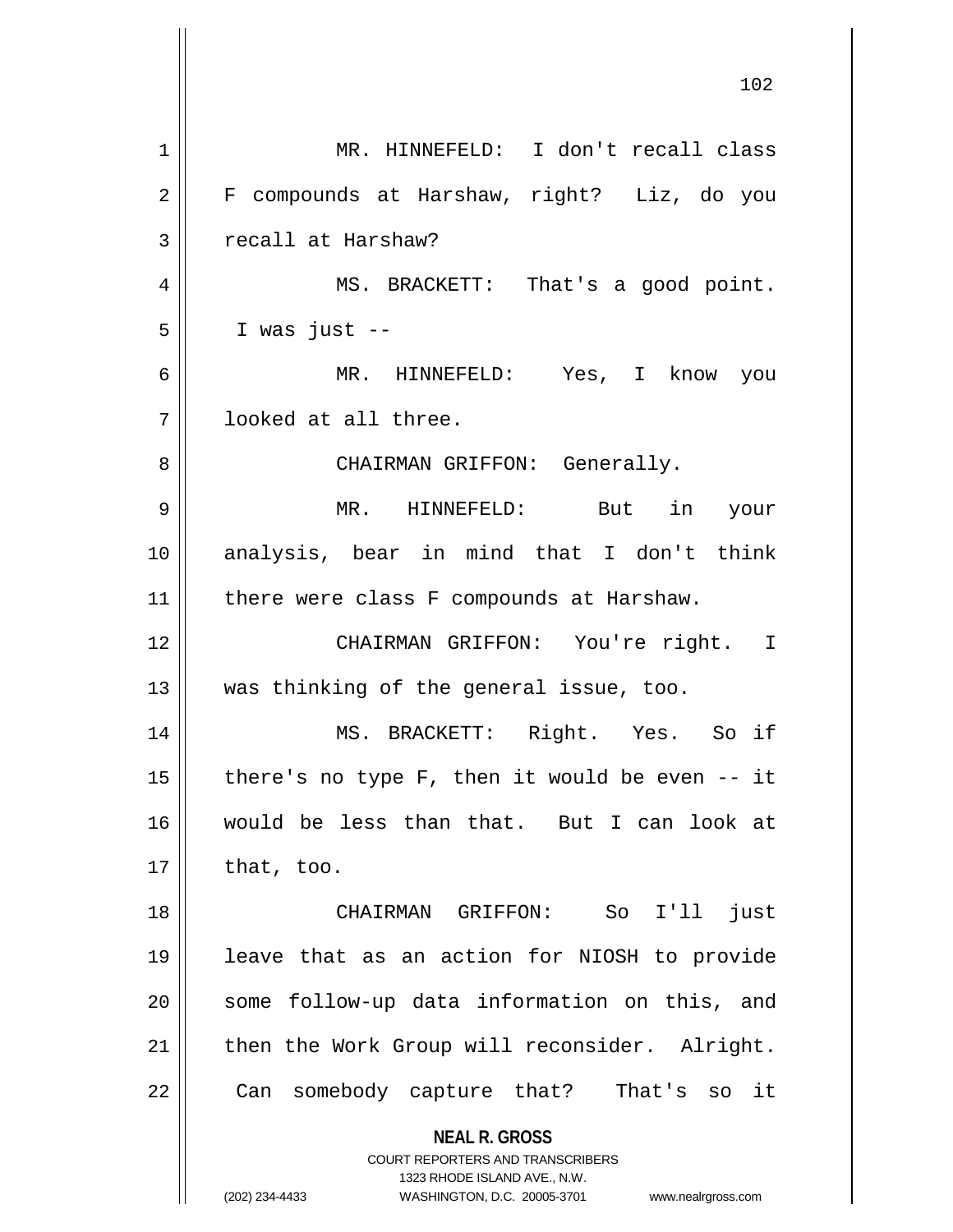| $\mathbf 1$ | remains in NIOSH -- yes, okay. I like that.   |
|-------------|-----------------------------------------------|
| 2           | Anyway, moving on. Attachment three, finding  |
| 3           | one. So we're on to, this is the Huntington   |
| 4           | Pilot Plant.                                  |
| 5           | MEMBER MUNN: And there's a new                |
| 6           | response from NIOSH. You got it?              |
| 7           | CHAIRMAN GRIFFON: I don't have it.            |
| 8           | What did I do with it? Okay. So this was a    |
| 9           | NIOSH follow-up?                              |
| 10          | DR. MAURO: This is John. Actually,            |
| 11          | I think it was an SC&A action item.           |
| 12          | CHAIRMAN GRIFFON: Okay.                       |
| 13          | DR. MAURO: The way we left it off             |
| 14          | at the last meeting was we had, on our        |
| 15          | original review, it was one of these special  |
| 16          | reviews, we had 12 findings. And at that last |
| 17          | Subcommittee meeting, NIOSH indicated, well,  |
| 18          | we believe we've addressed adequately all of  |
| 19          | the 12 issues in the revised version of the   |
| 20          | Huntington Pilot Plant. So it didn't really   |
| 21          | get into specifics, just said we think we're  |
| 22          | okay. So SC&A was given an action item to go  |

1323 RHODE ISLAND AVE., N.W. (202) 234-4433 WASHINGTON, D.C. 20005-3701 www.nealrgross.com

 $\mathbf{I}$ 

**NEAL R. GROSS** COURT REPORTERS AND TRANSCRIBERS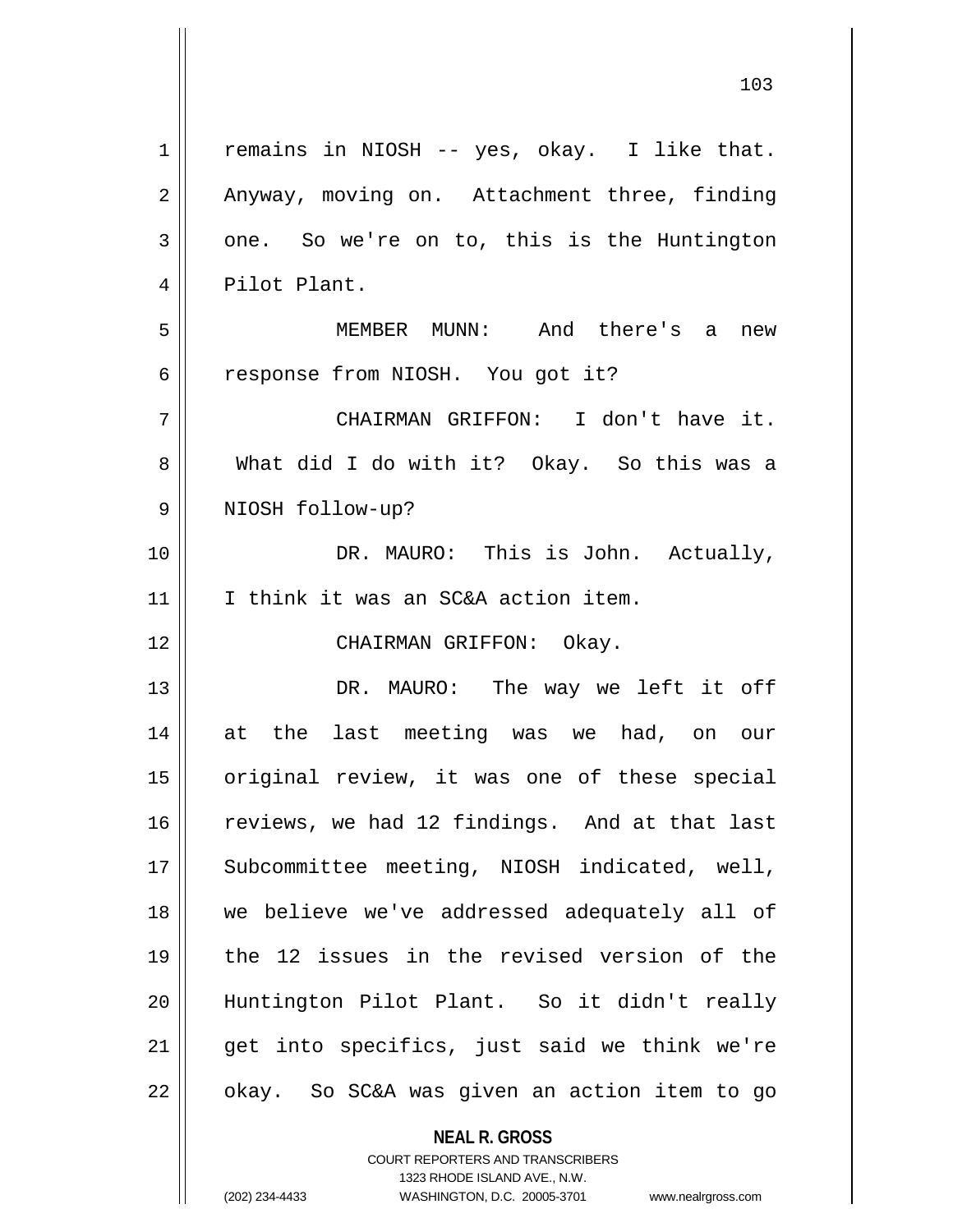| $\mathbf 1$    | ahead and review the Huntington Pilot Plant    |
|----------------|------------------------------------------------|
| $\overline{c}$ | and, you know, make a judgment on the degree   |
| $\mathfrak{Z}$ | to which each of these 12 items can be closed. |
| $\overline{4}$ | I prepared a report on this, which             |
| 5              | probably didn't show up. Doug, do you know     |
| 6              | whether this was distributed?                  |
| 7              | MR. FARVER: Yes, I got it.                     |
| 8              | DR. MAURO: You both have it?                   |
| 9              | MR. KATZ: Yes, it was late.                    |
| 10             | DR. MAURO: Oh, you got it late?                |
| 11             | Listen, I will run through it quickly, and I   |
| 12             | think we should take care of this pretty       |
| 13             | quickly. I read through it carefully, and it   |
| 14             | is a complete rewrite. And as you will see,    |
| 15             | as you march through, I didn't perform a       |
| 16             | formal review. You know, there was too much    |
| 17             | to do that, and we're actually in the process  |
| 18             | of looking at certain issues. But I am in a    |
| 19             | position to identify which issues I think we   |
| 20             | could close at this time, which ones probably  |
| 21             | do need to wait until we finish our review.    |
| 22             | So if you'd like, we could quickly march       |
|                |                                                |

**NEAL R. GROSS** COURT REPORTERS AND TRANSCRIBERS

1323 RHODE ISLAND AVE., N.W.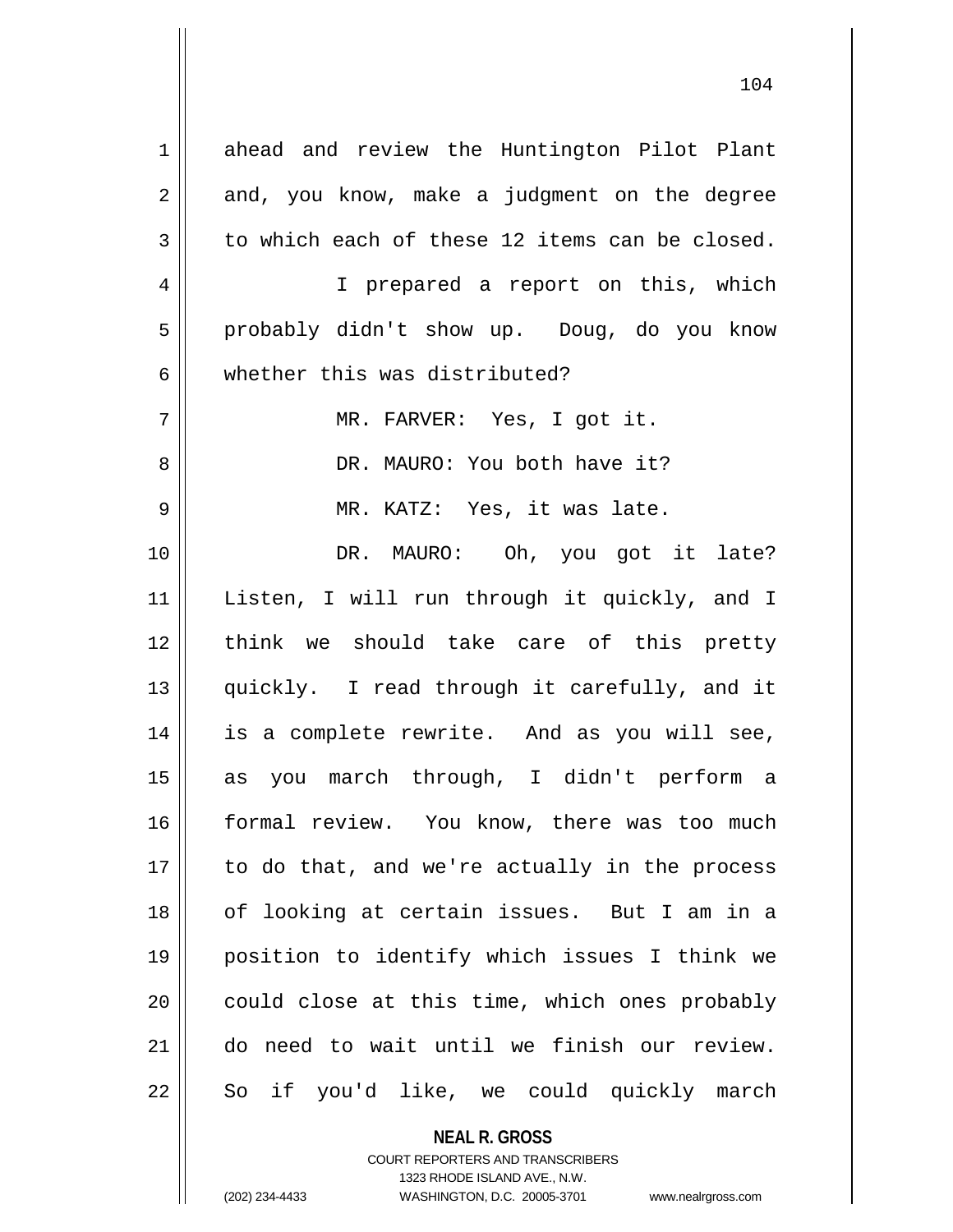| $\mathbf 1$ | through the 12 items and where we come out.                                                                                                                     |
|-------------|-----------------------------------------------------------------------------------------------------------------------------------------------------------------|
| $\sqrt{2}$  | The first item, finding one, had to                                                                                                                             |
| 3           | do with adequacy of documentation. Bottom                                                                                                                       |
| 4           | line is we recommend closing that issue. The                                                                                                                    |
| 5           | new revised Site Profile is very thorough in                                                                                                                    |
| 6           | its documentation, and in the little report                                                                                                                     |
| 7           | that I provide, you know, it's explained that,                                                                                                                  |
| 8           | yes, the information is there now. So I'd                                                                                                                       |
| $\mathsf 9$ | like to recommend that we close that for the                                                                                                                    |
| 10          | reasons given in the report.                                                                                                                                    |
| 11          | CHAIRMAN GRIFFON: Okay.                                                                                                                                         |
| 12          | DR. MAURO: Okay. The second issue                                                                                                                               |
| 13          | has to do with, I believe, the number of                                                                                                                        |
| 14          | different locations where -- these are these                                                                                                                    |
| 15          | barriers. By the way, what we're talking                                                                                                                        |
| 16          | is these diffusion barriers made of<br>about                                                                                                                    |
| 17          | nickel that were sent to Huntington<br>for                                                                                                                      |
| 18          | processing to clean them up, these nickel                                                                                                                       |
| 19          | diffusion barriers that are used in<br>the                                                                                                                      |
| 20          | enrichment process. And Huntington, that's                                                                                                                      |
| 21          | what they did.                                                                                                                                                  |
| 22          | And the second issue had to do with                                                                                                                             |
|             | <b>NEAL R. GROSS</b><br>COURT REPORTERS AND TRANSCRIBERS<br>1323 RHODE ISLAND AVE., N.W.<br>(202) 234-4433<br>WASHINGTON, D.C. 20005-3701<br>www.nealrgross.com |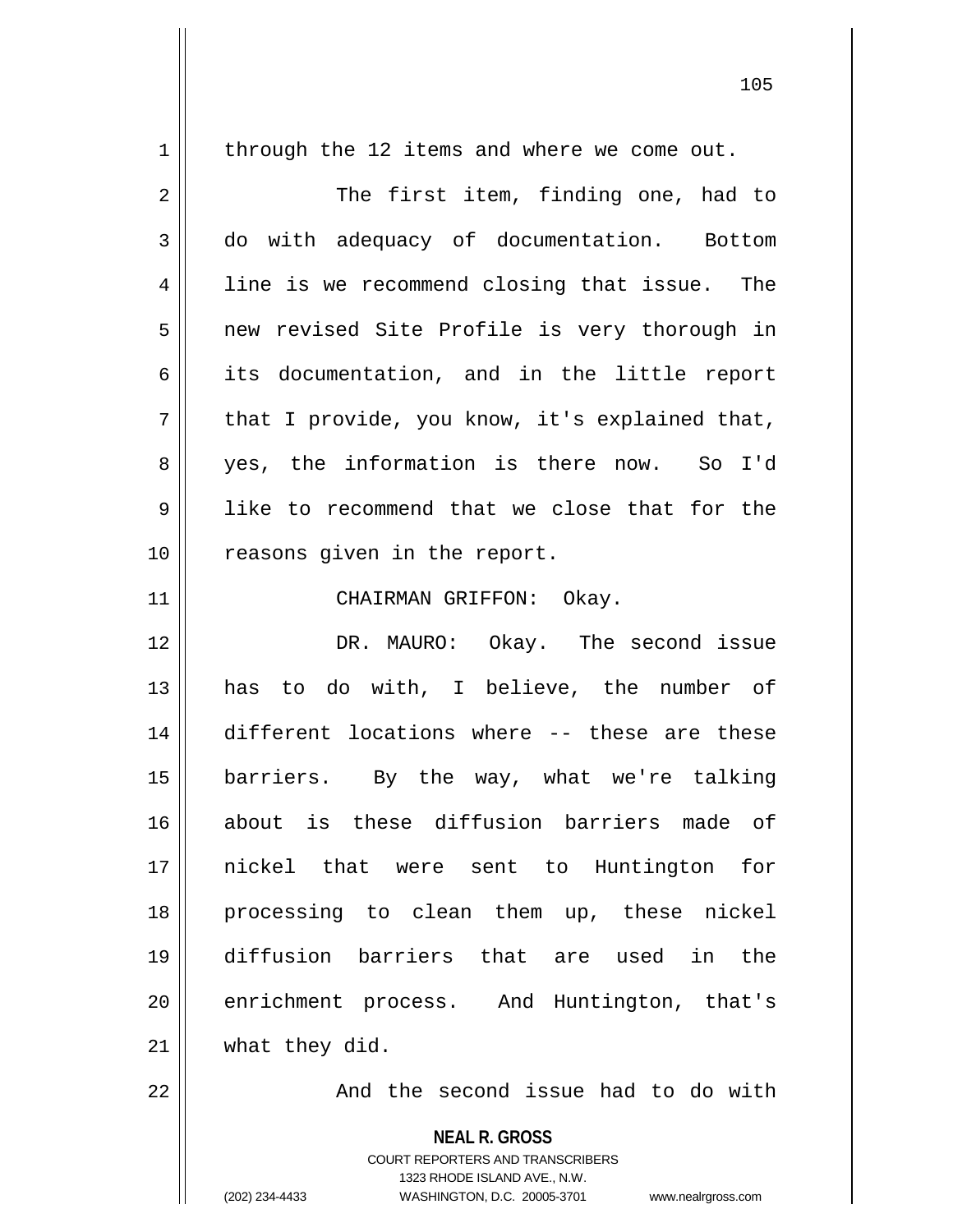1 | whether or not there were, the degree to which 2 Paducah, Portsmouth, and Oak Ridge were 3 involved in this process. And the response to  $4 \parallel$  that is, yes, it certainly appears that the  $5$  | most recent discussion gets into this matter,  $6 \parallel$  but it turns out it really is not all that 7 important. The real issue is, you know, in 8 terms of documenting the history of the use  $9 \parallel$  and where they received these barriers from is 10 certainly useful background information, but 11 it really has no bearing on the actual dose 12 || reconstruction. The dose reconstruction is 13 driven by the airborne sampling data, and this 14 || just makes for a better story that, yes, it 15 was more than just Oak Ridge, it was also 16 Portsmouth and Paducah that were involved in 17 the process. So as far as I'm concerned, 18 finding two could be closed because it really 19 has no direct relevance to the dose 20 | reconstruction. 21 CHAIRMAN GRIFFON: It's more  $22$  | background and history  $-$ 

> **NEAL R. GROSS** COURT REPORTERS AND TRANSCRIBERS 1323 RHODE ISLAND AVE., N.W.

(202) 234-4433 WASHINGTON, D.C. 20005-3701 www.nealrgross.com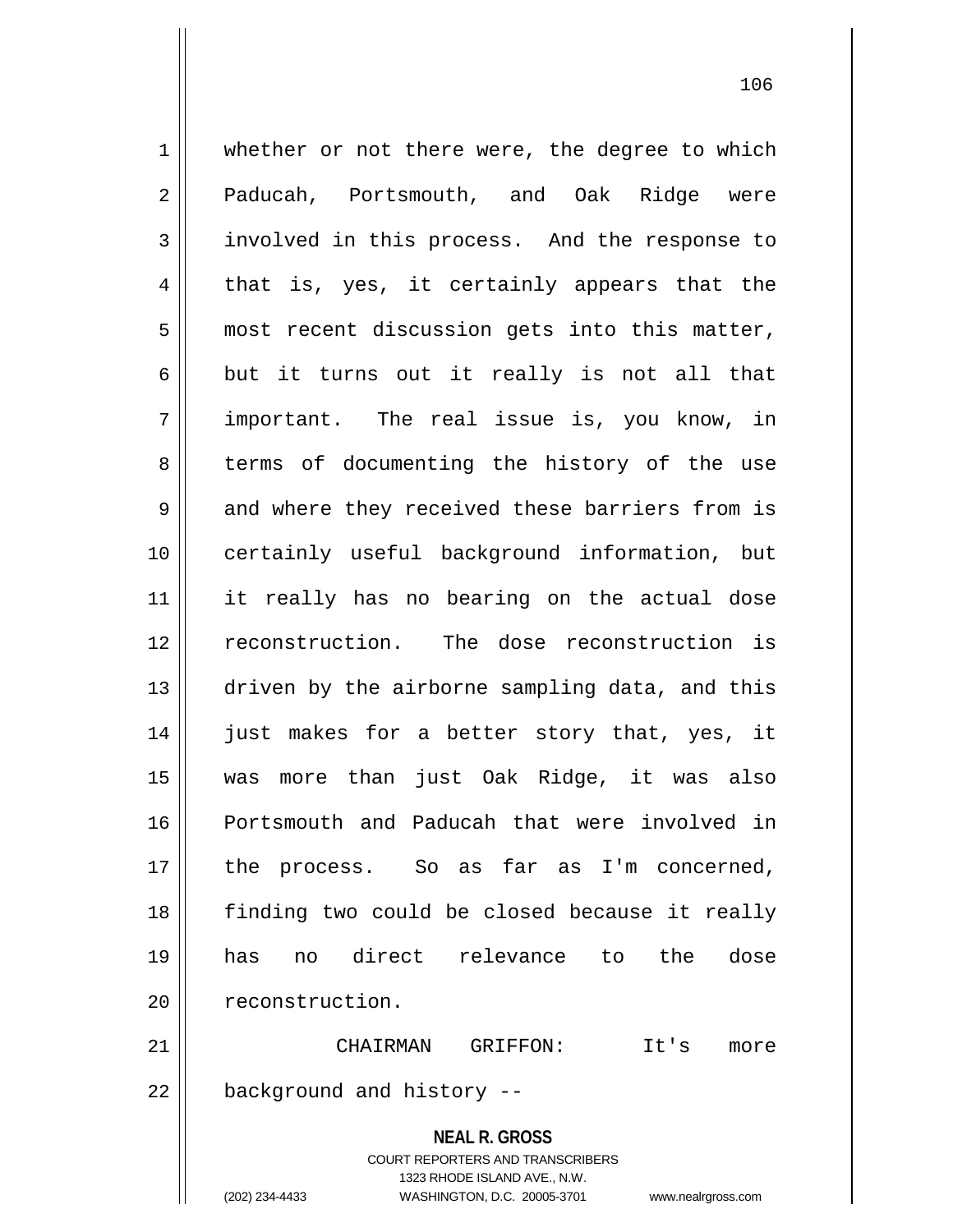|    | 107                                                                 |
|----|---------------------------------------------------------------------|
| 1  | DR. MAURO: It's more background.                                    |
| 2  | CHAIRMAN GRIFFON: -- operational                                    |
| 3  | history, but any comments? I think I would                          |
| 4  | agree with that. Any others comment?                                |
| 5  | MEMBER MUNN: Well, John covered it                                  |
| 6  | pretty well in his report.                                          |
| 7  | DR. MAURO: Moving on to finding                                     |
| 8  | three $--$                                                          |
| 9  | CHAIRMAN GRIFFON: Then the                                          |
| 10 | Subcommittee agrees, closed on that one.                            |
| 11 | MEMBER MUNN: Correct.                                               |
| 12 | CHAIRMAN GRIFFON: Go ahead, John.                                   |
| 13 | Sorry.                                                              |
| 14 | DR. MAURO: Okay. In finding three,                                  |
| 15 | the essence of the problem goes like this:                          |
| 16 | there was air sampling data collected on the                        |
| 17 | amount of airborne nickel in these facilities,                      |
| 18 | and that is really the rock that the internal                       |
| 19 | dosimetry stands on. We have considerable                           |
| 20 | amount of airborne sampling which<br>are                            |
| 21 | expressed in milligrams of nickel per cubic                         |
| 22 | meter. And they have information on how much                        |
|    | <b>NEAL R. GROSS</b><br><b>COURT REPORTERS AND TRANSCRIBERS</b>     |
|    | 1323 RHODE ISLAND AVE., N.W.                                        |
|    | (202) 234-4433<br>WASHINGTON, D.C. 20005-3701<br>www.nealrgross.com |

 $\overline{\phantom{a}}$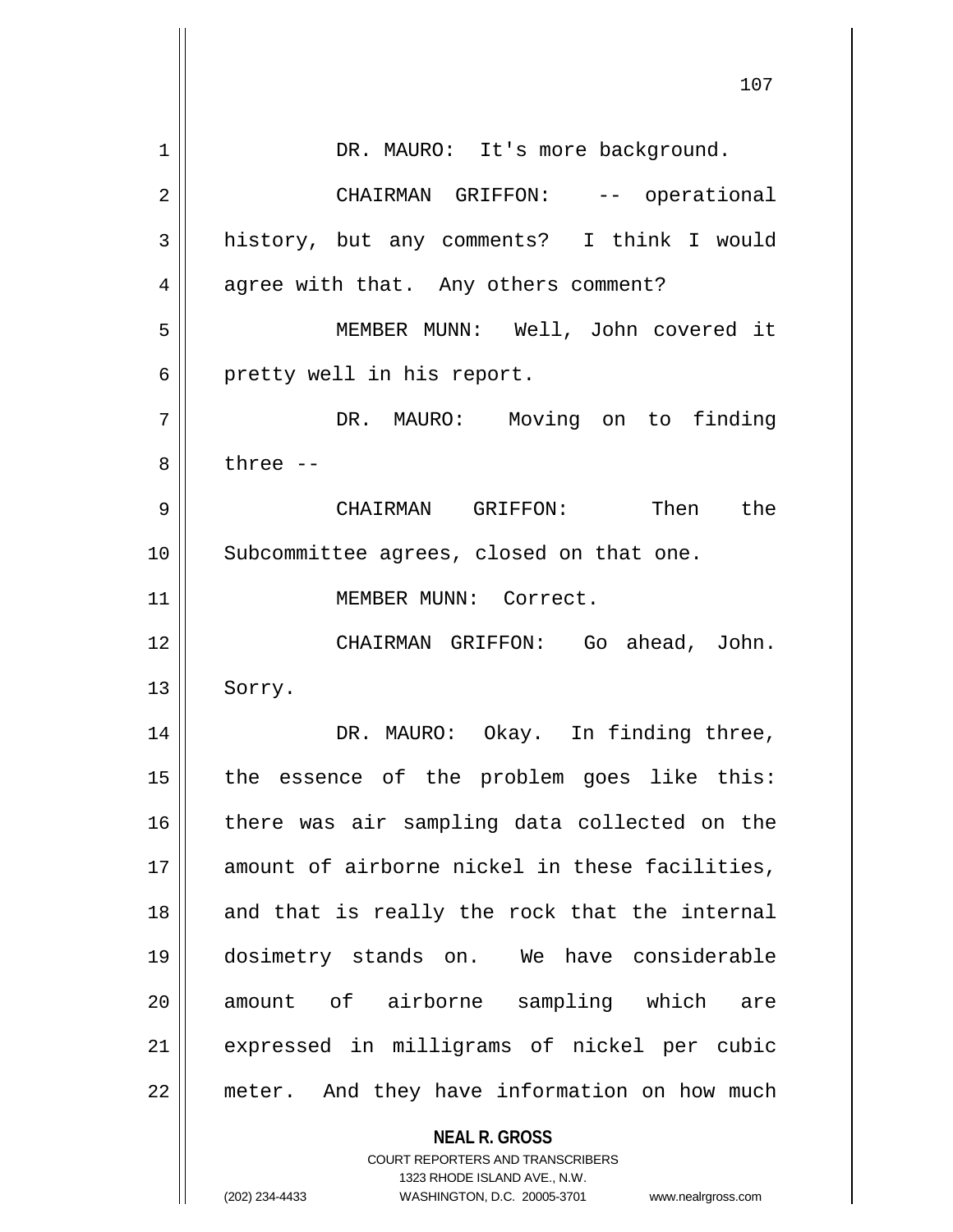1 uranium. It turns out about one percent of  $2 \parallel$  the mass of this nickel barrier was uranium of 3 various enrichments.

4 || So the rock that they're standing on 5 || here is: you have a good idea of what the 6 airborne dust loading of the nickel was. And  $7$  || NIOSH provides a table with all of the data, 8 and we looked at the data, and NIOSH has 9 agreed to go with the upper 95<sup>th</sup> percentile, 10 as appropriate, to assign that dust loading, 11 || you know, for nickel. And from there, of 12 course, you can go on and get the uranium and  $13$  || qet the intake.

 The concern that was raised here | that actually still remains a concern, but let me give a little qualifier, is when you look at the data that was provided in support of 18 || this position, it's a long table of airborne concentrations of nickel that was collected. 20 || And it represents data that was collected in | the time period of interest, I believe in the  $22 \parallel$  50s, and then also data that was collected 20

> **NEAL R. GROSS** COURT REPORTERS AND TRANSCRIBERS 1323 RHODE ISLAND AVE., N.W.

(202) 234-4433 WASHINGTON, D.C. 20005-3701 www.nealrgross.com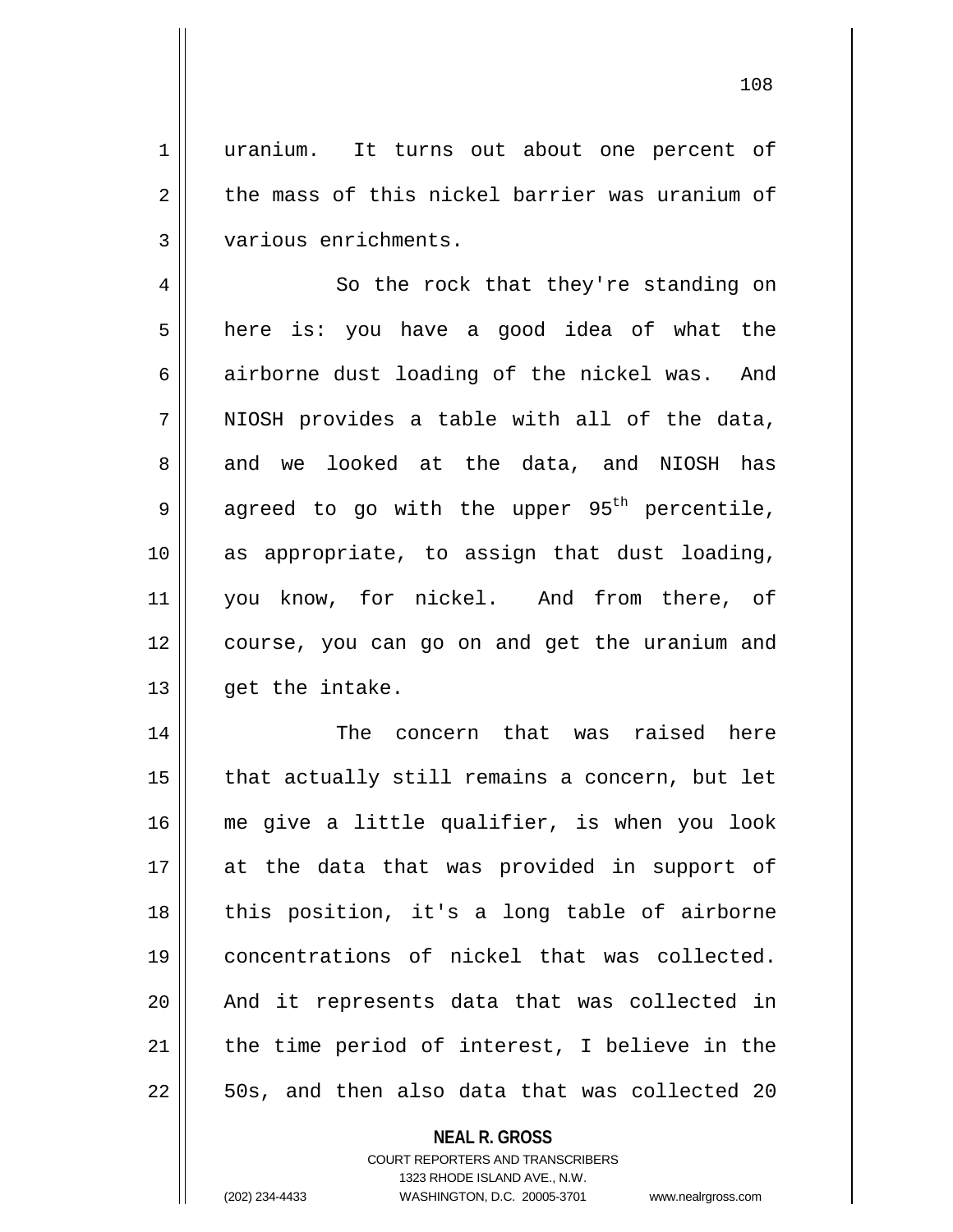1 | years later. And the table actually indicates 2 which numbers are recent numbers and which  $3 \parallel$  were numbers that were collected in the past. 4 | And our concern was that, you know, you 5 really should only work with the older  $6 \parallel$  numbers, the ones that were collected during 7 || the time period of concern, and come up with 8 what the 95th percentile would be from that 9 data set, which turns out to be ten numbers, 10 as opposed to the, whatever, 20 or 30 numbers 11 || that are in the table which includes both the  $12$  | old data and what I'll call the new data.

13 When you do that, you come up with a 14 95th percentile that is considerably higher. 15 || But here's the only qualifier, and this is 16 || really a matter for discussion. I'm not sure 17 what to do about this. It turns out when you 18 || look at that data set of ten numbers that 19 || represent the time period of interest, there's  $20$  || one number that's an outlier. It's what I 21 || call the refinery number where there's a  $22$   $\parallel$  single number that's five milligrams of nickel

## **NEAL R. GROSS**

COURT REPORTERS AND TRANSCRIBERS 1323 RHODE ISLAND AVE., N.W. (202) 234-4433 WASHINGTON, D.C. 20005-3701 www.nealrgross.com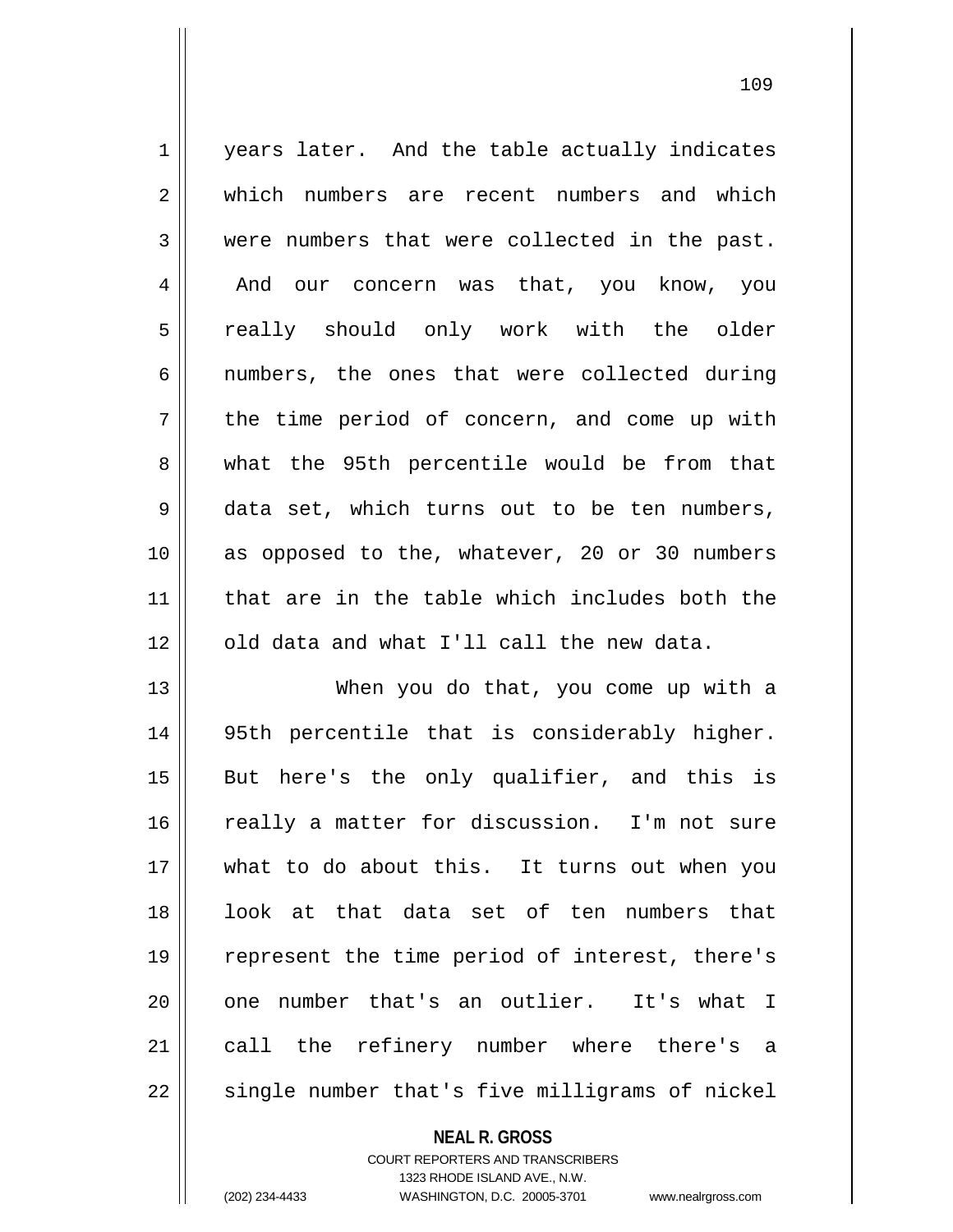1 per cubic meter. All the others are sort of 2 in line with the new data, but there's one  $3$  | number that is sort of an outlier and it skews 4 the distribution such that the upper 95th  $5 \parallel$  percentile, when you look at the old data set, 6 these ten numbers, is quite a bit higher. I 7 don't know, maybe a factor of ten. I have the 8 || numbers here in the write-up. It's quite a 9 || bit higher than the upper 95th percentile when 10 || you have, when you use all the data sets. 11 So I'm sort of ambivalent. You 12 || know, I hate to see one outlier that happens 13 to be amongst a set of ten numbers drive the 14 whole process, but bottom line is if you just 15 work with that data set and pluck off the 95th 16 || percentile, you come up with a substantially 17 higher value for the airborne nickel 18 concentration than you would do if you pick 19 off the 95th percentile from the full data  $20$  || set. And I just wanted to pass that on to the 21 Work Group, the Subcommittee, to see what your  $22$  || thoughts are. What do you do about that?

**NEAL R. GROSS**

COURT REPORTERS AND TRANSCRIBERS 1323 RHODE ISLAND AVE., N.W. (202) 234-4433 WASHINGTON, D.C. 20005-3701 www.nealrgross.com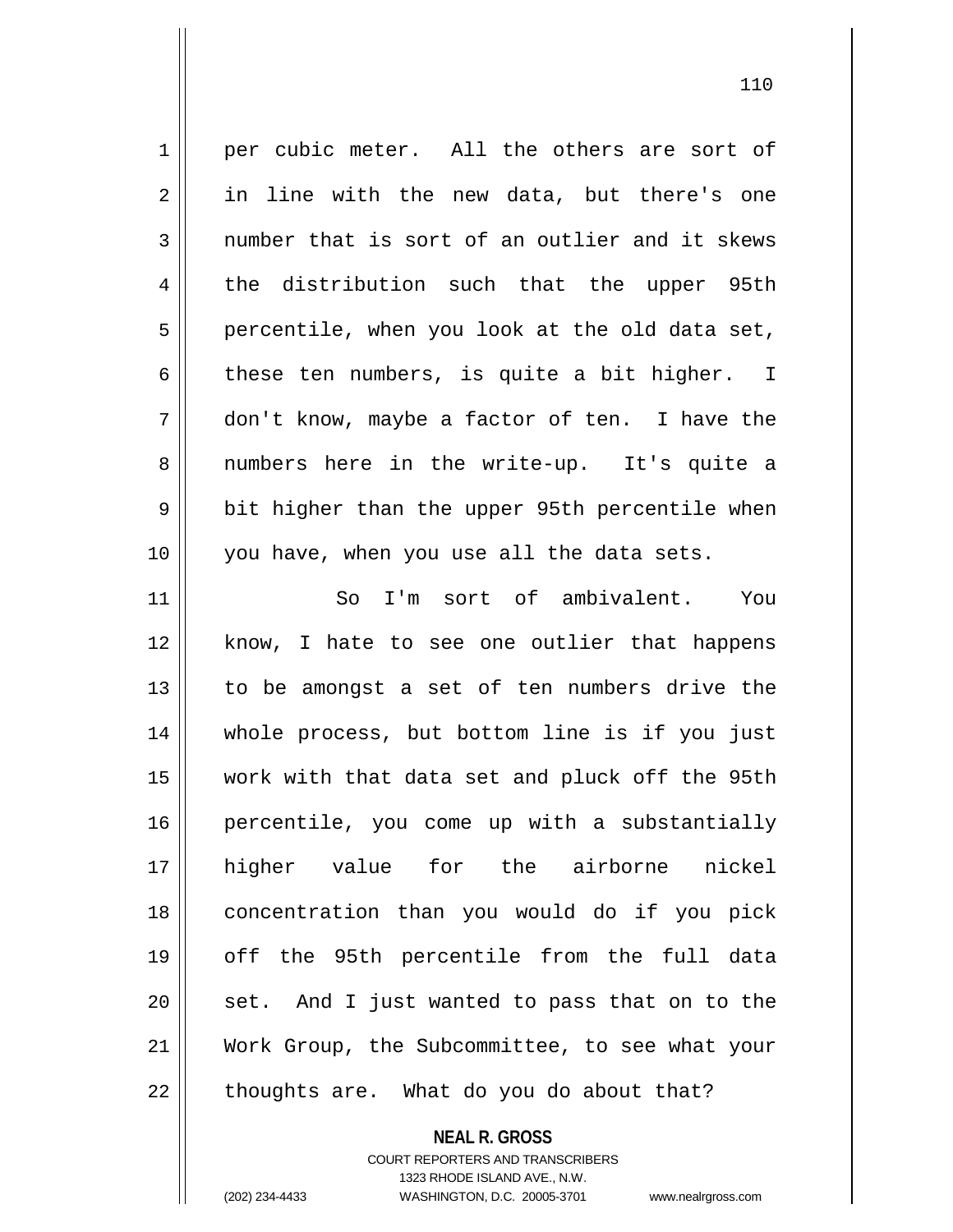| $1\,$       | MEMBER MUNN: Well, I didn't go back                                                                                                                                    |
|-------------|------------------------------------------------------------------------------------------------------------------------------------------------------------------------|
| $\mathbf 2$ | and look at the original table. I just read                                                                                                                            |
| 3           | your response there, John.                                                                                                                                             |
| 4           | DR. MAURO: Yes.                                                                                                                                                        |
| 5           | MEMBER MUNN: And five milligrams                                                                                                                                       |
| 6           | seems to be, just reading the data that you                                                                                                                            |
| 7           | have here, not looking at the table, that                                                                                                                              |
| 8           | appears to be significantly outlying.                                                                                                                                  |
| 9           | It is. It is<br>DR. MAURO:                                                                                                                                             |
| 10          | significantly higher. It's a factor of ten                                                                                                                             |
| 11          | higher than all the other numbers.                                                                                                                                     |
| 12          | MEMBER MUNN: Yes. It makes you                                                                                                                                         |
| 13          | wonder if there is a decimal point misplaced                                                                                                                           |
| 14          | somewhere, which would, you know, what you've                                                                                                                          |
| 15          | come up with using the method that you did is                                                                                                                          |
| 16          | a figure that's about 80 percent higher than,                                                                                                                          |
| 17          | about eight times more, I should say --                                                                                                                                |
| 18          | DR. MAURO: Yes, yes, yes.                                                                                                                                              |
| 19          | MEMBER MUNN: It's still a long way                                                                                                                                     |
| 20          | from 95 percentile, but you can't help but                                                                                                                             |
| 21          | question the five milligrams.                                                                                                                                          |
| 22          | DR. MAURO: I understand.                                                                                                                                               |
|             | <b>NEAL R. GROSS</b><br><b>COURT REPORTERS AND TRANSCRIBERS</b><br>1323 RHODE ISLAND AVE., N.W.<br>(202) 234-4433<br>WASHINGTON, D.C. 20005-3701<br>www.nealrgross.com |

 $\mathsf{I}$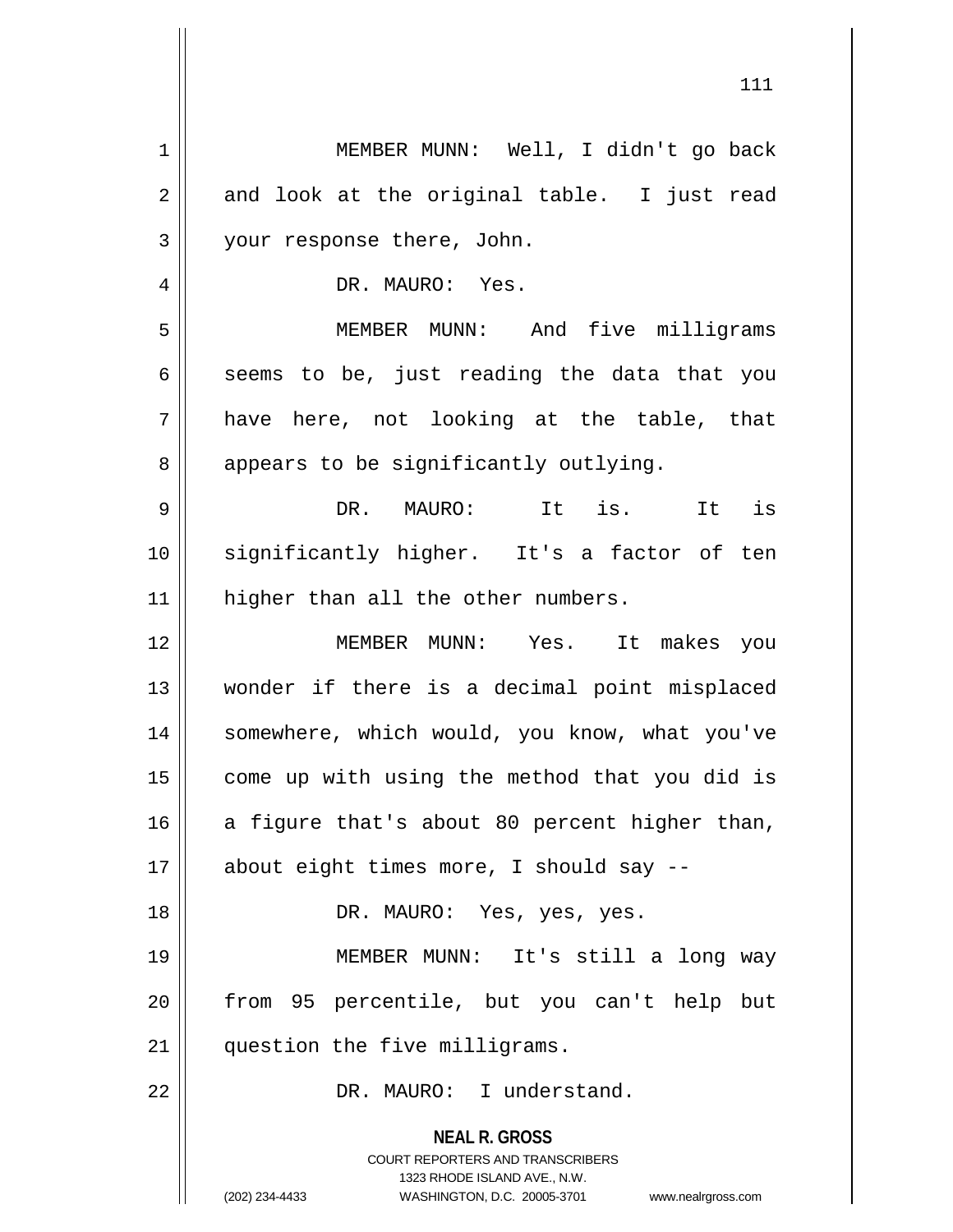| $\mathbf 1$ | MEMBER MUNN: Even though, refinery,                              |
|-------------|------------------------------------------------------------------|
| 2           | by definition, would lead you to believe                         |
| 3           | that's where you would get a higher historic                     |
| 4           | count. But it just, it looks as though it                        |
| 5           | might be a good idea to take a look at the                       |
| 6           | original report, if that's possible to do. I                     |
| 7           | don't even know how accessible that is.                          |
| 8           | DR. MAURO: Oh, no, it is. That's                                 |
| $\mathsf 9$ | where we got it from. That number is there.                      |
| 10          | Now, whether or not -- we didn't go any deeper                   |
| 11          | than that. That is, simply, we looked at it,                     |
| 12          | said, well, this is what the original report                     |
| 13          | says, and whether or not there's no indication                   |
| 14          | that this is a questionable number. You know,                    |
| 15          | you're always stuck with this problem when you                   |
| 16          | have a single outlier in the distribution,                       |
| 17          | what do you do about it?                                         |
| 18          | MEMBER MUNN: Right.                                              |
| 19          | MEMBER KOTELCHUCK: There are, I                                  |
| 20          | mean, there's a lot of debate about what                         |
| 21          | represents an outlier in the statistics                          |
| 22          | community, but there are a range of different                    |
|             | <b>NEAL R. GROSS</b>                                             |
|             | <b>COURT REPORTERS AND TRANSCRIBERS</b>                          |
|             | 1323 RHODE ISLAND AVE., N.W.                                     |
|             | (202) 234-4433<br>WASHINGTON, D.C. 20005-3701 www.nealrgross.com |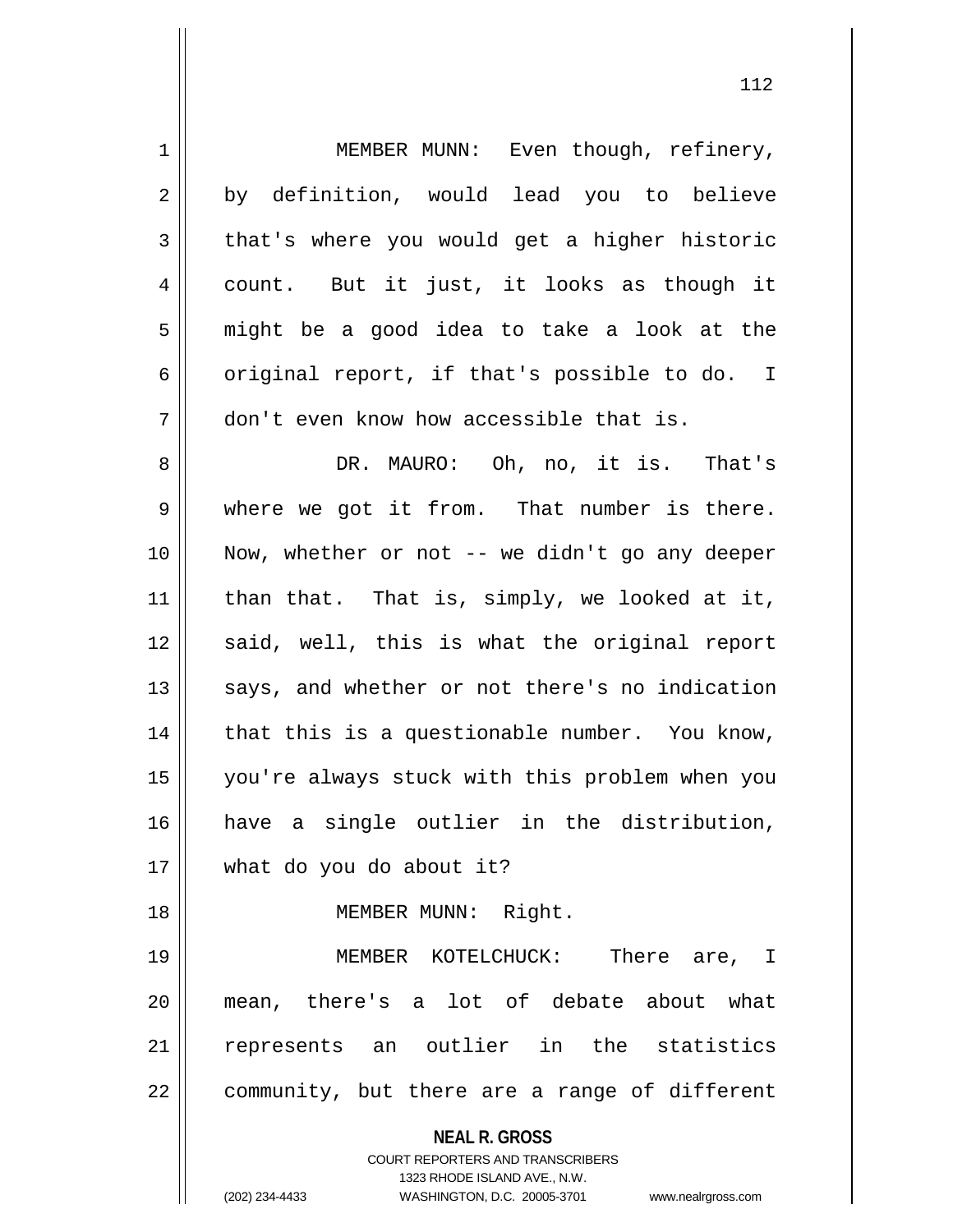1 options that people use. We have to be 2 claimant-favorable, so I think we have to keep  $3 \parallel$  this, unless we can show that the range of 4 || outlier definitions that are around in  $5 \parallel$  standard statistics books and the statistics  $6 \parallel$  community show that this is an outlier, that 7 || there would be general agreement among  $8 \parallel$  statisticians this is an outlier. Otherwise, 9 we have to include it. 10 || So I wonder if somebody could look 11 at that. It's a matter of going through 12 || statistics texts and literature. I suspect we 13 || probably have, maybe some of us have contact 14 with mathematicians. I don't know if DCAS -- 15 maybe you could ask that person to please give 16 us a range of definitions and the standard 17 || range, if you will. There are conservative, 18 || less conservative ones. And if this exceeds 19 the numbers in those standard accepted 20 definitions, then I think we can, in good 21 | conscience, drop it. Otherwise, we have to be  $22$  | claimant-favorable and accept it, as we have

**NEAL R. GROSS**

COURT REPORTERS AND TRANSCRIBERS 1323 RHODE ISLAND AVE., N.W. (202) 234-4433 WASHINGTON, D.C. 20005-3701 www.nealrgross.com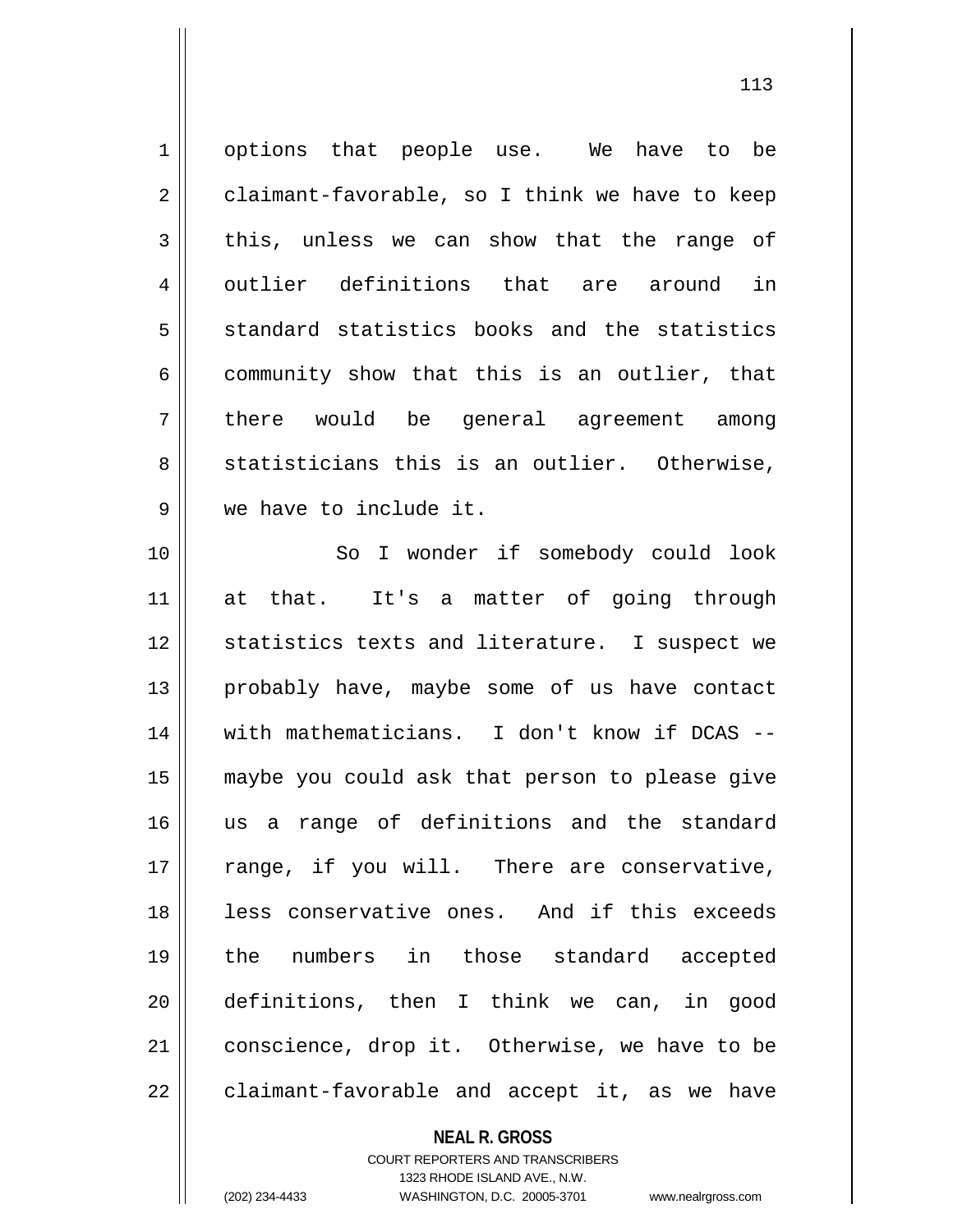**NEAL R. GROSS** COURT REPORTERS AND TRANSCRIBERS 1323 RHODE ISLAND AVE., N.W. (202) 234-4433 WASHINGTON, D.C. 20005-3701 www.nealrgross.com 114 1 to accept it unless otherwise shown. Does 2 | that seem reasonable? 3 MEMBER MUNN: Probably, although 4 it's so difficult to talk to statisticians 5 | generally. 6 MR. HINNEFELD: Ours has a Romanian 7 accent. 8 || MEMBER MUNN: They speak only to God 9 || normally, and I don't qualify. 10 (Laughter.) 11 MEMBER KOTELCHUCK: Yes, but I think 12 we need their help here. 13 DR. MAURO: This is John. From a 14 practical standpoint, I looked at a lot of 15 industrial operations where there is airborne 16 || particulates generated. And five milligrams, 17 it's high. Actually, from a nuisance dust 18 perspective, it's actually right at the TLV. 19 So it's high, but it's not in a place where 20 || you say, oh, my goodness, that can't happen. 21 MEMBER MUNN: Not beyond 22 || possibility. Probably beyond probability, but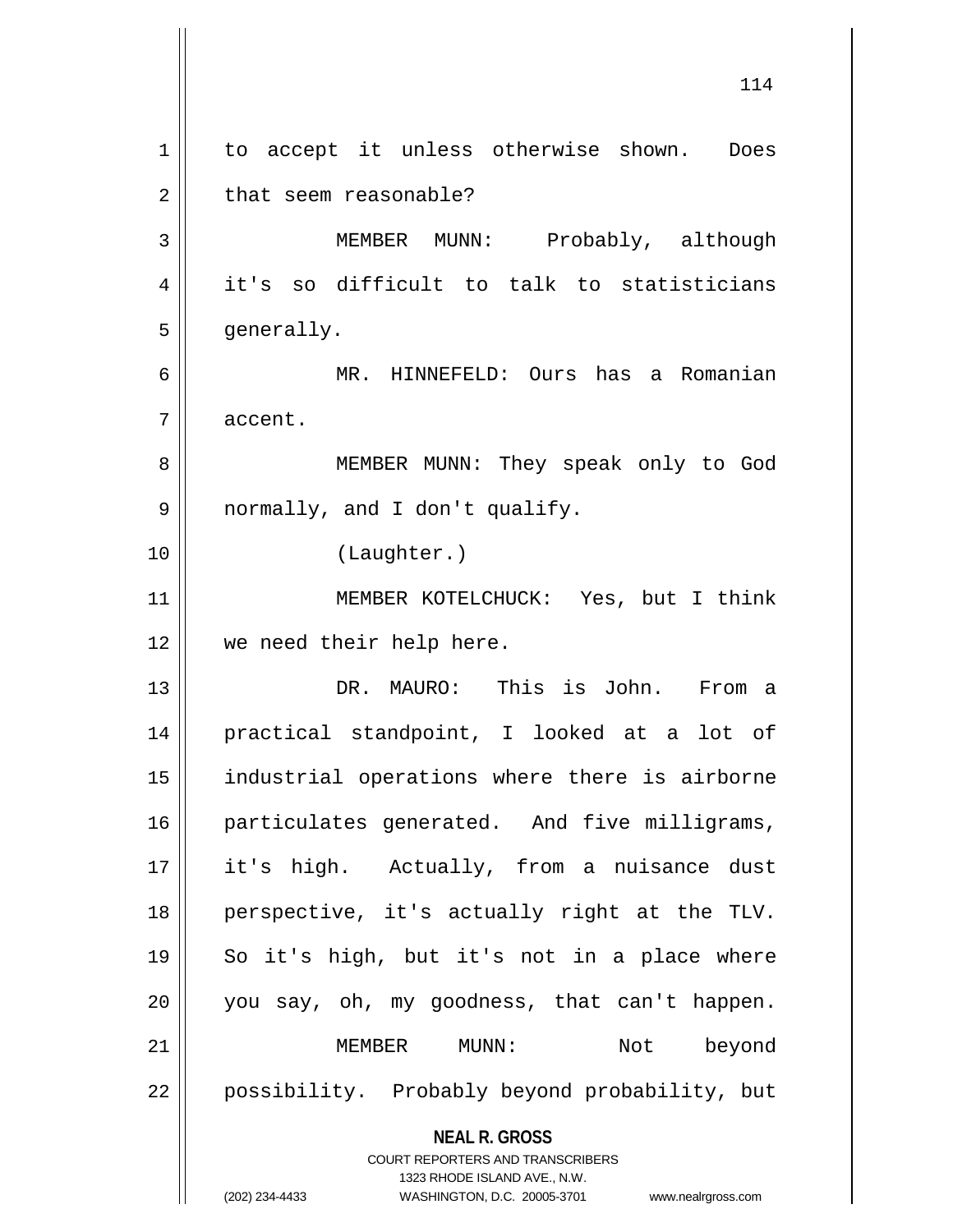$1 \parallel$  not beyond possibility.

| $\overline{2}$ | MR. STIVER: Also, the fact that               |
|----------------|-----------------------------------------------|
| 3              | it's in the refinery, which is an area you'd  |
| 4              | expect to have the highest concentration.     |
| 5              | MR. HINNEFELD: I have a question              |
| 6              | for John Mauro. John, you described the data  |
| 7              | that were collected from the air sampling as  |
| 8              | being from an earlier period and a later      |
| $\mathsf 9$    | period.                                       |
| 10             | DR. MAURO: Yes.                               |
| 11             | MR. HINNEFELD: Are those periods, I           |
| 12             | mean the later period, is that a period of    |
| 13             | operation when they were no longer dealing    |
| 14             | with contaminated $--$ I mean, what's the     |
| 15             | separation between the earlier period and the |
| 16             | later period?                                 |
| 17             | DR.<br>All<br>I can<br>MAURO:<br>say,         |
| 18             | unfortunately, is that in the table, the      |
| 19             | source document, there's a little footnote    |
| 20             | that says C, footnote C, and it says the data |
| 21             | collected during the same time period where   |
| 22             | this uranium operation was going on, that is  |
|                | <b>NEAL R. GROSS</b>                          |

COURT REPORTERS AND TRANSCRIBERS 1323 RHODE ISLAND AVE., N.W.

(202) 234-4433 WASHINGTON, D.C. 20005-3701 www.nealrgross.com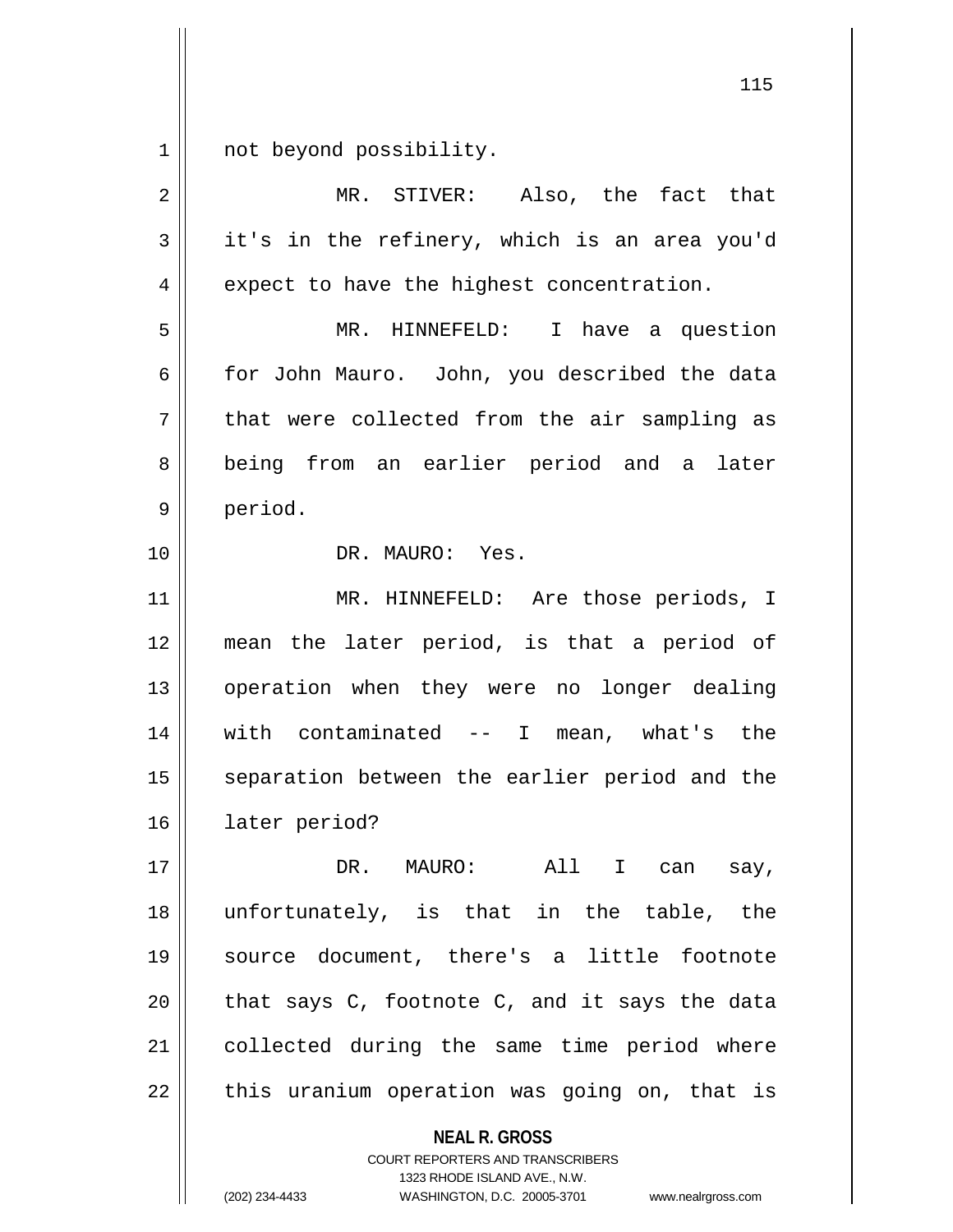**NEAL R. GROSS** COURT REPORTERS AND TRANSCRIBERS 1323 RHODE ISLAND AVE., N.W. 1 | the AWE period of interest. All the other 2 data were collected 20 years later. And I'm 3 operating on the premise that it's a 4 | completely different time period where there  $5$   $\parallel$  could have been different controls. 6 || But the important point is, out of  $7 \parallel$  the ten numbers that are with the designation 8 || C, they all look pretty much like the ones  $9 \parallel$  that were collected 20 years later, except for 10 || this single outlier. 11 || **MEMBER MUNN:** It's worth looking at. 12 | Thank you, John. 13 CHAIRMAN GRIFFON: So we're going to  $14$  | have NIOSH follow up on this; is that --15 MEMBER KOTELCHUCK: Yes, and just 16 report back what the statistician would  $17$  || suggest. 18 MR. CALHOUN: Maybe even check our 19 source documents and see if we did transpose 20 | something. 21 MEMBER MUNN: Or if the source 22 | document might contain a typo.

(202) 234-4433 WASHINGTON, D.C. 20005-3701 www.nealrgross.com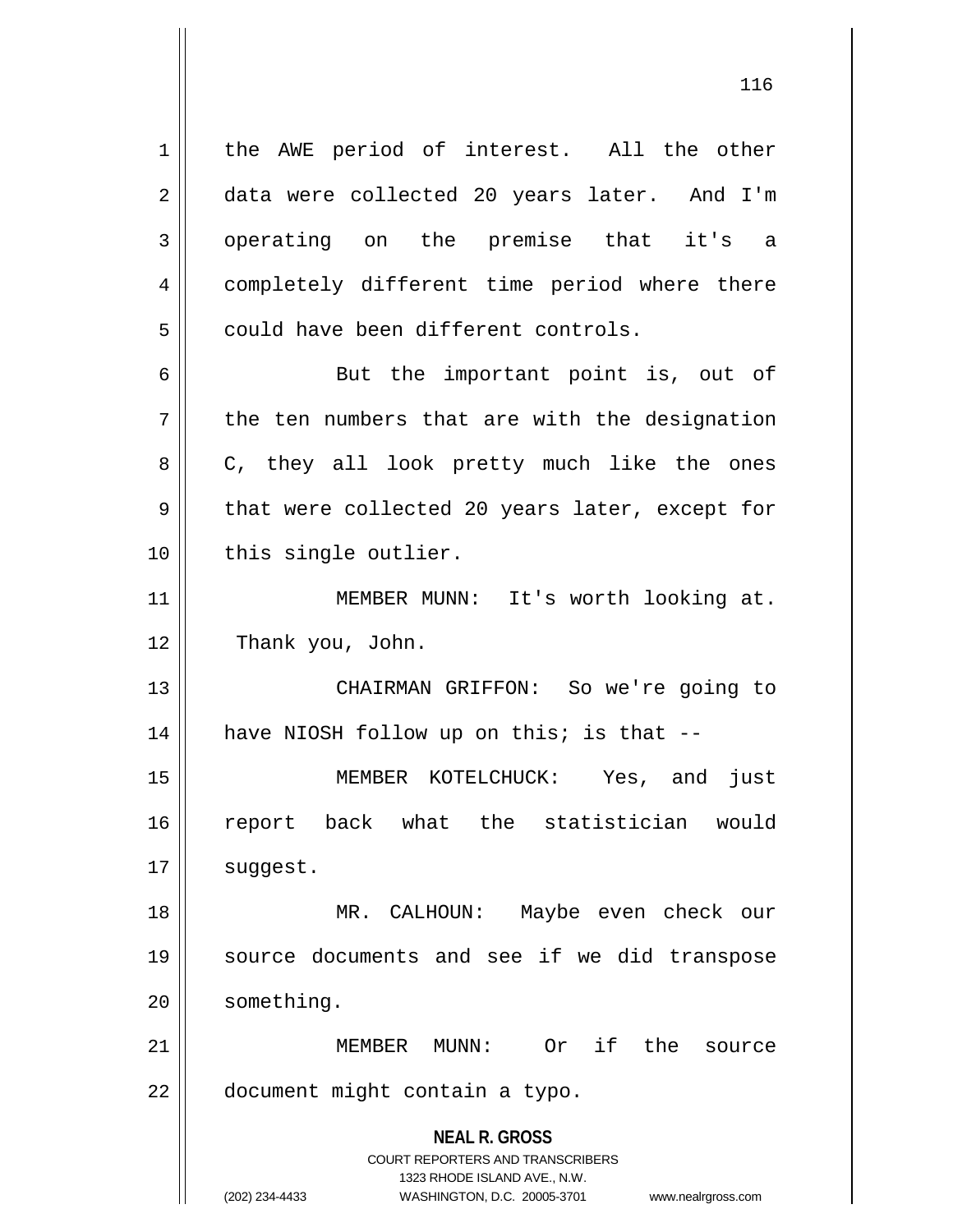1 CHAIRMAN GRIFFON: That's true. So 2 | finding four, moving on.

3 DR. MAURO: Yes. Finding four, I 4 simply raised the issue originally, this 5 | business of breathing zone versus a general  $6 \parallel$  air sample, as has come up on many occasions 7 Where we know that breathing zone samples are 8 || very often quite a bit higher than general air 9 || samples, and I make reference to a couple of 10 ICRP publications.

11 || Now, in looking at the revised Site Profile, the new one, there's some language in | there that explains that the company, Inco, | that did the work, that made the measurements, when they collected the air samples, they were 16 || specifically taking them to get a pretty good idea of what the workers were being exposed to 18 || over an eight-hour period. That was the extent of the information. But it wasn't that it was a general air sample, it was an air 21 || sample designed -- the data that we have on || nickel dust loading was intended to do the

## **NEAL R. GROSS** COURT REPORTERS AND TRANSCRIBERS 1323 RHODE ISLAND AVE., N.W. (202) 234-4433 WASHINGTON, D.C. 20005-3701 www.nealrgross.com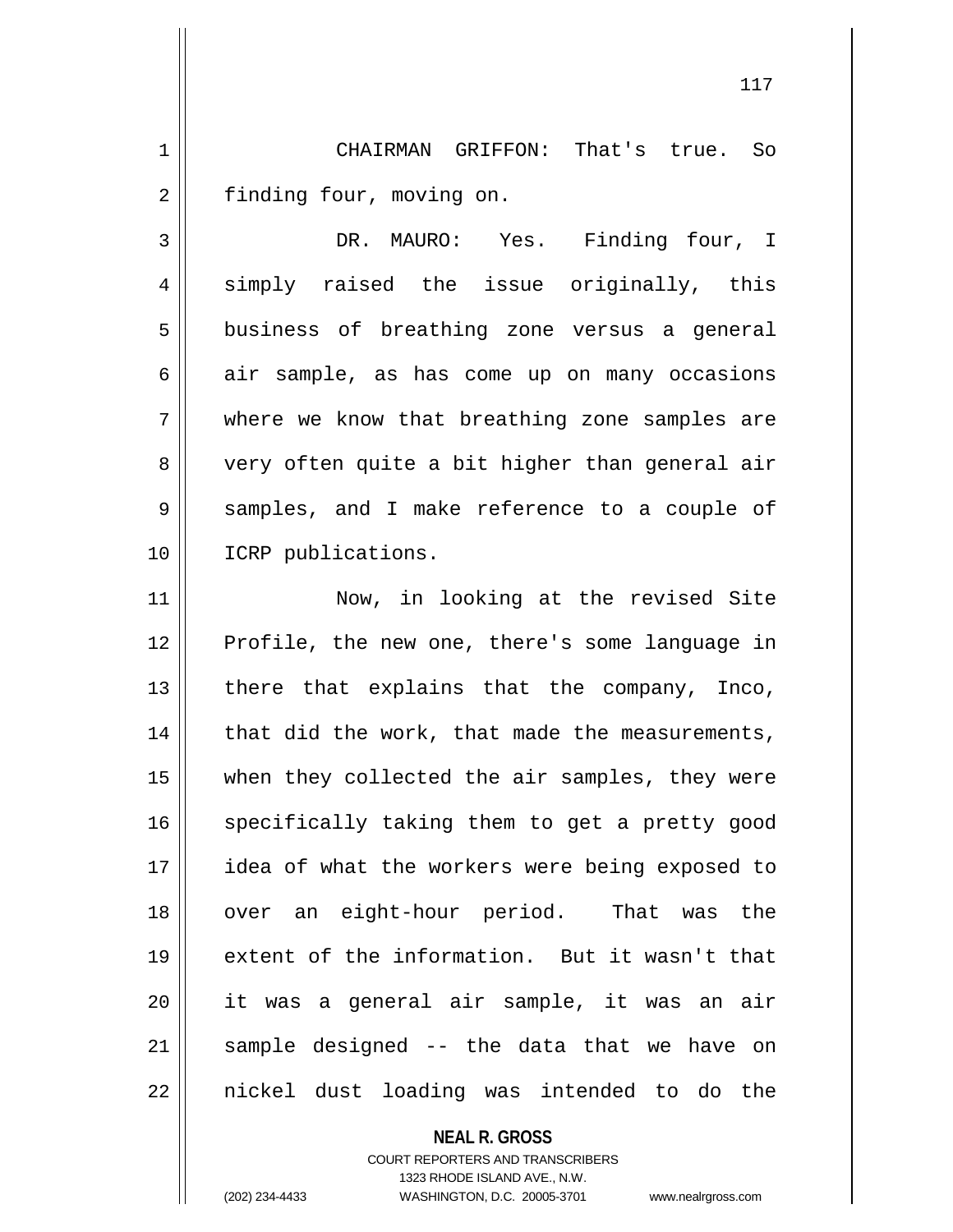**NEAL R. GROSS** COURT REPORTERS AND TRANSCRIBERS 1323 RHODE ISLAND AVE., N.W.  $1 \parallel$  best they could at the time to see what these 2 || people were being exposed to, as opposed to  $3 \parallel$  just a general air sample. 4 So, you know, I'm easy. On that  $5 \parallel$  basis, I'm saying that it looks like they at 6|| least made an effort to make it 7 || representative air, you know, air that the 8 people were breathing over this eight-hour 9 || period while they were working there. So on 10 that basis alone, I'm recommending closing  $11$  | this finding. 12 CHAIRMAN GRIFFON: You're losing 13 | your edge, John. 14 || DR. MAURO: I'm getting old. 15 CHAIRMAN GRIFFON: You are getting  $16$  | old, yes. I had a birthday recently, I can say  $17 \parallel$  that. 18 || (Laughter.) 19 CHAIRMAN GRIFFON: But I also thought  $20$  || that NIOSH was doing a general paper on this 21 || subject. It seems like this has been one of 22 || those broad issues that's been hanging out

<sup>(202) 234-4433</sup> WASHINGTON, D.C. 20005-3701 www.nealrgross.com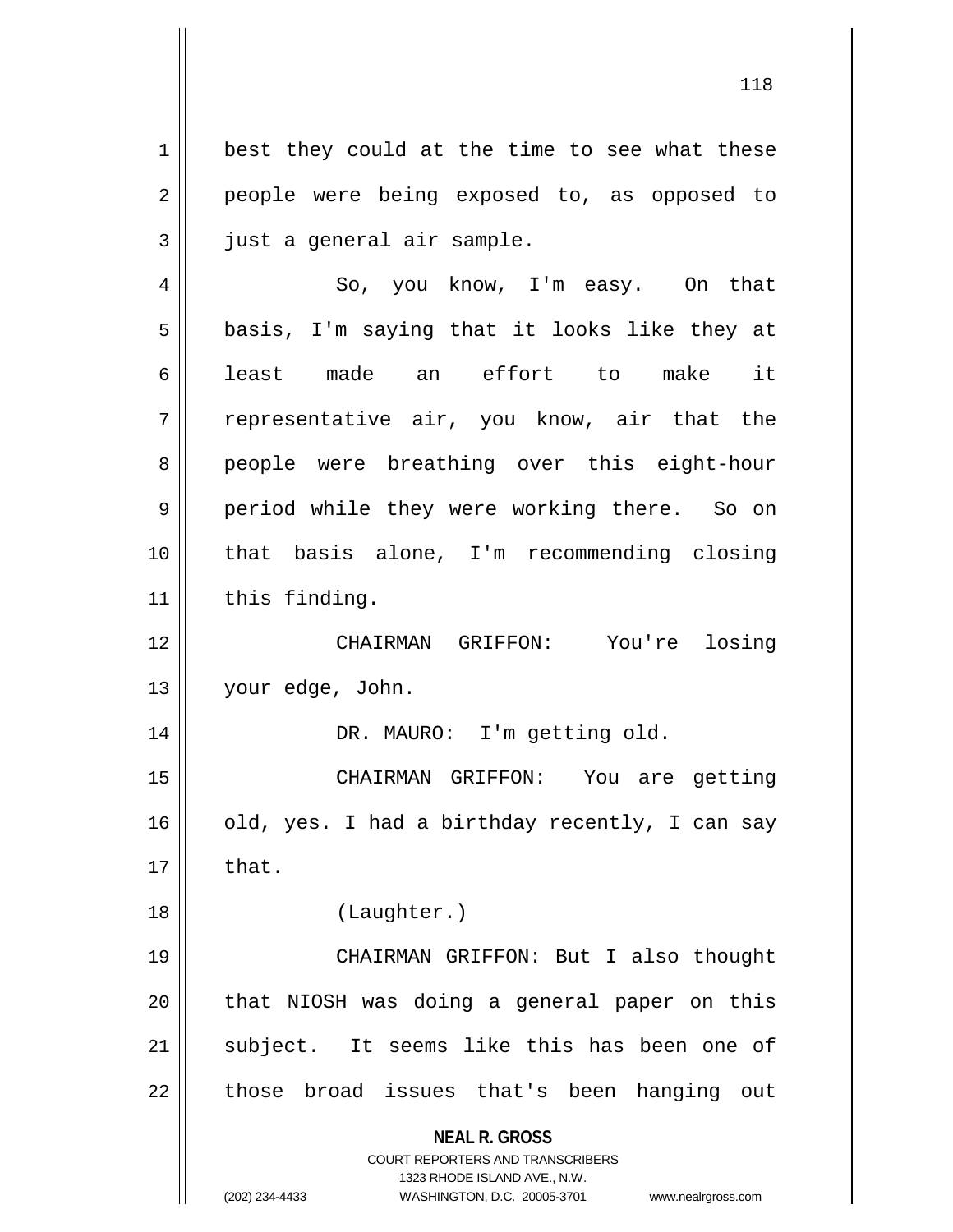| 1  | there for a while. Is it Jim Neton's inbox?                                                         |
|----|-----------------------------------------------------------------------------------------------------|
| 2  | MEMBER KOTELCHUCK: There should be                                                                  |
| 3  | something more. There should be a lot of                                                            |
| 4  | literature on that.                                                                                 |
| 5  | CHAIRMAN GRIFFON: But I thought --                                                                  |
| 6  | MEMBER KOTELCHUCK: It's not an open                                                                 |
| 7  | question, I don't think. It's a question of                                                         |
| 8  | checking on that literature, if somebody needs                                                      |
| 9  | to.                                                                                                 |
| 10 | CHAIRMAN GRIFFON: I mean, I agree                                                                   |
| 11 | there's a lot of literature. I thought they                                                         |
| 12 | were putting a position thing together on how                                                       |
| 13 | to handle the --                                                                                    |
| 14 | MR. HINNEFELD: Well, we generally                                                                   |
| 15 | look for breathing zones, and if we don't have                                                      |
| 16 | it I don't, you know, if we don't have                                                              |
| 17 | breathing, you know, like the samples appear                                                        |
| 18 | to be attempted to be breathing zones for the                                                       |
| 19 | samples --                                                                                          |
| 20 | CHAIRMAN GRIFFON: Yes, I'm --                                                                       |
| 21 | MR. HINNEFELD: I mean, we try to                                                                    |
| 22 | decide that we got data sampling for the                                                            |
|    | <b>NEAL R. GROSS</b>                                                                                |
|    | <b>COURT REPORTERS AND TRANSCRIBERS</b>                                                             |
|    | 1323 RHODE ISLAND AVE., N.W.<br>(202) 234-4433<br>WASHINGTON, D.C. 20005-3701<br>www.nealrgross.com |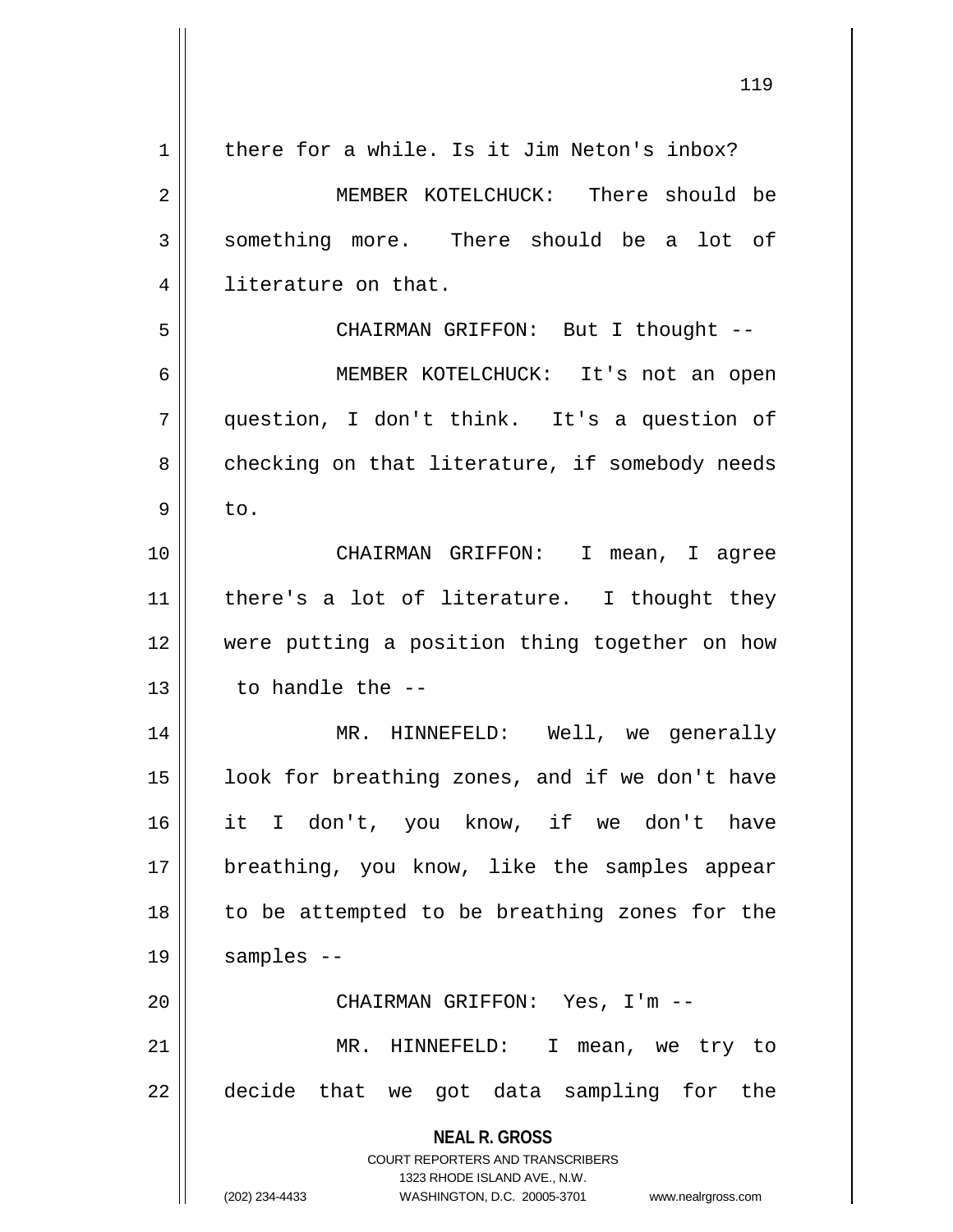**NEAL R. GROSS** COURT REPORTERS AND TRANSCRIBERS 1323 RHODE ISLAND AVE., N.W. (202) 234-4433 WASHINGTON, D.C. 20005-3701 www.nealrgross.com 1 | breathing zone, and I don't know that we've  $2 \parallel$  gone down the path of extrapolating what are  $3 \parallel$  clearly general air samples to an intake. I 4 don't know if we've gone down that pathway. 5 In fact, some of our Evaluation Report 6 summaries will describe we've got some air  $7$  | sampling data that's general area. 8 CHAIRMAN GRIFFON: I thought it came 9 down -- 10 || MR. HINNEFELD: But in general --11 CHAIRMAN GRIFFON: -- for Simonds 12 || Saw and Bethlehem Steel, I think it came up 13 || with something --14 MR. HINNEFELD: No, there was 15 || breathing zone sampling, I believe. I believe 16 | it was breathing zone sampling. 17 CHAIRMAN GRIFFON: Some was general -  $18 \parallel -\text{anyway}, \text{ okay}.$ 19 MR. HINNEFELD: Some of it was 20 general area. Some of it was general area, 21 but not for, like, contamination -- it was 22 || used for other types of activities, as opposed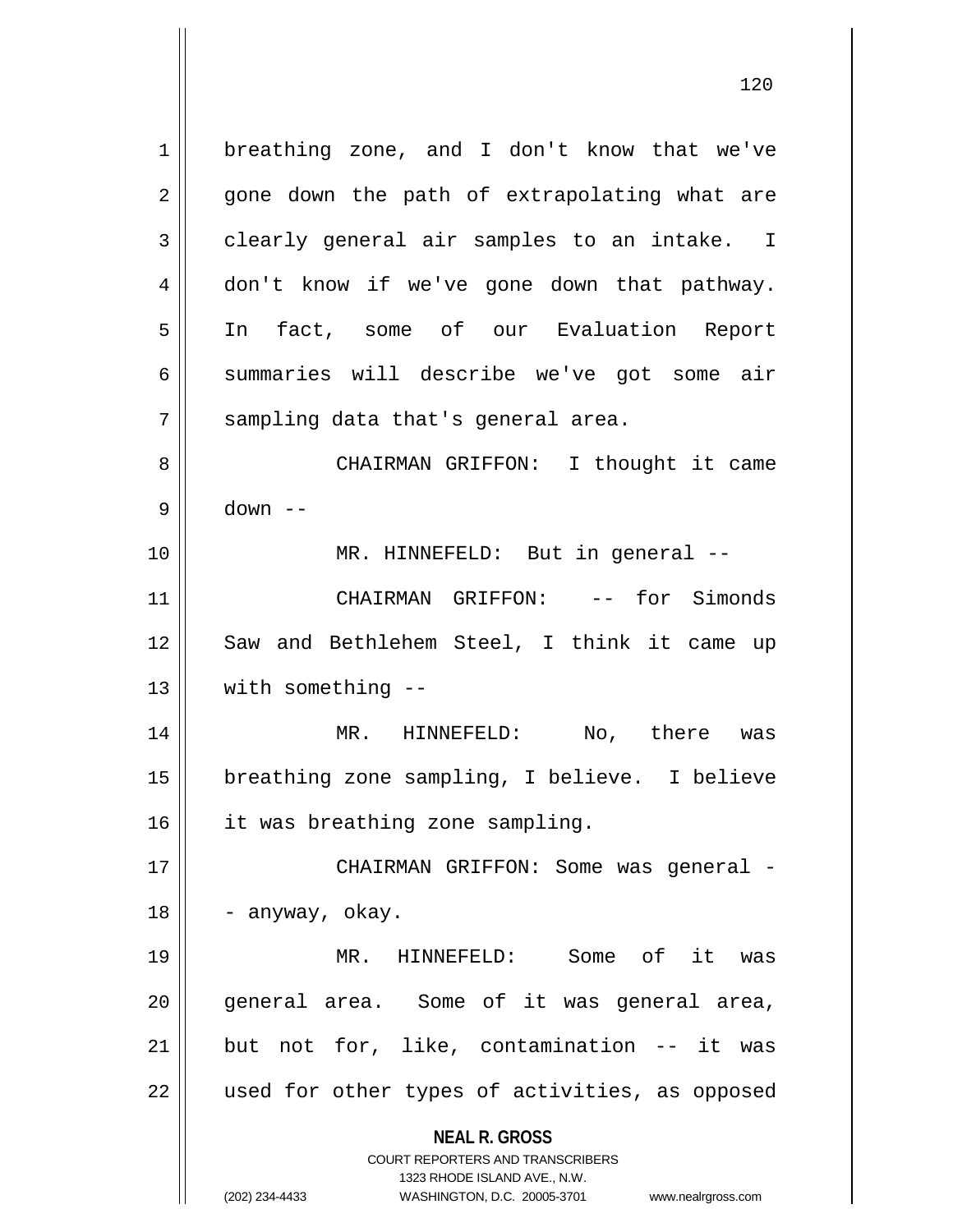|             | 121                                                                                                 |
|-------------|-----------------------------------------------------------------------------------------------------|
| $\mathbf 1$ | $\overline{t}$ o --                                                                                 |
| 2           | CHAIRMAN GRIFFON: Okay. I thought                                                                   |
| 3           | it was --                                                                                           |
| 4           | MR. HINNEFELD: I don't think we                                                                     |
| 5           | used the GAs. I think it was breathing zones.                                                       |
| 6           | CHAIRMAN GRIFFON: All right.                                                                        |
| 7           | That's good. Okay. And then, aside from                                                             |
| 8           | that, I agree with John's approach. So we'll                                                        |
| 9           | close it.                                                                                           |
| 10          | MEMBER MUNN: Yes. Closed. Finding                                                                   |
| 11          | five.                                                                                               |
| 12          | MR. KATZ: Finding five, John.                                                                       |
| 13          | DR. MAURO: Yes, okay. Finding                                                                       |
| 14          | five, finding five is subsumed by the last one                                                      |
| 15          | we just talked about, finding three. In other                                                       |
| 16          | words, if finding three is resolved, finding                                                        |
| 17          | five is resolved. Okay? Finding six.                                                                |
| 18          | MR. HINNEFELD: Did you say three?                                                                   |
| 19          | Is it subsumed by three or four?                                                                    |
| 20          | DR. MAURO: Three. This business of                                                                  |
| 21          | that outlier, when a decision is made on that                                                       |
| 22          | outlier and what to do about it.                                                                    |
|             | <b>NEAL R. GROSS</b><br>COURT REPORTERS AND TRANSCRIBERS                                            |
|             | 1323 RHODE ISLAND AVE., N.W.<br>(202) 234-4433<br>WASHINGTON, D.C. 20005-3701<br>www.nealrgross.com |

 $\mathsf{I}$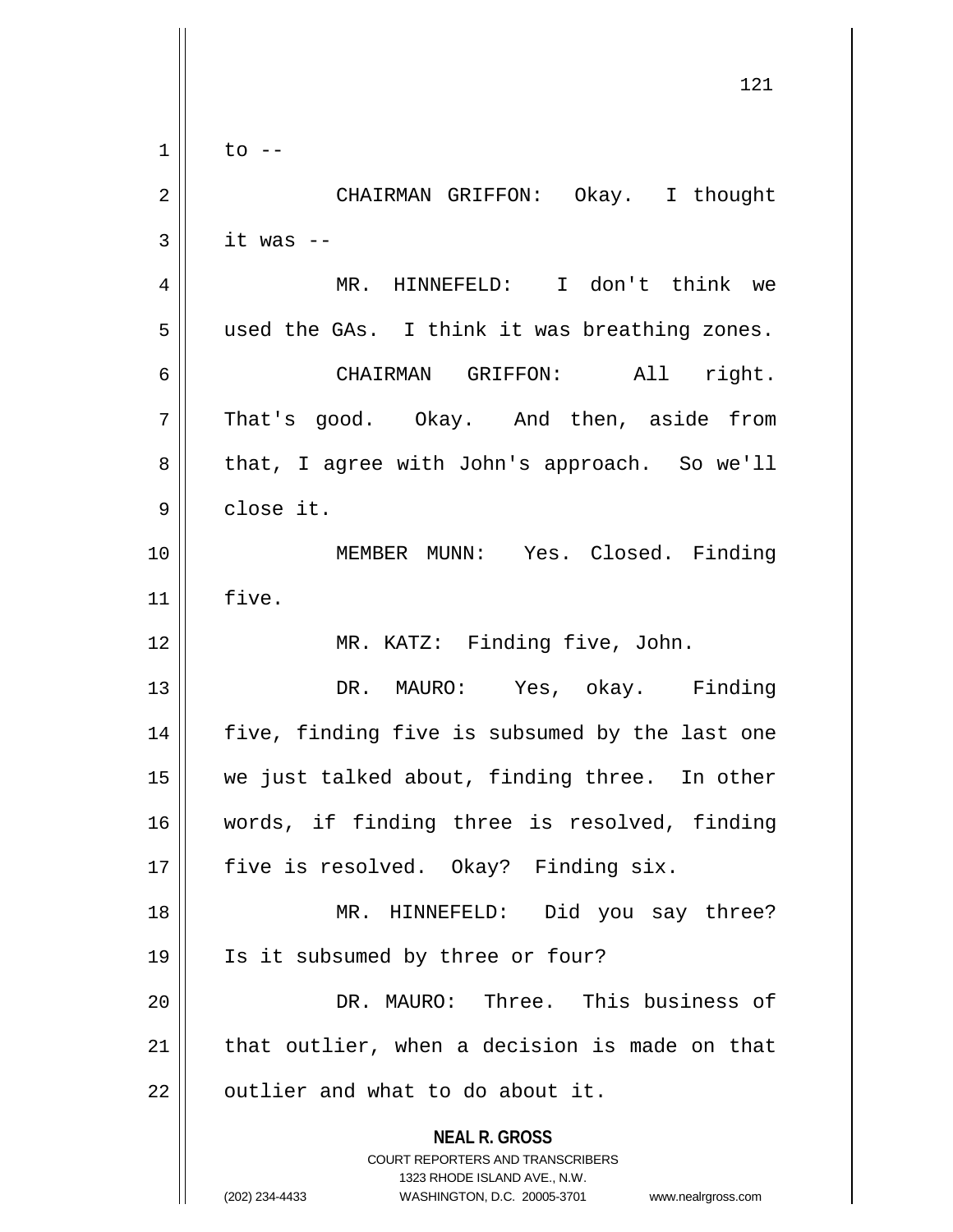| 1  | MR. HINNEFELD: Okay. So finding                |
|----|------------------------------------------------|
| 2  | five then depends on three, is what we said.   |
| 3  | DR. MAURO: Yes. So, in a way,                  |
| 4  | finding five is really redundant with three.   |
| 5  | I can help out a little bit. The concern in    |
| 6  | finding five had to do also with, they weren't |
| 7  | using the 95th percentile, I believe, in the   |
| 8  | original report. But now they are using it,    |
| 9  | and the question is what is the right 95th     |
| 10 | percentile, you know, based on number three.   |
| 11 | So finding five sort of goes away.             |
| 12 | CHAIRMAN GRIFFON: Finding six.                 |
| 13 | DR. MAURO: Finding six. In the                 |
| 14 | original review, there was no mention of the   |
| 15 | ingestion pathway. The revised Site Profile    |
| 16 | does, in fact, explicitly address the          |
| 17 | ingestion pathway, and it uses the well-known  |
| 18 | point two rule of thumb in OTIB-9.<br>So,      |
| 19 | therefore, we have reviewed that thoroughly,   |
| 20 | and I'm comfortable with it. And<br>the        |
| 21 | Procedures Subcommittee has judged it to be    |
| 22 | resolved, so, therefore, on that basis, I      |
|    |                                                |

**NEAL R. GROSS** COURT REPORTERS AND TRANSCRIBERS

1323 RHODE ISLAND AVE., N.W.

(202) 234-4433 WASHINGTON, D.C. 20005-3701 www.nealrgross.com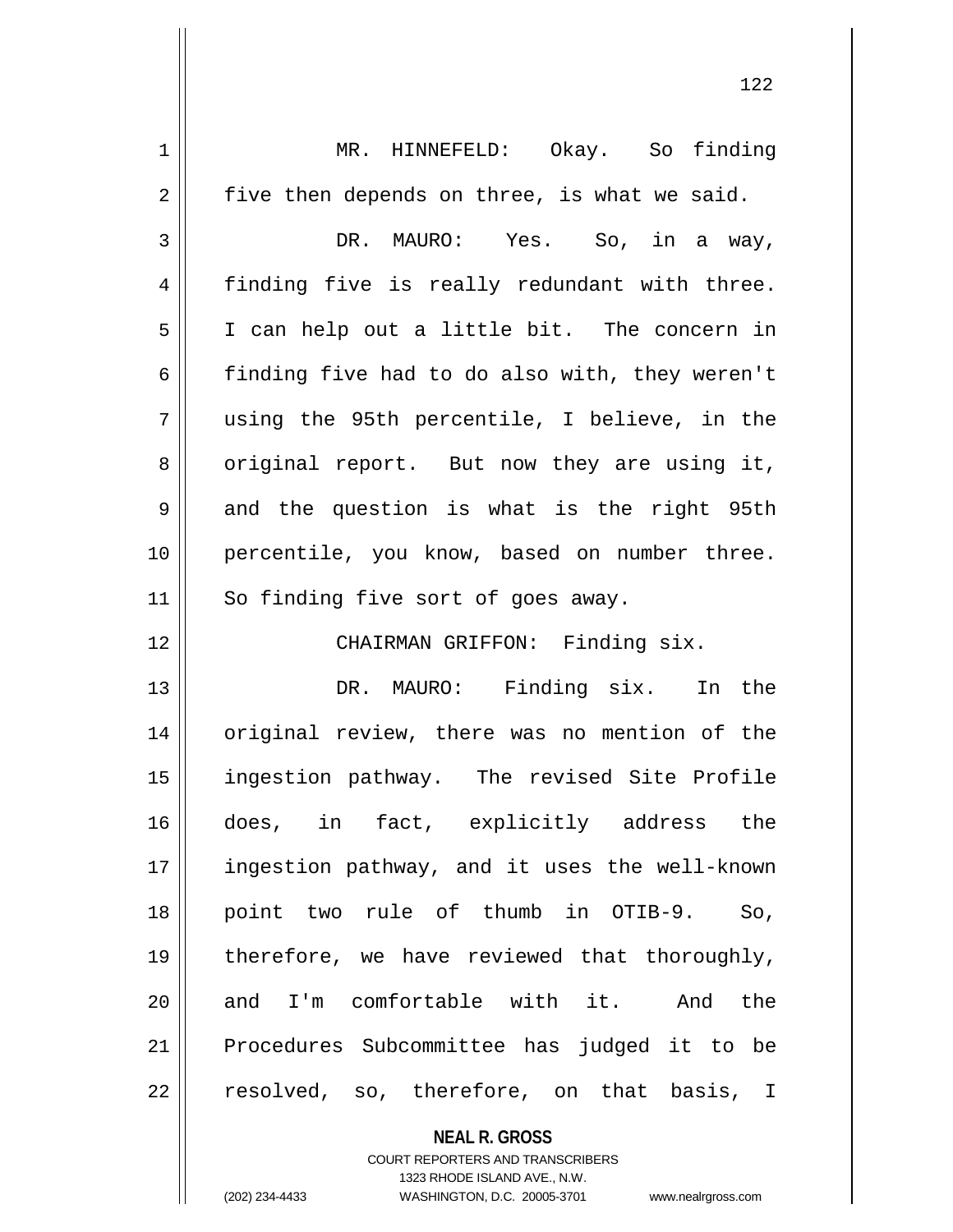| $\mathbf 1$ | recommend that finding six be closed.         |
|-------------|-----------------------------------------------|
| 2           | CHAIRMAN GRIFFON: Anybody disagree            |
| 3           | with that or question that?                   |
| 4           | MEMBER MUNN: No. Closed.                      |
| 5           | CHAIRMAN GRIFFON: Sounds good.                |
| 6           | Alright. Finding seven, John?                 |
| 7           | DR. MAURO: Yes. I combined seven              |
| 8           | and eight because they are related. And just  |
| 9           | give me a second to catch up a little bit     |
| 10          | here.                                         |
| 11          | CHAIRMAN GRIFFON: Alright.                    |
| 12          | DR. MAURO: Okay. I think this is              |
| 13          | one of the items that we're still looking at. |
| 14          | Yes. And let me just try to give you,         |
| 15          | conceptually, what this is about. Okay.       |
| 16          | There's a brand new strategy being used here  |
| 17          | for doing these external exposures, so a new  |
| 18          | analysis was run using Microshield and a new  |
| 19          | set of doses were calculated, as compared to  |
| 20          | the original analysis. So a new modeling was  |
| 21          | done, which is good because we were concerned |
| 22          | about the original analysis. We have<br>not   |
|             | <b>NEAL R. GROSS</b>                          |

COURT REPORTERS AND TRANSCRIBERS 1323 RHODE ISLAND AVE., N.W.

 $\mathsf{II}$ 

(202) 234-4433 WASHINGTON, D.C. 20005-3701 www.nealrgross.com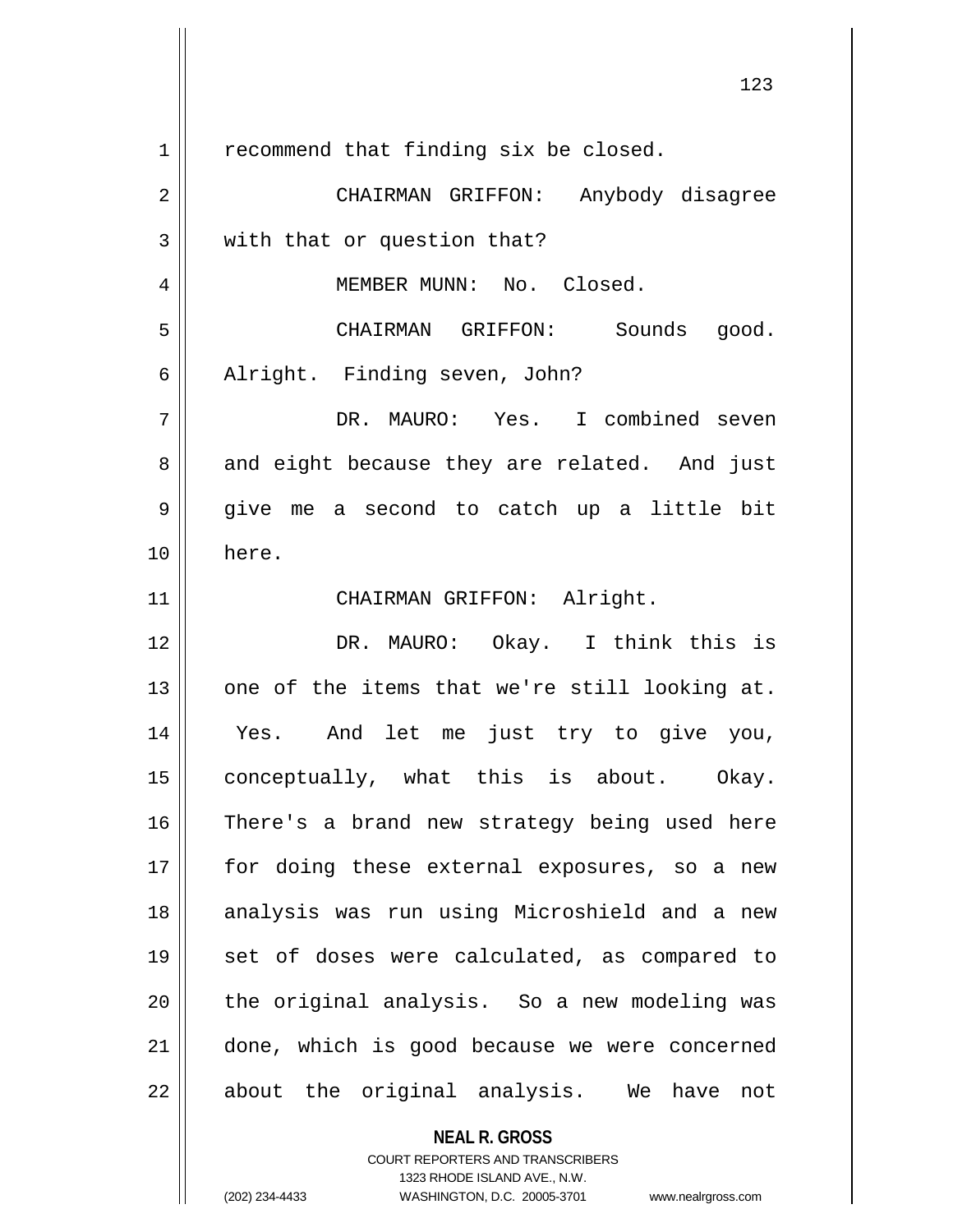**NEAL R. GROSS** COURT REPORTERS AND TRANSCRIBERS 1323 RHODE ISLAND AVE., N.W. (202) 234-4433 WASHINGTON, D.C. 20005-3701 www.nealrgross.com 1 checked those numbers, the new numbers. So  $2 \parallel$  what I can say is that the new Site Profile is 3 very responsive to this issue, has a whole new 4 analysis presented, but we have not yet had a  $5 \parallel$  chance to independently check those numbers,  $6 \parallel$  which is ongoing as we speak, and it's going  $7 \parallel$  to take us a bit of time to go through this  $8 \parallel$  and a couple of other items that are still 9 || actively being looked at. 10 CHAIRMAN GRIFFON: Alright. So  $11$  | we'll leave that open --12 DR. MAURO: So I think we should 13 leave that open until we finish our 14 | calculations. 15 MR. KATZ: Anyway, that's an SC&A 16 action item. 17 DR. MAURO: And that's an SC&A 18 | action, yes. 19 || MR. KATZ: Thank you. 20 CHAIRMAN GRIFFON: And item eight is  $21$  similarly  $-$ 22 || DR. MAURO: Yes, the two go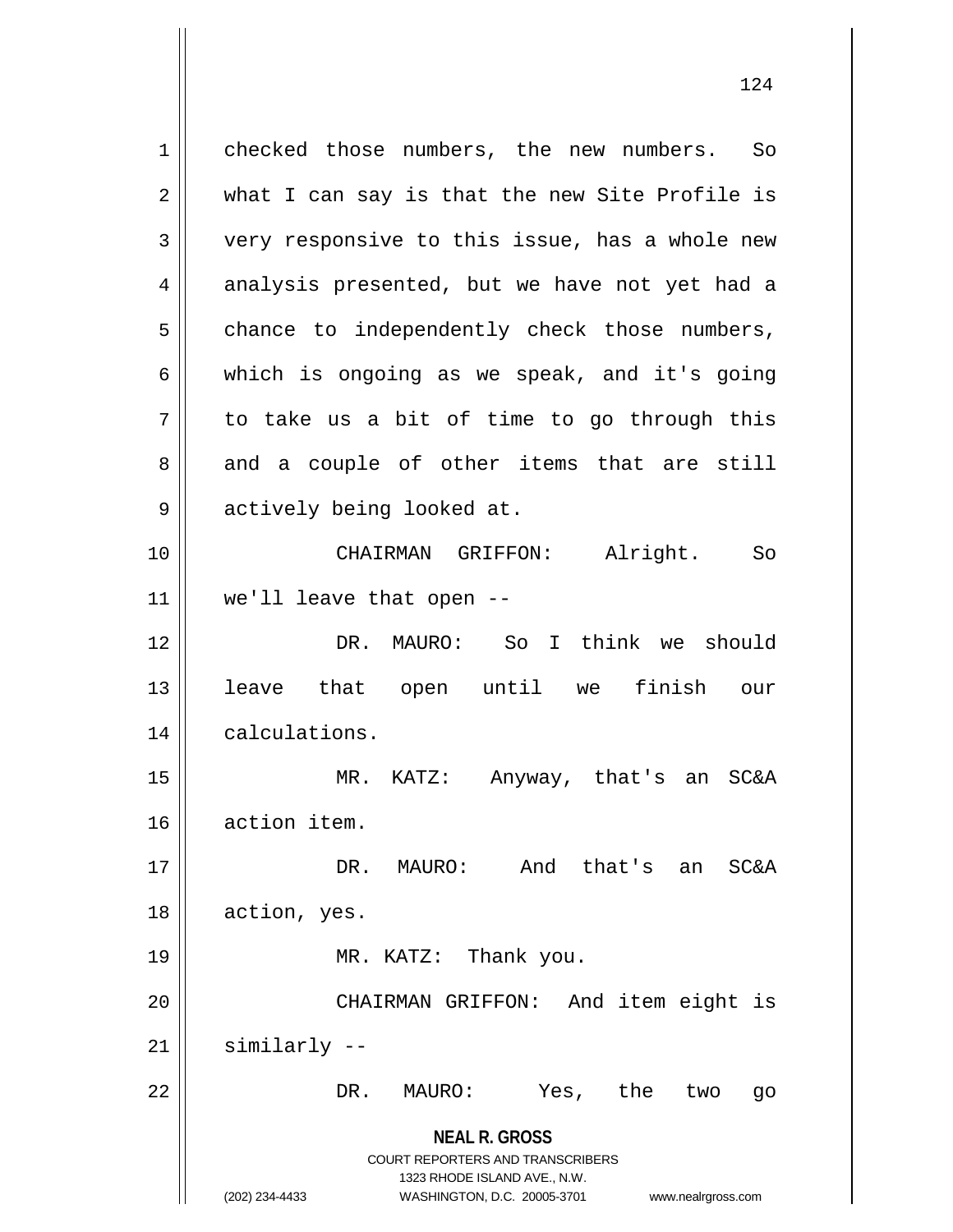1 | together.

2 CHAIRMAN GRIFFON: Right, okay. 3 | Alright.

**NEAL R. GROSS** COURT REPORTERS AND TRANSCRIBERS 1323 RHODE ISLAND AVE., N.W. (202) 234-4433 WASHINGTON, D.C. 20005-3701 www.nealrgross.com 4 MR. KATZ: And that will be ready 5 | for the next meeting two months from now? 6 DR. MAURO: I'm expecting, at best,  $7 \parallel$  we'll have answers to this in a month, maybe 8 two. I'm not sure because we have this and we 9 || have some internal issues. We want to review, 10 you'll see, a couple of items: one dealing 11 with external, one dealing with internal. 12 I've already turned on the crew to do the 13 || numbers, and I would say, at best, we'd have 14 || something for you, their work will be done in 15 || a month, you know, or maybe a little longer.  $16$  So that should be certainly plenty of time for  $17$  || the next meeting. 18 || MR. KATZ: Okay. Thanks. 19 CHAIRMAN GRIFFON: Finding nine,  $20 \parallel$  John. 21 | R. MAURO: Okay. Give me a second.  $22$  || Oh, this is simple. We had a concern in the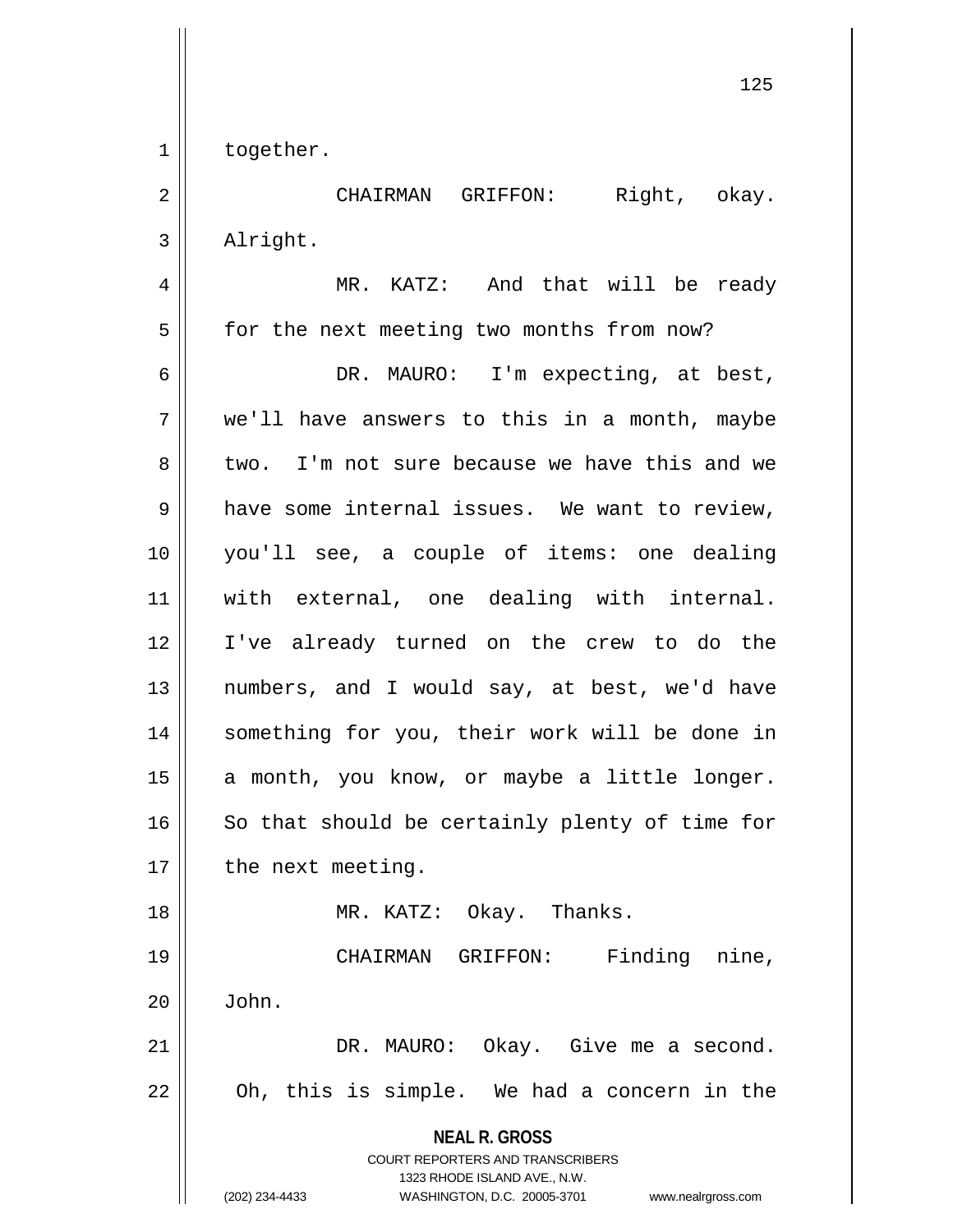1 | original review of the method to reconstruct 2 | medical exposures because they did not employ  $3 \parallel$  the protocol we were used to seeing, namely 4 | OTIB-6. In the new revised version, they  $5 \parallel$  adopt OTIB-6 and, as far as I'm concerned,  $6 \parallel$  that solves the problem and we recommend this 7 item be closed. 8 CHAIRMAN GRIFFON: Sounds good. Any 9 || objections to that? 10 MEMBER MUNN: None. Closed. 11 CHAIRMAN GRIFFON: All right. We 12 can close it. 13 || DR. MAURO: Finding ten has to do 14 with photofluorography. In our original 15  $\parallel$  review, we said, gee, this is pretty early 16 days. In those days, perhaps they used 17 || photofluorography. If you recall, there was a  $18$  | time when SC&A was under the impression that, 19 you know, before a certain date, I think it 20 was 1970, at least at DOE facilities, the 21 automatic fallback position in OTIB-6 is 22 || assume there's photofluorography.

> COURT REPORTERS AND TRANSCRIBERS 1323 RHODE ISLAND AVE., N.W. (202) 234-4433 WASHINGTON, D.C. 20005-3701 www.nealrgross.com

**NEAL R. GROSS**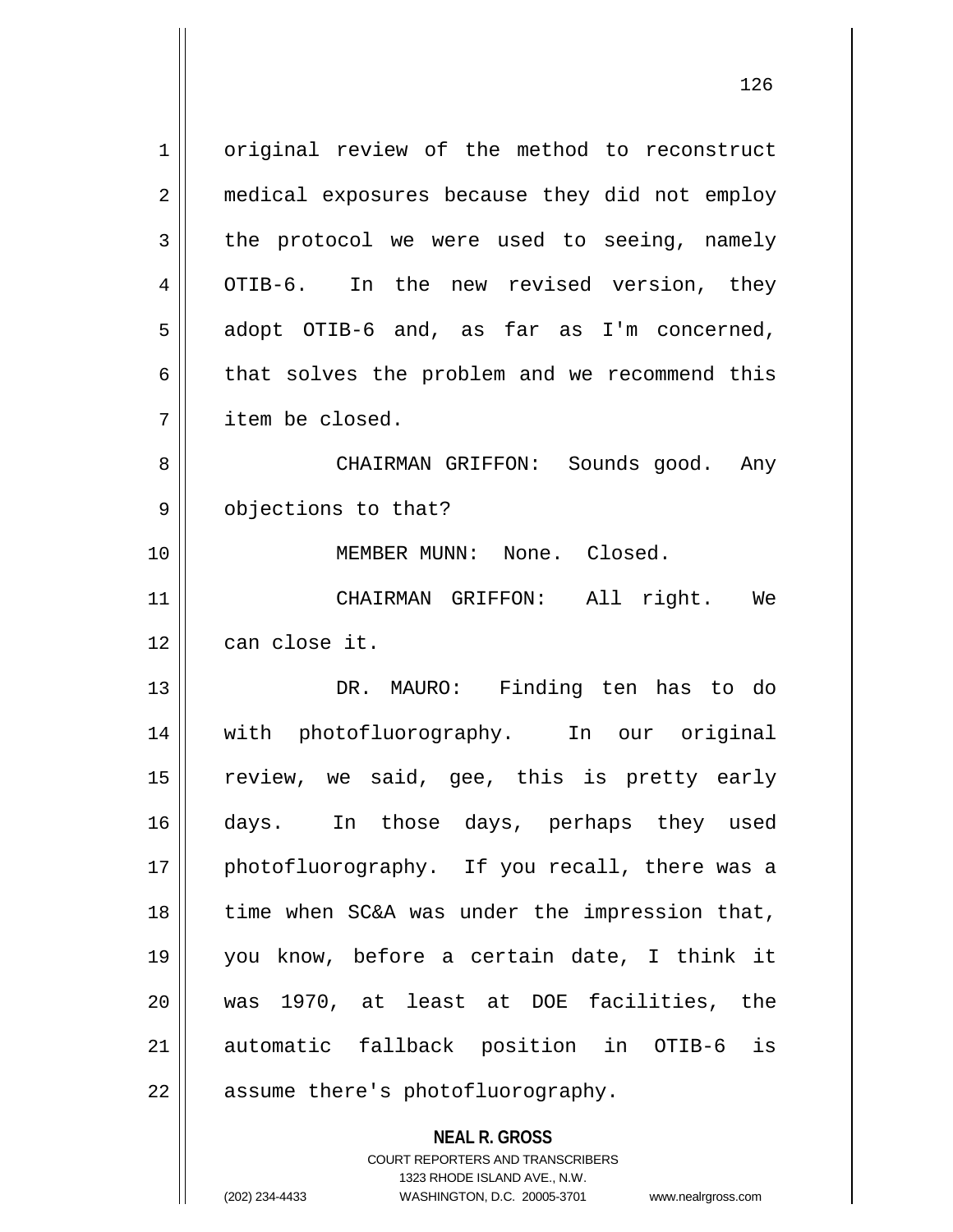1 | It turns out, since then, and we've  $2 \parallel$  all concurred with this for AWE facilities, 3 you don't automatically assume that unless  $4 \parallel$  there is affirmative evidence that, in fact, 5 || there was photofluorography and that it was  $6 \parallel$  performed on-site because, for AWE facilities,  $7 \parallel$  if there was, for a condition of employment,  $8 \parallel$  there was a requirement for medical X-rays, 9 || including photofluorography with the early 10 days, then you would include that dose, and it 11 was done on-site. But if it wasn't part of 12 || the contract, then you don't necessarily need 13 to include that. This all occurred over a 14 course of some time, but we're now in the 15 position where we do not expect that 16 photofluorography be assumed for AWE 17 facilities unless there is affirmative 18 || evidence that it, in fact, occurred, either 19 || through contract or through people's records. 20 || So in light of, you know, when we  $21$  | originally did the analysis, we were operating  $22$  || under that impression. That has all changed,

> COURT REPORTERS AND TRANSCRIBERS 1323 RHODE ISLAND AVE., N.W.

**NEAL R. GROSS**

(202) 234-4433 WASHINGTON, D.C. 20005-3701 www.nealrgross.com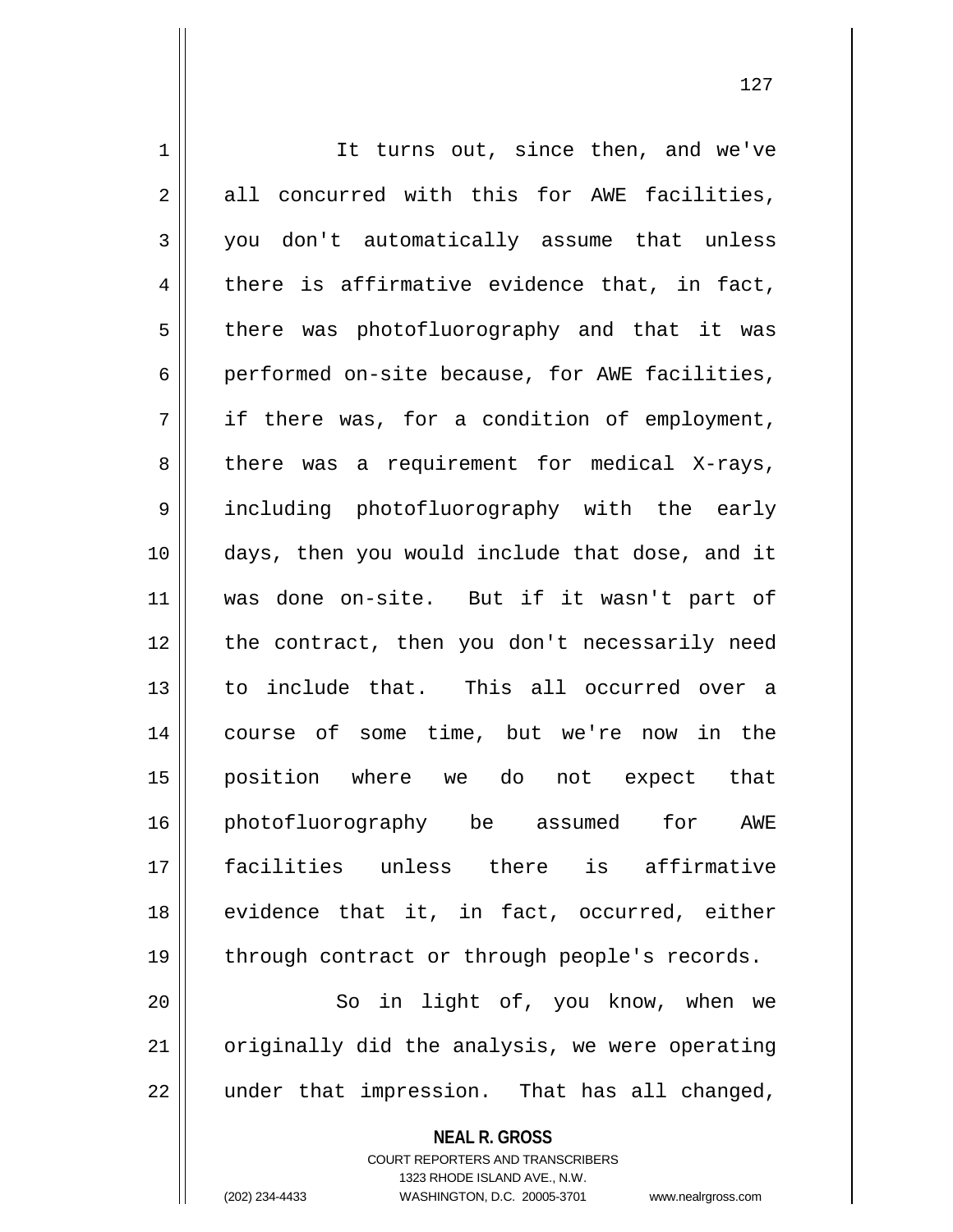1 and so we recommend withdrawing this, closing 2 || or withdrawing this comment. We do not  $3 \parallel$  believe PFG is an issue under the current way 4 || in which we do business now.

5 MEMBER KOTELCHUCK: Would interviews 6 || with individual workers help us in this 7 || situation? Would they know the difference 8 || between X-ray and photofluorography? Might 9 || they remember? I mean, photofluorography has 10 that classic green thing. I don't know if 11 they even saw those, but people might 12 remember.

13 MEMBER MUNN: It's been a long time 14 || since I've seen a CATI, but my memory is that  $15$  | there are questions on the CATI about that.

16 MEMBER KOTELCHUCK: Good.

 MR. KATZ: I think the issue is with photofluorography they have to set up shop there, right? It's sort of an industrial 20 | scale process.

21 MR. HINNEFELD: Photofluorography  $22$  || was on DOE sites too, essentially units were

> **NEAL R. GROSS** COURT REPORTERS AND TRANSCRIBERS 1323 RHODE ISLAND AVE., N.W. (202) 234-4433 WASHINGTON, D.C. 20005-3701 www.nealrgross.com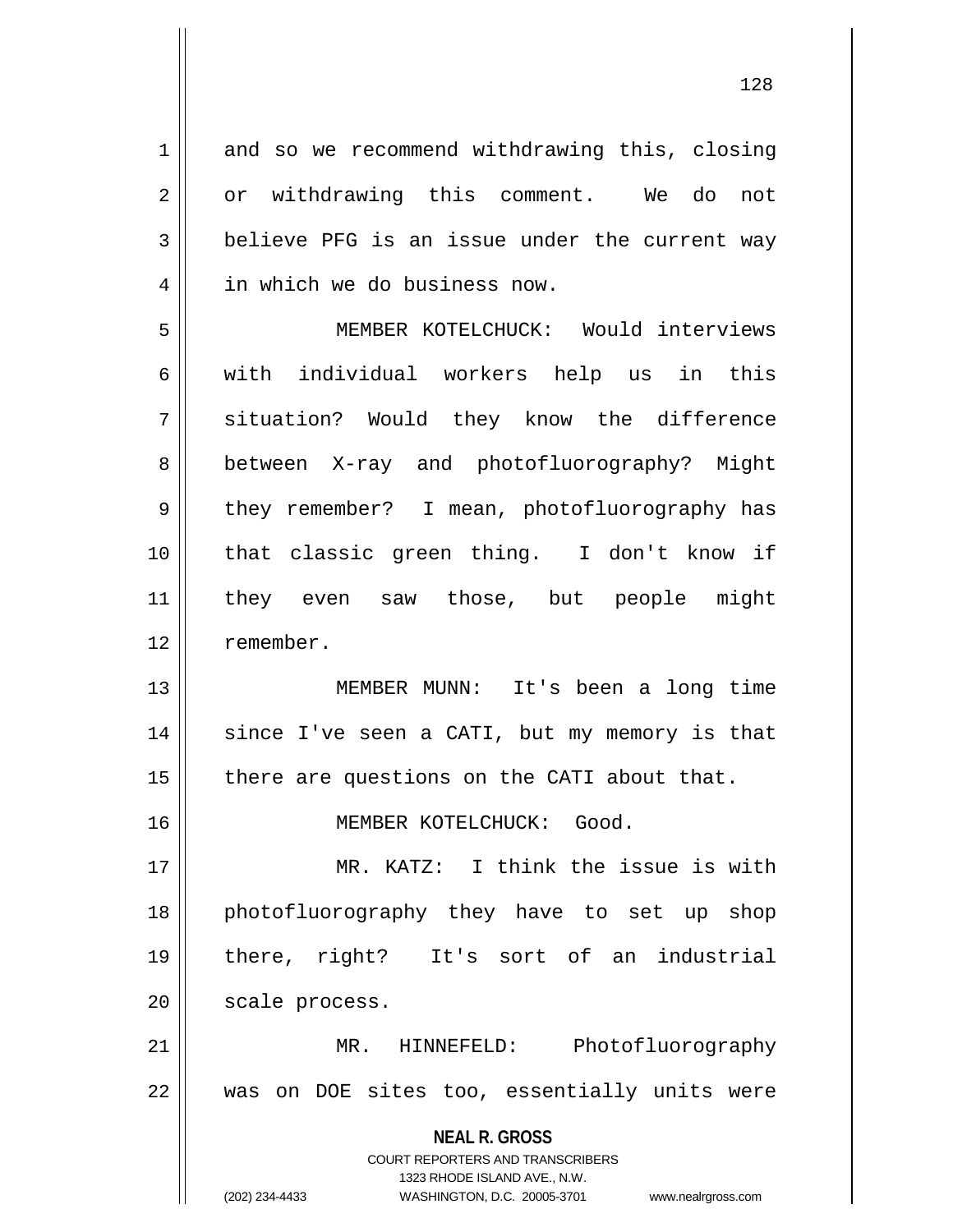**NEAL R. GROSS** COURT REPORTERS AND TRANSCRIBERS 1323 RHODE ISLAND AVE., N.W. (202) 234-4433 WASHINGTON, D.C. 20005-3701 www.nealrgross.com  $1 \parallel$  brought to do a lot of X-rays at a time. And  $2 \parallel$  they could do a lot at a time, and it just --3 I don't think we've ever encountered a  $4 \parallel$  situation like that in AWE. In fact, a lot of 5 || AWEs clearly sent their employees that they 6 were giving X-rays, sent them to a clinic off- $7 \parallel$  site. They wouldn't even be included. I 8 mean, we're essentially granting them credit 9 for having the X-ray machine on the property 10 at Huntington in order to assign the dose at  $11$  all. 12 DR. MAURO: I agree completely with 13 what Stu just said. I don't think I've ever 14 || seen, and I've looked at a lot of Site 15 || Profiles and cases, where photofluorography 16 was a matter of practice on site at an AWE 17 | early facility. 18 MEMBER KOTELCHUCK: Okay. And we 19 asked questions about it. 20 || MR. HINNEFELD: CATI does that. 21 MEMBER KOTELCHUCK: I'm satisfied. 22 CHAIRMAN GRIFFON: Okay. So that's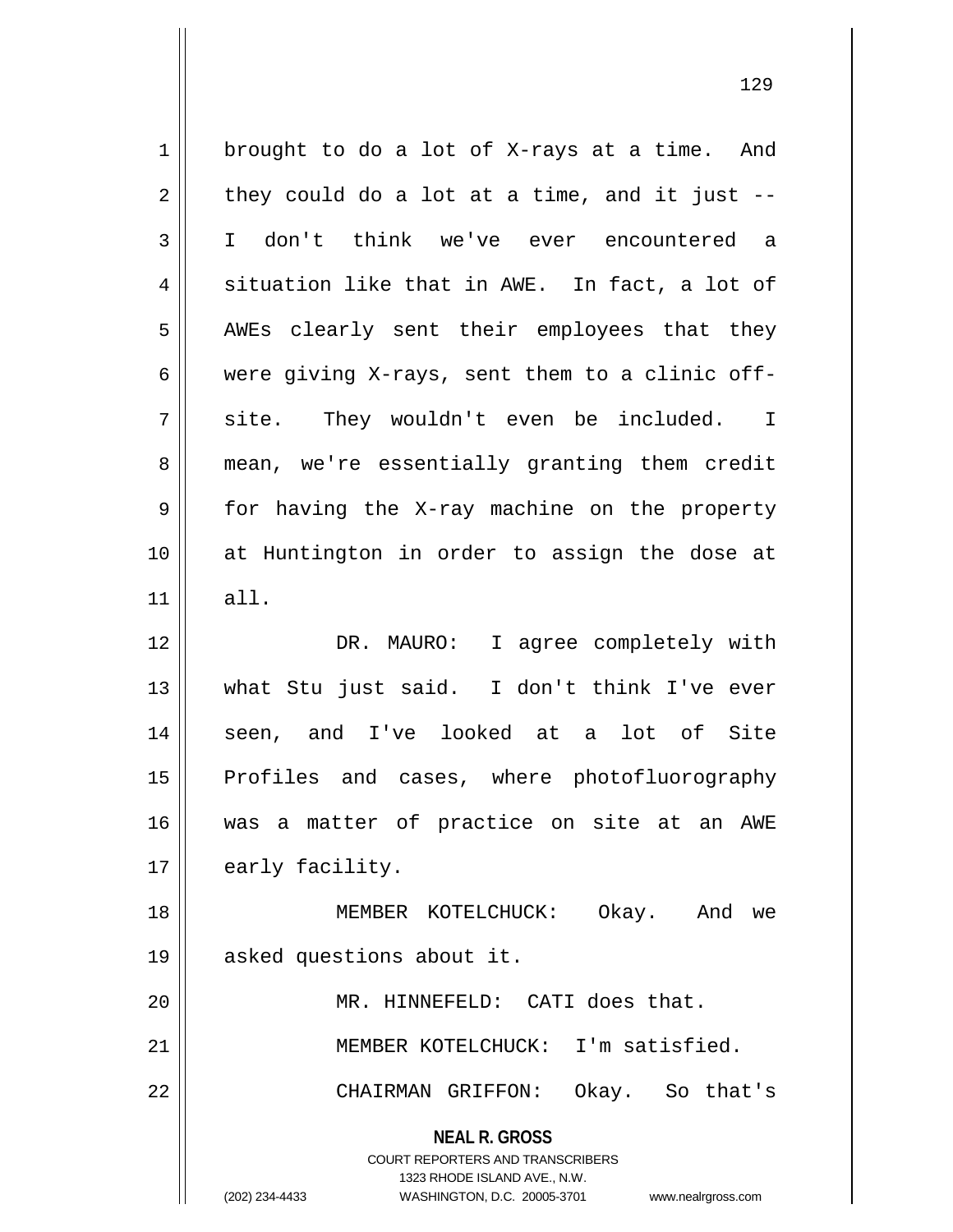1 closed. And item 11, John?

| $\overline{2}$ | DR. MAURO: Yes, 11. I combined 11              |
|----------------|------------------------------------------------|
| 3              | and 12 because they were related. Let me see.  |
| 4              | Let me just catch up a bit. Okay. This is      |
| 5              | the residual period, and we're recommending    |
| 6              | that we keep this item open. And my            |
| 7              | rationale, I'm reading right now, the bottom   |
| 8              | line is that we're recommending we keep it     |
| 9              | open. And if I do a quick read, I have to try  |
| 10             | to get my reason for it here. I guess          |
| 11             | everyone else can take a look at it, too, if   |
| 12             | you have that in front of you. It's not        |
| 13             | jumping in my head.                            |
| 14             | MEMBER MUNN: You wanted us to talk             |
| 15             | about it, essentially.                         |
| 16             | DR. MAURO: Yes, yes. In other                  |
| 17             | words, I'm just reading my -- it covered a lot |
| 18             | of material, so it's not just jumping into my  |
| 19             | mind right away why I'm recommending leaving   |
| 20             | this open. They did something unusual here.    |
| 21             | This might be something worth talking about.   |
| 22             | Give me a second here.                         |
|                | <b>NEAL R. GROSS</b>                           |

COURT REPORTERS AND TRANSCRIBERS 1323 RHODE ISLAND AVE., N.W. (202) 234-4433 WASHINGTON, D.C. 20005-3701 www.nealrgross.com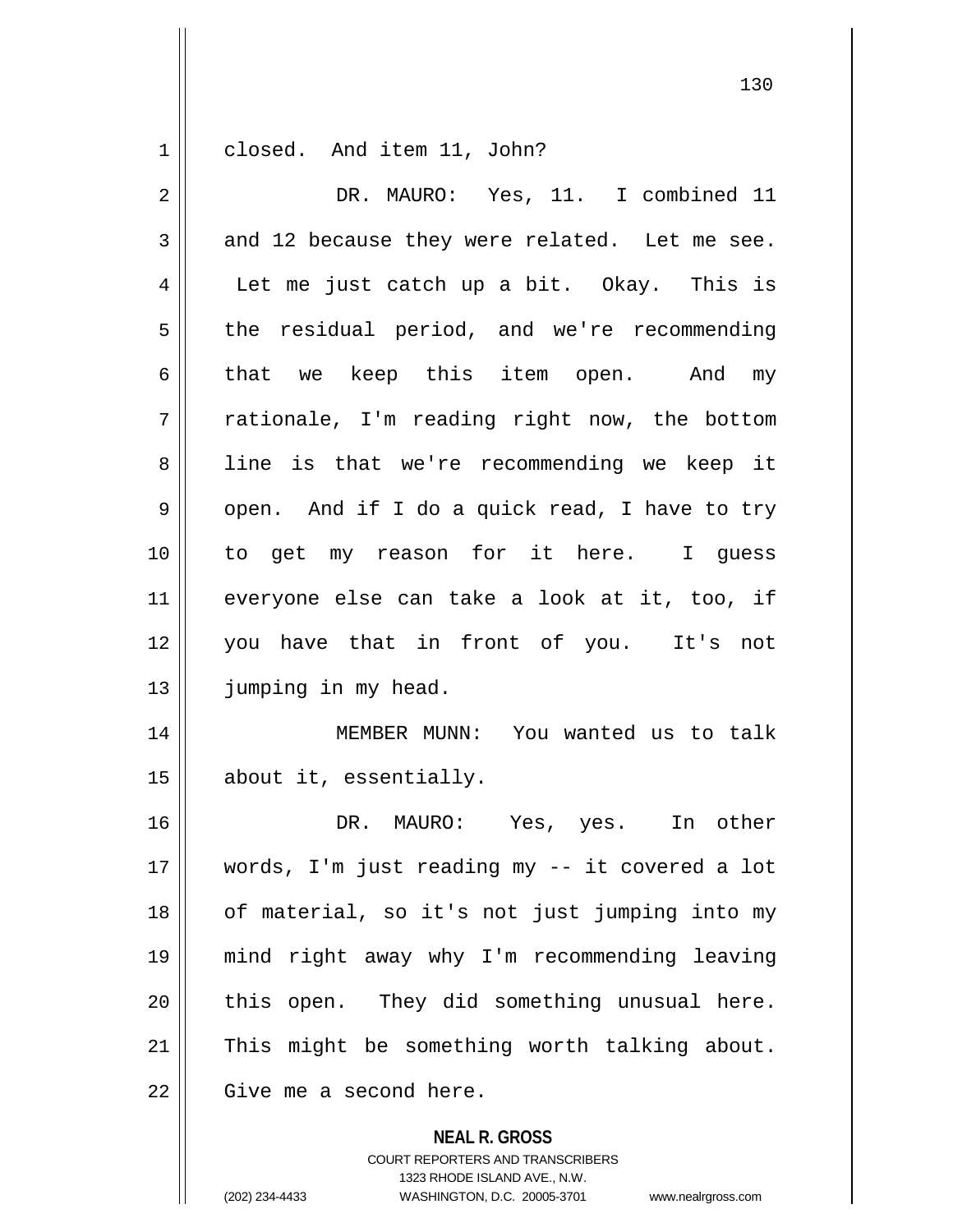| 1  | MEMBER MUNN: I think you thought it            |
|----|------------------------------------------------|
| 2  | unclear whether or not the procedure<br>was    |
| 3  | preferred was going to be completely bounding. |
| 4  | DR. MAURO: Yes, there was something            |
| 5  | good here.                                     |
| 6  | MEMBER MUNN:<br>It doesn't have a              |
| 7  | standby --                                     |
| 8  | DR. MAURO: Oh, oh, I see what they             |
| 9  | did. Oh, this is important. Yes, yes, it's     |
| 10 | just coming back to me, reading my notes.      |
| 11 | They're recommending that, during the residual |
| 12 | period or it might be the decon period that    |
| 13 | occurred later, they're saying, well, the      |
| 14 | approach we used during the operations period, |
| 15 | we'll just apply that to the residual or decon |
| 16 | period. I think it might be the decon period.  |
| 17 | The<br>Yes, yes, yes, here's how it goes.      |
| 18 | operations period ended in 1962, okay?<br>And  |
| 19 | then there was this standby period up until    |
| 20 | 1978. Now, let's just talk about for a minute  |
| 21 | -- then from '78 and '79, they did a           |
| 22 | remediation.                                   |

**NEAL R. GROSS** COURT REPORTERS AND TRANSCRIBERS

1323 RHODE ISLAND AVE., N.W.

(202) 234-4433 WASHINGTON, D.C. 20005-3701 www.nealrgross.com

 $\mathbf{I}$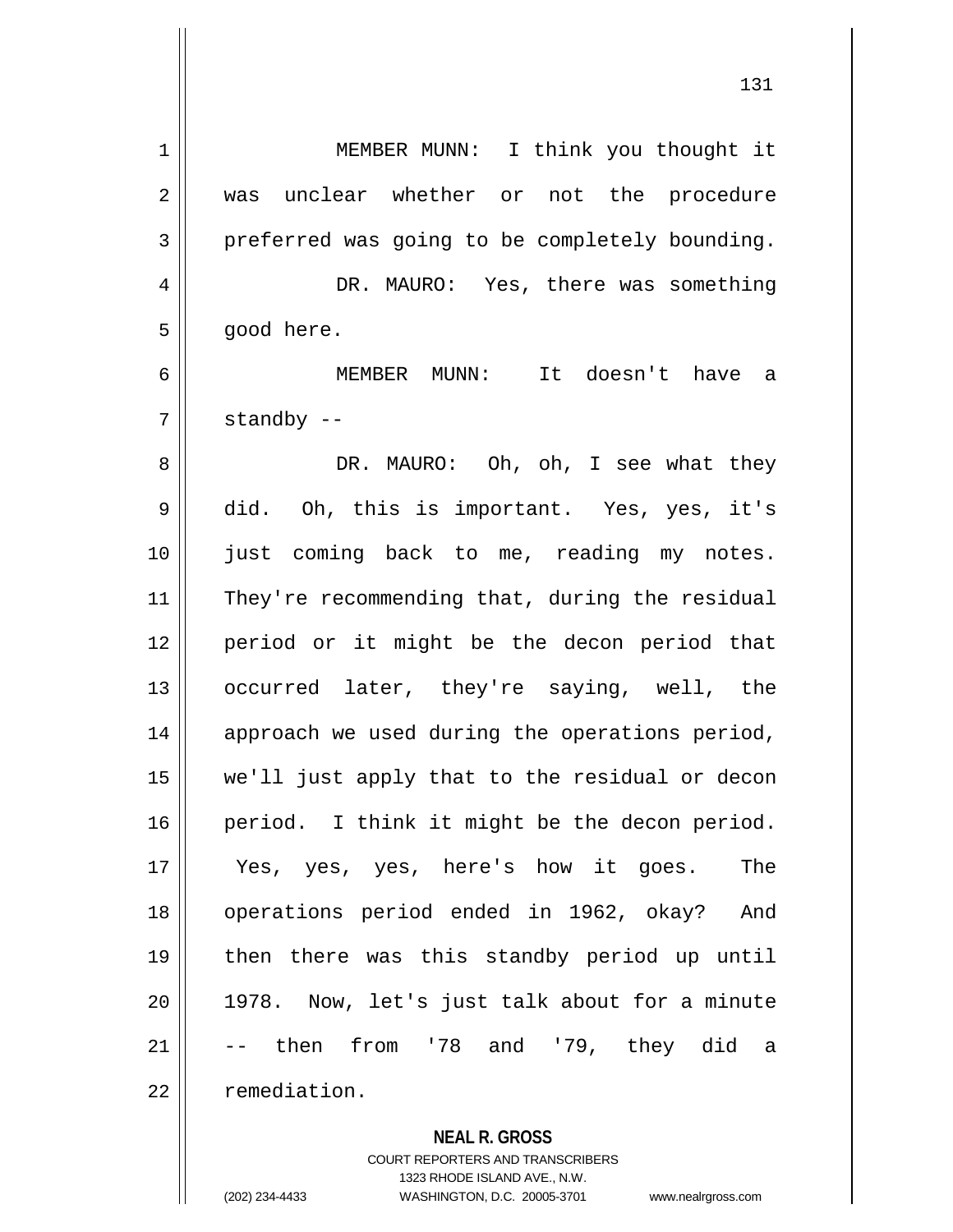1 || So the question one has to ask  $2 \parallel$  themselves, okay, well, what are you doing  $3 \parallel$  about the standby period, which is from 1962 4 to 1978, and what are you doing about the 5 | actual remediation period where folks came in 6  $\parallel$  and cleaned the place up in '78 and '79? The  $7 \parallel$  answer is, from '62 to '78, the report is  $8 \parallel$  silent. They're treating it as if there was 9 || no potential for exposure in the standby 10 period. Now, that may very well be true. 11 || Maybe there was nobody there, and there was no 12 potential for exposure. Right now, the report 13 is silent on that. It did address it in the 14 || original one, and I believe the original one 15 did have some protocol that we questioned for 16 || assigning exposures during the standby period. 17 The standby period now has no 18 exposures assigned. And I'm just presuming, 19 and I'd like to sort of drop this one on 20 NIOSH, is we need a little rationale and 21 || justification why there's no exposures during

 $22$  || the standby period. It may be the place was

**NEAL R. GROSS**

COURT REPORTERS AND TRANSCRIBERS 1323 RHODE ISLAND AVE., N.W. (202) 234-4433 WASHINGTON, D.C. 20005-3701 www.nealrgross.com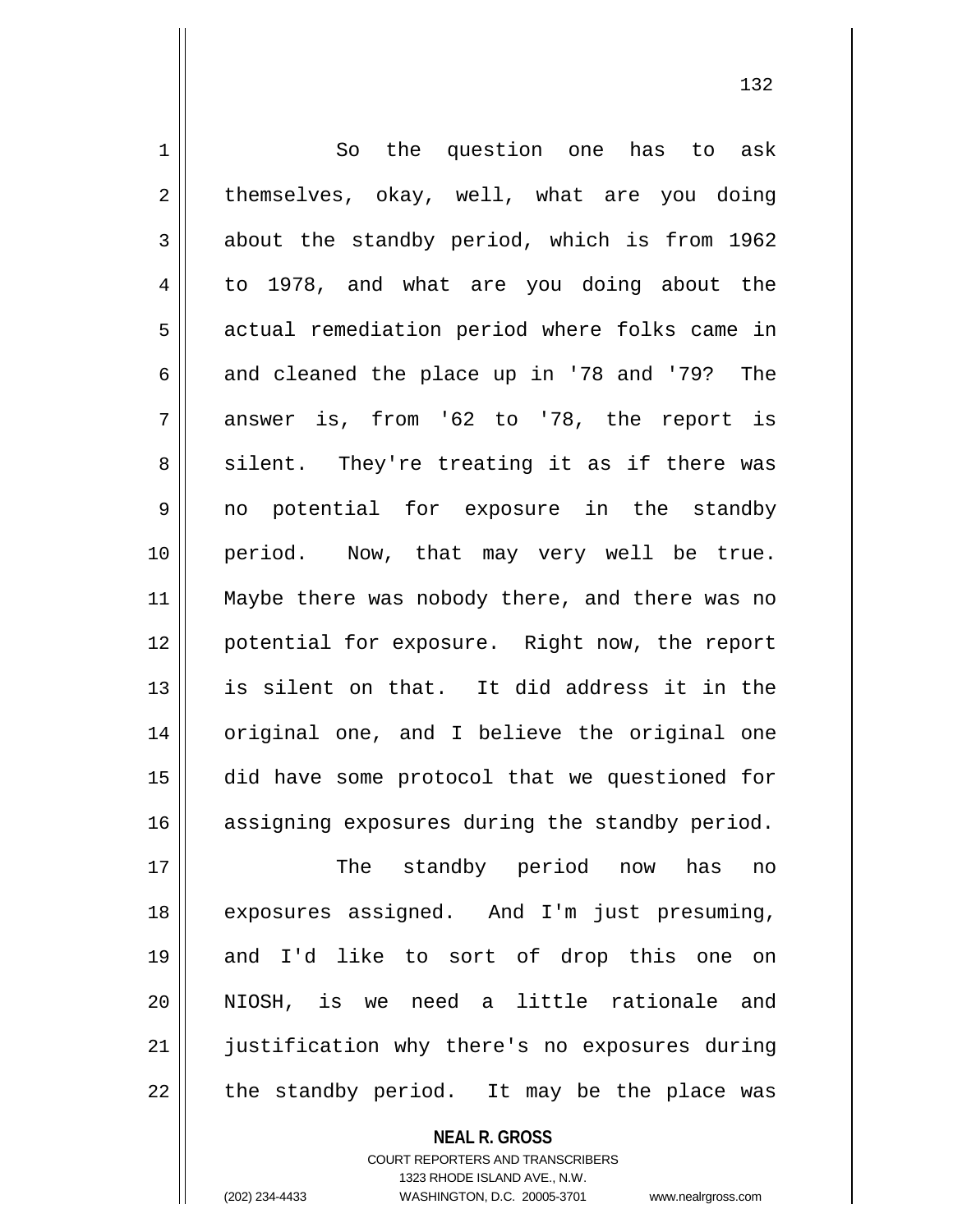1 || shut down, and no one was in there. I don't  $2 \parallel$  know.

3 || But the issue then goes to: but they 4 do explicitly, NIOSH, the new Site Profile 5 does explicitly address '78 and '79. And the  $6 \parallel$  approach they're recommending is, well, we'll 7 || simply assign the exposures that we assigned 8 || during the operations period to the 9 | decontamination period. Now, this is unusual. 10 I haven't seen that before. This is a first. 11 || Now, I would be the first to admit

12 || that, from an external exposure point of view, 13 || they did not have all these drums. Remember 14 || earlier we talked about they have a whole new 15 method of doing the external exposure where 16 they ran, I believe, MCNP with these full 17 barrels filled with this material. They're 18 || going to assign that for this decon period. I 19 would be the first to say that it's very 20 unlikely that anyone could have gotten  $21$  exposures during  $-$  external exposures 22 || during the decon period because those big

## **NEAL R. GROSS**

## COURT REPORTERS AND TRANSCRIBERS 1323 RHODE ISLAND AVE., N.W. (202) 234-4433 WASHINGTON, D.C. 20005-3701 www.nealrgross.com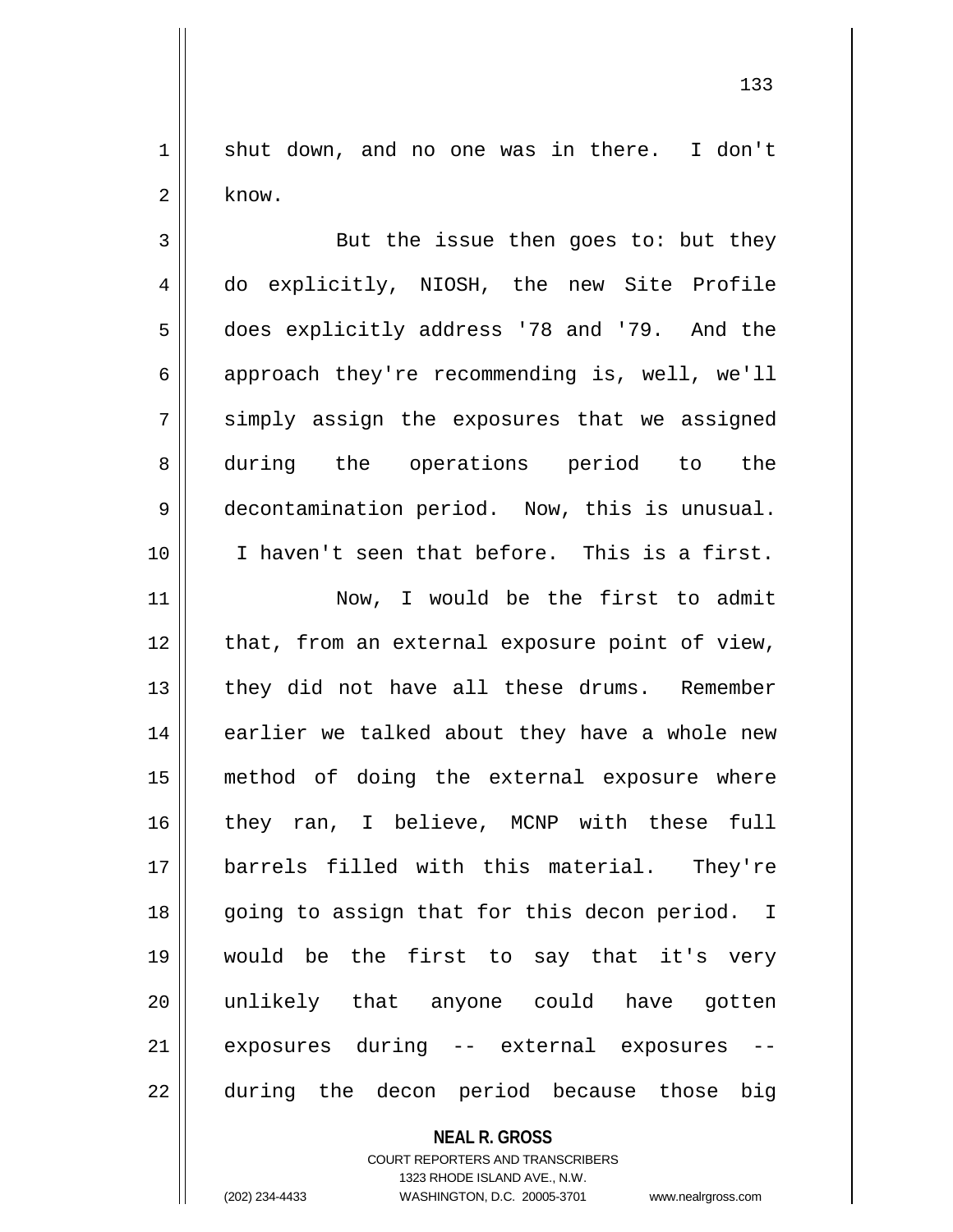1 barrels of residue were not there. So some  $2 \parallel$  would say, yes, well, sure, that bounds it. 3 || Whether or not, I mean, it seems to be 4 throwing a big number at a problem and putting 5 the problem to bed, and that's really a 6 || judgment you folks have to make.

7 With regard to internal exposure, 8 they're using the same approach. Once we 9 || resolve this dust-loading business we talked 10 || about earlier, this upper bound, the outlier, 11 || well, they're basically, you know, plan to use 12 || the same approach for this D&D period. Now,  $13$  || that might be a little bit more intuitively 14 appropriate.

15 || One could argue that, you know, that would place an upper -- I mean, it's plausible that there was some residual dust of residue of this material, and that during D&D you generate airborne activity and, therefore, the numbers that you use that were airborne during 21 | operation would bound what one would | experience during D&D, and that may very well

> **NEAL R. GROSS** COURT REPORTERS AND TRANSCRIBERS 1323 RHODE ISLAND AVE., N.W. (202) 234-4433 WASHINGTON, D.C. 20005-3701 www.nealrgross.com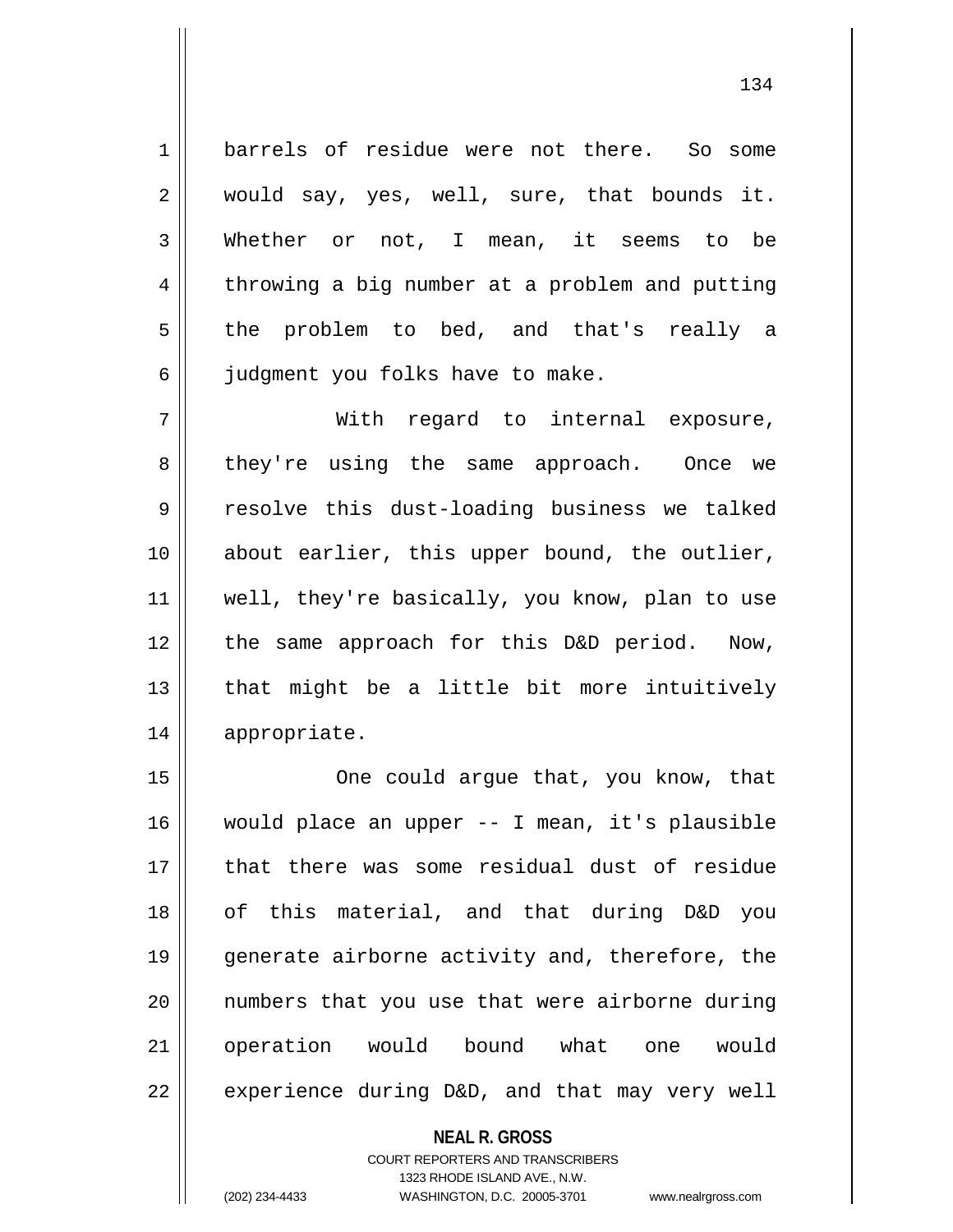1 be plausible. I'm not sure, you know. You  $2 \parallel$  think about D&D and you think people are  $3 \parallel$  ripping things up, tearing it down. 4 | So you've got offsetting problems. 5 | One is it's likely that, you know, you're not  $6 \parallel$  going to have, you know, during the operations 7 period, you were actually producing this 8 || residual stuff, material, there was airborne 9 activity, directly injected airborne as a 10 result of the nickel operation that was going 11 || on. That was the process that caused the 12 airborne dust loadings that were observed 13 during operations. 14 Now, all of a sudden, it's many, 15 many years later. It's what? Twenty years 16 later or fifteen years later. And they're 17 D&D'ing the place. The mechanism by which you 18 || get airborne radioactivity is a lot different. 19 You're ripping things up. You're cleaning 20 || things. You're going through a D&D process. 21 And there certainly could have been some 22 | residue around being generated.

> COURT REPORTERS AND TRANSCRIBERS 1323 RHODE ISLAND AVE., N.W.

**NEAL R. GROSS**

(202) 234-4433 WASHINGTON, D.C. 20005-3701 www.nealrgross.com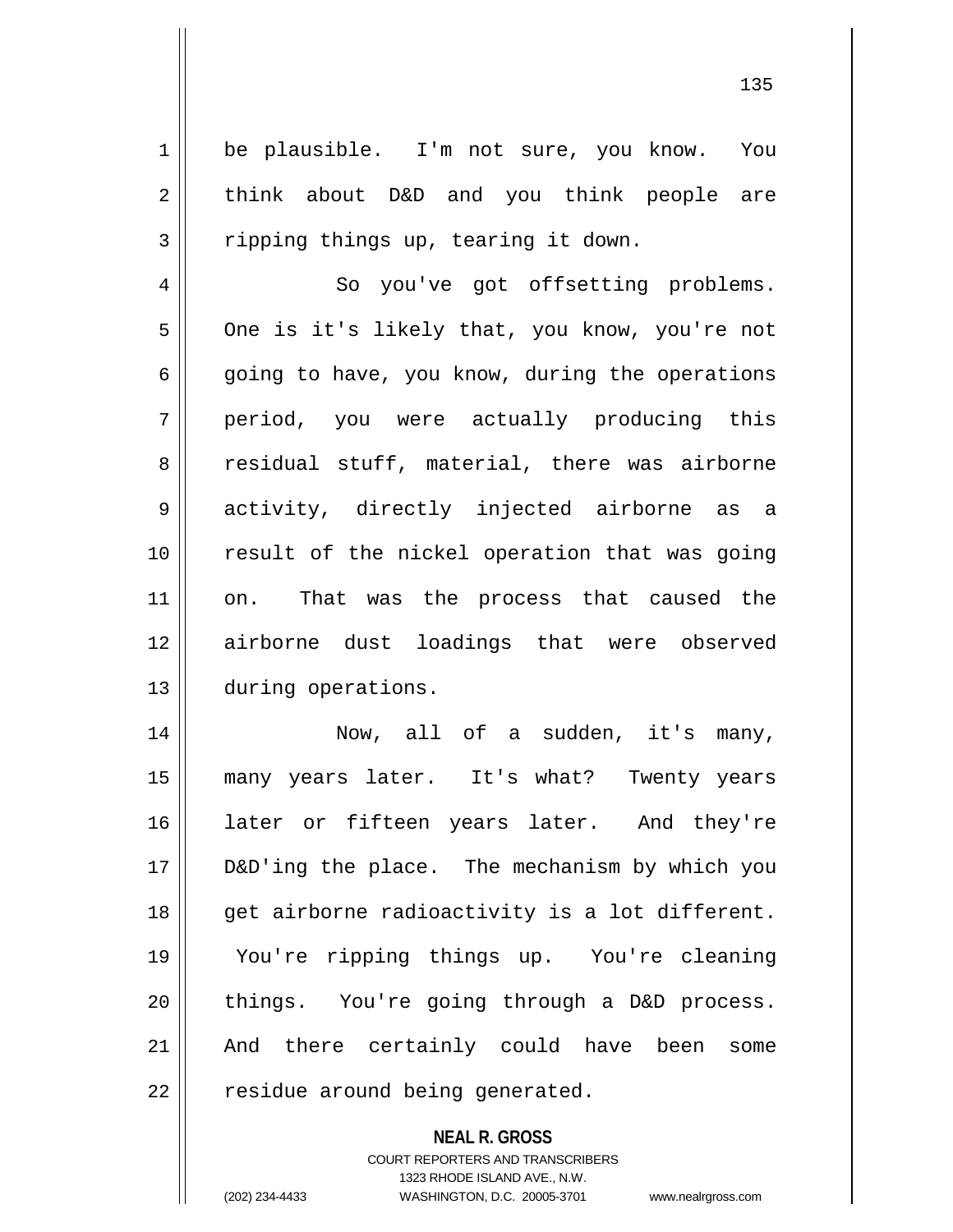| 1  | So the scenario that would take               |
|----|-----------------------------------------------|
| 2  | place here during D&D is going to be a lot    |
| 3  | different than the scenario that took place   |
| 4  | during operations. So --                      |
| 5  | CHAIRMAN GRIFFON: John? I think               |
| 6  | NIOSH has something --                        |
| 7  | DR. MAURO: Okay. Yes. I'm talking             |
| 8  | on and on.                                    |
| 9  | MR. HINNEFELD: I think that, you              |
| 10 | know, for the '78 to '79 period, I think we'd |
| 11 | have to -- I don't know what I can say about  |
| 12 | that. We'll wait and see. The standby period, |
| 13 | the facility isn't covered.                   |
| 14 | CHAIRMAN GRIFFON: It's not covered.           |
| 15 | MR. HINNEFELD: It's a DOE facility.           |
| 16 | It's not an AWE. It's a DOE facility.         |
| 17 | Residual contamination periods are defined    |
| 18 | only for AWE. DOE facilities don't have a     |
| 19 | residual contamination period. So if coverage |
| 20 | stops in '63, according to the DOE facilities |
| 21 | page, and then it was a DOE decontamination   |
| 22 | from '78 to '79, so those two years are       |
|    | <b>NEAL R. GROSS</b>                          |

COURT REPORTERS AND TRANSCRIBERS 1323 RHODE ISLAND AVE., N.W.

 $\mathsf{II}$ 

(202) 234-4433 WASHINGTON, D.C. 20005-3701 www.nealrgross.com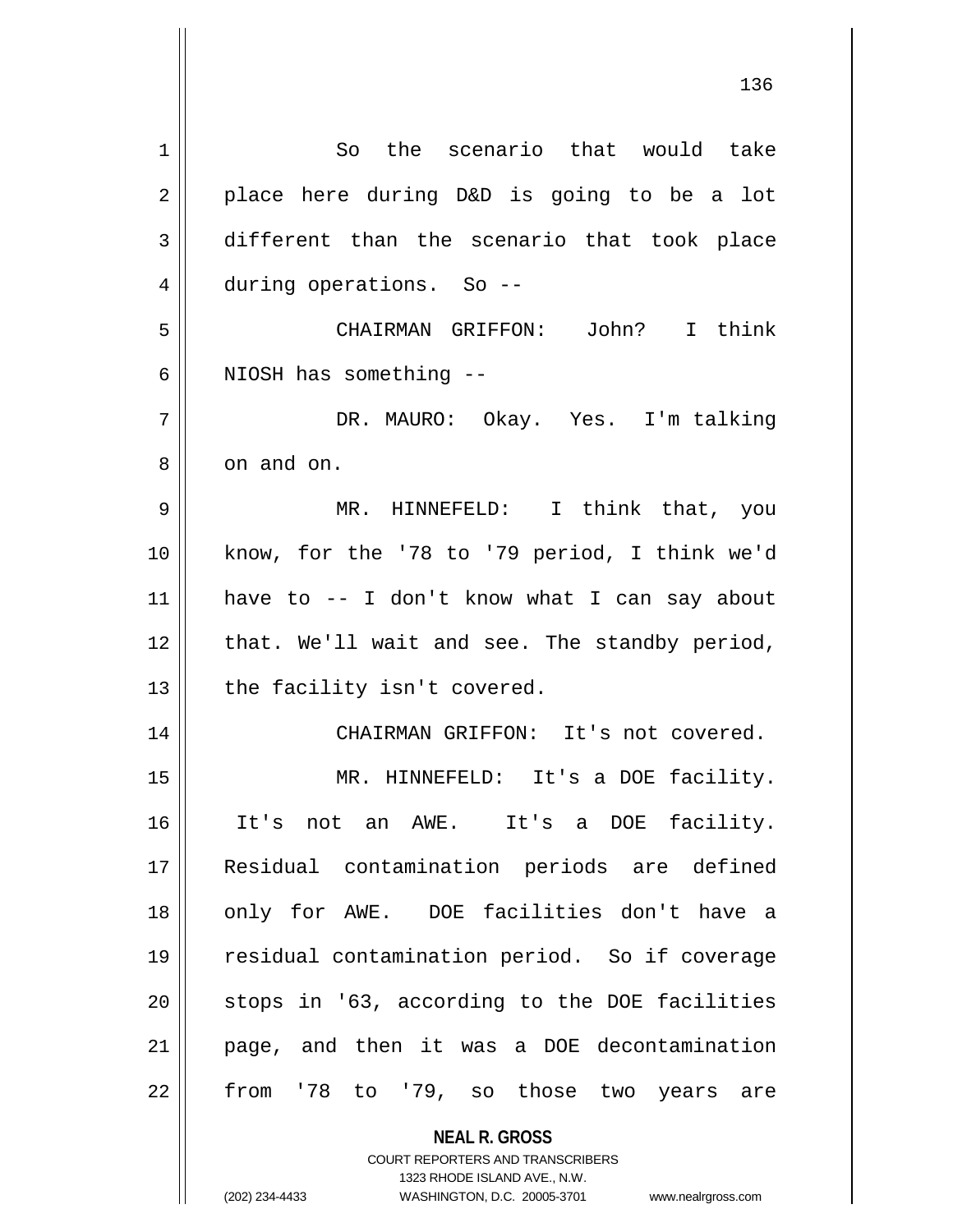**NEAL R. GROSS** COURT REPORTERS AND TRANSCRIBERS 1323 RHODE ISLAND AVE., N.W. (202) 234-4433 WASHINGTON, D.C. 20005-3701 www.nealrgross.com 1 || covered. So the standby period is not 2 | covered. 3 CHAIRMAN GRIFFON: It's just an odd  $4 \parallel$  way of -- yes. 5 MR. HINNEFELD: You know, we run 6 || into that at Weldon Springs, too. You know, 7 | Weldon Springs was a DOE facility, got turned  $8 \parallel$  over contaminated to the Department of Army. 9 || Well, this coverage stopped when it got turned 10 | over to the Army. 11 || CHAIRMAN GRIFFON: Right. 12 MR. HINNEFELD: So it's not covered 13 || under the standby period. Now, the discussion 14 || of the remediation and the clean-up, that's 15 something that needs to be pursued further 16  $\parallel$  when we get -- I guess John said, this is the 17 || one where he said there's going to be a more 18 || significant evaluation because he just took a  $19$  | quick --20 DR. MAURO: Right. This is a 21 | preliminary review. 22 MR. HINNEFELD: Okay. But the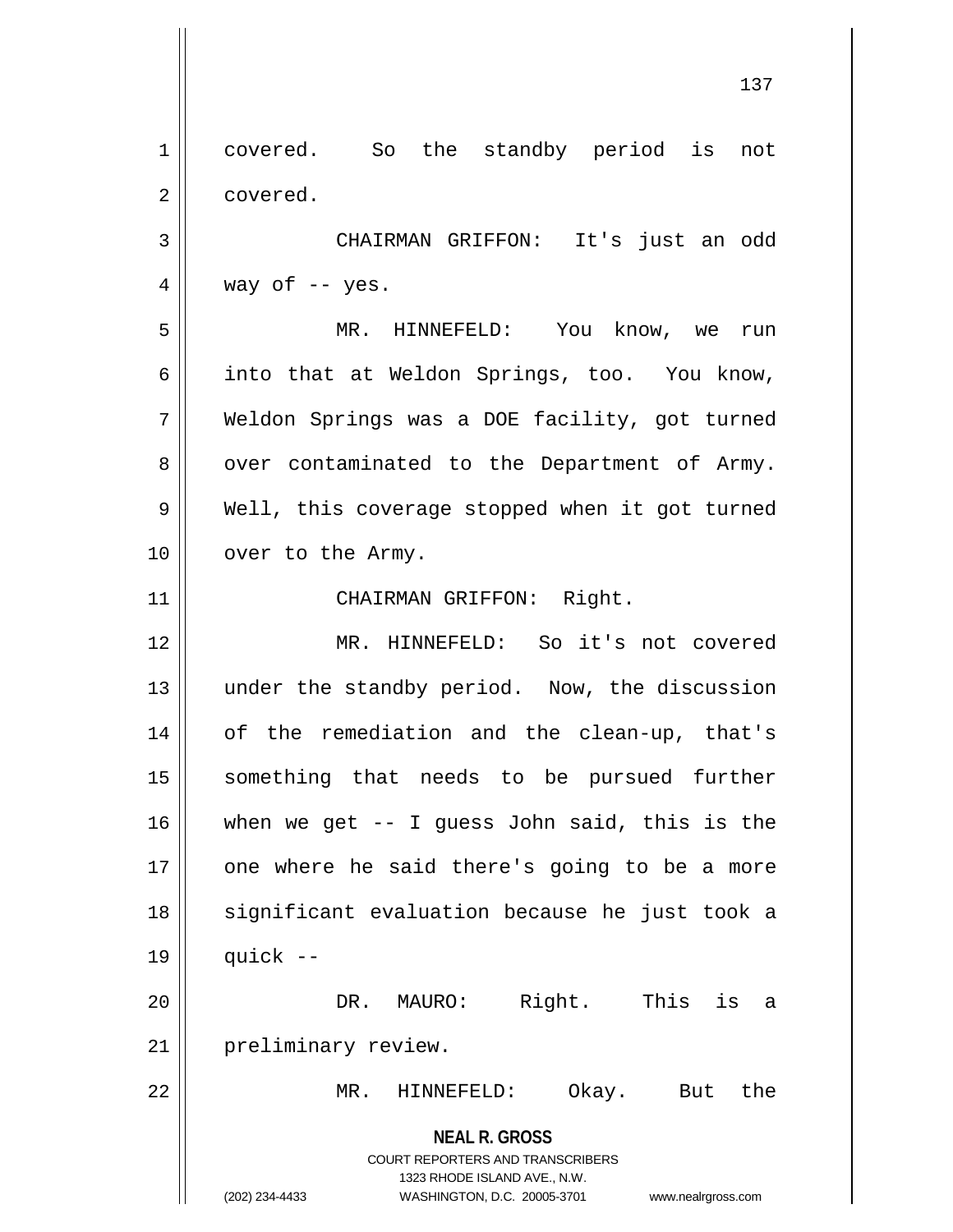| $\mathbf 1$    | standby is excluded because it's not covered.                                                                                                                       |
|----------------|---------------------------------------------------------------------------------------------------------------------------------------------------------------------|
| $\overline{2}$ | CHAIRMAN GRIFFON: Alright. So you                                                                                                                                   |
| 3              | don't need to focus on the standby, John, but                                                                                                                       |
| 4              |                                                                                                                                                                     |
| 5              | DR. MAURO: You know, I have to say                                                                                                                                  |
| 6              | I thought Huntington was an AWE. I probably                                                                                                                         |
| 7              | wouldn't have gotten it if -- I didn't know                                                                                                                         |
| 8              | that.                                                                                                                                                               |
| 9              | MR. HINNEFELD: It may, you know,                                                                                                                                    |
| 10             | sometimes the classifications have changed                                                                                                                          |
| 11             | over time, and it may have started as an AWE,                                                                                                                       |
| 12             | but it's currently classified as<br>a DOE                                                                                                                           |
| 13             | facility.                                                                                                                                                           |
| 14             | MR. STIVER: I think it was                                                                                                                                          |
| 15             | considered an AWE when we did our initial                                                                                                                           |
| 16             | review. In 2008, when you produced the new                                                                                                                          |
| 17             | report, it was covered as a DOE facility.                                                                                                                           |
| 18             | MR. HINNEFELD: Okay, alright.                                                                                                                                       |
| 19             | Remind us, what are<br>MEMBER MUNN:                                                                                                                                 |
| 20             | the activated isotopes that we're concerned                                                                                                                         |
| 21             | with here?                                                                                                                                                          |
| 22             | MR. HINNEFELD: It's the uranium                                                                                                                                     |
|                | <b>NEAL R. GROSS</b><br><b>COURT REPORTERS AND TRANSCRIBERS</b><br>1323 RHODE ISLAND AVE., N.W.<br>(202) 234-4433<br>WASHINGTON, D.C. 20005-3701 www.nealrgross.com |

 $\mathbf{I}$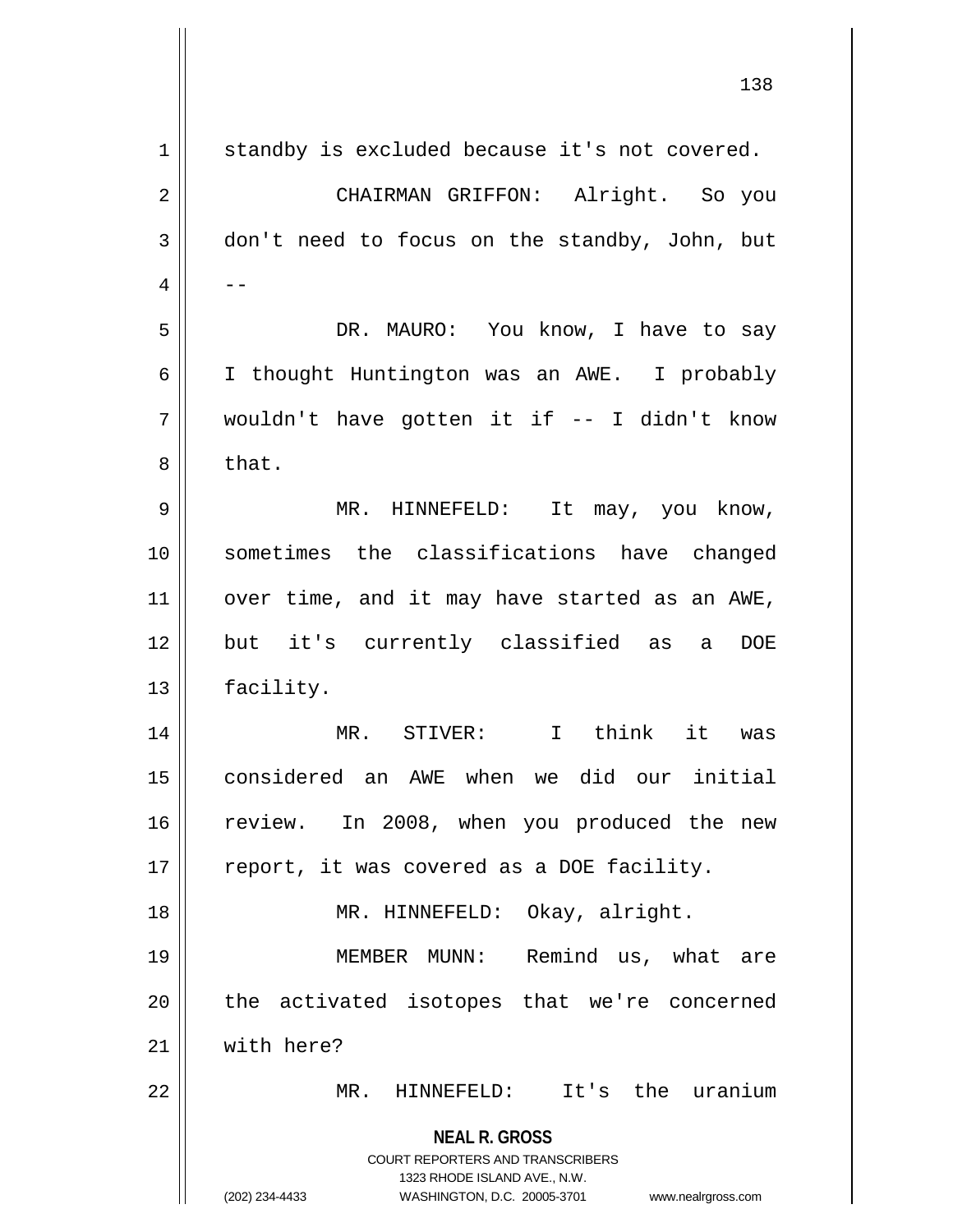1 contamination on the nickel.

**NEAL R. GROSS** COURT REPORTERS AND TRANSCRIBERS 2 MEMBER MUNN: It's still uranium 3 || contamination. It's not activated nickel? 4 || MR. HINNEFELD: No. 5 || MEMBER MUNN: Okay. Alright. Just  $6 \parallel$  checking. Thank you. 7 DR. MAURO: But to close this out, 8 || just to let you know as almost a preview of  $9 \parallel$  what is it that we think is important that we 10 need to look at -- 11 | CHAIRMAN GRIFFON: Coming features. 12 DR. MAURO: Yes. We already talked 13 || about the external exposure we're revisiting. 14 From an internal perspective, what we're 15 || revisiting is the following. In the original 16 analysis, the default assumption was that 17 these barriers contained uranium and that the 18 uranium that was there was at the upper end of 19 the contractual -- I thought it was 20 contractual. See, it was my understanding 21 that this was a contract. And that the  $22$  || highest concentration that was allowed to be

1323 RHODE ISLAND AVE., N.W.

(202) 234-4433 WASHINGTON, D.C. 20005-3701 www.nealrgross.com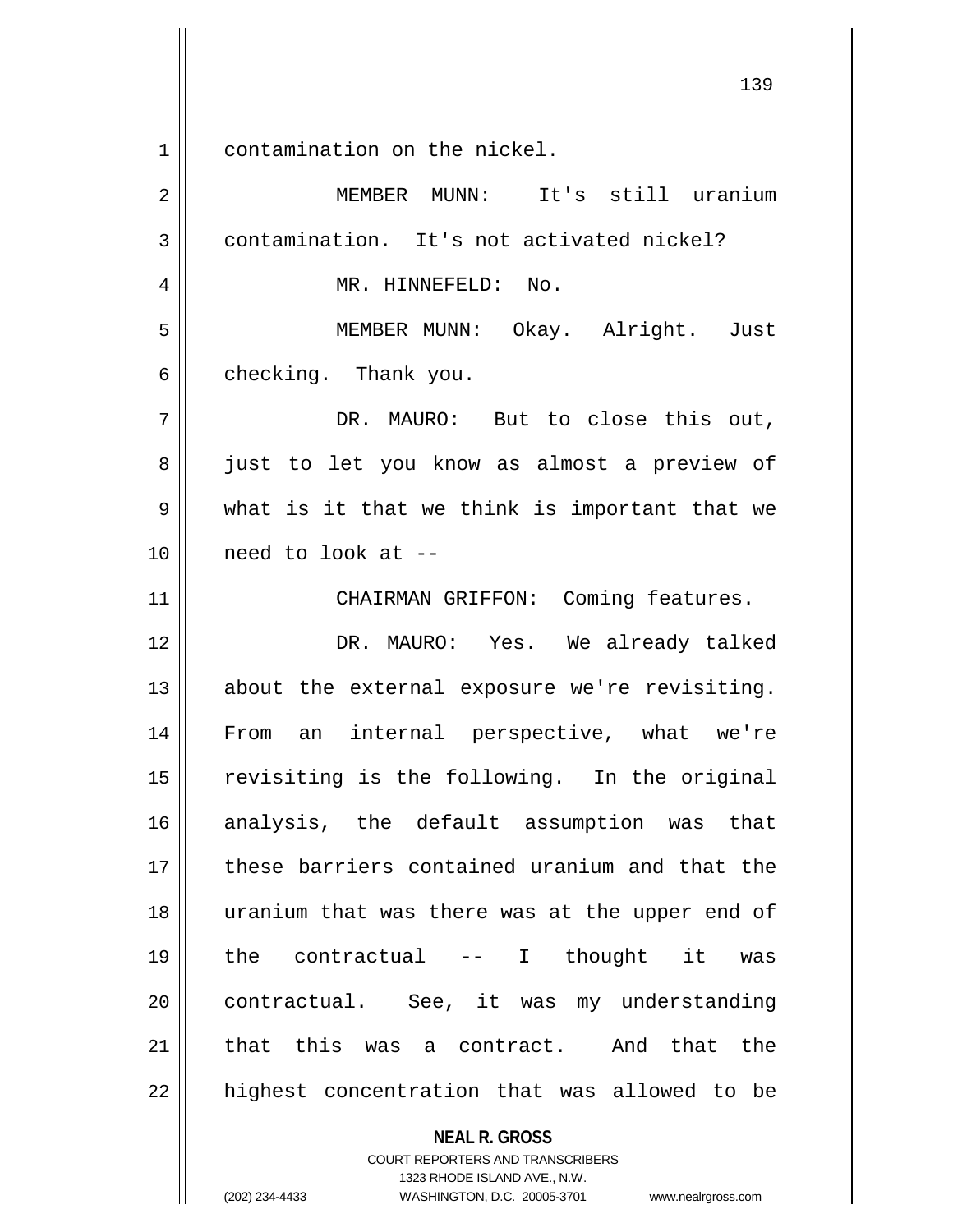| 1  | handled was 36 percent enrichment. In the                           |
|----|---------------------------------------------------------------------|
| 2  | original analysis, it was assumed that that                         |
| 3  | was the enrichment level of the uranium.                            |
| 4  | MEMBER MUNN: Of everything?                                         |
| 5  | DR. MAURO: Yes, for everybody,                                      |
| 6  | which is extremely bounding.                                        |
| 7  | MEMBER MUNN: It sure is.                                            |
| 8  | DR. MAURO: Right, exactly. And as                                   |
| 9  | a result of that, they used that, and they                          |
| 10 | also assumed that the amount of uranium that                        |
| 11 | was in the nickel was one percent by weight.                        |
| 12 | So you could envision how you go about, once                        |
| 13 | you know the airborne dust loading of nickel,                       |
| 14 | you can see how the calculation is done.                            |
| 15 | Now the new Site Profile doesn't use                                |
| 16 | this. They assume that the enrichment that                          |
| 17 | everyone experienced is at two percent                              |
| 18 | enrichment, which is more realistic.                                |
| 19 | Oh, I forgot a very important point.                                |
| 20 | When they assumed it was at 36 percent from                         |
| 21 | the previous one, they said, listen, because                        |
| 22 | of that, that more than accounts for any                            |
|    |                                                                     |
|    | <b>NEAL R. GROSS</b>                                                |
|    | COURT REPORTERS AND TRANSCRIBERS<br>1323 RHODE ISLAND AVE., N.W.    |
|    | (202) 234-4433<br>WASHINGTON, D.C. 20005-3701<br>www.nealrgross.com |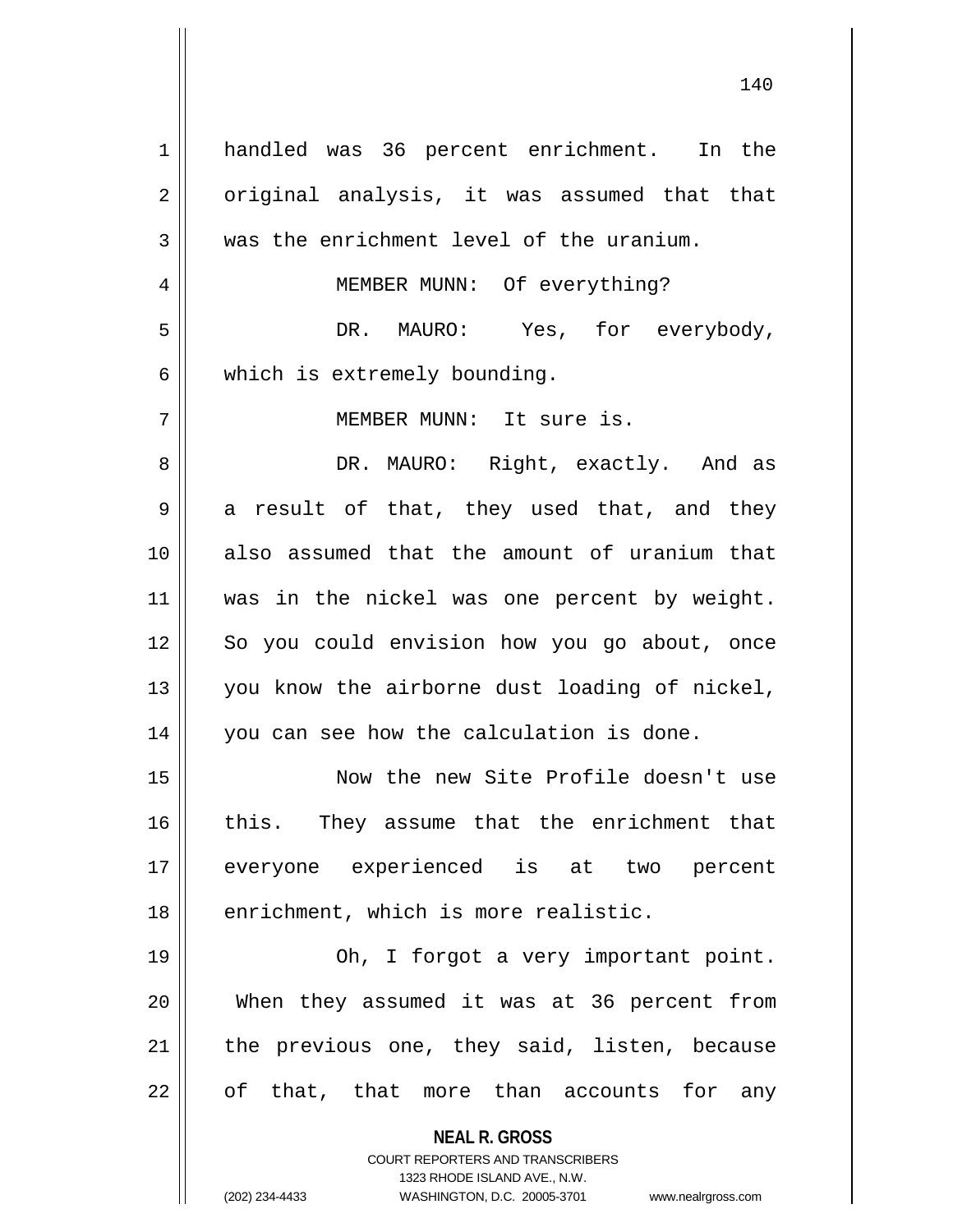1 contribution from recycled uranium. It's 2 || recognized that recycled uranium was handled 3 || here and they know, well, based on the 4 | knowledge of what the composition of recycled 5 | uranium was at the gaseous diffusion plants,  $6 \parallel$  you know, they have some idea of what that is. 7 || But what they said in the original 8 Site Profile was: we're not going to 9 explicitly address recycled uranium because 10 we're so conservative regarding enrichment 11 || using this 36 percent. And we accepted that at

 $12$  | the time.

 However, now they've made a major 14 || revision where, no, no, no, we're not going to do the 36 percent anymore, we're going to use 2 percent enrichment, but we are going to 17 || explicitly address recycled uranium. So now that's become -- so you can see it's a real brand new Site Profile.

20 || So the other thing that we're 21 looking at is this new strategy, whether or 22 || not we believe using two percent is

> **NEAL R. GROSS** COURT REPORTERS AND TRANSCRIBERS 1323 RHODE ISLAND AVE., N.W.

(202) 234-4433 WASHINGTON, D.C. 20005-3701 www.nealrgross.com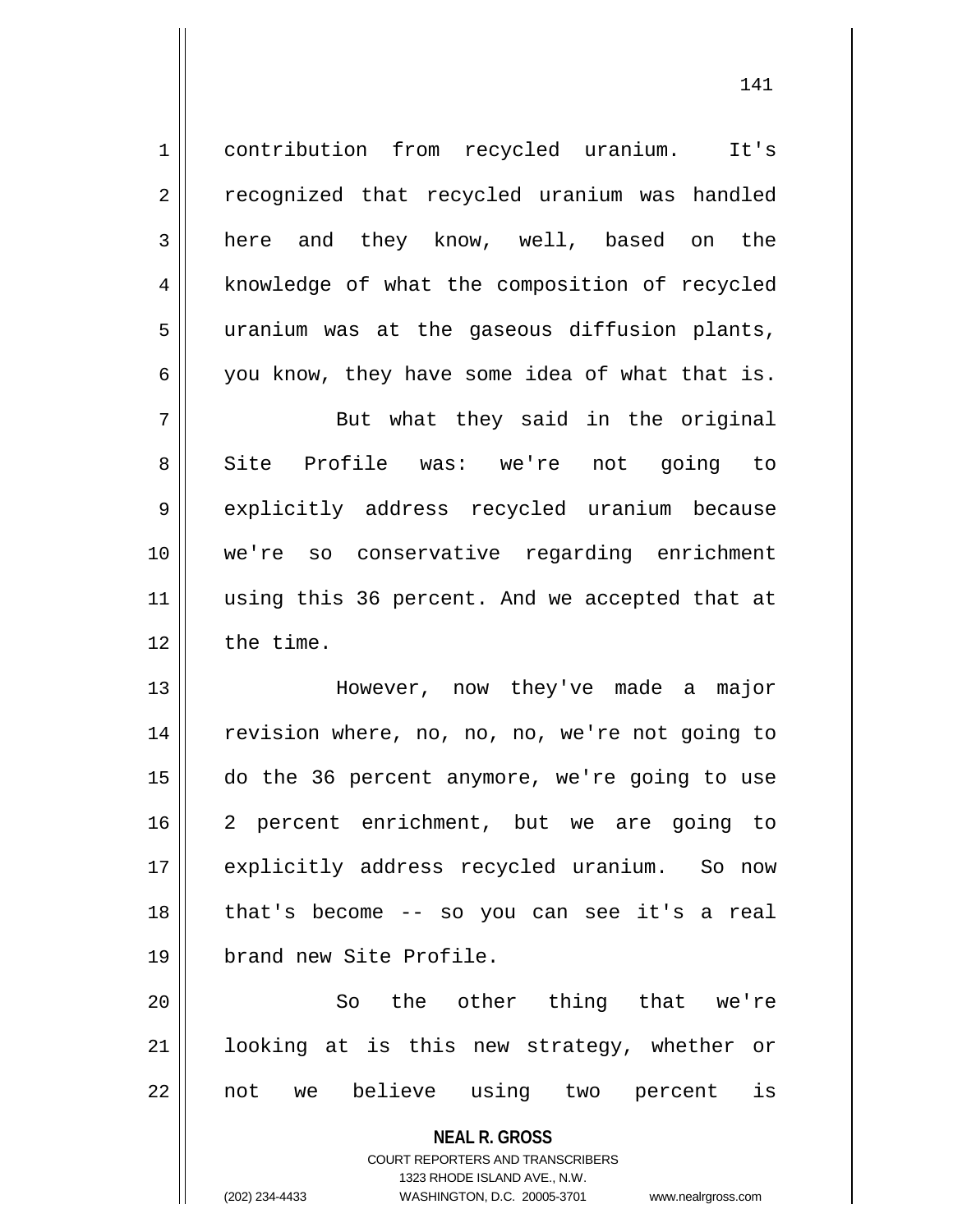**NEAL R. GROSS** COURT REPORTERS AND TRANSCRIBERS 1 || appropriately bounding enrichment, whether or 2 || not assuming that the mass composition of one  $3 \parallel$  percent of uranium by weight in the nickel is 4 appropriately bounding. And, of course, we're  $5 \parallel$  also looking at the particular amount of 6 recycled uranium, neptunium, and plutonium  $7$  || that is assumed to be associated with the 8 || uranium is, in fact, a good value. 9 So that's what we're doing right 10 now. And we will be putting a report out on 11 | those major subjects within a month or so. 12 MEMBER MUNN: It sounds like a much 13 more realistic assertion. 14 DR. MAURO: Yes, especially 15 | regarding internal. 16 MEMBER MUNN: Yes. 17 MR. FARVER: Are you going to  $18$  || provide a report on -- how should I word this? 19 | Provide a report on --20 DR. MAURO: It's going to be a 21 complete Site Profile review. This is a brand 22 new Site Profile.

1323 RHODE ISLAND AVE., N.W.

(202) 234-4433 WASHINGTON, D.C. 20005-3701 www.nealrgross.com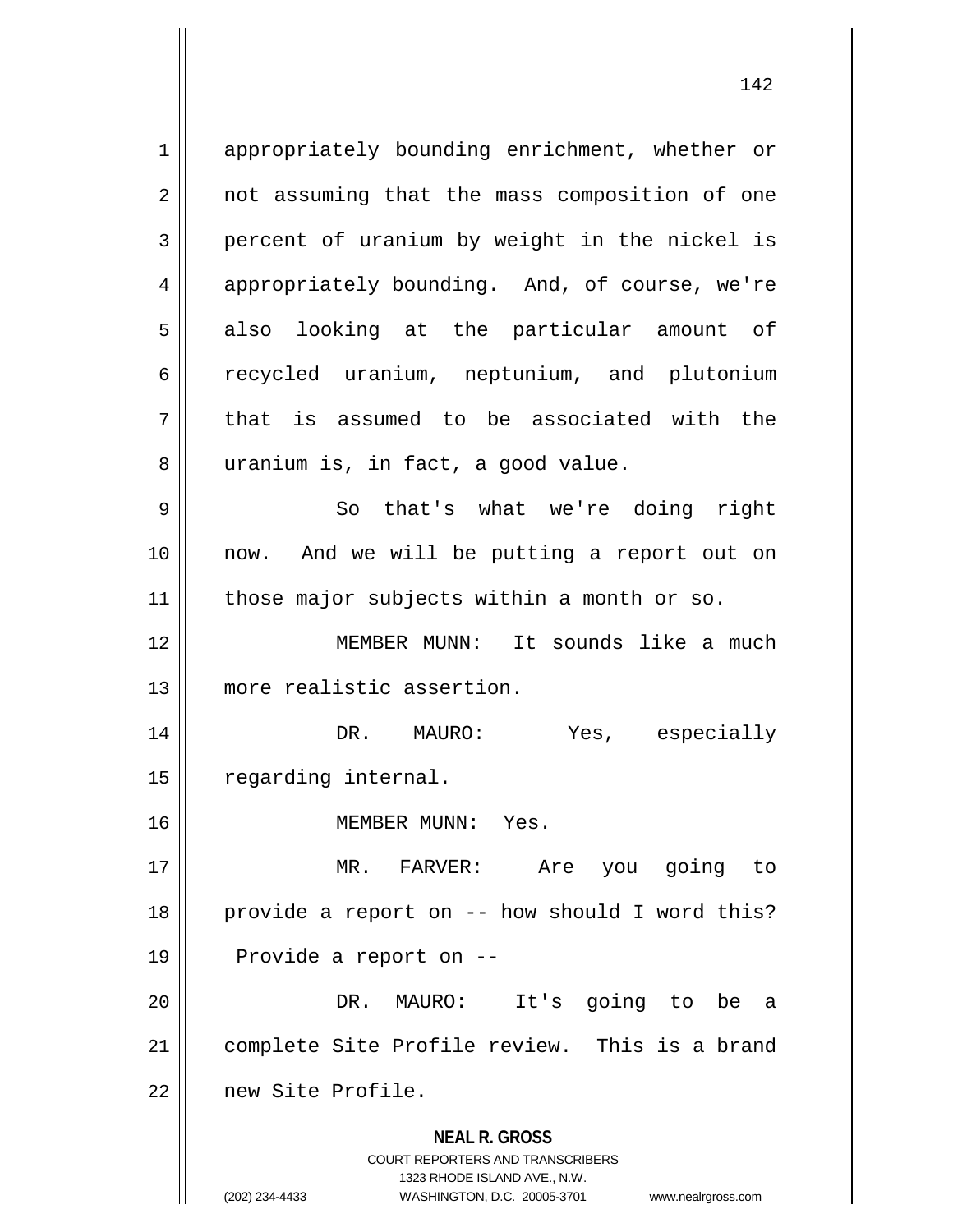1 || MR. FARVER: Okay. 2 | DR. MAURO: So we're going to submit 3 a brand new Site Profile review. What I'm  $4 \parallel$  trying to say, though, is we know where the  $5 \parallel$  action is. The action is checking those 6 external exposures and checking these new 7 internal exposures that I just described. The  $8 \parallel$  business of the residual period -- I'm sorry, 9 not residual. The D&D period. It sounds like 10 maybe we shouldn't look at that right now. 11 || NIOSH is going to be visiting that? 12 MR. HINNEFELD: Well, actually, no. 13 What we would like is for you to complete 14 your evaluation of the Site Profile, the new 15 || Site Profile, and let us go from there. I 16 mean, that would be --

 DR. MAURO: Bear in mind, I think 18 || our finding regarding this D&D period is going to be what I just told you. There really is || no -- now, what we could do, I mean we're certainly going to have that finding, as I 22 || described it. What we will do, though, is

> **NEAL R. GROSS** COURT REPORTERS AND TRANSCRIBERS 1323 RHODE ISLAND AVE., N.W. (202) 234-4433 WASHINGTON, D.C. 20005-3701 www.nealrgross.com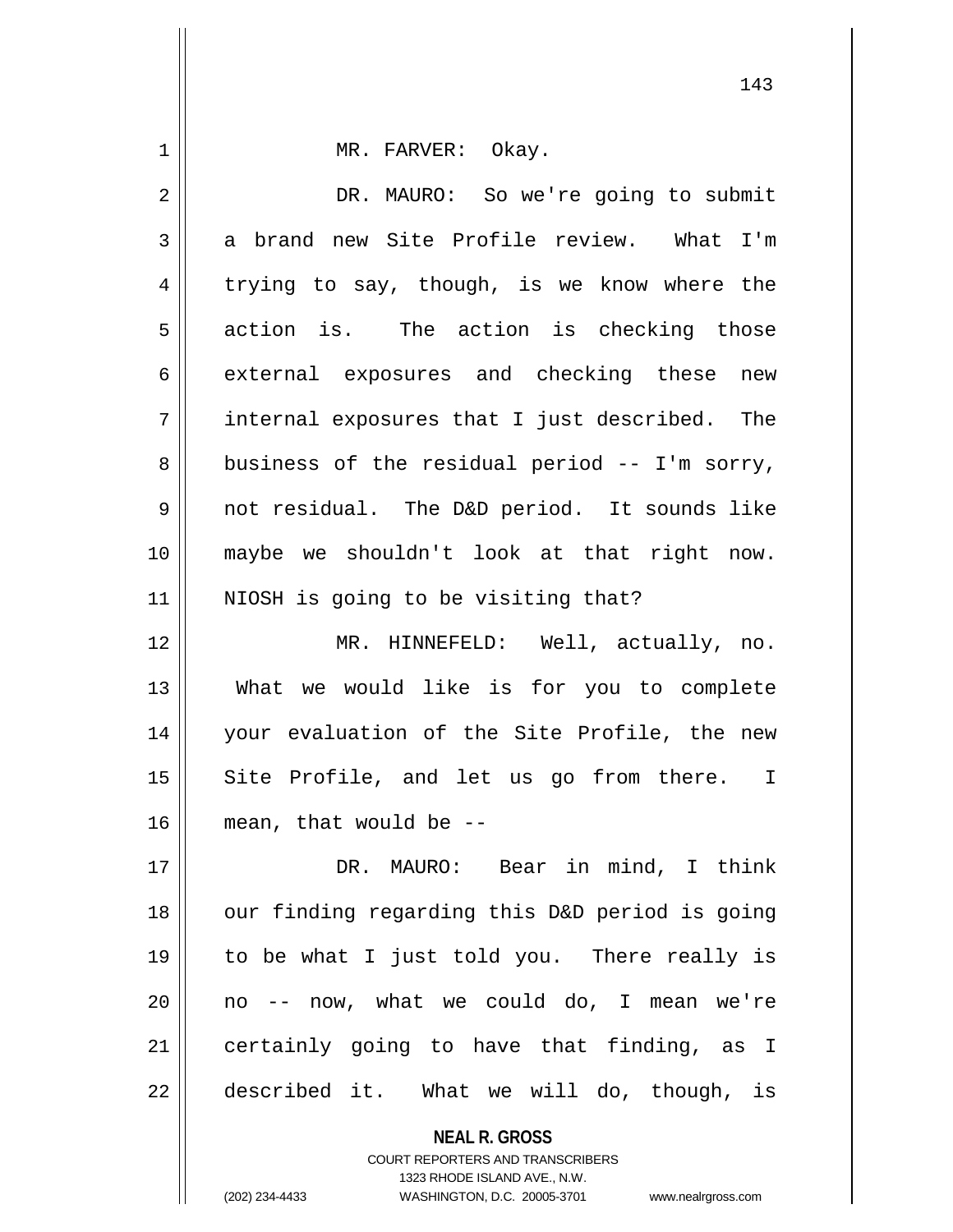**NEAL R. GROSS** COURT REPORTERS AND TRANSCRIBERS 1 when we do our research on the Site Research  $2 \parallel$  Database, on the D&D operation, we'll see what  $3$  kind of data are out there for that '78 and 4 || 179 time period and address the degree to 5 which we believe that there are data out there  $6 \parallel$  that will allow you to do a more realistic 7 || treatment of the problem than the current 8 || method in your current Site Profile. 9 MR. HINNEFELD: Okay. So from our 10 standpoint, it would be most convenient for us 11 || if you would complete your review of the new  $12$  Site Profile, and then we can take it up  $-$ 13 MR. STIVER: That's how we'll go  $14$  || ahead and do it. 15 DR. MAURO: Very good. That 16 | concludes my story. 17 CHAIRMAN GRIFFON: Okay. Thanks, 18 John. 19 MEMBER MUNN: And thank you for the 20 White Paper, John. It was very helpful, the 21 individual statements about what's going on 22 || with the various findings. Thanks.

1323 RHODE ISLAND AVE., N.W.

(202) 234-4433 WASHINGTON, D.C. 20005-3701 www.nealrgross.com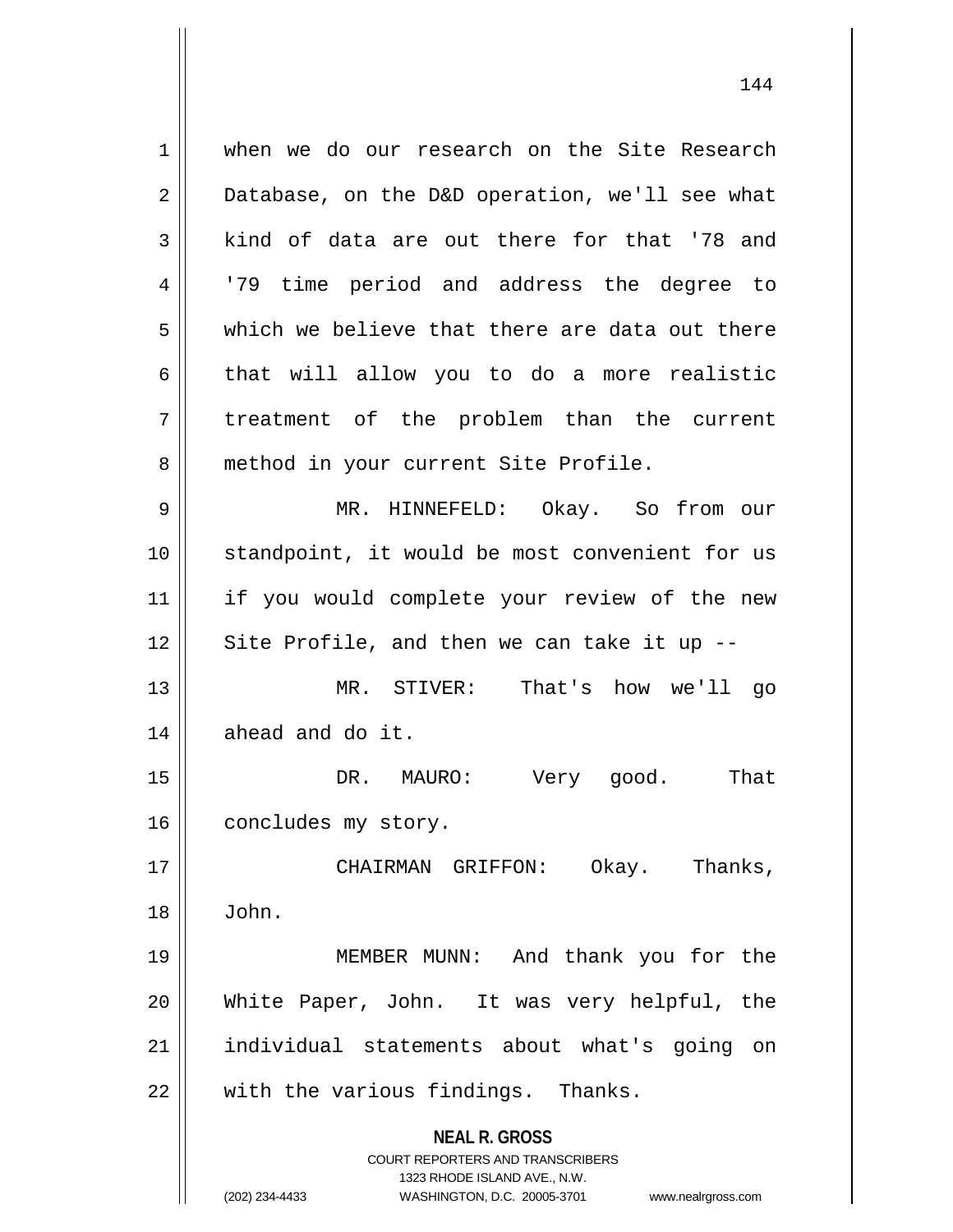| 1  | DR. MAURO: Thank you.                         |
|----|-----------------------------------------------|
| 2  | CHAIRMAN GRIFFON: And I think that            |
| 3  | brings us to the end of the eighth set. Given |
| 4  | the time, I think we should start the ninth   |
| 5  | set. It's a bit early for breaking. So let's  |
| 6  | go into -- yes. So the ninth set. Do we have  |
| 7  | these $--$ is 179 still open, or is that $--$ |
| 8  | DR. MAURO: Yes.                               |
| 9  | CHAIRMAN GRIFFON: 179.1 then.                 |
| 10 | DR. MAURO: Yes. This is my last --            |
| 11 | if you're ready to go, I have a quick one for |
| 12 | you, and then I'll step out of this. Ashland  |
| 13 | Oil, right? We're talking Ashland Oil? Yes.   |
| 14 | A question was raised, I believe, originally. |
| 15 | Ashland Oil was a site where Linde sent its   |
| 16 | residue for storage. It was near the Linde    |
| 17 | site. And in the original, our original       |
| 18 | review basically said, you know, that the     |
| 19 | material was shipped there in 1957 or '56 and |
| 20 | that there was actually a survey, a walkover  |
| 21 | survey performed in 1957 where they came up   |
| 22 | with some exposure rate. I believe it was --  |
|    | <b>NEAL R. GROSS</b>                          |

COURT REPORTERS AND TRANSCRIBERS 1323 RHODE ISLAND AVE., N.W.

 $\mathsf{II}$ 

(202) 234-4433 WASHINGTON, D.C. 20005-3701 www.nealrgross.com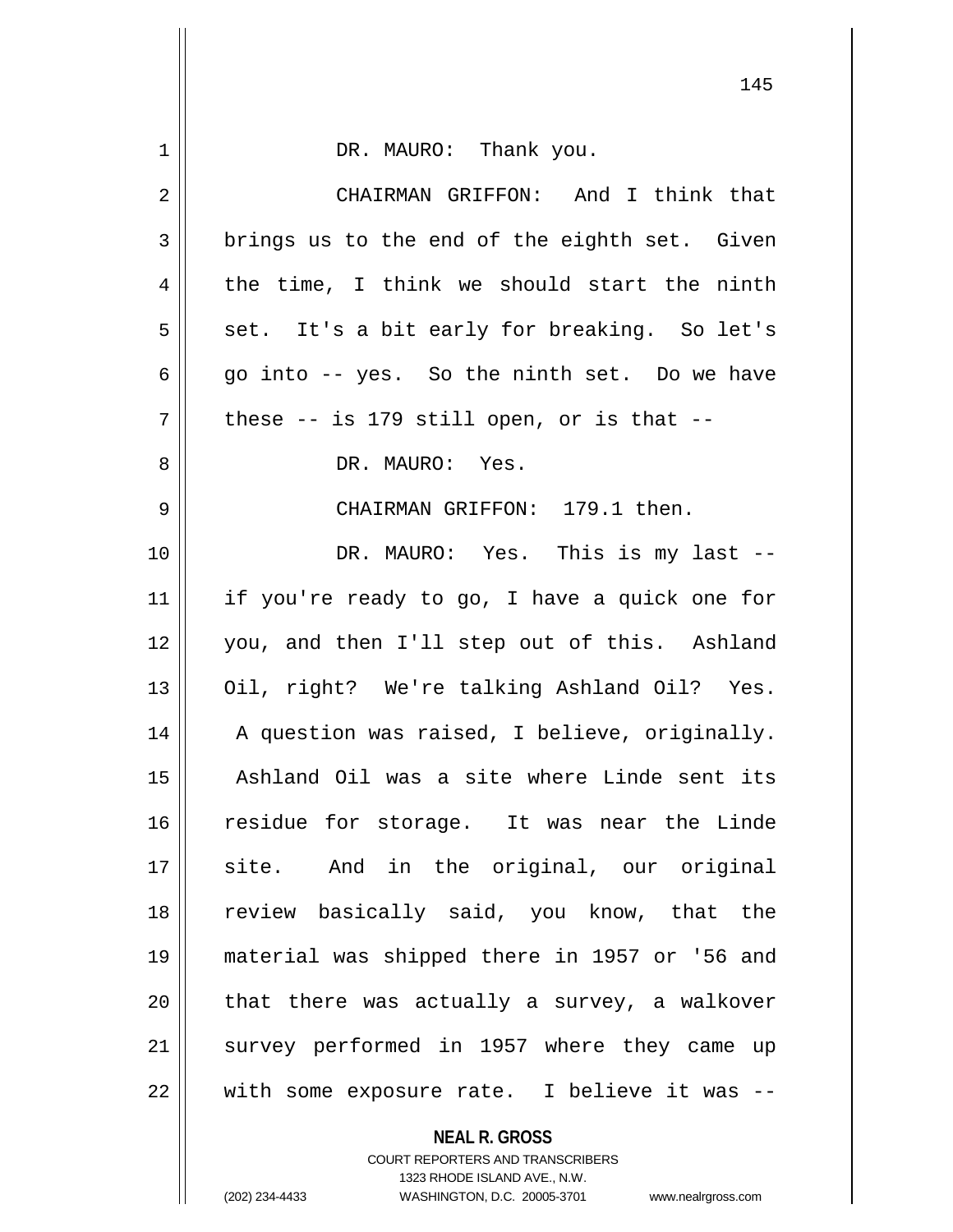1 | I forget the exact number. I have it here in 2 my notes somewhere. So, therefore, we have 3 survey data, walkover survey data which allows 4 || you to assign an external dose to a worker, 5 | this particular worker who was there from 1948 6 | or maybe even earlier, well through '57.

 $7 \parallel$  and, Mark, at the time, you said, 8 || wait a minute, John, hold the presses. We  $9 \parallel$  believe that the material that was sent to 10 || Ashland may very well have been much earlier; 11 || so, therefore, maybe we got the story wrong. 12 The reality is that the guy who worked there 13 || from the 1940s right through the '50s, he 14 || might have been exposed, if, in fact, the 15 material was deposited there in an earlier 16 year, let's say 1948, then that '57 survey may 17 not be all that useful because so many years 18 || have passed. And, Mark, I believe you're  $19 \parallel$  right.

20 We looked at the Ashland Oil source 21 documents. Not only that, we looked at the 22 || Linde documents, so we came at it from two

> **NEAL R. GROSS** COURT REPORTERS AND TRANSCRIBERS 1323 RHODE ISLAND AVE., N.W. (202) 234-4433 WASHINGTON, D.C. 20005-3701 www.nealrgross.com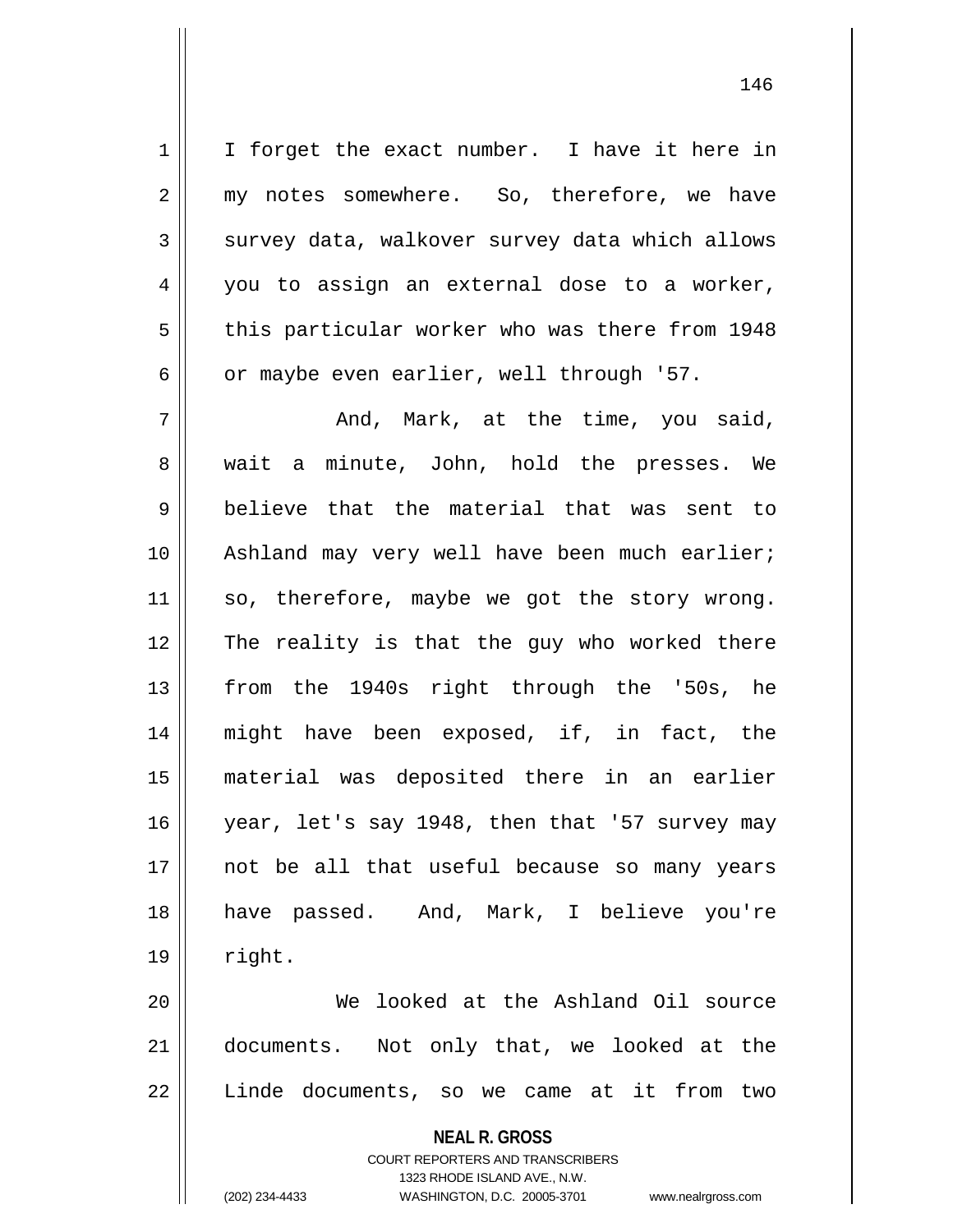1 || separate places independent. And both 2 || documents confirmed that shipments of sludge 3 from Linde occurred up to and perhaps ended in  $4 \parallel 1948.$ 

5 || So what we have here is, okay, the  $6 \parallel$  shipments went there up through 1948. Then  $7 \parallel$  the survey, the walkover survey for this guy  $8 \parallel$  was performed in -- that we're using, the data  $9 \parallel$  -- in 1957 or '58, that time period. And the 10 || question becomes, oh, okay, we were wrong, you 11 || know. This time period did pass. Can we use 12 '57/'58 survey data to reconstruct external 13 exposure to a worker that was there in the 14 1940s when this material was originally 15 deposited? In fact, we believe there were no 16 more deposits after 1948. That was the last 17 | shipment.

 So I think we still have an open item. That's where I'm coming down on this | one. What do we do with that? The fact is, yes, it looks like that survey data, who knows what happened between those time periods?

> **NEAL R. GROSS** COURT REPORTERS AND TRANSCRIBERS

1323 RHODE ISLAND AVE., N.W. (202) 234-4433 WASHINGTON, D.C. 20005-3701 www.nealrgross.com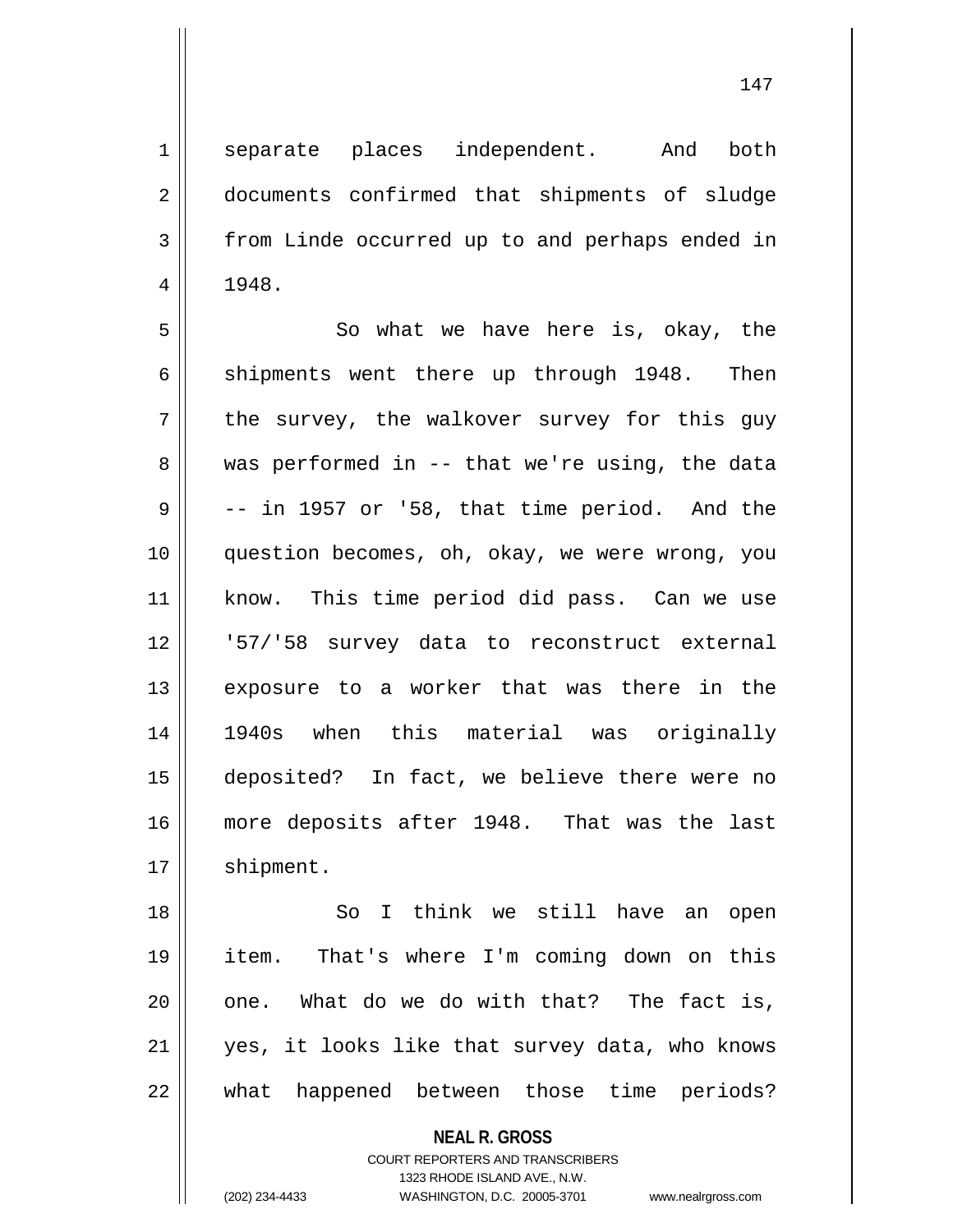**NEAL R. GROSS** COURT REPORTERS AND TRANSCRIBERS 1 || Material could have been removed. There could 2 | have been some cover material laid down, which 3 creates a circumstance where it's possible 4  $\parallel$  that that survey performed in 1957-'58 was not  $5$  representative of the field, radiation field 6 in 1948 when the guy was working there and 7 when there was residue. 8 CHAIRMAN GRIFFON: And, John, have 9 || you shared your basis for that conclusion with 10 NIOSH? 11 DR. MAURO: I sent in, I believe 12 there is a written response somewhere to that  $13$  || effect that was prepared recently. 14 || CHAIRMAN GRIFFON: Okay. 15 DR. MAURO: I don't know if the 16 Subcommittee has that. John or Doug, do you 17 || know whether that was distributed, that little 18 || story I just told? 19 MR. STIVER: I don't believe it was,  $20$  | but I have it here and I can send it out. 21 || DR. MAURO: Okay. 22 CHAIRMAN GRIFFON: Because I think

1323 RHODE ISLAND AVE., N.W. (202) 234-4433 WASHINGTON, D.C. 20005-3701 www.nealrgross.com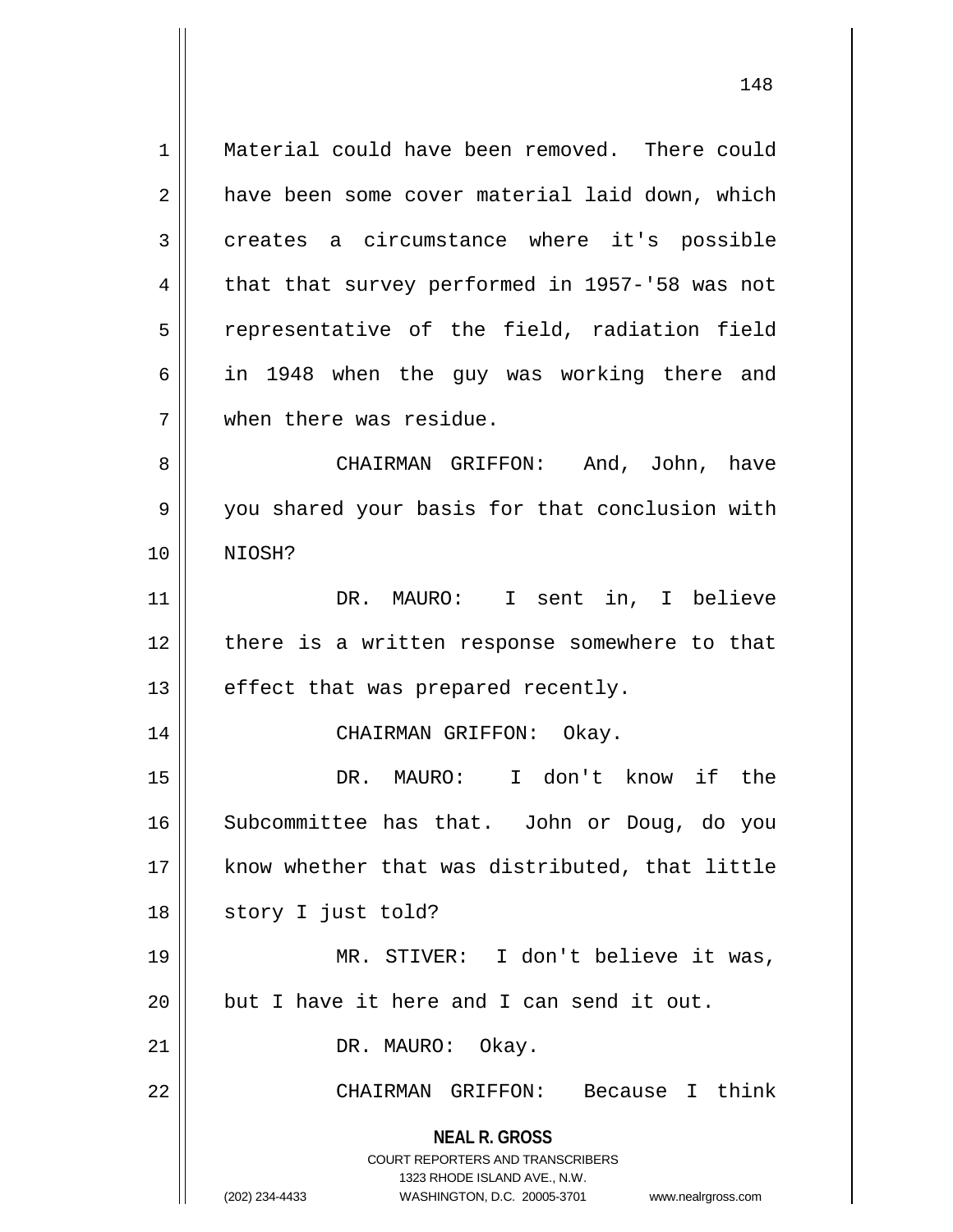| $\mathbf 1$    | that's important. It seems to contradict what                                                       |
|----------------|-----------------------------------------------------------------------------------------------------|
| $\overline{2}$ | the understanding was earlier. So if you have                                                       |
| $\mathfrak{Z}$ | references and everything with it, I think                                                          |
| $\overline{4}$ | it's something NIOSH needs to look at.                                                              |
| 5              | MR. KATZ: So you have this as a                                                                     |
| 6              | memo, or what is this?                                                                              |
| 7              | MR. STIVER: We discovered this                                                                      |
| 8              | during the last meeting. This Weinstein                                                             |
| $\mathsf 9$    | report which came out in '58, I believe it                                                          |
| 10             | was, indicated that the dumping took place and                                                      |
| 11             | it basically stopped in '48. So there was a                                                         |
| 12             | bit of a disconnect there, and that's why we                                                        |
| 13             | followed up and went ahead and produced this                                                        |
| 14             | additional study.                                                                                   |
| 15             | CHAIRMAN GRIFFON: Well, if you can                                                                  |
| 16             | share that with NIOSH.                                                                              |
| 17             | MEMBER KOTELCHUCK: That really was                                                                  |
| 18             | 57 microrems?                                                                                       |
| 19             | DR. MAURO: Yes, yes, 57 micro-r per                                                                 |
| 20             | hour. Right. It wasn't very high.                                                                   |
| 21             | MR. FARVER: But that's based on a                                                                   |
| 22             | 1950s survey, which may not be representative.                                                      |
|                | <b>NEAL R. GROSS</b>                                                                                |
|                | <b>COURT REPORTERS AND TRANSCRIBERS</b>                                                             |
|                | 1323 RHODE ISLAND AVE., N.W.<br>(202) 234-4433<br>WASHINGTON, D.C. 20005-3701<br>www.nealrgross.com |
|                |                                                                                                     |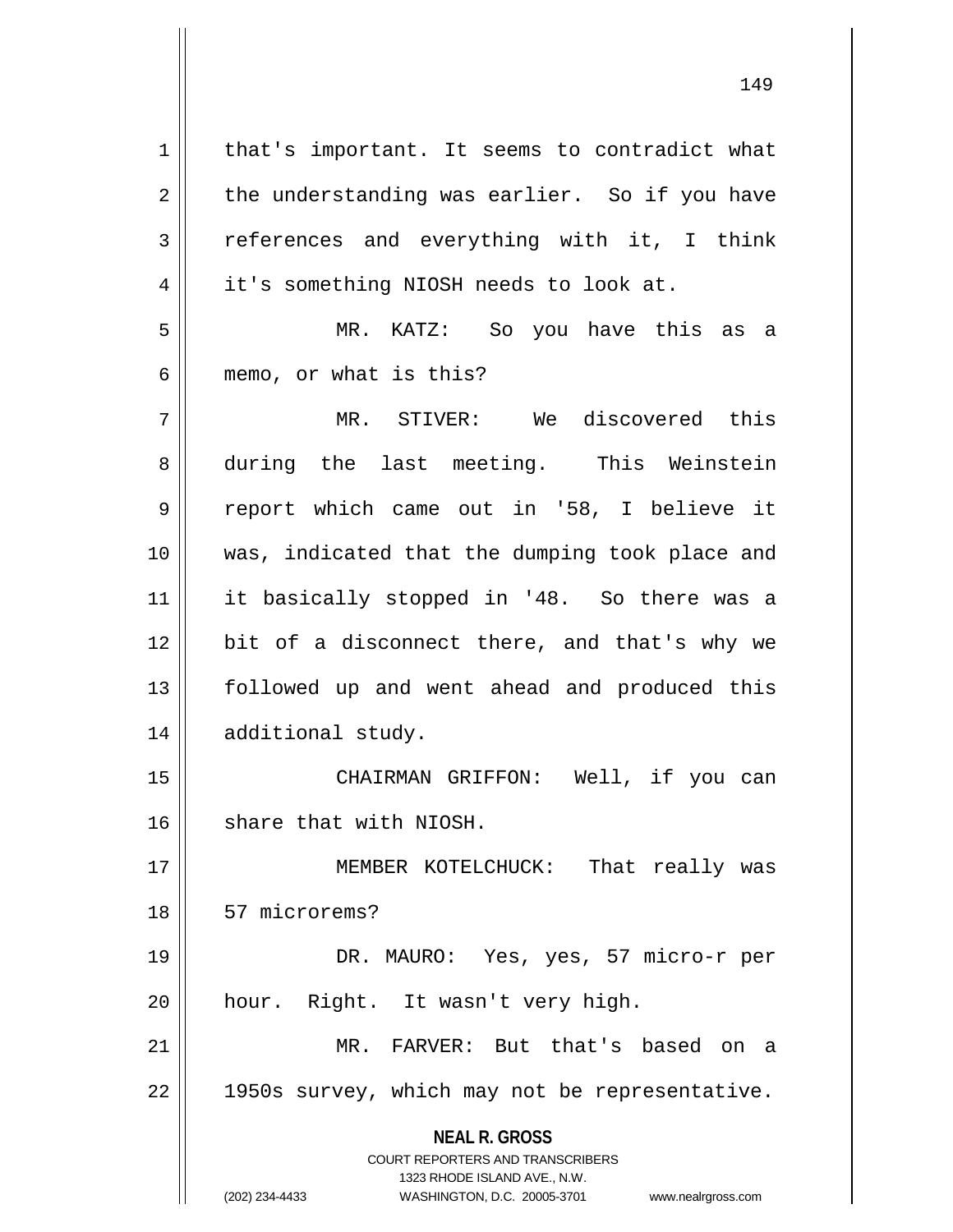|    | 150                                                                                             |
|----|-------------------------------------------------------------------------------------------------|
| 1  | CHAIRMAN GRIFFON: Sure.                                                                         |
| 2  | MR. KATZ: So you're sending this to                                                             |
| 3  | Nancy or distributing it properly, or how are                                                   |
| 4  | you doing this?                                                                                 |
| 5  | MR. STIVER: I can certainly do                                                                  |
| 6  | that.                                                                                           |
| 7  | MR. KATZ: Because when we have                                                                  |
| 8  | White Papers and memos, we should distribute                                                    |
| 9  | those according to formula.                                                                     |
| 10 | MR. STIVER: I'm seeing whether                                                                  |
| 11 | this qualifies as a White Paper here.                                                           |
| 12 | MR. KATZ: If it's just a response                                                               |
| 13 | to go in the matrix, then just plunk it in the                                                  |
| 14 | matrix.                                                                                         |
| 15 | MR. STIVER: It's more of a<br>memo                                                              |
| 16 | really.                                                                                         |
| 17 | MR. KATZ: I mean, if it's too much                                                              |
| 18 | to work in the matrix, and it deserves to be a                                                  |
| 19 | memo or a White Paper --                                                                        |
| 20 | MR. STIVER: Yes, we can go ahead                                                                |
| 21 | and do it through Nancy. It's just sort of a                                                    |
| 22 | four-page response, so it is fairly lengthy.                                                    |
|    | <b>NEAL R. GROSS</b><br><b>COURT REPORTERS AND TRANSCRIBERS</b><br>1323 RHODE ISLAND AVE., N.W. |
|    | (202) 234-4433<br>WASHINGTON, D.C. 20005-3701 www.nealrgross.com                                |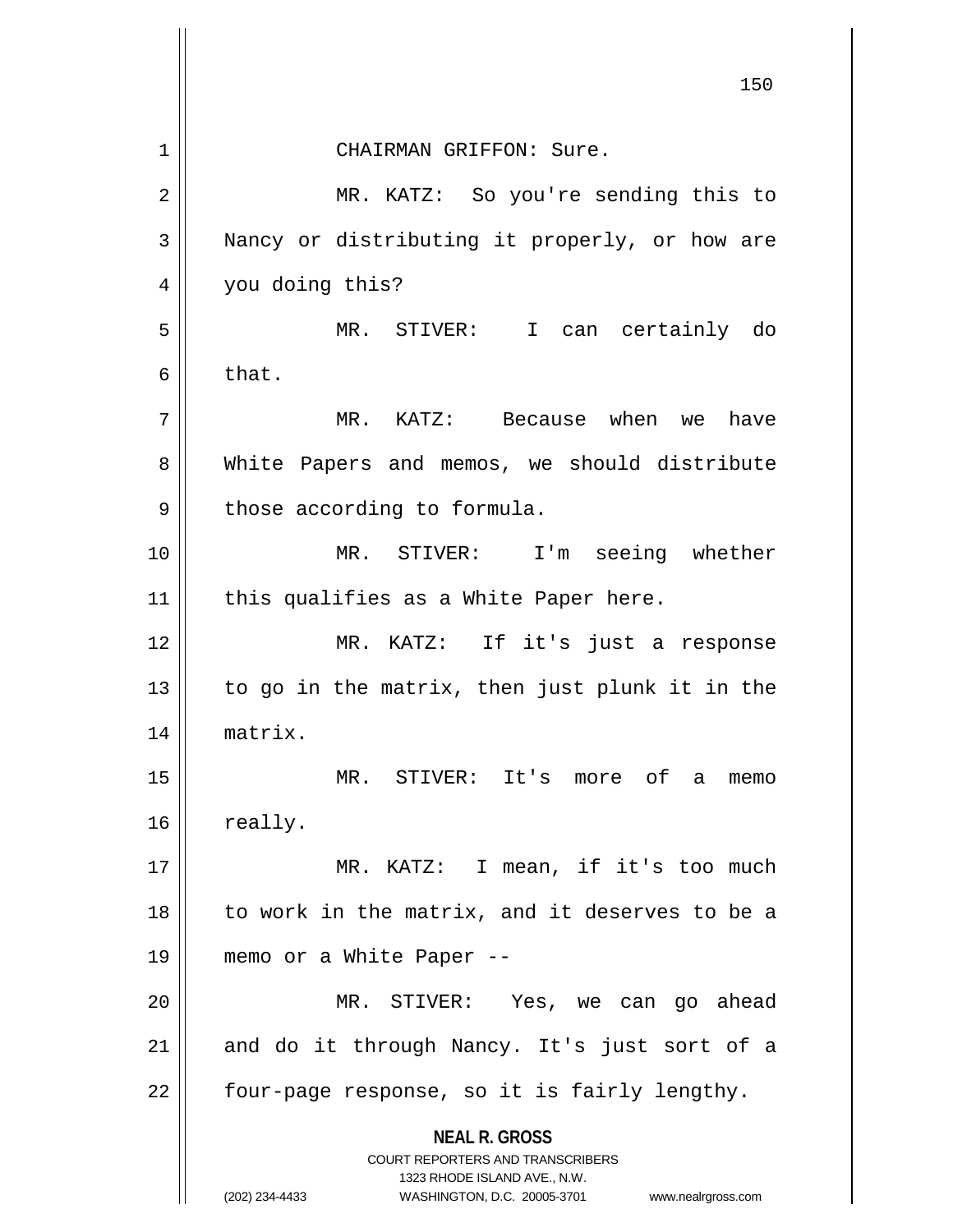|    | 151                                                                                                 |
|----|-----------------------------------------------------------------------------------------------------|
| 1  | MR. KATZ: Yes. Let's do that.                                                                       |
| 2  | MR. STIVER: Formalize it.                                                                           |
| 3  | MR. KATZ: Yes, thanks.                                                                              |
| 4  | MR. FARVER: We did summarize it in                                                                  |
| 5  | the matrix.                                                                                         |
| 6  | MR. KATZ: Right.                                                                                    |
| 7  | MR. FARVER: More details and                                                                        |
| 8  | references.                                                                                         |
| 9  | MR. KATZ: Okay. So SC&A will be                                                                     |
| 10 | sending a memo and DCAS can respond.                                                                |
| 11 | CHAIRMAN GRIFFON: So do we have the                                                                 |
| 12 | next one, John? Is it 179.4? John?                                                                  |
| 13 | DR. MAURO: Oh, yes, hold on.                                                                        |
| 14 | MR. FARVER: 179.4. If you read the                                                                  |
| 15 | NIOSH response, it says that we closed this in                                                      |
| 16 | the February meeting.                                                                               |
| 17 | MR. SIEBERT: This is Scott. This                                                                    |
| 18 | is wonderful that the transcripts are<br>now                                                        |
| 19 | becoming more available quickly. I did go                                                           |
| 20 | back and look through the transcript of the                                                         |
| 21 | last meeting because I had this one closed in                                                       |
| 22 | my notes, and I give the reference as to page                                                       |
|    | <b>NEAL R. GROSS</b><br><b>COURT REPORTERS AND TRANSCRIBERS</b>                                     |
|    | 1323 RHODE ISLAND AVE., N.W.<br>(202) 234-4433<br>WASHINGTON, D.C. 20005-3701<br>www.nealrgross.com |

 $\mathsf{I}$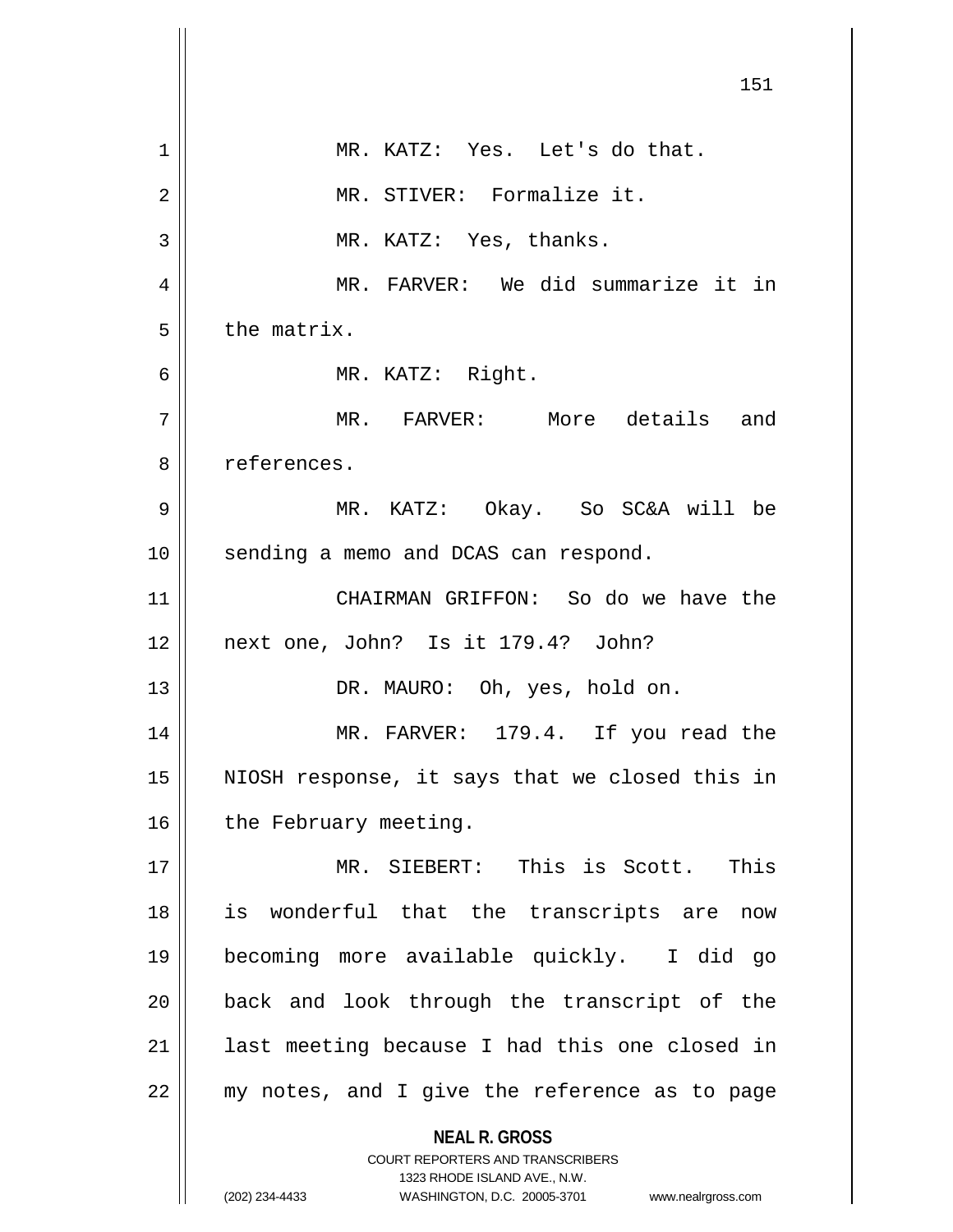**NEAL R. GROSS** COURT REPORTERS AND TRANSCRIBERS 1323 RHODE ISLAND AVE., N.W. (202) 234-4433 WASHINGTON, D.C. 20005-3701 www.nealrgross.com  $1$  and line where we actually did state it was  $2 \parallel$  closed in the transcript. 3 || MEMBER MUNN: Thank you, Scott. 4 CHAIRMAN GRIFFON: That's why SC&A 5 is taking over the task. Alright. So we 6 already closed that. We don't need to re-7 discuss it. 8 || MEMBER MUNN: No, it's gone. 9 CHAIRMAN GRIFFON: Alright. Moving 10 || on. 180.2. Now, this says the Committee is 11 to review the SC&A report. Did all the 12 Committee Members review the SC&A report? 13 || Having heard none --14 DR. MAURO: I'm sorry. This is 15 | Bridgeport Brass again? 16 || CHAIRMAN GRIFFON: 180.2. I'm not - $17$ 18 || MR. SIEBERT: 149.1. 19 MEMBER MUNN: Is this still Ashland? 20 MR. HINNEFELD: No. 21 MR. STIVER: This is the same issue  $22$  | as 149.1 and Bridgeport Brass.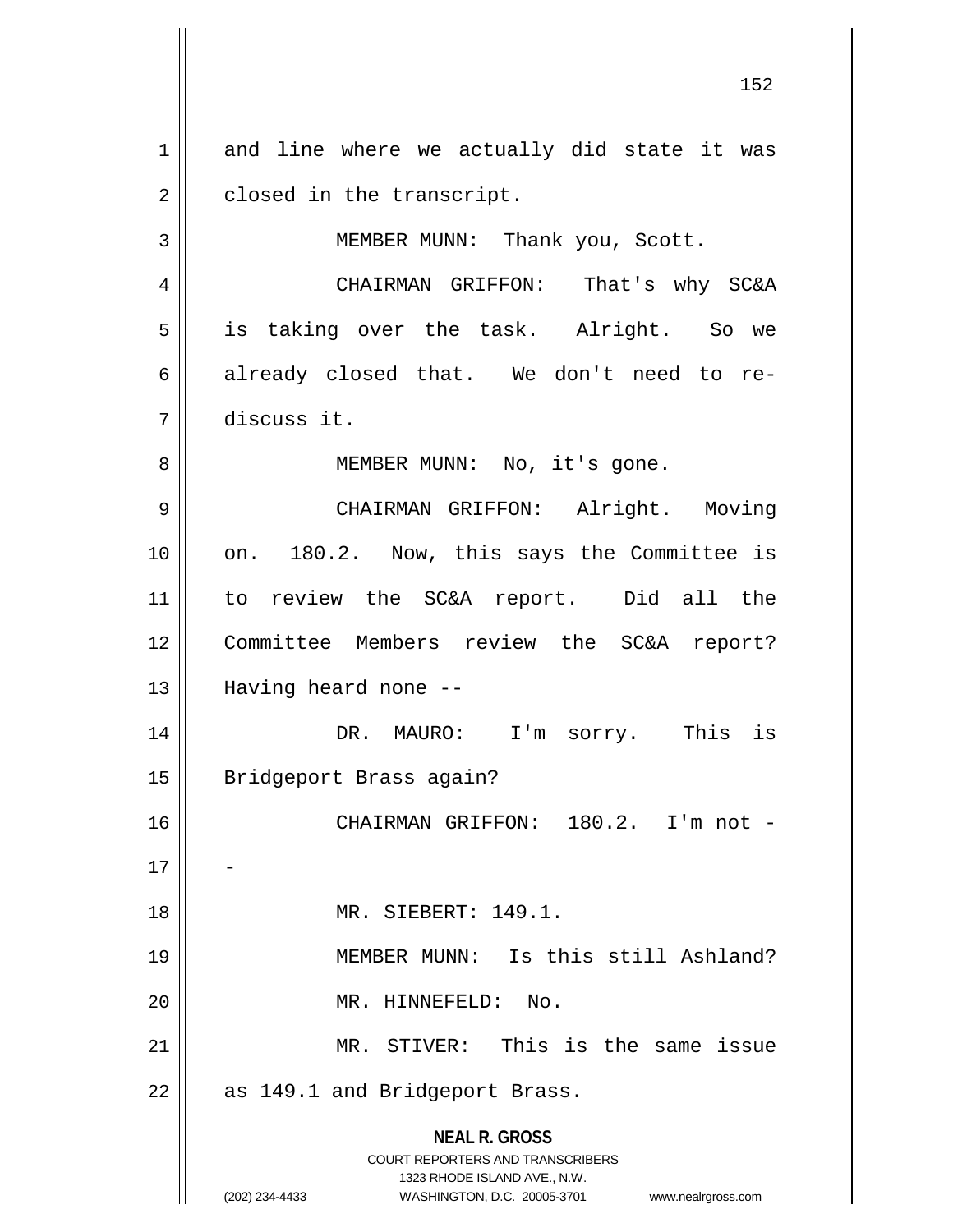**NEAL R. GROSS** COURT REPORTERS AND TRANSCRIBERS 1323 RHODE ISLAND AVE., N.W. (202) 234-4433 WASHINGTON, D.C. 20005-3701 www.nealrgross.com 1 DR. MAURO: Yes, this is -- I'm 2 || sorry to interrupt. Yes, this is Bridgeport 3 || Brass. It's the 95th percentile question, and 4 || I believe we resolved that. 5 CHAIRMAN GRIFFON: It's the same 6 issue as in 149. 7 DR. MAURO: Exactly, only it comes 8 || in here because it's a real case. You see 9 where I'm going? 10 CHAIRMAN GRIFFON: Yes, yes, yes. 11 DR. MAURO: And we resolved the 12 factor of two. If you remember, it had to do 13 With the correlation versus non-correlation. 14 CHAIRMAN GRIFFON: Yes, that's  $15$  || right. Okay. 16 || DR. MAURO: Right. And we resolved 17 the correlation issue; so therefore, I would  $18$  || suggest that we close this issue. 19 || CHAIRMAN GRIFFON: Yes. And I think 20 || I was referencing the report that was given in 21 || the other, for your mini Site Profile review 22 || or whatever, yes. So I would say, yes, I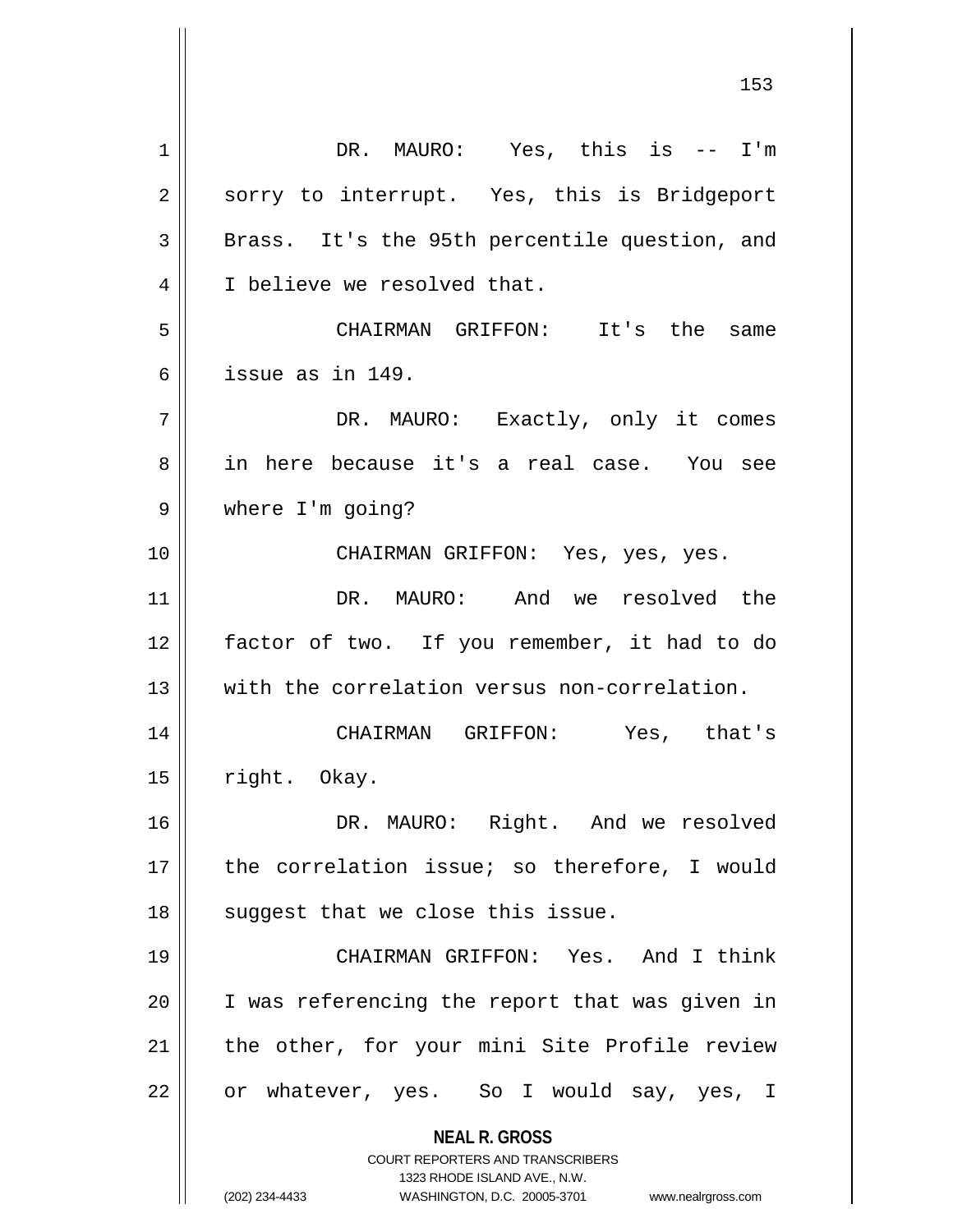|             | エコせ                                                                                                                                                                    |
|-------------|------------------------------------------------------------------------------------------------------------------------------------------------------------------------|
| $\mathbf 1$ | agree, I think we can close it. Is that okay?                                                                                                                          |
| 2           | MEMBER MUNN: Close and reference                                                                                                                                       |
| 3           | the 149 finding.                                                                                                                                                       |
| 4           | CHAIRMAN GRIFFON: Alright. Moving                                                                                                                                      |
| 5           | to the next one, $185.1$ ; is that right?                                                                                                                              |
| 6           | MR. SIEBERT: And just so everyone is                                                                                                                                   |
| 7           | aware, this is the Huntington Pilot Plant.                                                                                                                             |
| 8           | CHAIRMAN GRIFFON: Okay. Thank you.                                                                                                                                     |
| 9           | MR. FARVER: We reviewed the TBD. The                                                                                                                                   |
| 10          | revised TBD presents a new strategy for                                                                                                                                |
| 11          | deriving external penetrating and non-                                                                                                                                 |
| 12          | penetrating doses. Because this approach is                                                                                                                            |
| 13          | new, we're still looking into it. And SC&A is                                                                                                                          |
| 14          | currently performing an independent evaluation                                                                                                                         |
| 15          | of the new approaches.                                                                                                                                                 |
| 16          | MR. STIVER: So part of our final                                                                                                                                       |
| 17          | Site Profile review.                                                                                                                                                   |
| 18          | MR. KATZ: When will that be ready?                                                                                                                                     |
| 19          | Will that be ready for the next meeting?                                                                                                                               |
| 20          | MR. STIVER: Yes.                                                                                                                                                       |
| 21          | MR. KATZ: Okay.                                                                                                                                                        |
| 22          | CHAIRMAN GRIFFON: Great. And does                                                                                                                                      |
|             | <b>NEAL R. GROSS</b><br><b>COURT REPORTERS AND TRANSCRIBERS</b><br>1323 RHODE ISLAND AVE., N.W.<br>(202) 234-4433<br>WASHINGTON, D.C. 20005-3701<br>www.nealrgross.com |

 $\mathsf{I}$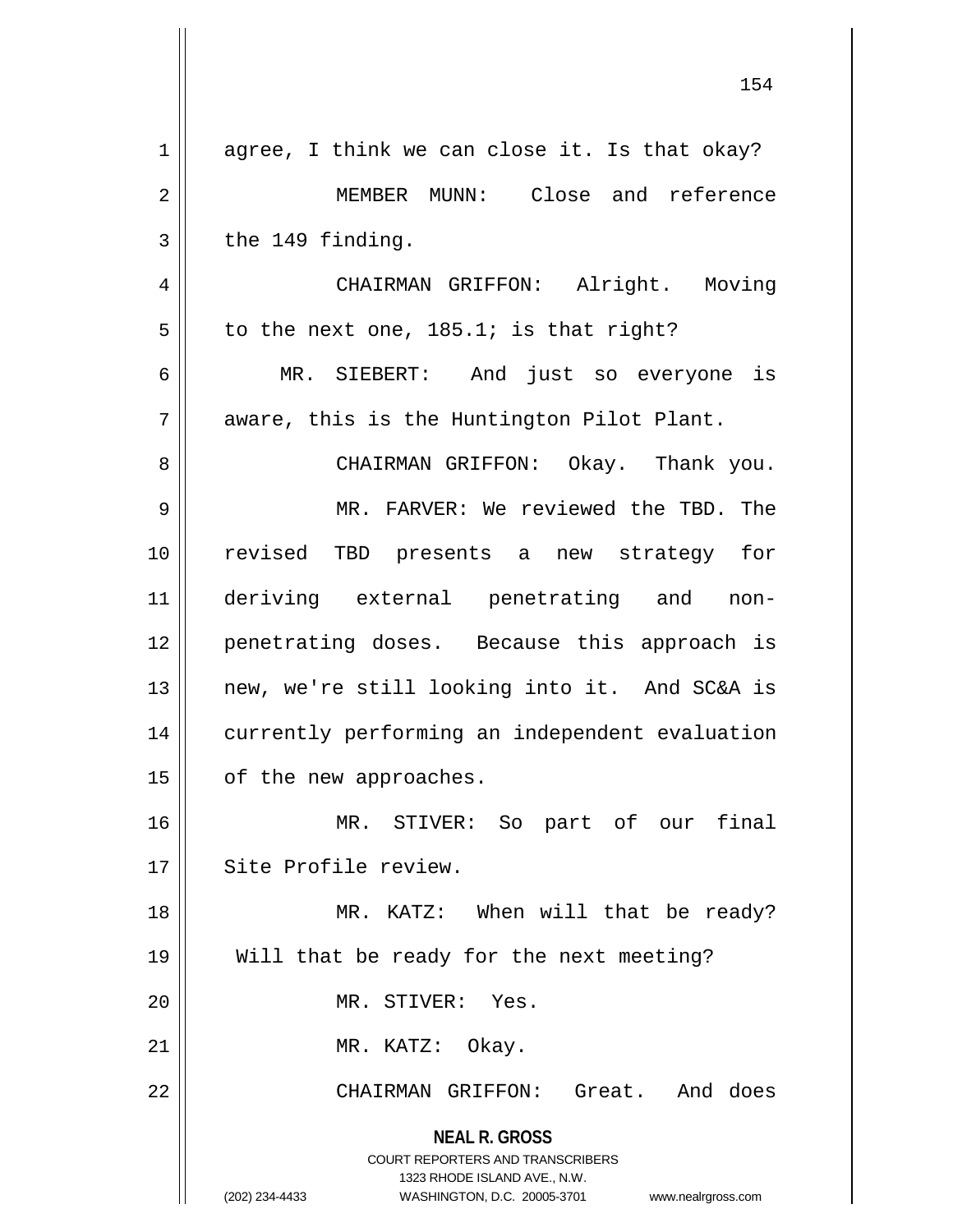155

**NEAL R. GROSS** COURT REPORTERS AND TRANSCRIBERS  $2 \parallel$  too, or just that 185.2? Let's just step  $3 \parallel$  through them, I quess. 4 DR. MAURO: I'm looking at -- all of 5 these should be resolved when we finish our 6 || review. The Huntington Site Profile is an 7 exposure matrix. And once we deal with the 8 || issues in Huntington, all the issues 9 || associated with this case probably will, you 10 || know, we'll be in a position to address them. 11 CHAIRMAN GRIFFON: So we can skip  $12 \parallel$  past 185, all these -- right, okay. 13 DR. MAURO: You know, we could get 14 || rid of the ones that we closed. For example, 15 || there's one here that talks about ingestion. 16 Keep in mind that there were certain issues 17 that I recommended we close, and 185.5 is an 18 ingestion one, and so we probably could close  $19 \parallel$  that. 20 CHAIRMAN GRIFFON: Agreed, yes, yes.  $21$  So 185.5. Any others, John, that would be  $22$  closed?

 $1 \parallel$  that apply to the other ones on this case,

1323 RHODE ISLAND AVE., N.W.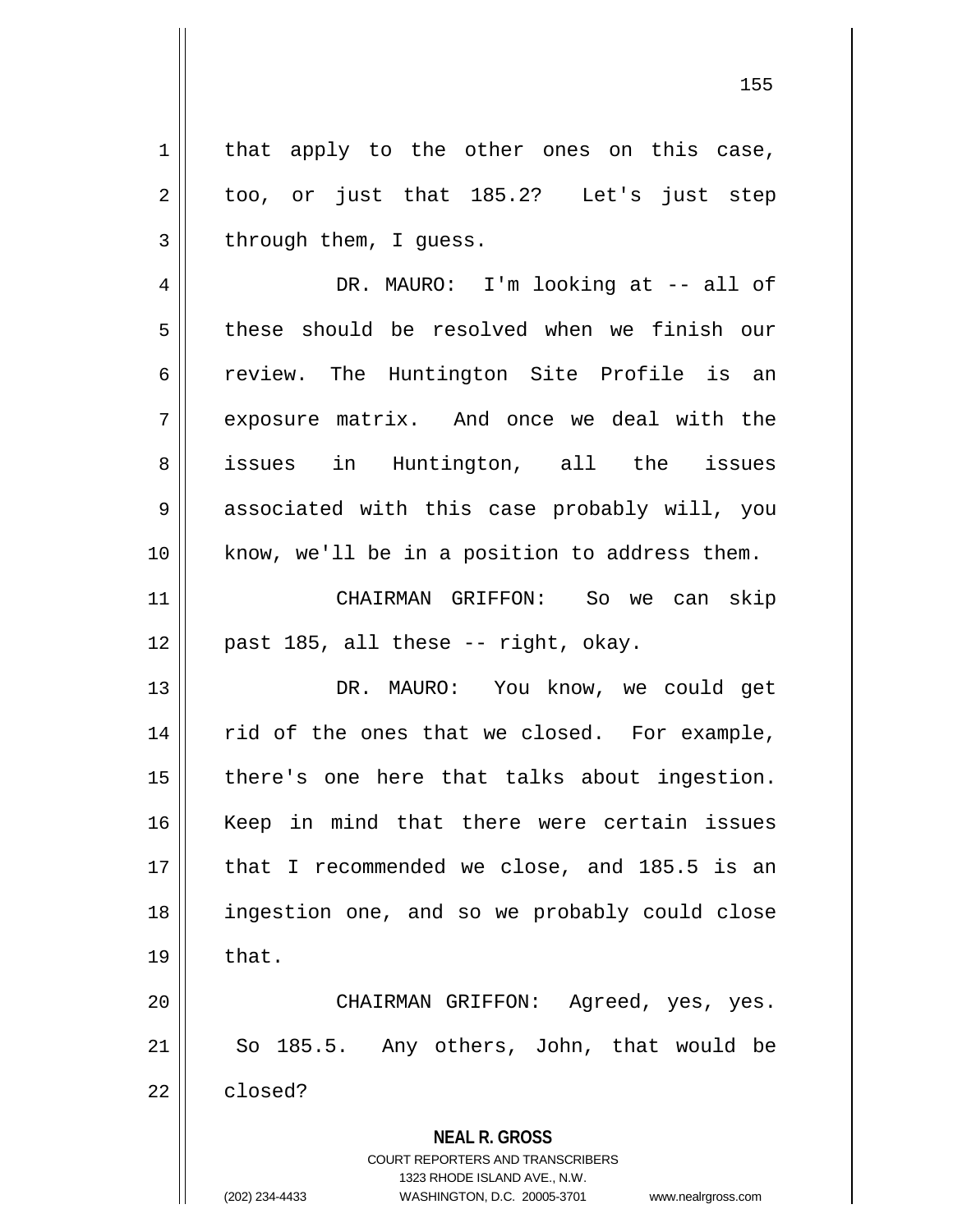| 1  | DR. MAURO: I'm looking at it right                                                               |
|----|--------------------------------------------------------------------------------------------------|
| 2  | now. No, all the others are still alive.                                                         |
| 3  | CHAIRMAN GRIFFON: Okay, thank you.                                                               |
| 4  | All right. Yes, down to 191.1.                                                                   |
| 5  | DR. MAURO: Everyone on the phone,                                                                |
| 6  | listen, I'm going to break. I think my role                                                      |
| 7  | on the AWE work is done, so, unless you need                                                     |
| 8  | me, you can certainly give me a holler, but                                                      |
| 9  | I'm going to break.                                                                              |
| 10 | MR. KATZ: Okay. Thank you, John.                                                                 |
| 11 | Have a good day.                                                                                 |
| 12 | MEMBER MUNN: Who is 191? What site                                                               |
| 13 | are we looking at?                                                                               |
| 14 | CHAIRMAN GRIFFON: Doug is going to                                                               |
| 15 | tell us in a second. Or Scott.                                                                   |
| 16 | MR. SIEBERT: 191 is the Clarksville                                                              |
| 17 | Pantex claim, and the general issue with this                                                    |
| 18 | is, in the initial findings, there were                                                          |
| 19 | positive dosimetry values, I mean, greater                                                       |
| 20 | than zero, that were not addressed as positive                                                   |
| 21 | dosimetry readings. In other words, we did                                                       |
| 22 | not assign them as a measured dose, and SC&A                                                     |
|    | <b>NEAL R. GROSS</b>                                                                             |
|    | <b>COURT REPORTERS AND TRANSCRIBERS</b>                                                          |
|    | 1323 RHODE ISLAND AVE., N.W.<br>(202) 234-4433<br>WASHINGTON, D.C. 20005-3701 www.nealrgross.com |
|    |                                                                                                  |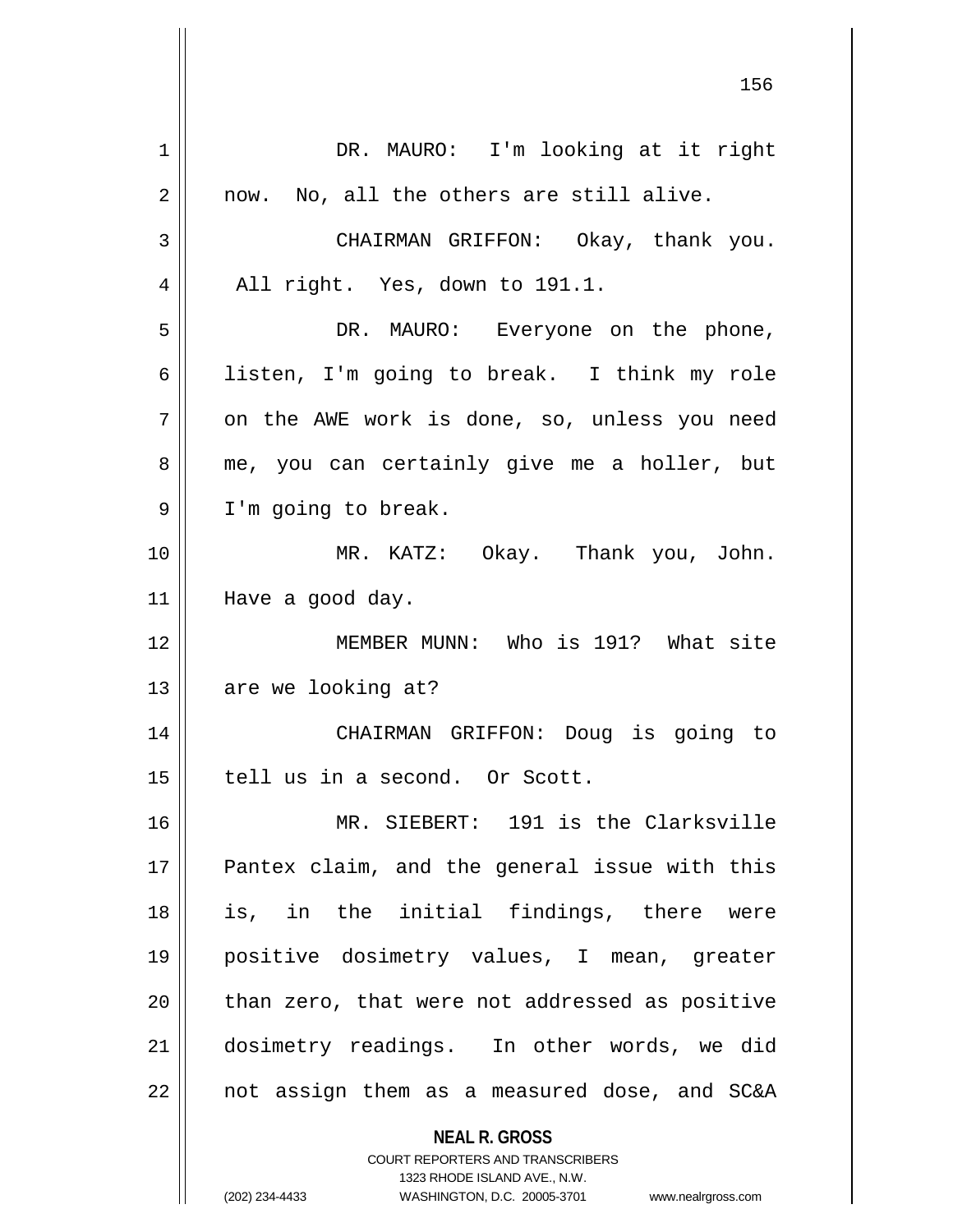1 || questioned that. We went back and we looked,  $2 \parallel$  and all the ones that were above zero were 3 actually less than the LOD over two, so we 4 assigned those as missed dose, as opposed to 5 measured dose. And I believe the last meeting 6 we had that written up, and SC&A was going to  $7 \parallel$  qo back and verify that. 8 MR. FARVER: What did I write? Oh, 9 yes. SC&A agrees with NIOSH response. Doses 10 in question included values that were less 11 than half the LOD and were treated as missed 12 | dose. So we recommend closing this. 13 CHAIRMAN GRIFFON: Okay, alright. 14 || So closed, hearing no other issues. Alright. 15 || And where is the next? There you go. 195.1. 16 || Scott, what site is that? 17 MR. SIEBERT: Grand Junction/De

18 Soto/Hanford.

19 CHAIRMAN GRIFFON: Alright. A 20 || triple. And I think it, I think the only  $21$  reason I kept this highlighted, the first one, 22 || is that it says something about NIOSH

> **NEAL R. GROSS** COURT REPORTERS AND TRANSCRIBERS

> > 1323 RHODE ISLAND AVE., N.W.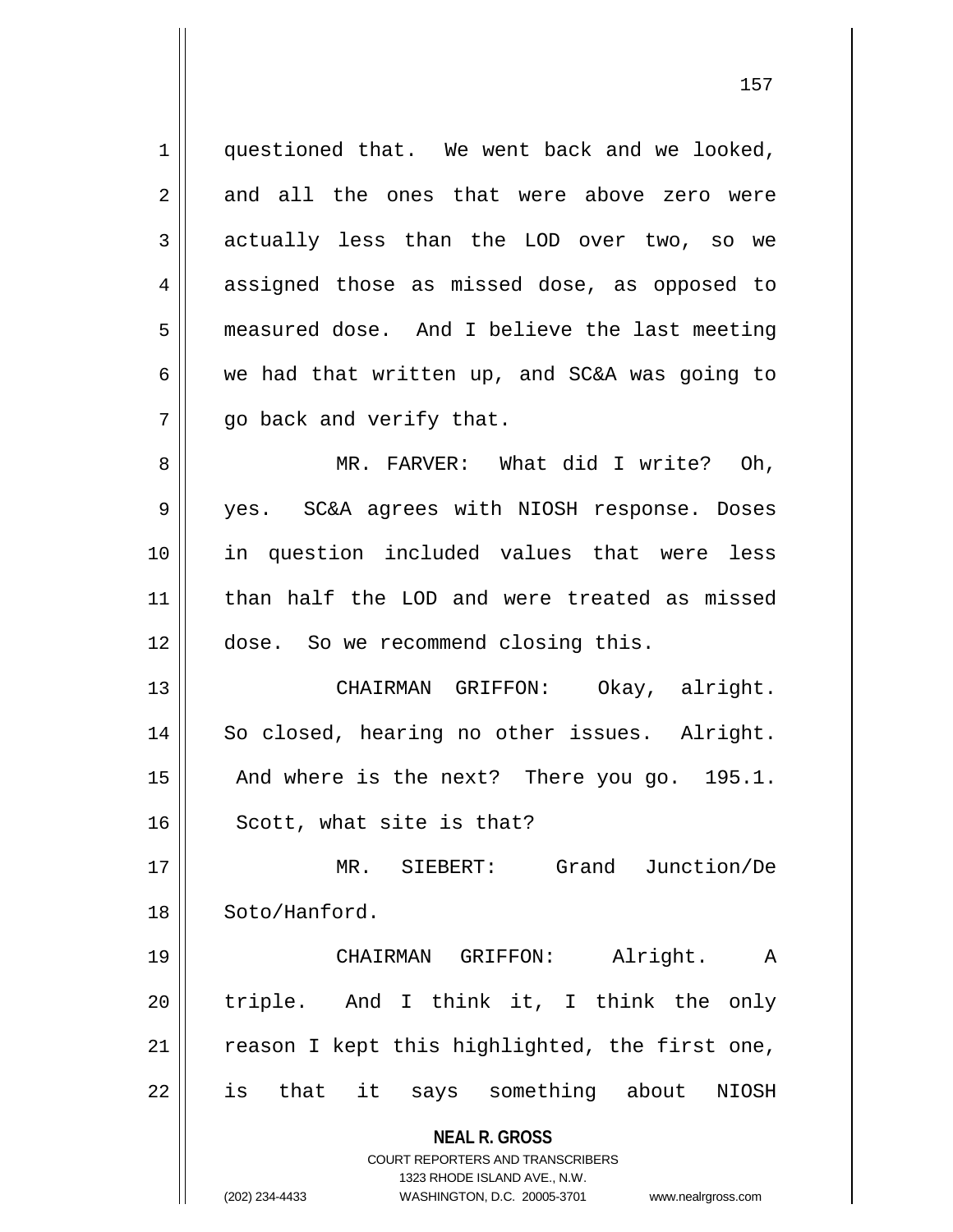1 considering whether a PER is needed for this 2 | issue because we sort of decided it was a OA  $3 \parallel$  issue, but I think at the last meeting there 4 was some discussion of whether it may be a 5 **broad issue and should be a PER.** Does anybody 6 | recollect that? 7 MR. STIVER: NIOSH has a response 8 | indicating --9 CHAIRMAN GRIFFON: Okay. And I'm 10 looking at my old matrix again so -- 11 MEMBER MUNN: Is this also the one 12 where there was a typo on the report with 13 | respect to AP/PA? 14 MR. SIEBERT: This is Scott. If I 15 || remember correctly, the issue is, and this is 16 a somewhat generic issue we've run into a few 17 times, those few organs where AP is not the 18 most claimant-favorable in all cases: red bone 19 marrow, lung, there's a few of them. That's 20 || outlined in OCAS-IG-1 to deal with the 21 || rotational geometry and determine if it's  $22$  || greater, unless it's determined that the AP is

> **NEAL R. GROSS** COURT REPORTERS AND TRANSCRIBERS 1323 RHODE ISLAND AVE., N.W.

(202) 234-4433 WASHINGTON, D.C. 20005-3701 www.nealrgross.com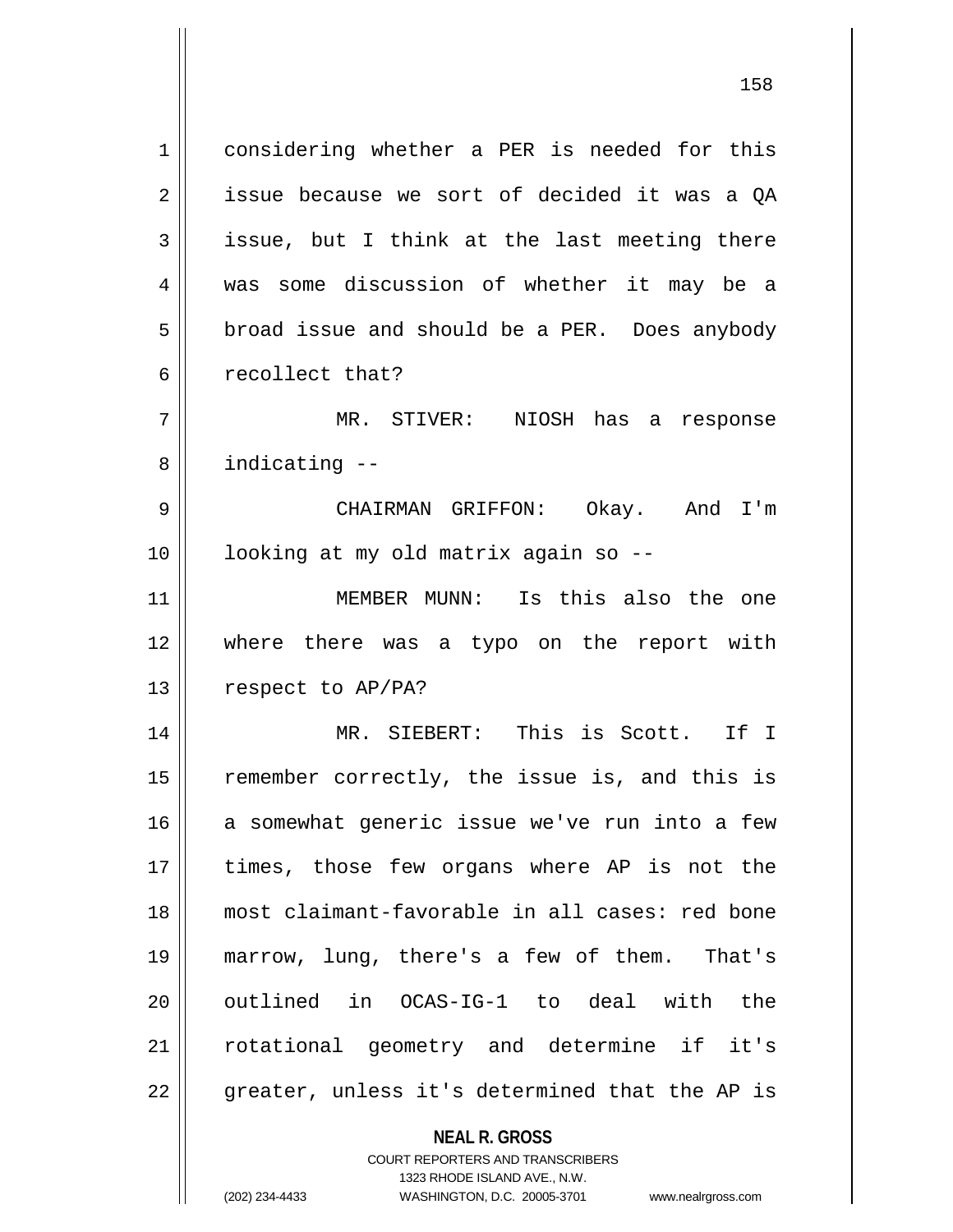$1 \parallel$  a more appropriate factor for the type of work  $2 \parallel$  that the EE was doing.

3 I believe the typo we discussed on  $4 \parallel$  this one was just the fact that we did not put 5 || in the report the type of work that the 6 individual was doing. It made more sense to 7 assign AP than rotational. If I remember 8 || correctly, that was that issue. But as I  $9 \parallel$  said, I looked at a transcript, and we agreed 10 the issue for this claim was closed, but we 11 agreed to look into whether a PER or a 12 clarification on this issue is appropriate.

13 CHAIRMAN GRIFFON: That's what I  $14$  || have in my notes --

15 MR. FARVER: IG-1 basically says 16 || that, for certain cancers, you should consider 17 || these other geometries. And if you don't, you 18 have to put in your DR why you don't. And I 19 have yet to see one that either considers 20 || those geometries or puts in there why they 21 don't consider it.

22 CHAIRMAN GRIFFON: Why they don't.

**NEAL R. GROSS** COURT REPORTERS AND TRANSCRIBERS

1323 RHODE ISLAND AVE., N.W.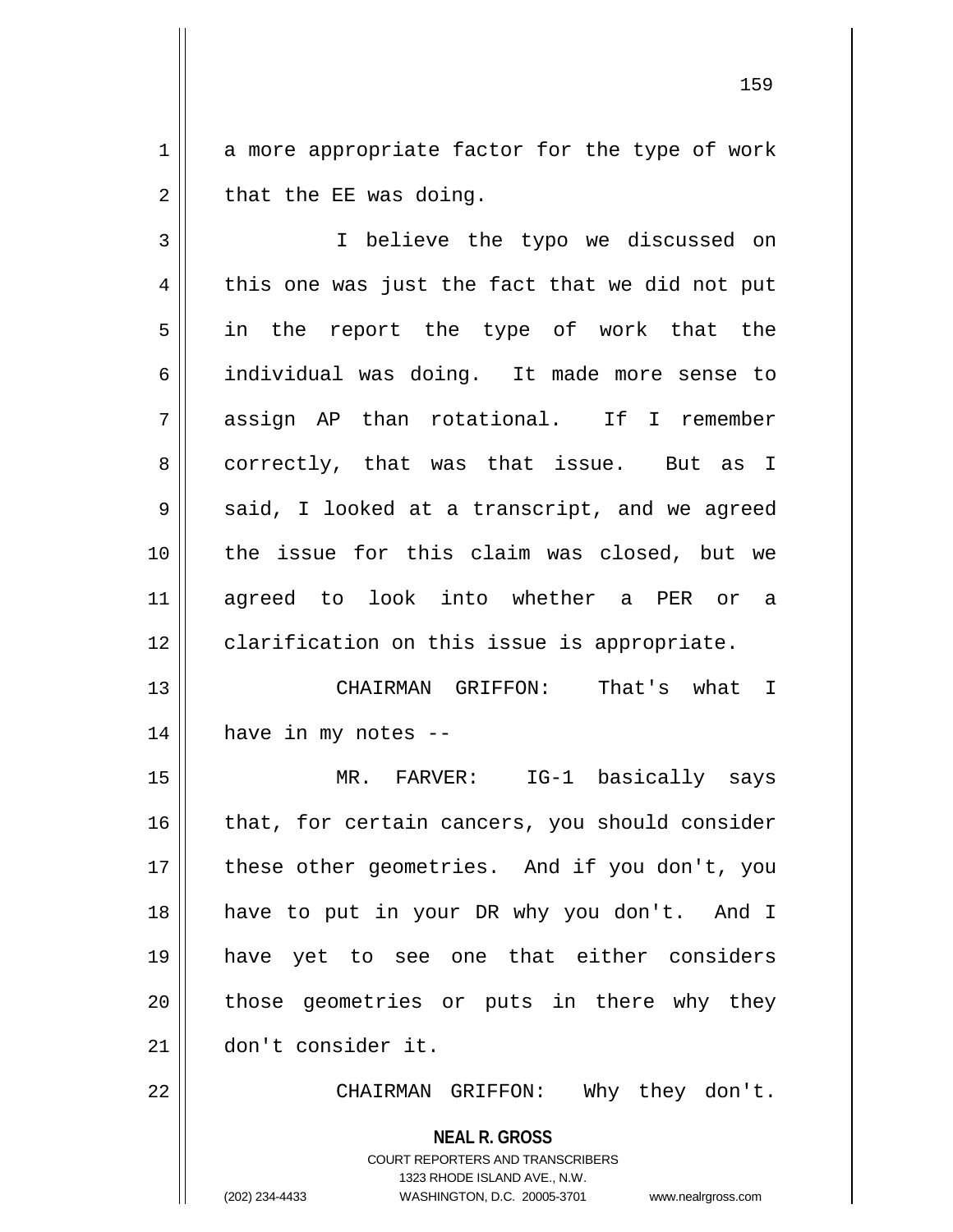Right, right, right.

| 2              | MR. FARVER: So I think that's why                                                                                                                                      |
|----------------|------------------------------------------------------------------------------------------------------------------------------------------------------------------------|
| 3              | the question of the PER came up.                                                                                                                                       |
| $\overline{4}$ | CHAIRMAN GRIFFON: Yes. All right.                                                                                                                                      |
| 5              | So that's sort of a standing action on the                                                                                                                             |
| 6              | PER question, right? But for the cases, we                                                                                                                             |
| 7              | agree it's closed. It was a QA item. So I                                                                                                                              |
| 8              | don't know how we track these going forward.                                                                                                                           |
| 9              | That's why I left it highlighted, you know,                                                                                                                            |
| 10             | where we're asking for NIOSH to consider. I                                                                                                                            |
| 11             | mean, I guess if NIOSH came back and said,                                                                                                                             |
| 12             | yes, we are doing a PER on this, then we'd say                                                                                                                         |
| 13             | that on this, and we'd close it. But I didn't                                                                                                                          |
| 14             | want to -- that's why I kept it highlighted,                                                                                                                           |
| 15             | Stu, just to, because I didn't know how to                                                                                                                             |
| 16             | make sure we don't lose track of it.                                                                                                                                   |
| 17             | MR. FARVER:<br>Do you want to<br>look                                                                                                                                  |
| 18             | into it for the next meeting and --                                                                                                                                    |
| 19             | CHAIRMAN GRIFFON: Probably.                                                                                                                                            |
| 20             | -- see if we can come<br>MR. FARVER:                                                                                                                                   |
| 21             | out closing it?                                                                                                                                                        |
| 22             | Yes, probably,<br>MR.<br>HINNEFELD:<br>I                                                                                                                               |
|                | <b>NEAL R. GROSS</b><br><b>COURT REPORTERS AND TRANSCRIBERS</b><br>1323 RHODE ISLAND AVE., N.W.<br>(202) 234-4433<br>WASHINGTON, D.C. 20005-3701<br>www.nealrgross.com |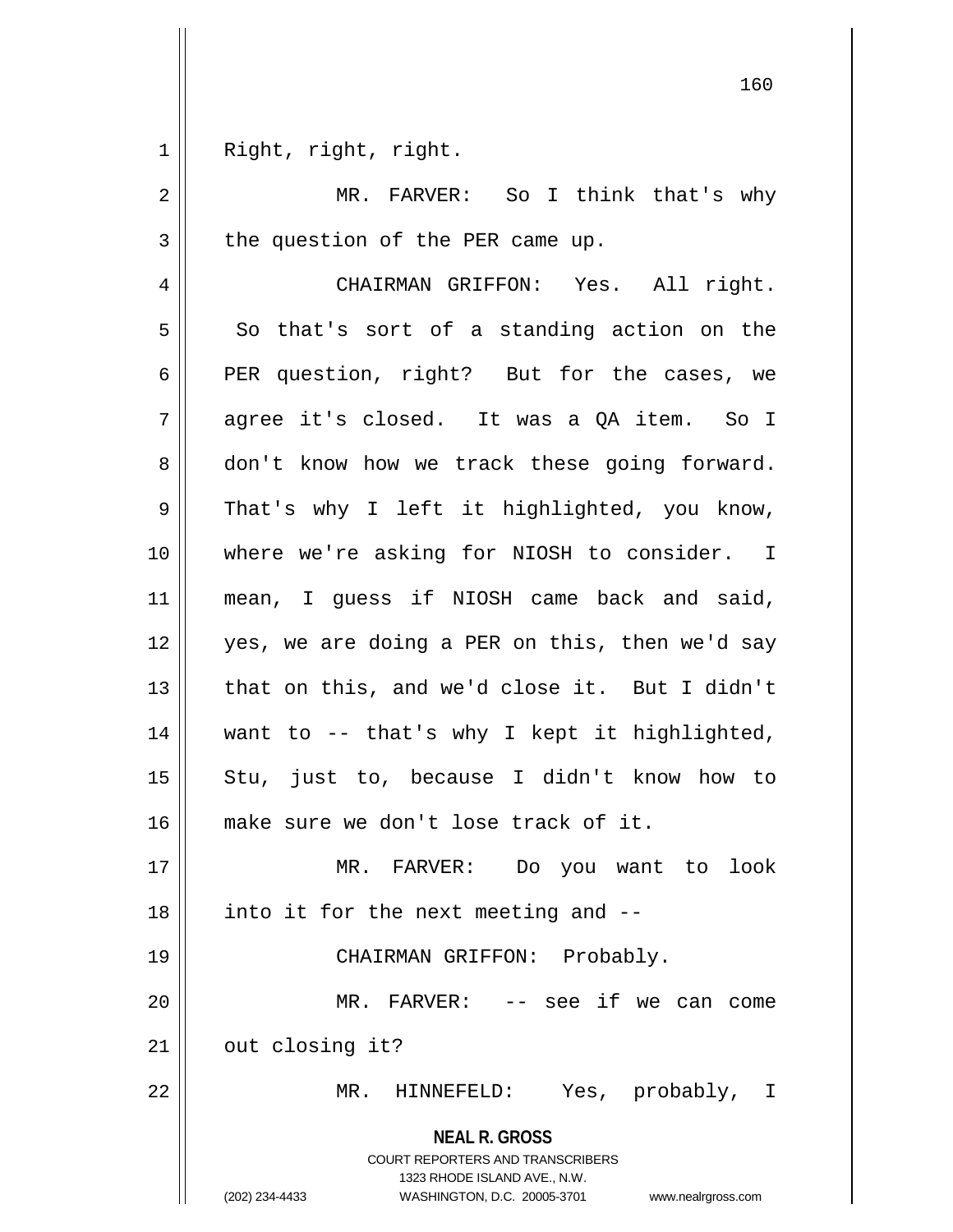1 want to look into it for the next meeting.  $2 \parallel$  Scott, was the question about AP versus  $3 \parallel$  rotational, was that for all three sites the 4 person worked at or that was a generic  $5 \parallel$  approach that was used in every case at every 6 site? 7 MR. SIEBERT: That I don't know off 8 the top of my head. I'm assuming that AP was 9 used across the board, based on the type of 10 work -- 11 MR. FARVER: It's just that IG-1 12 || says that, for certain cancers, you'll 13 || consider these other geometries because they 14 || have a higher DCF. If you don't do that, then 15 you should put in why you don't do that. 16 MR. HINNEFELD: Right. And I think 17 part of the reason we decided to close this 18 || one was it was a compensable case anyway,  $19 \parallel$  right?

20 MR. FARVER: For this case I don't  $21$  | think it mattered. But it keeps coming up.

22 CHAIRMAN GRIFFON: That might have

**NEAL R. GROSS** COURT REPORTERS AND TRANSCRIBERS

1323 RHODE ISLAND AVE., N.W.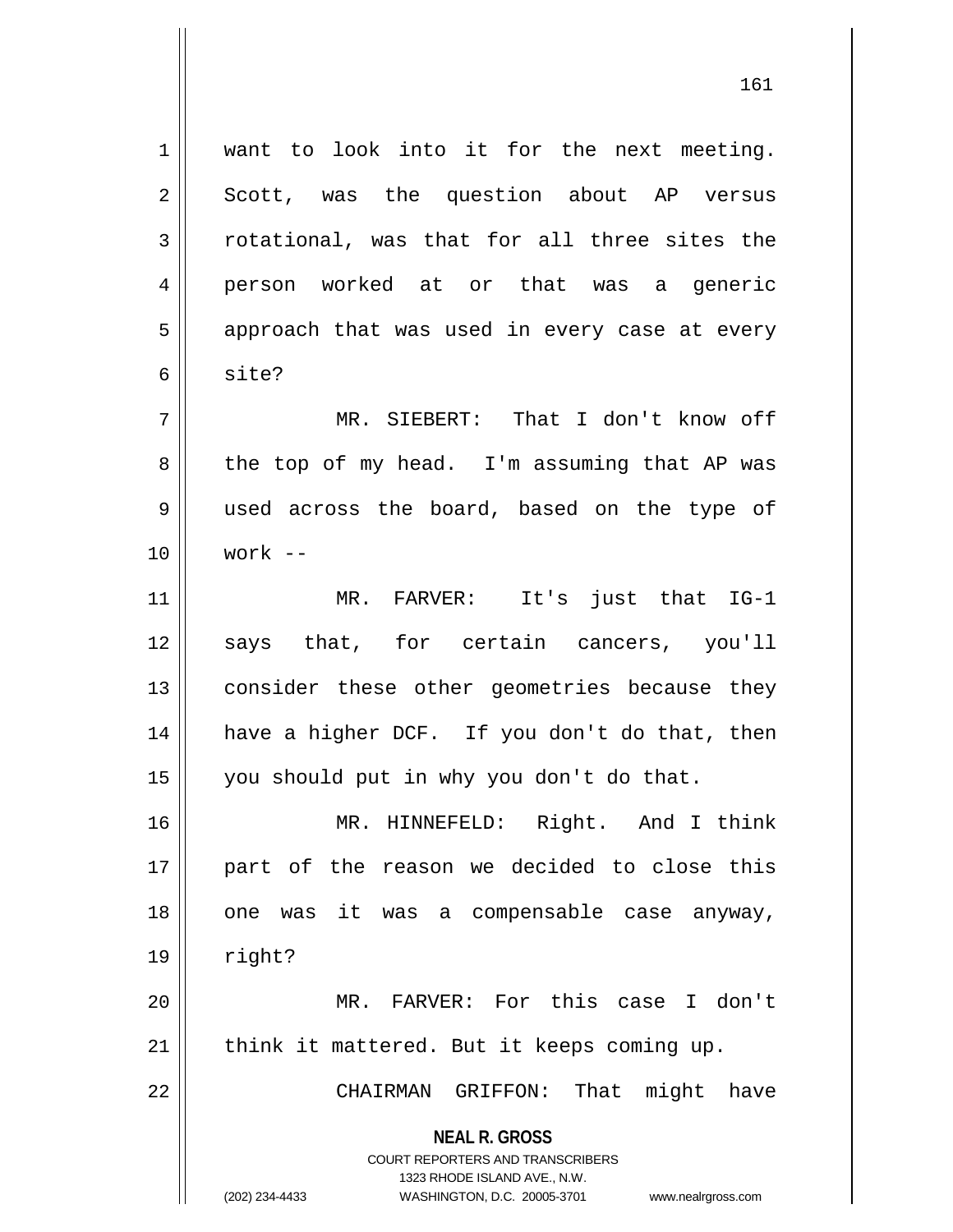**NEAL R. GROSS** COURT REPORTERS AND TRANSCRIBERS 1323 RHODE ISLAND AVE., N.W. (202) 234-4433 WASHINGTON, D.C. 20005-3701 www.nealrgross.com 1 || been part of it. I don't think it's an issue  $2 \parallel$  for this case. The general question, yes. 3 || MR. HINNEFELD: So that would be  $4 \parallel$  like an IG-1 rather than a site-specific. 5 CHAIRMAN GRIFFON: Yes, yes. 6 Alright. 195.3. 7 MR. SIEBERT: I'm sorry. I missed 8 l the resolution on that. 9 MR. FARVER: You're going to fix it. 10 MR. HINNEFELD: We're supposed to 11 come back -- we, NIOSH, is supposed to come 12 back with some idea about PER plans if we 13 || think one is required. If we think it's not 14 || required, why wouldn't it be? That kind of  $15$  | thing. 16 MR. SIEBERT: Okay. I just wanted  $17$  | to make sure I had that. Thank you. 18 CHAIRMAN GRIFFON: And 195.3 then.  $19 \parallel$  SC&A, I think this is in  $-$ 20 MR. FARVER: Yes. This is going to  $21$  also take care of one later on. 22 MEMBER MUNN: This is another one of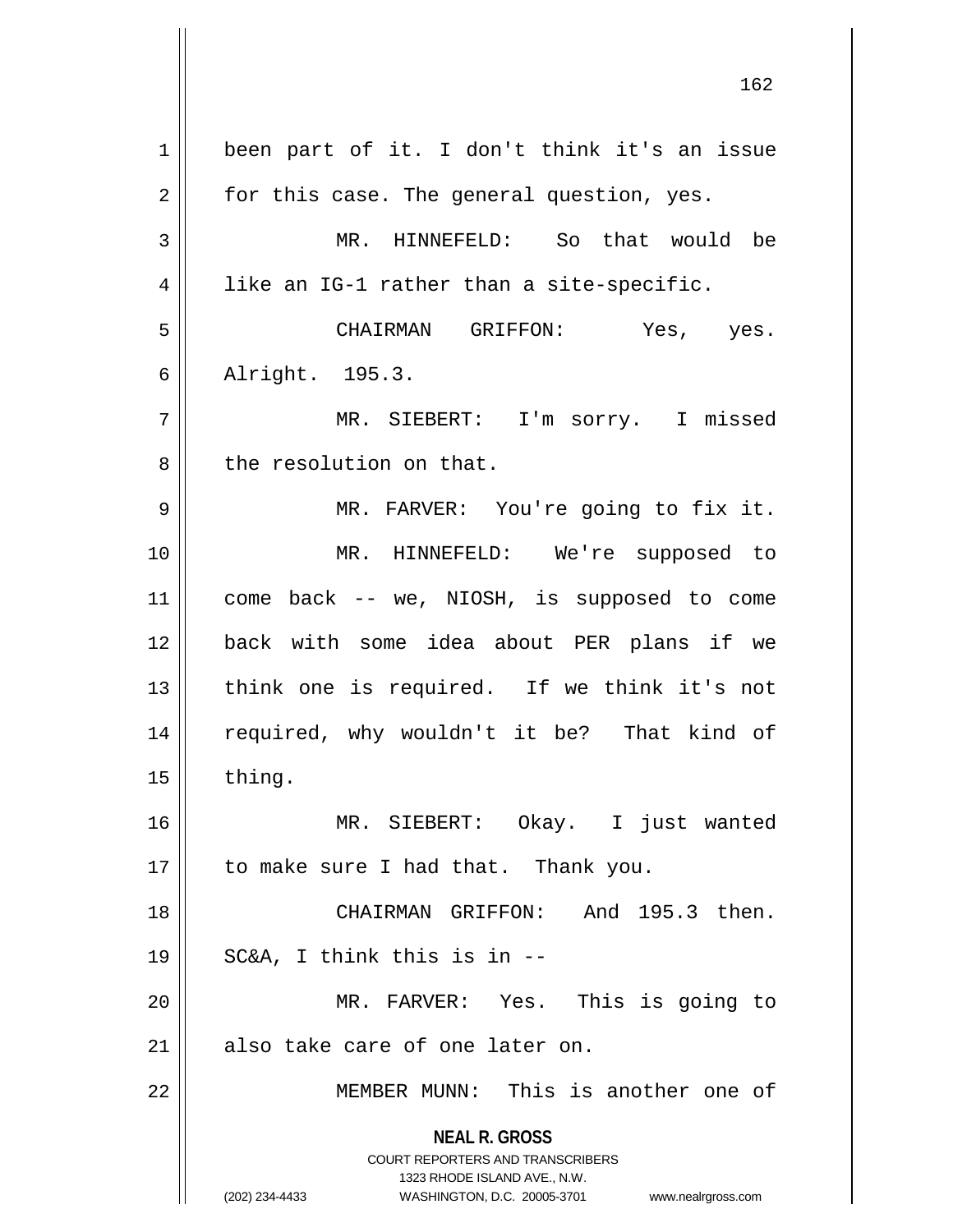$1 \parallel$  those --

| $\overline{2}$ | MR. FARVER: This is another ongoing                                                                                                                             |
|----------------|-----------------------------------------------------------------------------------------------------------------------------------------------------------------|
| 3              | issue, and I did get to review their files,                                                                                                                     |
| 4              | and I do agree with all that they had there.                                                                                                                    |
| 5              | And this goes into the zinc-65, sodium-64                                                                                                                       |
| 6              | whole body counts. This has been going on for                                                                                                                   |
| 7              | a very long time.                                                                                                                                               |
| 8              | CHAIRMAN GRIFFON: Yes. So you                                                                                                                                   |
| 9              | basically did the additional review, and                                                                                                                        |
| 10             | you're okay with --                                                                                                                                             |
| 11             | MR. FARVER: Yes.                                                                                                                                                |
| 12             | CHAIRMAN GRIFFON: I mean, if any of                                                                                                                             |
| 13             | the Subcommittee Members have questions or --                                                                                                                   |
| 14             | otherwise, I think we, you know, if SC&A is in                                                                                                                  |
| 15             | agreement, I think we can close this.                                                                                                                           |
| 16             | MEMBER MUNN: Was there any                                                                                                                                      |
| 17             | decision, any action on the question of PER?                                                                                                                    |
| 18             | CHAIRMAN GRIFFON: For the<br>last                                                                                                                               |
| 19             | meeting, you mean?                                                                                                                                              |
| 20             | MR. CALHOUN: I think we're going to                                                                                                                             |
| 21             | respond with --                                                                                                                                                 |
| 22             | HINNEFELD: We're going<br>$MR$ .<br>to                                                                                                                          |
|                | <b>NEAL R. GROSS</b><br>COURT REPORTERS AND TRANSCRIBERS<br>1323 RHODE ISLAND AVE., N.W.<br>(202) 234-4433<br>WASHINGTON, D.C. 20005-3701<br>www.nealrgross.com |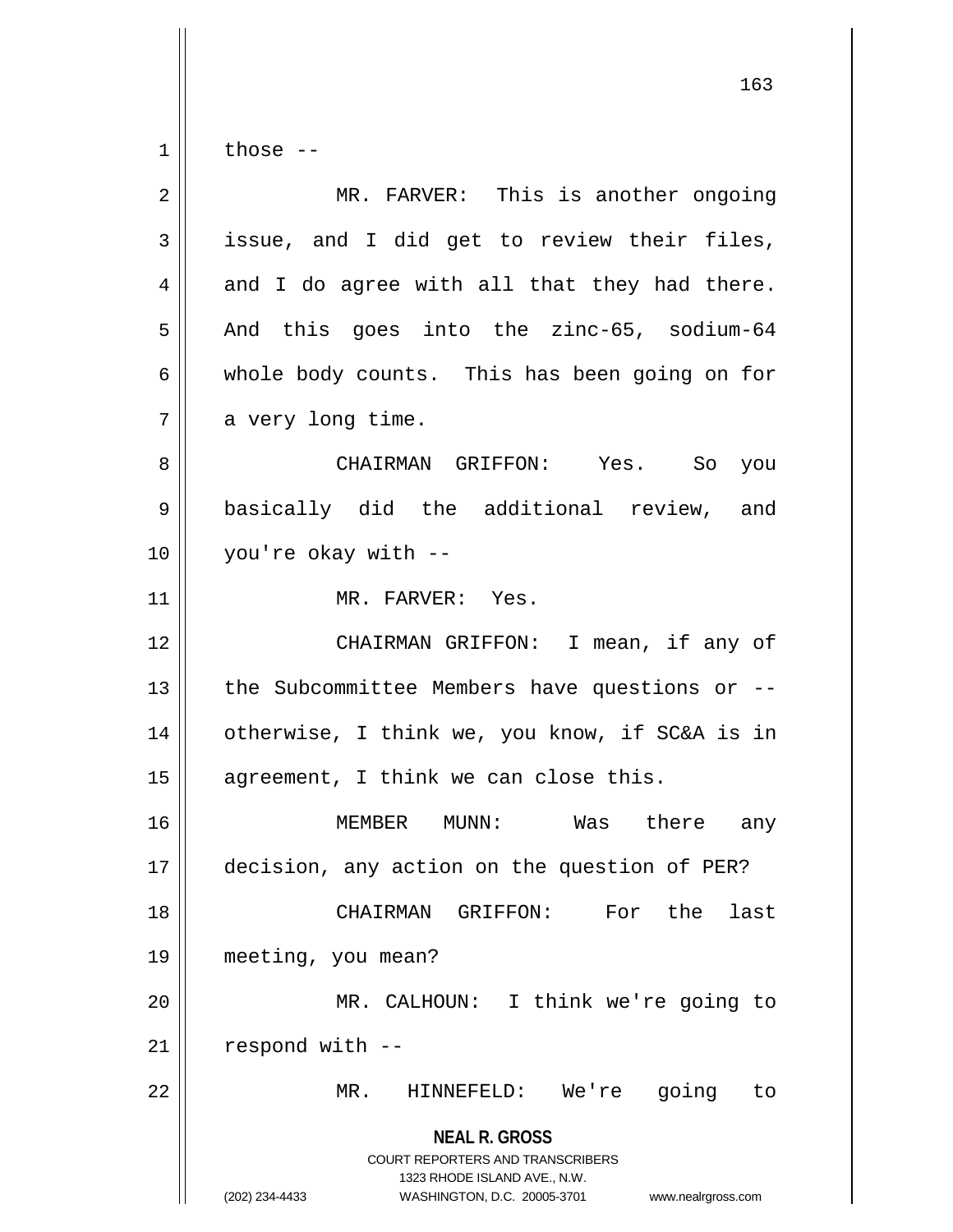respond with something next week.

| 2  | CHAIRMAN GRIFFON: That was<br>for                                                                                                                                      |
|----|------------------------------------------------------------------------------------------------------------------------------------------------------------------------|
| 3  | 195.1. 195.3 I think we can close. And                                                                                                                                 |
| 4  | there's nothing more on 195, I don't think.                                                                                                                            |
| 5  | This may be a good $-$                                                                                                                                                 |
| 6  | MR. KATZ: Is there any more on the                                                                                                                                     |
| 7  | set?                                                                                                                                                                   |
| 8  | CHAIRMAN GRIFFON: Well, 197.3. I'm                                                                                                                                     |
| 9  | not sure how many more there are in the whole                                                                                                                          |
| 10 | set here.                                                                                                                                                              |
| 11 | MEMBER MUNN: There's a bunch.                                                                                                                                          |
| 12 | CHAIRMAN GRIFFON: Oh, okay, yes.                                                                                                                                       |
| 13 | MEMBER MUNN: We're only halfway                                                                                                                                        |
| 14 | there.                                                                                                                                                                 |
| 15 | CHAIRMAN GRIFFON: Yes, there's                                                                                                                                         |
| 16 | still several down here. So why don't we --                                                                                                                            |
| 17 | MR. KATZ:  You want to break for                                                                                                                                       |
| 18 | lunch?                                                                                                                                                                 |
| 19 | CHAIRMAN GRIFFON: Yes, I think it                                                                                                                                      |
| 20 | makes sense to break before we get<br>into                                                                                                                             |
| 21 | another case.                                                                                                                                                          |
| 22 | MR. KATZ: So we're going to start at                                                                                                                                   |
|    | <b>NEAL R. GROSS</b><br><b>COURT REPORTERS AND TRANSCRIBERS</b><br>1323 RHODE ISLAND AVE., N.W.<br>(202) 234-4433<br>WASHINGTON, D.C. 20005-3701<br>www.nealrgross.com |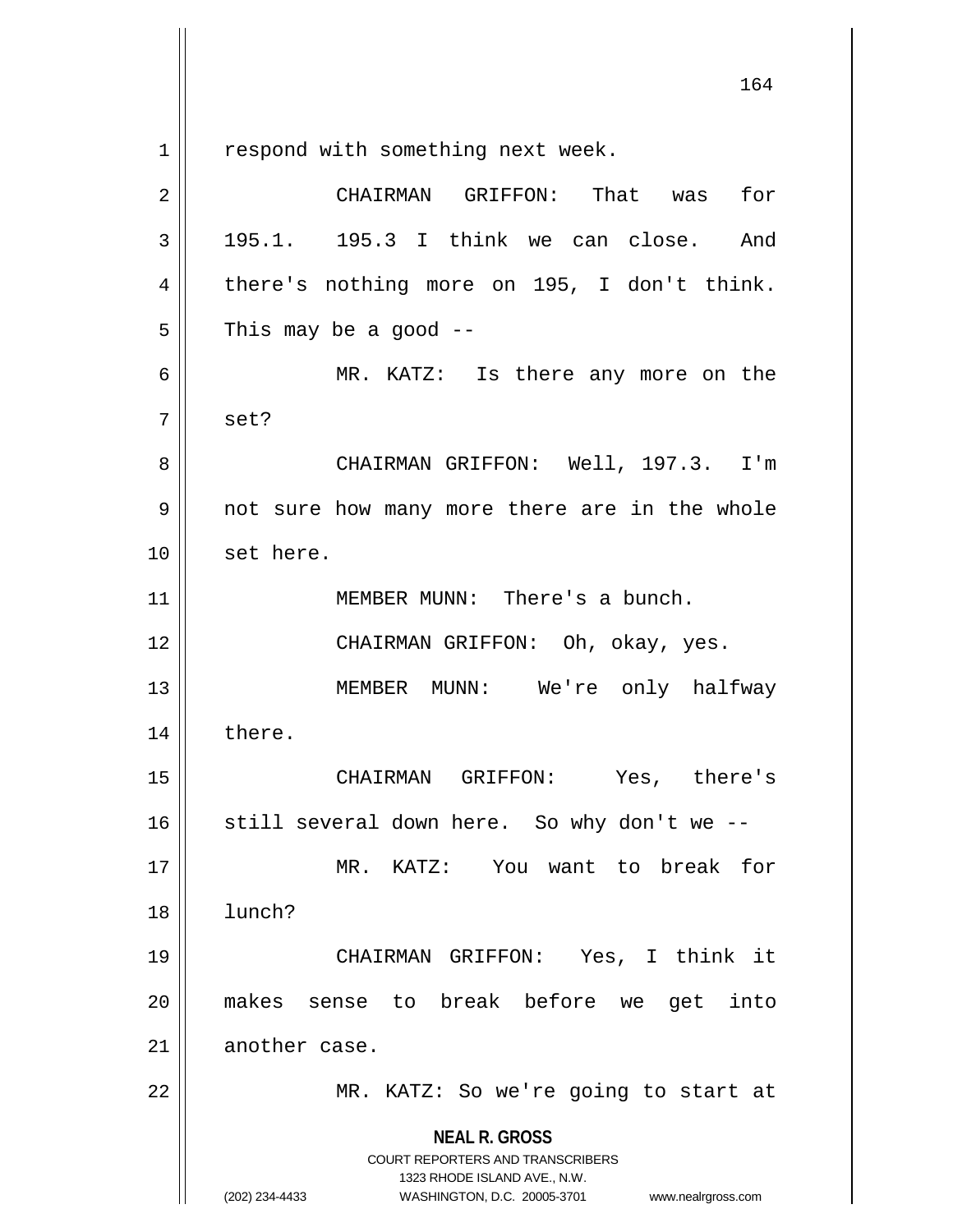$1 || 197?$ 

| 2  | CHAIRMAN GRIFFON: 197.3, yes. And                                                                                                                                      |
|----|------------------------------------------------------------------------------------------------------------------------------------------------------------------------|
| 3  | break until 1:00; is that okay? Alright.                                                                                                                               |
| 4  | MR. KATZ: Very good. So we're                                                                                                                                          |
| 5  | breaking until one. Thanks, everyone hanging                                                                                                                           |
| 6  | in there on the phone, and we'll pick up then.                                                                                                                         |
| 7  | (Whereupon, the above-entitled                                                                                                                                         |
| 8  | matter went off the record at 11:58 a.m. and                                                                                                                           |
| 9  | resumed at $1:01$ p.m.)                                                                                                                                                |
| 10 | MR. KATZ: So good afternoon,                                                                                                                                           |
| 11 | everyone. We're back from lunch break, the                                                                                                                             |
| 12 | Subcommittee on Dose Reconstruction Review.                                                                                                                            |
| 13 | And we're still working through set nine.                                                                                                                              |
| 14 | We're on 197.3, I think. Let me just check on                                                                                                                          |
| 15 | the line and see do we have Brad and David?                                                                                                                            |
| 16 | Are you on the line?                                                                                                                                                   |
| 17 | MEMBER CLAWSON: I'm on the line                                                                                                                                        |
| 18 | Ted.                                                                                                                                                                   |
| 19 | MR. KATZ: Hi, Brad. And David,                                                                                                                                         |
| 20 | too? Richardson? Okay. Well, we can carry                                                                                                                              |
| 21 | on.                                                                                                                                                                    |
| 22 | CHAIRMAN GRIFFON: Alright. I think                                                                                                                                     |
|    | <b>NEAL R. GROSS</b><br><b>COURT REPORTERS AND TRANSCRIBERS</b><br>1323 RHODE ISLAND AVE., N.W.<br>(202) 234-4433<br>WASHINGTON, D.C. 20005-3701<br>www.nealrgross.com |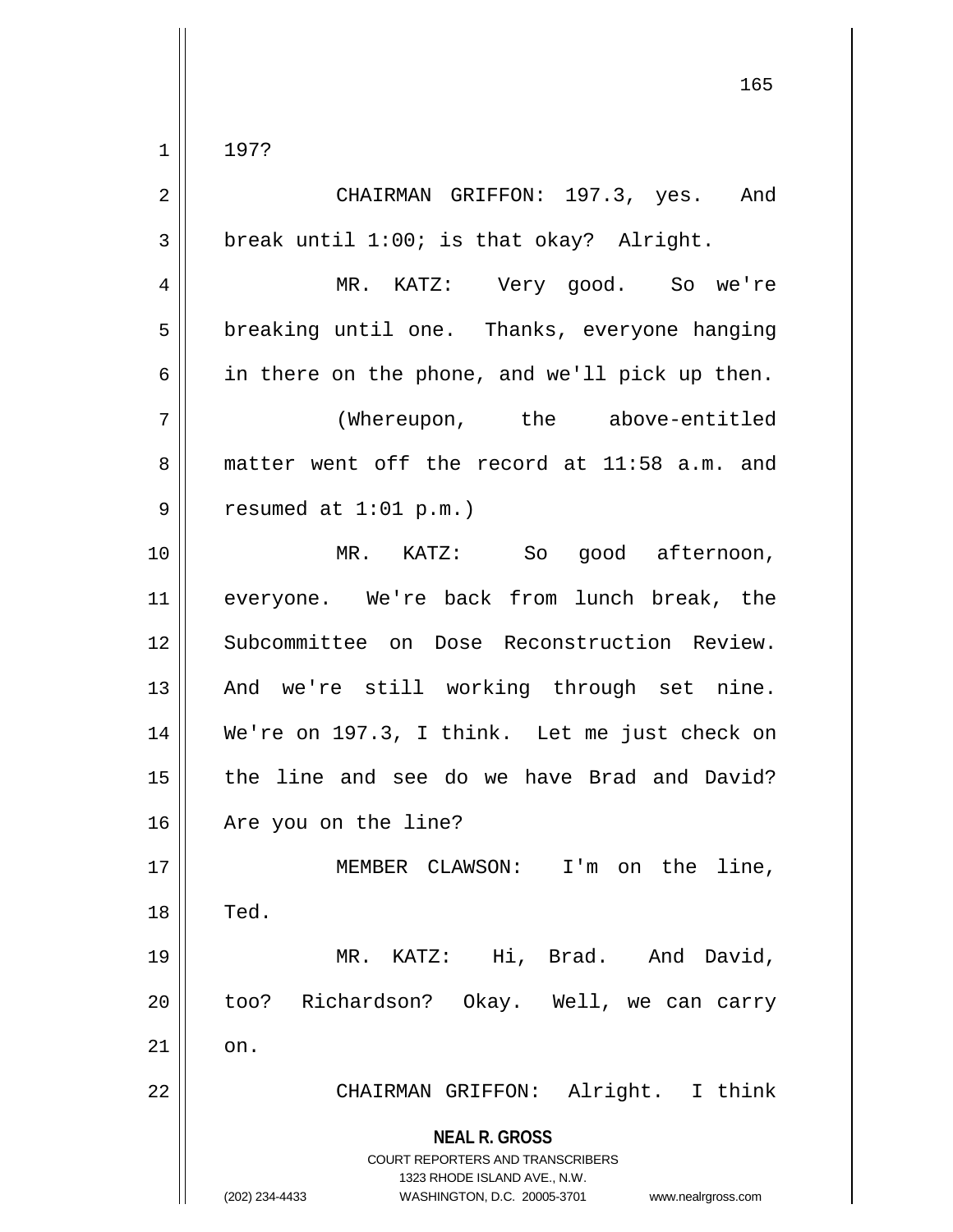1 | this is yours, 197.3.

| $\overline{2}$ | MR. FARVER: Yes. And this is just                                                                                                                                      |
|----------------|------------------------------------------------------------------------------------------------------------------------------------------------------------------------|
| 3              | a carryover from a while back anyway. It has                                                                                                                           |
| 4              | to do with the construction worker doses in                                                                                                                            |
| 5              | OTIB-30 and OTIB-52 and applying the different                                                                                                                         |
| 6              | correction factors. And you can see by the                                                                                                                             |
| 7              | yellow response there that they can differ                                                                                                                             |
| 8              | from 1.1 to 1.4. And so we had a little                                                                                                                                |
| 9              | question about how they are corrected.                                                                                                                                 |
| 10             | So, anyway, I went back and I                                                                                                                                          |
| 11             | reviewed OTIB-30 and OTIB-52, and I finally                                                                                                                            |
| 12             | figured it out. They're correcting a little                                                                                                                            |
| 13             | bit differently, depending on the site,                                                                                                                                |
| 14             | depending on the year, and so forth, depending                                                                                                                         |
| 15             | on the doses for that site. So I think we can                                                                                                                          |
| 16             | go ahead and close this one now that I kind of                                                                                                                         |
| 17             | understand it better, which was the whole                                                                                                                              |
| 18             | point behind it. We just didn't understand                                                                                                                             |
| 19             | how they came up with their values.                                                                                                                                    |
| 20             | They kind of have<br>MEMBER MUNN:                                                                                                                                      |
| 21             | those responses out of order there.                                                                                                                                    |
| 22             | MEMBER CLAWSON: Help me with this                                                                                                                                      |
|                | <b>NEAL R. GROSS</b><br><b>COURT REPORTERS AND TRANSCRIBERS</b><br>1323 RHODE ISLAND AVE., N.W.<br>(202) 234-4433<br>WASHINGTON, D.C. 20005-3701<br>www.nealrgross.com |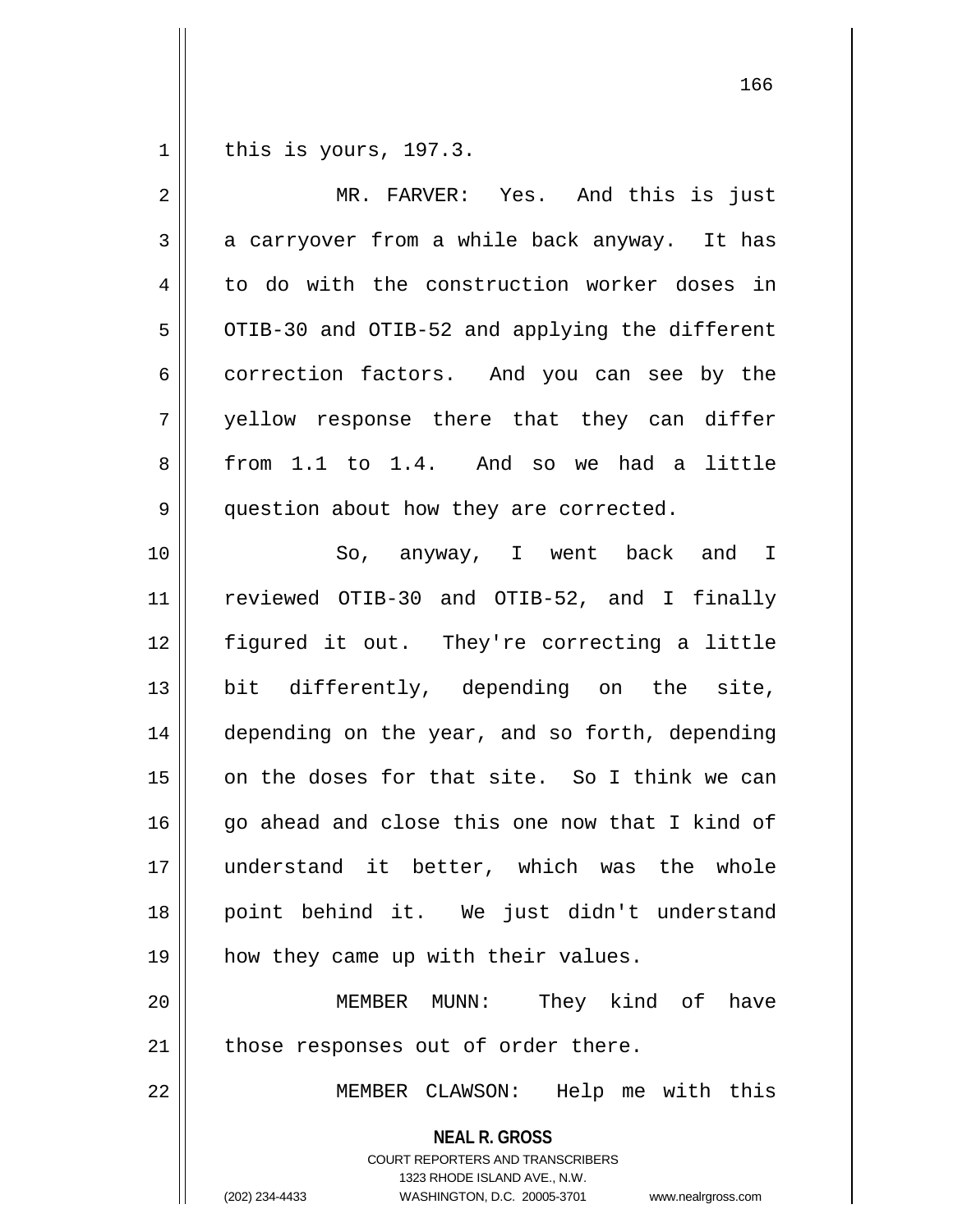**NEAL R. GROSS** COURT REPORTERS AND TRANSCRIBERS  $1$  | then, Doug, because my understanding was that 2 || when we reviewed OTIB-52, and you can correct  $3 \parallel$  me if I'm wrong, but I thought that that OTIB, 4 from what I understood, was not going to be 5 || used. We had to show the ability to be able 6 l to reconstruct. 7 MR. FARVER: Now, for OTIB-52, I  $8 \parallel$  believe that the -- oh, I forget, the table in  $9 \parallel$  the back there for the reconstruction workers, 10 || that already is modified by the factors. So 11 || you don't take those numbers and multiply them 12 || again, if I understand it correctly. 13 MEMBER CLAWSON: We had quite a bit 14 | of discussion on --15 MR. HINNEFELD: What site are we  $16$  talking about? What site is this case from? 17 MR. SIEBERT: The site is Hanford. 18 MR. HINNEFELD: Okay. That's one of 19 || the sites, Brad, where the data set was used 20 from Hanford in the development of OTIB-52, 21  $\parallel$  and in those instances what we said was OTIB- $22 \parallel$  52 certainly is used as the default for those

1323 RHODE ISLAND AVE., N.W.

(202) 234-4433 WASHINGTON, D.C. 20005-3701 www.nealrgross.com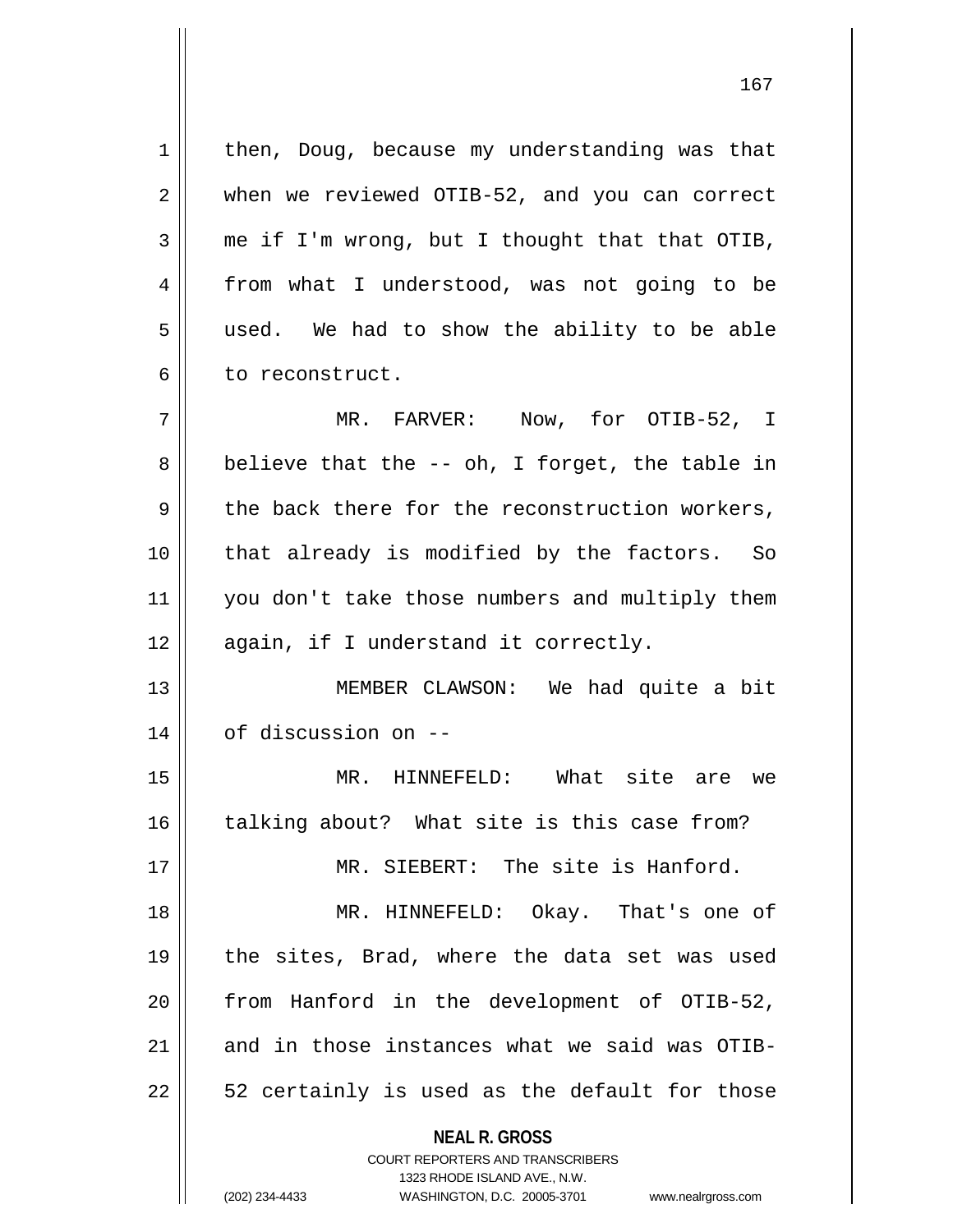**NEAL R. GROSS** COURT REPORTERS AND TRANSCRIBERS 1323 RHODE ISLAND AVE., N.W. (202) 234-4433 WASHINGTON, D.C. 20005-3701 www.nealrgross.com 168  $1 \parallel$  sites. 2 MR. FARVER: For this, yes, for 3 | Hanford. 4 || MR. HINNEFELD: Yes. 5 MR. FARVER: I'm not too familiar 6 with these other concerns. 7 || MR. HINNEFELD: Well, it came after 8 | --9 MR. FARVER: Okay, okay. 10 || MR. STIVER: Really, the guidance 11 || that's emerged from the review of OTIB-52 is  $12$  | to look at a site-specific basis, and, in this  $13$  | case, it came from Hanford to begin with. 14 MR. FARVER: Right. So this is a 15 simplified version. 16 || MEMBER CLAWSON: Okay. 17 || **MEMBER MUNN:** So we're closing that  $18 \parallel$  one? 19 CHAIRMAN GRIFFON: Yes. And I'm not  $20$  sure what this is, 201, observation one, if 21 || something is still there. I'm not sure if we 22 | addressed this or not.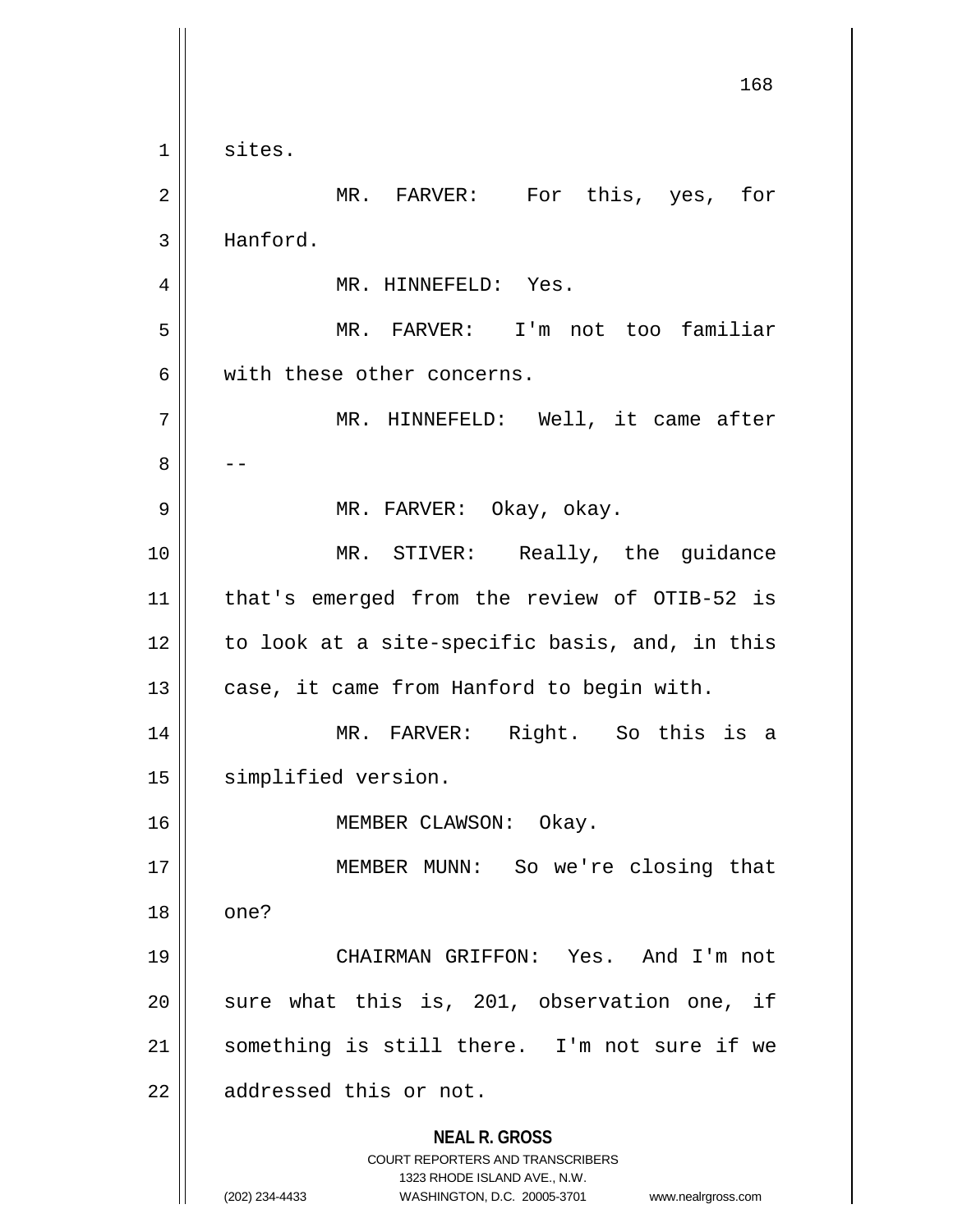1 MEMBER MUNN: Geometric correction 2 factor.

3 || MR. FARVER: Yes. The observation was just to point out that they did a 5 | correction for extremity dose, and right now I  $\parallel$  believe that the place to do that is the TIB- 13, which specifically is for Mallinckrodt 8 || workers. That's what it was developed for,  $9 \parallel$  but we're starting to see it apply to other instances. And so we just wanted to make a note that this is developed for Mallinckrodt workers, and it may or may not apply to activities at INL. MR. HINNEFELD: Yes. I think when || the finding was written that it applied for

16 Mallinckrodt, but I think that TIB has been 17 || replaced now by the TIB that essentially just  $18$  || says geometry --

19 MR. FARVER: Yes.

20 MR. HINNEFELD: When this was 21 || written, it probably just said Mallinckrodt.

22 MR. FARVER: Yes, it did.

**NEAL R. GROSS** COURT REPORTERS AND TRANSCRIBERS

1323 RHODE ISLAND AVE., N.W.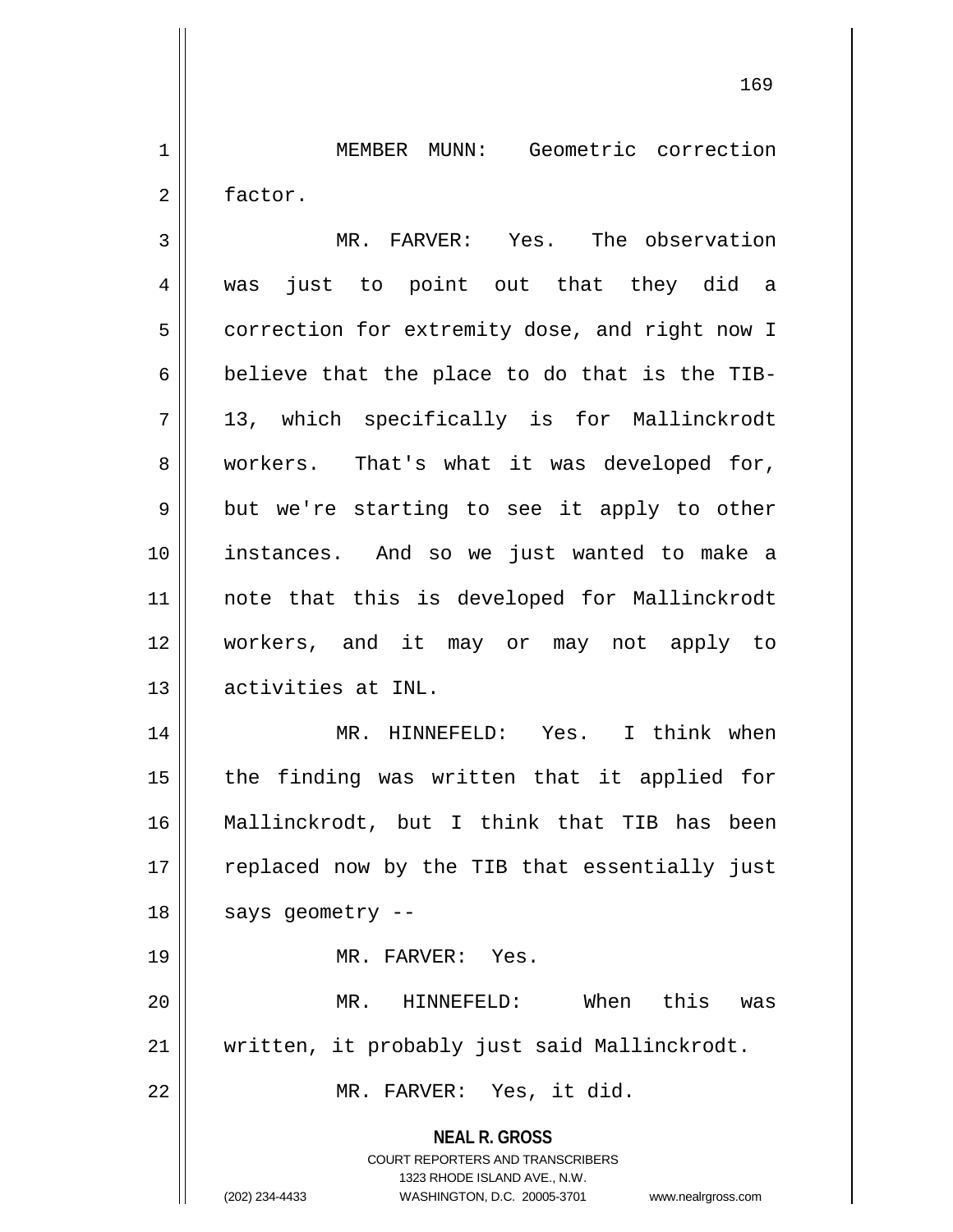| 1  | MR. HINNEFELD: And it's been                                                                        |
|----|-----------------------------------------------------------------------------------------------------|
| 2  | replaced with another one that's more general.                                                      |
| 3  | You know, you've got this geometry. It                                                              |
| 4  | doesn't matter where that geometry is --                                                            |
| 5  | MR. FARVER: Correct.                                                                                |
| 6  | CHAIRMAN GRIFFON: So I think that's                                                                 |
| 7  | the answer, and that closes it, I think.                                                            |
| 8  | MEMBER MUNN: I don't believe                                                                        |
| 9  | there's anything else to consider.                                                                  |
| 10 | CHAIRMAN GRIFFON: Right, right.                                                                     |
| 11 | 205, the next one, observation four.                                                                |
| 12 | MR. FARVER: Okay. And this was                                                                      |
| 13 | for, I believe the Medina site.                                                                     |
| 14 | MEMBER MUNN: Yes, I think so.                                                                       |
| 15 | MR. FARVER: And we just were a                                                                      |
| 16 | little confused where the 11,500 picocuries                                                         |
| 17 | per day of tritium came from, where they got                                                        |
| 18 | that value. And they give an explanation, and                                                       |
| 19 | the only problem I have, I could not find that                                                      |
| 20 | version, that revision of the document, you                                                         |
| 21 | know, TIB 39 from May of 2006. I couldn't                                                           |
| 22 | find that on the Huntington technical                                                               |
|    | <b>NEAL R. GROSS</b>                                                                                |
|    | <b>COURT REPORTERS AND TRANSCRIBERS</b>                                                             |
|    | 1323 RHODE ISLAND AVE., N.W.<br>(202) 234-4433<br>WASHINGTON, D.C. 20005-3701<br>www.nealrgross.com |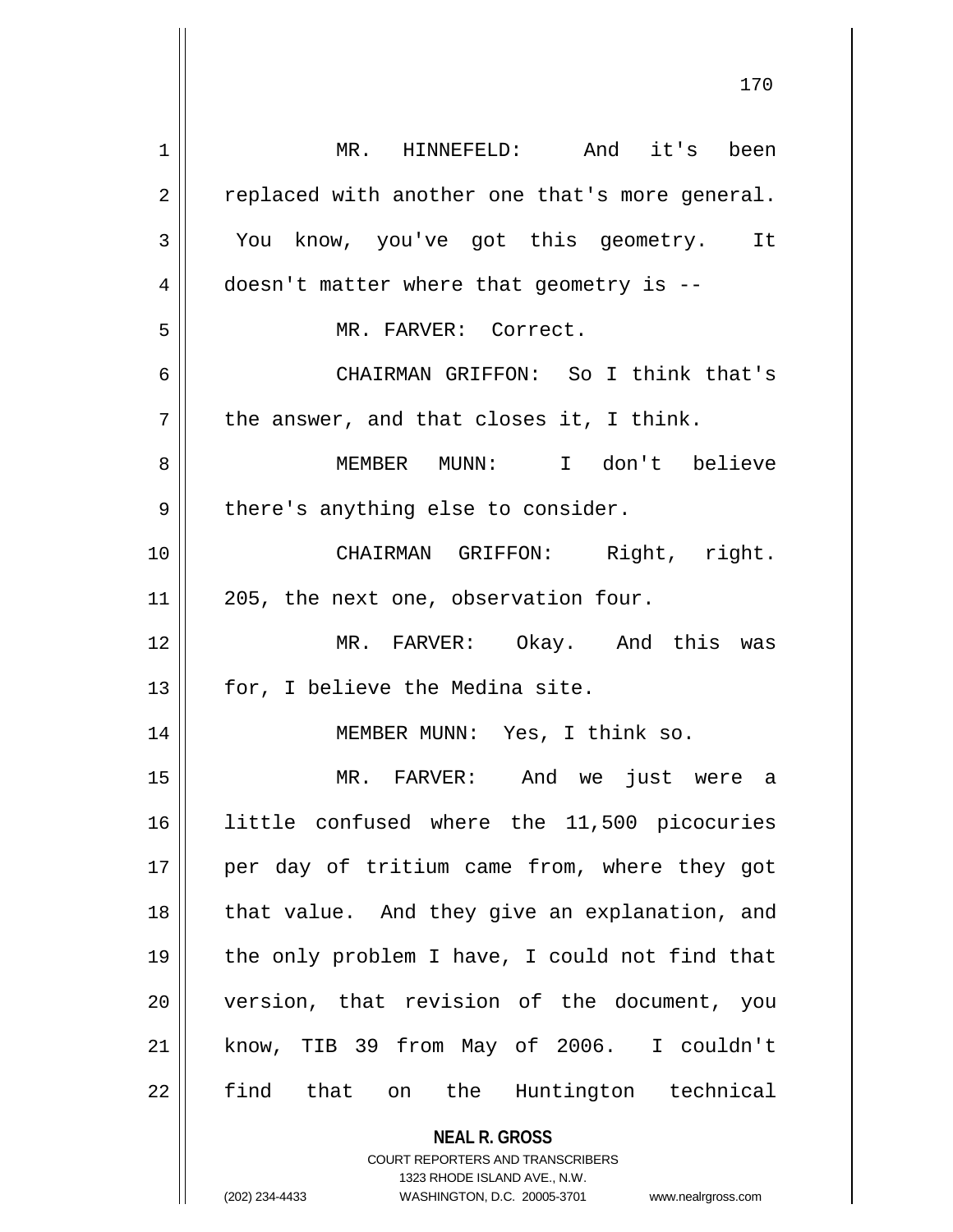1 documents on the website. The only thing they 2 and was rev 0 from November of 2006. And even  $3 \parallel$  in that instance, they go through a similar 4 || process, except when you get down to the 5 | bottom they come up with about 18,000  $6 \parallel$  picocuries per day and they say that it was 7 less than a millirem, so it's a, no, never 8 mind in the rev 0 November of 2006 version. 9 MEMBER MUNN: So a little over six 10 percent of it. 11 || MR. STIVER: Yes, 6.4 percent was  $12 \parallel$  HTO. 13 MR. FARVER: So, dose-wise, it's not 14 a problem. It was just, you know, we were 15 confused about where they came up with the 16 eleven and a half picocuries or eleven and a 17 half thousand picocuries per day. And like I 18 || say, the 2006 November version has a little, 19 comes up with a little different answer. But  $20$  || it also says that the doses are going to be 21 less than a millirem, so it's a, no, never 22 mind. I mean, even when we went through and

> **NEAL R. GROSS** COURT REPORTERS AND TRANSCRIBERS

(202) 234-4433 WASHINGTON, D.C. 20005-3701 www.nealrgross.com

1323 RHODE ISLAND AVE., N.W.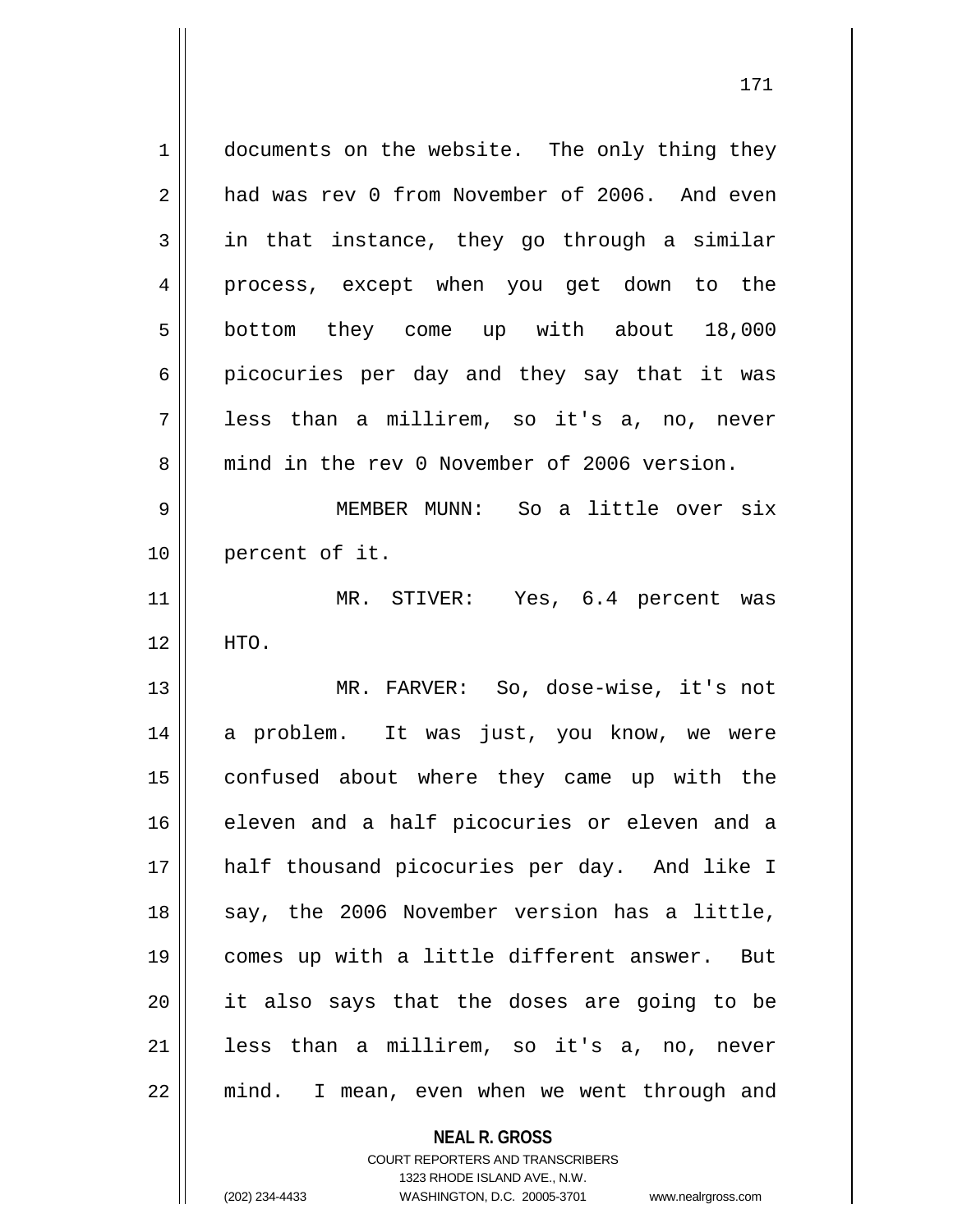1 wrote this up as an observation, we showed  $2 \parallel$  calculations that it was still on the order of  $3 \parallel$  a millirem or so, and it really wasn't a big 4 concern. It was just we'd like to know for  $5 \parallel$  the future we you get the numbers from. 6 MEMBER MUNN: And doesn't this June  $7 \parallel$  last year entry say that, though? 8 MR. FARVER: It does.

9 MEMBER MUNN: It gives you the 10 | assumptions.

11 MR. FARVER: It does, but I could 12 || not find the document that they reference, so 13 || I could not verify what they wrote. In the 14 November version, it's very similar, and it 15 comes down to the conclusion that it's less 16 || than a millirem and, you know, it's not an 17 issue. But I just couldn't come up with their 18 | exact wording.

 MR. SIEBERT: This is Scott. If we || look back at this one, it was done a couple of months before that November rev was on the 22 | streets.

> **NEAL R. GROSS** COURT REPORTERS AND TRANSCRIBERS 1323 RHODE ISLAND AVE., N.W.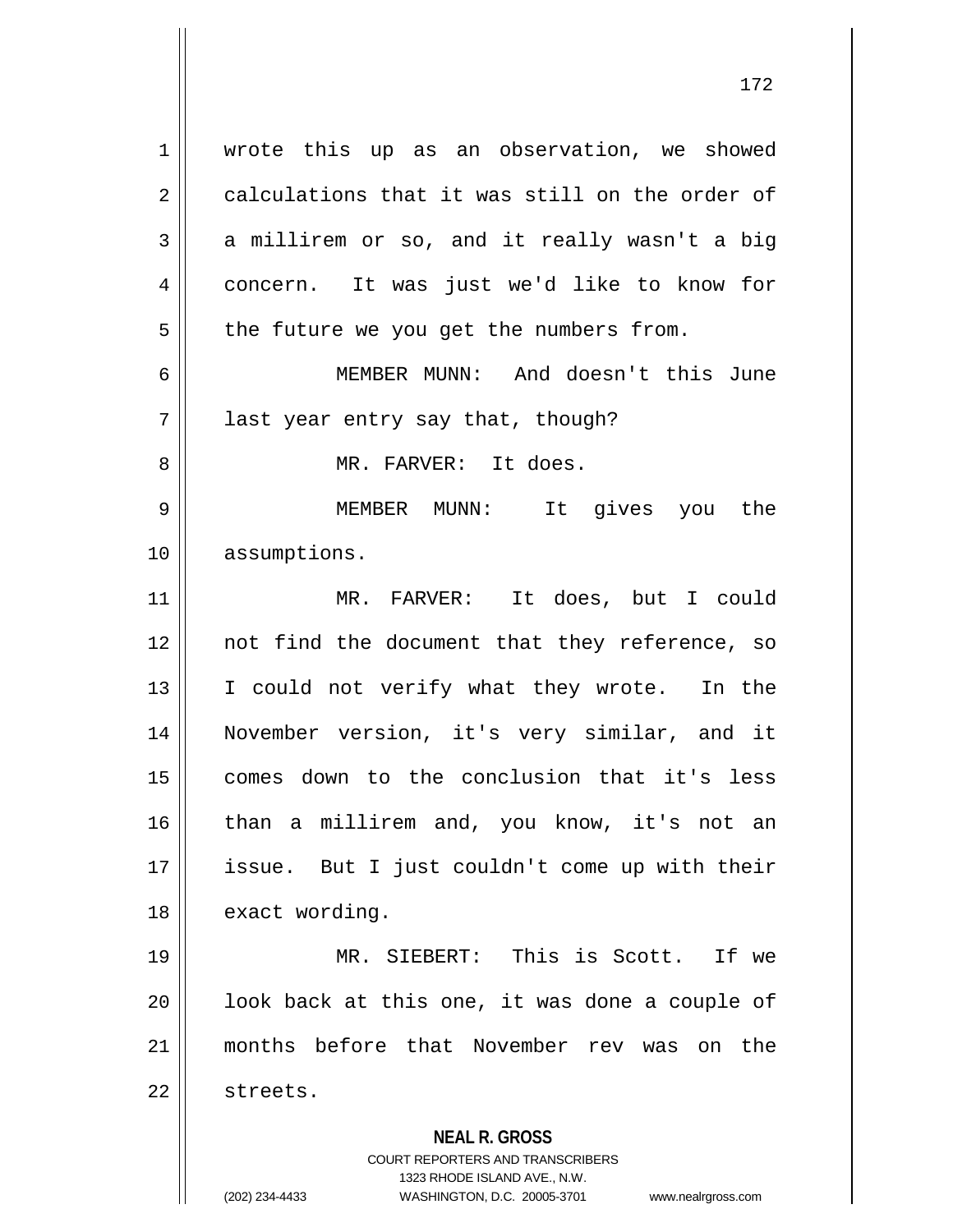**NEAL R. GROSS** COURT REPORTERS AND TRANSCRIBERS 1323 RHODE ISLAND AVE., N.W. (202) 234-4433 WASHINGTON, D.C. 20005-3701 www.nealrgross.com 1 || MR. FARVER: Yes. 2 MR. SIEBERT: So as you see in the 3 | response, it was assessed, those values came  $4 \parallel$  out of the draft version that was in place. 5 || It wasn't in place. Let me rephrase that.  $6 \parallel$  That was available to the dose reconstructor  $7 \parallel$  at the time, even though it was not the 8 || official document yet because we knew the 9 | update was coming. That was to get that claim 10 out in a timely manner. It's generally not 11 something we do, but, once again, this was 12 || something that was done back in 2006. 13 MR. FARVER: And really all I would  $14$  say then is, if you're going to do that and 15 use a draft document, you should probably go 16 ahead and put all these assumptions in your 17 dose reconstruction. 18 MR. SIEBERT: I agree 19 wholeheartedly. 20 MR. FARVER: Since it's not in an 21 | approved document. 22 || MR. CALHOUN: And we are definitely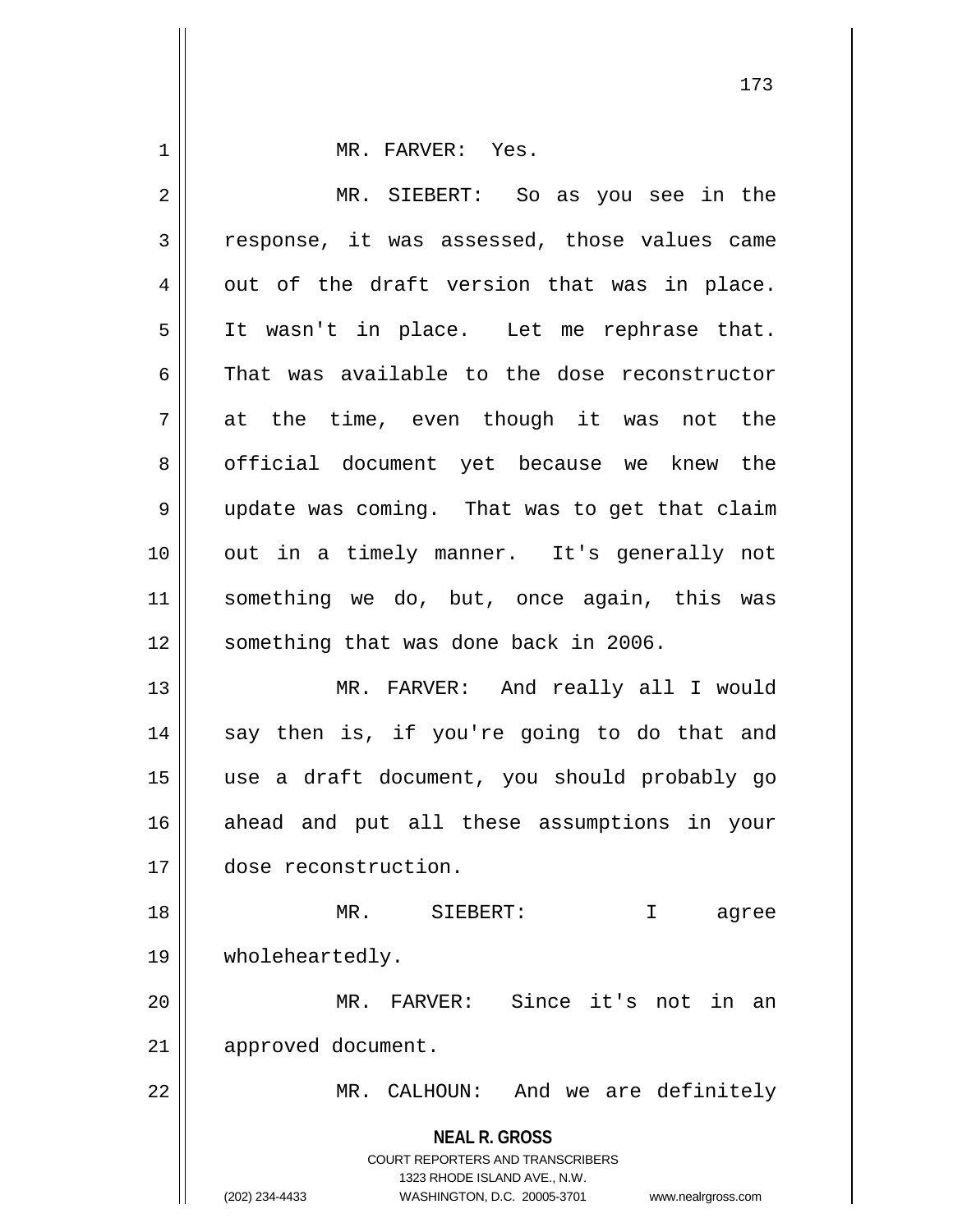**NEAL R. GROSS** COURT REPORTERS AND TRANSCRIBERS 1323 RHODE ISLAND AVE., N.W. (202) 234-4433 WASHINGTON, D.C. 20005-3701 www.nealrgross.com 1 || not in the business of using draft documents. 2 MR. FARVER: That was all the 3 concern was, how did you come up with the  $4 \parallel$  number, and that's been explained. 5 MEMBER MUNN: That pretty much 6 || closes it. 7 | MR. FARVER: That pretty much closes  $8 \parallel$  that. 9 CHAIRMAN GRIFFON: The 206.1 then, 10 page 42 to 43. 11 || MEMBER MUNN: The transcript says we 12 closed it. 13 || MR. SIEBERT: Yes, this is Scott. 14 || That's another one I found in the transcript  $15$  || that I believe we closed. 16 MR. FARVER: We probably did 17 because, even looking at this, I really don't 18 || know what to do with it, and I think that's 19 what I said the last time. 20 MEMBER MUNN: Thank you. It's 21 closed. 22 || MR. FARVER: Well, it comes down to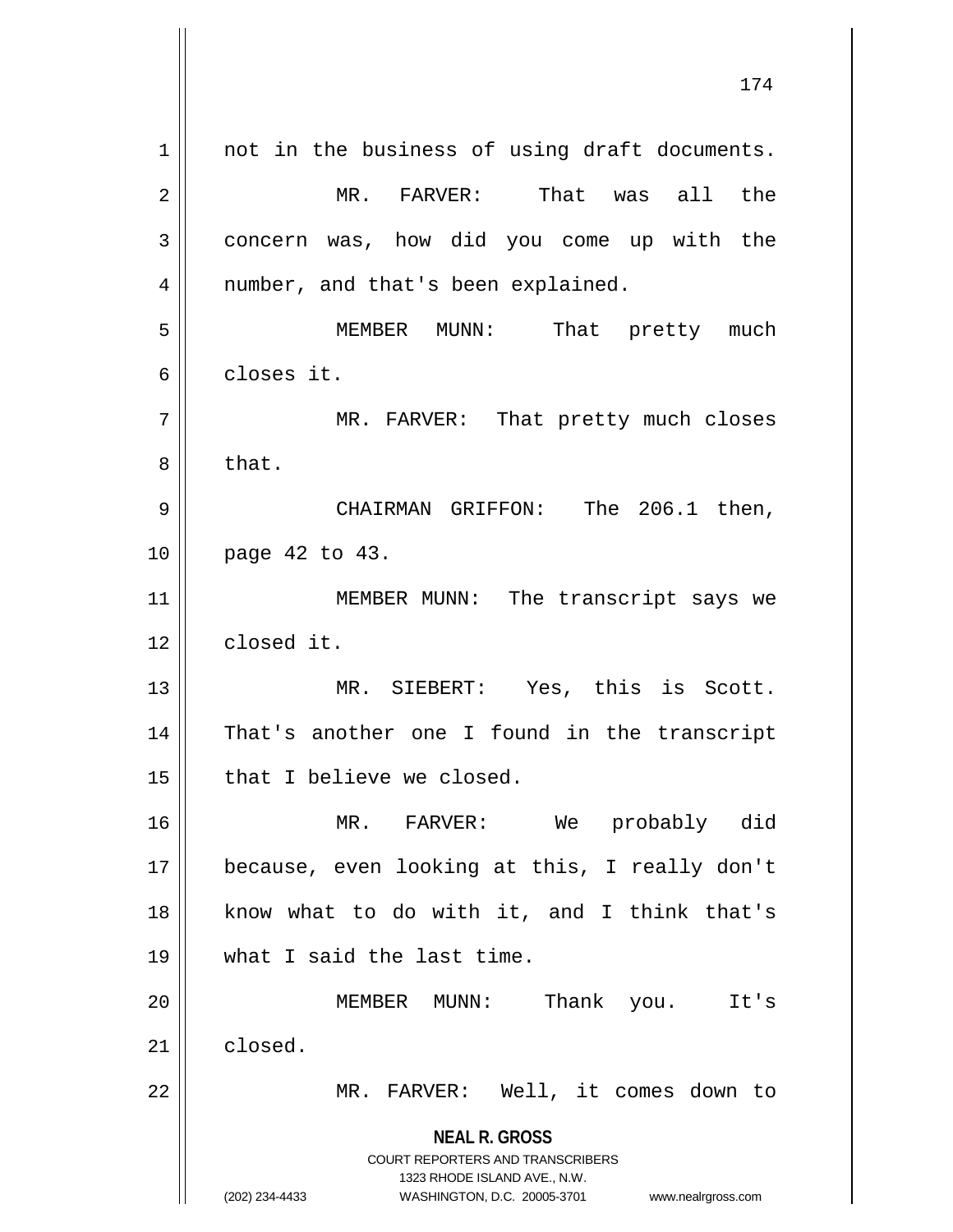**NEAL R. GROSS** COURT REPORTERS AND TRANSCRIBERS 1323 RHODE ISLAND AVE., N.W. (202) 234-4433 WASHINGTON, D.C. 20005-3701 www.nealrgross.com 1 a judgment call, and you can do this or you  $2 \parallel$  can do this, and there's no good answer, which  $3 \parallel$  I think is what we came up with the last time: 4 no good answer. So if it's okay, we'll still 5 consider this closed. 6 CHAIRMAN GRIFFON: Yes, I guess it's  $7 \parallel$  okay in this case. 8 MEMBER MUNN: Yes. 9 CHAIRMAN GRIFFON: Is everybody okay 10 with that? 11 || MEMBER MUNN: Yes. 12 MR. FARVER: I think the next one is  $13 \parallel 207.4$ . And this goes back to, it's the same 14 response we had for 195.3. There were some 15 files out there to review. It's the same zinc 16 || 65, sodium 24 issue. And, you know, I went 17 back and reviewed it, and I have no concerns. 18 || So I recommend closing this, like we did the 19 | other one. 20 CHAIRMAN GRIFFON: Okay. Well,  $21$  | let's close it then. 211.1, is that next? 22 MEMBER KOTELCHUCK: Now, while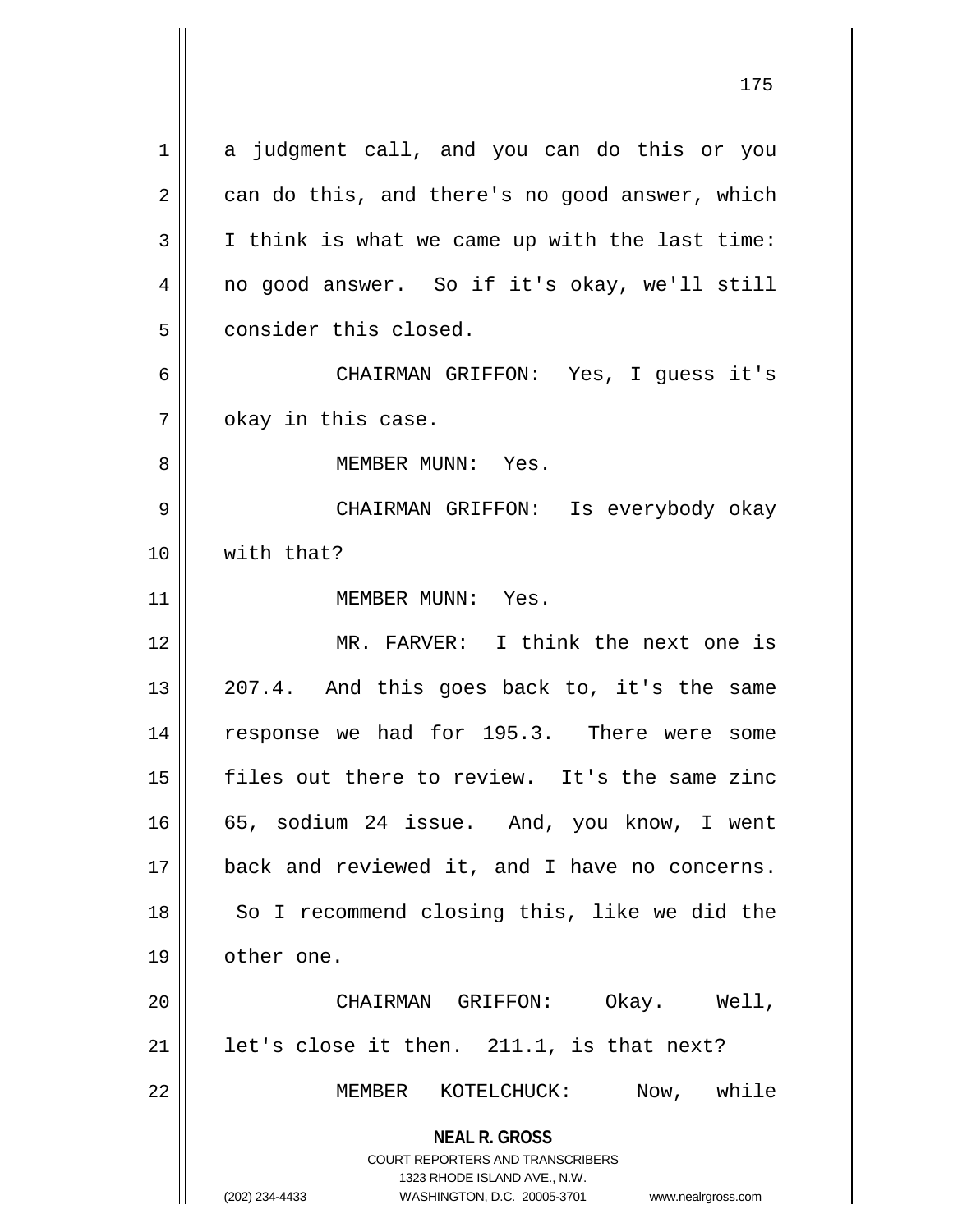**NEAL R. GROSS** COURT REPORTERS AND TRANSCRIBERS 1323 RHODE ISLAND AVE., N.W. (202) 234-4433 WASHINGTON, D.C. 20005-3701 www.nealrgross.com 1 || you're thinking, I thought prostate was not, 2 | prostate cancer was not covered. 3 MR. HINNEFELD: It's not an SEC 4 cancer but we do dose reconstructions for  $5 \parallel$  them. 6 MEMBER KOTELCHUCK: Actually, the  $7$  | truth is all cancers are dose. 8 || MR. HINNEFELD: Yes, every one. 9 MEMBER KOTELCHUCK: Okay, good. 10 Thank you. 11 MR. FARVER: And this has to do 12 With, it looks like the doses were a little 13 || bit less or less than we thought they should 14 be, even though it was done with the Monte 15 | Carlo calculation. 16 MEMBER MUNN: It says they're 17 | continuing to review it. 18 MR. SIEBERT: This is Scott. Stu 19 || and Grady, we sent you a report over late last 20 week. Would you like me to kind of touch on 21 | it really quickly? 22 MR. HINNEFELD: Sure.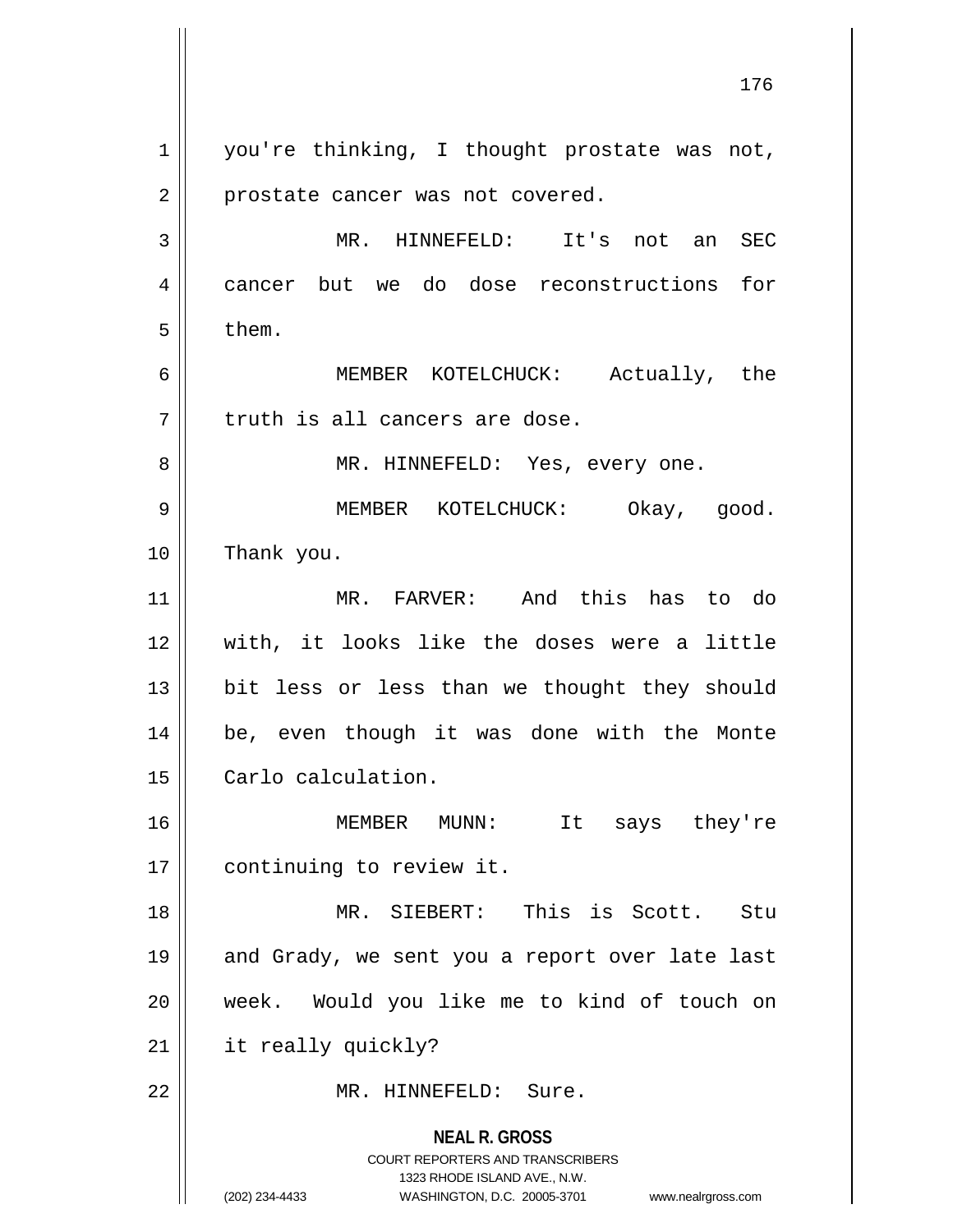1 || MR. SIEBERT: Okay. I figured that 2 was the answer. This is, we found -- and 3 we've discussed this in the Subcommittee the 4 || last couple of times that the best estimate 5 || tool for Savannah River used Crystal Ball for 6 the Monte Carlo calculations before we went to  $7 \parallel$  the Vose simulator. So one thing we have 8 || found over time, and we actually determined  $9 \parallel$  this right before we switched over to the Vose 10 software, that it appears that when we ran 11 Crystal Ball remotely through the network on 12 || the server, it would sometimes give us values  $13$  || that were lower than to be expected. When it 14 was run remotely on our desktops, on our 15 laptops locally, and when it was run directly 16 || on the server from people in the COC, we did 17 not have that issue and we didn't have it 18 || every time it was run remotely on the server. 19 || But it does appear that, at various times, we 20 || never figured out exactly why Crystal Ball was 21 doing this. There were some times where it  $22$  | would bias low, specifically in the 3-250 keV

> **NEAL R. GROSS** COURT REPORTERS AND TRANSCRIBERS 1323 RHODE ISLAND AVE., N.W.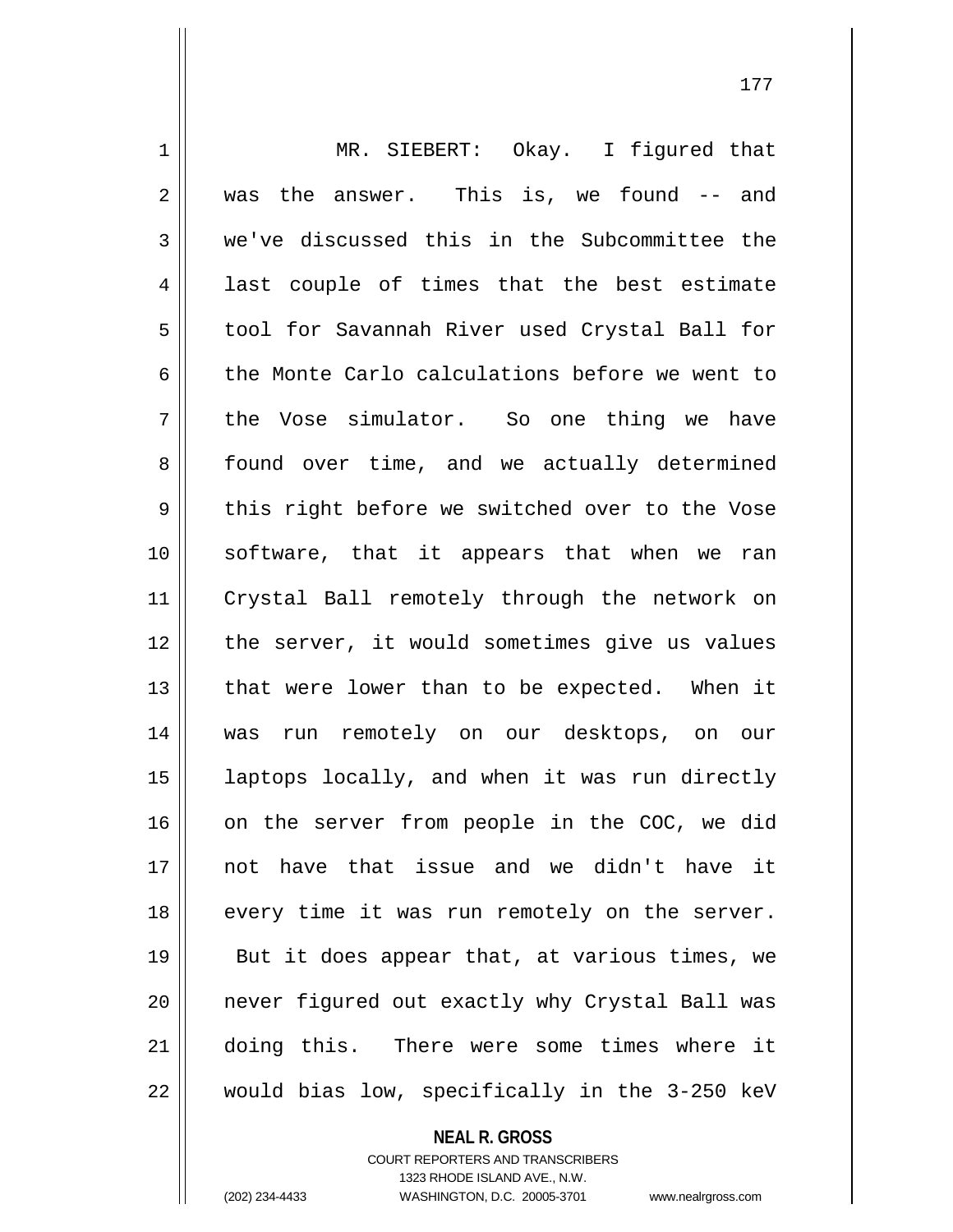$1 \parallel$  range.

| $\overline{a}$ | So we, at that point, we had given             |
|----------------|------------------------------------------------|
| $\mathfrak{Z}$ | dose reconstructors directions on how to check |
| 4              | that versus the regular tool to be looking for |
| 5              | that. That was late in 2009. And in March of   |
| 6              | 2010, we switched over the Vose tool. Since    |
| 7              | that time, we've been looking into the         |
| 8              | situation, and, as I said, we just sent a      |
| $\mathsf 9$    | report over to DCAS. We went back and pulled   |
| 10             | all dose reconstructions that used that EDCW   |
| 11             | tool, and we reran Crystal Ball locally on all |
| 12             | those tools and compared it to the original    |
| 13             | doses that were assigned. And we found         |
| 14             | approximately, it looks like 15 to 18 cases,   |
| 15             | that we will likely look at under a PER type   |
| 16             | scenario or roll it into Savannah River PER.   |
| 17             | However they do that, that's up to NIOSH. But  |
| 18             | we did find some cases that were consistently  |
| 19             | lower that we're going to have to deal with    |
| 20             | in, apparently, a PER process. That was out    |
| 21             | of 300 and some cases, so you can see how it   |
| 22             | was sporadic.                                  |

**NEAL R. GROSS**

COURT REPORTERS AND TRANSCRIBERS 1323 RHODE ISLAND AVE., N.W. (202) 234-4433 WASHINGTON, D.C. 20005-3701 www.nealrgross.com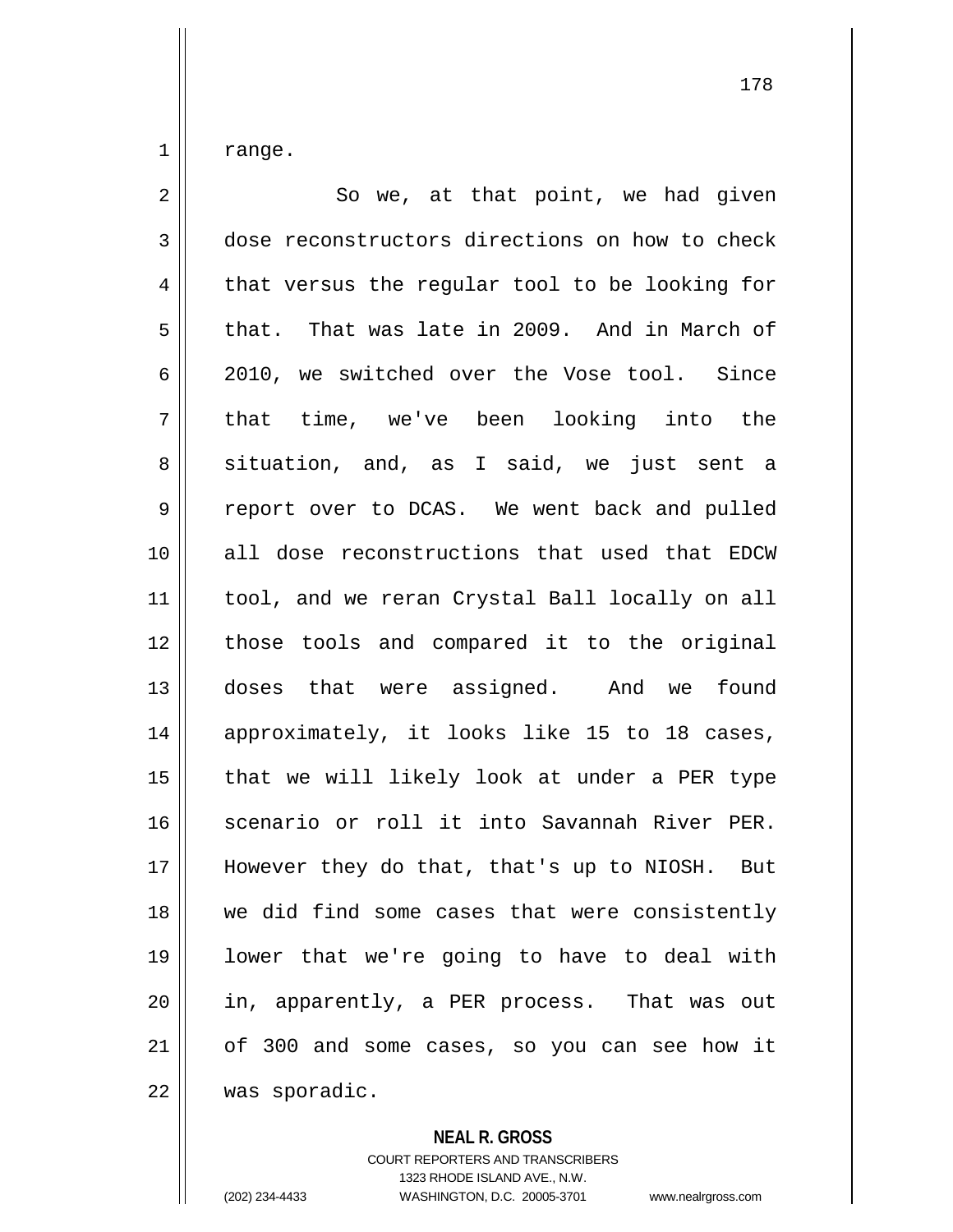|    | エノン                                                                                                                                                                    |
|----|------------------------------------------------------------------------------------------------------------------------------------------------------------------------|
| 1  | MEMBER MUNN: It's a mystery.                                                                                                                                           |
| 2  | CHAIRMAN GRIFFON: Yes, that is very                                                                                                                                    |
| 3  | odd. But I guess that's the -- I mean, I'm                                                                                                                             |
| 4  | not sure what else we can do with this.                                                                                                                                |
| 5  | MEMBER CLAWSON: Well, Mark, does                                                                                                                                       |
| 6  | this fall under a QA issue, you know, to catch                                                                                                                         |
| 7  | something like this? This is Brad.                                                                                                                                     |
| 8  | MEMBER MUNN: Who knows.                                                                                                                                                |
| 9  | MR. FARVER: I think it does, Brad,                                                                                                                                     |
| 10 | because, if you're checking your calculations                                                                                                                          |
| 11 | and verifying your software, these things                                                                                                                              |
| 12 | aren't going to happen.                                                                                                                                                |
| 13 | MEMBER CLAWSON: I understand that,                                                                                                                                     |
| 14 | and I commend them on their effort for this                                                                                                                            |
| 15 | because this shows a lot of work that they                                                                                                                             |
| 16 | found the problem. They don't know why it was                                                                                                                          |
| 17 | doing that, but, to me, this kind of falls                                                                                                                             |
| 18 | under a QA issue.                                                                                                                                                      |
| 19 | CHAIRMAN GRIFFON: Yes, I think                                                                                                                                         |
| 20 | you're right. I think the action is the same,                                                                                                                          |
| 21 | right? But I think you're right it should be.                                                                                                                          |
| 22 | MR. FARVER: I mean, I don't know we                                                                                                                                    |
|    | <b>NEAL R. GROSS</b><br><b>COURT REPORTERS AND TRANSCRIBERS</b><br>1323 RHODE ISLAND AVE., N.W.<br>(202) 234-4433<br>WASHINGTON, D.C. 20005-3701<br>www.nealrgross.com |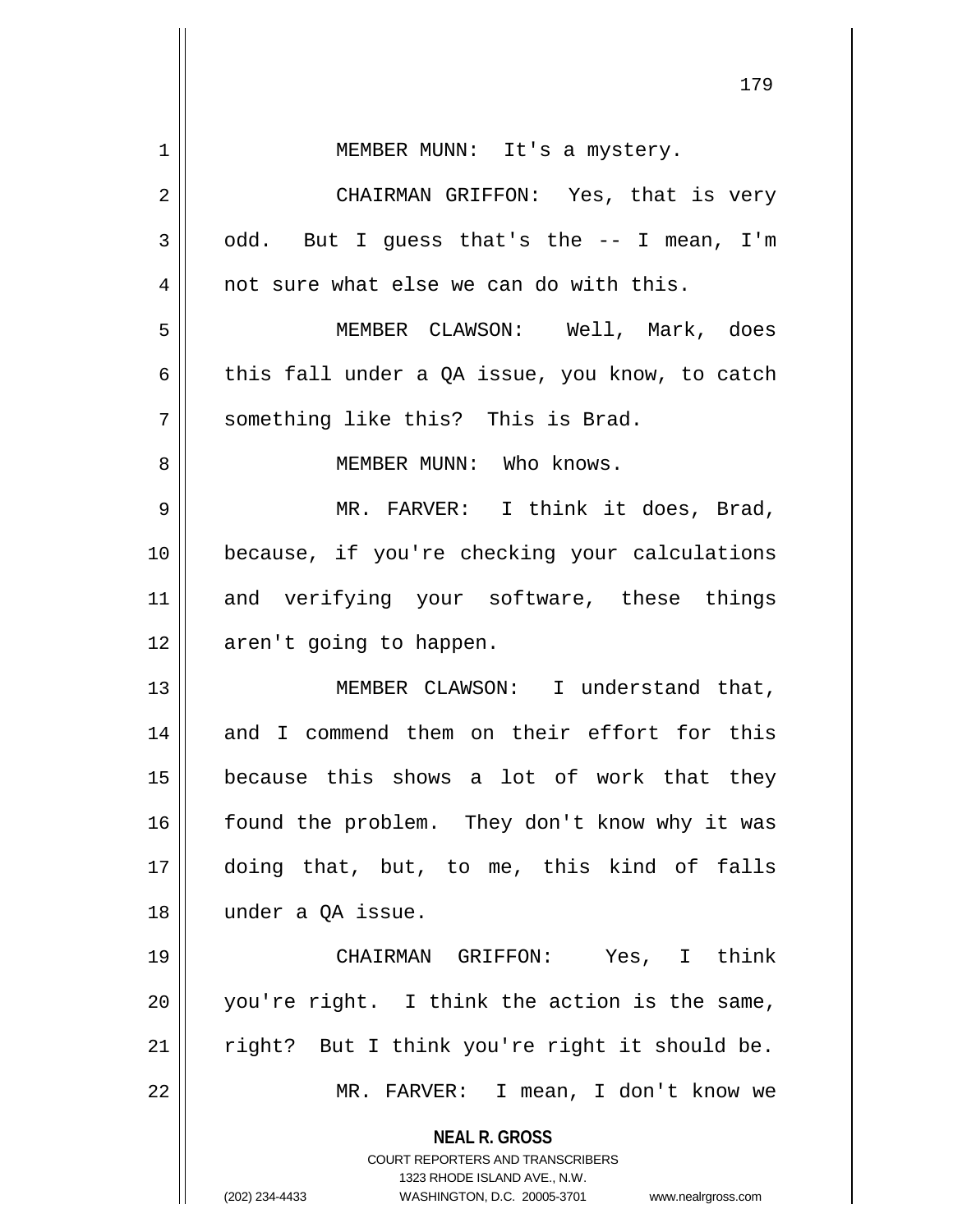**NEAL R. GROSS** COURT REPORTERS AND TRANSCRIBERS 1323 RHODE ISLAND AVE., N.W. (202) 234-4433 WASHINGTON, D.C. 20005-3701 www.nealrgross.com  $1 \parallel$  can do anything about it, but I'm just saying  $2 \parallel - -$ 3 || MR. STIVER: It kind of raises the 4 issue in general, something we probably 5 haven't looked at. And the software V&V is, 6 || you know, this issue of running from different 7 | --8 CHAIRMAN GRIFFON: Yes, different 9 || platforms or whatever. 10 MR. STIVER: -- remotely and network 11 versus -- it shouldn't make a difference. 12 You're possibly accessing an older version or  $13$  a different version than you thought you were  $14$   $\parallel$  but  $-$ 15 MR. HINNEFELD: I don't have the 16 | knowledge base to even offer an opinion. 17 CHAIRMAN GRIFFON: Right, right. 18 MEMBER POSTON: So this isn't a 19 Monte Carlo problem, it's a what you're  $20$  | running it on, a platform  $-$ 21 MR. STIVER: Sounds like it. 22 MEMBER POSTON: I was going to say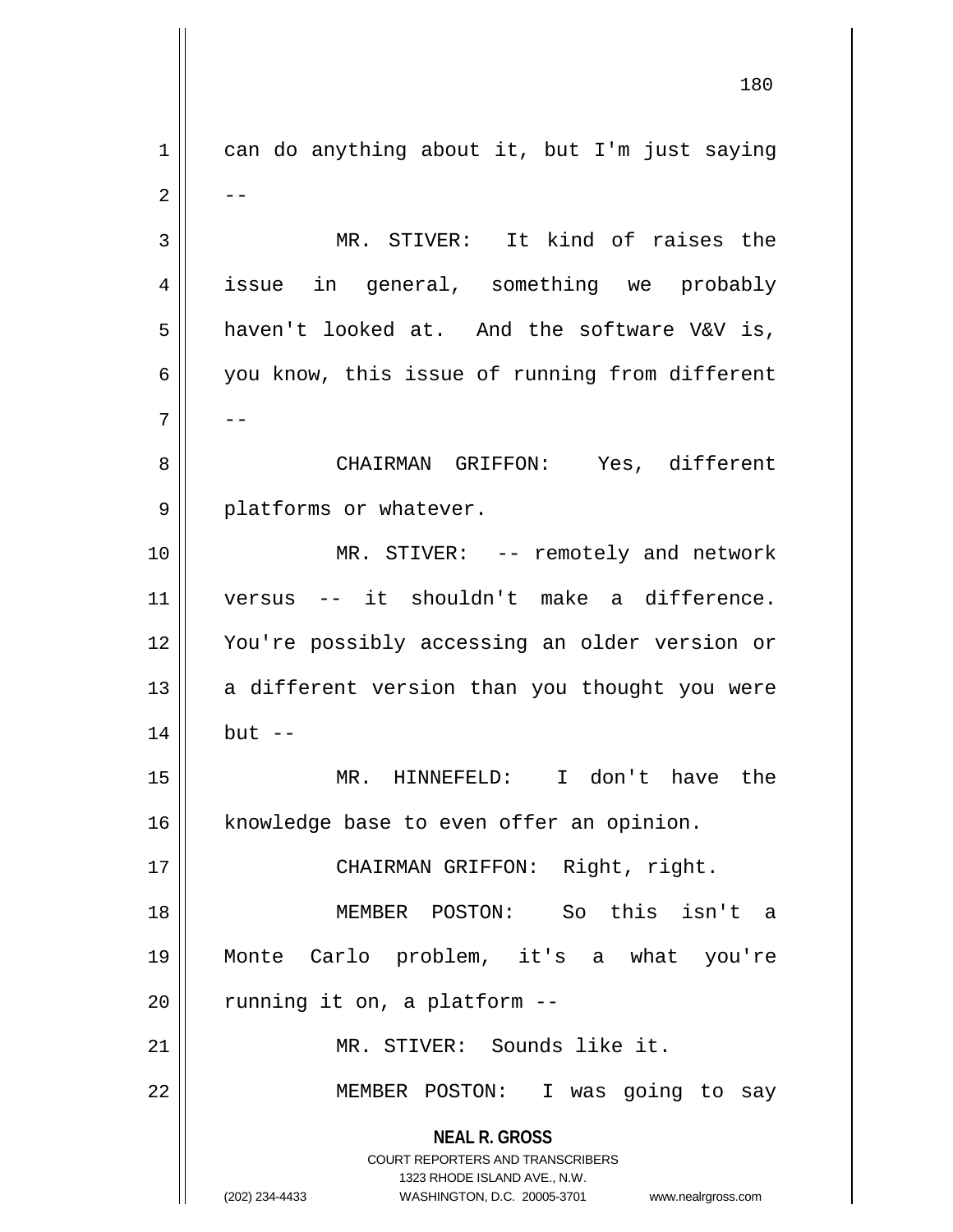| 1  | if you ran the Monte Carlo problem a hundred                        |
|----|---------------------------------------------------------------------|
| 2  | times, you'd get a hundred different answers.                       |
| 3  | MR. FARVER: But I think it was                                      |
| 4  | significantly lower than you would expect the                       |
| 5  | differences to be.                                                  |
| 6  | MR. STIVER: By chance or by                                         |
| 7  | probability.                                                        |
| 8  | MEMBER MUNN: Yes, too low.                                          |
| 9  | MR. KATZ: Yes. On average, you'd                                    |
| 10 | get the same results with the Monte Carlo                           |
| 11 | site.                                                               |
| 12 | MR. STIVER: Offset if they were                                     |
| 13 | using that access to one platform versus the                        |
| 14 | other, so it's kind of strange.                                     |
| 15 | CHAIRMAN GRIFFON: Yes, I think we,                                  |
| 16 | I don't think there's any further action here,                      |
| 17 | except the follow-up on the PER question,                           |
| 18 | right? I think that's the main --                                   |
| 19 | MEMBER CLAWSON: What I was trying                                   |
| 20 | to mean by this, Mark, is I know that we've,                        |
| 21 | that they've been taking corrective actions to                      |
| 22 | do this, but I was just thinking, under our QA                      |
|    |                                                                     |
|    | <b>NEAL R. GROSS</b><br><b>COURT REPORTERS AND TRANSCRIBERS</b>     |
|    | 1323 RHODE ISLAND AVE., N.W.                                        |
|    | (202) 234-4433<br>WASHINGTON, D.C. 20005-3701<br>www.nealrgross.com |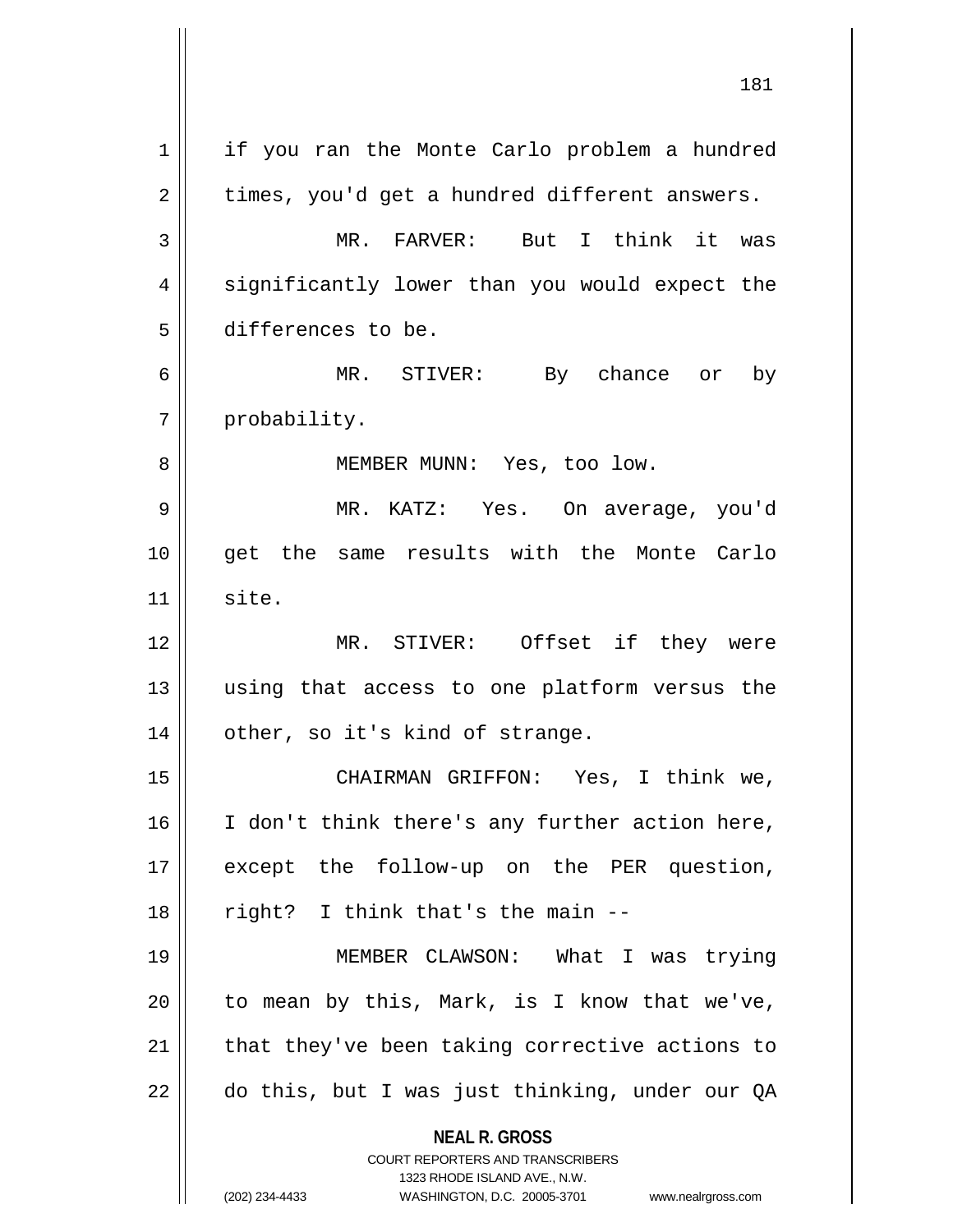1 | program, this is something that we may want to  $2 \parallel$  just kind of follow up with to make sure that  $3 \parallel$  these, you know, have been functioning well.  $4 \parallel$  That's all I was trying to say. 5 CHAIRMAN GRIFFON: Yes, and I agree. 6 I think it should still be categorized as a  $7 \parallel$  OA finding. But the action, I don't think 8 there's any effect on this case, it looks 9 like, right? So the action would be the 10 action that NIOSH is taking, which is to look 11 | to see the impact, the broader impact. 12 MR. FARVER: No, it wouldn't impact  $13$  | this case because you're only looking at a PoC 14 || of about 39 percent. 15 || CHAIRMAN GRIFFON: Right. That's in 16 || the green there, right, or somewhere they 17 || address the -- right above the green, yes. So 18 I think it's closed for this case and the PER 19 follow up, but I think it should be labeled as 20 || a QA. So, you know, when we pull these 21 together and do a wrap-up report, we'll have 22  $\parallel$  that information as a QA finding, right?

> **NEAL R. GROSS** COURT REPORTERS AND TRANSCRIBERS 1323 RHODE ISLAND AVE., N.W.

(202) 234-4433 WASHINGTON, D.C. 20005-3701 www.nealrgross.com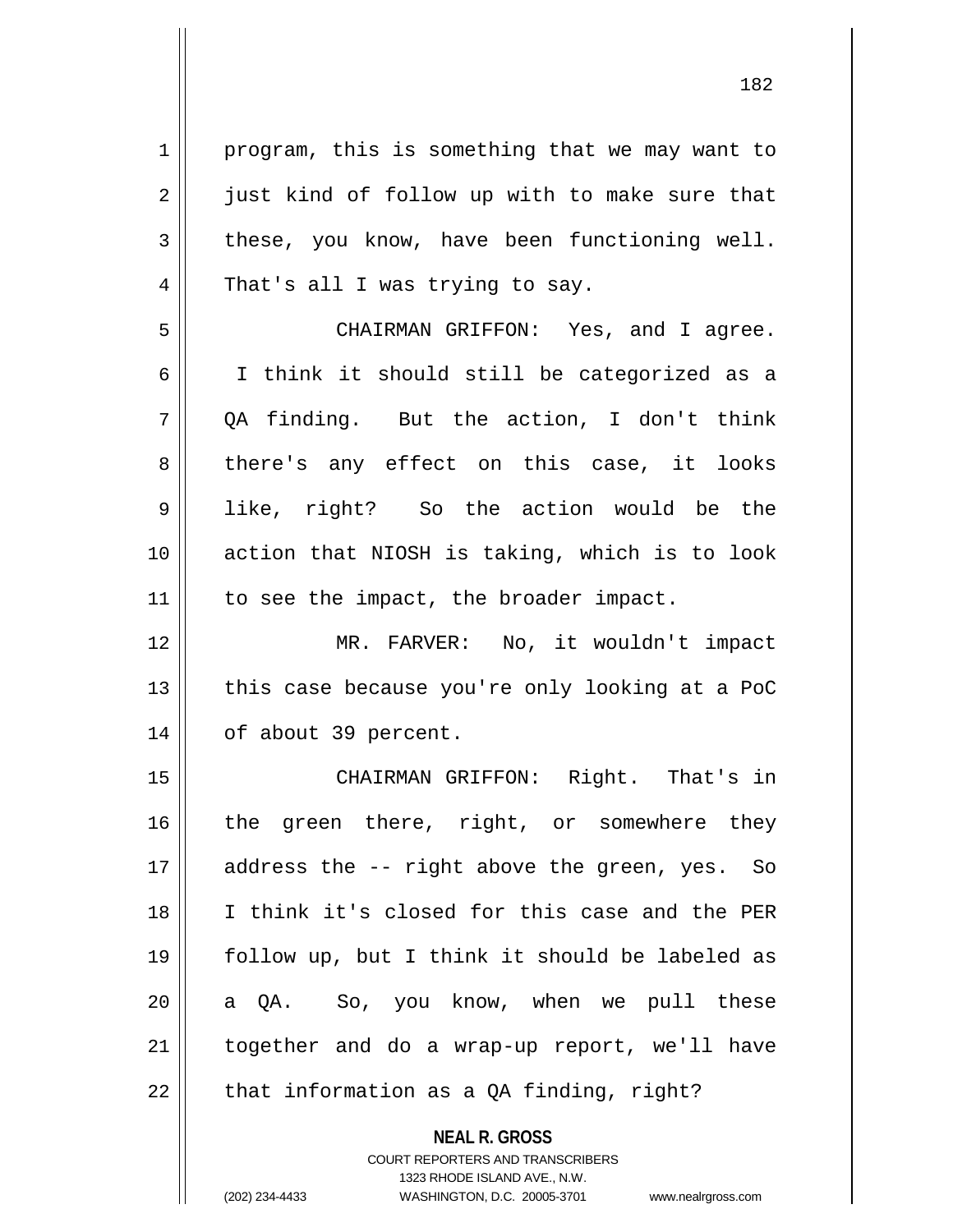| 1  | MR. FARVER: And we wrote it up                           |
|----|----------------------------------------------------------|
| 2  | because it was approximately, our doses that             |
| 3  | we determined were about 50 percent. Well,               |
| 4  | about twice what the NIOSH dose was, and                 |
| 5  | that's why that would be a difference we                 |
| 6  | didn't attribute to just the Monte Carlo                 |
| 7  | calculation.                                             |
| 8  | CHAIRMAN GRIFFON: Right.                                 |
| 9  | MR. KATZ: It's a little bit weird                        |
| 10 | to call it a QA issue because this is not a              |
| 11 | problem we expect to catch even in -- we                 |
| 12 | wouldn't normally be doing QA for this kind of           |
| 13 | -- you don't expect this to happen.                      |
| 14 | MR. FARVER: You do from now on.                          |
| 15 | MR. KATZ: No, I know. No, I know,                        |
| 16 | going forward. But I'm saying, in other                  |
| 17 | words, we've categorized a lot of problems as            |
| 18 | QA because QA should have been, should have              |
| 19 | caught it. And all I'm saying here is the                |
| 20 | distinction here is you really wouldn't expect           |
| 21 | this problem to occur. We don't even                     |
| 22 | understand why it's occurring.                           |
|    | <b>NEAL R. GROSS</b><br>COURT REPORTERS AND TRANSCRIBERS |

1323 RHODE ISLAND AVE., N.W.

 $\prod$ 

(202) 234-4433 WASHINGTON, D.C. 20005-3701 www.nealrgross.com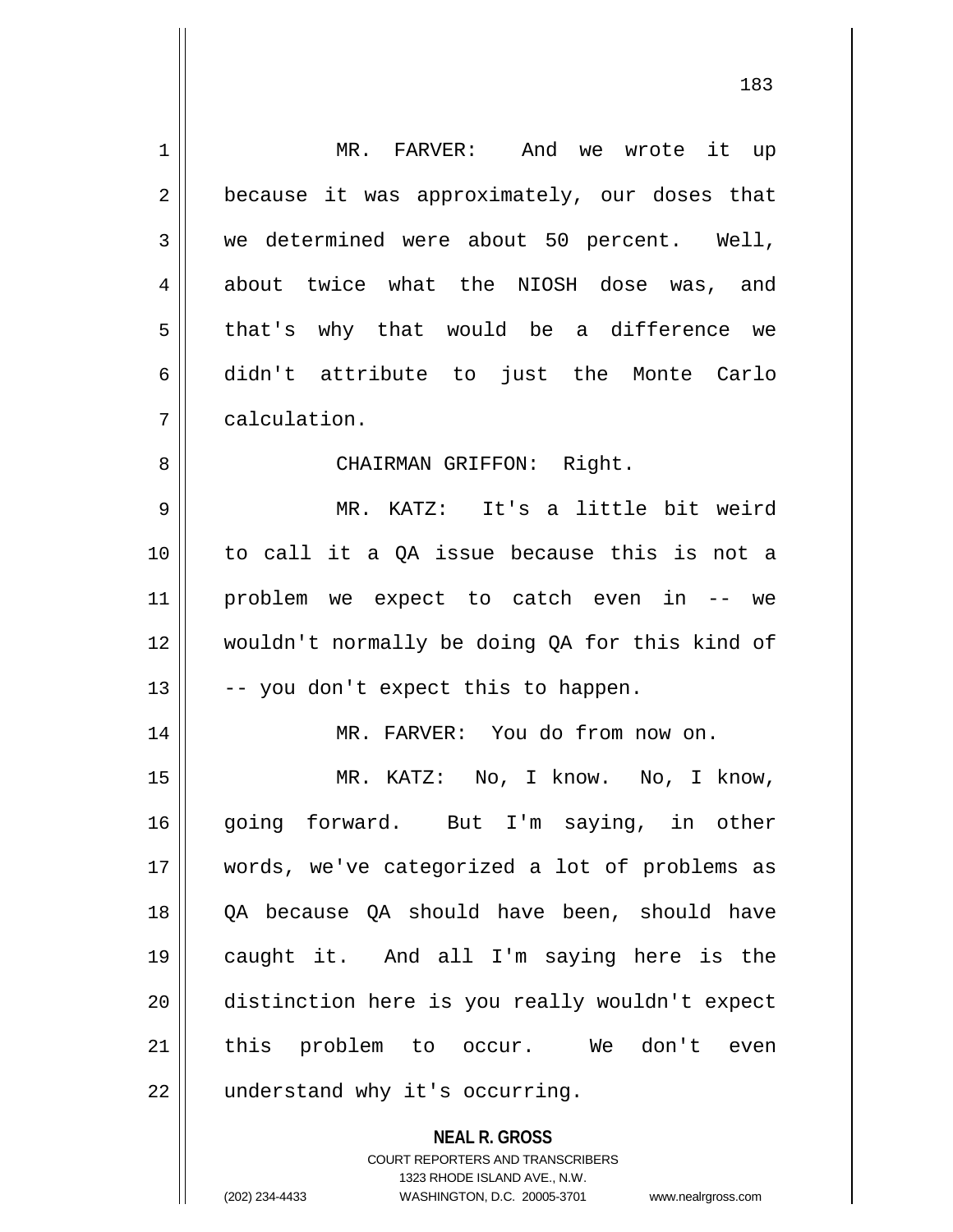|                | 184                                                                                             |
|----------------|-------------------------------------------------------------------------------------------------|
|                |                                                                                                 |
| 1              | CHAIRMAN GRIFFON: Yes, yes.                                                                     |
| $\overline{2}$ | MR. KATZ: So it's not something you                                                             |
| 3              | have a QA program that should have caught and                                                   |
| $\overline{4}$ | then ultimately did, because they did catch                                                     |
| 5              | it, but, I mean --                                                                              |
| 6              | CHAIRMAN GRIFFON: Even if they're                                                               |
| 7              | testing the software, they're not likely to                                                     |
| 8              | look at different servers and --                                                                |
| 9              | MR. KATZ: Yes, exactly. Right. So                                                               |
| 10             | that's all I'm saying is it's not really a                                                      |
| 11             | criticism of the QA program in this case.                                                       |
| 12             | MR. FARVER: Well, I mean, I'm going                                                             |
| 13             | to have to take issue with that because, I                                                      |
| 14             | mean, we caught it. We're looking to compare                                                    |
| 15             | their doses to what we think the doses should                                                   |
| 16             | be.                                                                                             |
| 17             | MR. KATZ: No, but you caught it                                                                 |
| 18             | because you're reviewing these cases. I mean,                                                   |
| 19             | they're not reviewing all their cases this way                                                  |
| 20             | to --                                                                                           |
| 21             | MR. FARVER: Well, they're doing                                                                 |
| 22             | peer review on all their cases. You should                                                      |
|                | <b>NEAL R. GROSS</b><br><b>COURT REPORTERS AND TRANSCRIBERS</b><br>1323 RHODE ISLAND AVE., N.W. |
|                | (202) 234-4433<br>WASHINGTON, D.C. 20005-3701<br>www.nealrgross.com                             |

Ħ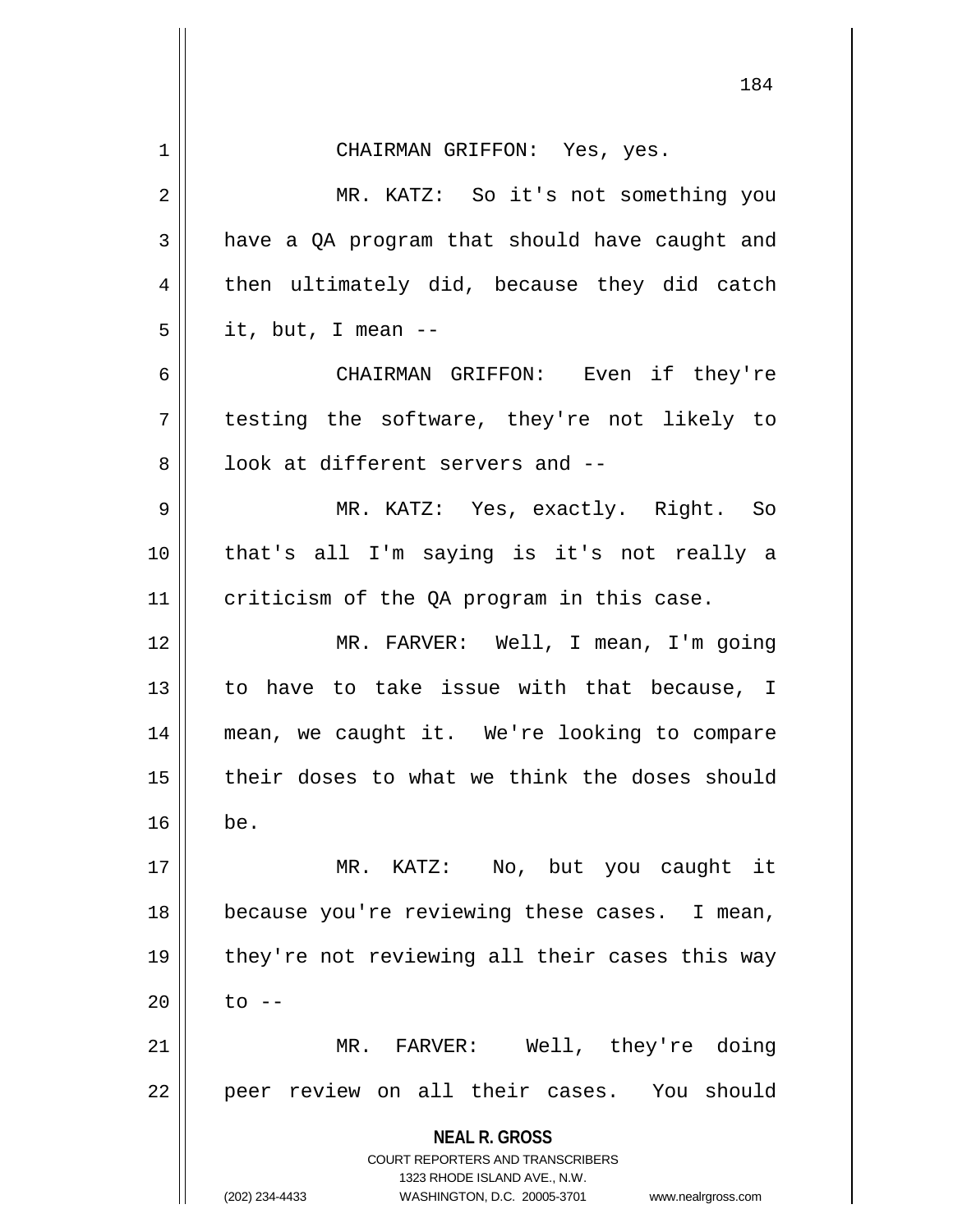1 have some idea what the doses should be, and 2 | if you're running about half of what it should  $3 \parallel$  be, that should send up a flag.

4 MR. STIVER: This is Stiver. I'd  $5 \parallel$  say this is something that would kind of come 6 || out of the blue. I mean, I don't see, in any 7 V&V system I've ever been involved in, we 8 || wouldn't have really looked at running the, 9 || you know, how the particular code was accessed 10 in a run. It's just not something you would 11 expect to cause a problem. But they did 12 discover it, and so I guess there is some 13 || issue, at least with that cell-based programs 14 maybe. So I don't know if it's really 15 || something you can describe to a deficiency in  $16$  | the QA process.

17 || MEMBER MUNN: So what do you do? CHAIRMAN GRIFFON: How would you describe it? MEMBER CLAWSON: Well, this is Brad || again. And let's step back to the program if

 $22 \parallel$  it's not a QA issue. I guess we just blew

**NEAL R. GROSS**

COURT REPORTERS AND TRANSCRIBERS 1323 RHODE ISLAND AVE., N.W. (202) 234-4433 WASHINGTON, D.C. 20005-3701 www.nealrgross.com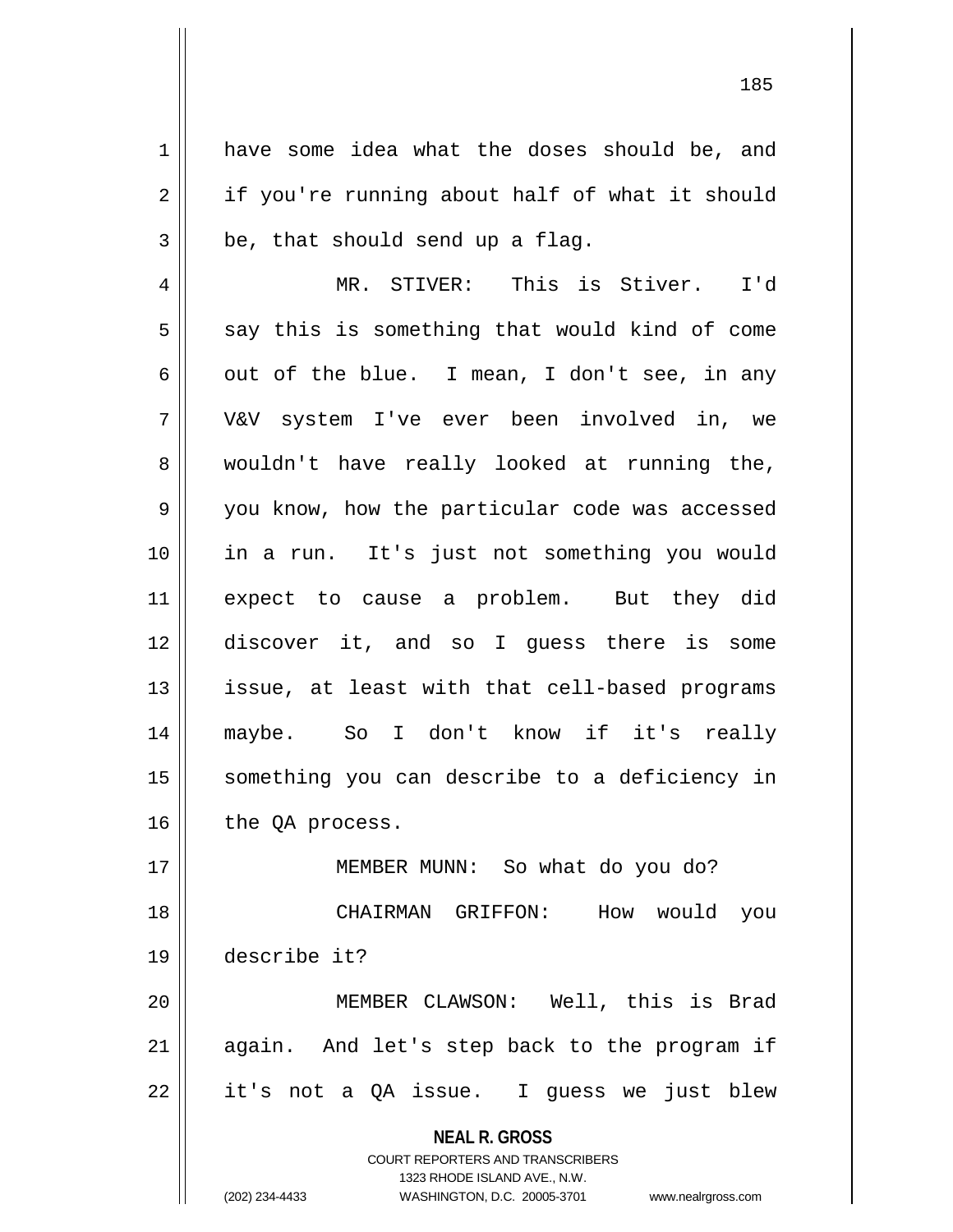$1 \parallel$  that one out of the water. This is why I'm  $2 \parallel$  saying I understand that with this case it  $3 \parallel$  isn't an issue, but when we're doing our blind 4 || reviews, to be able to look to make sure these  $5 \parallel$  programs are doing what they're supposed to be 6 || doing, I agree with Doug on this that this was 7 caught but maybe a periodic check or whatever  $8 \parallel$  to be able to make sure that  $-$  because my 9 understanding is that a lot of these are being 10 done remotely from other areas, accessing 11 these programs, and just to kind of make a 12 quality to be able to make sure that 13 everything is running as it should be for  $14$   $\parallel$  this. 15 MR. STIVER: Call this a lesson 16 || learned and, in the future, you know, look at  $17$  | that aspect. 18 MR. FARVER: But, I mean, in this 19 || specific instance, you know, for what we were

 $20$  ||  $100$ king at, that we came up with twice of what 21 NIOSH did, for that year there were 25 zero  $22$  | cycles for a missed dose. So now you've got

> **NEAL R. GROSS** COURT REPORTERS AND TRANSCRIBERS

> > 1323 RHODE ISLAND AVE., N.W.

(202) 234-4433 WASHINGTON, D.C. 20005-3701 www.nealrgross.com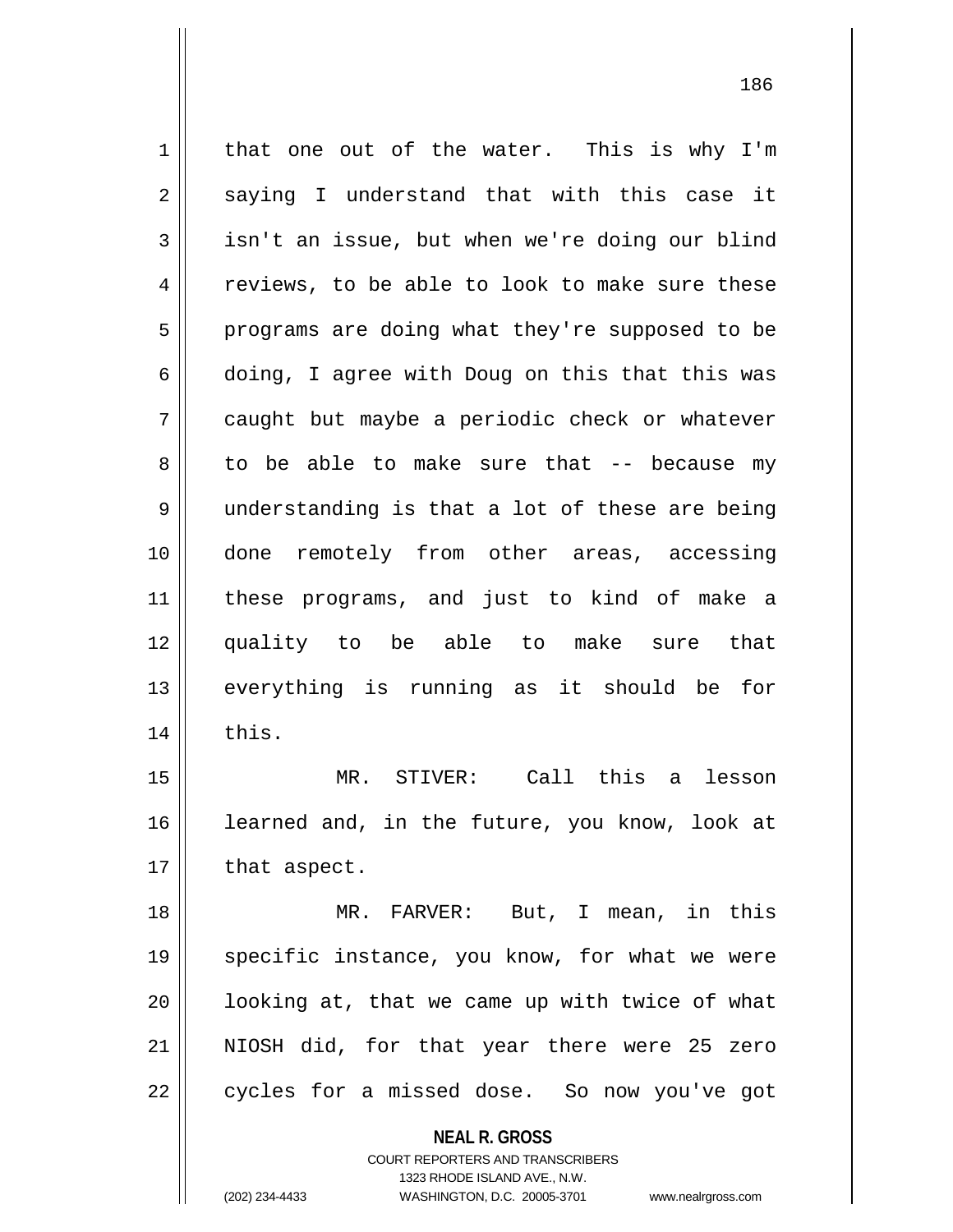| $\mathbf 1$ | 25 times 20 millirem, so you're looking at --                                                       |
|-------------|-----------------------------------------------------------------------------------------------------|
| 2           | what's that? Five hundred millirem. So right                                                        |
| 3           | there is 500 millirem that you kind of look at                                                      |
| 4           | and say, okay, that's 500 millirem, we're                                                           |
| 5           | going to have some modified factors, but I                                                          |
| 6           | came up with 120 millirem and I didn't even                                                         |
| 7           | add in my shielded dose yet, my deep dose.                                                          |
| 8           | I mean, you kind of have to get a                                                                   |
| 9           | feel for what you're doing and be able to look                                                      |
| 10          | at these doses and see if they're reasonable.                                                       |
| 11          | That's my opinion. I mean, I think that,                                                            |
| 12          | especially if you're working on these doses                                                         |
| 13          | and you're specifically working on a site, you                                                      |
| 14          | should have an idea on what those doses should                                                      |
| 15          | turn out to be.                                                                                     |
| 16          | MS. LIN: Doug, do you have an idea                                                                  |
| 17          | of what the dose is going to turn out to be                                                         |
| 18          | before you actually run the dose or look at                                                         |
| 19          | the dose value?                                                                                     |
| 20          | MR. FARVER: Just by putting the                                                                     |
| 21          | doses together that you've got 25 missed doses                                                      |
| 22          | at 20 millirem a piece? Right there is 500                                                          |
|             | <b>NEAL R. GROSS</b>                                                                                |
|             | <b>COURT REPORTERS AND TRANSCRIBERS</b>                                                             |
|             | 1323 RHODE ISLAND AVE., N.W.<br>(202) 234-4433<br>WASHINGTON, D.C. 20005-3701<br>www.nealrgross.com |
|             |                                                                                                     |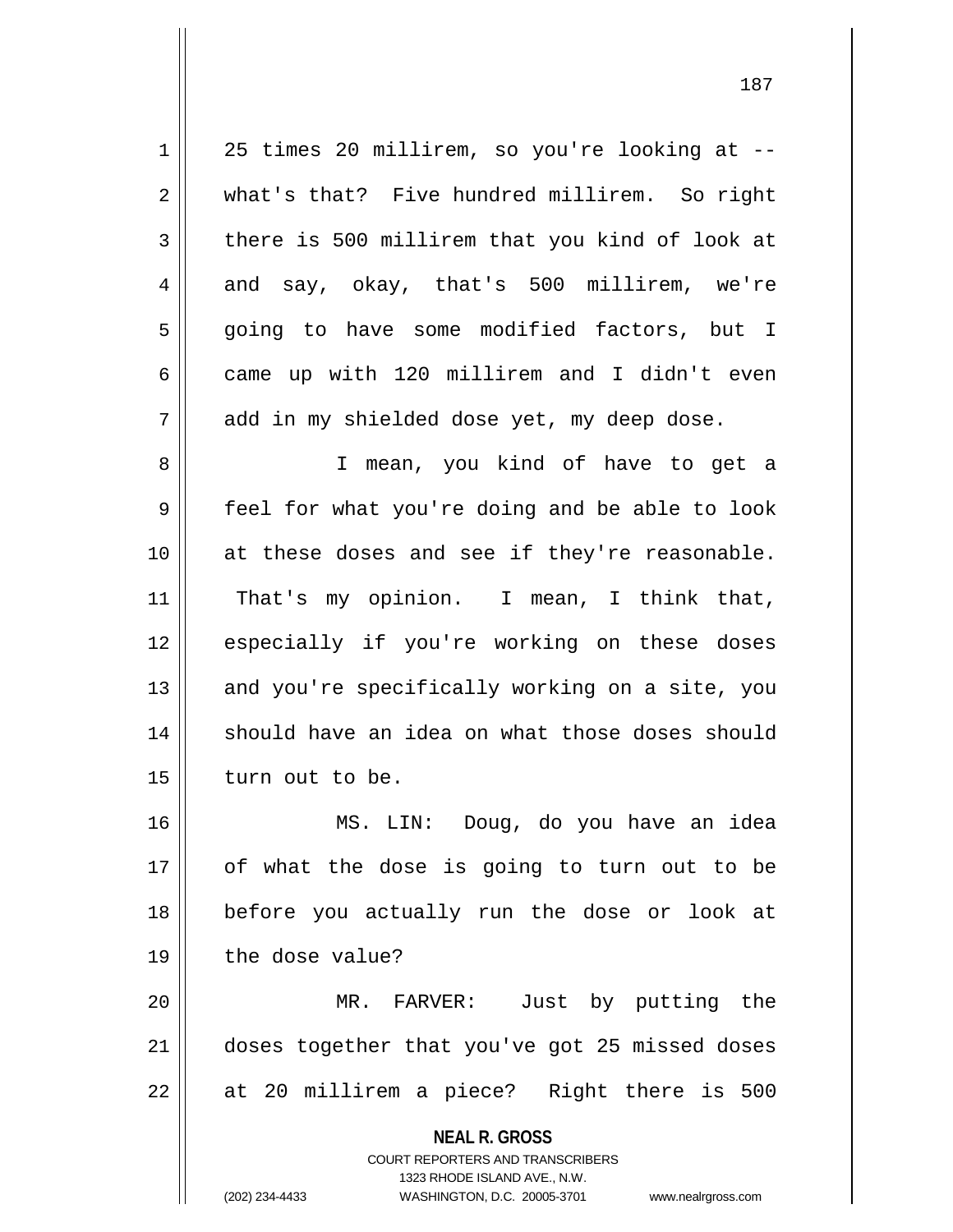**NEAL R. GROSS** COURT REPORTERS AND TRANSCRIBERS 1323 RHODE ISLAND AVE., N.W. (202) 234-4433 WASHINGTON, D.C. 20005-3701 www.nealrgross.com 1 | millirem. So if I'm coming up five with 120 2 || millirem, then I'm thinking something might be  $3 \parallel$  off. 4 MS. LIN: Is that how you caught 5 | this issue? 6 MR. FARVER: Well, I didn't 7 || necessarily do this case. 8 || MS. LIN: Okay. 9 MR. FARVER: No, we caught this 10 issue because we picked a year, we went back  $11$  and looked at it, and did a dose, you know, 12 manually. We compared it to their doses, 13 || realizing that they used a Monte Carlo 14 || calculation, and we understand there's going  $15$  to be 10 - 15 percent differences, but this 16 was over 50 percent, so we wrote it up as a 17 finding. 18 || MS. LIN: Okay. 19 MR. FARVER: But I'm just saying, if 20 you're working with this spreadsheet all the  $21$  time at the same site, you're going to have an 22 || idea on what those doses should be based on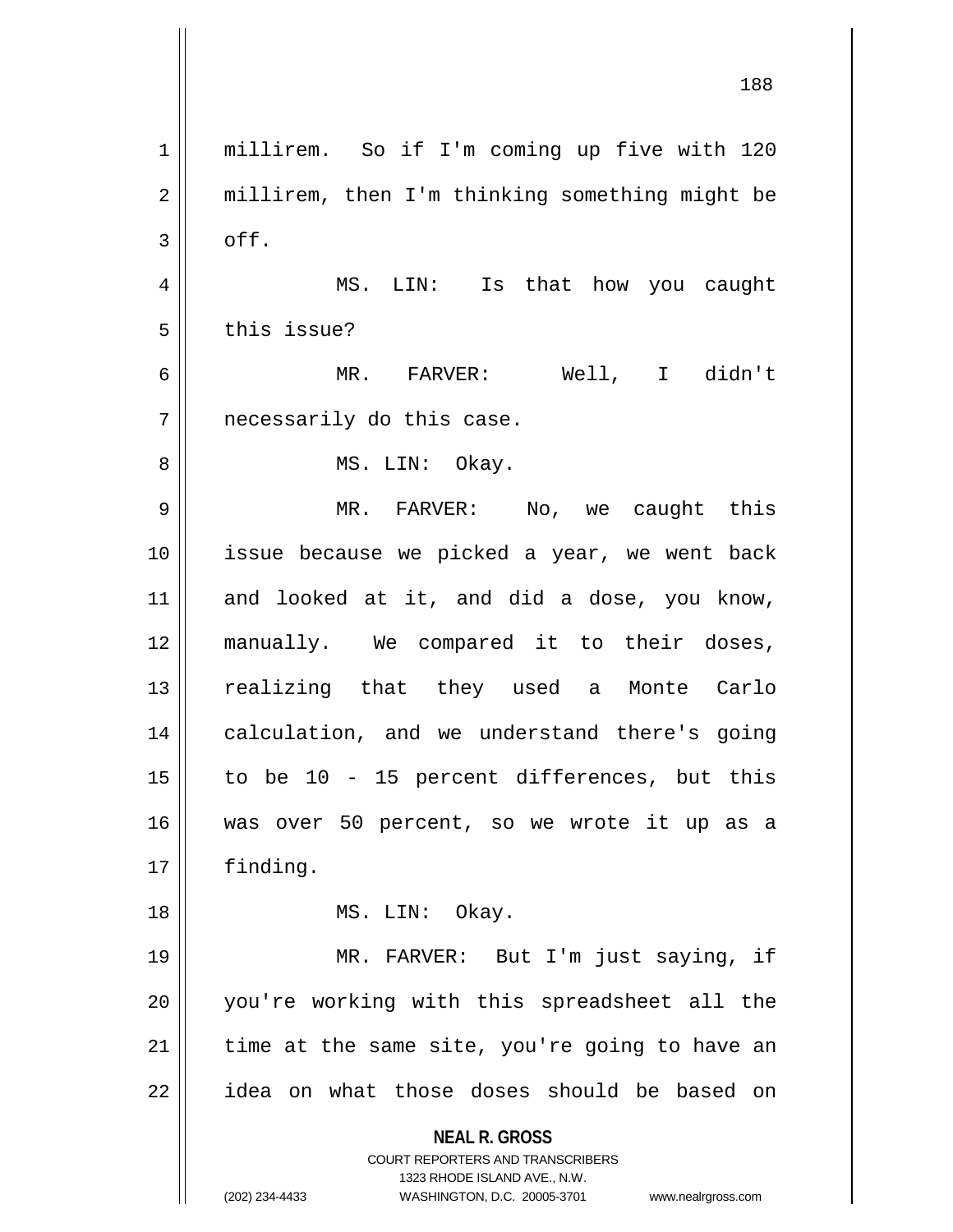the parameters that are input.

| 2  | MEMBER MUNN: Missed doses are so                                                                    |
|----|-----------------------------------------------------------------------------------------------------|
| 3  | problematical. They really are. You know,                                                           |
| 4  | you're making a claimant-favorable assumption                                                       |
| 5  | that a dose actually was somehow overlooked,                                                        |
| 6  | and the reality is that may be the case, but                                                        |
| 7  | it may not be the case. It may be that there                                                        |
| 8  | was no dose during that particular time, and                                                        |
| 9  | it's always been problematical. But I see                                                           |
| 10 | what you're saying, Doug, you know. You're                                                          |
| 11 | right. You ought to have a, if you've done a                                                        |
| 12 | half dozen of those cases for that area, you                                                        |
| 13 | generally have some feel.                                                                           |
| 14 | MR. FARVER: I mean, granted, it's                                                                   |
| 15 | not an easy thing to catch.                                                                         |
| 16 | MEMBER MUNN: Yes. But --                                                                            |
| 17 | MR. FARVER: But I'm not going to                                                                    |
| 18 | rule it out and say, oh, no, there's no way,                                                        |
| 19 | someone would have caught that.                                                                     |
| 20 | MEMBER MUNN: No, it's a puzzle.                                                                     |
| 21 | And added to the difficulty of the puzzle is                                                        |
|    |                                                                                                     |
| 22 | so what do you do about it now? Can you do                                                          |
|    | <b>NEAL R. GROSS</b><br><b>COURT REPORTERS AND TRANSCRIBERS</b>                                     |
|    | 1323 RHODE ISLAND AVE., N.W.<br>(202) 234-4433<br>WASHINGTON, D.C. 20005-3701<br>www.nealrgross.com |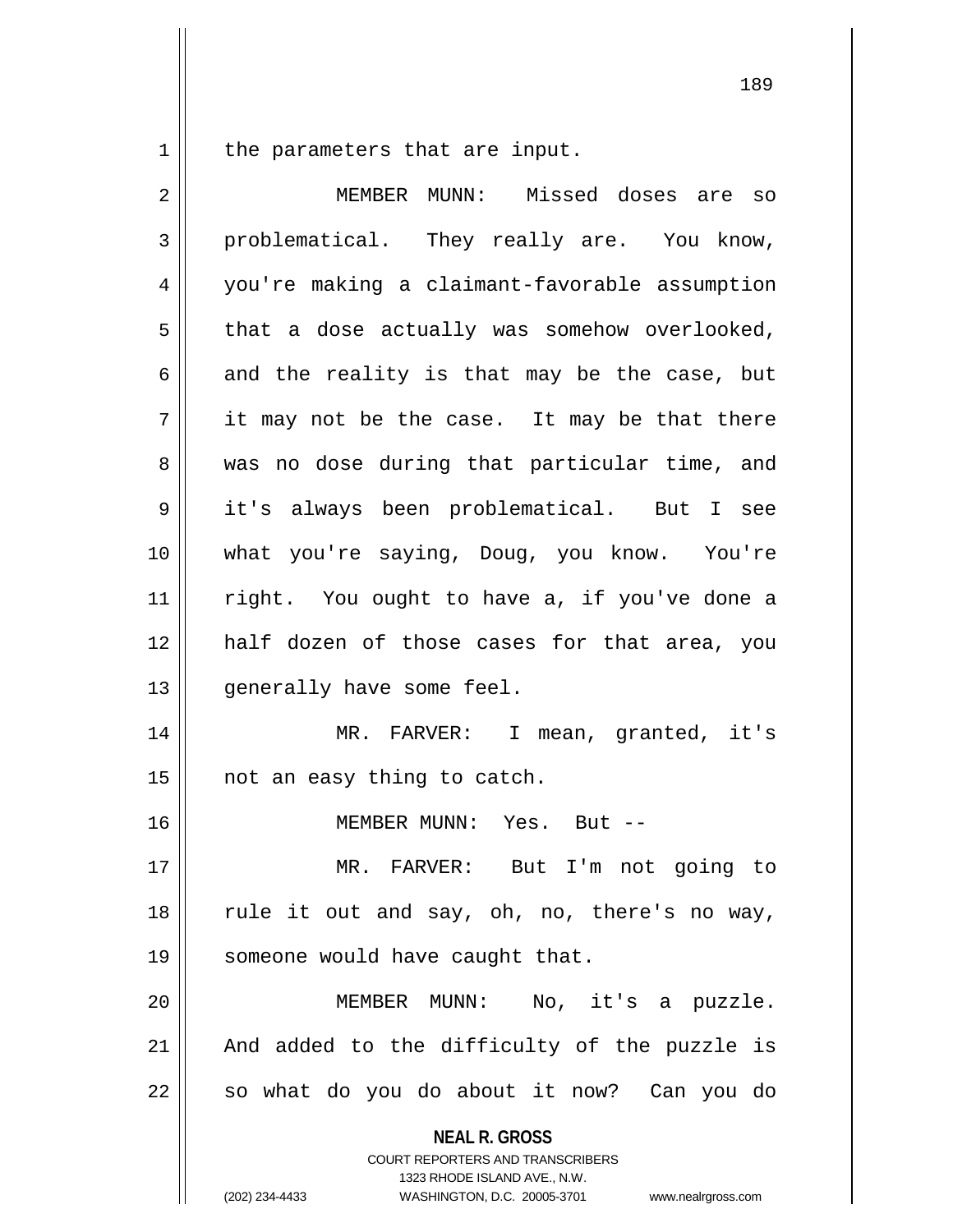|                | 190                                                                                                 |
|----------------|-----------------------------------------------------------------------------------------------------|
| $\mathbf 1$    | anything about it?                                                                                  |
| $\overline{2}$ | MR. FARVER: All you would do about                                                                  |
| 3              | it now is make sure that your Vose system                                                           |
| 4              | works on all different, you know, whether it's                                                      |
| 5              | remotely or --                                                                                      |
| 6              | MR. HINNEFELD: Because you're using                                                                 |
| 7              | @Risk $--$                                                                                          |
| 8              | MR. FARVER: You better do a lot of                                                                  |
| 9              | testing.                                                                                            |
| 10             | MR. CALHOUN: Well, we use @Risk. I                                                                  |
| 11             | think ORAU still uses the Vose Monte Carlo                                                          |
| 12             | method for all their stuff. I think Doug's                                                          |
| 13             | point, yes, when you have a tool, you know,                                                         |
| 14             | what kind of configurations are you going to                                                        |
| 15             | run in the end? And it should run the same in                                                       |
| 16             | all those configurations. I mean, that's --                                                         |
| 17             | MR. FARVER: I<br>mean, that's what                                                                  |
| 18             | we've learned from that.                                                                            |
| 19             | MR. HINNEFELD: That's what we've                                                                    |
| 20             | learned from that. Yes, I think that, if                                                            |
| 21             | you're the dose reconstructor, when you push                                                        |
| 22             | the button and run the tool, it seems to make                                                       |
|                | <b>NEAL R. GROSS</b><br><b>COURT REPORTERS AND TRANSCRIBERS</b>                                     |
|                | 1323 RHODE ISLAND AVE., N.W.<br>(202) 234-4433<br>WASHINGTON, D.C. 20005-3701<br>www.nealrgross.com |

 $\mathsf{I}$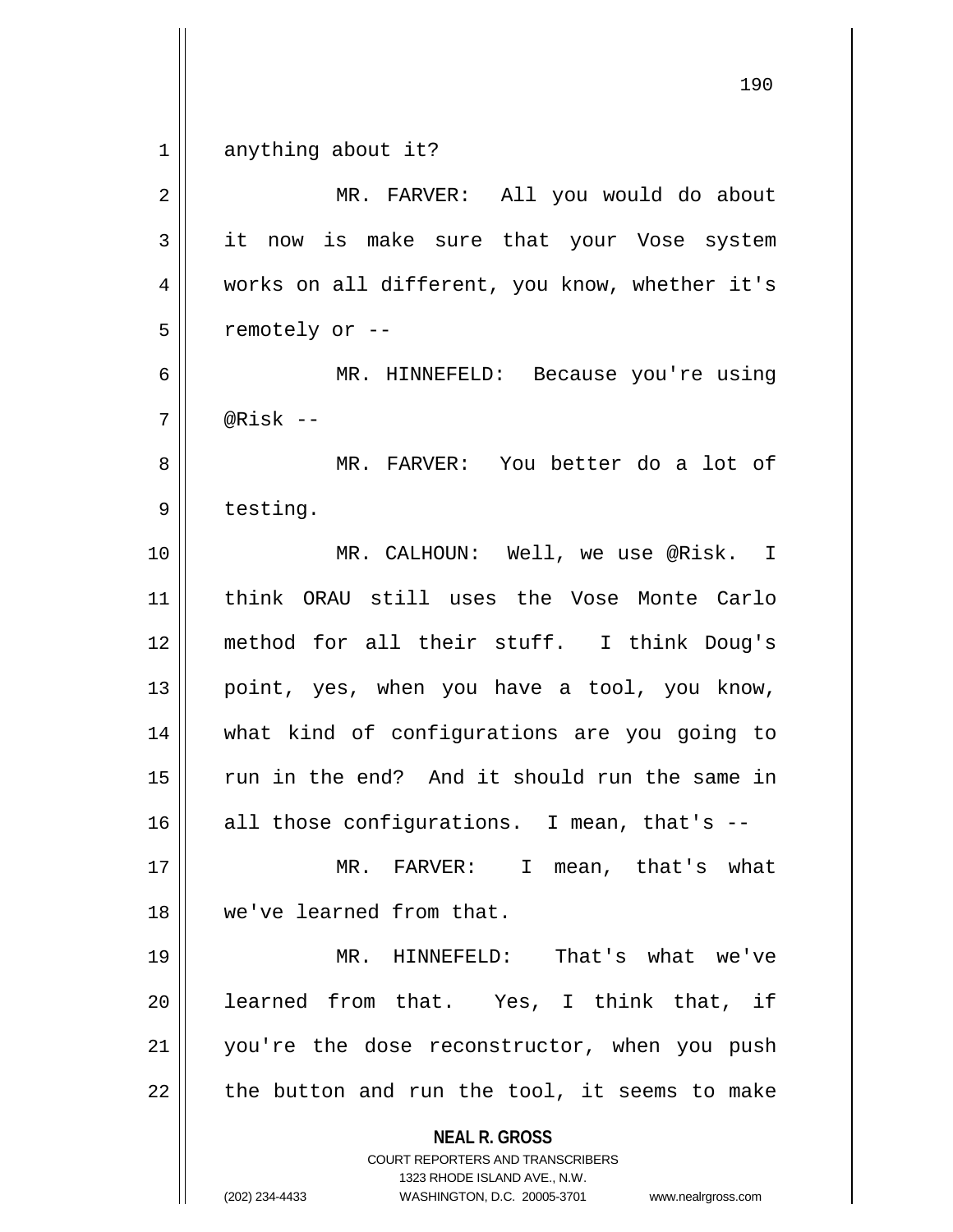**NEAL R. GROSS** COURT REPORTERS AND TRANSCRIBERS 1 some sense to say, well, maybe spot check and  $2 \parallel$  see did it come out about where it should?  $3 \parallel$  You know, that's what you're saying. 4 || MR. FARVER: Right. 5 MR. HINNEFELD: Yes, I guess I'd 6 have to talk to some people who do dose 7 T reconstructions to see what they say about  $8 \parallel$  that. 9 MR. CALHOUN: You don't know because 10 if there was more dose, more actual dose, your 11 missed dose is going to go down, you know? So  $12$ 13 MR. HINNEFELD: Well, I mean, you'd 14 have to know which line you're talking about 15 || and how many zeros were in there. So it would 16 take a little looking. It's not an easy, 17 || particularly straightforward --18 MR. CALHOUN: I still don't even 19 know how it really happened. Scott, do you 20 || have anything on that? Did you guys dig any 21 deeper? Do you know what actually happened? 22 Is it just a function of the different,

1323 RHODE ISLAND AVE., N.W.

(202) 234-4433 WASHINGTON, D.C. 20005-3701 www.nealrgross.com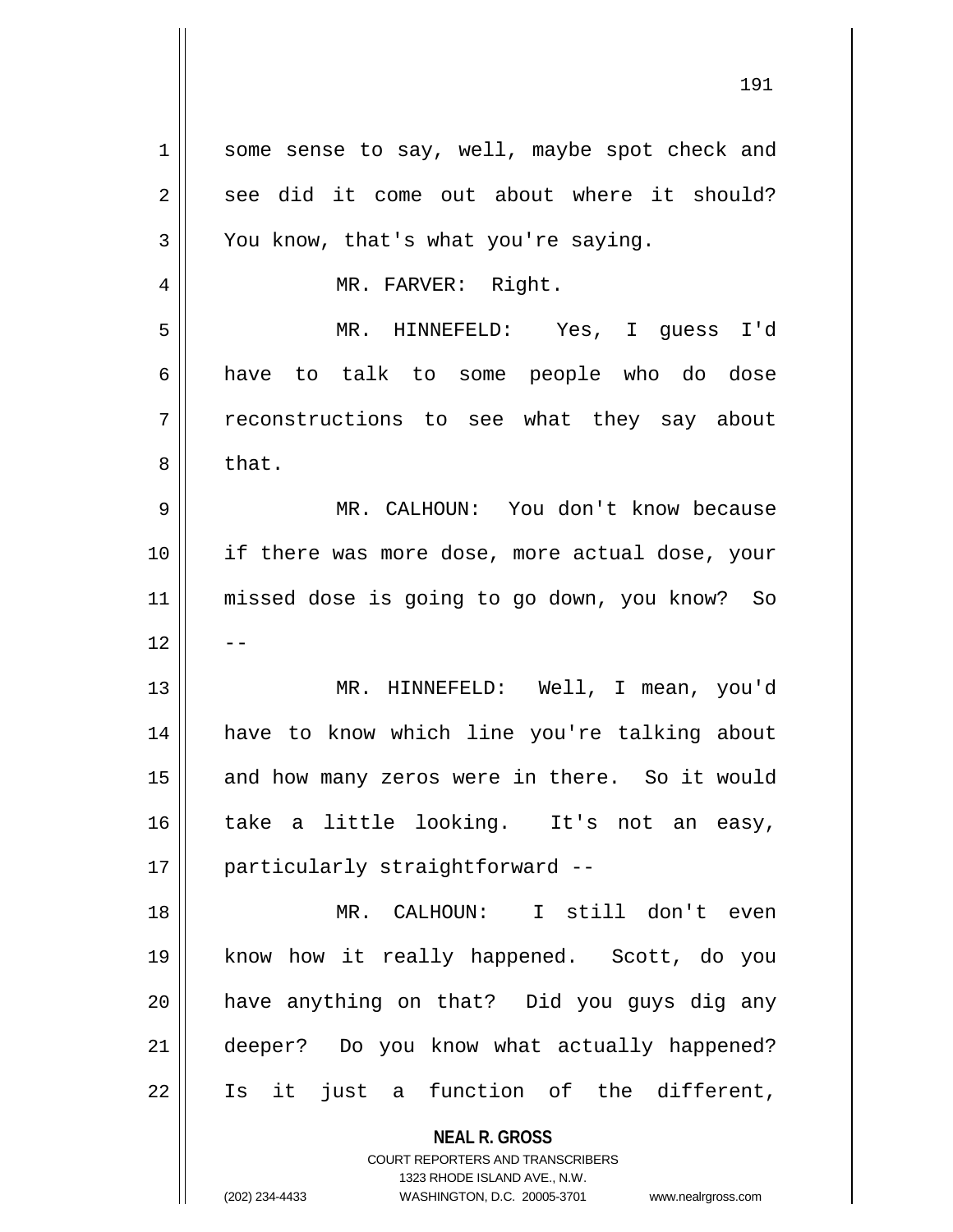1 | running from different machines or different 2 | starting points?

3 MR. SIEBERT: Like I said, we dug 4 || into it about as much as we could, and that  $5 \parallel$  was our best guess as to what was happening. 6 But as I said, it wasn't even, if I remember 7 correctly, and, like I said, we did this, you 8 || know, three or four years ago, the values that 9 | were coming out, it didn't happen every time. 10 It was not necessarily replicable. The error 11 was not occurring every time, even if you were 12 doing it remotely.

13 MEMBER MUNN: And that's what really 14 and truly hits you in the back of the knees. 15 What do you do after that?

 MR. FARVER: Well, I don't know because now you don't know if you're running into outliers on your bell curve. We brought it up because it was just that large | difference. That's why we brought it up.

21 MEMBER MUNN: Well, it's worth 22 || knowing about. Whether there's something

**NEAL R. GROSS**

COURT REPORTERS AND TRANSCRIBERS 1323 RHODE ISLAND AVE., N.W. (202) 234-4433 WASHINGTON, D.C. 20005-3701 www.nealrgross.com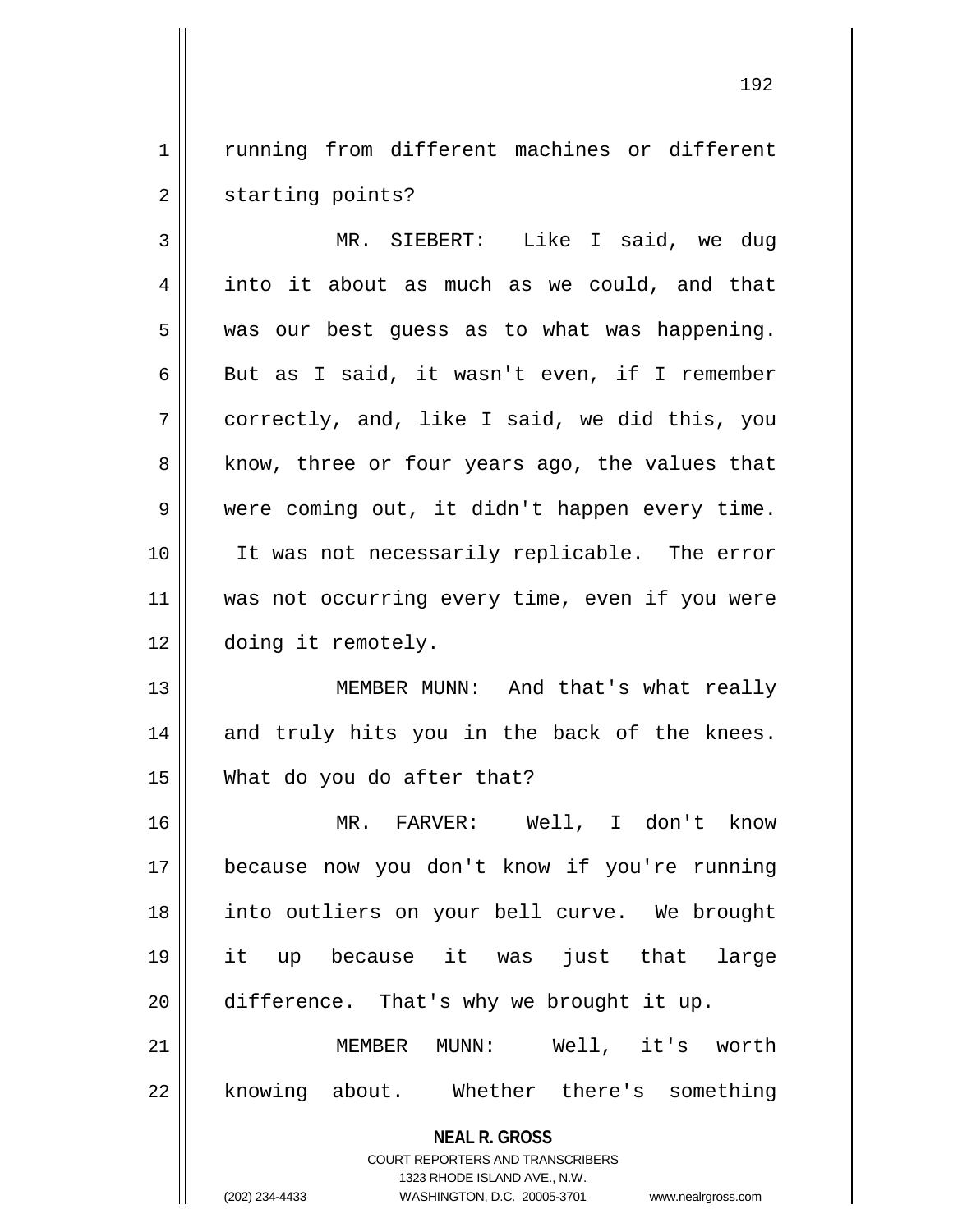1 constructive one can do about it is a 2 || different question. I don't see any clear  $3$  || path for construction there. 4 MR. FARVER: Other than you might 5 || want to just, you know, check for --6 MEMBER MUNN: Just check it once in  $7 \parallel$  a while, yes. 8 MR. HINNEFELD: Hey, Scott, when you 9 || said it wasn't replicable, did you mean that 10 if you ran the same case in the same 11 configuration more than one time that it would 12 be different or that sometimes if you ran a 13  $\parallel$  case with the, you know -- remote running on a 14 || server, that's the issue, right? On some  $15$  cases, when you did that, it came out okay, 16 and on different cases when you ran in that 17 | configuration you got this error? 18 MR. SIEBERT: I can't say for sure, 19 but I seem to recall the same person could run 20 || it and get the same low values, but another

 $22$  || and get the, you know, what should be the

**NEAL R. GROSS** COURT REPORTERS AND TRANSCRIBERS

21 remote person could take the same input deck

1323 RHODE ISLAND AVE., N.W.

(202) 234-4433 WASHINGTON, D.C. 20005-3701 www.nealrgross.com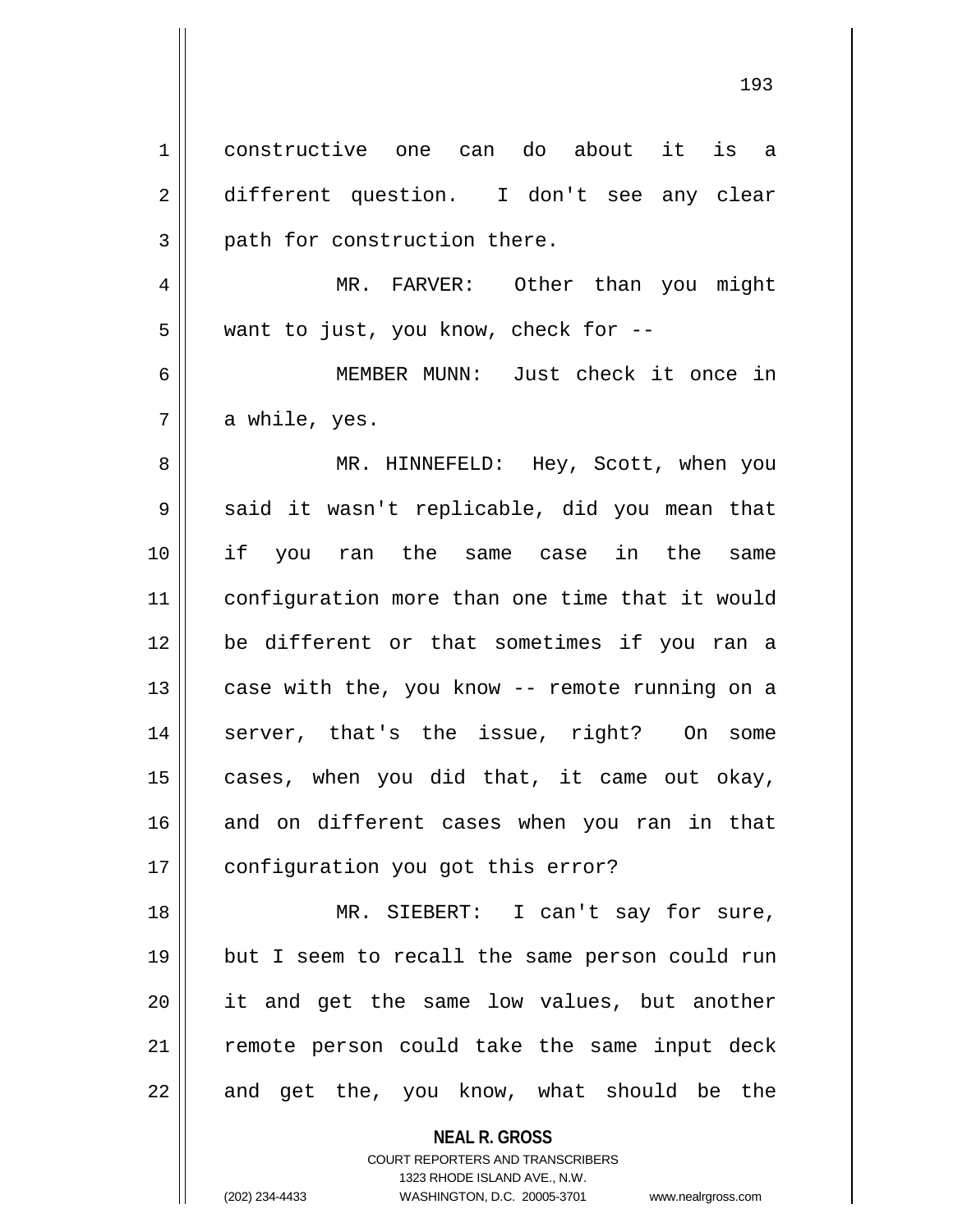1 correct values. And I believe that is how we 2 || actually tracked it out back in 2009 because a 3 peer reviewer had run it again and actually 4 gotten something slightly different, actually 5 || significantly different, and then started  $6$  investigating into the issue. 7 MR. HINNEFELD: Holy cow. I don't

 $8 \parallel$  have the knowledge base to offer -- I'm going 9 || back to my earlier comment.

10 MEMBER MUNN: Well, and that's the 11 kind of thing that drives mathematicians or 12 anybody that mathematics routinely nuts. 13 || There's no -- repeatability is our stock in  $14$  || trade, and it's  $-$ 

15 MR. FARVER: See, that's the way it  $16$  should be  $-$ 

 MEMBER MUNN: Exactly, exactly. So when you run across something that's an item for the journal of very producible results, | then you don't know how to address it. MR. FARVER: But that was good a

 $22$  || peer reviewer did have a different result.

**NEAL R. GROSS** COURT REPORTERS AND TRANSCRIBERS

1323 RHODE ISLAND AVE., N.W.

(202) 234-4433 WASHINGTON, D.C. 20005-3701 www.nealrgross.com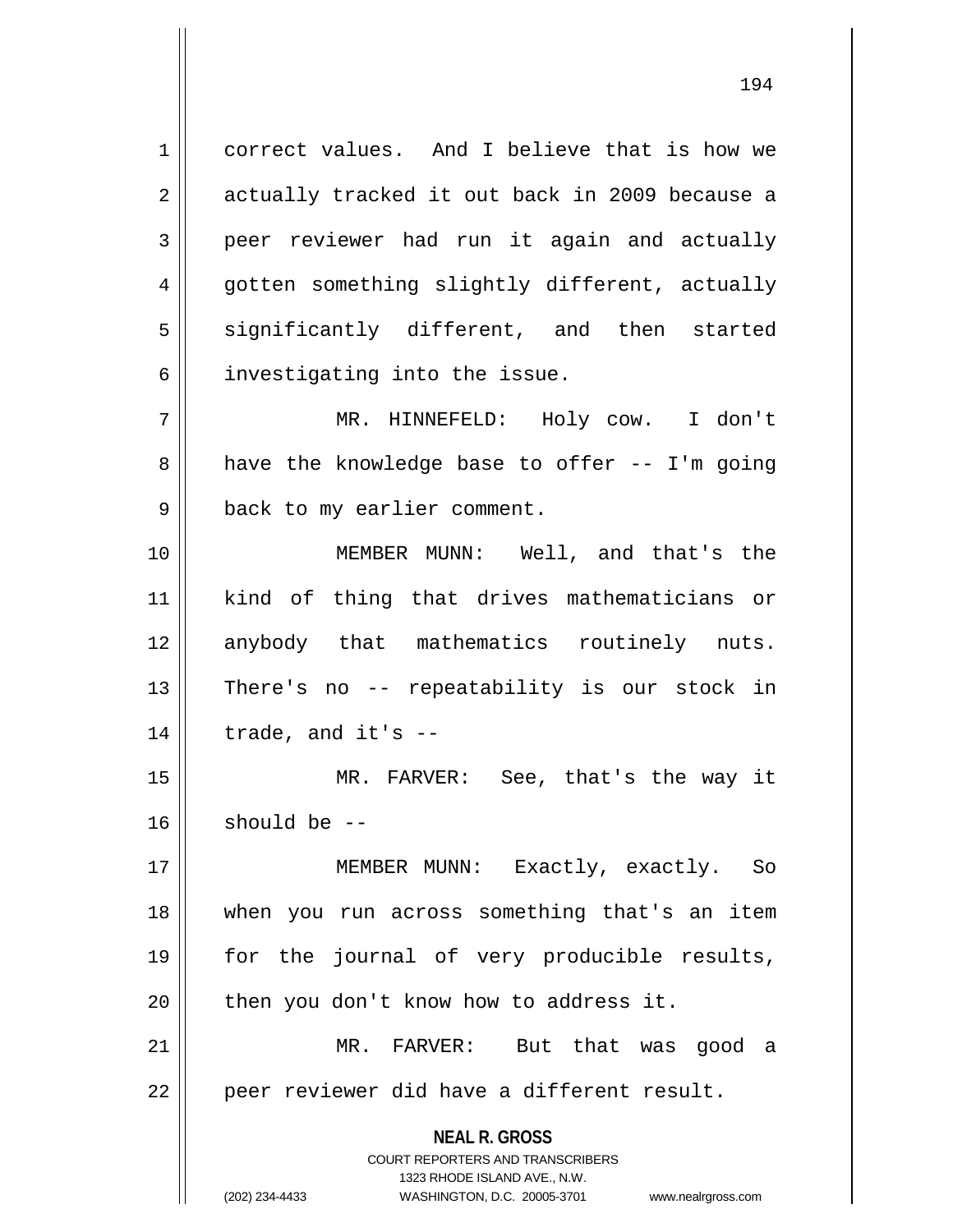| 1  | MEMBER MUNN: Yes.                                                                                   |
|----|-----------------------------------------------------------------------------------------------------|
| 2  | CHAIRMAN GRIFFON: Yes, yes.                                                                         |
| 3  | MR. STIVER: The system worked in                                                                    |
| 4  | this case, and it was captured.                                                                     |
| 5  | MEMBER MUNN: It's good to know. I                                                                   |
| 6  | just don't know what to do about it.                                                                |
| 7  | MEMBER KOTELCHUCK: This is                                                                          |
| 8  | absolutely required for the calculations.                                                           |
| 9  | They're not several -- you discussed                                                                |
| 10 | alternative ways of getting this result. Is                                                         |
| 11 | there only one way in Monte Carlo?                                                                  |
| 12 | MR. FARVER: Well, they have a                                                                       |
| 13 | spreadsheet they use with their Monte Carlo                                                         |
| 14 | calculations. We didn't do that. We did hand                                                        |
| 15 | calculation, but ours was quite a bit                                                               |
| 16 | different. That's what flagged it for us. I                                                         |
| 17 | mean, I don't think there's anything that we                                                        |
| 18 | can do about this.                                                                                  |
| 19 | MEMBER KOTELCHUCK: You can't let it                                                                 |
| 20 | lie. You can't close it. We cannot close it.                                                        |
| 21 | MEMBER MUNN: We can suggest that                                                                    |
| 22 | the folks who do this type of calculation in                                                        |
|    | <b>NEAL R. GROSS</b>                                                                                |
|    | <b>COURT REPORTERS AND TRANSCRIBERS</b>                                                             |
|    | 1323 RHODE ISLAND AVE., N.W.<br>(202) 234-4433<br>WASHINGTON, D.C. 20005-3701<br>www.nealrgross.com |

 $\mathbf{I}$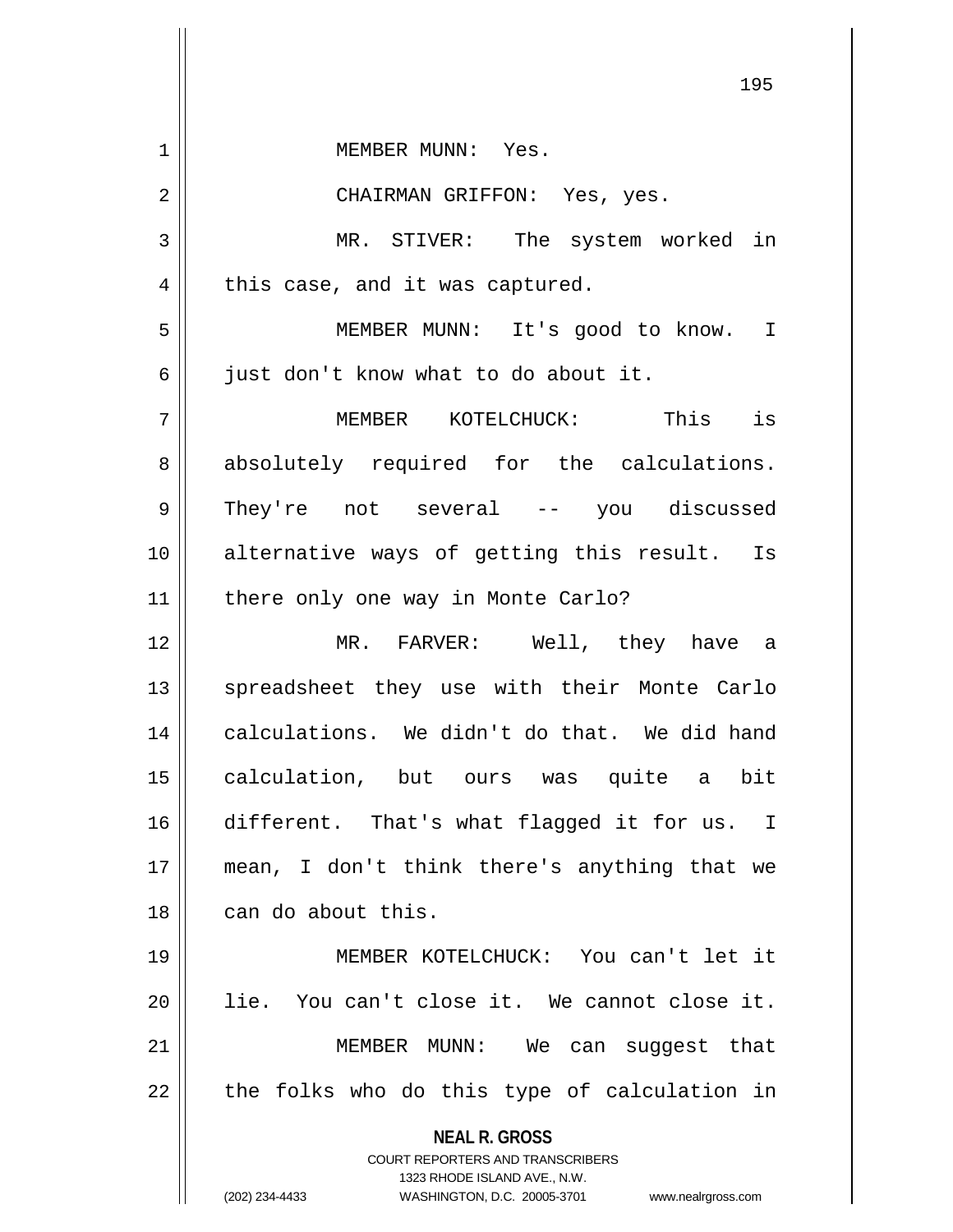**NEAL R. GROSS** COURT REPORTERS AND TRANSCRIBERS 1323 RHODE ISLAND AVE., N.W. 1 || frequent intervals check their, run through a  $2 \parallel$  process that tells them whether they're having 3 this difficulty routinely. But I don't know  $4 \parallel$  what else you can do, other than --5 MEMBER KOTELCHUCK: Well, we can go  $6 \parallel$  back to other cases before where we used the 7 Monte Carlo and see about whether the people 8 || are going to, whether we can reproduce the 9 difference or whether the difference 10 disappears. 11 || MR. FARVER: They looked at over 300  $12$  || and they found 15 cases or so that  $-$ -13 MEMBER KOTELCHUCK: Oh, okay. I 14 missed that. I missed that. 15 || CHAIRMAN GRIFFON: Oh, yes. 16 MR. SIEBERT: Well, and another 17 thing -- this is Scott. Another thing to 18 remember, this is Crystal Ball, which we 19 retired, you know, four years ago or three 20 years ago. 21 CHAIRMAN GRIFFON: And we hope it's 22 | not happening on the new system, right?

(202) 234-4433 WASHINGTON, D.C. 20005-3701 www.nealrgross.com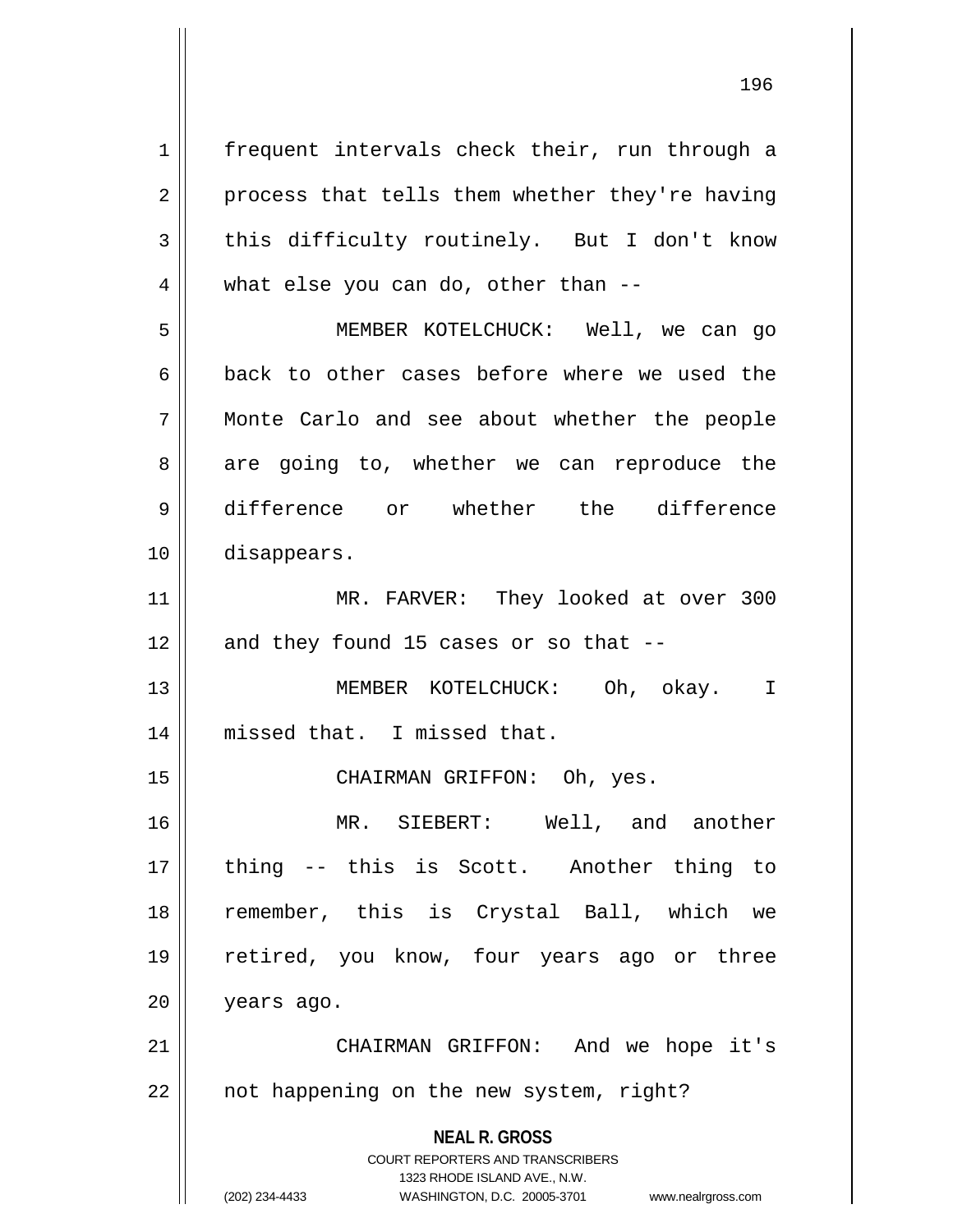1 || MEMBER CLAWSON: That's the key -- $2 \parallel$  this is Brad -- that it's not happening with  $3 \parallel$  the other ones. I quess I'll just throw my  $4 \parallel$  two cents' worth into this is, Scott, I think 5 || that you guys did a marvelous job and I  $6 \parallel$  appreciate looking at what the corrections are  $7 \parallel$  that you guys did when you did see an issue 8 || like this. I think the only thing that we 9 could do is to suggest to the quality 10 assurance people that are spot-checking some 11 of these, to tell them to keep this in the 12 back of their mind. That's all we're going to 13 be able to do. But if we do see problems with 14 these programs like that, we do just as you 15 have done, and that is run through the 16 programs, try to make the corrections that we 17 || have, and go on for it.

 I really think, to tell you the truth, this also shows us that the QA program 20 || that has been starting into the process is doing what it should, too, because you saw an || issue, you addressed it. I guess what I'm

**NEAL R. GROSS**

COURT REPORTERS AND TRANSCRIBERS 1323 RHODE ISLAND AVE., N.W. (202) 234-4433 WASHINGTON, D.C. 20005-3701 www.nealrgross.com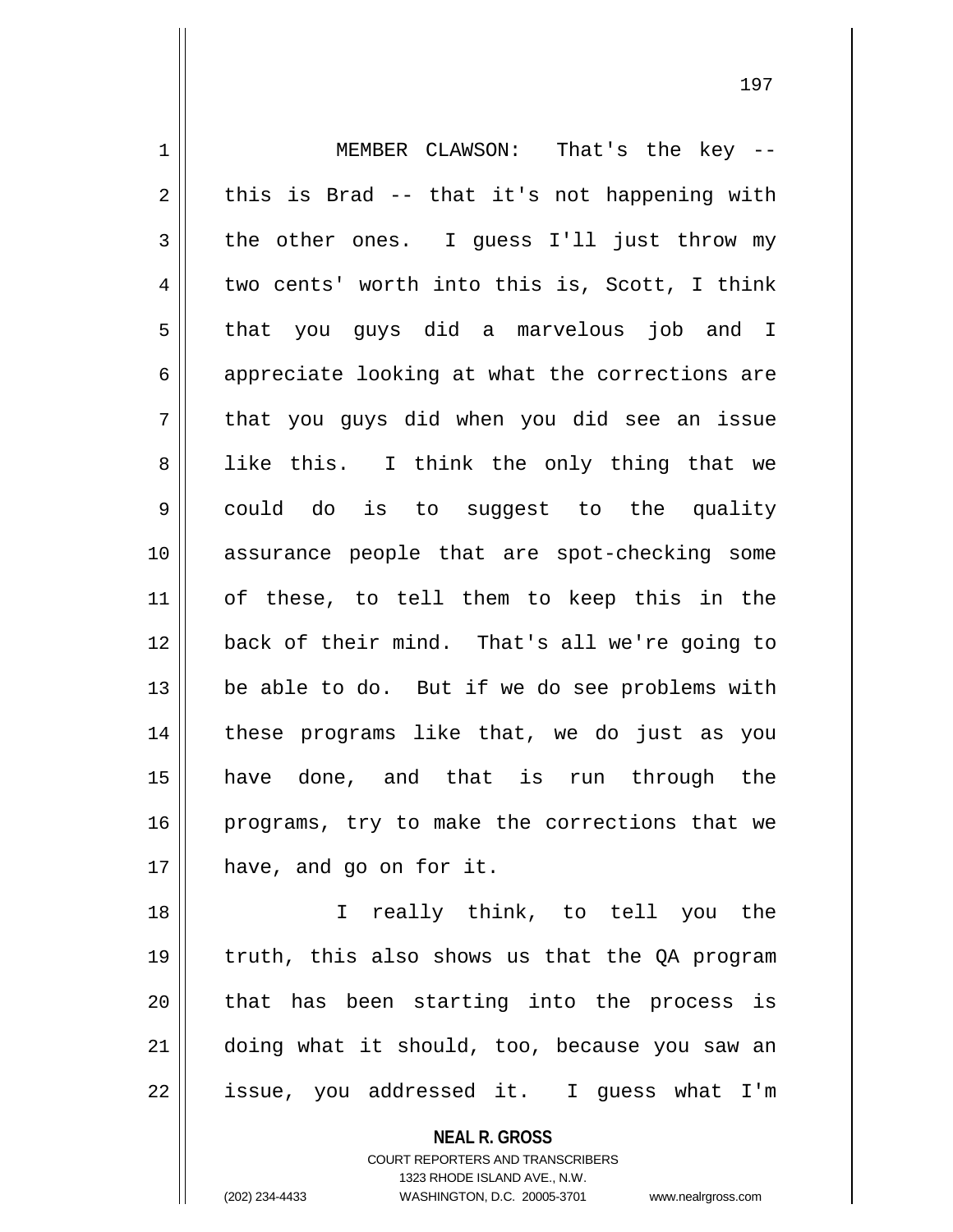**NEAL R. GROSS** COURT REPORTERS AND TRANSCRIBERS 1323 RHODE ISLAND AVE., N.W. (202) 234-4433 WASHINGTON, D.C. 20005-3701 www.nealrgross.com 1 || just looking at, there's no clear cut, we've  $2 \parallel$  got to check what we're going to be able to do  $3 \parallel$  with this, but to be able to just make sure  $4 \parallel$  that people are aware that this glitch has 5 || been seen in other programs and to keep an eye  $6 \parallel$  out. And maybe if there's a spot-check you  $7 \parallel$  can do, check to make sure that they're doing  $8 \parallel$  it. That's, I think, all that we can do. 9 CHAIRMAN GRIFFON: Well, let me ask 10 the broader question because you said you 11 || reviewed 300 cases and have 15 instances. But 12 Crystal Ball, I assume, would have been used 13 for more than 300 cases; is that wrong? 14 You're just talking about this one -- 15 MR. SIEBERT: Actually, it would not 16 have been because it's only used in the best 17 | estimates. 18 CHAIRMAN GRIFFON: So it's only -- 19 okay, okay. All right. So that was the 20 || universe of the cases. 21 MR. SIEBERT: Correct. We pulled 22 || every Crystal Ball, every EDCW tool that used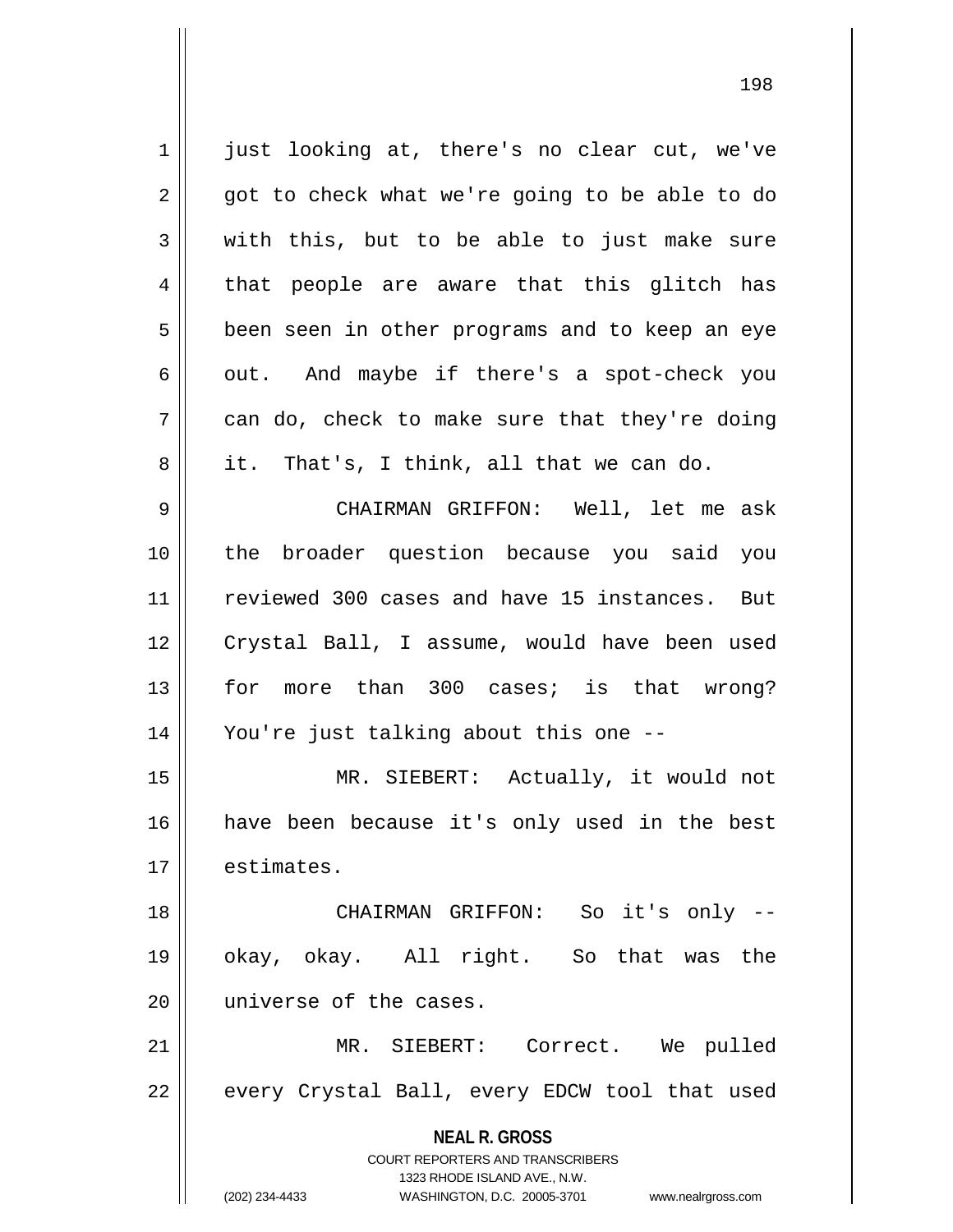1 Crystal Ball.

| $\overline{2}$ | CHAIRMAN GRIFFON: Okay. I just                                                                                                                                         |
|----------------|------------------------------------------------------------------------------------------------------------------------------------------------------------------------|
| 3              | wanted to make sure of that. I thought there                                                                                                                           |
| 4              | would have been a bigger population. Well, I                                                                                                                           |
| 5              | don't know if we can take this any further.                                                                                                                            |
| 6              | MEMBER MUNN: Just ask that remote                                                                                                                                      |
| 7              | users be made aware of the potential.                                                                                                                                  |
| 8              | CHAIRMAN GRIFFON: Yes.                                                                                                                                                 |
| 9              | MEMBER CLAWSON: Well, this is one                                                                                                                                      |
| 10             | of the things that the people that spot-check                                                                                                                          |
| 11             | this, when they're seeing that, you know, it's                                                                                                                         |
| 12             | being done remotely or something like this, it                                                                                                                         |
| 13             | just may be to double check that we don't have                                                                                                                         |
| 14             | another glitch in one of these systems.                                                                                                                                |
| 15             | CHAIRMAN GRIFFON: Okay. I think we                                                                                                                                     |
| 16             | can move on to the next one, 212.1.                                                                                                                                    |
| 17             | Just for the<br>MEMBER RICHARDSON:                                                                                                                                     |
| 18             | record, this is David. I've been here for a                                                                                                                            |
| 19             | while listening and shaking my head.                                                                                                                                   |
| 20             | MEMBER CLAWSON:<br>I thought I heard                                                                                                                                   |
| 21             | that, David.                                                                                                                                                           |
| 22             | CHAIRMAN GRIFFON:<br>Any comments<br>on                                                                                                                                |
|                | <b>NEAL R. GROSS</b><br><b>COURT REPORTERS AND TRANSCRIBERS</b><br>1323 RHODE ISLAND AVE., N.W.<br>(202) 234-4433<br>WASHINGTON, D.C. 20005-3701<br>www.nealrgross.com |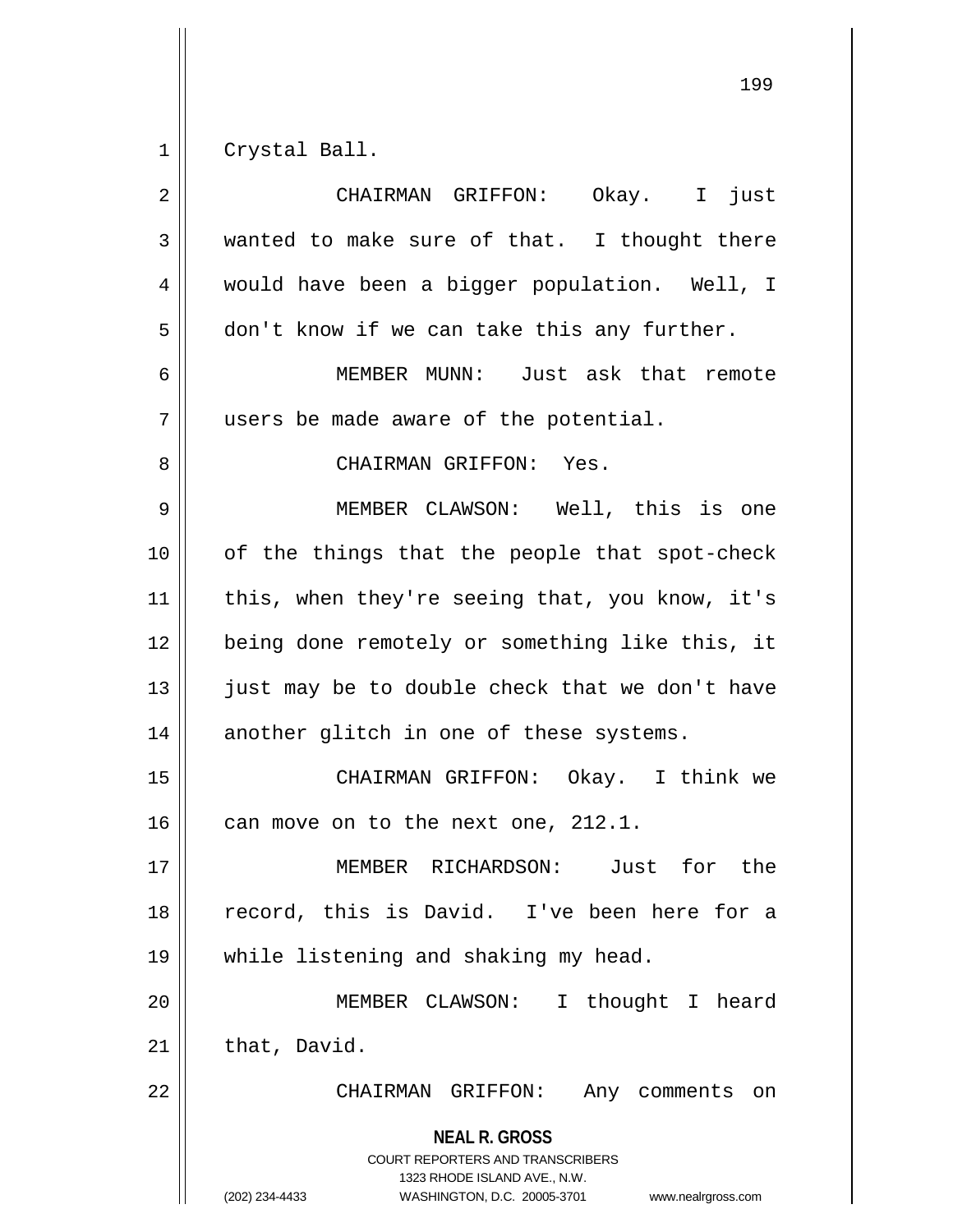| $\mathbf 1$ | that last topic, David?                                                                                                                                                |
|-------------|------------------------------------------------------------------------------------------------------------------------------------------------------------------------|
| 2           | MEMBER RICHARDSON: None that are                                                                                                                                       |
| 3           | productive.                                                                                                                                                            |
| 4           | CHAIRMAN GRIFFON: Okay. All right.                                                                                                                                     |
| 5           | 212.1.                                                                                                                                                                 |
| 6           | MR. FARVER: Okay. 212.1, NIOSH did                                                                                                                                     |
| 7           | not consider the employee may have been                                                                                                                                |
| 8           | exposed to other things that were reported in                                                                                                                          |
| 9           | the CATI report. This goes back to -- let's                                                                                                                            |
| 10          | see. The CATI report has section -- let's see                                                                                                                          |
| 11          | what section it is. I forget what it is.                                                                                                                               |
| 12          | Section 3 where they go through and they can                                                                                                                           |
| 13          | check off the different chemicals<br>and                                                                                                                               |
| 14          | radionuclides they have been exposed to. Do                                                                                                                            |
| 15          | you remember that block section, Mark, and                                                                                                                             |
| 16          | then the CATI report where people just go                                                                                                                              |
| 17          | through and check it off.                                                                                                                                              |
| 18          | Apparently, this employee also                                                                                                                                         |
| 19          | checked off uranium, plutonium, and iodine.                                                                                                                            |
| 20          | And the finding came because they were not                                                                                                                             |
| 21          | considered in the DR.                                                                                                                                                  |
| 22          | Anyway, I looked at the case files,                                                                                                                                    |
|             | <b>NEAL R. GROSS</b><br><b>COURT REPORTERS AND TRANSCRIBERS</b><br>1323 RHODE ISLAND AVE., N.W.<br>(202) 234-4433<br>WASHINGTON, D.C. 20005-3701<br>www.nealrgross.com |

 $\mathsf{I}$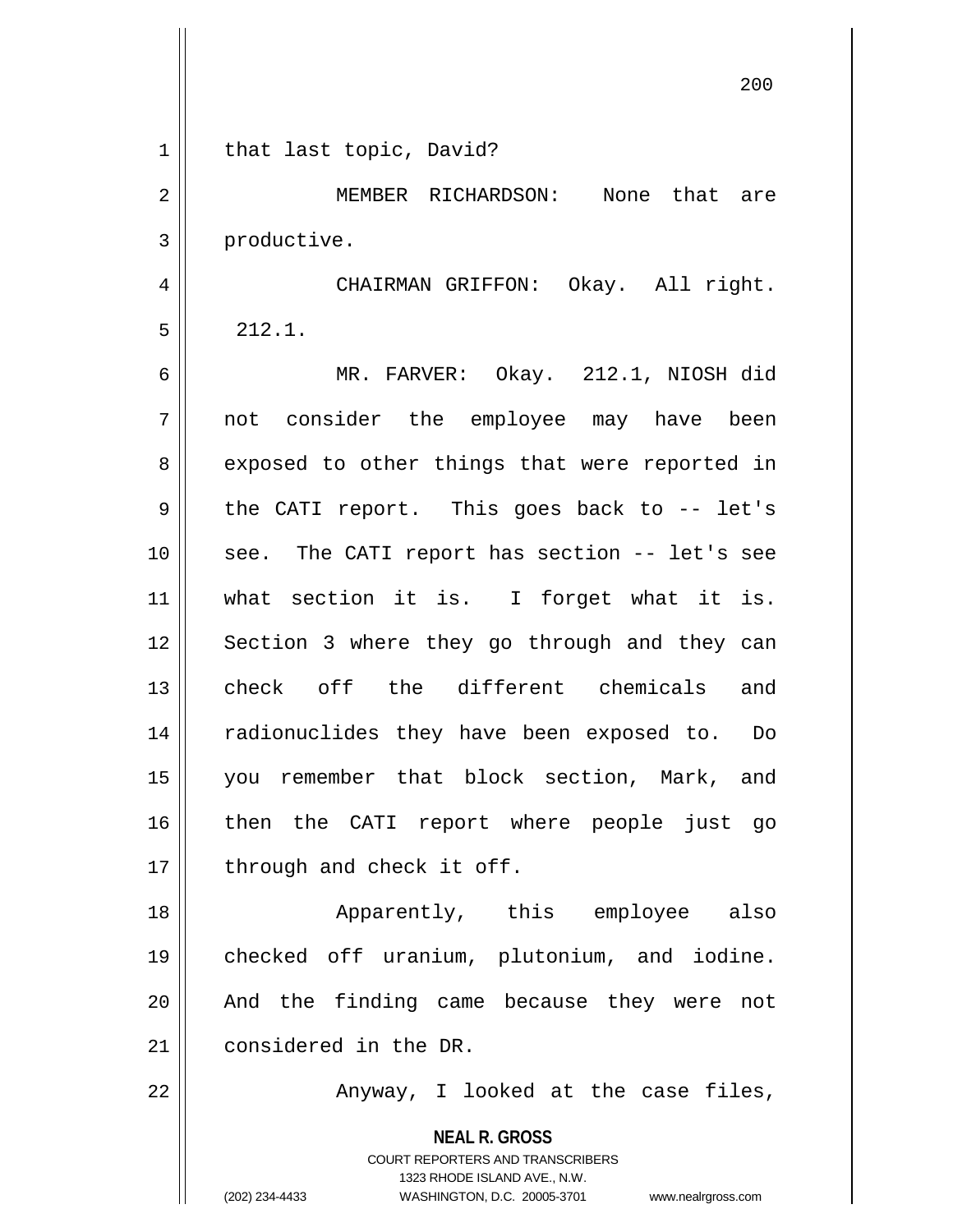**NEAL R. GROSS** COURT REPORTERS AND TRANSCRIBERS 1323 RHODE ISLAND AVE., N.W. (202) 234-4433 WASHINGTON, D.C. 20005-3701 www.nealrgross.com 1 | I looked at the CATI, and that's the only  $2 \parallel$  place it was mentioned was just in, you know,  $3 \parallel$  those three check blocks. So I'm, I have a 4 | hard time criticizing NIOSH too much for that 5 || because it really wasn't based of the work 6  $\parallel$  activities as much as just the checking off of 7 l the blocks. 8 || MEMBER MUNN: All it really says is 9 it was at present -- 10 MR. FARVER: Yes. So I would just 11 || go ahead and suggest closing this. 12 CHAIRMAN GRIFFON: Okay. I think 13 || we've got agreement on that, right? 14 || MEMBER MUNN: Yes. 15 CHAIRMAN GRIFFON: Okay. Is 215.1 16 | the next one? 17 MEMBER KOTELCHUCK: Yes, it looks 18 like it. 19 MEMBER MUNN: It looks like. Let's 20 | see the response. 21 MR. FARVER: Okay. Let me see what 22 || I wrote. Okay. For this specific case, we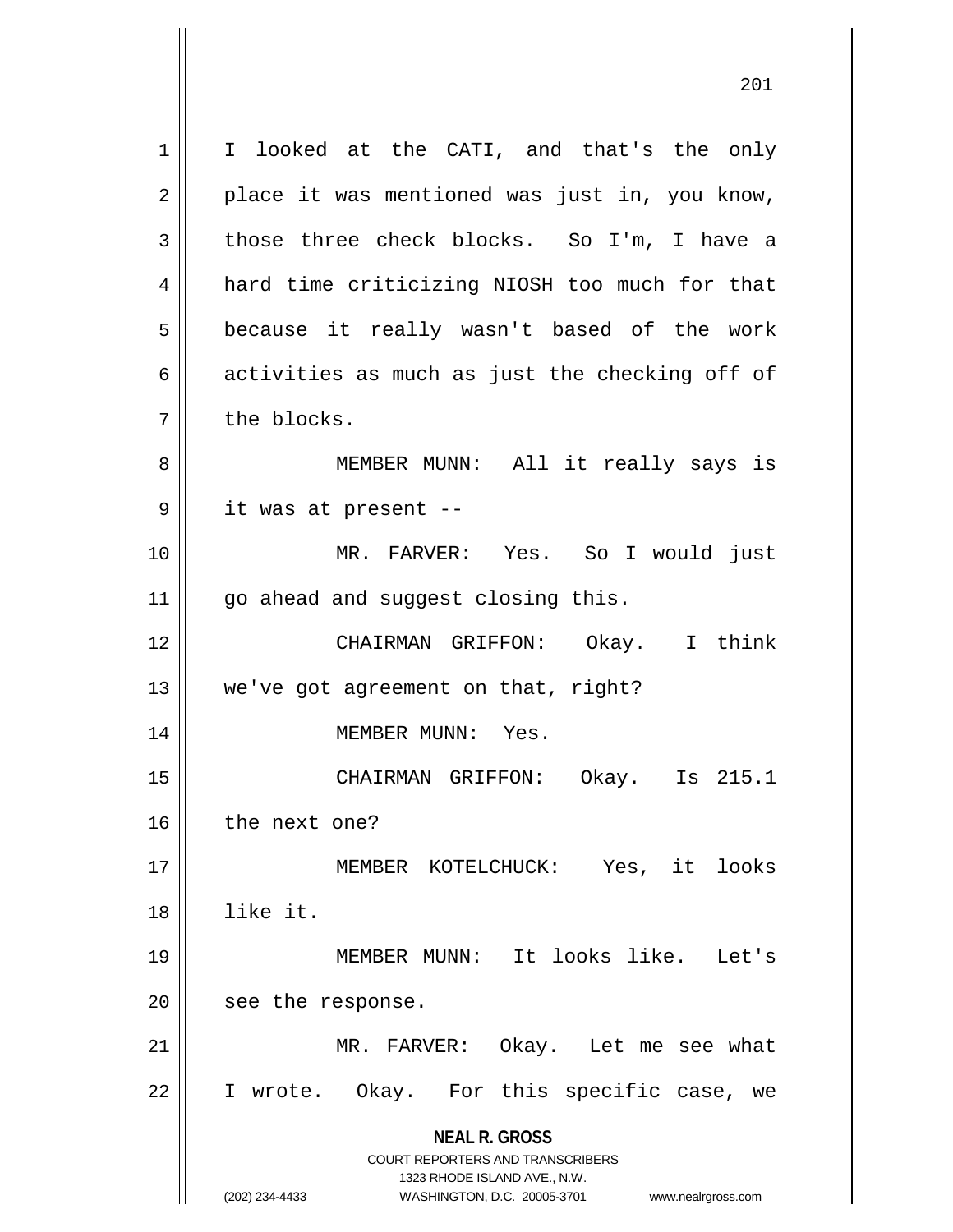1 || went back and looked at NIOSH's response and  $2 \parallel$  all the employees' data and the TBD. And for  $3 \parallel$  this case, for the time period of '61 to '74, 4 we do agree with not assigning missed neutron 5 dose based on where the employee worked, not  $6 \parallel$  so much based on the report which was report 7 33 which I think has a new number. But, 8 anyway, not so much based on their report but 9 || based on just where the employee worked for  $10$   $\parallel$  this case. 11 || I just want to point out that we 12 reviewed the Y12 TBD back in 2005 and 13 || identified ten findings, which I don't believe 14 have been resolved, and finding five of that 15 report had concerns about the neutron 16 dosimetry. It would have dealt with this 17 finding. 18 But in this case, I don't see 19 anything more we can do. But I just want to  $20$  || let you know that those other TBD findings are  $21$  | still hanging out there.

22 CHAIRMAN GRIFFON: Okay. Yes, and I

**NEAL R. GROSS** COURT REPORTERS AND TRANSCRIBERS

1323 RHODE ISLAND AVE., N.W.

(202) 234-4433 WASHINGTON, D.C. 20005-3701 www.nealrgross.com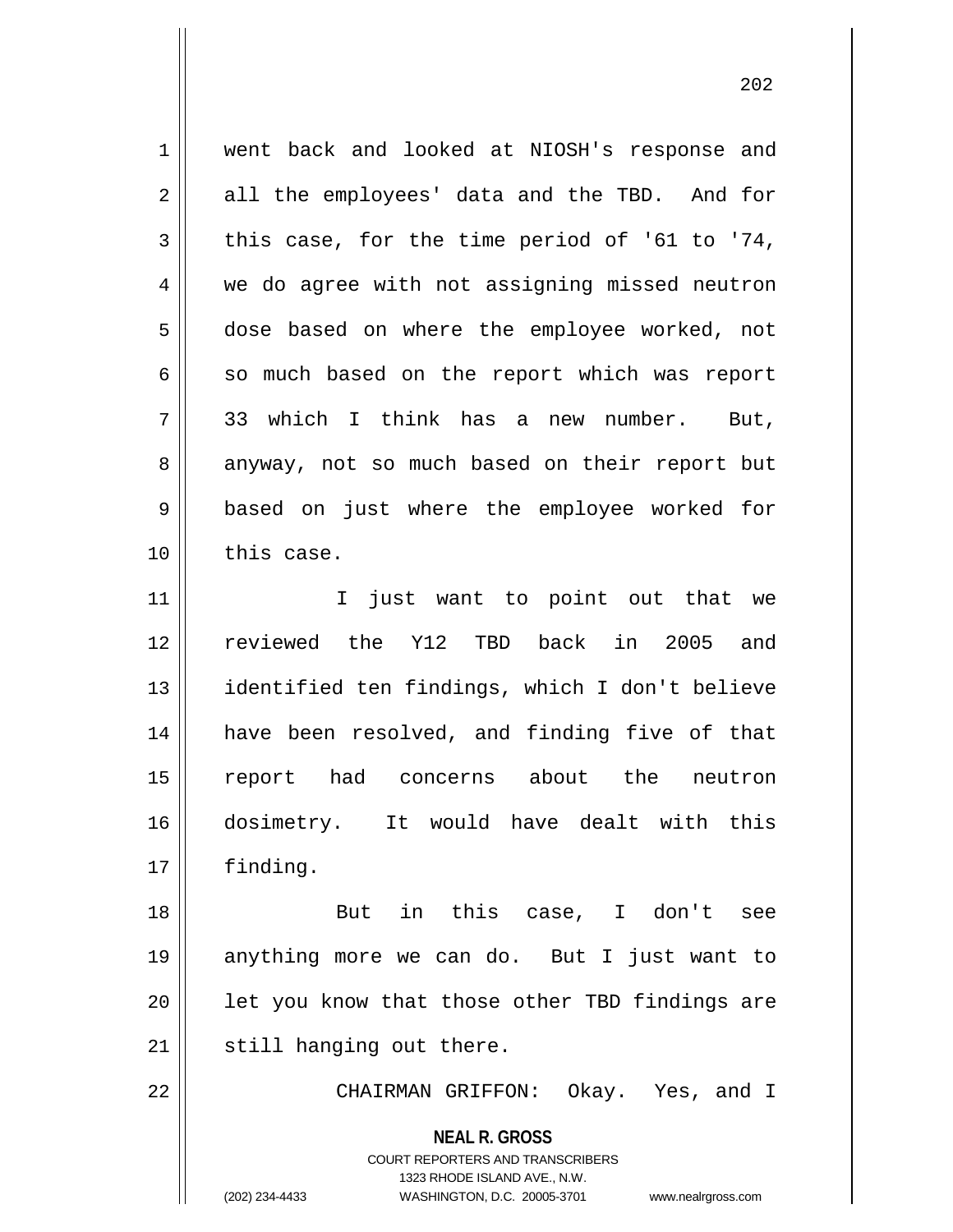**NEAL R. GROSS** COURT REPORTERS AND TRANSCRIBERS 1323 RHODE ISLAND AVE., N.W. (202) 234-4433 WASHINGTON, D.C. 20005-3701 www.nealrgross.com 1 || don't see it here, but I know, at some point, 2 we talked about Y12 Work Group, which I think  $3 \parallel$  is non-existent right now. We don't have one,  $4 \parallel$  but we have these outstanding findings. So I 5 || think that comes up later in one of our  $6 \parallel$  comments, but this one is, you're right --7 MR. FARVER: I will go ahead and 8 || close it. I just don't, I want everyone to  $9 \parallel$  remember those findings are still out there. 10 || CHAIRMAN GRIFFON: Right. 11 || MR. SIEBERT: Mark, your discussion 12 on that is in the very next one, the 13 | observation number one. 14 || CHAIRMAN GRIFFON: Yes, I thought it 15 might be coming up. Okay. Thanks, Scott. 16 MR. KATZ: No, no, no, your  $17$  || findings, when  $-$ 18 MR. FARVER: 2005. 19 MR. KATZ: 2005. Okay. So there 20 || haven't been revisions since 2005? 21 || MR. FARVER: I don't know if there 22 || have been revisions or not. I don't believe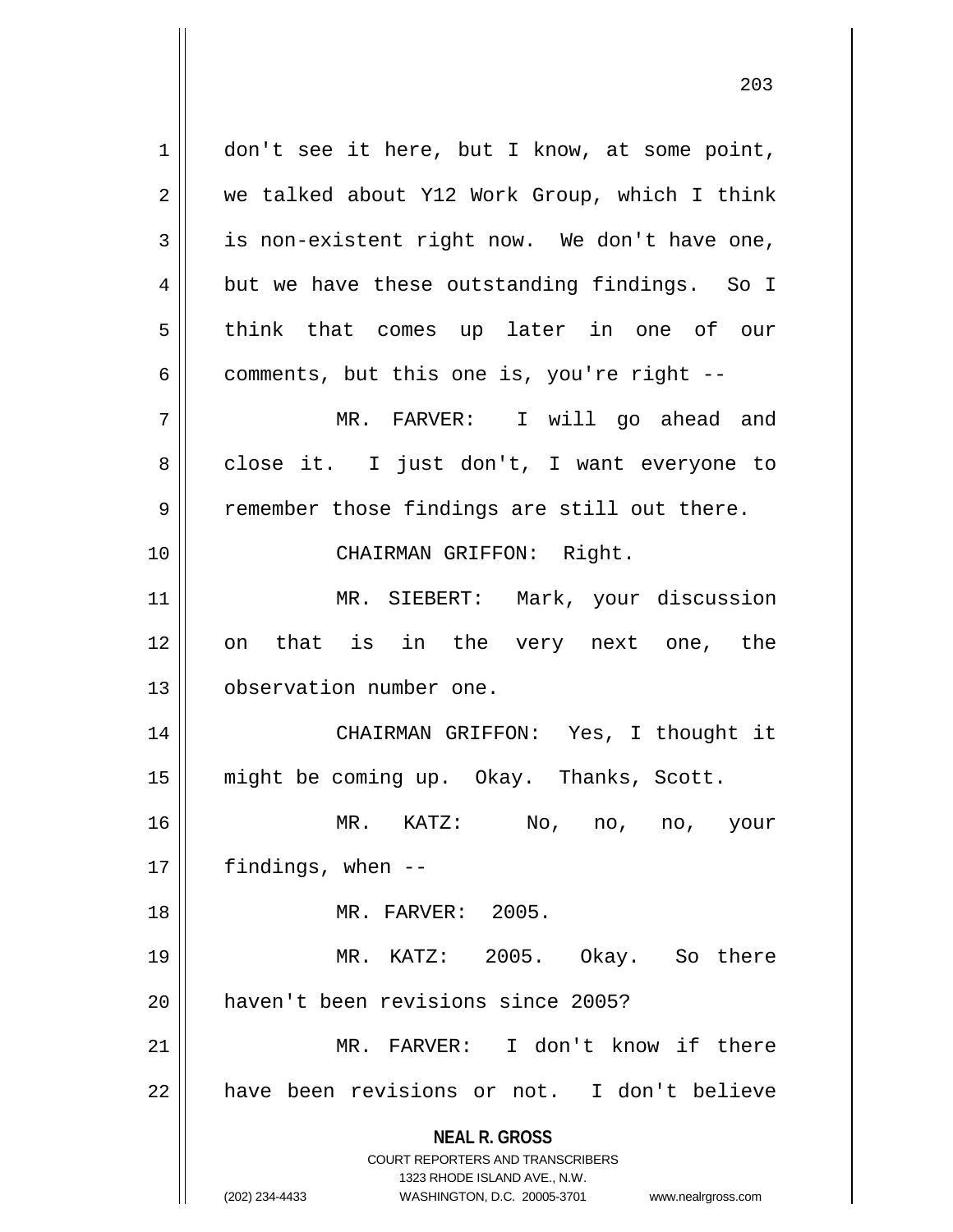1 | there has.

2 MR. STIVER: Those findings came out  $3 \parallel$  of the review in 2005.

4 MR. KATZ: Yes, that seems like a  $5 \parallel$  long time ago.

6 CHAIRMAN GRIFFON: Alright. So, 7 || yes, observation 215, observation one actually 8 does say that about the refer to Y12 Work 9 | Group, which I think we should mention to the 10 Chair we need a Y12 Work Group. I don't know  $11$  | if there's anything else on this --

12 MEMBER CLAWSON: Yes, Mark? I 13 brought this up to Jim, and he was willing to 14 || set up a Work Group. Just one of the things  $15$  on this was we didn't want to miss this when 16 | the Work Group does come up.

17 || CHAIRMAN GRIFFON: Sure, all right. 18 || So he's on top of it. Alright. And 19 observation one then, is there anything else 20  $\parallel$  with that? I think that was the main thing,  $21$  | right? --

22 MR. FARVER: Yes. Really,

**NEAL R. GROSS** COURT REPORTERS AND TRANSCRIBERS 1323 RHODE ISLAND AVE., N.W. (202) 234-4433 WASHINGTON, D.C. 20005-3701 www.nealrgross.com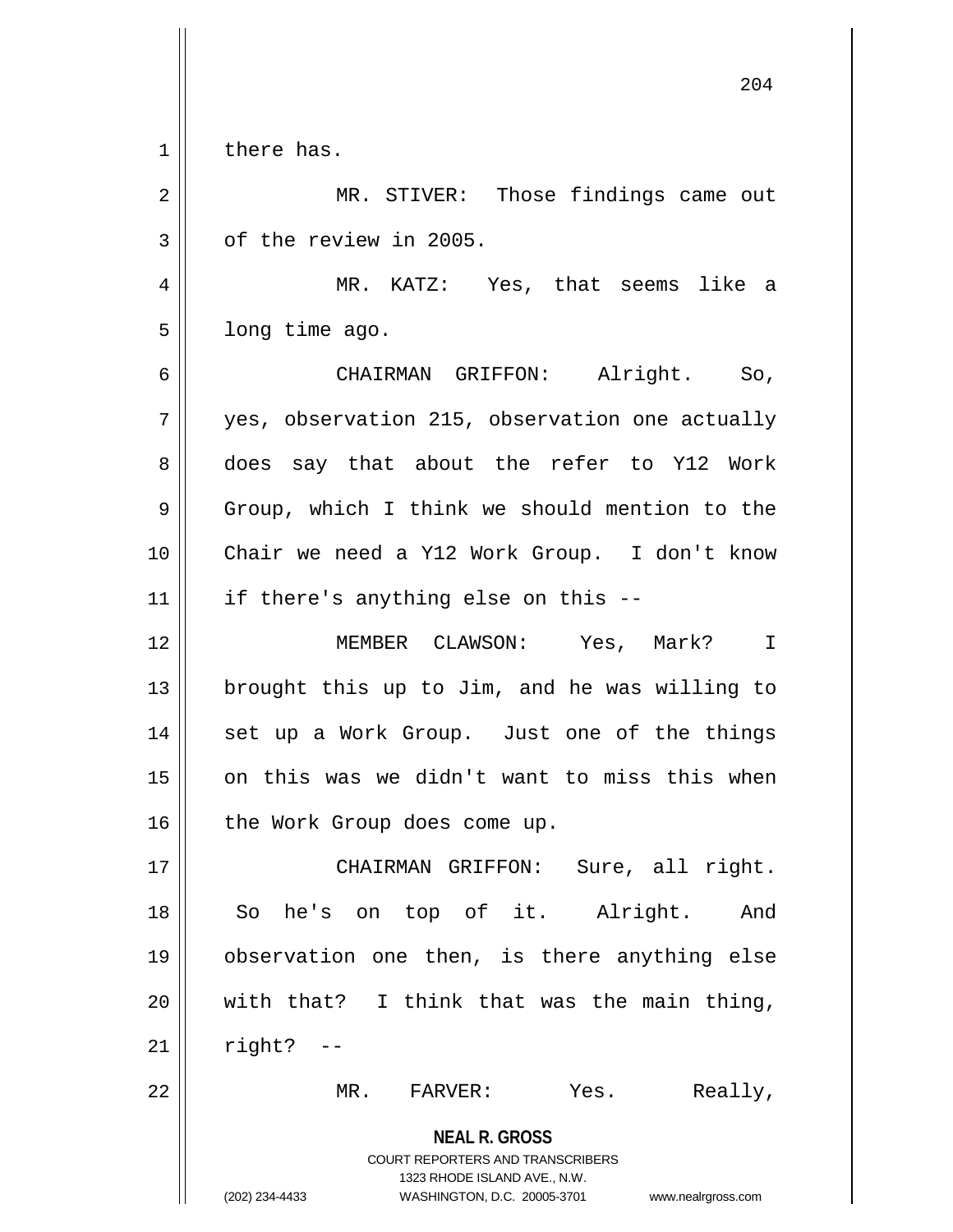**NEAL R. GROSS** COURT REPORTERS AND TRANSCRIBERS 1323 RHODE ISLAND AVE., N.W. 1 | observation one just went back and cited some 2 | findings, one and two, from that Site Profile 3 | review. 4 | CHAIRMAN GRIFFON: From the matrix. 5 Yes, yes, okay. 6 MR. FARVER: Should we just keep  $7$  || that open, or what do we want to do? 8 CHAIRMAN GRIFFON: I think if we are 9 || referring it, you know, we're going to set up 10 a Work Group and it will be handled in the 11 Work Group. So we don't have to keep it 12 yellow. 13 || MR. FARVER: Okay. 14 CHAIRMAN GRIFFON: It will be 15 handled in the Work Group. 16 MR. FARVER: I didn't make it 17 yellow. 18 CHAIRMAN GRIFFON: Somebody did, 19 || though. It can be closed for our purposes and 20 || referred to the non-existent Y12 Work Group 21 but soon to be established. The Work Group 22 formerly known as Y12. We won't get into

(202) 234-4433 WASHINGTON, D.C. 20005-3701 www.nealrgross.com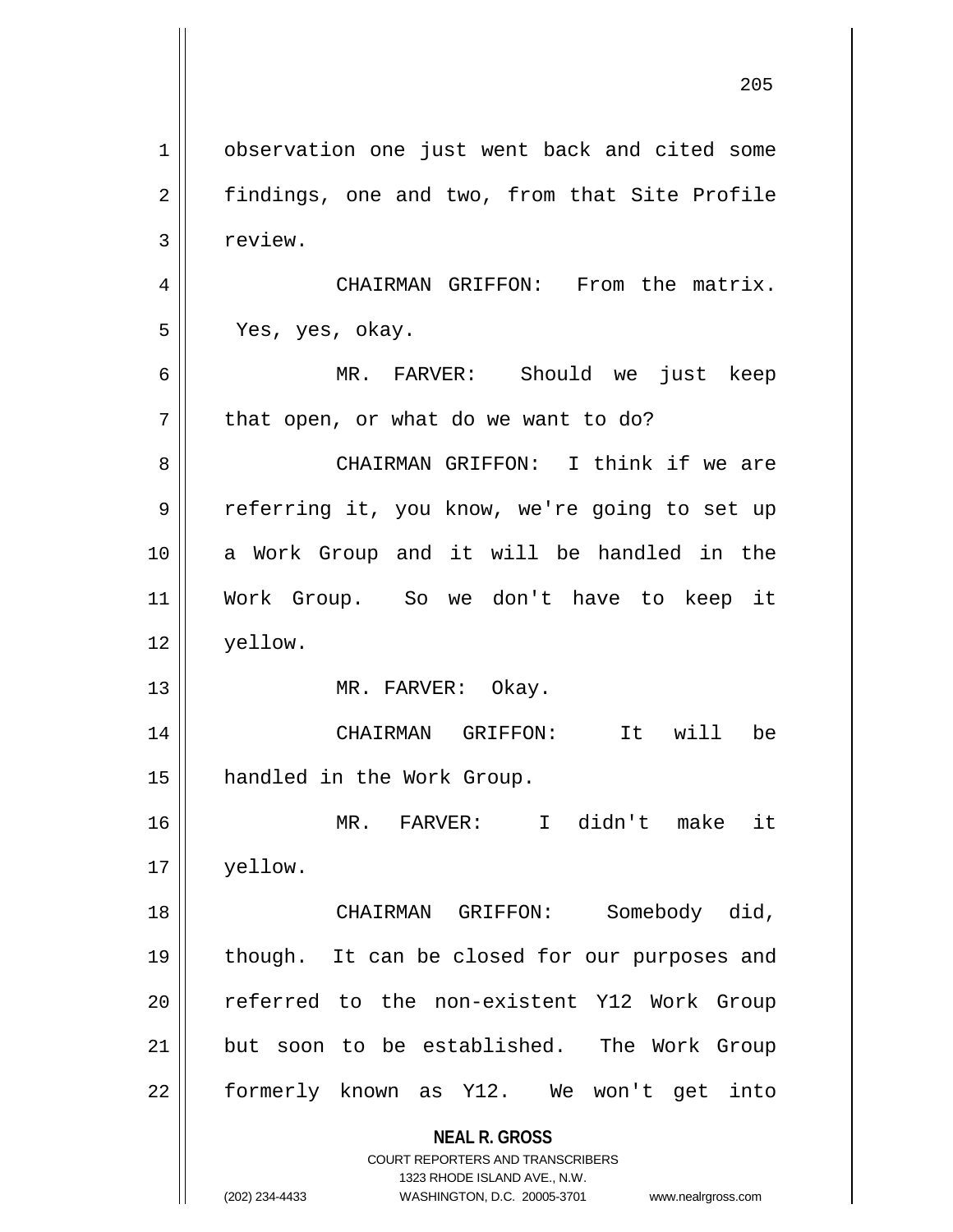| $\mathbf 1$ | that. Okay. Alright. I don't see -- there     |
|-------------|-----------------------------------------------|
| 2           | we go. 218, observation one, is that the      |
| 3           | next? Oops, all right. I missed one.          |
| 4           | MEMBER MUNN: Observation four,                |
| 5           | where we turned polonium into lead.           |
| 6           | CHAIRMAN GRIFFON: Oh, yes.                    |
| 7           | MR. SIEBERT: Don, if you'd like,              |
| 8           | I'll cover that one for you, if it's all      |
| $\mathsf 9$ | right.                                        |
| 10          | MR. FARVER: Sure.                             |
| 11          | MR. SIEBERT: The initial issue was            |
| 12          | that when we ran CADW, the polonium doses,    |
| 13          | when we initially ran them in the dose        |
| 14          | reconstruction, were higher than when SC&A    |
| 15          | went to replicate them in their assessments.  |
| 16          | And the question was what was the difference  |
| 17          | in CADW, why was it giving us different       |
| 18          | values? And we've addressed that before, the  |
| 19          | fact that between those time periods we       |
| 20          | determined that this is a non-metabolic       |
| 21          | cancer, so you used the highest non-metabolic |
| 22          | organ. We determined that bone surface was    |
|             |                                               |

COURT REPORTERS AND TRANSCRIBERS 1323 RHODE ISLAND AVE., N.W.

**NEAL R. GROSS**

(202) 234-4433 WASHINGTON, D.C. 20005-3701 www.nealrgross.com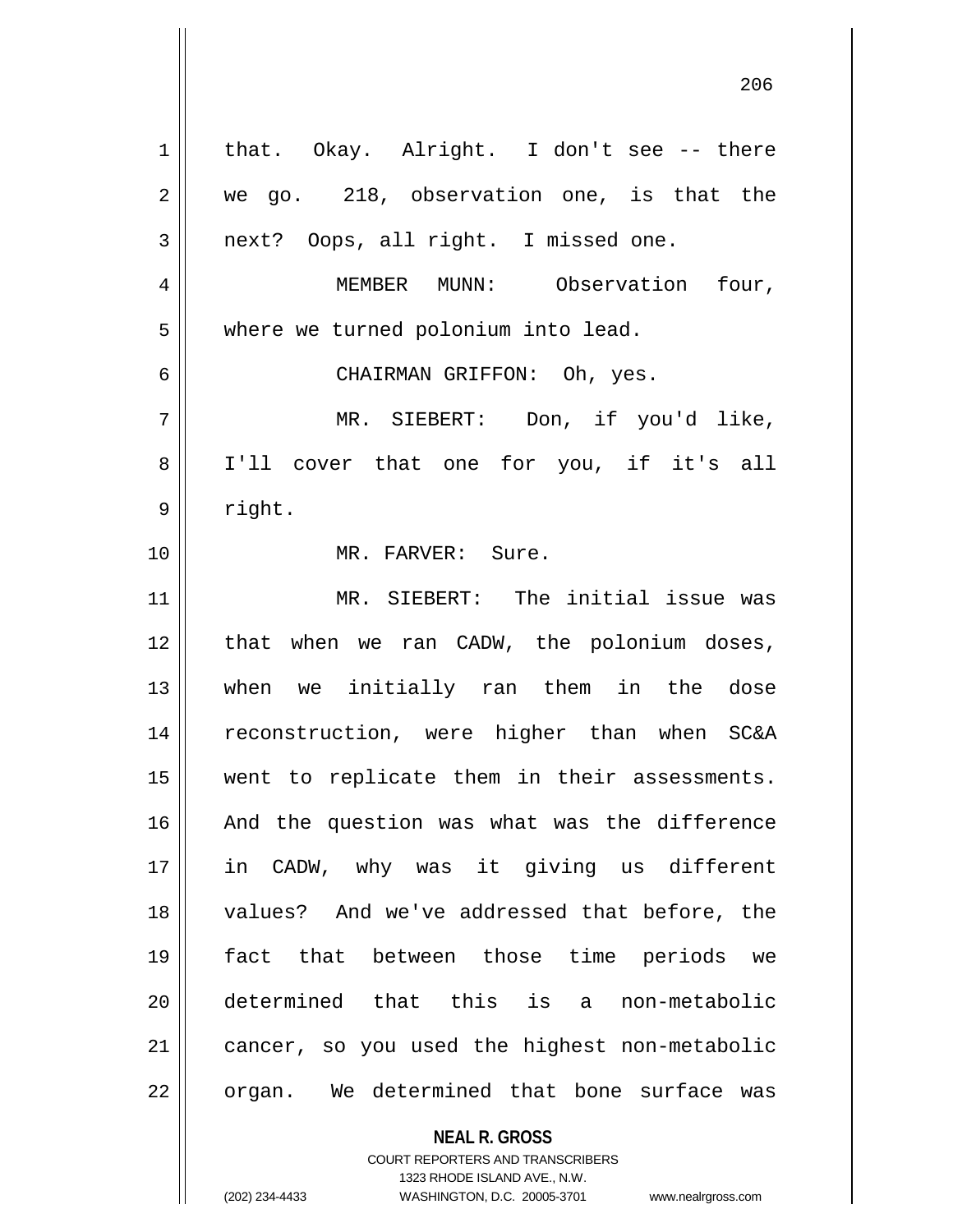$1$  initially in the list of non-metabolic organs,  $2 \parallel$  and it should not have been. It's a metabolic  $3 \parallel$  organ. So it was actually giving us larger 4 doses in that list of non-metabolic organs. 5 | It was always the highest non-metabolic organ. 6 | So once we removed that out, because  $7 \parallel$  it is not a non-metabolic, the doses obviously 8 dropped for all the highest non-metabolic 9 || organs. Wow. I just used the metabolic a 10 whole heck of a lot. 11 || MEMBER KOTELCHUCK: And you said it 12 | quite well. 13 CHAIRMAN GRIFFON: In one long 14 || sentence, yes, yes. 15 MR. SIEBERT: So that's the generic 16 issue that's been addressed here. The 17 additional question that came out last time, 18 which I wanted to address, is because of the 19 || second bullet that we had there, there was a 20 question about what happens when the doses go 21 up instead of down in CADW. Unfortunately, 22 || when I looked back at this, it was just an

> **NEAL R. GROSS** COURT REPORTERS AND TRANSCRIBERS 1323 RHODE ISLAND AVE., N.W.

(202) 234-4433 WASHINGTON, D.C. 20005-3701 www.nealrgross.com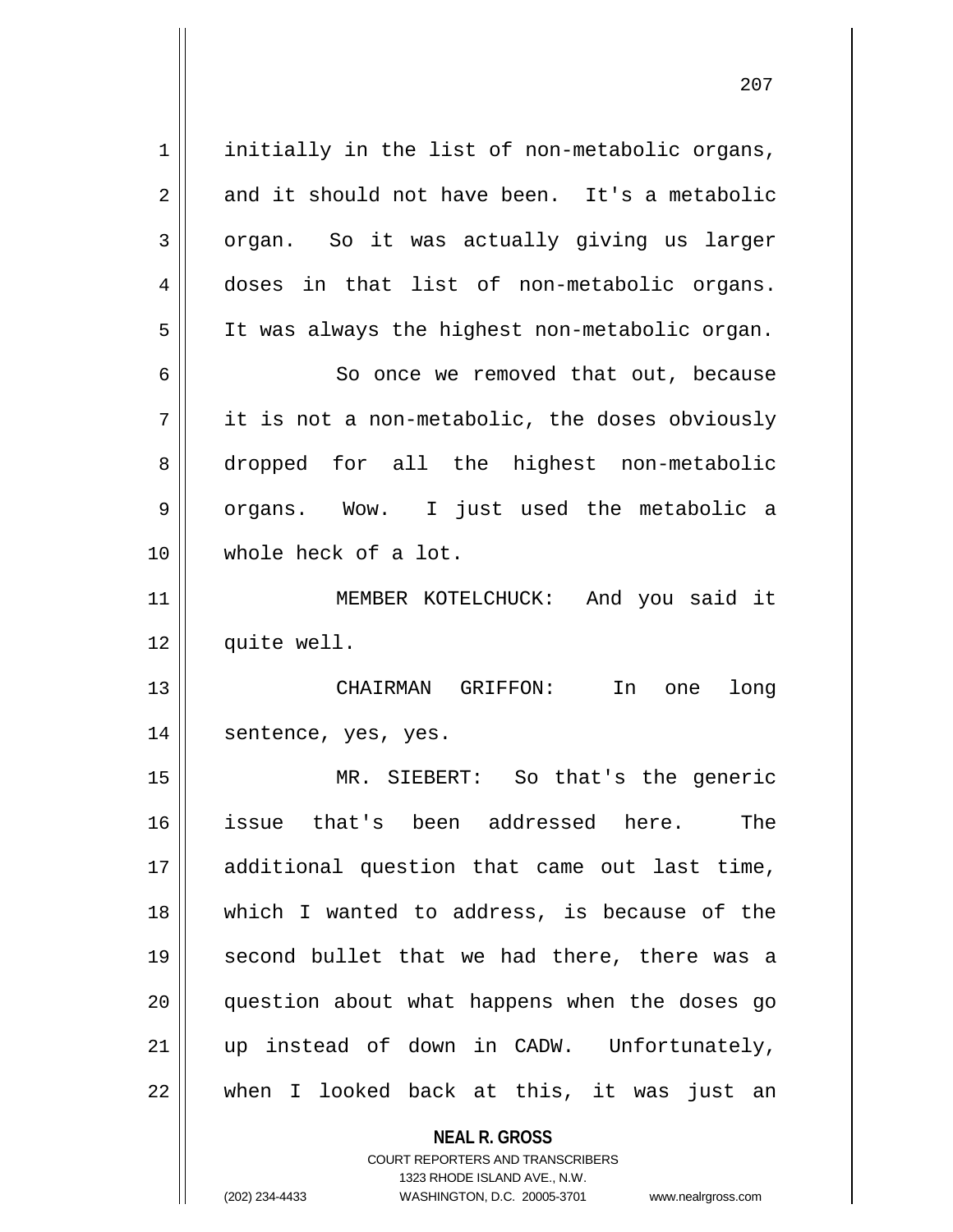1 | over-exuberance of cutting and pasting on my 2 || part. That second bullet should never have  $3 \parallel$  been there because it actually refers to lead 4 | 210, as opposed to polonium 210. The polonium 5 210, at the very beginning of it, is a 6 misprint.

7 || T pulled this from the document that 8 we keep of updates to CADW, so we keep a list 9 || of what's been updated in CADW. 10 Unfortunately, that said polonium at the 11 beginning, and it really is lead-210, which 12 makes sense because it's talking about progeny 13 || and independent and mixed kinetics.

14 || So that second bullet should have 15 never been in there. But since it was there, 16 || it brought up the question at the end what are 17 we doing in cases where CADW has increased 18 doses? And the bottom line is we are looking 19 into the point -- we have never had a PER on  $20$  || that process so far, but we are looking into 21 || the possibility of doing that, along with  $22 \parallel$  DCAS.

**NEAL R. GROSS**

COURT REPORTERS AND TRANSCRIBERS 1323 RHODE ISLAND AVE., N.W. (202) 234-4433 WASHINGTON, D.C. 20005-3701 www.nealrgross.com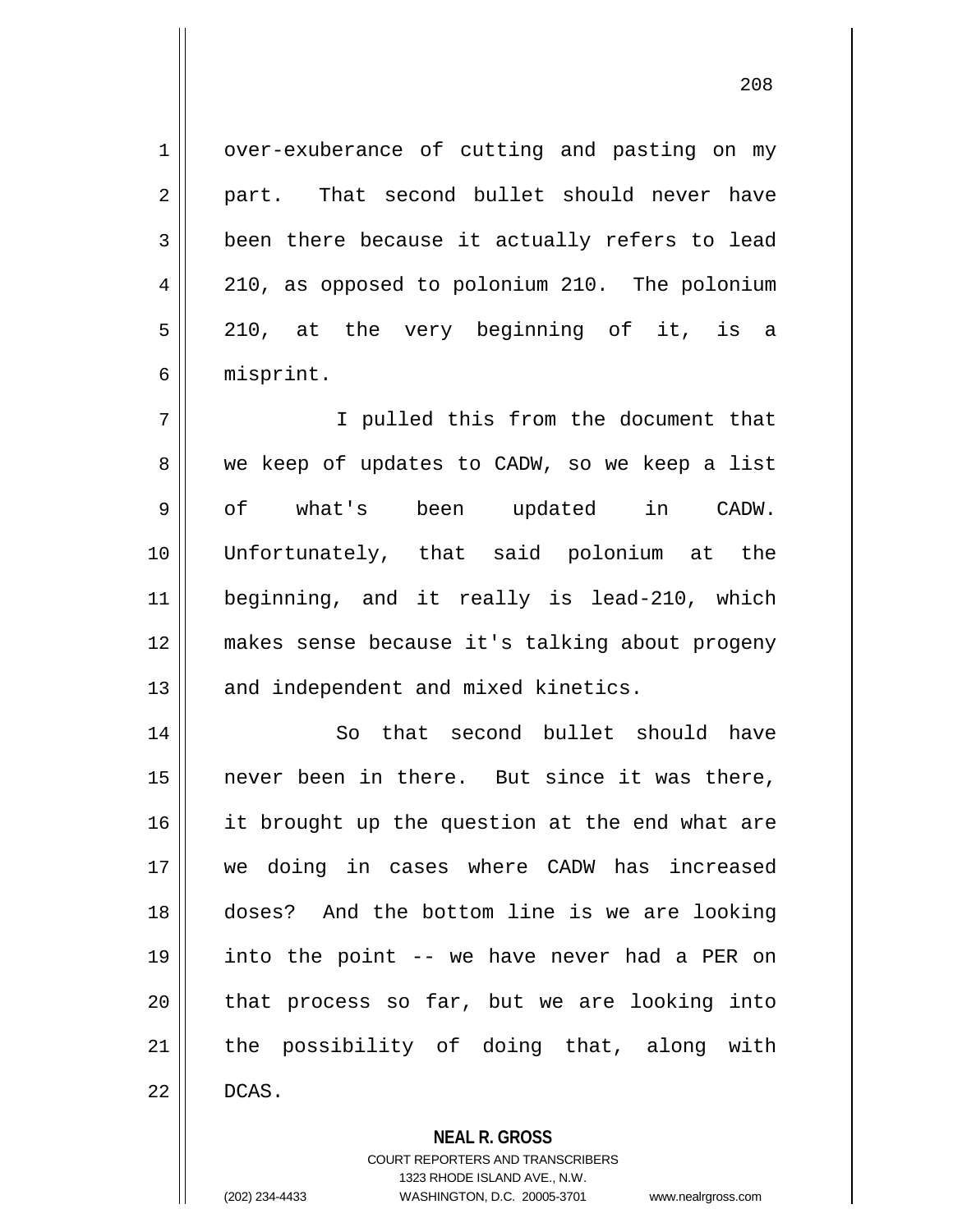| $\mathbf 1$ | MR. FARVER: Okay. A little bit of                                   |
|-------------|---------------------------------------------------------------------|
| 2           | background how this came about. When we were                        |
| 3           | reviewing this case, we went and used the                           |
| 4           | parameters for the intake and solubility, put                       |
| 5           | it into the CADW program, and it came out with                      |
| 6           | a dose that was about six times lower than the                      |
| 7           | dose that NIOSH had listed in their dose                            |
| 8           | reconstruction, which makes you go hmm.                             |
| 9           | And so we started looking and we                                    |
| 10          | found out that we were using the version 5.04,                      |
| 11          | and NIOSH was using 6.02. And then we                               |
| 12          | wondered, well, why is there a difference                           |
| 13          | between versions, and that's what brought up                        |
| 14          | the whole issue because it was just, you know,                      |
| 15          | being off by a factor of five or six was more                       |
| 16          | than we would expect. But that's how that                           |
| 17          | came about.                                                         |
| 18          | CHAIRMAN GRIFFON: And, Scott, you                                   |
| 19          | say you are checking old cases?                                     |
| 20          | MR. SIEBERT: Well, we presently are                                 |
| 21          | not because our client has not asked us to do                       |
| 22          |                                                                     |
|             | <b>NEAL R. GROSS</b>                                                |
|             | <b>COURT REPORTERS AND TRANSCRIBERS</b>                             |
|             | 1323 RHODE ISLAND AVE., N.W.                                        |
|             | (202) 234-4433<br>WASHINGTON, D.C. 20005-3701<br>www.nealrgross.com |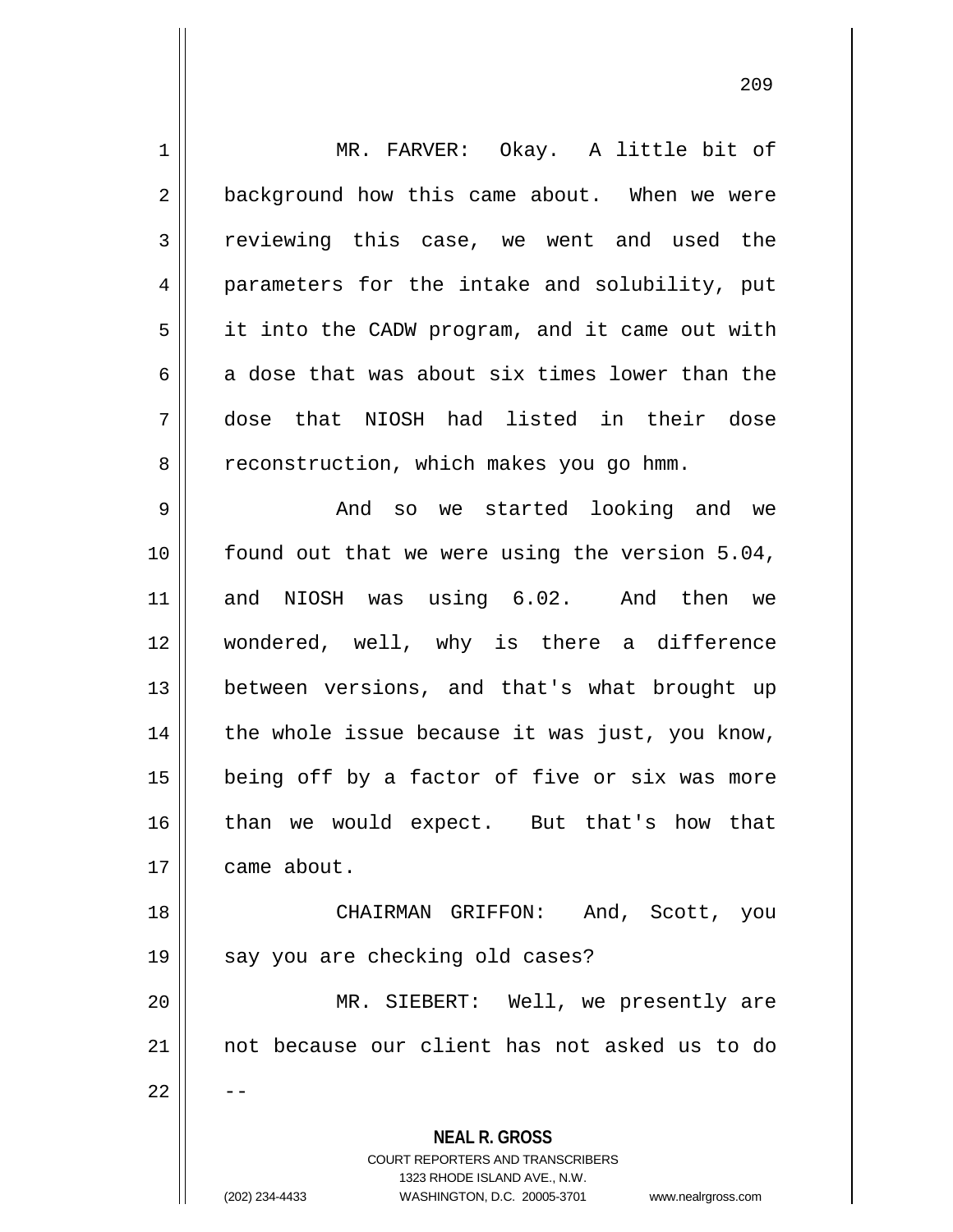**NEAL R. GROSS** COURT REPORTERS AND TRANSCRIBERS 1323 RHODE ISLAND AVE., N.W. (202) 234-4433 WASHINGTON, D.C. 20005-3701 www.nealrgross.com 1 || CHAIRMAN GRIFFON: Oh, right, right,  $2 \parallel$  right. I mean, it says in here --3 MR. FARVER: NIOSH is reviewing a 4 || need for a PER for this issue. 5 MR. HINNEFELD: Expect me to say  $6 \parallel$  something intelligent about this. Everybody 7 is saying when have you ever said anything 8 intelligent? 9 CHAIRMAN GRIFFON: This is in cases 10 || where you're overestimating the doses? --11 || MR. CALHOUN: I think what I heard 12 him say is this is when cases go up, and we've 13 never done a PER for that, you know. We're 14 || not going to pull money away. 15 || CHAIRMAN GRIFFON: Exactly. 16 MR. HINNEFELD: How about Scott, 17 || Grady, and I talk about this some time, and 18 maybe it will make some sense to me because 19 || right now it doesn't make sense to me. 20 || MR. FARVER: Okay, that's fair. 21 MEMBER MUNN: All right. So you'll 22 || continue to review --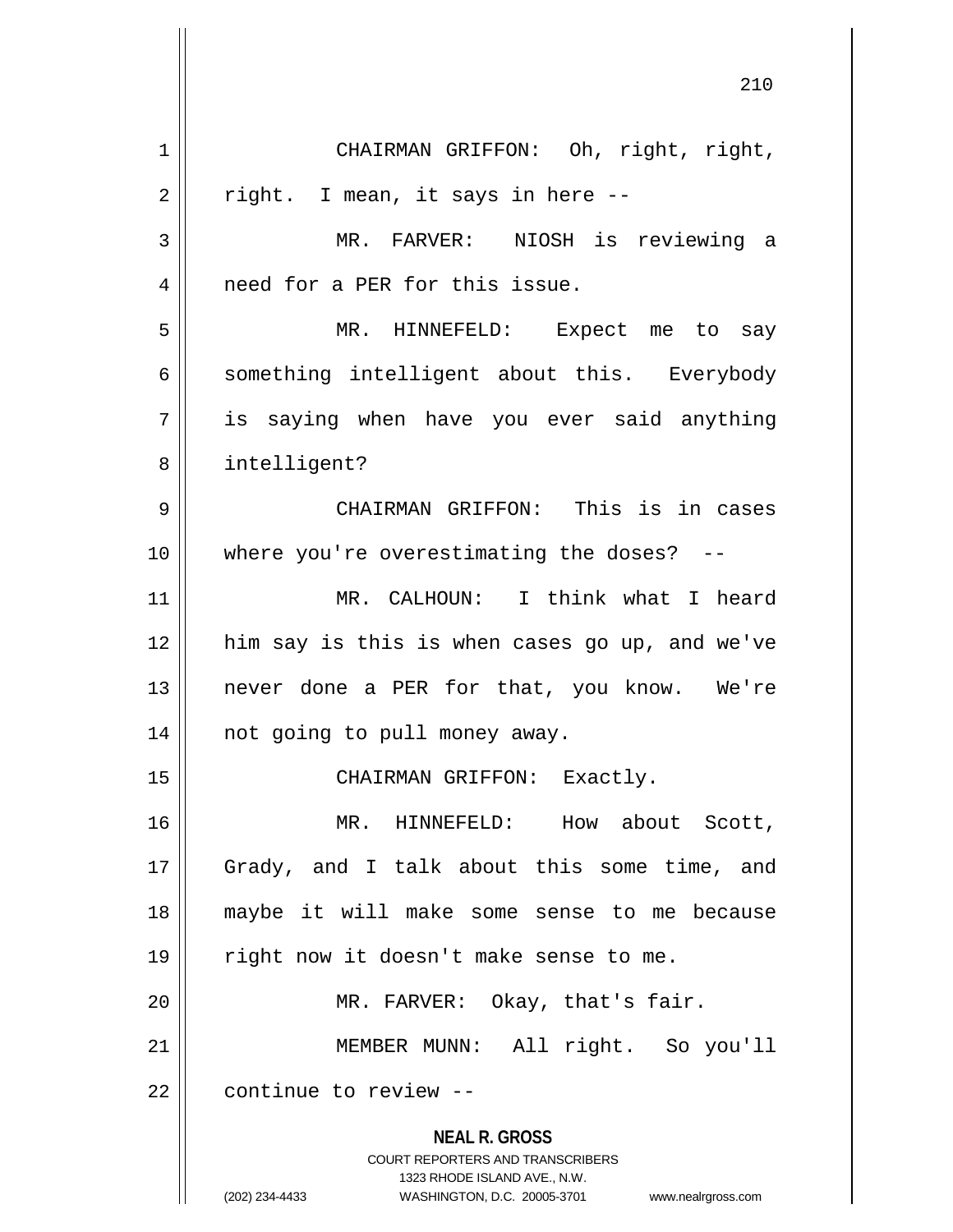**NEAL R. GROSS** COURT REPORTERS AND TRANSCRIBERS 1323 RHODE ISLAND AVE., N.W. (202) 234-4433 WASHINGTON, D.C. 20005-3701 www.nealrgross.com 1 | CHAIRMAN GRIFFON: Yes, fair enough. 2 | Okay. 218, observation one. And, again, if  $3 \parallel$  we set up a Y12 Work Group, these will go to 4 the Y12 Work Group. So we can just, there's  $5 \parallel$  no further action. I think it's a referral,  $6 \parallel$  and that's it, right? 7 MR. FARVER: What one was that? I 8 ll missed --9 CHAIRMAN GRIFFON: 218. The same  $10$   $\parallel$  thing with  $-$ 11 MR. FARVER: So we're just writing 12 those as no further action? 13 CHAIRMAN GRIFFON: Yes. The same 14 || thing with two, observation two. And then 15 four, this one says SC&A will follow up on  $16$  this issue, so that's a little different, I  $17 \parallel$  think. 18 MR. FARVER: Yes. I think I have 19 something in here, as soon as my computer 20 | comes back to me. 21 MEMBER KOTELCHUCK: We still have 10  $22$  || through 13 on the agenda.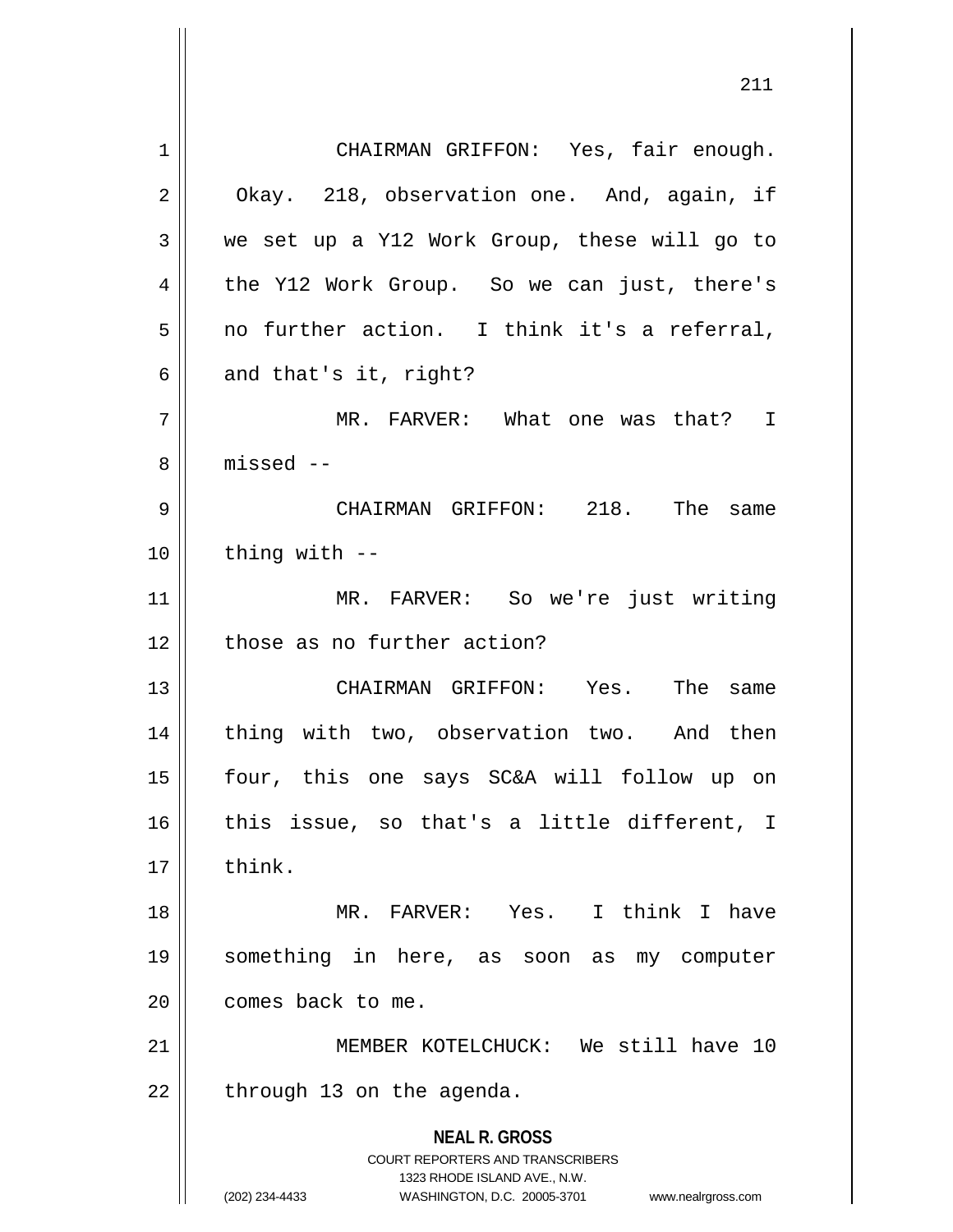|    | 212                                                                                                 |
|----|-----------------------------------------------------------------------------------------------------|
| 1  | MR. KATZ: Oh, yes, then you can go.                                                                 |
| 2  | MR. CALHOUN: We've still got three                                                                  |
| 3  | hours, guys.                                                                                        |
| 4  | MEMBER KOTELCHUCK: I have a 6:00                                                                    |
| 5  | appointment.                                                                                        |
| 6  | MR. STIVER: Technetium-99, coworker                                                                 |
| 7  | data used. Monitored employees may not be                                                           |
| 8  | appropriate or claimant favorable through                                                           |
| 9  | 1988, a period that includes this EE's work                                                         |
| 10 | period. And we were to follow up on that                                                            |
| 11 | issue. Doug's computer is hung up at this                                                           |
| 12 | point.                                                                                              |
| 13 | MR. FARVER: It's spinning.                                                                          |
| 14 | MR. CALHOUN:<br>So are we looking at                                                                |
| 15 | 218, observation four?                                                                              |
| 16 | MR. KATZ: Is it online, or is this                                                                  |
| 17 | just on your hard drive?                                                                            |
| 18 | MR. FARVER: It's just on the hard                                                                   |
| 19 | drive.                                                                                              |
| 20 | MEMBER CLAWSON: So which one are we                                                                 |
| 21 | looking at now?                                                                                     |
| 22 | MEMBER MUNN: The very last one, the                                                                 |
|    | <b>NEAL R. GROSS</b><br><b>COURT REPORTERS AND TRANSCRIBERS</b>                                     |
|    | 1323 RHODE ISLAND AVE., N.W.<br>(202) 234-4433<br>WASHINGTON, D.C. 20005-3701<br>www.nealrgross.com |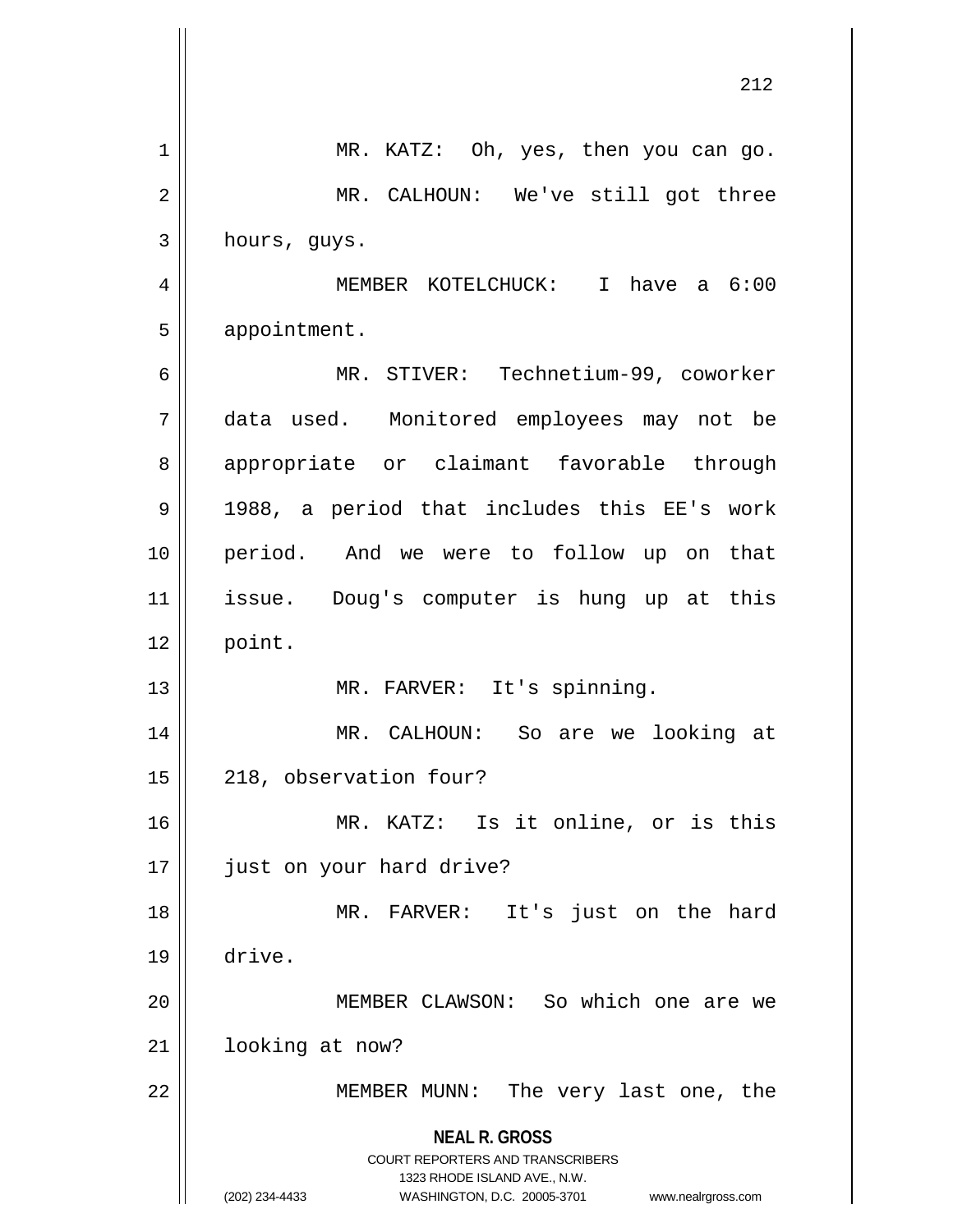**NEAL R. GROSS** COURT REPORTERS AND TRANSCRIBERS 1323 RHODE ISLAND AVE., N.W. (202) 234-4433 WASHINGTON, D.C. 20005-3701 www.nealrgross.com 213 1 bottom of the barrel. 2 || CHAIRMAN GRIFFON: Two-eighteen, 3 | observation four. 4 | MR. KATZ: Observation four. 5 || MEMBER CLAWSON: Two-eighteen,  $6 \parallel$  observation four. Thank you. 7 CHAIRMAN GRIFFON: Yes, yes. We're 8 || not disconnected, just a little radio silence 9 here. 10 MR. FARVER: It's a good thing I 11 sent this back and had it fixed. Yes, the 12 blue screen of death. 13 CHAIRMAN GRIFFON: Doug, do you want  $14$  | a few minutes? We can take our break now. 15 || MR. FARVER: Sure. 16 CHAIRMAN GRIFFON: I was trying to  $17$   $\parallel$  finish the matrix and then take a break. 18 MEMBER KOTELCHUCK: Well, this is 19 | the last one. 20 CHAIRMAN GRIFFON: Let's take ten 21 minutes, and everybody go get some caffeine  $22$  and come back.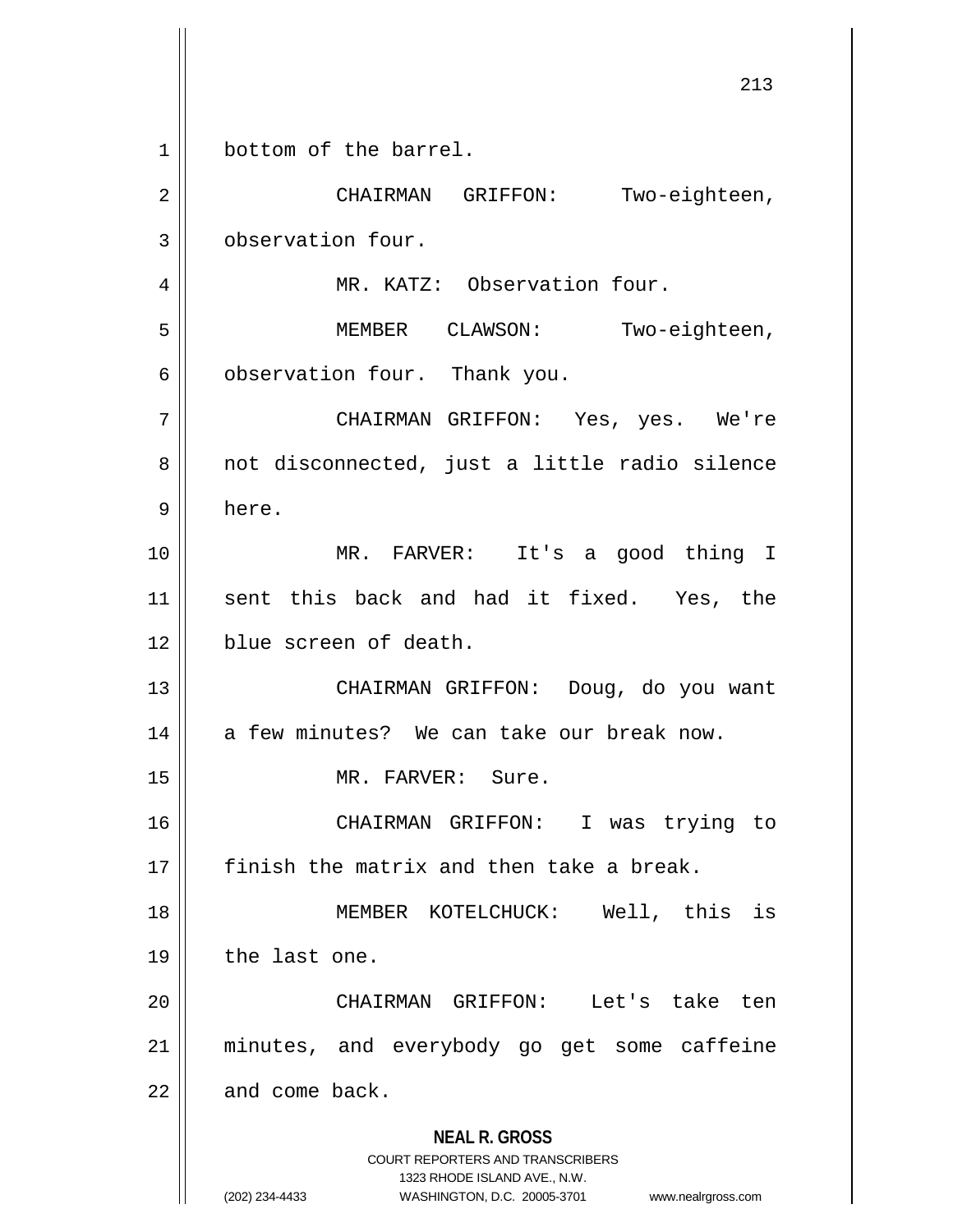**NEAL R. GROSS** COURT REPORTERS AND TRANSCRIBERS 1323 RHODE ISLAND AVE., N.W. (202) 234-4433 WASHINGTON, D.C. 20005-3701 www.nealrgross.com 1 || MR. KATZ: Okay. Ten-minute break. 2 | (Whereupon, the above-entitled matter went off 3 | The record at 1:57 p.m. and resumed 4 |  $at 2:07 p.m.$ 5 MR. KATZ: We're back from a short  $6 \parallel$  break. Brad and David, are you still with us? 7 MEMBER RICHARDSON: Yes. 8 MEMBER CLAWSON: This is Brad. I'm  $9 \parallel$  back. 10 MR. KATZ: Great. Okay, then. 11 || CHAIRMAN GRIFFON: All right. 12 || MR. FARVER: Okay. 13 || CHAIRMAN GRIFFON: Is your computer 14 working again? 15 MR. FARVER: Yes, and it's kind of 16 like a, no, never mind. That observation is 17 || not necessarily applicable even to this case 18 because you can see that, in NIOSH's response 19 at the bottom there, it did not have any  $20$  || appreciable dose while at K-25. This person 21 worked at several sites.  $22$  || The observation refers to K-25, and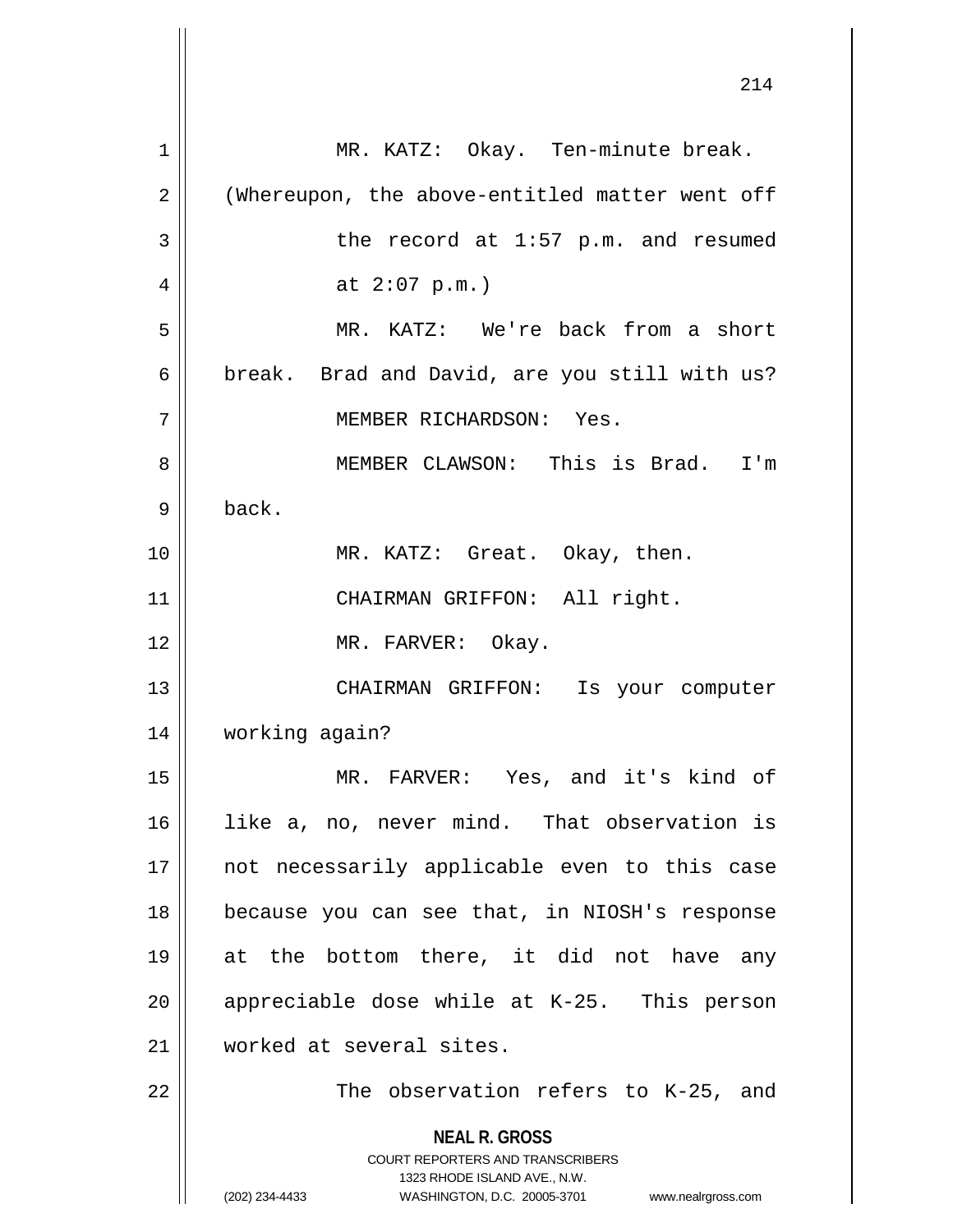1 it is part of our review from the Site 2 || Profile. So it's basically number six from  $3$  the Site Profile review that makes this  $4 \parallel$  statement about the coworker data up through  $5 \parallel$  1998, we had some concerns about it. We can  $6 \parallel$  qo ahead and close this.

7 CHAIRMAN GRIFFON: You can close 8 || this case, picked up in the Site Profile 9 l review.

10 MR. FARVER: Yes.

11 || CHAIRMAN GRIFFON: Alright. That's 12 great. Now we're on to the other matrices, 13 || right? And I guess we should start off with 14 || the Savannah River one? it's on the agenda. 15 I may need some help here because I don't 16 || know if I have the newest matrix that I sent  $17$  | out to everyone because I had it on my other 18 work computer and I don't think I sent it to 19 myself. So if someone can just tell where 20 | we're starting? 21 || MR. CALHOUN: Do you need it?

22 CHAIRMAN GRIFFON: Yes. Can someone

**NEAL R. GROSS** COURT REPORTERS AND TRANSCRIBERS

1323 RHODE ISLAND AVE., N.W.

(202) 234-4433 WASHINGTON, D.C. 20005-3701 www.nealrgross.com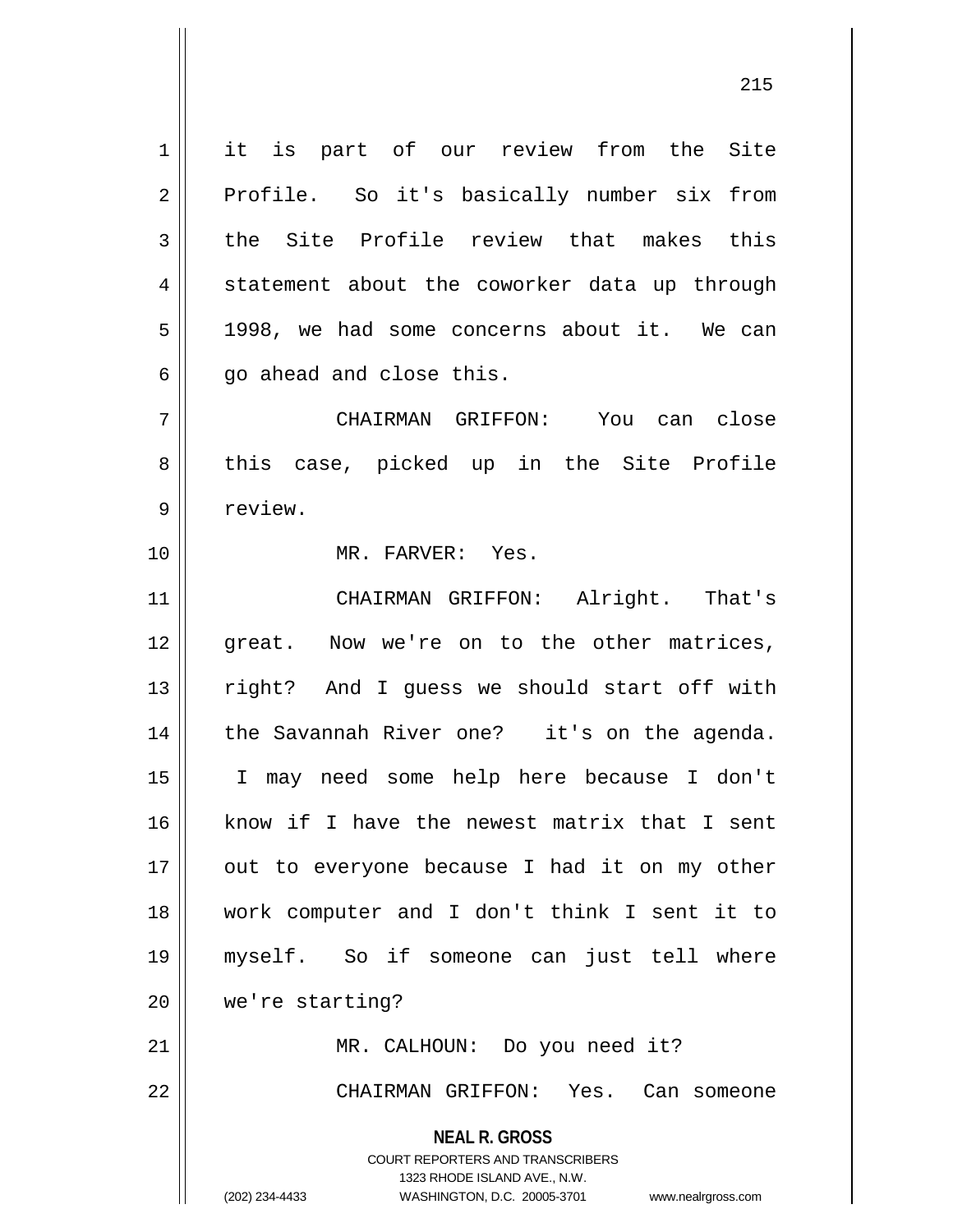**NEAL R. GROSS** COURT REPORTERS AND TRANSCRIBERS 1323 RHODE ISLAND AVE., N.W. (202) 234-4433 WASHINGTON, D.C. 20005-3701 www.nealrgross.com 216  $1 \parallel - -$ 2 MR. CALHOUN: Could I email it to  $3 \parallel$  you? 4 | CHAIRMAN GRIFFON: Yes. 5 MR. CALHOUN: Is this the one that 6 | says NIOSH update, March 2013; is that the end  $7 \parallel$  of this name? That's the one I got. I don't  $8 \parallel$  know how I got it but --9 CHAIRMAN GRIFFON: I should have one 10 named as the last meeting date, the February -  $11$ 12 || MR. SIEBERT: Grady, yes, that is 13 the last one. 14 || MR. CALHOUN: Is it? 15 MR. SIEBERT: The one that Mark sent 16 | out with an addition of March 2013. 17 CHAIRMAN GRIFFON: Yes. So if you  $18 \parallel$  can  $-$ 19 MR. CALHOUN: Which email address 20 || should I send it to you? 21 | CHAIRMAN GRIFFON: The csb.gov. 22 || MR. CALHOUN: Okay.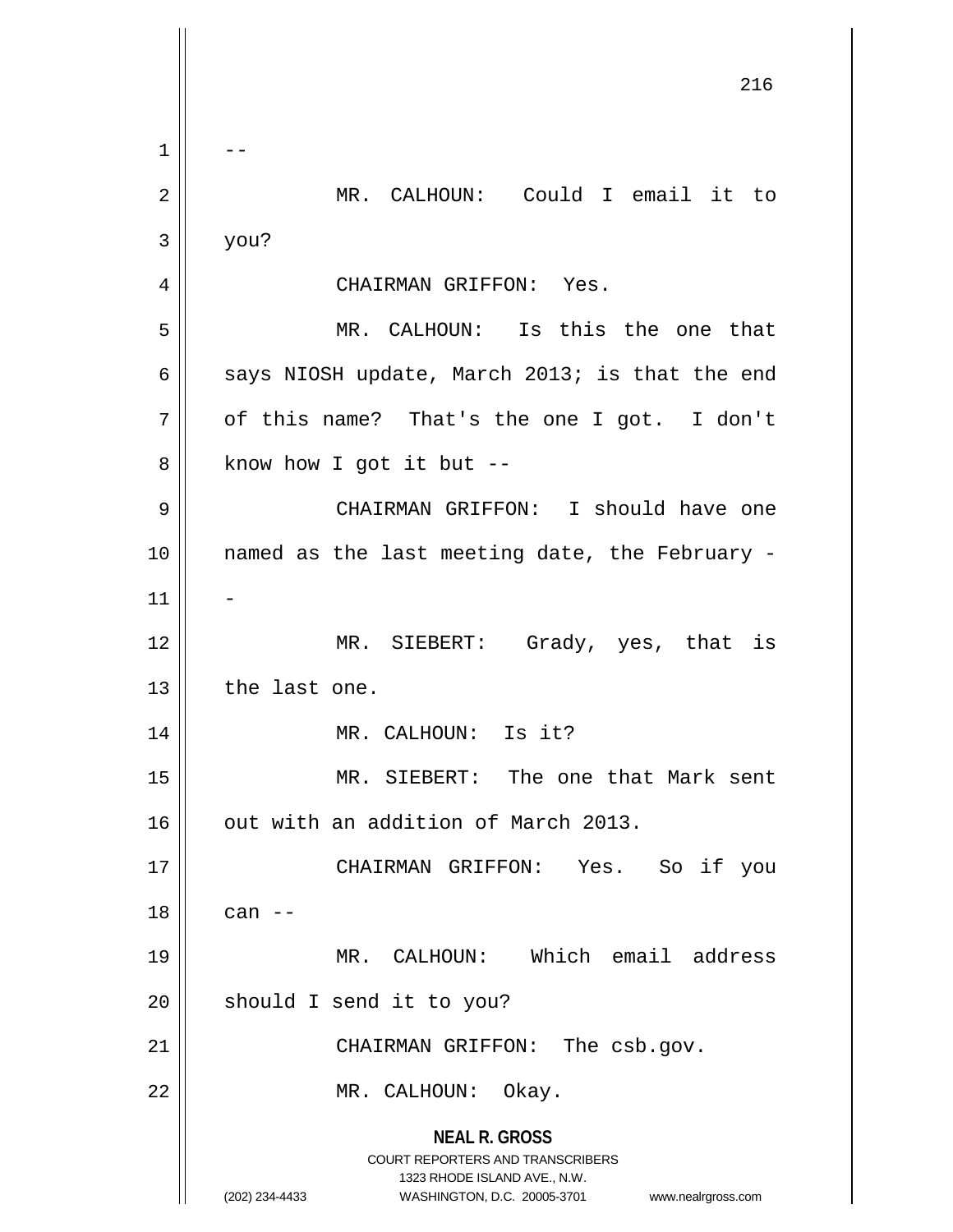|                | 217                                                                                                 |
|----------------|-----------------------------------------------------------------------------------------------------|
| 1              | MR. FARVER: According to my notes,                                                                  |
| $\overline{2}$ | the last time we dealt with the Savannah River                                                      |
| 3              | was back in August of 2012. And we ended at                                                         |
| 4              | 277.4.                                                                                              |
| 5              | CHAIRMAN GRIFFON: No, no, no, we                                                                    |
| 6              | dealt with them in February. We discussed a                                                         |
| 7              | few of them in February. Not many.                                                                  |
| 8              | MR. FARVER: Did we?                                                                                 |
| 9              | CHAIRMAN GRIFFON: Yes, and that's                                                                   |
| 10             | what $--$                                                                                           |
| 11             | MR. FARVER: Okay. Maybe that's                                                                      |
| 12             | pre-February notes.                                                                                 |
| 13             | MEMBER KOTELCHUCK: 321 I got.                                                                       |
| 14             | MR. CALHOUN: I'll send it to --                                                                     |
| 15             | MR. KATZ: He doesn't have access to                                                                 |
| 16             | it.                                                                                                 |
| 17             | MR. HINNEFELD: What's the date when                                                                 |
| 18             | we got this?                                                                                        |
| 19             | CHAIRMAN GRIFFON: What time do you                                                                  |
| 20             | have to go, John?                                                                                   |
| 21             | MEMBER POSTON: They moved it up an                                                                  |
| 22             | hour, so I probably should leave about 3:15.                                                        |
|                | <b>NEAL R. GROSS</b><br><b>COURT REPORTERS AND TRANSCRIBERS</b>                                     |
|                | 1323 RHODE ISLAND AVE., N.W.<br>(202) 234-4433<br>WASHINGTON, D.C. 20005-3701<br>www.nealrgross.com |

 $\mathbf{\mathcal{L}}$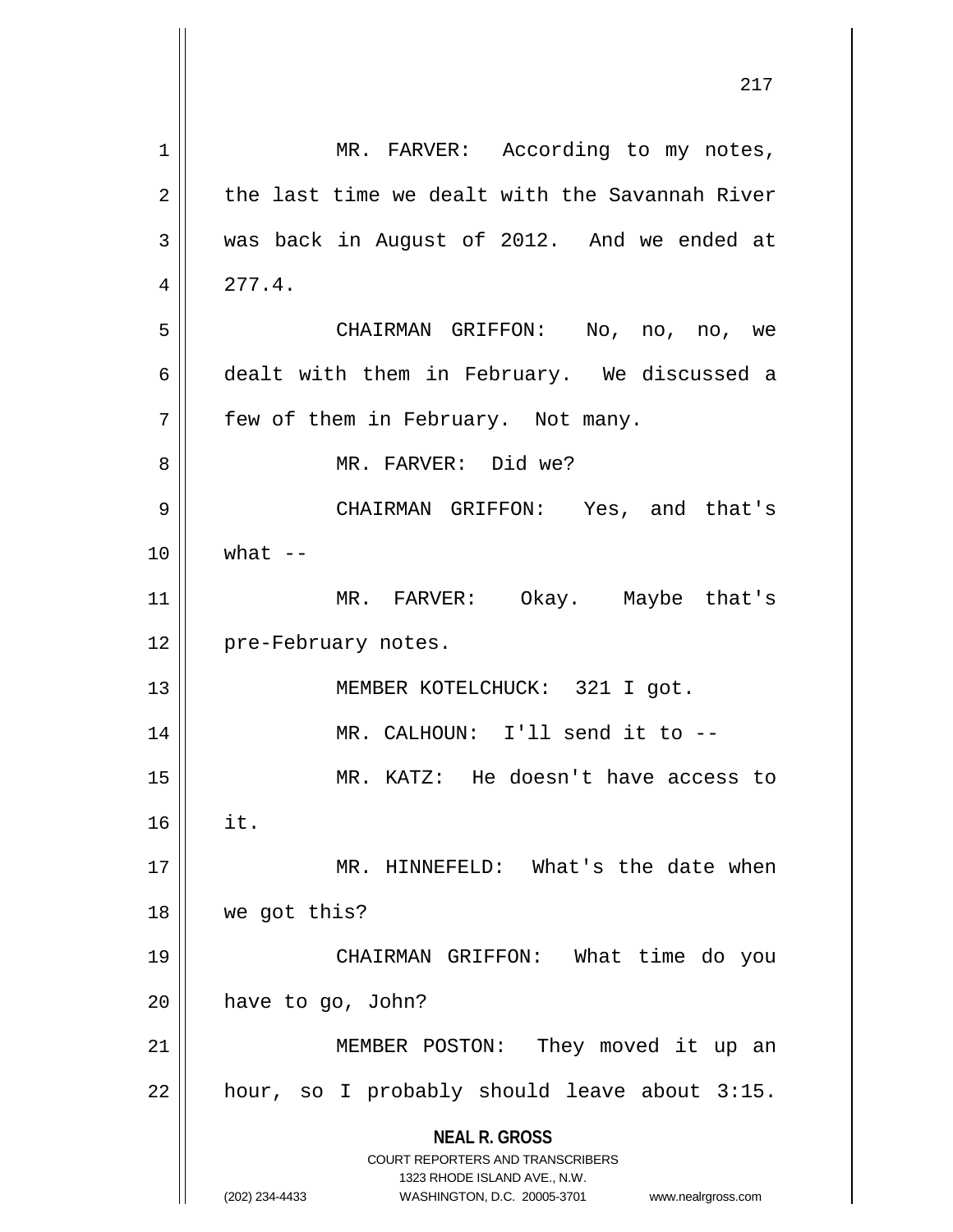**NEAL R. GROSS** COURT REPORTERS AND TRANSCRIBERS 1323 RHODE ISLAND AVE., N.W. (202) 234-4433 WASHINGTON, D.C. 20005-3701 www.nealrgross.com 1 | MR. FARVER: Three-oh-two is where 2 | we ended in February. 3 || MR. CALHOUN: Is this something I 4 || can't send to a non-government thing? Let's  $5 \parallel$  see. Okay. Well, then John is out of luck. 6 MR. STIVER: That's fine. 7 CHAIRMAN GRIFFON: We'll read them 8 || out loud the best we can. 9 MR. CALHOUN: I don't know if I got  $10$  | that from Beth or if I got that from  $-$ 11 || MR. HINNEFELD: It came from Beth. 12 MR. CALHOUN: Did you find it for 13 you, Stu? 14 || MR. HINNEFELD: Beth sent it on 15 March 21st it looks like. 16 MR. CALHOUN: Do you need it, too? 17 || MR. HINNEFELD: I've got it. 18 MR. CALHOUN: You got it? 19 CHAIRMAN GRIFFON: Well, now SC&A is 20 || going to update these things. So I used to do 21 it all, and that was ridiculous. I mean, I  $22$  | got a memory stick, if you want to  $-$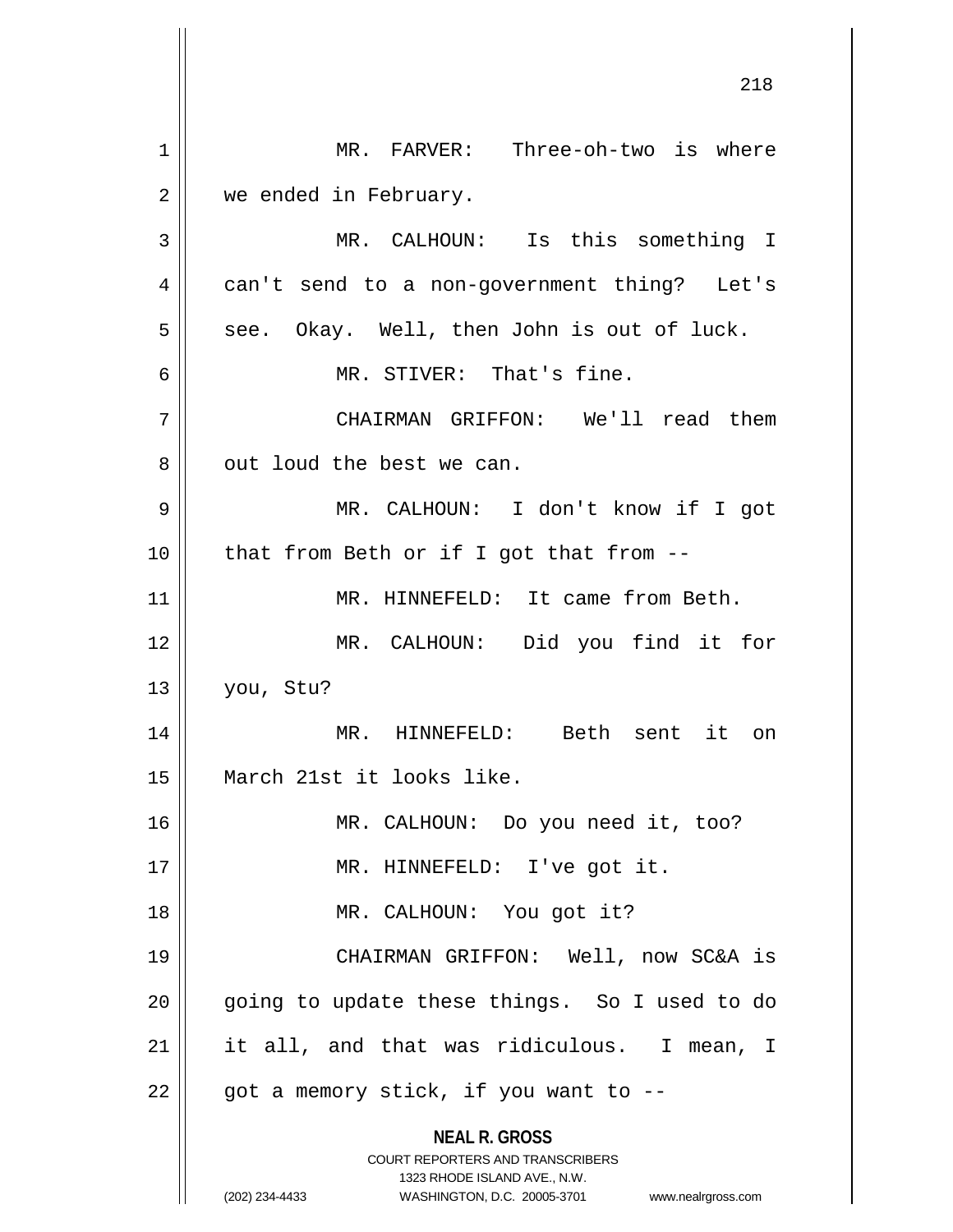**NEAL R. GROSS** COURT REPORTERS AND TRANSCRIBERS 1323 RHODE ISLAND AVE., N.W. (202) 234-4433 WASHINGTON, D.C. 20005-3701 www.nealrgross.com MR. SIEBERT: Just so everyone 2 || knows, the only change from when Mark sent out what's in the one that has NIOSH update in March is one single response. So if we want  $5 \parallel$  to talk around that, that's not a huge 6 | problem. MR. FARVER: Okay, sounds good. CHAIRMAN GRIFFON: Did you send 9 || that, Grady? Oh, great, yes, I got it. MR. FARVER: I don't think there was much difference. CHAIRMAN GRIFFON: Yes, probably not much difference. MR. FARVER: I think it was just one 15 | or two responses. CHAIRMAN GRIFFON: Yes, we didn't || get very far, but we did do a little. MR. FARVER: Oh, I mean, that we stopped at 302 in February, but the new matrix || that Beth sent out only has one change to it. CHAIRMAN GRIFFON: Okay. So where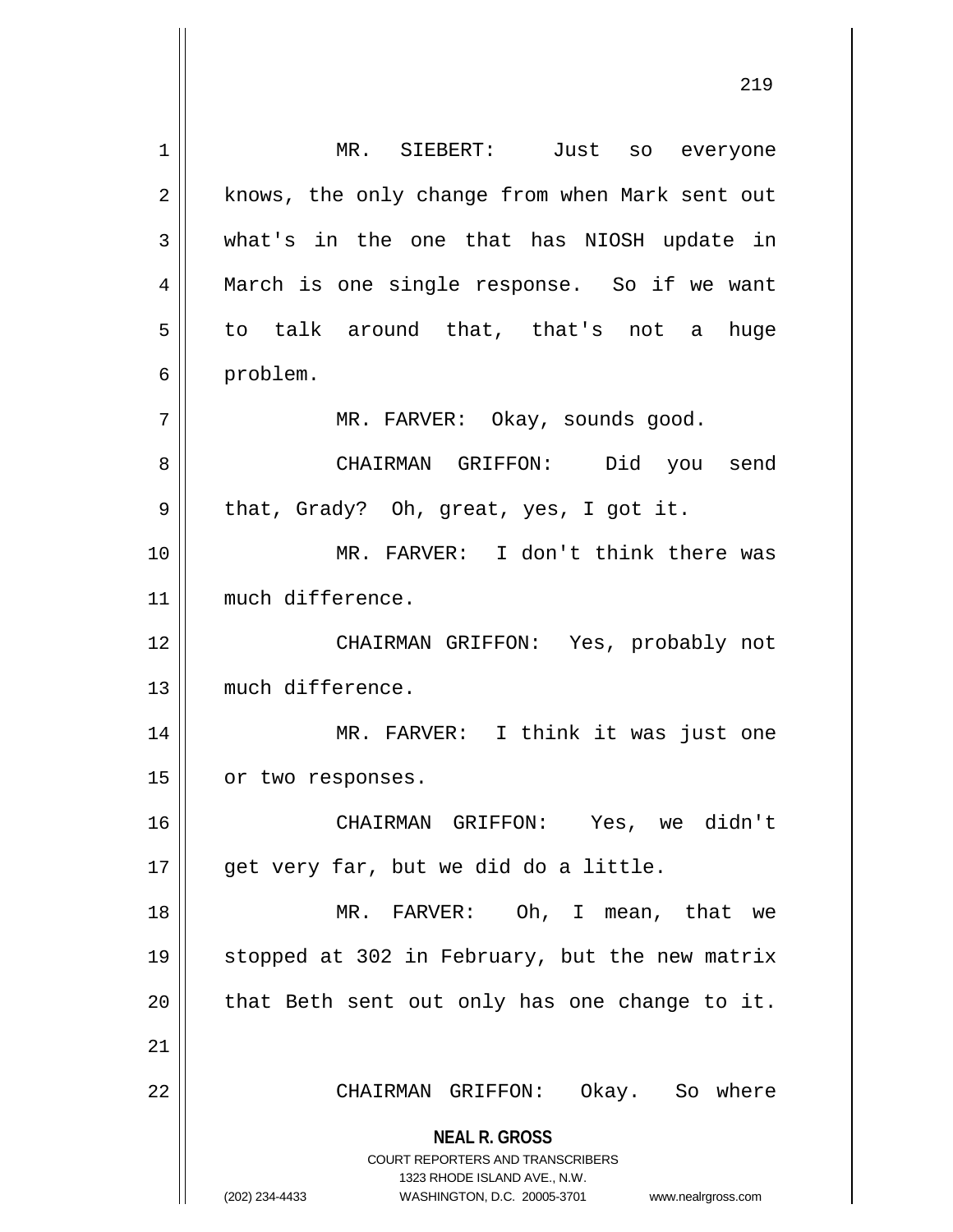|    | 220                                                                                             |
|----|-------------------------------------------------------------------------------------------------|
| 1  | did we leave off, though?                                                                       |
| 2  | MR. FARVER: Three-oh-two is what I                                                              |
| 3  | had in my notes. We finished that.                                                              |
| 4  | MR. STIVER: March 2013 update from                                                              |
| 5  | DCAS, 280.2.                                                                                    |
| 6  | MR. FARVER: Correct. They did an                                                                |
| 7  | update on 284.2.                                                                                |
| 8  | CHAIRMAN GRIFFON: Okay. So should                                                               |
| 9  | we start there, 280.2, and describe it as best                                                  |
| 10 | we can so John has a sense? This is a shallow                                                   |
| 11 | dose question.                                                                                  |
| 12 | MR. SIEBERT: Doug, if you'd like me                                                             |
| 13 | to, I can probably --                                                                           |
| 14 | MR. FARVER: Yes, I think this is                                                                |
| 15 | the 30, 20 keV issue or something like that.                                                    |
| 16 | MR. SIEBERT: That's exactly what it                                                             |
| 17 | is.                                                                                             |
| 18 | MR. FARVER: Go ahead, Scott, if                                                                 |
| 19 | you've got a --                                                                                 |
| 20 | MR. SIEBERT: Okay. This came down                                                               |
| 21 | to the values that were in the TBD that were                                                    |
| 22 | less than the 30 keV photon energy bin were                                                     |
|    | <b>NEAL R. GROSS</b><br><b>COURT REPORTERS AND TRANSCRIBERS</b><br>1323 RHODE ISLAND AVE., N.W. |
|    | (202) 234-4433<br>WASHINGTON, D.C. 20005-3701 www.nealrgross.com                                |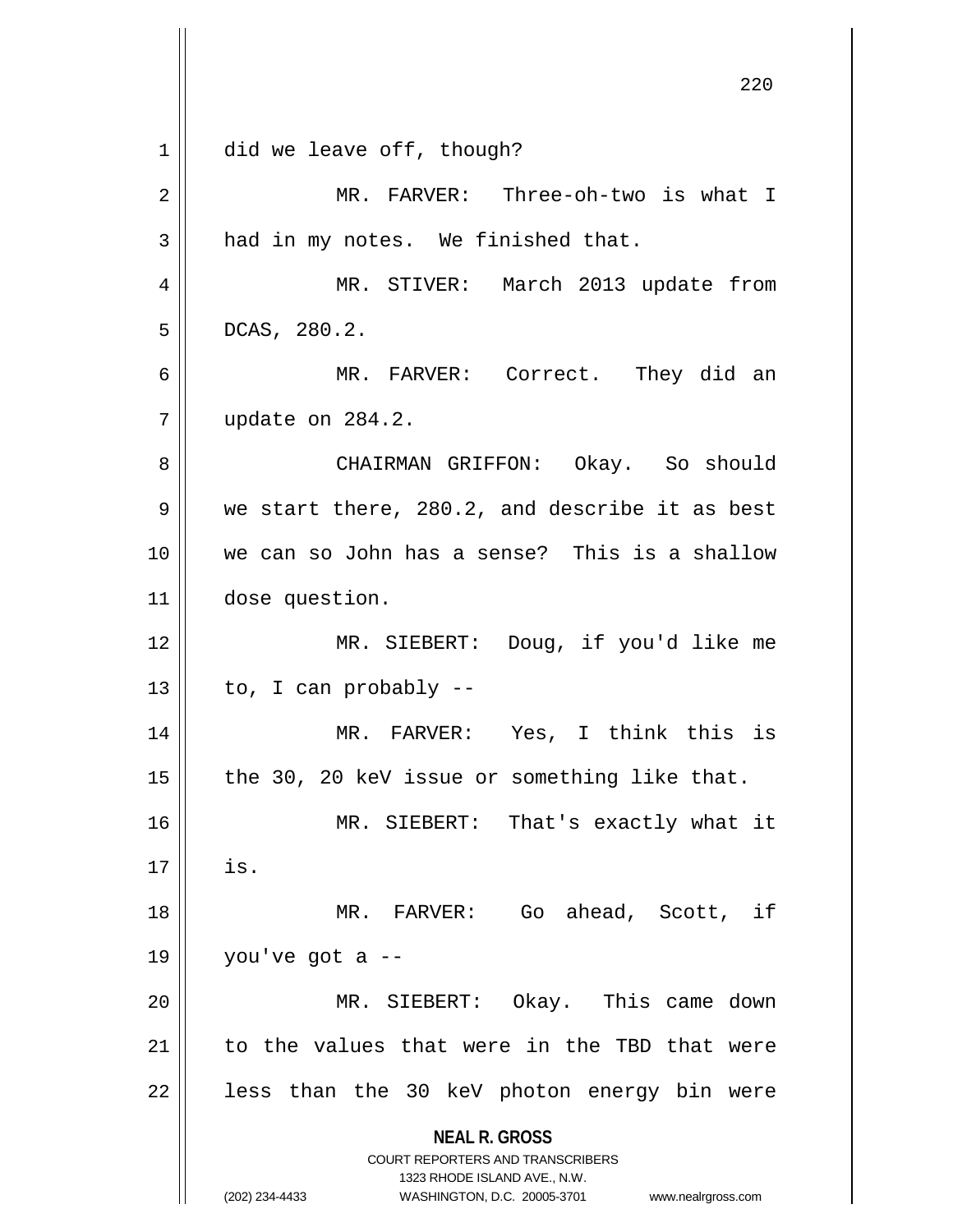1 || not the values that were used in the dose 2 | reconstruction because the individual was in  $3 \parallel$  the plutonium areas. And when we have shallow 4 dose, when the individual is in the plutonium  $5 \parallel$  areas, we use actually the 20 keV photon DCFs.  $6$  || And there was just a lot of discussion back 7 || and forth that it wasn't well referenced in 8 || the dose reconstruction report when we said 9 || less than 30 keV, whether we were really 10 talking about the less than 30 keV out of the 11 || TBD or the plutonium special less than 30 keVs 12 || that are in OCAS-IG-1. 13 || So as you can see from the response 14 || that I added this week or last week, we are 15 just going to, rather than wait for a TBD 16 update, we're going to put in the Savannah 17 || River template clarifying language that states 18 || that when we're using, when an individual is

 $22$  || clarification documentation is all it is.

**NEAL R. GROSS** COURT REPORTERS AND TRANSCRIBERS 1323 RHODE ISLAND AVE., N.W. (202) 234-4433 WASHINGTON, D.C. 20005-3701 www.nealrgross.com

19 in the plutonium areas, the less than 30 keV

20 || photon DCFs are actually the 20 keV photons

21 || that are coming out of OCAS-IG-1. Just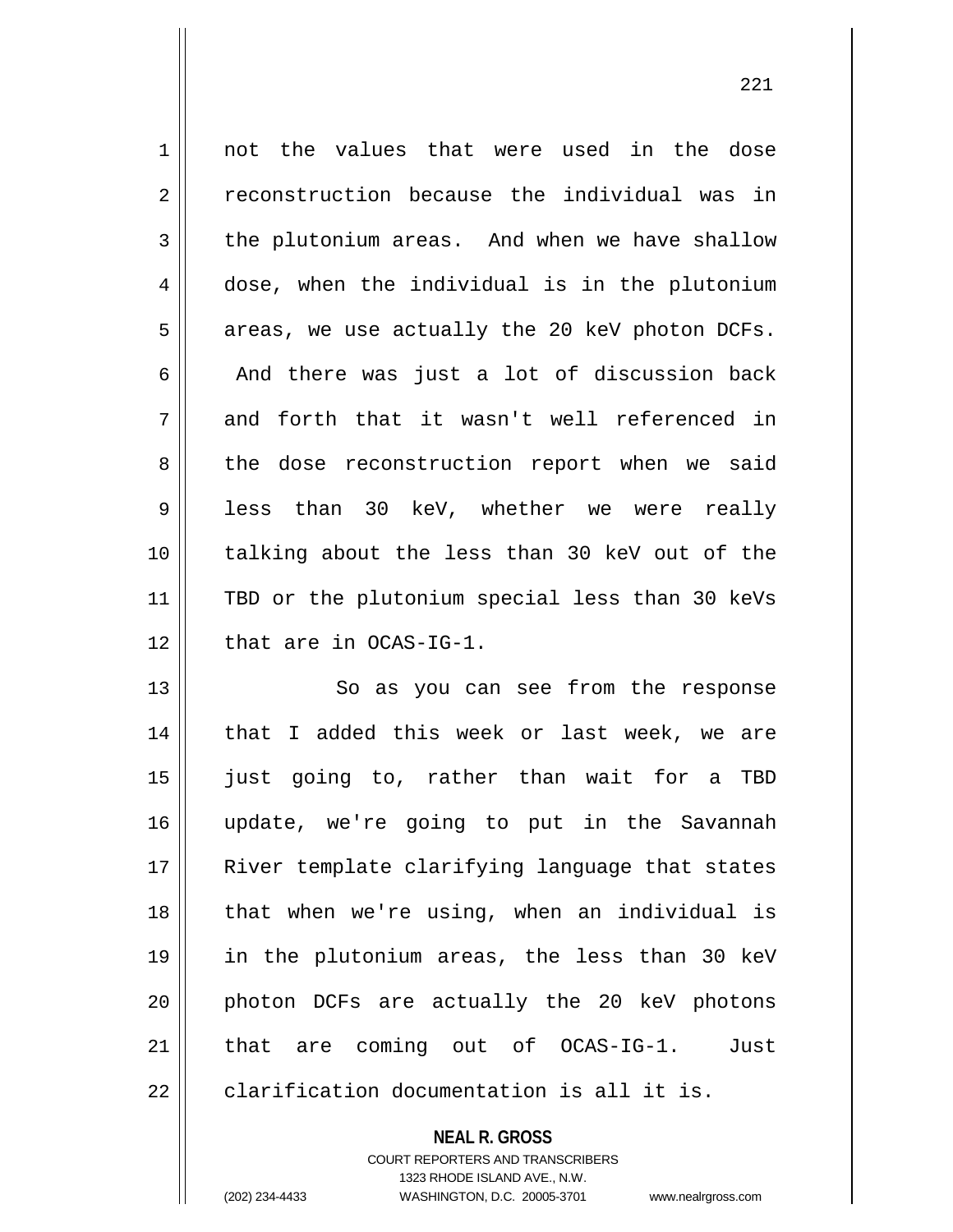**NEAL R. GROSS** COURT REPORTERS AND TRANSCRIBERS 1323 RHODE ISLAND AVE., N.W. (202) 234-4433 WASHINGTON, D.C. 20005-3701 www.nealrgross.com 1 || MEMBER MUNN: Okay. 2 MR. STIVER: Eventually, this will  $3 \parallel$  qo into the TBD, as well? 4 || MEMBER MUNN: Eventually. 5 MR. SIEBERT: Well, I would assume 6 that there will be a statement in the TBD to 7 TH reference back to OCAS-IG-1 for the plutonium  $8 \parallel$  areas. That would be my understanding. 9 MR. CALHOUN: But just to be clear, 10 || Scott, it's not changing anything we're doing? 11 MR. SIEBERT: Correct. It's what 12 we've been doing for quite a while. 13 MEMBER MUNN: The last NIOSH comment 14 we had was that they'd consider revising the  $15 \parallel$  TBD. So I guess --16 MR. CALHOUN: This is SRS the TBDs. 17 || MR. FARVER: It was just a matter of 18 || linking up the two. That was all. 19 MR. KATZ: Closed? 20 CHAIRMAN GRIFFON: I think closed, 21 yes, yes. What are we on? 22 || MR. FARVER: I think we stopped at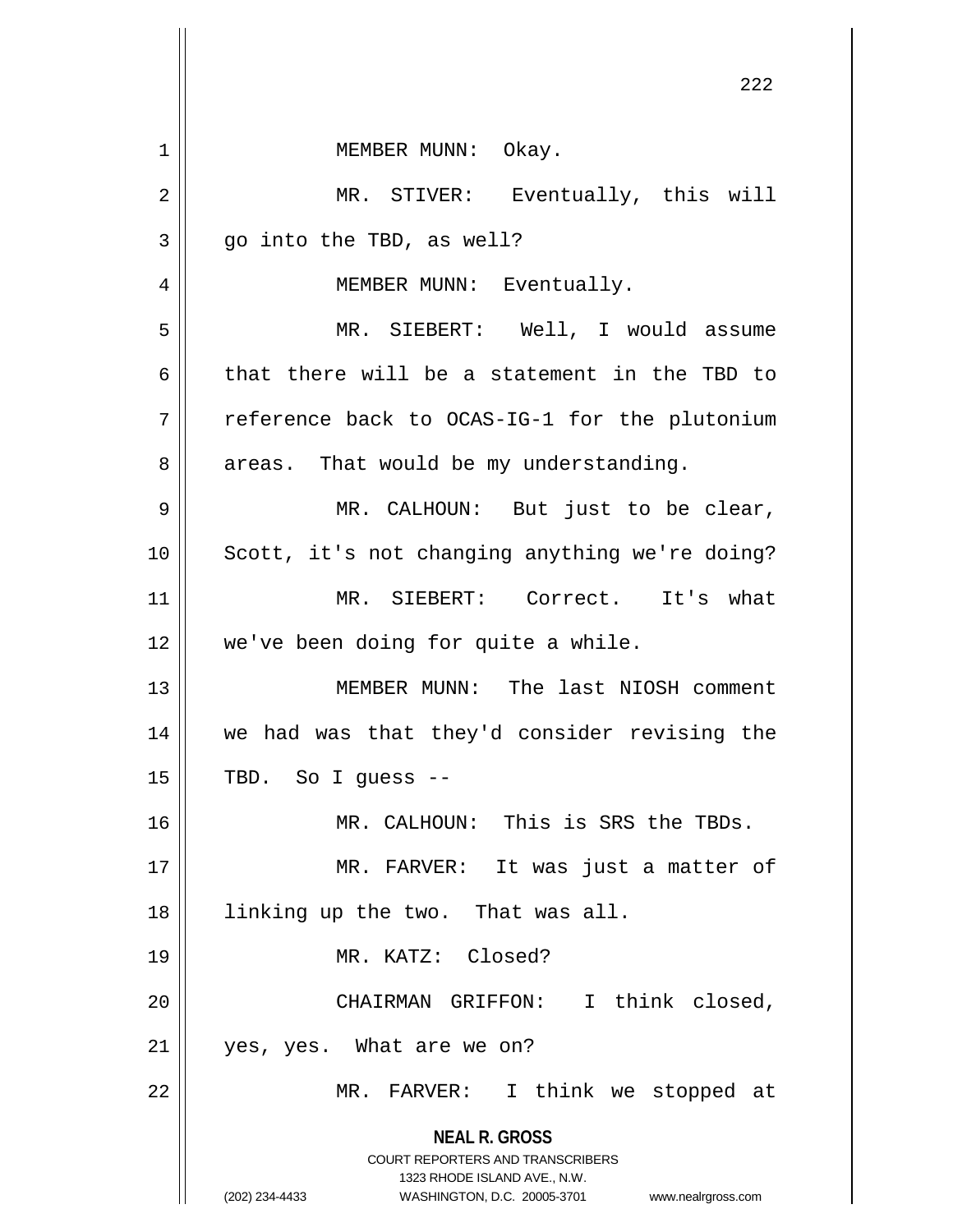$1 \parallel 302.$ 

| $\sqrt{2}$ | MEMBER KOTELCHUCK: I don't think                                                                                                                                |
|------------|-----------------------------------------------------------------------------------------------------------------------------------------------------------------|
| 3          | this was marked all the way through then.                                                                                                                       |
| 4          | CHAIRMAN GRIFFON: Well, I have                                                                                                                                  |
| 5          | nothing for 280, observation one, actually.                                                                                                                     |
| 6          | To be precise, right? And then 302.1. So do                                                                                                                     |
| 7          | we have anything to say for 280, observation                                                                                                                    |
| 8          | one?                                                                                                                                                            |
| 9          | MEMBER MUNN: That's what we<br>just                                                                                                                             |
| 10         | did.                                                                                                                                                            |
| 11         | CHAIRMAN GRIFFON: Did we do that?                                                                                                                               |
| 12         | I didn't think we did observation one. I                                                                                                                        |
| 13         | thought we did 280.1.                                                                                                                                           |
| 14         | MEMBER MUNN: Oh, 280.1, that's                                                                                                                                  |
| 15         | closed.                                                                                                                                                         |
| 16         | CHAIRMAN GRIFFON: Yes.<br>Now                                                                                                                                   |
| 17         | observation one --                                                                                                                                              |
| 18         | MEMBER MUNN: Oh, you're saying 281?                                                                                                                             |
| 19         | CHAIRMAN GRIFFON: Observation one.                                                                                                                              |
| 20         | Sorry. So NIOSH says they were looking into                                                                                                                     |
| 21         | this, right? I'm not sure when that was but -                                                                                                                   |
| 22         |                                                                                                                                                                 |
|            | <b>NEAL R. GROSS</b><br>COURT REPORTERS AND TRANSCRIBERS<br>1323 RHODE ISLAND AVE., N.W.<br>(202) 234-4433<br>WASHINGTON, D.C. 20005-3701<br>www.nealrgross.com |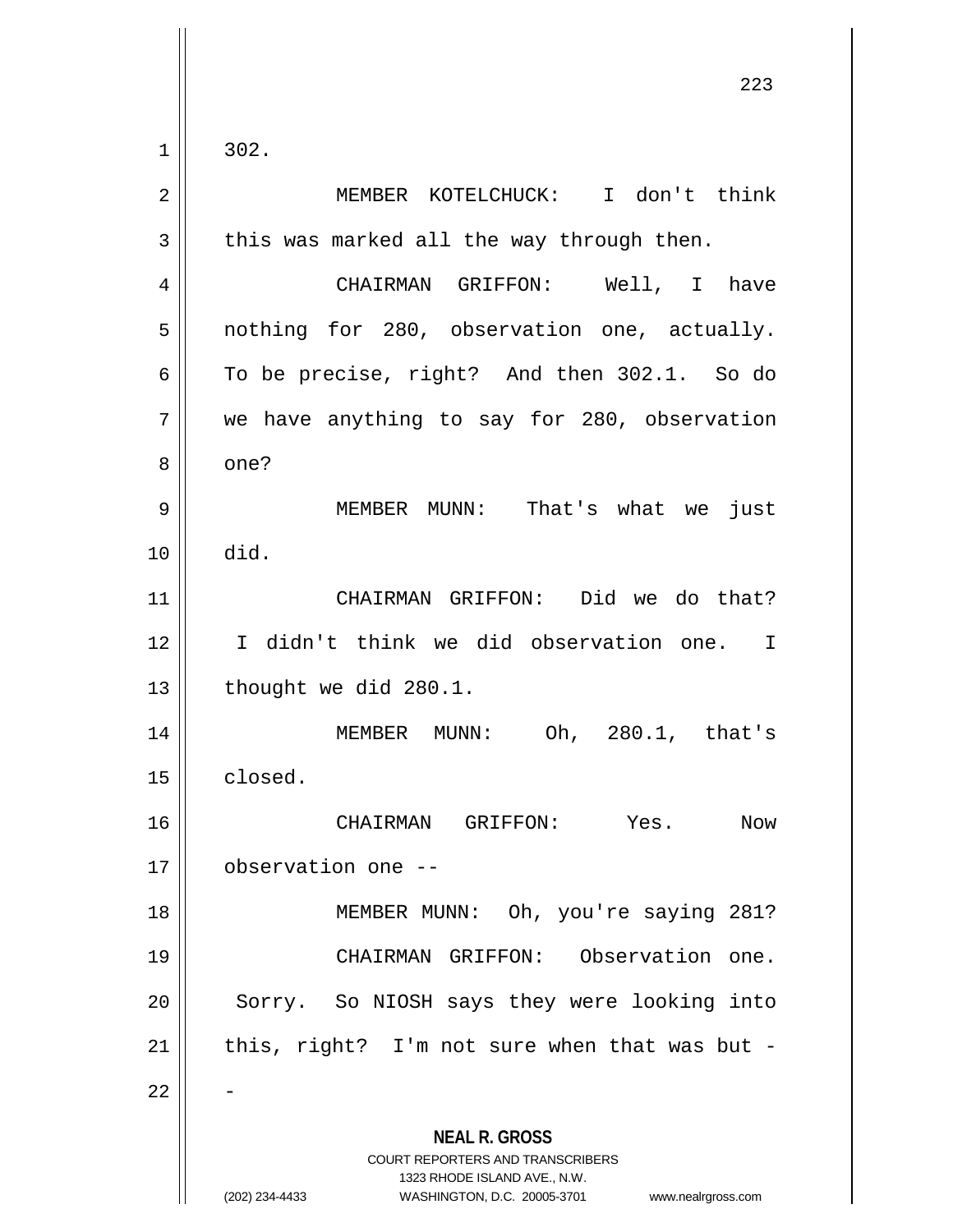**NEAL R. GROSS** COURT REPORTERS AND TRANSCRIBERS 1323 RHODE ISLAND AVE., N.W. 1 || MR. CALHOUN: I can't add anything  $2 \parallel$  to what's in there. I don't know. 3 CHAIRMAN GRIFFON: We can hold it  $4 \parallel$  open. I just want to make sure we're clear of  $5 \parallel$  what the action is, if we have it in a --6 MR. FARVER: Okay. For observation  $7 \parallel$  one, the DOE record for this case included a 8 PER for the individual case Evaluation Report.  $9 \parallel$  This report indicates that the case may be 10 affected by the PER related to OTIB-49 and 11 exposure to highly-insoluble Super S 12 plutonium. In the DR review, there's a 13 || statement that there's no substantial change 14 || in the previously reconstructed dose because  $15$  | the plutonium 239 intake method used for this  $16$  case, i.e. your analysis, is not affected by 17 || the presence of highly-insoluble forms of 18 plutonium. 19 We reviewed the guidelines for OCAS 20 || PER 12 and revealed that the DR may not be  $21$  affected by the presence of Super S, but not  $22 \parallel$  for the reasons given in the PER letter. In

(202) 234-4433 WASHINGTON, D.C. 20005-3701 www.nealrgross.com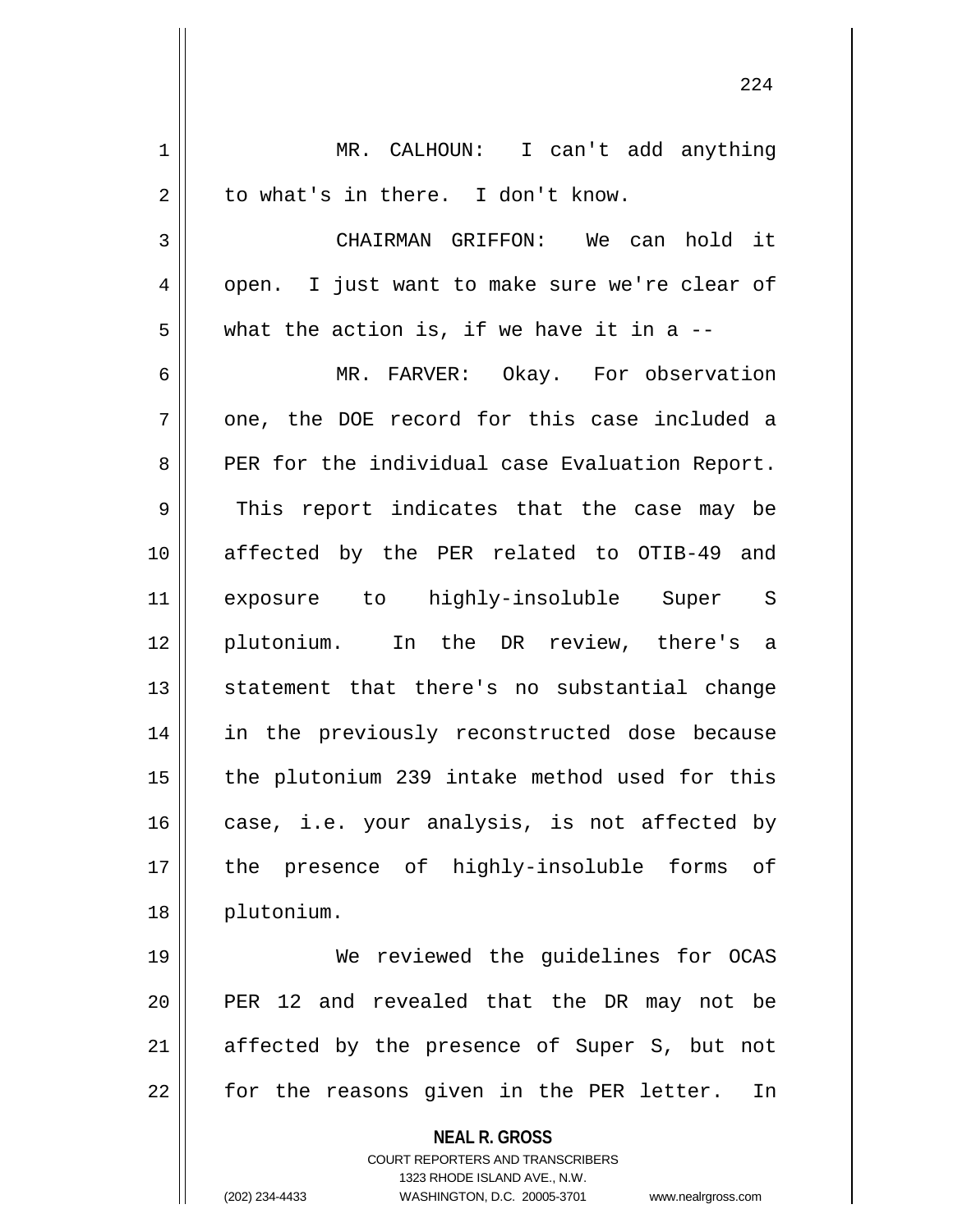**NEAL R. GROSS** COURT REPORTERS AND TRANSCRIBERS 1323 RHODE ISLAND AVE., N.W. (202) 234-4433 WASHINGTON, D.C. 20005-3701 www.nealrgross.com 1 || this case, the cancer was cancer of the 2 prostate, and the internal doses were 3 determined using a hypothetical method, rather  $4 \parallel$  than the bioassay data. Therefore, this case  $5 \parallel$  is not affected by the guidelines concerning 6 exposure to highly-insoluble plutonium. So it  $7$   $\parallel$  still was not affected, but it was not for the 8 and reasons that the letter that was in the case 9 file said. 10 MEMBER KOTELCHUCK: Explain why you 11 were using hypothetical rather than -- 12 MR. FARVER: I wasn't using 13 || hypothetical. The dose reconstructor was. 14 MEMBER KOTELCHUCK: Okay. Rather  $15$   $\parallel$  than  $-$ 16 MR. CALHOUN: I don't have a case 17 number in front of me, so I don't know what 18 kind of cancer it was. 19 || MR. FARVER: Prostate. 20 MR. CALHOUN: Okay. 21 MR. FARVER: But that's what that  $22$  finding and observation involves, just that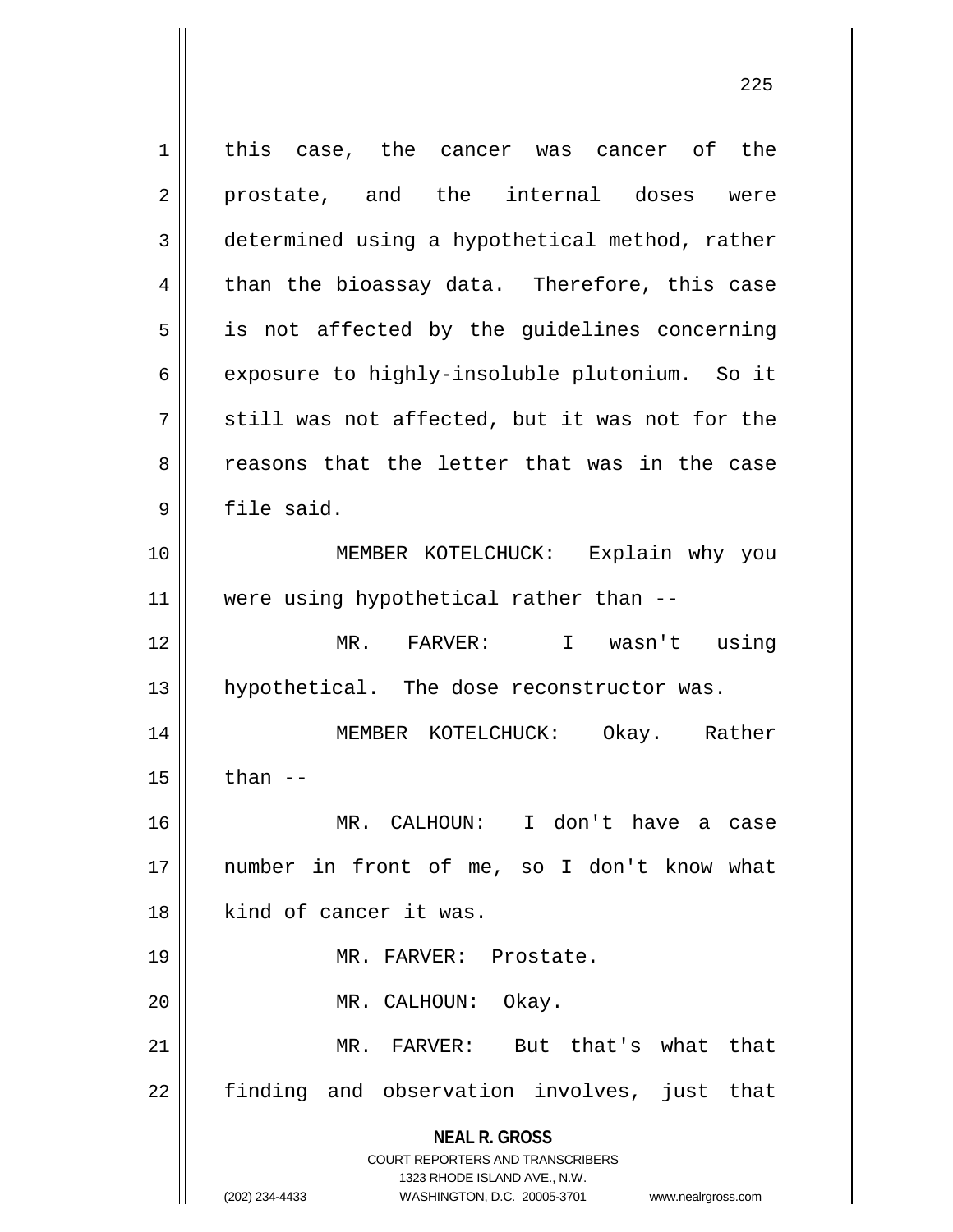$1 \parallel$  the letter that was in the file did not seem  $2 \parallel$  to be consistent with the OCAS, the PER 12  $3 \parallel$  criteria. Well, I'll go back and look at it. 4 || MR. CALHOUN: Yes. I'm trying to 5 write that on here but my Microsoft Word is  $6 \parallel$  not being very good to me right now. 7 MR. HINNEFELD: I think the HP 8 || marked it wrong. I mean, the Evaluation 9 || Report gives several reasons why, several 10 possible reasons why that PER wouldn't affect 11 this case outcome. One of those is that it 12 used a bioassay, urine bioassay, and since it 13 would measure what's circulating in the blood 14 Stream, and this is an internal that was 15 circulating there. So it wouldn't need to be 16 | changed. Presumably, it was diagnosed during 17 his employment, you know. So that's one 18 reason why you wouldn't, why it wouldn't  $19 \parallel$  change --

20 MR. FARVER: They would mark a box  $21$  on the form, and then that would generate a  $22$  | letter or something like that.

> **NEAL R. GROSS** COURT REPORTERS AND TRANSCRIBERS 1323 RHODE ISLAND AVE., N.W. (202) 234-4433 WASHINGTON, D.C. 20005-3701 www.nealrgross.com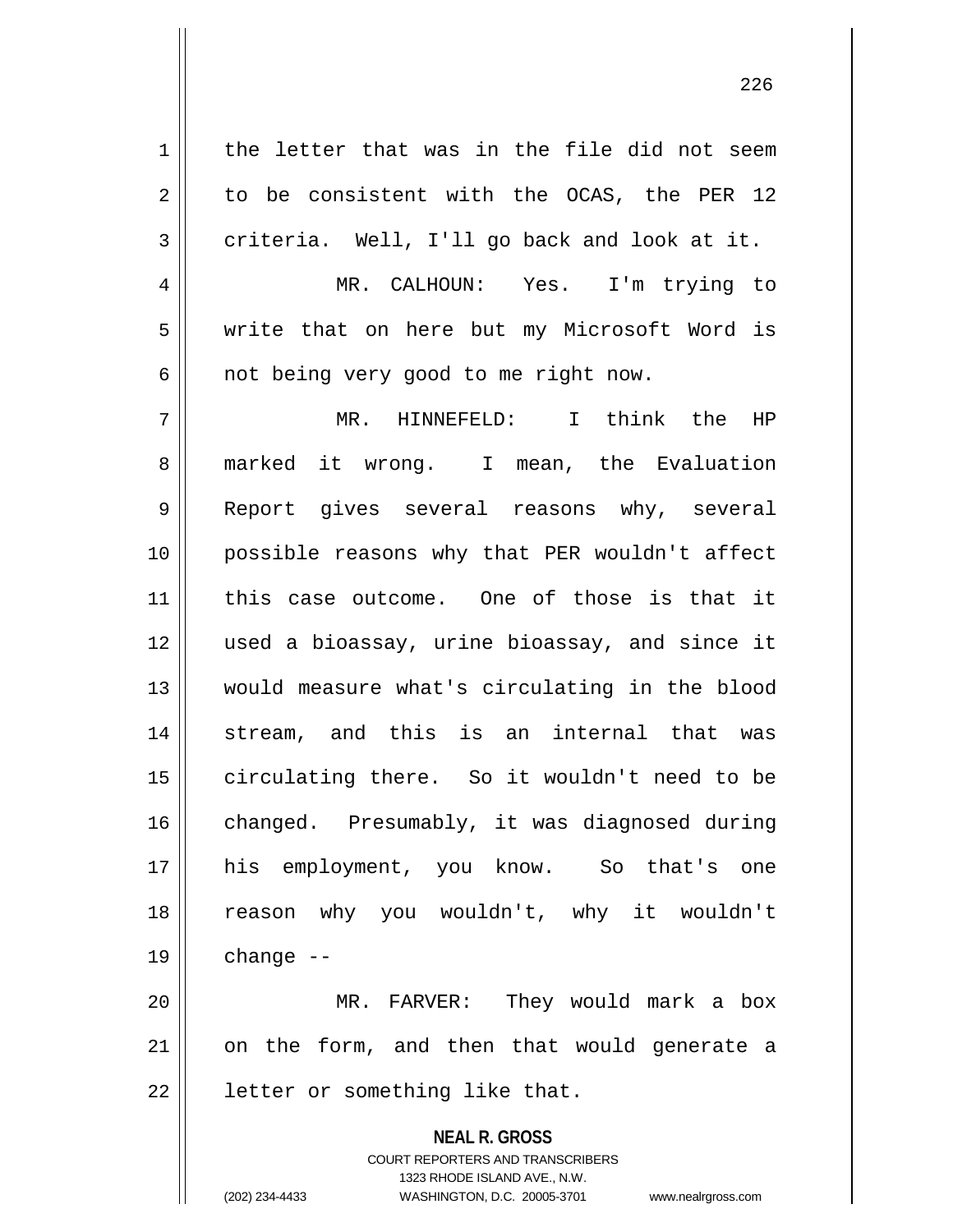| 1  | MR. HINNEFELD: Yes.                                                     |
|----|-------------------------------------------------------------------------|
| 2  | MR. FARVER: Probably something like                                     |
| 3  | that, the wrong letter, got generated.                                  |
| 4  | MR. HINNEFELD: Another one is that                                      |
| 5  | we didn't use any bioassay. What we used was                            |
| 6  | this hypothetical overestimating, or that was                           |
| 7  | an early tool that we used for Savannah River                           |
| 8  | when we were just trying to get some claims                             |
| 9  | moving and we had this overestimating Savannah                          |
| 10 | River intake that we don't use anymore but we                           |
| 11 | used for a while. And that's what was used                              |
| 12 | for this case is what I'm saying. So the                                |
| 13 | documentation of the PER then is marked the                             |
| 14 | wrong reason why it wasn't applicable. Okay.                            |
| 15 | MR. FARVER: A long time ago, August                                     |
| 16 | 2004.                                                                   |
| 17 | MR. HINNEFELD: I don't know if                                          |
| 18 | we'll ever know why the HP --                                           |
| 19 | MR. FARVER: Oh, you know, we can                                        |
| 20 | make that a finding. We just wanted to bring                            |
| 21 | it to your attention that it just kind of                               |
| 22 | looked a little odd to us.                                              |
|    | <b>NEAL R. GROSS</b>                                                    |
|    | <b>COURT REPORTERS AND TRANSCRIBERS</b><br>1323 RHODE ISLAND AVE., N.W. |
|    | (202) 234-4433<br>WASHINGTON, D.C. 20005-3701<br>www.nealrgross.com     |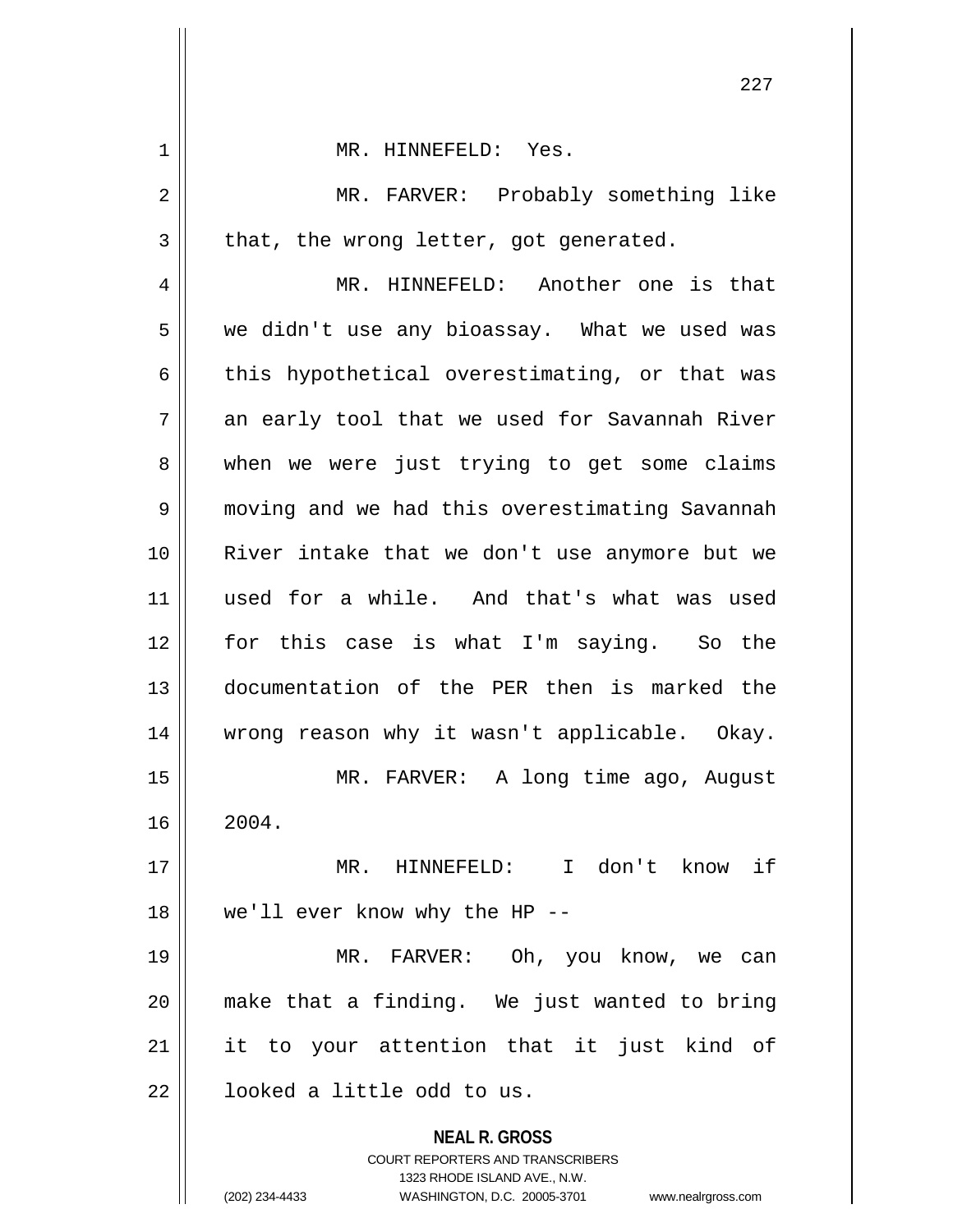1 CHAIRMAN GRIFFON: So recommending  $2 \parallel$  to -- yes. Alright.

3 || MR. KATZ: Now we're on 302?

4 MEMBER MUNN: This is just to be 5 incorporated in the new revision. The 6 quidance is, reference quidance in TIB-6. 7 Provide anticipated revision date, December 8 || 31st, 2013. I'm getting no response.

 MR. FARVER: Oh, okay. All this to || say is to, that the fractions that are in the Savannah River TBD were not the same fractions 12 that they used. They used fractions from TIB-13 || 6, energy fractions. And all we're saying is link those two together in your guidance so that you're consistent and don't have two 16 | separate distributions.

 MR. CALHOUN: Like I said, I know 18 all of the SRS TBD sections are either very close to done or done, so I'd have to go back | to look to see what they've done. I mean, I think we're going to have to, I can't say | close or I can't tell you exactly what we've

> **NEAL R. GROSS** COURT REPORTERS AND TRANSCRIBERS 1323 RHODE ISLAND AVE., N.W. (202) 234-4433 WASHINGTON, D.C. 20005-3701 www.nealrgross.com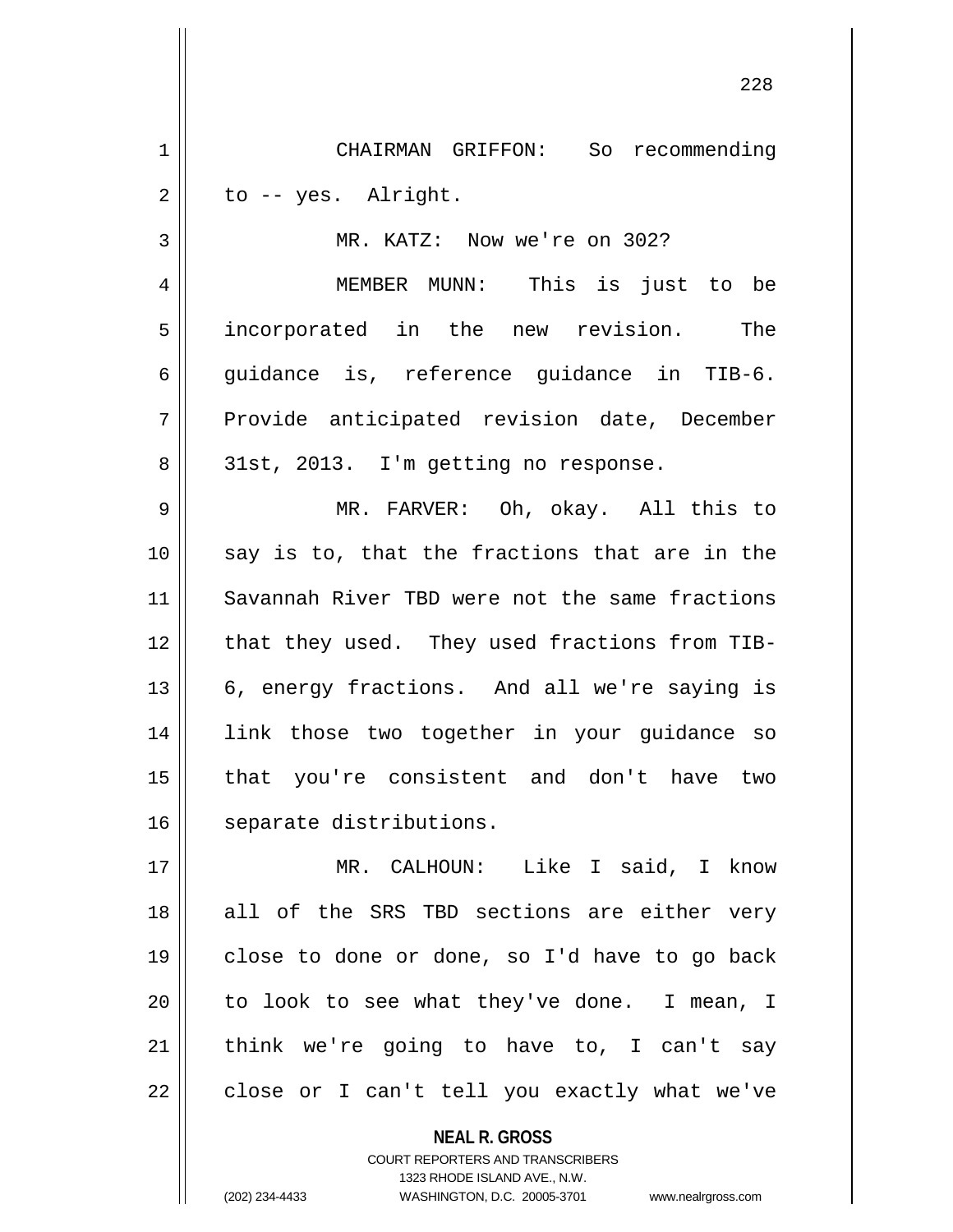1 | done on this one. And, unfortunately, that's  $2 \parallel$  going to be a lot of the answers on these, I  $3 \parallel$  think.

4 MR. HINNEFELD: Yes. We're going to  $5 \parallel$  have, not only on this question but on the one 6 we just talked about with the DCS for the  $7 \parallel$  less than 30 keV. That's another issue that 8 Should be clarified in the Site Profile, so we  $9 \parallel$  need to make sure that anything in here that 10 speaks about ambiguity in Site Profile, we  $11$  need to  $-$ 

12 MR. FARVER: Needs to be 13 | incorporated.

14 || MR. HINNEFELD: -- in this round of 15 | revision for the Site Profile.

16 MR. FARVER: But that's one and two 17 are about here, just relating these energy 18 || fractions since they're consistent. And we're 19 going to give that to NIOSH to look into? 20 MEMBER KOTELCHUCK: The 100 percent 21 is for 30 to 250. I understand the 25/75  $22 \parallel$  split, but I don't see what the 100 percent is

> **NEAL R. GROSS** COURT REPORTERS AND TRANSCRIBERS

> > 1323 RHODE ISLAND AVE., N.W.

(202) 234-4433 WASHINGTON, D.C. 20005-3701 www.nealrgross.com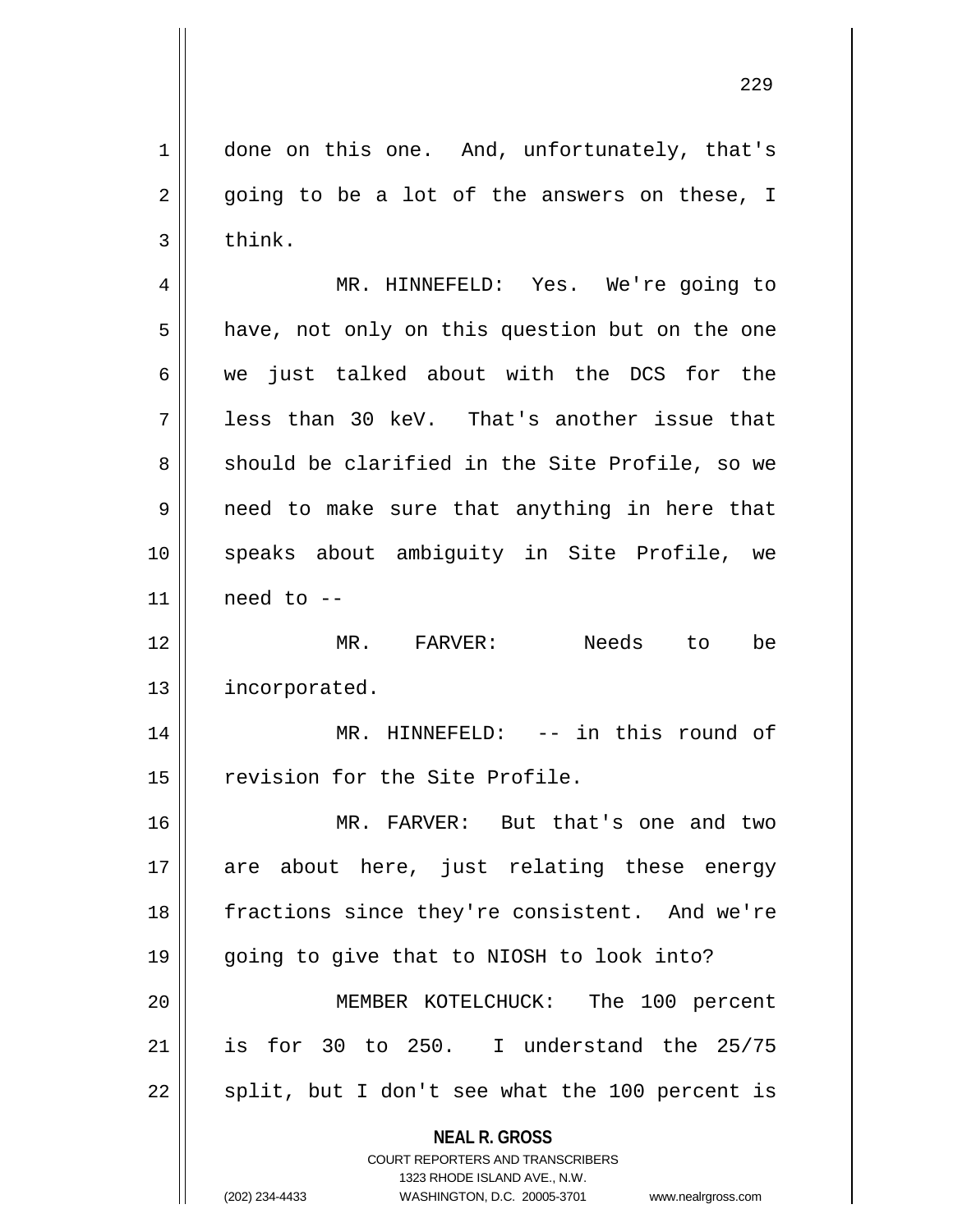$1 \parallel$  used for.

| $\overline{2}$ | MR. HINNEFELD: Let's see if I can              |
|----------------|------------------------------------------------|
| 3              | cover this a little bit. The early badge had   |
| 4              | a filter over what we would consider the open  |
| 5              | window, right? Isn't this where this came      |
| 6              | from? So that if you had a low energy photon   |
| 7              | exposure, chances are the open window was      |
| 8              | actually shielded and it really wasn't open.   |
| 9              | So you don't really have a way to measure      |
| 10             | anything in that. I don't know how we arrived  |
| 11             | at 100.                                        |
| 12             | MR. CALHOUN: I don't think that, I             |
| 13             | don't think that, I don't know if that's a     |
| 14             | typo or not. That would be doubling the dose.  |
| 15             | MEMBER KOTELCHUCK: Yes, that's why             |
| 16             | I was asking. I couldn't figure out what the   |
| 17             | $100$ percent $-$                              |
| 18             | MR. CALHOUN: Yes, I don't get that             |
| 19             | right there. I think maybe that we used 100    |
| 20             | percent of the less than 30 for the beta dose. |
| 21             | What we would typically call the open window   |
| 22             | dose, we just assume that it's 100 percent     |

**NEAL R. GROSS** COURT REPORTERS AND TRANSCRIBERS

1323 RHODE ISLAND AVE., N.W.

(202) 234-4433 WASHINGTON, D.C. 20005-3701 www.nealrgross.com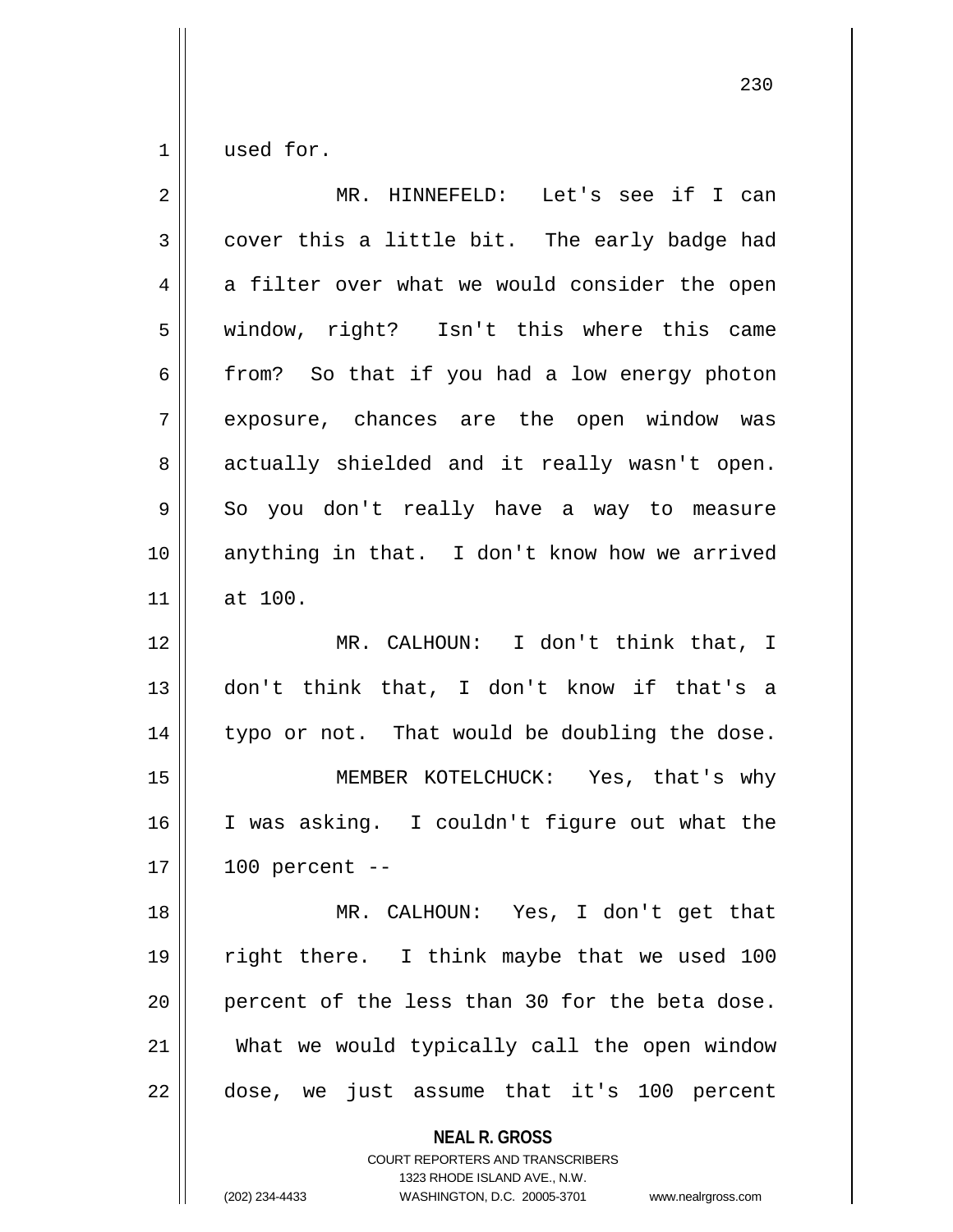**NEAL R. GROSS** COURT REPORTERS AND TRANSCRIBERS 1323 RHODE ISLAND AVE., N.W. 1 || less than 30 keV photons, but we wouldn't 2 double it and assume twice. But, Scott, chime  $3 \parallel$  in here if you're smarter than me on this one. 4 MR. SMITH: This is Matt Smith with 5 || ORAU Team. This is a portion of non-6 penetrating dose. In other words, open window 7 || minus shielded quantity. That quantity we're  $8 \parallel$  calling low-energy photons. 9 MR. CALHOUN: But I don't know if 10 you can see the response there. It looks like 11 it says use 100 percent for less than 30 and  $12 \parallel 30 \text{ to } 250.$ 13 MR. SMITH: I suppose the 14 | clarification could be 100 percent of the non-15 penetrating quantity would be attributed to 16 | less than 30 keV photons. 17 MR. CALHOUN: Right. Yes, that's 18 || what I thought. 19 || MR. FARVER: Oh, okay. 20 MR. SMITH: And then the deep dose,  $21$  in other words the shielded portion would be,  $22 \parallel$  again, 100 percent. That's where they did the

(202) 234-4433 WASHINGTON, D.C. 20005-3701 www.nealrgross.com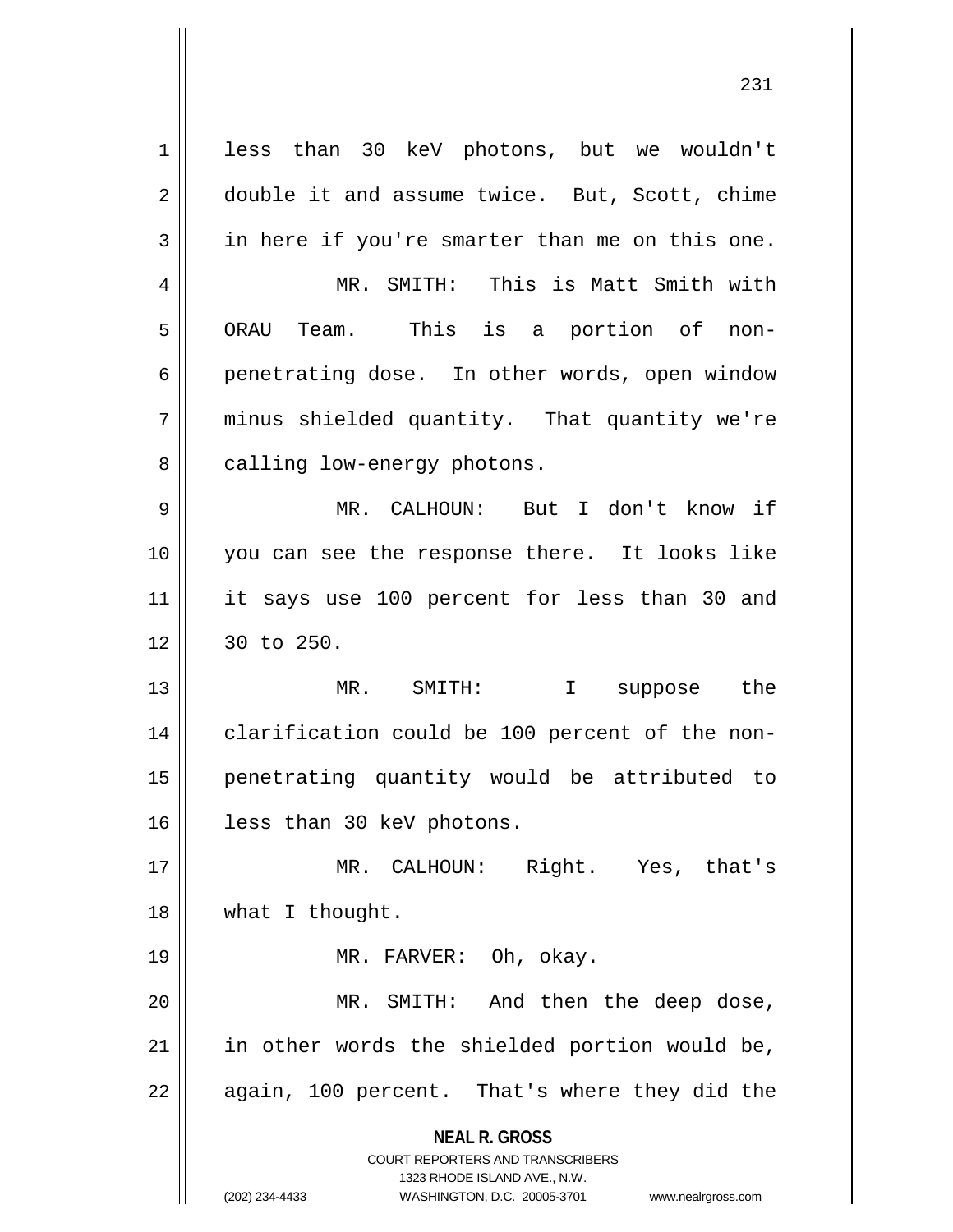**NEAL R. GROSS** COURT REPORTERS AND TRANSCRIBERS 1323 RHODE ISLAND AVE., N.W. (202) 234-4433 WASHINGTON, D.C. 20005-3701 www.nealrgross.com 1 || 30 to 250 keV. MR. CALHOUN: Right. Okay, got you,  $3 \parallel$  got you, got you. MR. FARVER: Okay. As opposed to  $5 \parallel$  what the TBD says is to take 25 percent -- MR. SMITH: Right. MR. FARVER: -- deep dose -- CHAIRMAN GRIFFON: Of your photon dose. MR. SMITH: The TBD is saying, in general, you know, the criteria of what you would measure if you came in with a gamma  $\parallel$  spectrometer would be kind of a 25/75 split. | But when it comes to using the dosimetry data, | that OCAS-TIB-6 is what we follow. MR. FARVER: I just want it all to match up because just like you reading that | there, 100 percent less than 30 and  $-$  CHAIRMAN GRIFFON: Okay. So -- MR. CALHOUN: Well, one and two are | both definitely not --CHAIRMAN GRIFFON: All right. So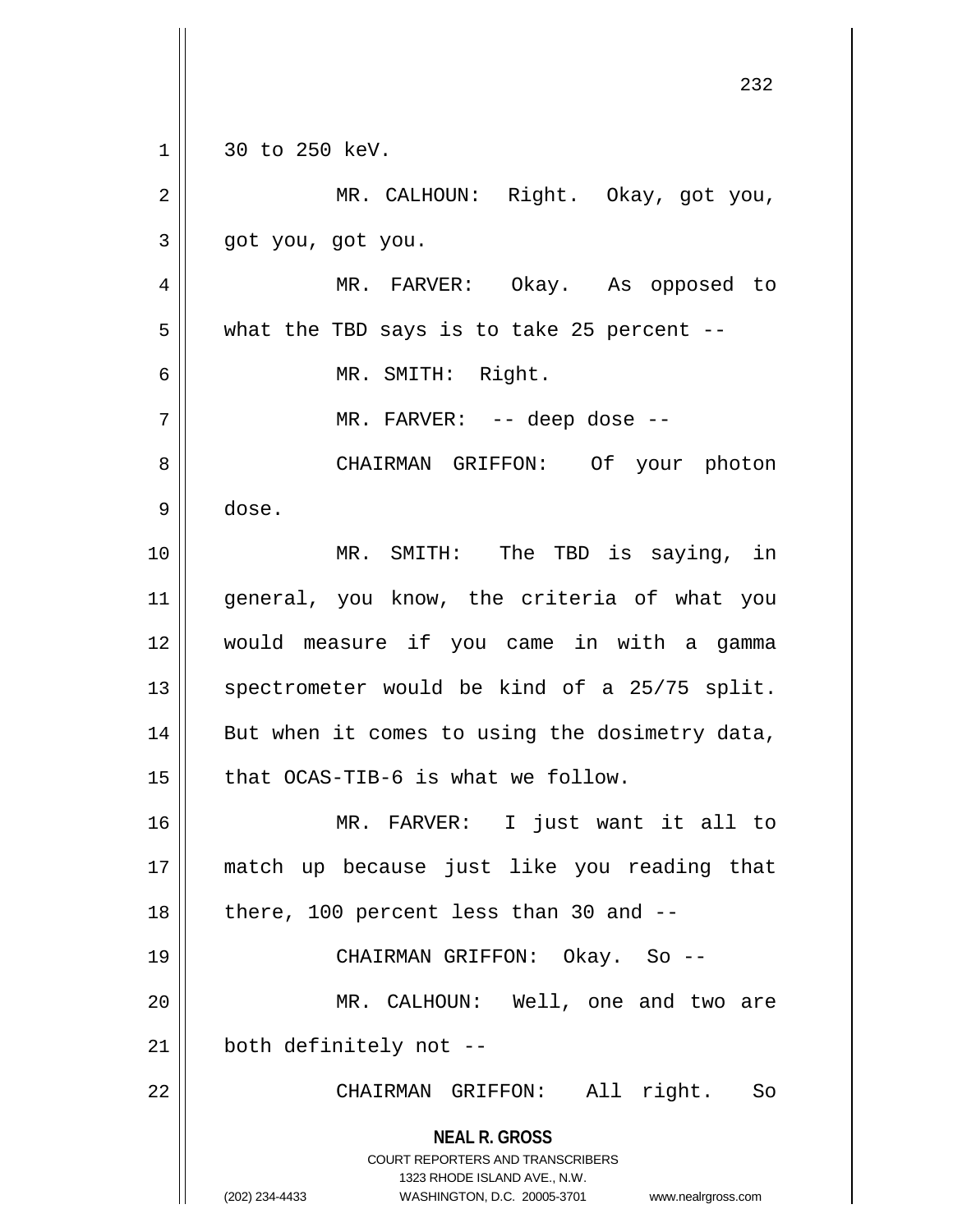$1 \parallel$  can we move to 302.3?

| $\overline{2}$ | MR. FARVER: 302.3.                                                                                                                                                     |
|----------------|------------------------------------------------------------------------------------------------------------------------------------------------------------------------|
| 3              | CHAIRMAN GRIFFON: I guess we can.                                                                                                                                      |
| 4              | MR. FARVER: Fission products. Fail                                                                                                                                     |
| 5              | to assign this dose from all potential fission                                                                                                                         |
| 6              | products. I believe we covered this several                                                                                                                            |
| 7              | times before, and, in our response, I say I                                                                                                                            |
| 8              | believe we have covered this several times                                                                                                                             |
| 9              | before. No. SC&A recommends closing this                                                                                                                               |
| 10             | finding, as it's previously been resolved. So                                                                                                                          |
| 11             | it's one of these ongoing ones we've had for                                                                                                                           |
| 12             | quite a while having to do with the                                                                                                                                    |
| 13             | radionuclide chooser and so forth.                                                                                                                                     |
| 14             | CHAIRMAN GRIFFON: Right, right.                                                                                                                                        |
| 15             | And what's the $-$ we've closed $-$ yes.                                                                                                                               |
| 16             | MR. FARVER: We've closed it before,                                                                                                                                    |
| 17             | so we'll close it again.                                                                                                                                               |
| 18             | CHAIRMAN GRIFFON: We'll close it                                                                                                                                       |
| 19             | again. All right. 302, observation one.                                                                                                                                |
| 20             | MR. FARVER: Why does this<br>look                                                                                                                                      |
| 21             | familiar?                                                                                                                                                              |
| 22             | MEMBER MUNN: Well, it says<br>no                                                                                                                                       |
|                | <b>NEAL R. GROSS</b><br><b>COURT REPORTERS AND TRANSCRIBERS</b><br>1323 RHODE ISLAND AVE., N.W.<br>WASHINGTON, D.C. 20005-3701<br>(202) 234-4433<br>www.nealrgross.com |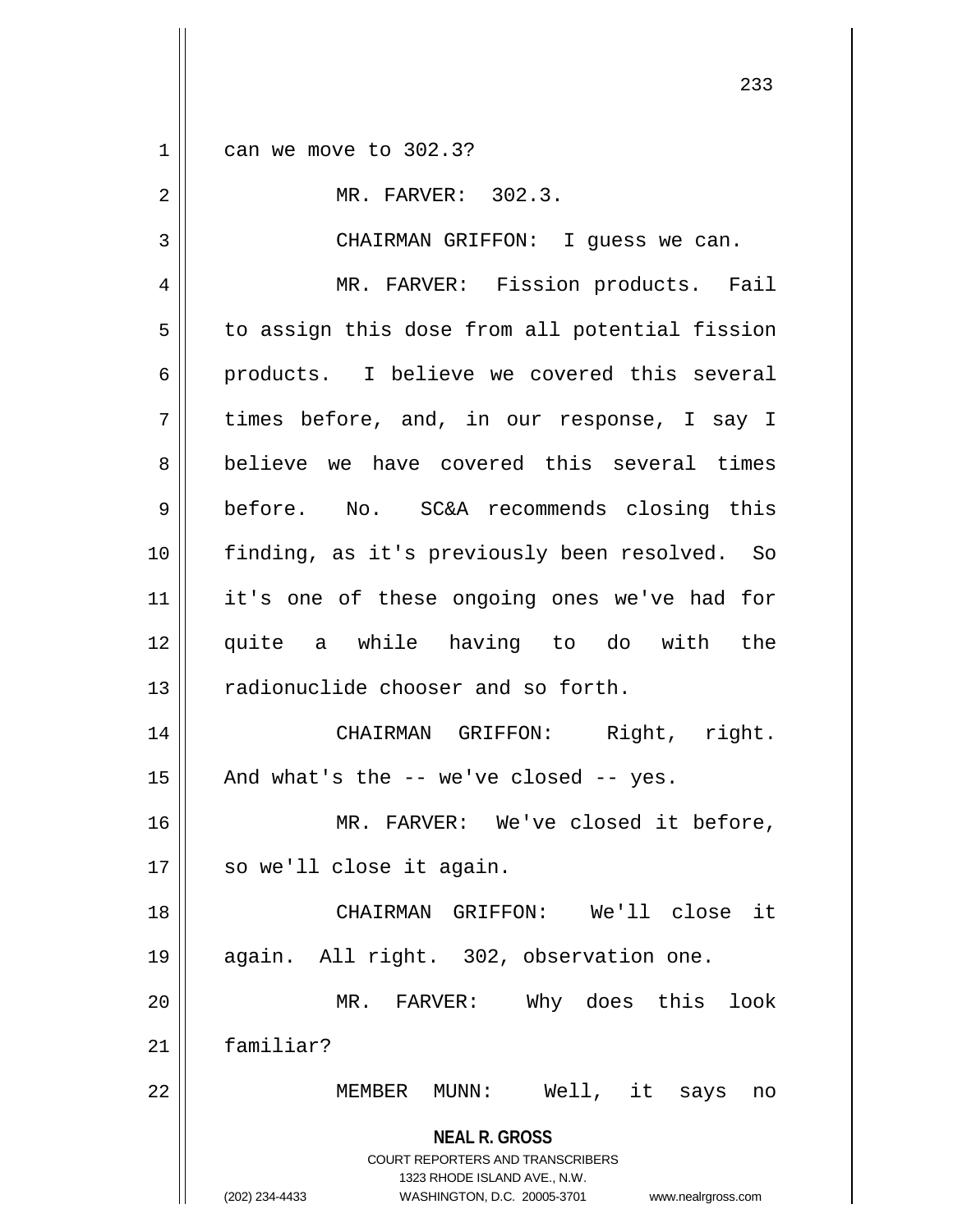$1 \parallel$  action.

| $\overline{2}$ | CHAIRMAN GRIFFON: These are SC&A's                                                                                                                                     |
|----------------|------------------------------------------------------------------------------------------------------------------------------------------------------------------------|
| 3              | proposals, right? Is that that column?                                                                                                                                 |
| 4              | MR. FARVER: Yes, that's for our                                                                                                                                        |
| 5              | proposal. We like to say that for a lot of                                                                                                                             |
| 6              | them.                                                                                                                                                                  |
| 7              | CHAIRMAN GRIFFON: That's the way we                                                                                                                                    |
| 8              | did this matrix. Remember? We asked the SC&A                                                                                                                           |
| 9              | and NIOSH to get the other, make a                                                                                                                                     |
| 10             | recommendation to the Subcommittee.                                                                                                                                    |
| 11             | MEMBER MUNN: These are not records                                                                                                                                     |
| 12             | of our actions. Okay.                                                                                                                                                  |
| 13             | CHAIRMAN GRIFFON: The final column                                                                                                                                     |
| 14             | would be records of NIOSH. So you're                                                                                                                                   |
| 15             | reviewing, Doug?                                                                                                                                                       |
| 16             | MR. FARVER: I was trying to figure                                                                                                                                     |
| 17             | out what the observation was.                                                                                                                                          |
| 18             | That's a<br>CHAIRMAN GRIFFON:<br>good                                                                                                                                  |
| 19             | starting point.                                                                                                                                                        |
| 20             | MR. FARVER: Yes.                                                                                                                                                       |
| 21             | Since it wasn't<br>MEMBER MUNN:                                                                                                                                        |
| 22             | applied in this dose reconstruction, it should                                                                                                                         |
|                | <b>NEAL R. GROSS</b><br><b>COURT REPORTERS AND TRANSCRIBERS</b><br>1323 RHODE ISLAND AVE., N.W.<br>(202) 234-4433<br>WASHINGTON, D.C. 20005-3701<br>www.nealrgross.com |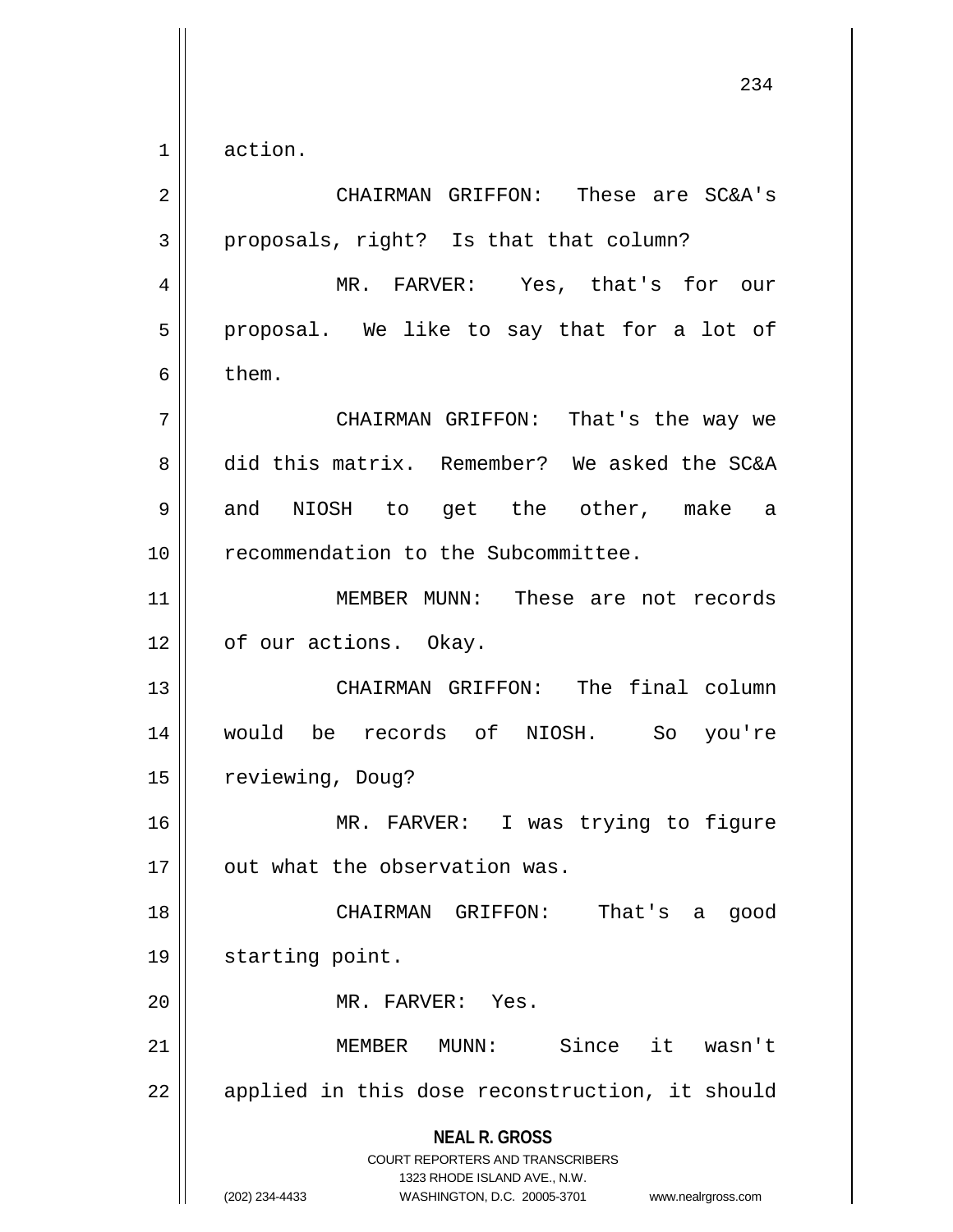1 have been removed from the draft to more  $2 \parallel$  accurately reflect what was done.

3 MR. STIVER: It looks like 4 || observations one, two, and three are all  $5 \parallel$  related to these ongoing changes in the TBD. 6 MEMBER MUNN: All related to 7 incorporating TIB-6 into the TBD, except for 8 || number three. Number three says the finding 9 || was captured in the Site Profile review, and 10 no response is necessary. So we can close 11 | that one.

12 CHAIRMAN GRIFFON: So it's been 13 moved to the TBD review or the Site Profile 14 | review.

15 MR. STIVER: Yes, Site Profile 16 || review for three and four, observations three  $17$  | and four, so those two can be --

18 CHAIRMAN GRIFFON: Observations 19 || three and four we can put referred to SRS Work  $20$  | Group, right?

21 || MR. STIVER: Right.

22 CHAIRMAN GRIFFON: Yes, that's what

**NEAL R. GROSS**

COURT REPORTERS AND TRANSCRIBERS 1323 RHODE ISLAND AVE., N.W. (202) 234-4433 WASHINGTON, D.C. 20005-3701 www.nealrgross.com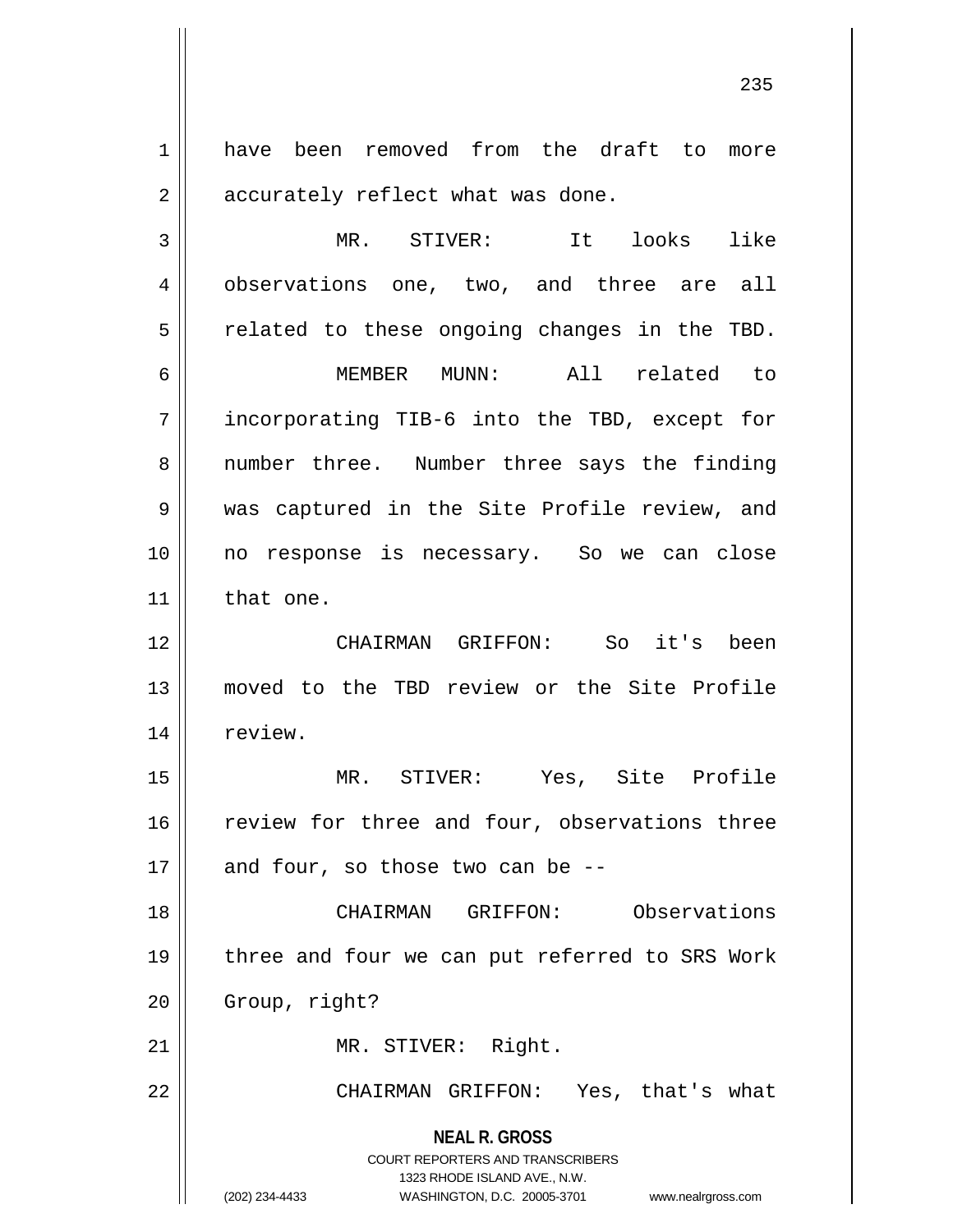**NEAL R. GROSS** COURT REPORTERS AND TRANSCRIBERS 1323 RHODE ISLAND AVE., N.W. (202) 234-4433 WASHINGTON, D.C. 20005-3701 www.nealrgross.com 1 | we've done before. And one and two, you're 2 || saying no action because NIOSH is doing an 3 update, right? Within six months or eight 4 || months, six months? 5 || MEMBER MUNN: It says six. 6 CHAIRMAN GRIFFON: Six months. 7 Sorry. 8 | MR. CALHOUN: I'm going to check, 9 | I'm going to check our plan to find out where 10 we actually stand on the external. But right 11 now we're hinging a lot of this on the SEC 12 | that's been processed. 13 || CHAIRMAN GRIFFON: Right. 14 MR. HINNEFELD: Yes, there are 15 discussions coming on. 16 MR. STIVER: So are we up to date on  $17 \parallel$  the  $-$ 18 CHAIRMAN GRIFFON: Well, I'm just 19 trying to figure out, so what are we doing 20 with observations one and two? Are we going  $21$  | to follow them on this Subcommittee? I mean, 22 | I think NIOSH is going to do the revisions.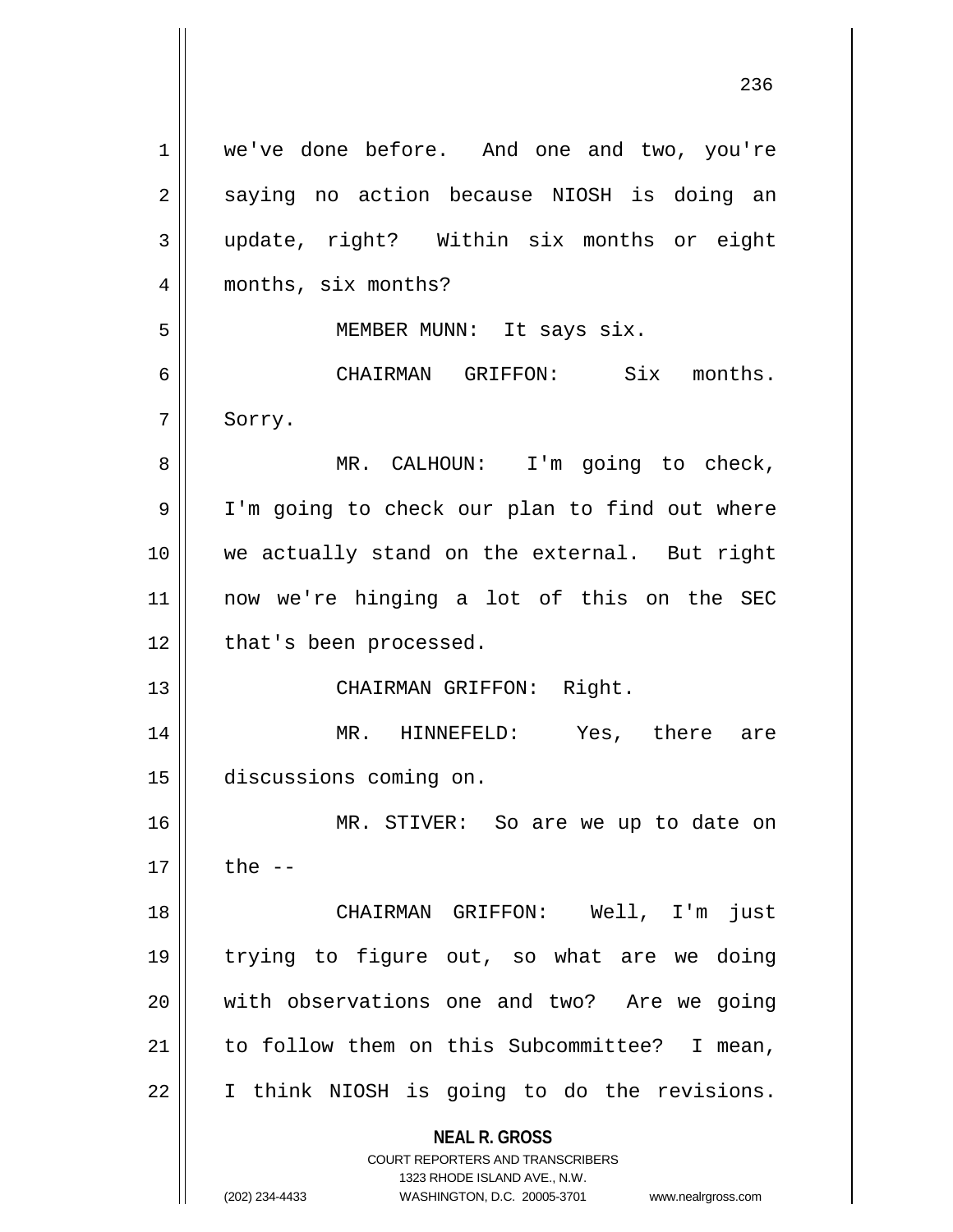**NEAL R. GROSS** COURT REPORTERS AND TRANSCRIBERS 1323 RHODE ISLAND AVE., N.W. (202) 234-4433 WASHINGTON, D.C. 20005-3701 www.nealrgross.com 1 || It's just a matter of timing, right? Yes. I 2 || just don't know where we should, where it's  $3 \parallel$  best to file it, with this case or with the --4 || I mean, it might be even better for SRS Work  $5 \parallel$  Group -- yes, because they're going to revise 6 the profile, right? So, yes, I think it's  $7$  || easier to keep it all together. 8 || MR. STIVER: A place to track it. 9 CHAIRMAN GRIFFON: Yes. And then we 10 || can ultimately close this case, right? So I 11 say refer to SRS Work Group for one and two  $12$  | and three and four, right? 13 MEMBER MUNN: Well, three and four  $14$  || is  $-$ 15 CHAIRMAN GRIFFON: It might have 16 already been referred to the Work Group, I 17 || think, right? It says finding is captured in 18 the SC&A profile review. It's on the, it's 19 || still in the Site Profile review. 20 MR. STIVER: So it would still be on  $21$  | the purview of the Work Group. 22 CHAIRMAN GRIFFON: And I don't think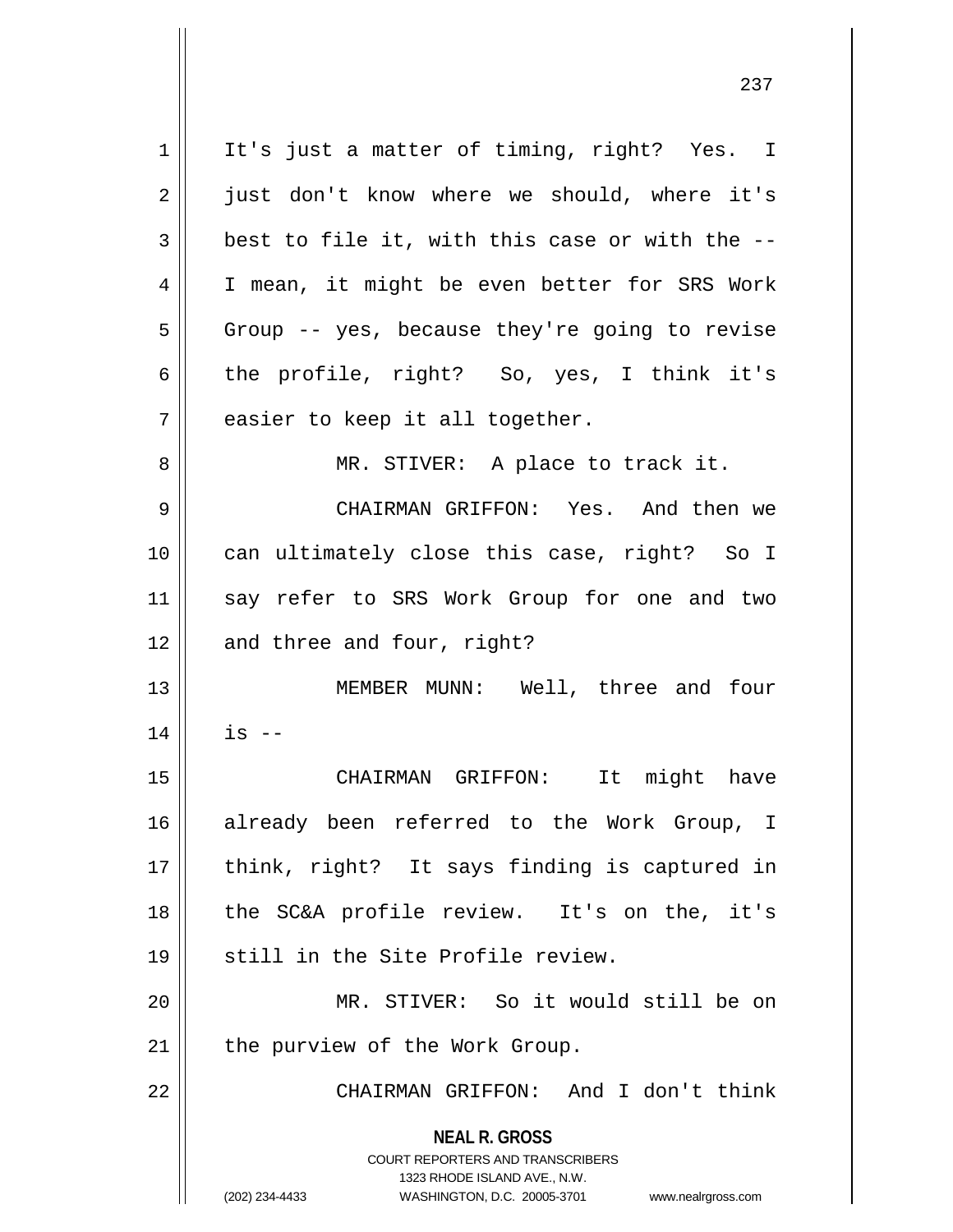**NEAL R. GROSS** COURT REPORTERS AND TRANSCRIBERS 1323 RHODE ISLAND AVE., N.W. (202) 234-4433 WASHINGTON, D.C. 20005-3701 www.nealrgross.com 238 1 | those were closed out yet because we're  $2 \parallel$  looking at SEC --3 || MR. STIVER: I don't believe they 4 are. 5 CHAIRMAN GRIFFON: Right. Yes, we 6 can close it here but referral to the Work  $7 \parallel$  Group, right? That's all, yes. Okay --8 MR. STIVER: I'm just frantically 9 || typing here. 10 CHAIRMAN GRIFFON: -- 303.1? 11 MR. HINNEFELD: Yes, I should 12 || probably mention that I don't know that we're 13  $\parallel$  going to have to be that --14 MR. SIEBERT: But, Mark, this is  $15$  Scott. For 303, I just want to point out, if 16 you remember, we had a grouping A for the 10  $17 \parallel$  through 13 set --18 CHAIRMAN GRIFFON: I see that. 19 MR. SIEBERT: -- before we went to 20 || site specific. It was actually handled in  $21$  | that grouping A under that matrix, and it was  $22 \parallel$  all, I just checked to verify, all of them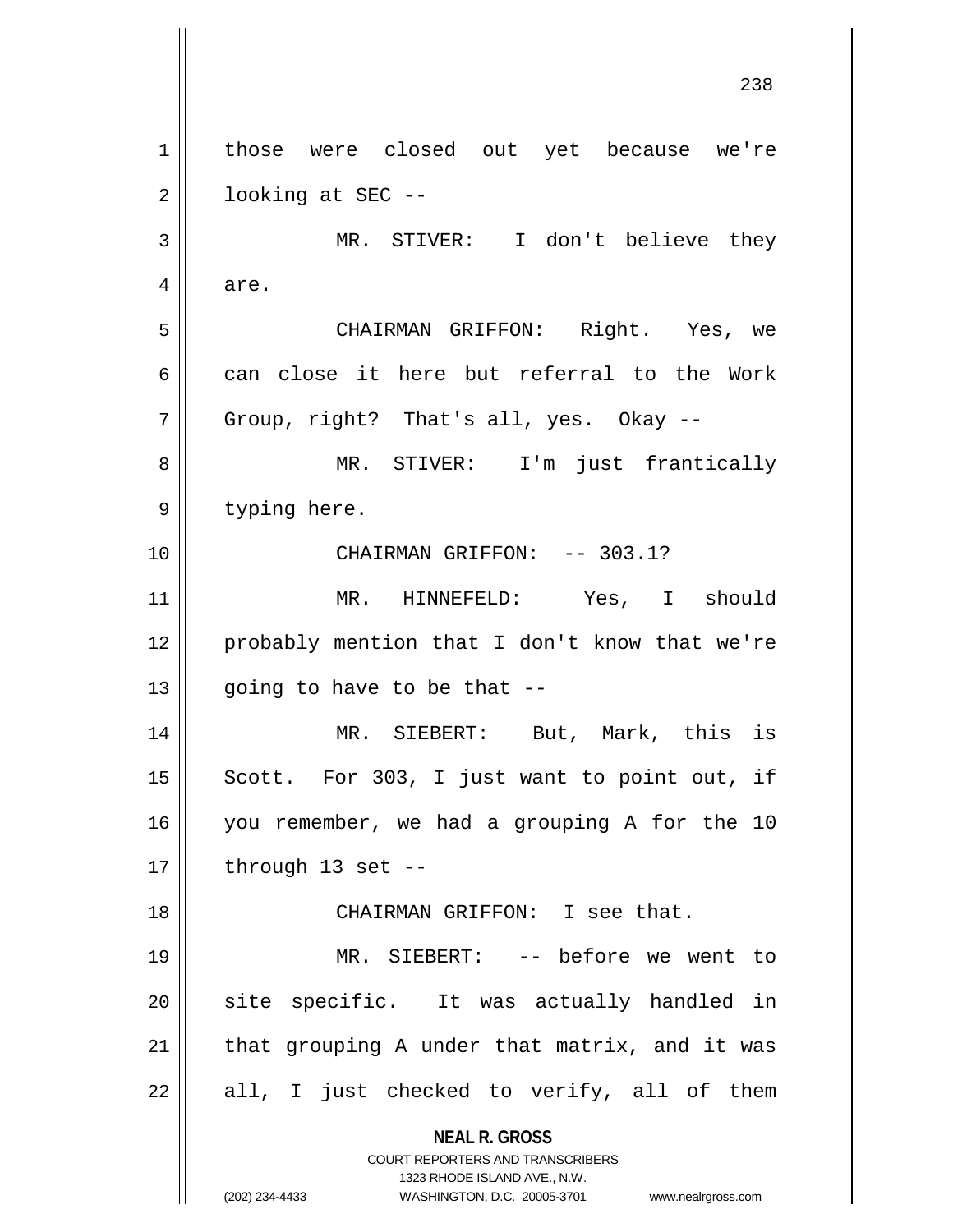1 | were marked as no further action, so 303 is 2 | actually complete.

**NEAL R. GROSS** COURT REPORTERS AND TRANSCRIBERS 1323 RHODE ISLAND AVE., N.W. 3 MR. STIVER: Yes, Scott is right. 4 That was the one SRS case that was in the 5 group A the first time we tried to look at  $6 \parallel$  them and the different types of groupings  $7 \parallel$  before we went to a site specific --8 CHAIRMAN GRIFFON: Right. And the 9 Subcommittee closed those out, too; is that 10 what you're saying? 11 || MR. STIVER: Yes, we --12 CHAIRMAN GRIFFON: Okay, alright. 13  $\parallel$  So maybe just refresh the thing to show that,  $14$   $\parallel$  right? 15 || MR. FARVER: Where are we at? 16 || MR. STIVER: 303. We're on page 18 17 of 41, 12 set, 303. This was the only SRS  $18$  | case that was in the group A review. 19 MR. FARVER: What happened to 303  $20$  |  $\degree$  one and 303 two? 21 || CHAIRMAN GRIFFON: Well, he's saying  $22$  | that all of 303 was closed.

(202) 234-4433 WASHINGTON, D.C. 20005-3701 www.nealrgross.com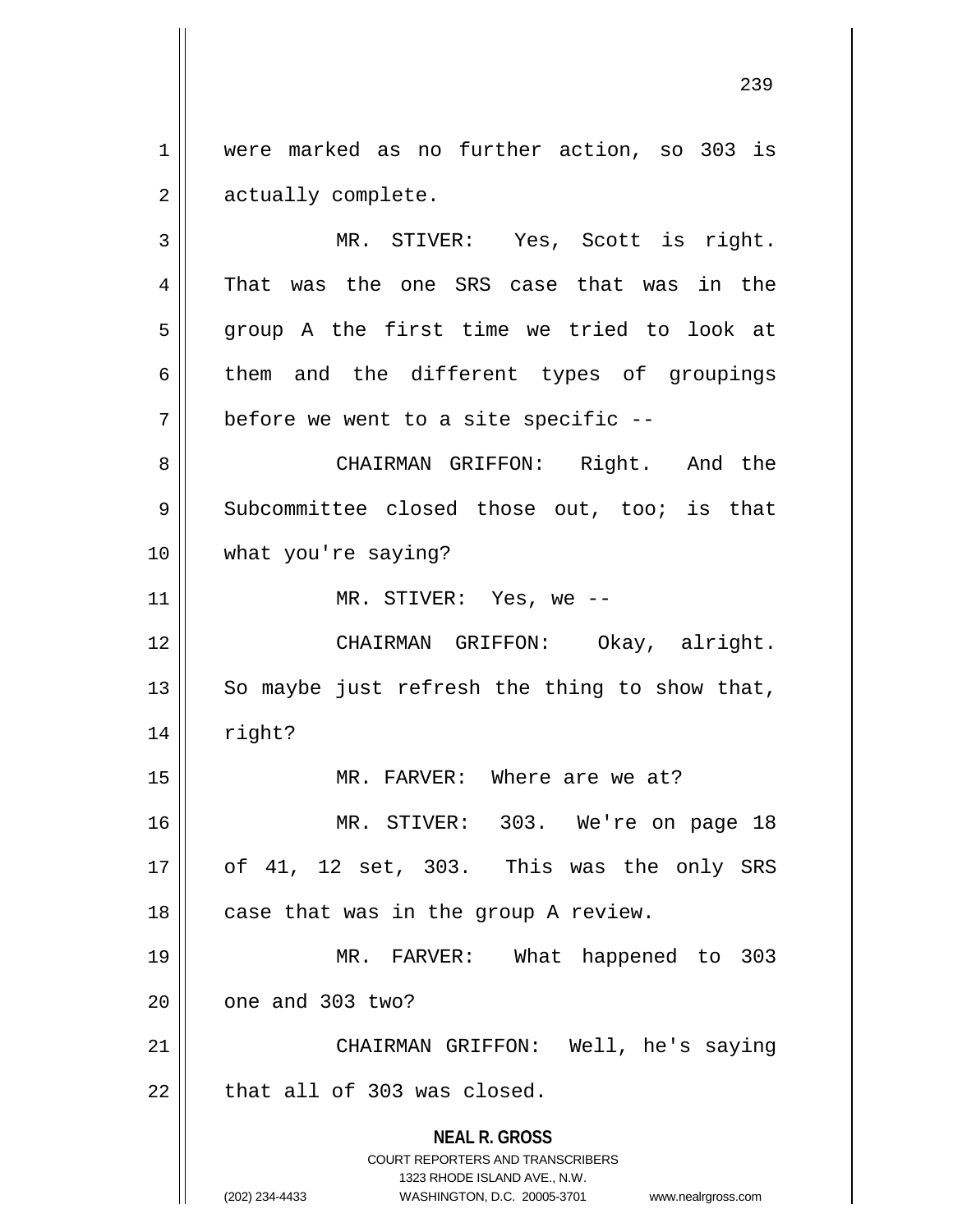**NEAL R. GROSS** COURT REPORTERS AND TRANSCRIBERS 1323 RHODE ISLAND AVE., N.W. (202) 234-4433 WASHINGTON, D.C. 20005-3701 www.nealrgross.com 1 || MR. STIVER: Remember, we --2 MR. FARVER: Oh, oh, okay. I see -- 3 MR. STIVER: Yes, so those have all 4 || been closed out, all the findings in 303. 5 CHAIRMAN GRIFFON: So we should just  $6 \parallel$  update it to reflect that the Subcommittee 7 | closed them. Yes. 8 MR. STIVER: Just make a note that 9 || all the findings and observations associated 10 with 303 have been -- 11 CHAIRMAN GRIFFON: Taking Scott's 12 || word for that, yes. 13 || MR. STIVER: -- addressed. 14 CHAIRMAN GRIFFON: Okay. Then we go 15 up to 304.1? 16 MEMBER CLAWSON: I'm sorry. This is 17 Brad. I was having a hard time following 18 || everything. So what did we do with these? 19  $\parallel$  Are they closed or --20 MR. KATZ: Closed. So, Brad, all of  $21 \parallel 303$  is closed. 22 MEMBER CLAWSON: Okay. I just,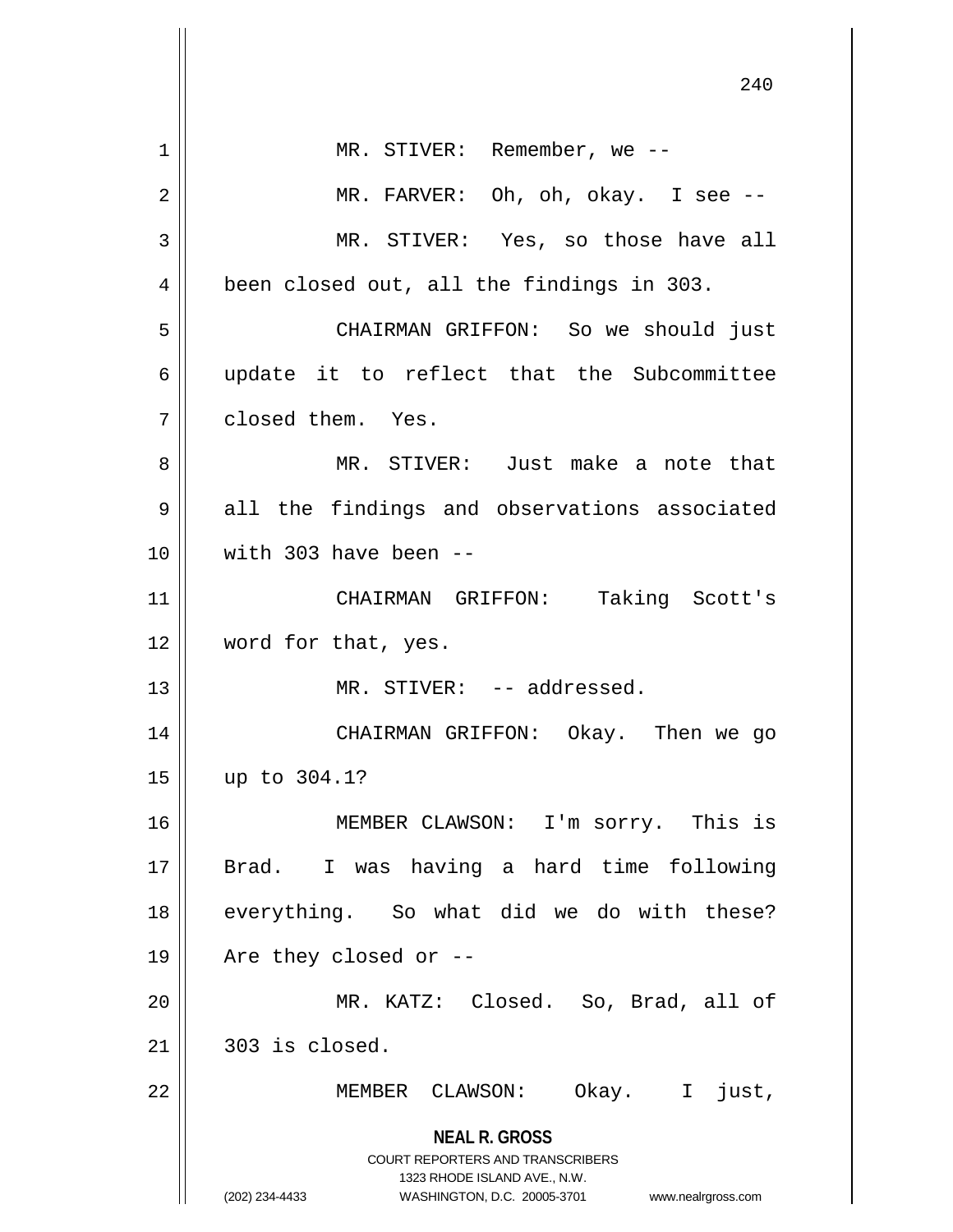| 1  | everybody was kind of talking over each other,                                                                                                                         |
|----|------------------------------------------------------------------------------------------------------------------------------------------------------------------------|
| 2  | and I heard closed, and I just wanted to make                                                                                                                          |
| 3  | sure. Thanks.                                                                                                                                                          |
| 4  | MR. KATZ: Thanks.                                                                                                                                                      |
| 5  | CHAIRMAN GRIFFON: So we're up to                                                                                                                                       |
| 6  | 304.1 then. And SC&A's recommendation then is                                                                                                                          |
| 7  | this is a Dose Reconstruction Subcommittee                                                                                                                             |
| 8  | issue. You're deferring.                                                                                                                                               |
| 9  | MR. STIVER: These were the ones                                                                                                                                        |
| 10 | that we felt we could not address just by, you                                                                                                                         |
| 11 | know, conversing one on one, but it really                                                                                                                             |
| 12 | warranted discussion within the Subcommittee.                                                                                                                          |
| 13 | CHAIRMAN GRIFFON: Sure, sure.                                                                                                                                          |
| 14 | MEMBER KOTELCHUCK: Cycle data.                                                                                                                                         |
| 15 | CHAIRMAN GRIFFON:<br>Can you go                                                                                                                                        |
| 16 | through the explanation of the cycle data and                                                                                                                          |
| 17 |                                                                                                                                                                        |
| 18 | MR. FARVER: I'm trying, but I'm                                                                                                                                        |
| 19 | trying to find 304.                                                                                                                                                    |
| 20 | CHAIRMAN GRIFFON: I heard David is                                                                                                                                     |
| 21 | asking about it.                                                                                                                                                       |
| 22 | MEMBER KOTELCHUCK: Right.                                                                                                                                              |
|    | <b>NEAL R. GROSS</b><br><b>COURT REPORTERS AND TRANSCRIBERS</b><br>1323 RHODE ISLAND AVE., N.W.<br>(202) 234-4433<br>WASHINGTON, D.C. 20005-3701<br>www.nealrgross.com |

 $\overline{\phantom{a}}$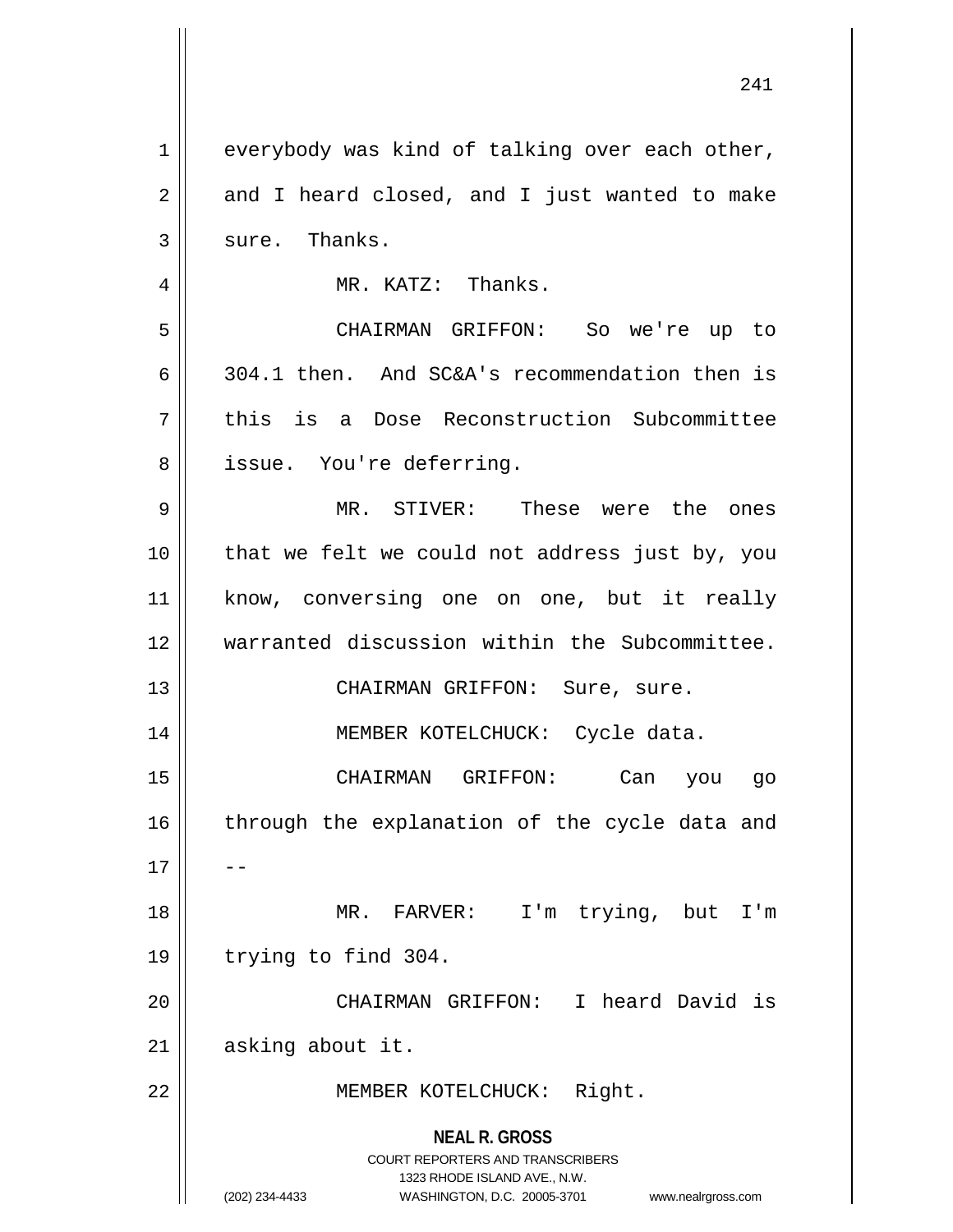| 1              | MR. FARVER: Yes. Okay. Over in                                                                      |
|----------------|-----------------------------------------------------------------------------------------------------|
| $\overline{2}$ | the fifth column where it says from OCAS-TIB-                                                       |
| 3              | 6, when cycle data which is like a dosimeter                                                        |
| 4              | cycle, quarterly or --                                                                              |
| 5              | MEMBER KOTELCHUCK: Okay. Okay.                                                                      |
| 6              | MR. FARVER: -- we'll put in as a                                                                    |
| 7              | zero -- or year information is missing from                                                         |
| 8              | the SLHP3 form, the dose reconstructor should                                                       |
| 9              | evaluate the following criteria, and that's                                                         |
| 10             | taken from TIB-6.                                                                                   |
| 11             | MEMBER KOTELCHUCK: Thank you.                                                                       |
| 12             | MR. FARVER: And then down there you                                                                 |
| 13             | can see in bold where it says discussion of                                                         |
| 14             | the method used for the missed dose and the                                                         |
| 15             | rationale for why it was included or excluded                                                       |
|                | shall be included in the dose reconstruction                                                        |
| 16             |                                                                                                     |
| 17             | in the report. So we believe the method used                                                        |
| 18             | by NIOSH for this case was not claimant                                                             |
| 19             | favorable and is not consistent with the                                                            |
| 20             | method used to assign dose for unmonitored                                                          |
| 21             | employment period.                                                                                  |
| 22             | Okay. The assignment of missed dose                                                                 |
|                | <b>NEAL R. GROSS</b>                                                                                |
|                | <b>COURT REPORTERS AND TRANSCRIBERS</b>                                                             |
|                | 1323 RHODE ISLAND AVE., N.W.<br>(202) 234-4433<br>WASHINGTON, D.C. 20005-3701<br>www.nealrgross.com |
|                |                                                                                                     |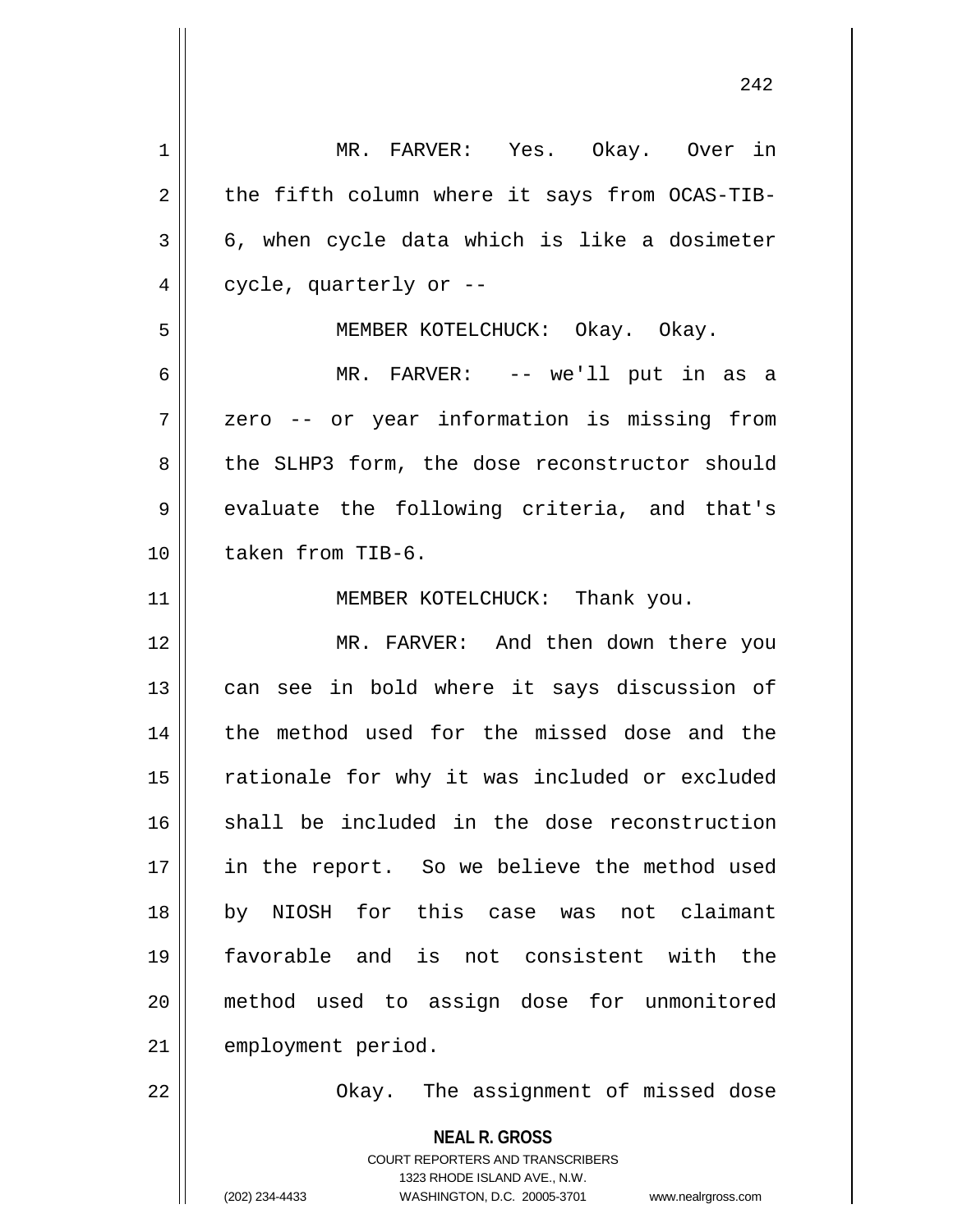1 | for unmonitored periods of employment, which  $2 \parallel$  include 1976 and 1983 to '85, is not claimant 3 favorable and inconsistent with the method 4 || used to assign dose for other unmonitored 5 | employment periods. NIOSH assigned a coworker  $6$  dose for '52 through '54 and '71 to '72 when 7 || the records indicate the employee was not 8 monitored. Since the employee worked as an 9 | instrument mechanic from '55 until the end of 10 his career, SC&A believes that the employee 11 should have been assigned a coworker or 12 unmonitored dose for '76 and '83 through '85. 13 In other words, we're saying the job

 didn't change, so if you do it for one period you should do something similar for the other periods. This would have resulted of an additional dose of 186 millirem using the 50th 18 || percentile coworker model or a 1.358 rem using 19 || a more likely 95th percentile model, which we | then discuss in the next finding, 304.2.

21 || So there's still issues. One, we  $22$  || think they should have assigned a coworker or

**NEAL R. GROSS**

COURT REPORTERS AND TRANSCRIBERS 1323 RHODE ISLAND AVE., N.W. (202) 234-4433 WASHINGTON, D.C. 20005-3701 www.nealrgross.com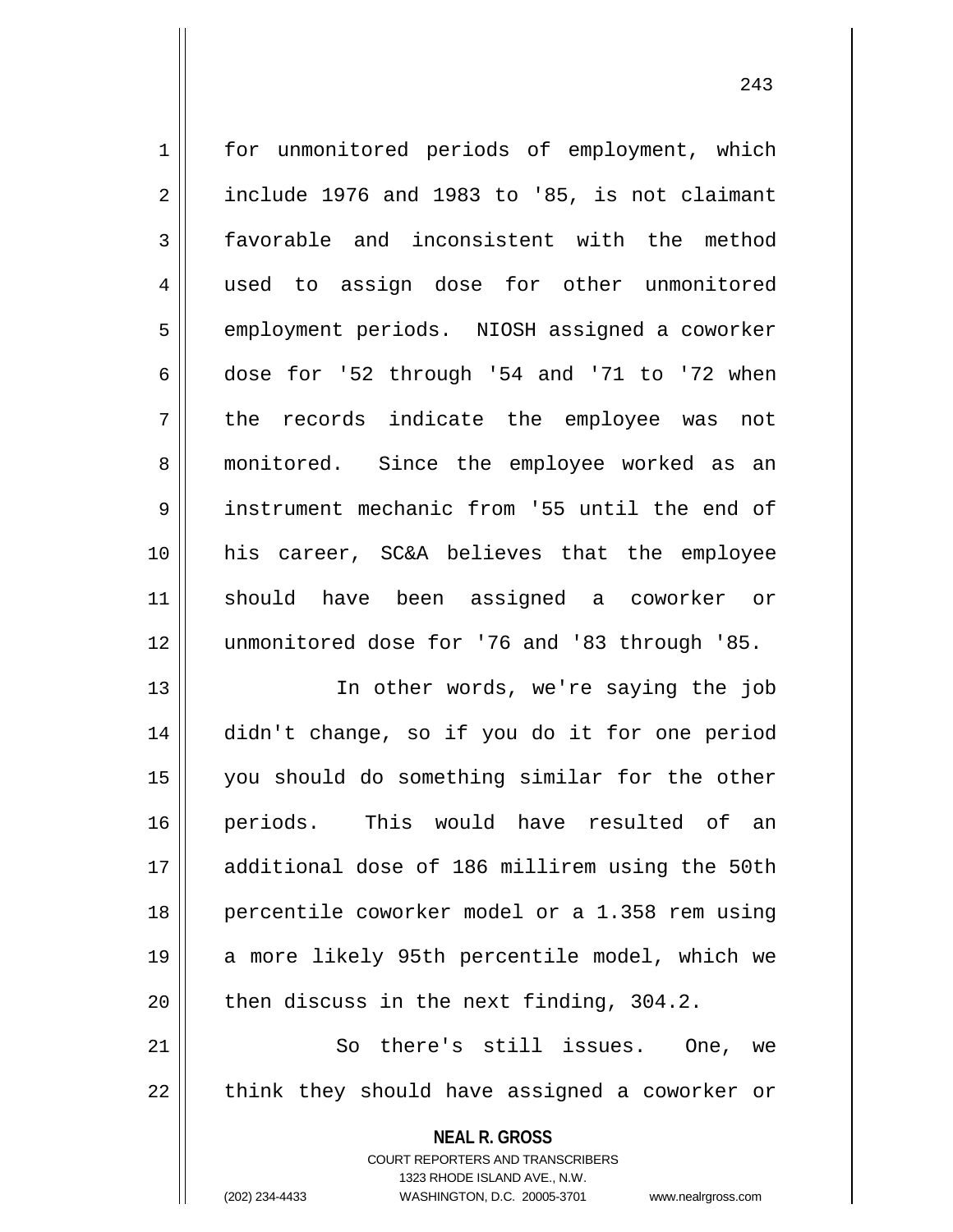1 a monitored dose for other periods than what  $2 \parallel$  they did. And, second, we believe it probably  $3 \parallel$  should have been a 95th percentile instead of  $4 \parallel$  a 50th percentile, and that goes into 304 that  $5 \parallel$  they did not know if they used the appropriate 6 || coworker model.

7 MR. STIVER: Yes. So 304.1 and 8 304.2 are related to each other, or should 9 they have used a coworker model for missed 10 || dose and then one percentile for distribution 11 to select.

12 MR. FARVER: And the reason I kind 13 || of kicked it back to the Subcommittee was, you 14 || know, I'm not sure I'm going to get anywhere  $15$  | talking to Scott about this because, you know, 16 || it's pretty clear how they look at this, and I 17 || read TIB-6 that they should have, if you're 18 || going to do that then you better include your 19 justification. Now, we just didn't understand 20 || why they treated the two instances separately,  $21$  and, you know, they give an explanation.

22 CHAIRMAN GRIFFON: Scott, do you

**NEAL R. GROSS** COURT REPORTERS AND TRANSCRIBERS

1323 RHODE ISLAND AVE., N.W.

(202) 234-4433 WASHINGTON, D.C. 20005-3701 www.nealrgross.com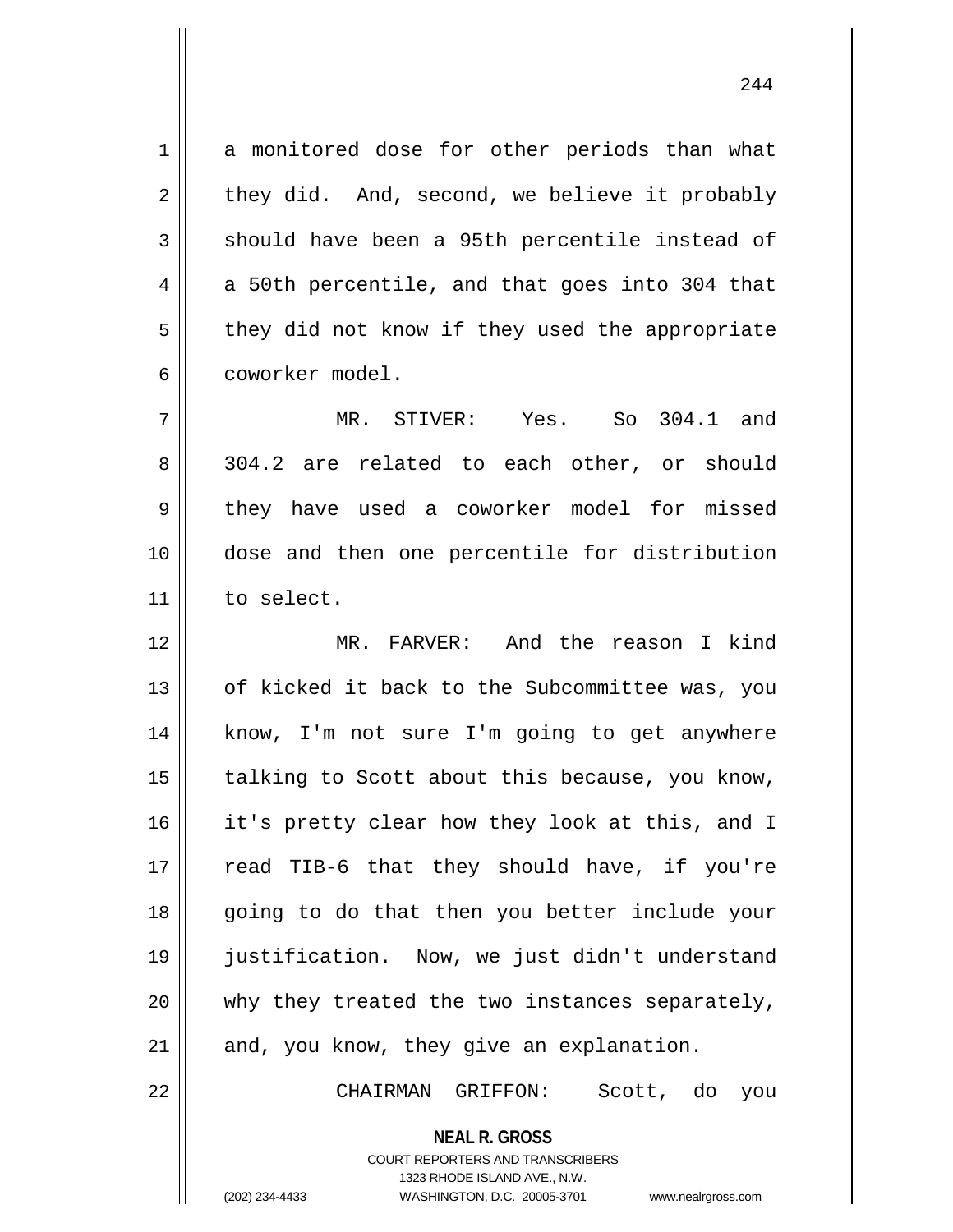1 || have anything to add in on this?

2 MR. SIEBERT: Well, I will say the  $3 \parallel$  reason they were handled differently is 4 | because the records are different during those 5 time frames. OCAS-TIB-6 was specifically 6 written to deal with the time frame of '73  $7 \parallel$  through '88, knowing that their records, they 8 did not record zeros, they just left them as 9 || blanks during that specific time frame. So 10 when you look at this individual's records, 11 || there are years that show up in his annual 12 dose report that clearly they show as blank 13 instead of zeros during the '73 to '88 time 14 || frame. And then specifically '76, '83, '84, 15 || and '85, the years are there in the annual 16 || report. There's no numbers listed, no zero, 17 no number, no nothing. The lines are there, 18 but there's just not an entry. And based on 19 the way that Savannah River was doing their 20 || records, they were not reporting those zeros. 21 So OCAS-TIB-6 was written to cover that time 22 || frame that if you see that that likely the

**NEAL R. GROSS**

COURT REPORTERS AND TRANSCRIBERS 1323 RHODE ISLAND AVE., N.W. (202) 234-4433 WASHINGTON, D.C. 20005-3701 www.nealrgross.com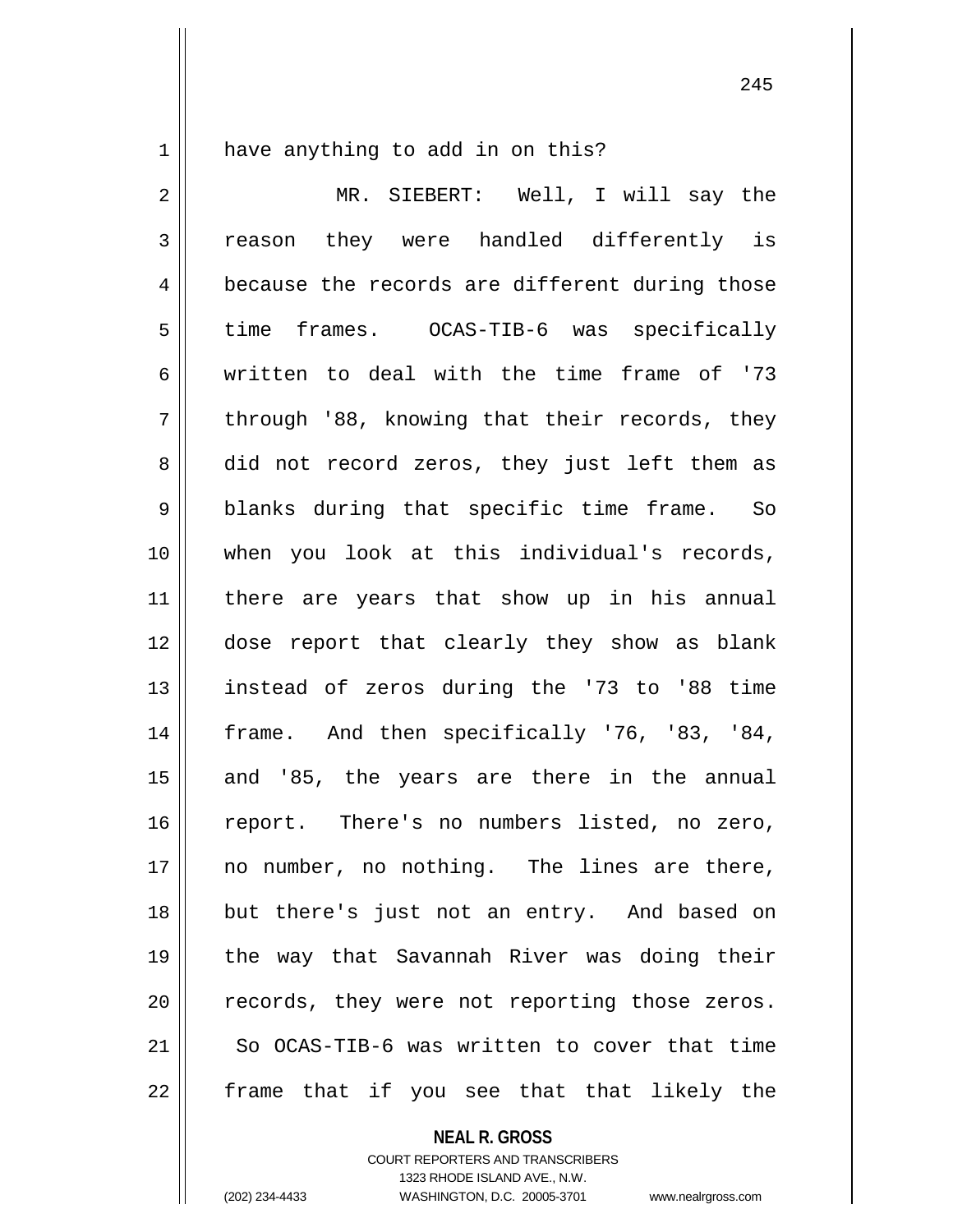1 | individual was being monitored, and there was 2 || nothing greater than detectable, so we fill  $3 \parallel$  that time frame as if they were fully 4 || monitored with dosimeters and give them missed 5 dose for those missing time frames. That's  $6$  | the whole point of OCAS-TIB-6.

 The reason different years, the 8 years outside of that were handled differently were because they're outside of that time frame, and OCAS-TIB-6 is written specifically for '73 through '88. So that's why they're 12 | handled differently.

13 CHAIRMAN GRIFFON: So in other 14 words, you know that you have documentation 15 || saying that the practice during that time 16 period was to leave blank when they were were 17 monitored and below detectable?

18 MR. SIEBERT: Correct.

19 CHAIRMAN GRIFFON: Okay.

20 MR. HINNEFELD: This is Stu. Scott, 21 what other years, besides the years that you 22 || mentioned in the '73 to '88 period, were there

> **NEAL R. GROSS** COURT REPORTERS AND TRANSCRIBERS 1323 RHODE ISLAND AVE., N.W.

(202) 234-4433 WASHINGTON, D.C. 20005-3701 www.nealrgross.com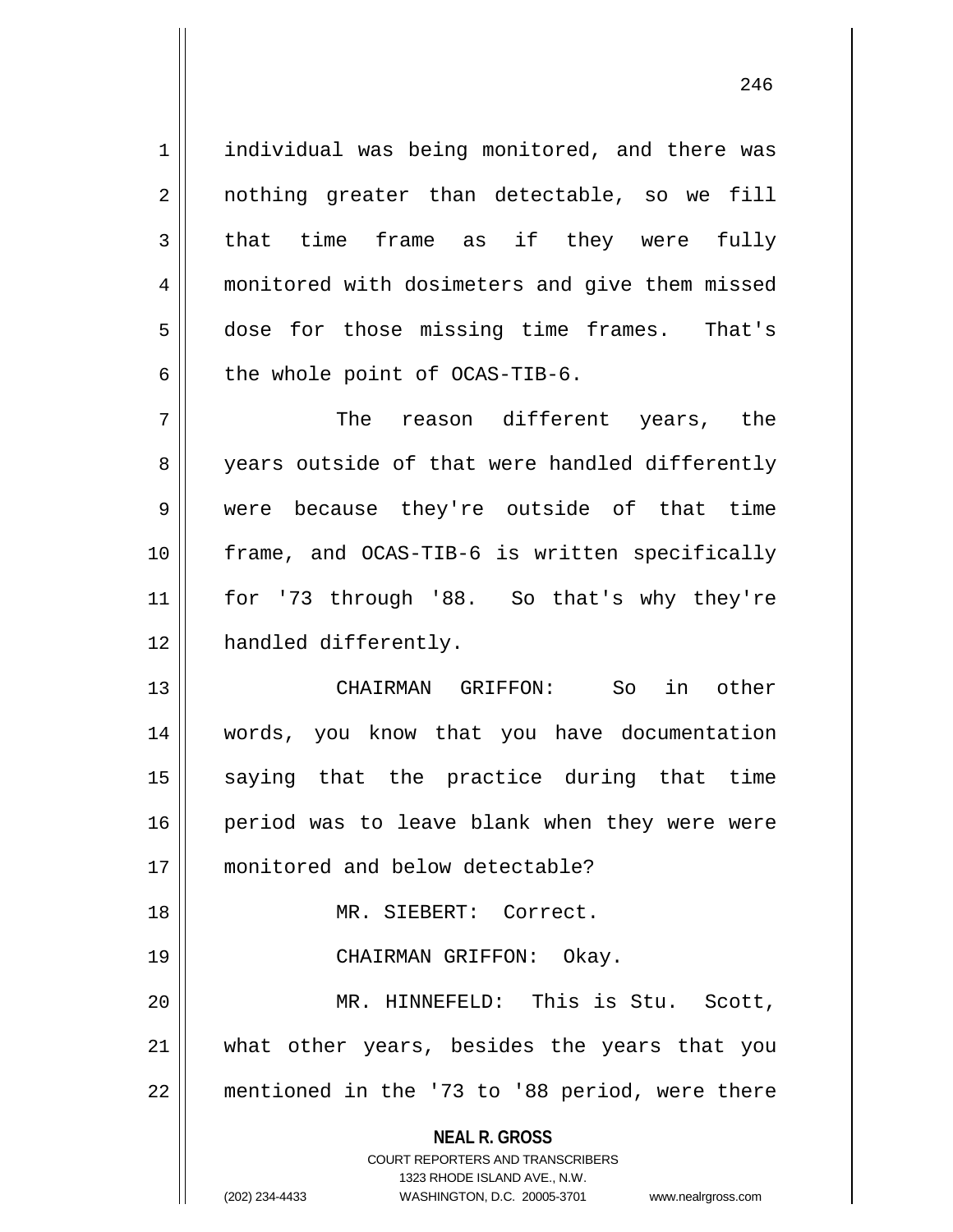**NEAL R. GROSS** COURT REPORTERS AND TRANSCRIBERS 1323 RHODE ISLAND AVE., N.W. (202) 234-4433 WASHINGTON, D.C. 20005-3701 www.nealrgross.com 1 | other years when the individual's record did 2 | not include any zeros? 3 || MR. SIEBERT: Yes, there were, '52 4 || through '54 and '71 through '72, there were no  $5 \parallel$  values listed for those years either. 6 MR. FARVER: And those were treated 7 as unmonitored. 8 MR. HINNEFELD: So he was an 9 | instrument mechanic from '54 forward; is that 10 what we said? 11 MR. FARVER: I believe so. His 12 whole career. His job, I do not believe,  $13$  changed. 14 MR. HINNEFELD: Okay. So the 15 thought process here is from '54 through '70 16 he was an instrument mechanic and he was 17 || monitored because we got --18 MR. SIEBERT: Well, let me back up a 19 second. I'm sorry. I'm looking at the dose 20 | reconstruction report. And, actually, for '53  $21$  and '54, he was working for a painting  $22$  || subcontractor. So we assigned coworker doses,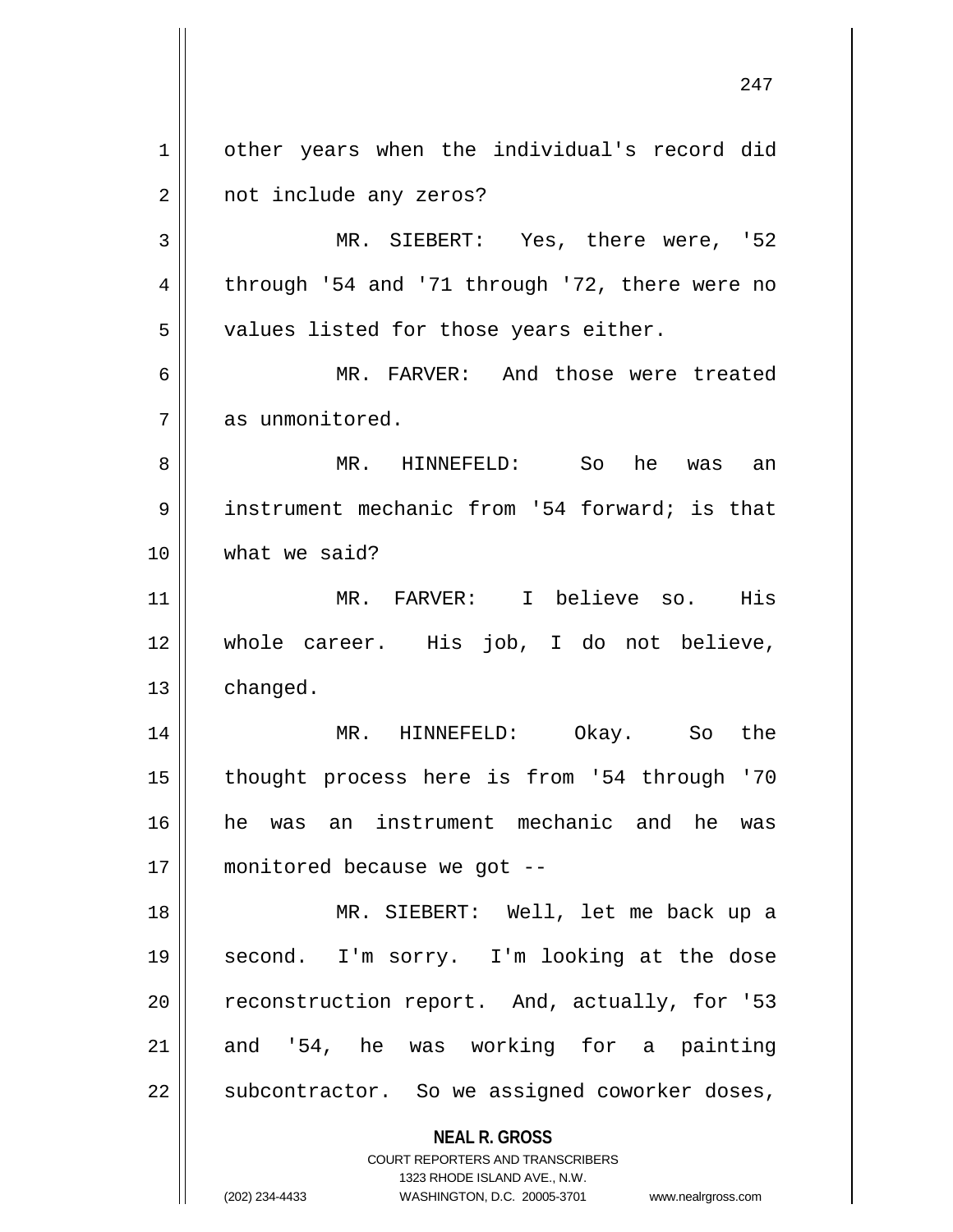| along with the CTW construction worker values.                                                      |
|-----------------------------------------------------------------------------------------------------|
| MR. HINNEFELD: Okay. So then '55                                                                    |
| he became an instrument mechanic?                                                                   |
| MR. SIEBERT: That's what I see,                                                                     |
| yes.                                                                                                |
| MR. HINNEFELD: Okay. And he was                                                                     |
| monitored?                                                                                          |
| MR. STIVER: Presumably monitored.                                                                   |
| MR. HINNEFELD: Well, apparently he                                                                  |
| was. We've got a record, right? From '55                                                            |
| forward?                                                                                            |
| MR. SIEBERT: Right. '54 through                                                                     |
| '70 we have values for every year.                                                                  |
| MR. HINNEFELD: Okay. So he was                                                                      |
| monitored during those years. '71 and '72,                                                          |
| based on what we see here, he was<br>not                                                            |
| monitored because that's outside of the TIB-6                                                       |
| period, so we don't have anything in this                                                           |
| record.                                                                                             |
| MR. SIEBERT: Correct.                                                                               |
| MR. FARVER:<br>So we've got coworker                                                                |
| dose.                                                                                               |
| <b>NEAL R. GROSS</b>                                                                                |
| <b>COURT REPORTERS AND TRANSCRIBERS</b>                                                             |
| 1323 RHODE ISLAND AVE., N.W.<br>(202) 234-4433<br>WASHINGTON, D.C. 20005-3701<br>www.nealrgross.com |
|                                                                                                     |

 $\mathsf{l}$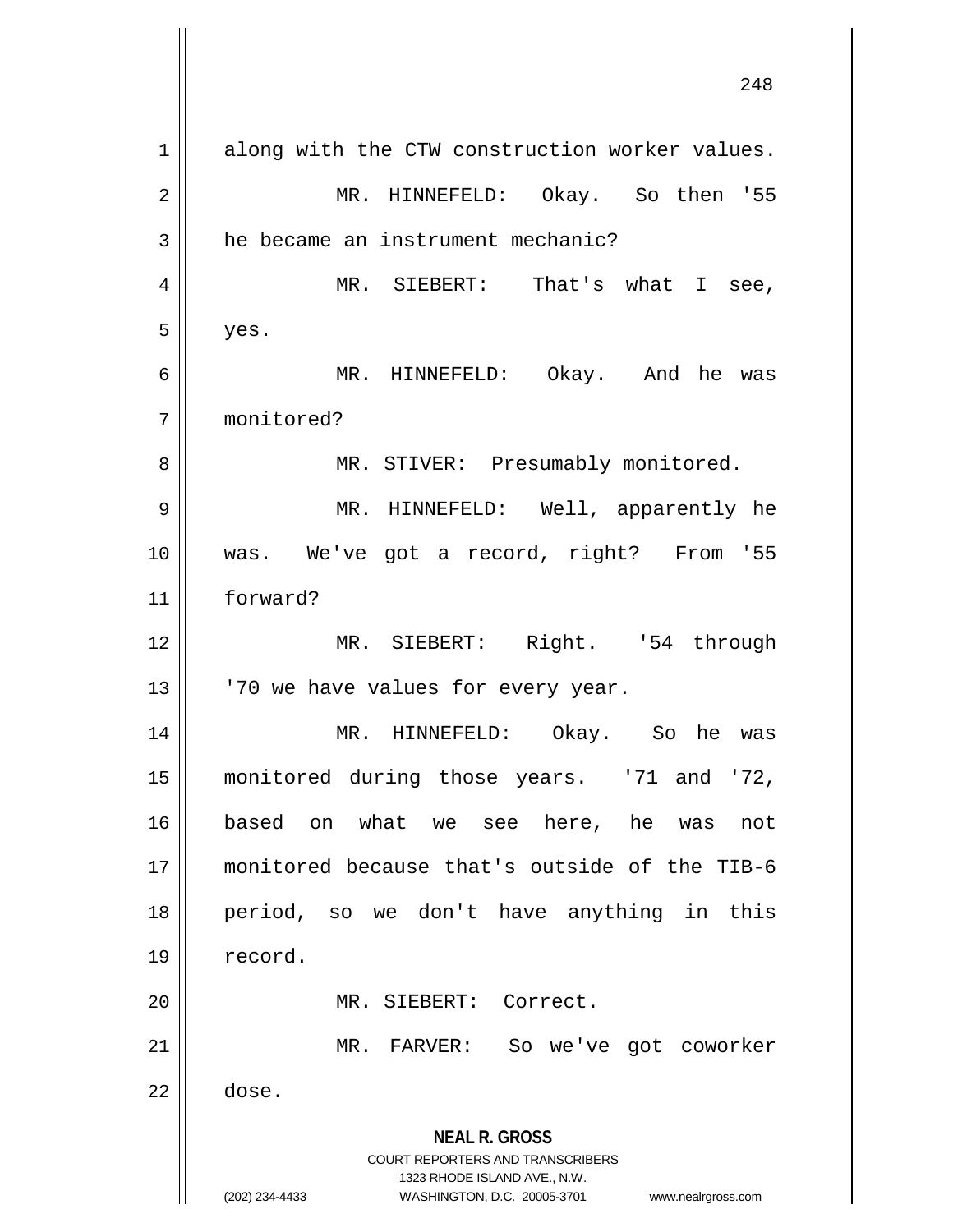**NEAL R. GROSS** COURT REPORTERS AND TRANSCRIBERS 1323 RHODE ISLAND AVE., N.W. (202) 234-4433 WASHINGTON, D.C. 20005-3701 www.nealrgross.com 1 MR. HINNEFELD: So what we've  $2 \parallel$  established now is a pattern of an instrument 3 mechanic who some years is monitored and then 4 || other times, because of assignment, is taken  $5$  |  $\sigma$ ff the monitoring list. 6 MR. FARVER: And you assign 7 coworker. 8 MR. HINNEFELD: And you assign 9 | coworker. I know. I'm just trying to figure  $10$  || out how they --11 || MR. FARVER: Okay. 12 MR. HINNEFELD: Okay. So now we 13 || enter the '73 through '88 period when, for 14 most of those years, he's monitored because he 15 have his records, but there are those handful 16 || of years when there is nothing in his record 17 which can be interpreted as either he wasn't 18 monitored or he had all zeros. 19 MR. FARVER: Yes. 20 MR. HINNEFELD: Okay. 21 MEMBER KOTELCHUCK: Now, am I 22 || interrupting? Sorry.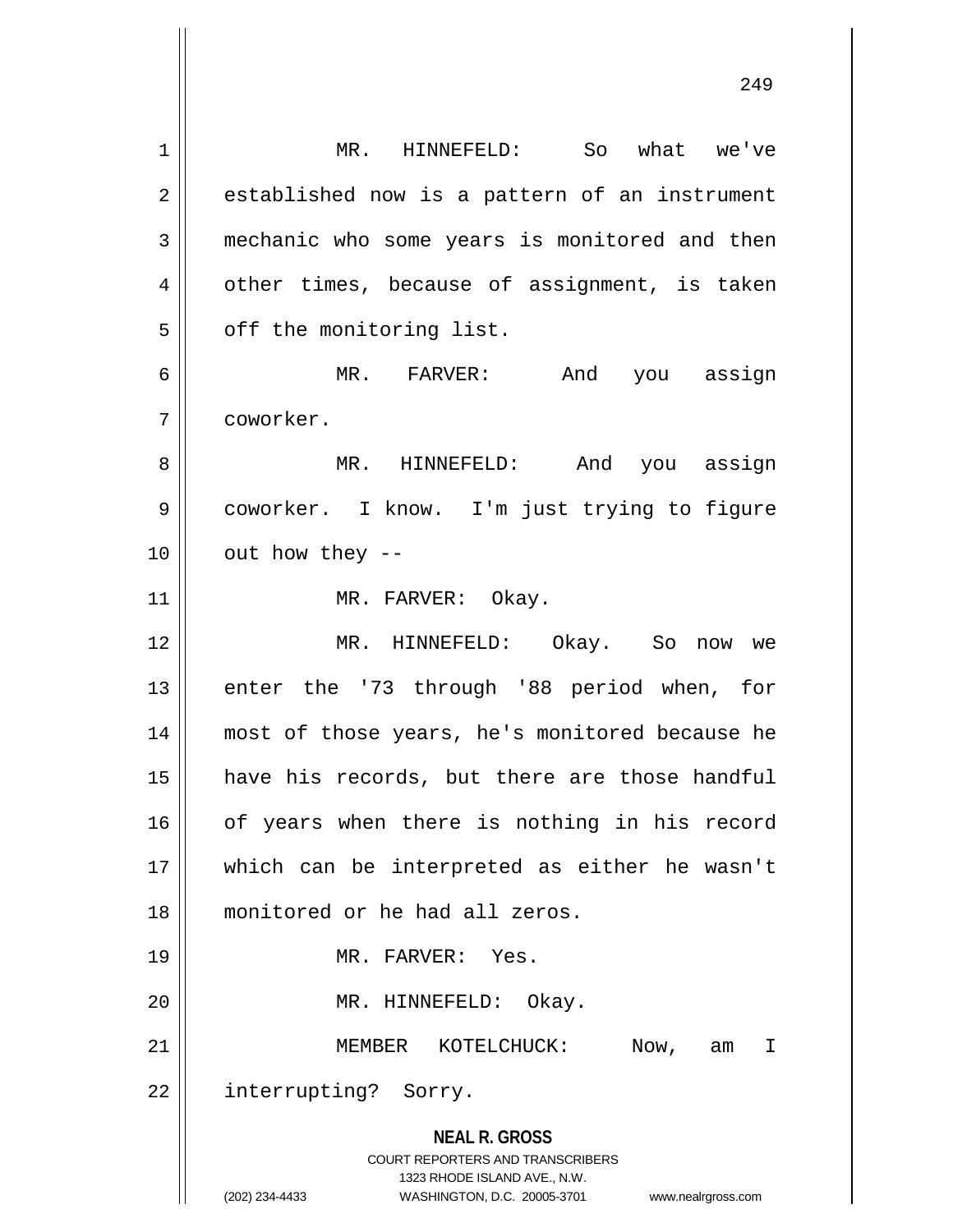**NEAL R. GROSS** COURT REPORTERS AND TRANSCRIBERS 1323 RHODE ISLAND AVE., N.W. 1 || MR. HINNEFELD: So what I'm getting  $2 \parallel$  at, and I think this is probably where Doug is 3 coming from, is that we have a pattern of an 4 instrument mechanic who some years is 5 | monitored and some years is not. 6 MR. FARVER: Yes. 7 MR. HINNEFELD: And so when you go  $8 \parallel$  to the TIB-6 criteria of looking at this guy's 9 Work history and decide what was, you know, 10 what were the possible things that were going 11 on during '73 to '88 when we don't know if he 12 was monitored or had all zeros. We have 13 || already established that, at least for a few 14 years before that, Savannah River would have 15 || instrument mechanics who were not monitored.  $16$  So you would say that a coworker dose, if they 17 were not monitored at all, then you would want  $18$  | to use a coworker dose, not a missed dose. 19 MR. FARVER: Yes. 20 MR. HINNEFELD: Okay. So that's 21 where you're coming from. 22 MR. FARVER: Yes.

(202) 234-4433 WASHINGTON, D.C. 20005-3701 www.nealrgross.com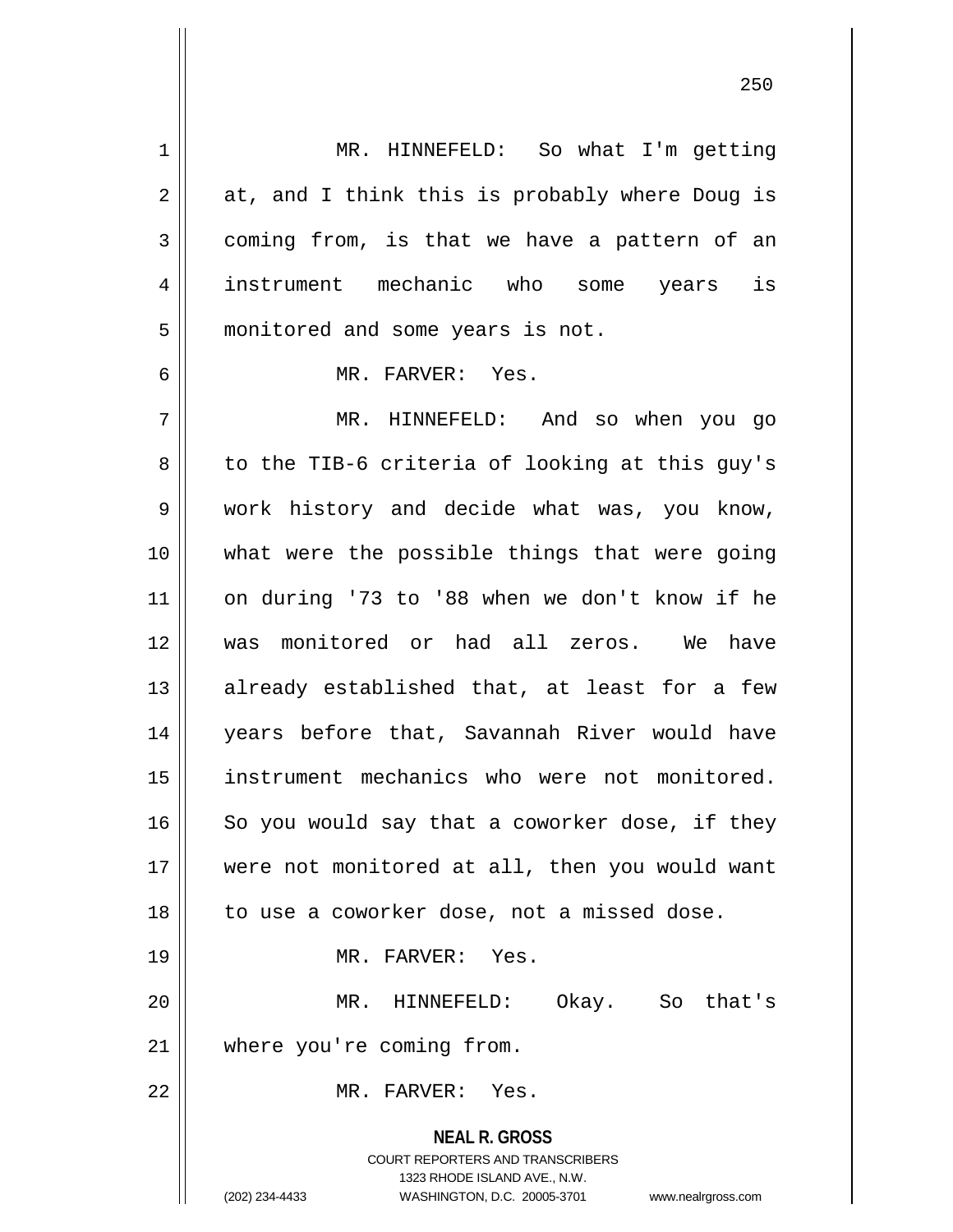1 || MR. HINNEFELD: So is there other 2 || information? I mean, does the external or 3 does the bioassay record give indication of 4 whether his work activity would allow you to 5 determine, well, he probably was monitored and 6 || had all zeros because he was leaving bioassay 7 samples or he was leaving bioassay samples 8 when we got records and then he was leaving 9 bioassay samples when it's blank, so he 10 probably wasn't monitored. Is there anything 11  $\parallel$  else to go with it, in addition to what OTIB-6 12 -- see, OTIB-6 is a sort of permissive. You 13 || are permitted to interpret a blank dosimetry 14 || record as monitored with all zeros, but it's  $15$  || not instructive to say that that's definitely 16 what it means. There's other things that 17 you're supposed to consider. So, Scott, are 18 there other things, other pieces of 19 information that may prove to us the 20 || conclusion that he was monitored, he was 21 | likely monitored?

22 || MR. SIEBERT: I'm flipping through

**NEAL R. GROSS** COURT REPORTERS AND TRANSCRIBERS 1323 RHODE ISLAND AVE., N.W. (202) 234-4433 WASHINGTON, D.C. 20005-3701 www.nealrgross.com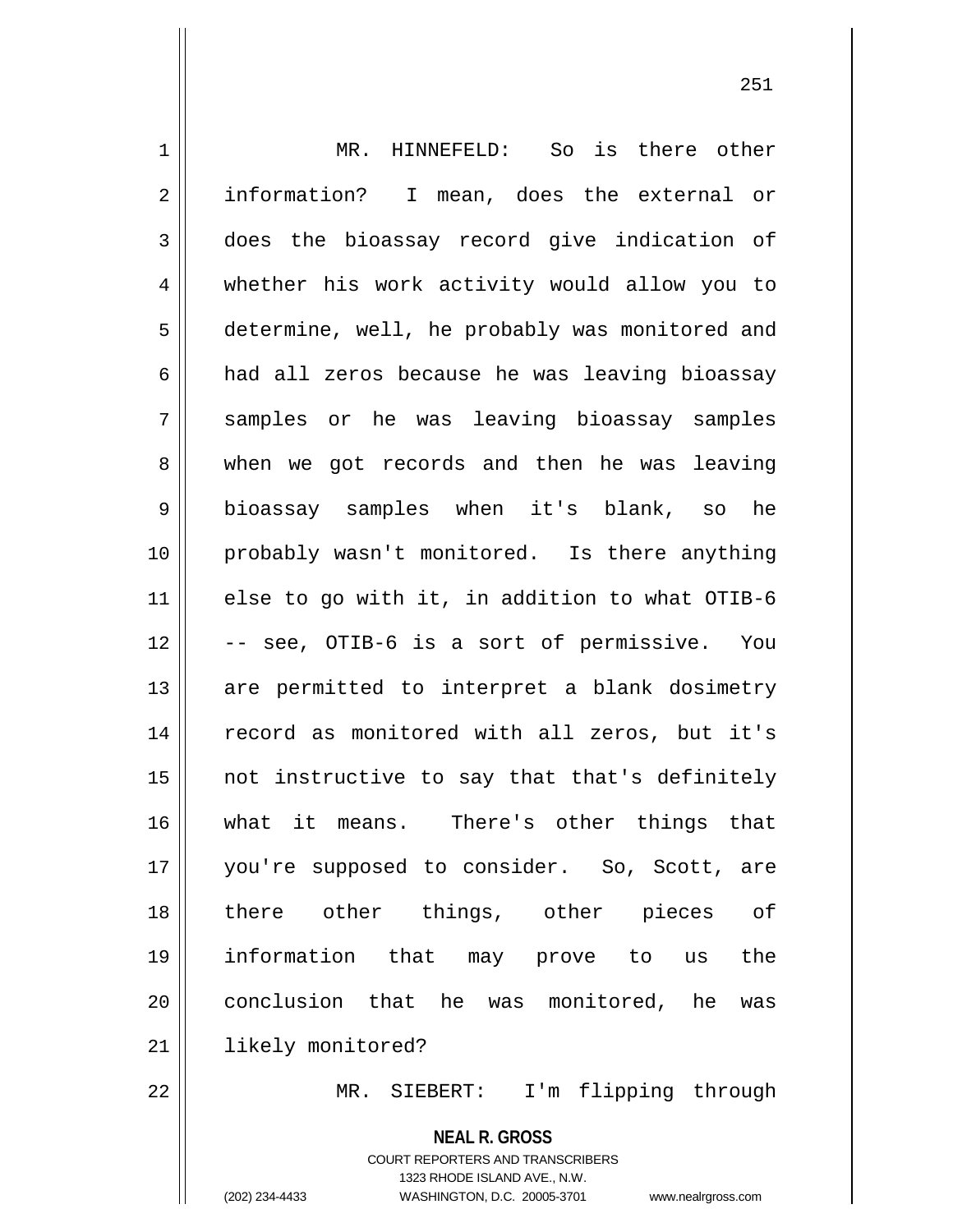his bioassay as we speak.

| $\sqrt{2}$   | MR. HINNEFELD: Okay.                                                                                                                                                   |
|--------------|------------------------------------------------------------------------------------------------------------------------------------------------------------------------|
| $\mathbf{3}$ | MR. CALHOUN: Well, they make                                                                                                                                           |
| 4            | reference to a relatively low dose, so without                                                                                                                         |
| 5            | knowing the case number I can't look through                                                                                                                           |
| 6            | it.                                                                                                                                                                    |
| 7            | MR. HINNEFELD: Yes.                                                                                                                                                    |
| 8            | MS. LIN: I think we're talking                                                                                                                                         |
| 9            | about this person's employment history --                                                                                                                              |
| 10           | MR. HINNEFELD: I'm sorry. I'm                                                                                                                                          |
| 11           | normally better than that.                                                                                                                                             |
| 12           | MS. LIN: I know you are.                                                                                                                                               |
| 13           | MR. HINNEFELD: Yes.                                                                                                                                                    |
| 14           | MR. SIEBERT: No, his bioassay                                                                                                                                          |
| 15           | monitoring ends in 1960.                                                                                                                                               |
| 16           | MR. HINNEFELD: Okay. So for many                                                                                                                                       |
| 17           | years when he was monitored, when he<br>was                                                                                                                            |
| 18           | externally monitored he didn't have bioassay                                                                                                                           |
| 19           | data also. So that's not going to be helpful.                                                                                                                          |
| 20           | MR. FARVER: It looks like tritium                                                                                                                                      |
| 21           | was assigned for quite a few years, from '54                                                                                                                           |
| 22           | on it looks like. Well, it says he was not                                                                                                                             |
|              | <b>NEAL R. GROSS</b><br><b>COURT REPORTERS AND TRANSCRIBERS</b><br>1323 RHODE ISLAND AVE., N.W.<br>(202) 234-4433<br>WASHINGTON, D.C. 20005-3701<br>www.nealrgross.com |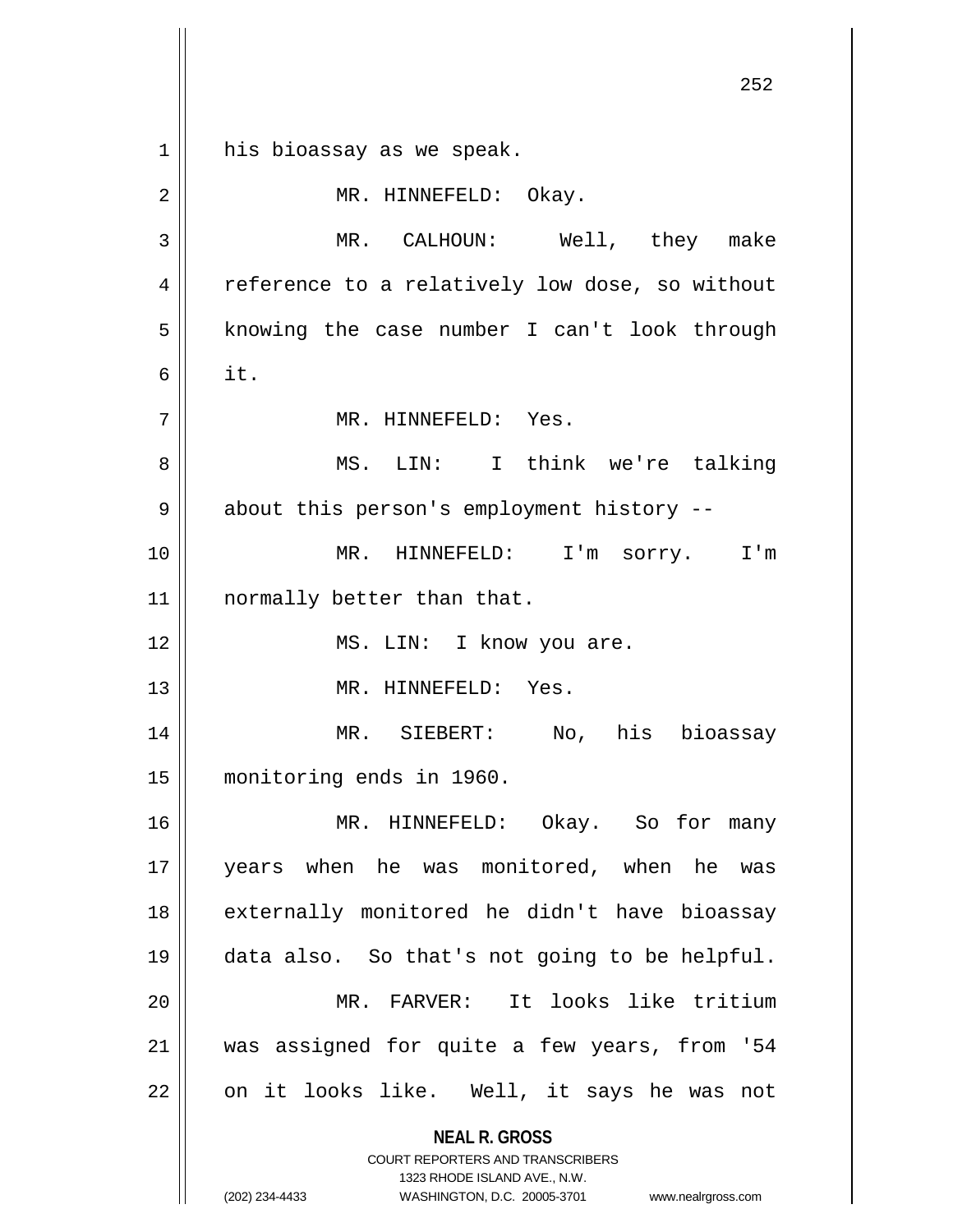1 || monitored for tritium. Oh, but based on 2 maximum internal dose estimate for Savannah  $3$  River, they count that in his tritium dose. 4 || Okay. That's not helpful either. 5 MR. HINNEFELD: Okay. Well, let's  $6 \parallel$  just go on to the second part of this question 7 because I think it might be relevant to a 8 || resolution. The second part of your question 9 was you suggested this person have a 95th 10 percentile coworker dose, rather than the 50th 11 percentile. 12 MR. FARVER: Yes. 13 || MR. HINNEFELD: Okay. Now, that one 14 I don't follow because we have a person who's 15 an instrument mechanic who is monitored for 16 || some years and not monitored for others. And, 17 || presumably, there was a decision made that, 18 because of his assignment as instrument 19 mechanic this year, we're not going to monitor 20 him anymore. So why would he fit the 95th 21 || percentile profile of someone who works and is 22 || routinely exposed? It seems like that would

COURT REPORTERS AND TRANSCRIBERS

**NEAL R. GROSS**

1323 RHODE ISLAND AVE., N.W.

(202) 234-4433 WASHINGTON, D.C. 20005-3701 www.nealrgross.com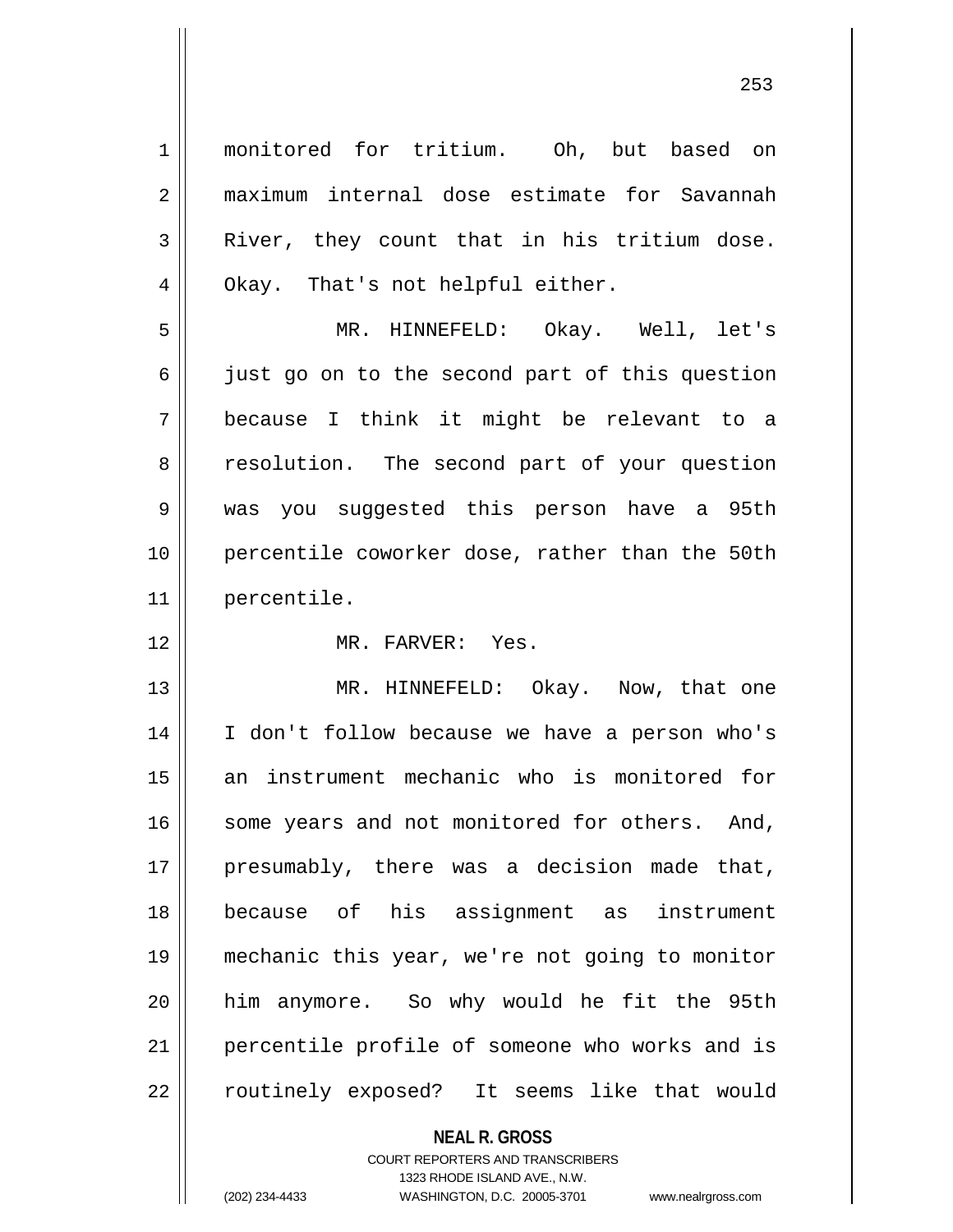1 | be an occasionally exposed person who'd be a 2 | 50th percentile coworker type.

 $3 \parallel$  See, in order for him to be an 4 | instrument mechanic, monitored some years, not 5 monitored others, somebody at Savannah River 6  $\parallel$  decided we don't have to monitor this guy this 7 year. Well, typically, you don't make that 8 decision about the people who are most highly 9 exposed. You make that decision about people 10 who are not very highly exposed, and so they 11 would be a 50 percenter, not a 95 percenter.

 MR. STIVER: Yes, I see where you're 13 || coming from, Stu. In our response here, it 14 || seems to be kind of predicated on the notion that in '53 and '54 he was a clerk and patrolman, which would probably have less exposure potential, and then went to an instrument mechanic slot or designation later. It's sort of an implied higher exposure 20 || potential going along with that secondary job position later on and that he might have, || therefore, be given the higher, the 95th

## **NEAL R. GROSS** COURT REPORTERS AND TRANSCRIBERS 1323 RHODE ISLAND AVE., N.W. (202) 234-4433 WASHINGTON, D.C. 20005-3701 www.nealrgross.com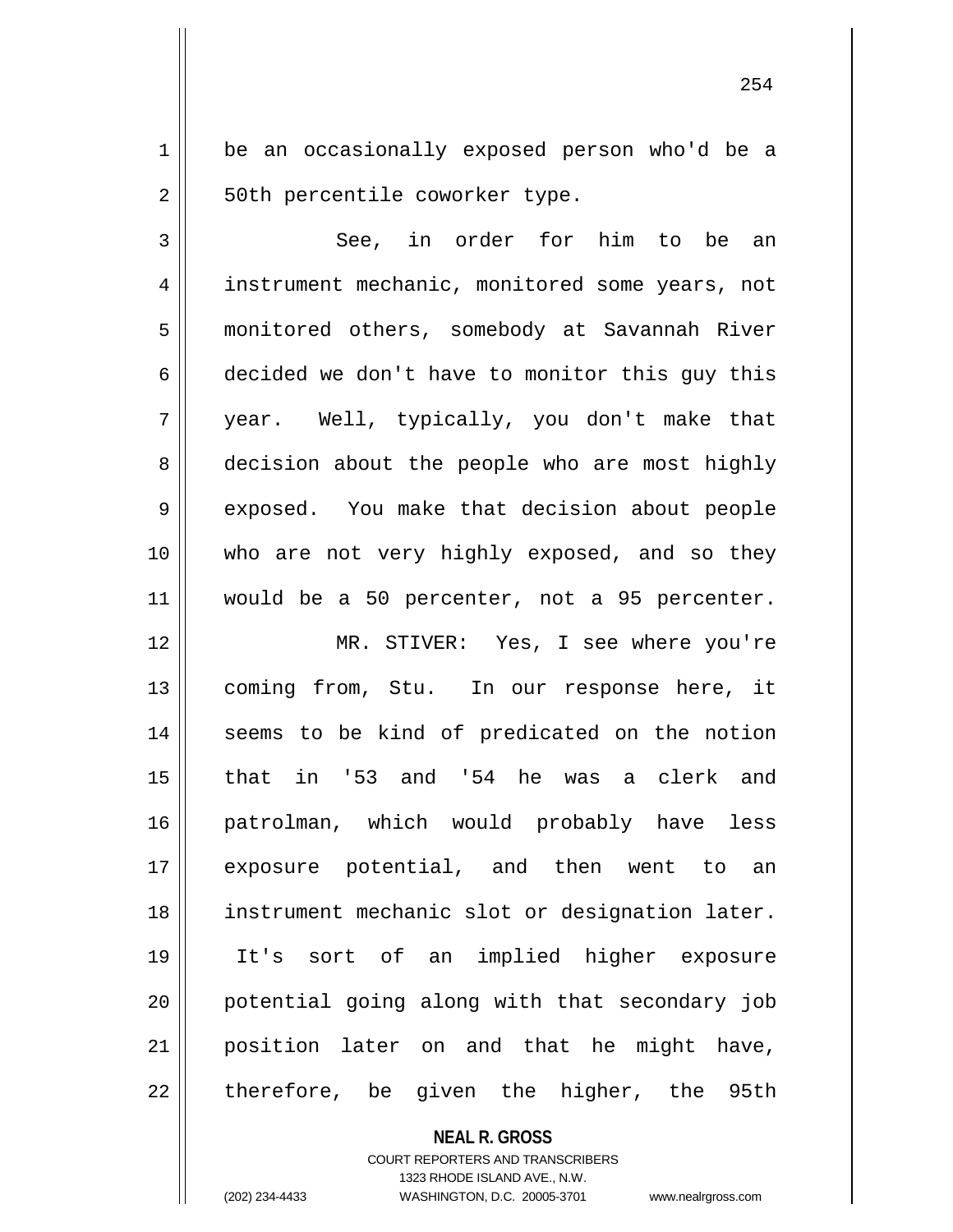**NEAL R. GROSS** COURT REPORTERS AND TRANSCRIBERS 1 || percentile because he may have been in a more 2 | highly-exposed group. But what you're saying  $3 \parallel$  is that, based on the monitoring record, it 4 || would appear that the --5 MR. HINNEFELD: I would assume that  $6 \parallel$  he would not be a highly-exposed person. 7 MEMBER MUNN: He's still in the 8 | lower exposed group. 9 MR. SIEBERT: This is Scott. I also 10 looked at his actual monitoring records when 11 he was being monitored, and they were low 12 exposures, much more in line with the 50th 13 percentile in the coworker study than if 14 you're looking at the 95th percentile. It 15 would have been much higher than anything he 16 || qot while he was being monitored. 17 MEMBER MUNN: So why would you put  $18$  || in there when he wasn't being monitored  $-$ 19 MEMBER KOTELCHUCK: I was wondering 20 || about what the dosimetry record was telling us 21 about the period '73 through '82, except for  $22 \parallel$   $176$ . I mean, is there a consistency from

1323 RHODE ISLAND AVE., N.W.

(202) 234-4433 WASHINGTON, D.C. 20005-3701 www.nealrgross.com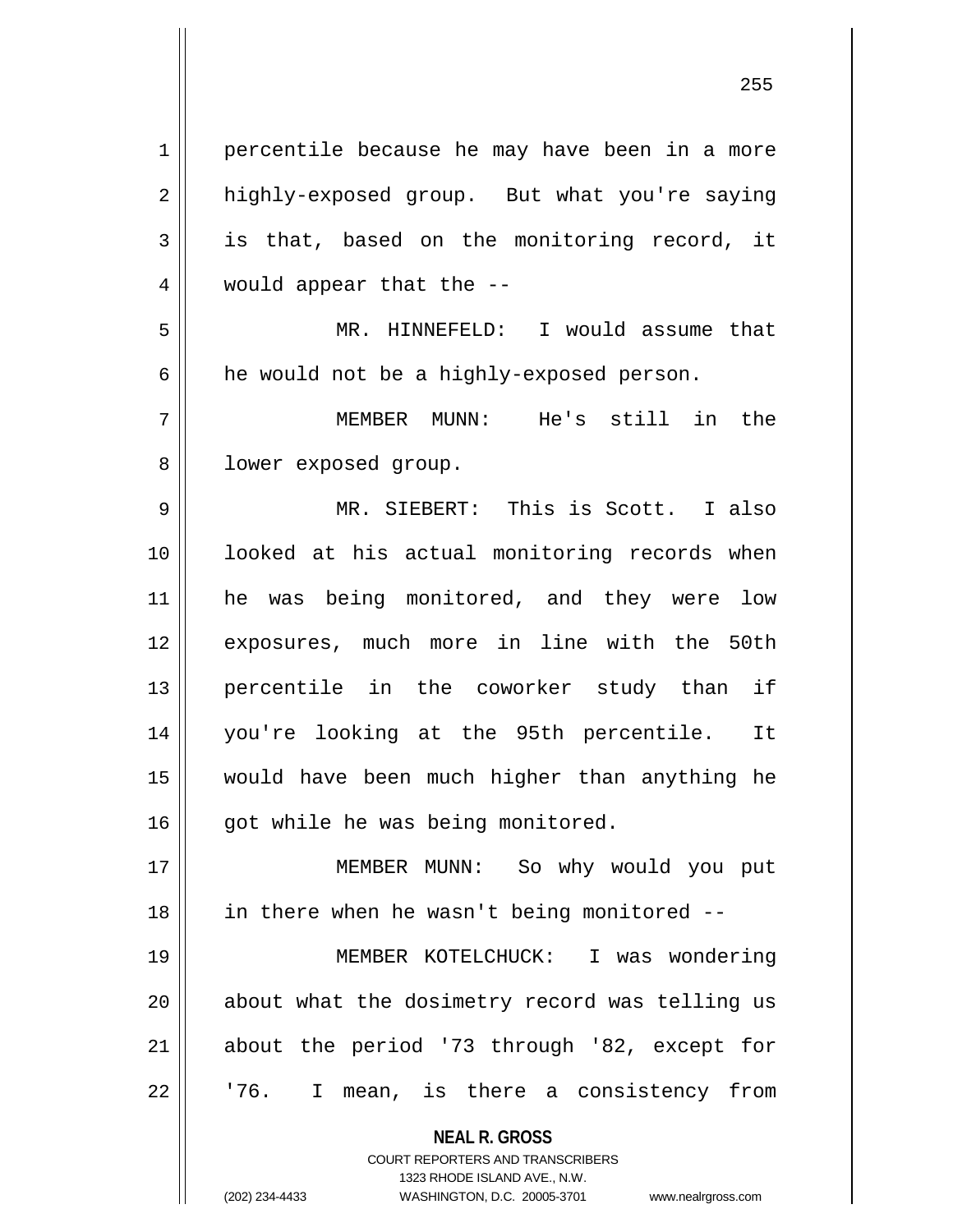**NEAL R. GROSS** COURT REPORTERS AND TRANSCRIBERS 1323 RHODE ISLAND AVE., N.W. 1 | before '71 on the exposure data, the dosimetry 2 data, consistency from before '71 to the '70s  $3 \parallel$  and actually '85 to '89 because the person 4 worked for 35 years, so he worked up through  $5 \parallel$  '89 or '90. Just to get an idea, even though  $6 \parallel$  what you've said about the bioassays also 7 || makes sense. It kind of goes off and on, and 8 that's what, when he goes back on is he about  $9 \parallel$  the same as he was before, before '70 or '71? 10 MR. SIEBERT: Yes. He would 11 generally run zeros, except for he had a 12 couple of years that were approximately 60 13 millirem. Then we have a '71 - '72 time frame 14 || where we don't have anything. And then '73 he 15 goes to 50. In '74, he jumps up to 300, but  $16$  from that point on, when we have data, it's  $17$  | around 5, 10, 20 millirem or zeros. 18 MEMBER MUNN: Still talking about 19 || low exposure. 20 MEMBER KOTELCHUCK: We are talking 21 about, except we're talking about low  $22$  || exposures in that period which suggests a job

(202) 234-4433 WASHINGTON, D.C. 20005-3701 www.nealrgross.com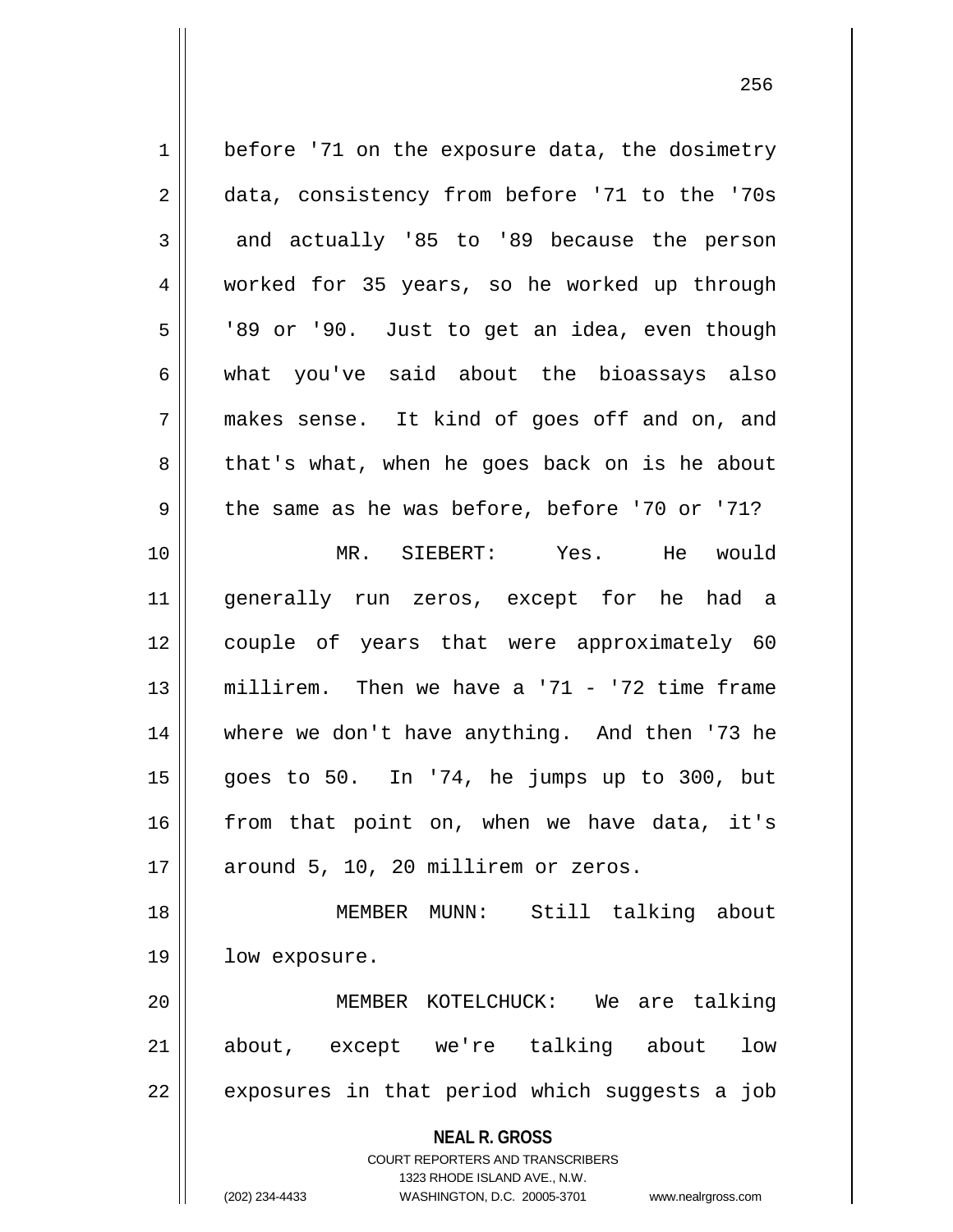**NEAL R. GROSS** COURT REPORTERS AND TRANSCRIBERS 1323 RHODE ISLAND AVE., N.W. (202) 234-4433 WASHINGTON, D.C. 20005-3701 www.nealrgross.com 1 change from instrument mechanic. A lesser --2 | MR. HINNEFELD: A lot of instruments  $3 \parallel$  you can repair without --4 MR. SIEBERT: And to give an 5 | example, in '74, even when he was monitored 6 and went up to 325 millirem, the 95th  $7$  || percentile for 1974 is almost one and a half 8 || rem, so it still does not, it does not line up 9 || with, even when he pops up. 10 MEMBER KOTELCHUCK: Okay. That's 11 helpful. So it does sound like there was 12 | change or low exposure in that period. 13 MR. CALHOUN: A change, but still in 14 || a low-exposure range. 15 MEMBER KOTELCHUCK: Yes, which would 16 | lead to coworker model. 17 MR. CALHOUN: At the 50th 18 percentile. 19 MEMBER MUNN: Yes. He didn't go  $20$  || into an operator's job or anything. 21 || MR. FARVER: The other thing I'll  $22$  || add to that is, if you want to do something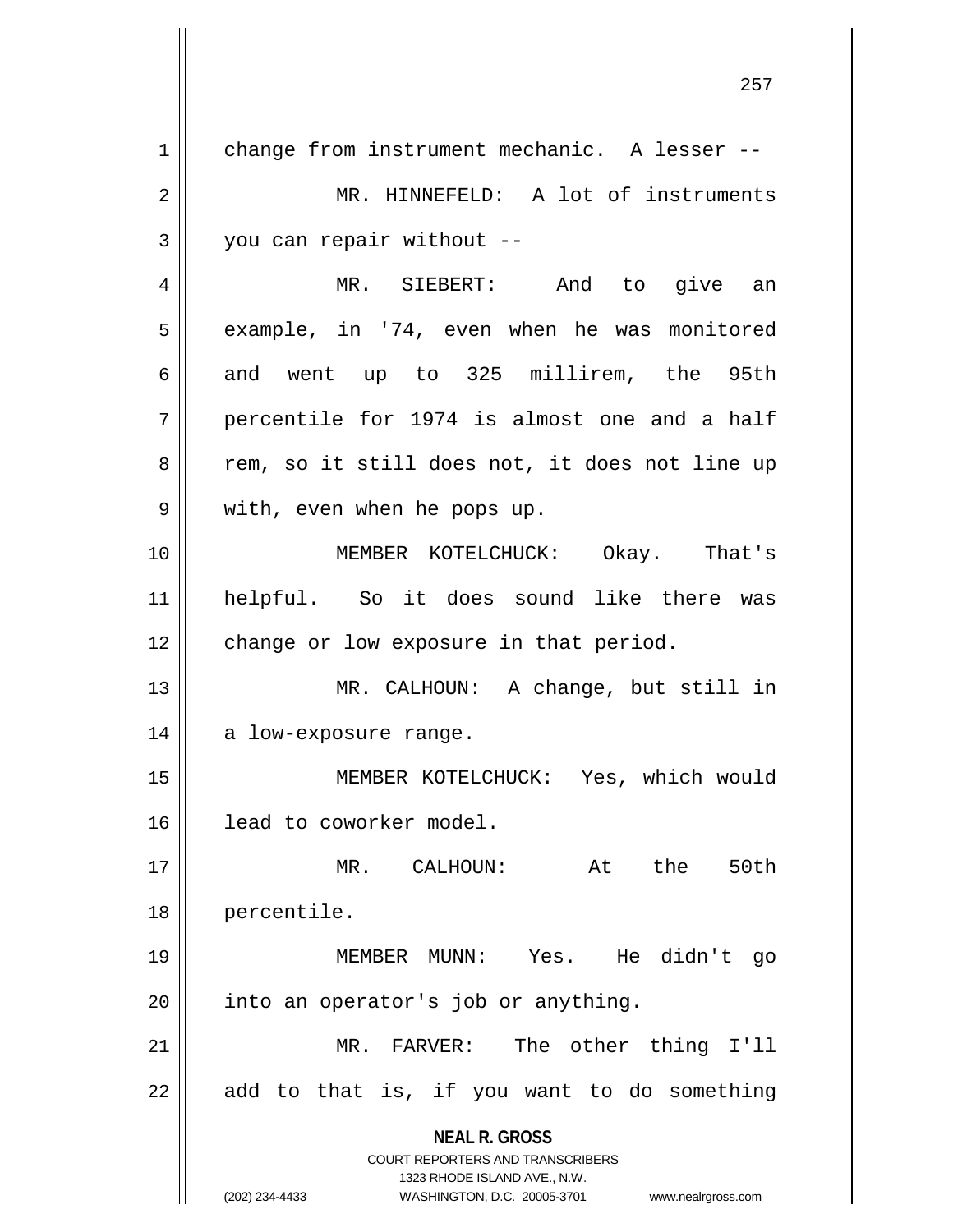1 || like that, it says a discussion of a method 2 | used for missed dose and the rationale for why  $3 \parallel$  it was used, included or excluded, shall be 4 | included in a dose reconstruction report.

 MR. SIEBERT: Well, the dose 6 ceconstruction report does say in the missed dose section, it gives the number of missed 8 dose badges, and it says this number was based upon the reported badge exchanges with additional cycles assigned where it appeared 11 || that zero readings were not reported and is maximized to ensure all possible instances of 13 || zero badge readings were accounted for in this dose reconstruction. But they did call out what they were doing. They may not have clearly called out exactly why they were doing it, but they did call out what they were 18 doing. MR. FARVER: They did call out what

 $20$  || they were doing, yes.

21 || MR. STIVER: I'm willing to accept  $22 \parallel$  that.

> **NEAL R. GROSS** COURT REPORTERS AND TRANSCRIBERS 1323 RHODE ISLAND AVE., N.W.

(202) 234-4433 WASHINGTON, D.C. 20005-3701 www.nealrgross.com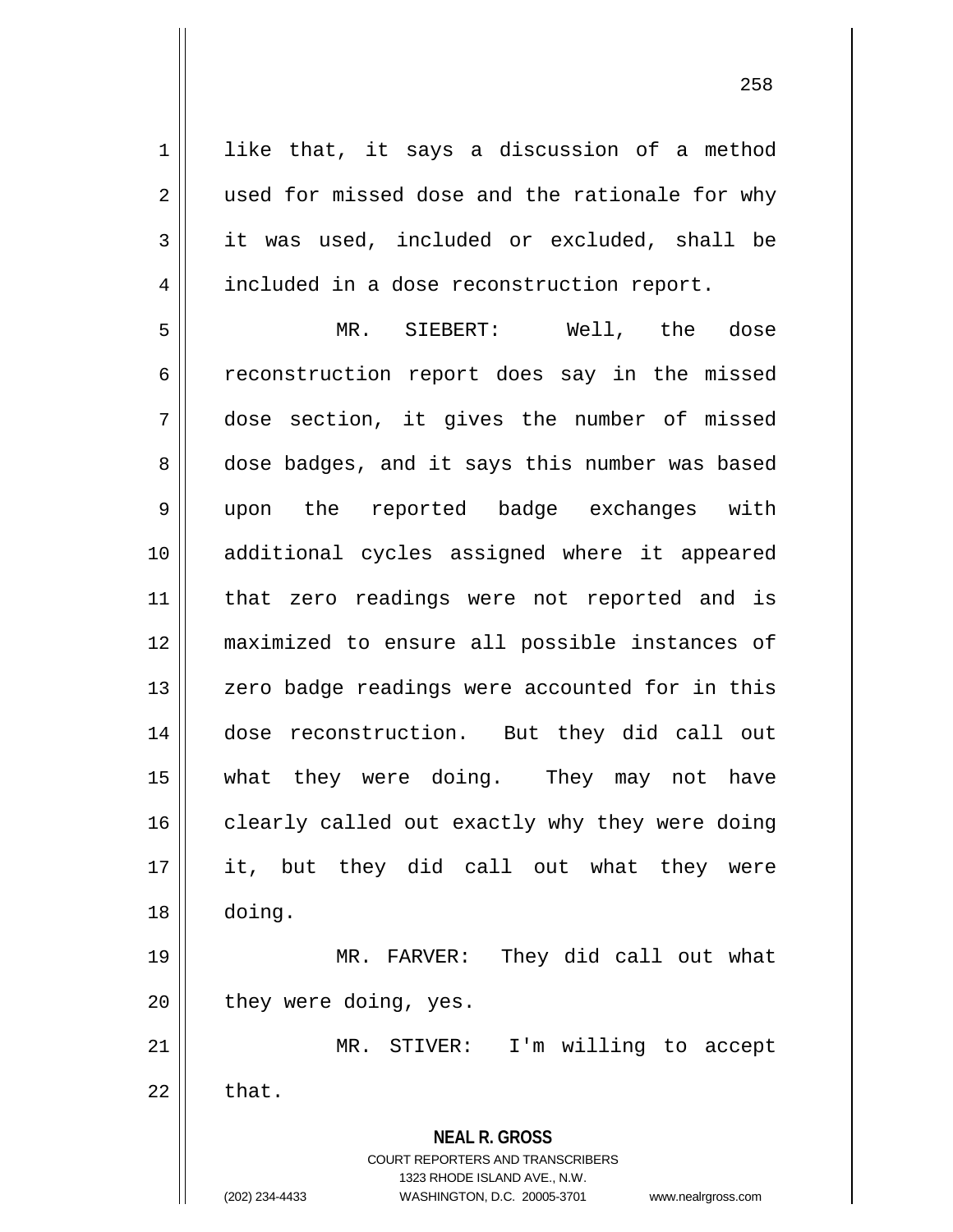**NEAL R. GROSS** COURT REPORTERS AND TRANSCRIBERS 1323 RHODE ISLAND AVE., N.W. 1 MEMBER KOTELCHUCK: Could I ask the  $2 \parallel$  lawyer? I mean, there was a remark here that 3 || we're near HIPAA, and I don't understand. You  $4 \parallel$  can talk to me afterward or tell us all but --5 MS. LIN: I can just put you in 6 || Privacy Act violation jail. 7 MEMBER KOTELCHUCK: Pardon? But 8 what was it that we were moving toward that 9 was personal and should have been protected? 10 MS. LIN: So what we're talking 11 about here -- maybe I should talk to you 12 offline. 13 MEMBER KOTELCHUCK: Fine. That is 14 || fine. I didn't know how to handle it, but I 15 want to understand. 16 MS. LIN: Yes. I mean, we have an 17 obligation under the Privacy Act statute, so 18 under the common law rubric where you protect 19 someone's privacy -- that's not specifically, 20 || you know, included in the Privacy Act. 21 MEMBER KOTELCHUCK: And you'll talk  $22$  | to me afterward about it.--

(202) 234-4433 WASHINGTON, D.C. 20005-3701 www.nealrgross.com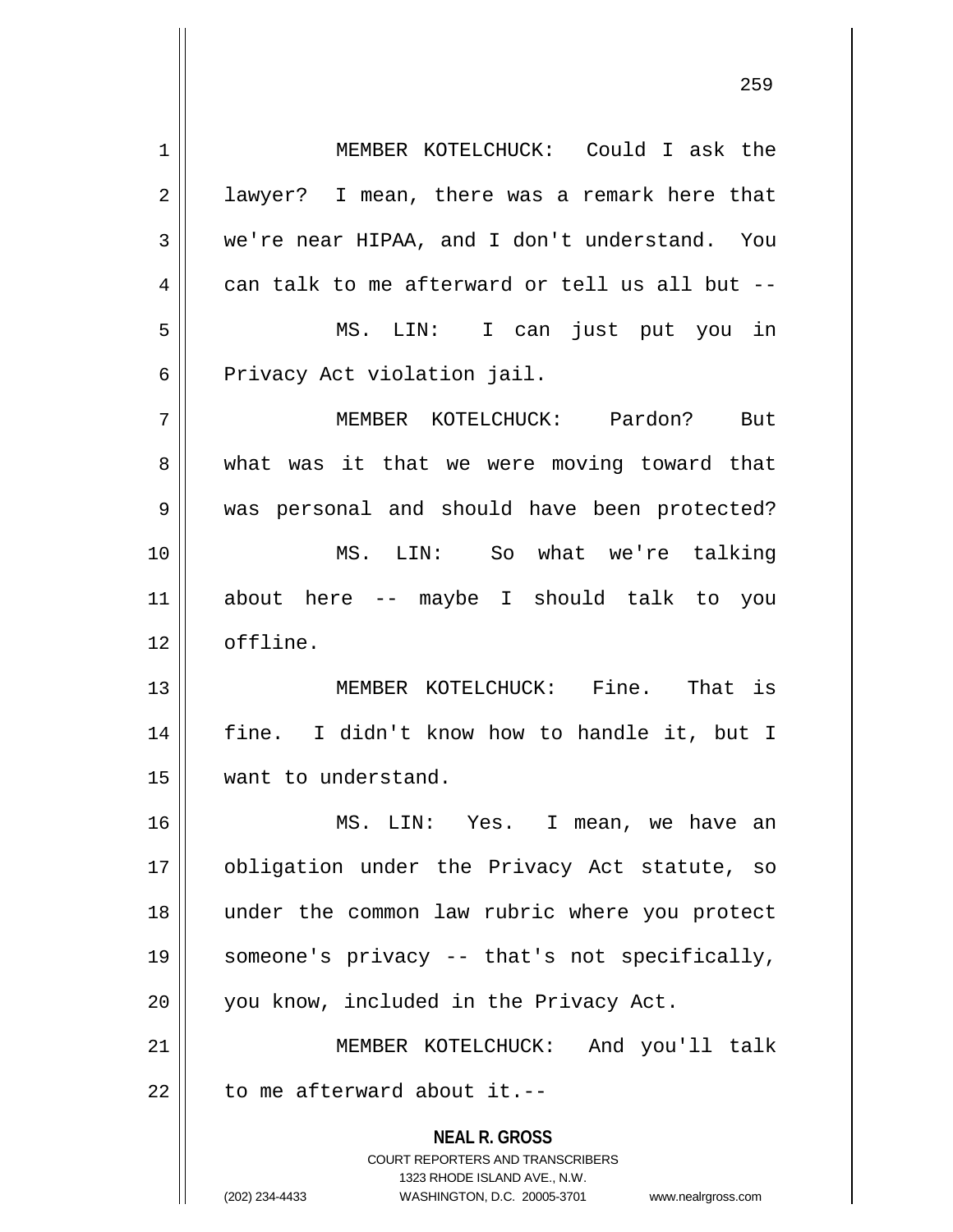|                | 260                                                                 |
|----------------|---------------------------------------------------------------------|
| $\mathbf 1$    | MR. SIEBERT: We can barely hear                                     |
| 2              | them on the phone.                                                  |
| 3              | It will be an<br>MR. HINNEFELD:                                     |
| $\overline{4}$ | offline conversation when it actually occurs.                       |
| 5              | MEMBER KOTELCHUCK: Right, okay.                                     |
| 6              | Thank you.                                                          |
| 7              | MR. KATZ: Okay. So are we closing                                   |
| 8              | this?                                                               |
| 9              | CHAIRMAN GRIFFON: Yes, 304.1 and 2.                                 |
| 10             | Alright. And then we have an observation for                        |
| 11             | 304.                                                                |
| 12             | MR. FARVER: The case was reworked,                                  |
| 13             | and it looks like they added a year to the                          |
| 14             | employment period and recalculated the PoC.                         |
| 15             | And the PoC changed. The dose went from, it                         |
| 16             | went up about a rem, and the PoC went from 42                       |
| 17             | to 40 percent. The PoC went down. So the                            |
| 18             | dose went up, and the PoC went down. That was                       |
| 19             | the observation.                                                    |
| 20             | MR. CALHOUN: You just need to know                                  |
| 21             | a lot more, like when the dose was assigned,                        |
| 22             | was it changed from a later day, was it                             |
|                | <b>NEAL R. GROSS</b>                                                |
|                | COURT REPORTERS AND TRANSCRIBERS<br>1323 RHODE ISLAND AVE., N.W.    |
|                | (202) 234-4433<br>WASHINGTON, D.C. 20005-3701<br>www.nealrgross.com |

 $\mathsf{l}$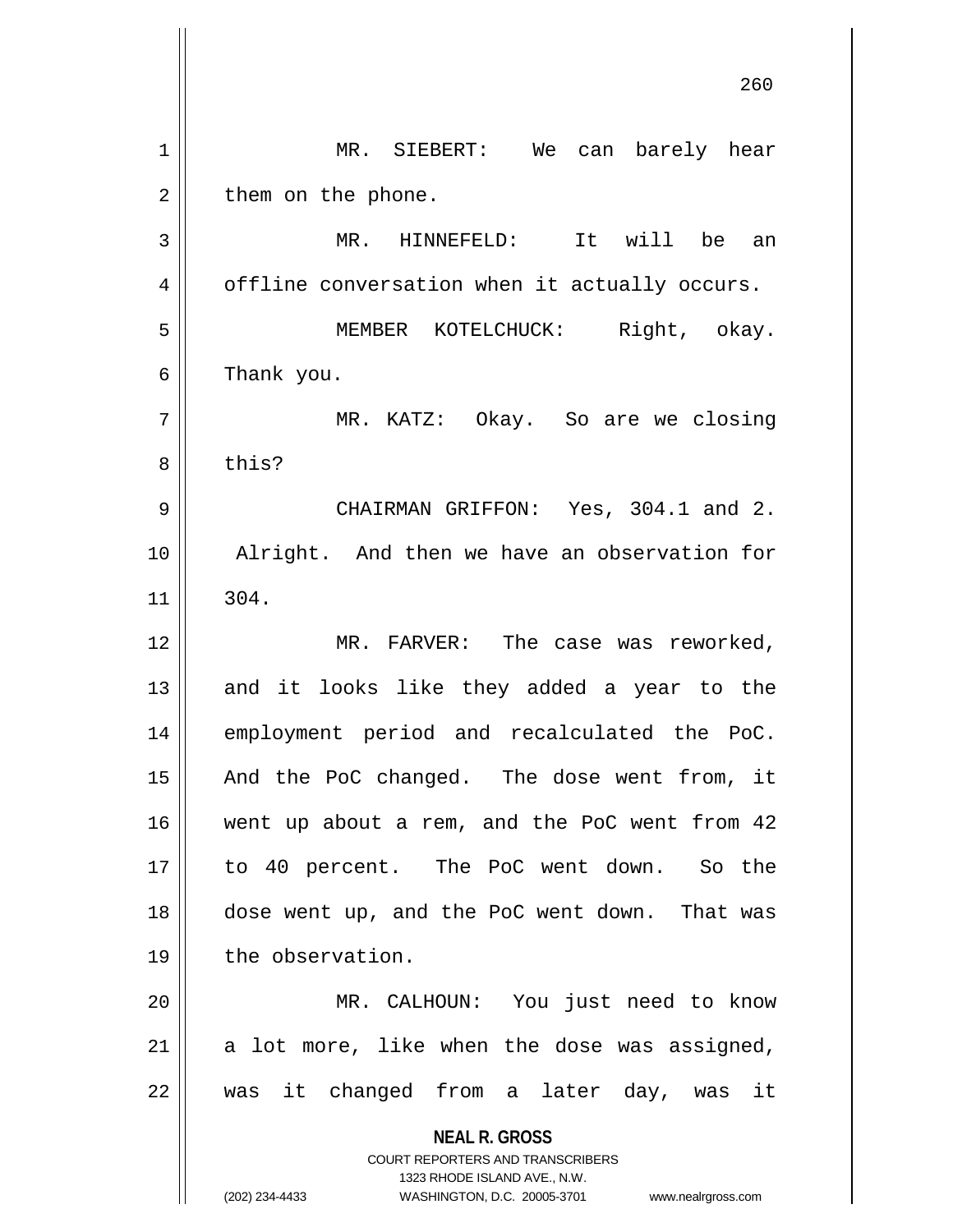1 | changed closer to the time that the diagnosis 2 | was made?

3 || MR. STIVER: You'd have to get into 4 || the innards of the IREP.

5 MR. CALHOUN: Oh, yes. I mean,  $6 \parallel$  those kind of things are relatively easy to  $7 \parallel$  explain as far as where the dose falls  $8 \parallel$  relative to the time of diagnosis because if 9 || it's within five years it basically doesn't 10 count towards the PoC to any significant 11 || amount. But without knowing the --

12 MR. STIVER: The only time it's for 13 || proportionality is we're looking at a dose in 14 a particular period of time for the same  $15$  | organ.

16 MR. CALHOUN: Yes, and what 17 increased? Was it photon dose, beta dose, 18 neutron dose?

19 MR. FARVER: We just made it as an 20 || observation to make you aware that these  $21$  | things happen.

22 MR. KATZ: Closed?

**NEAL R. GROSS** COURT REPORTERS AND TRANSCRIBERS 1323 RHODE ISLAND AVE., N.W. (202) 234-4433 WASHINGTON, D.C. 20005-3701 www.nealrgross.com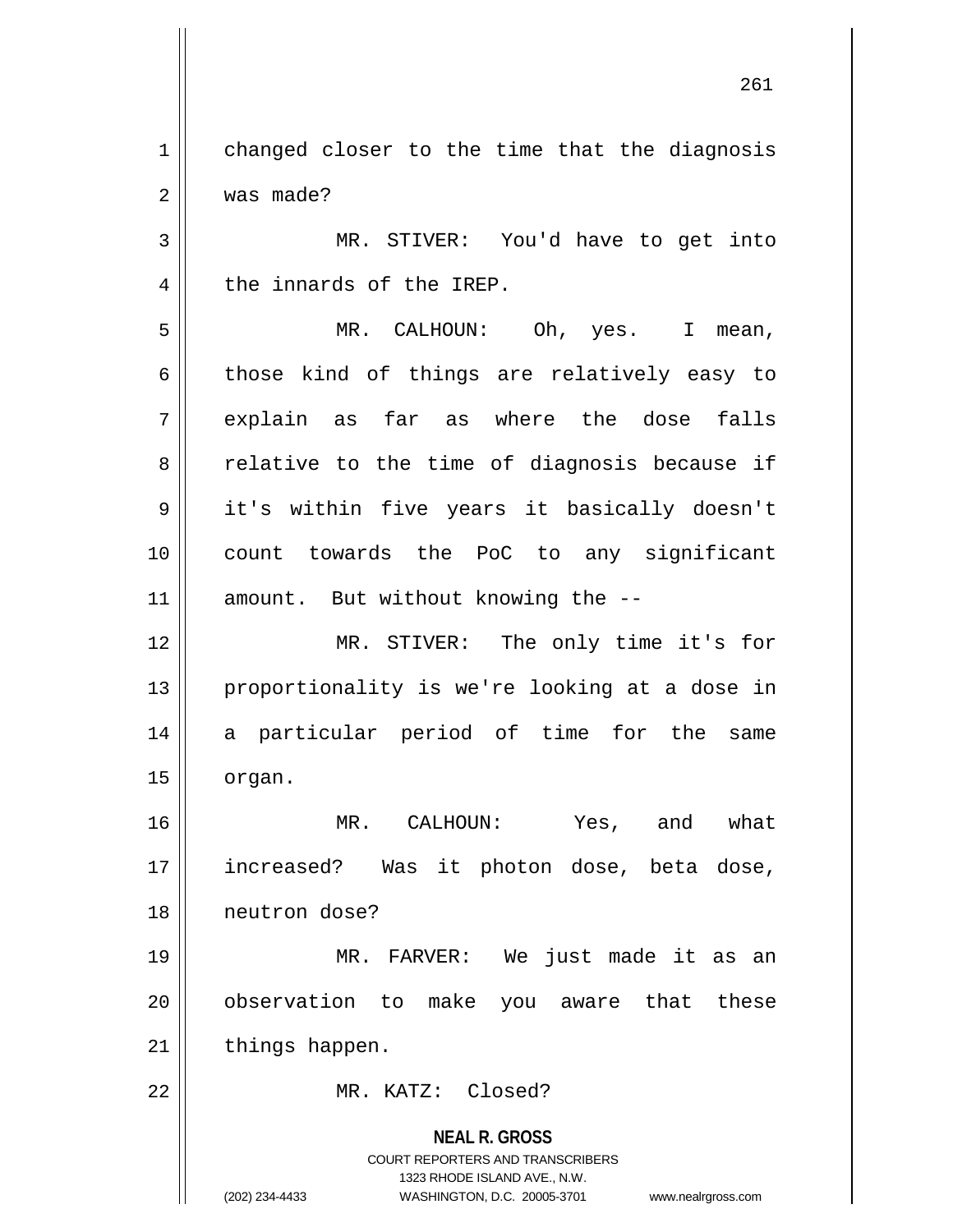1 || MEMBER MUNN: Closed.

2 CHAIRMAN GRIFFON: 329. Are we okay 3 to move on? 329.1. So 329.1, are you 4 | looking through --

5 MR. FARVER: I'm trying to find it.

6 MR. STIVER: While Doug is looking  $7 \parallel$  for the details, we can at least get into it a 8 || bit. This is that NIOSH failed to assign a 9 monitored photon dose for the years 1962 to 10 1966. And NIOSH responds it was a 11 professional judgment based on the EE's 12 occupation. It was assumed his risk for 13 occupational exposure was likely limited to 14 || on-site ambient dose, as applied in the dose 15 | reconstruction.

16 And we replied that the EE was 17 monitored from '63 to '65 and we didn't find 18 || any evidence of a change in work assignment 19 || for the years on the outside of that range for  $20$  |  $\sqrt{62}$  and '66, so it was reasonable to assume 21 || that the exposure potential was similar during 22 || working conditions and in the entire time

> **NEAL R. GROSS** COURT REPORTERS AND TRANSCRIBERS 1323 RHODE ISLAND AVE., N.W. (202) 234-4433 WASHINGTON, D.C. 20005-3701 www.nealrgross.com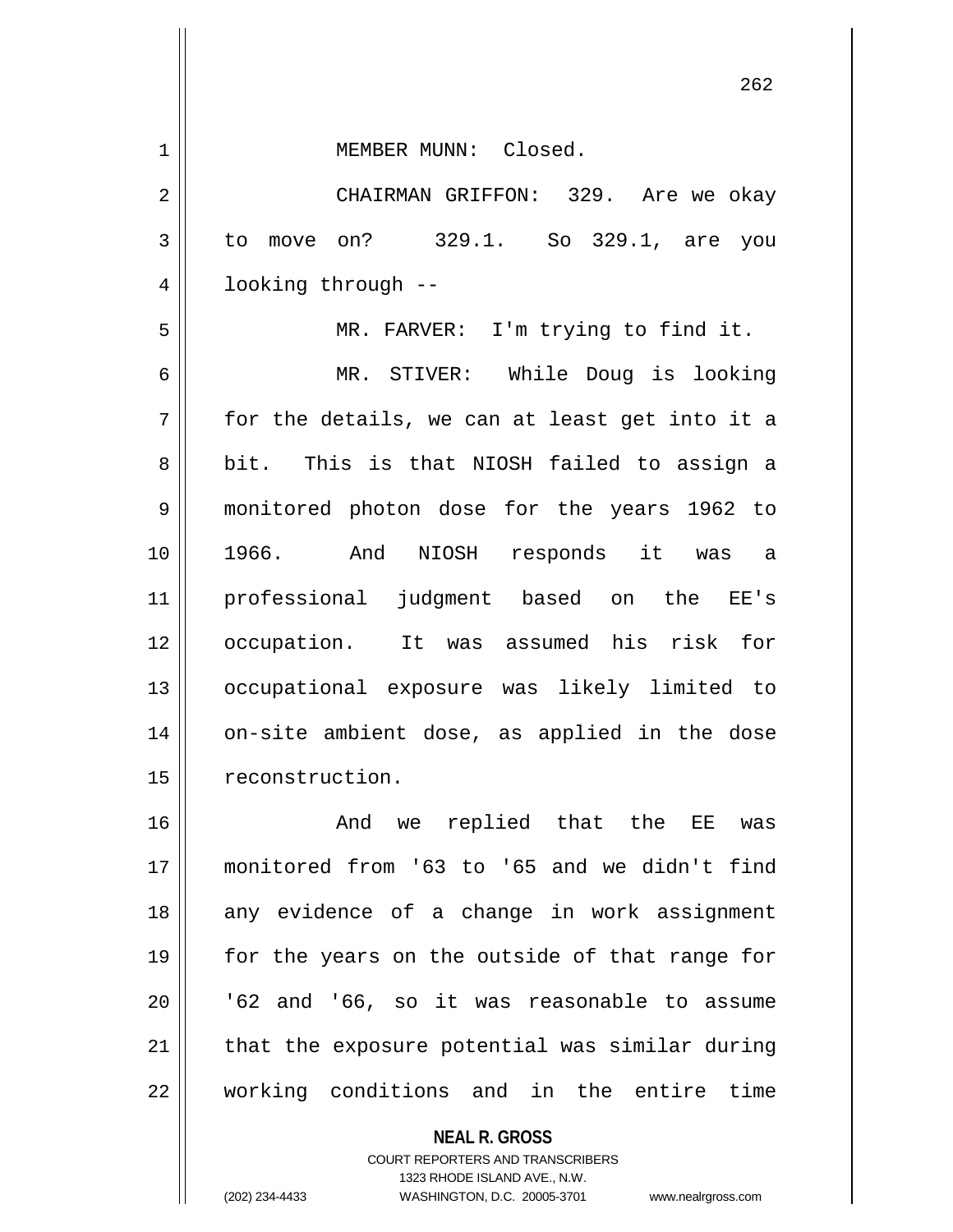**NEAL R. GROSS** COURT REPORTERS AND TRANSCRIBERS 1323 RHODE ISLAND AVE., N.W. (202) 234-4433 WASHINGTON, D.C. 20005-3701 www.nealrgross.com 1 | period. And even if the EE would have been 2 assigned a coworker dose, it would have 3 resulted in, approximately, an additional 0.85 4 || rem to the thyroid. We believe that an  $5 \parallel$  ambient dose is not appropriate for those two 6 years on either end of the monitored period,  $7 \parallel$  1962 and 1965. Take it from here, Doug? 8 MR. FARVER: That's pretty much what  $9 \parallel$  the finding says. 10 MR. STIVER: So it becomes a matter 11 of judgment. There's no basis for assuming 12 there was any difference in exposure 13 potential. Why not just assign him the 14 coworker dose? 15 MR. FARVER: Instead of ambient  $16 \parallel$  dose. 17 MR. CALHOUN: Scott, I'm going to 18 have to rely on you on some of these because I 19 haven't looked into them, so I don't know if 20 you have anything else or not or if we need to  $21$  | qo back and come back --22 MR. SIEBERT: That's fine. I'm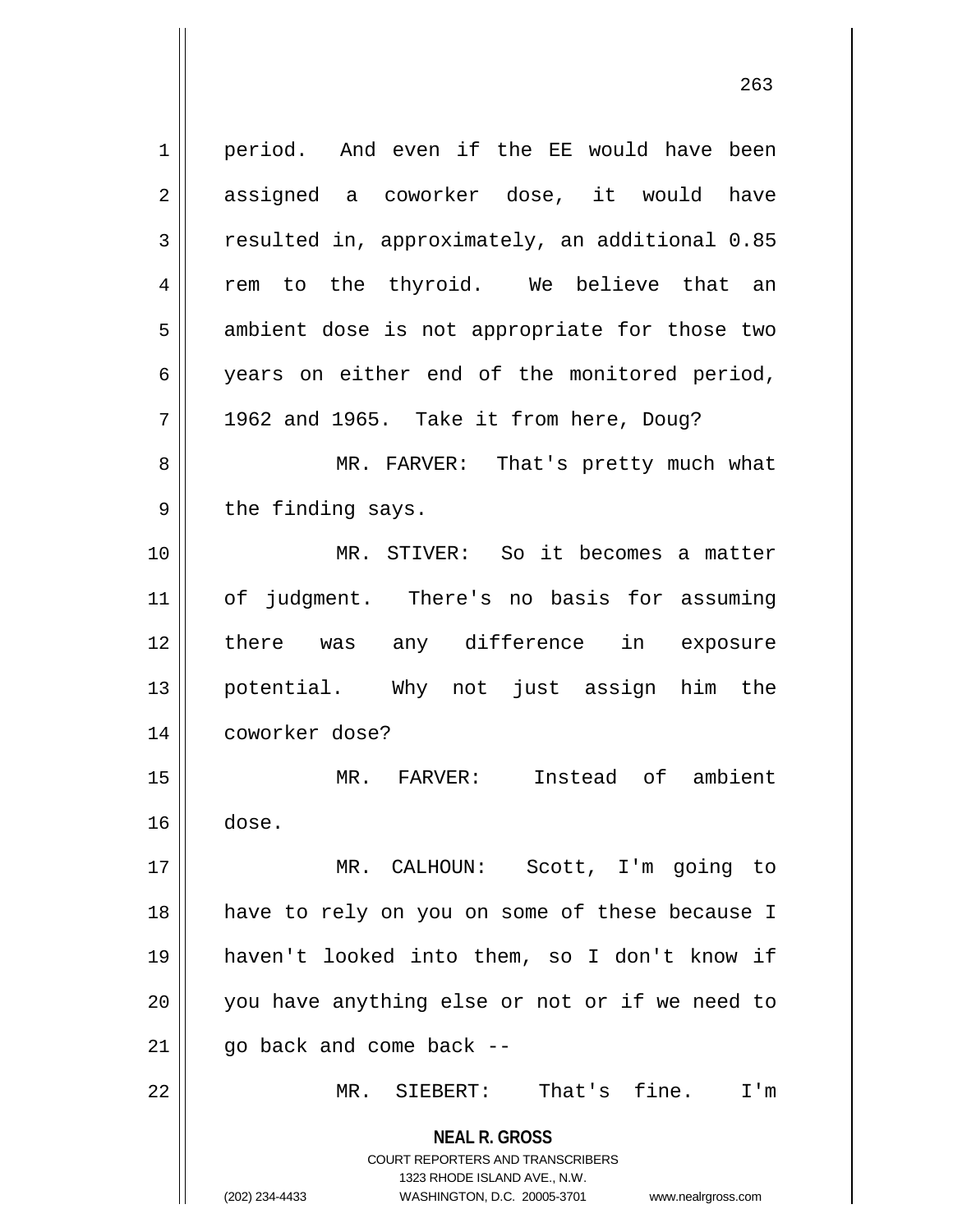1 digging as we speak here. In the dose 2 || reconstruction report, specifically in this  $3 \parallel$  one, we state that the EE's monitoring record  $4 \parallel -$  let me make sure I'm talking toward the 5 || phone. Sorry. The EE's monitoring record 6 || reflects that they were only monitored 7 continuously during the time frame in which 8 she worked in the reactor facilities, 1963  $9 \parallel$  through 1965. That indicates, to me, that we 10 have a reason to believe that that's the only 11 time that she was working in the reactor 12 facility. I'm digging on that as we speak.

 I believe it's based on the fact 14 || that those three years are the only years the individual was monitored and clearly working in the reactor areas. So the assumption made was when they were not monitored they were doing the rest of their duties, which were 19 || typist, paymaster, clerk, etcetera.

20 MR. STIVER: So is there any 21 positive indication that they were not working 22 || in the reactor areas in those years or just

**NEAL R. GROSS**

COURT REPORTERS AND TRANSCRIBERS 1323 RHODE ISLAND AVE., N.W. (202) 234-4433 WASHINGTON, D.C. 20005-3701 www.nealrgross.com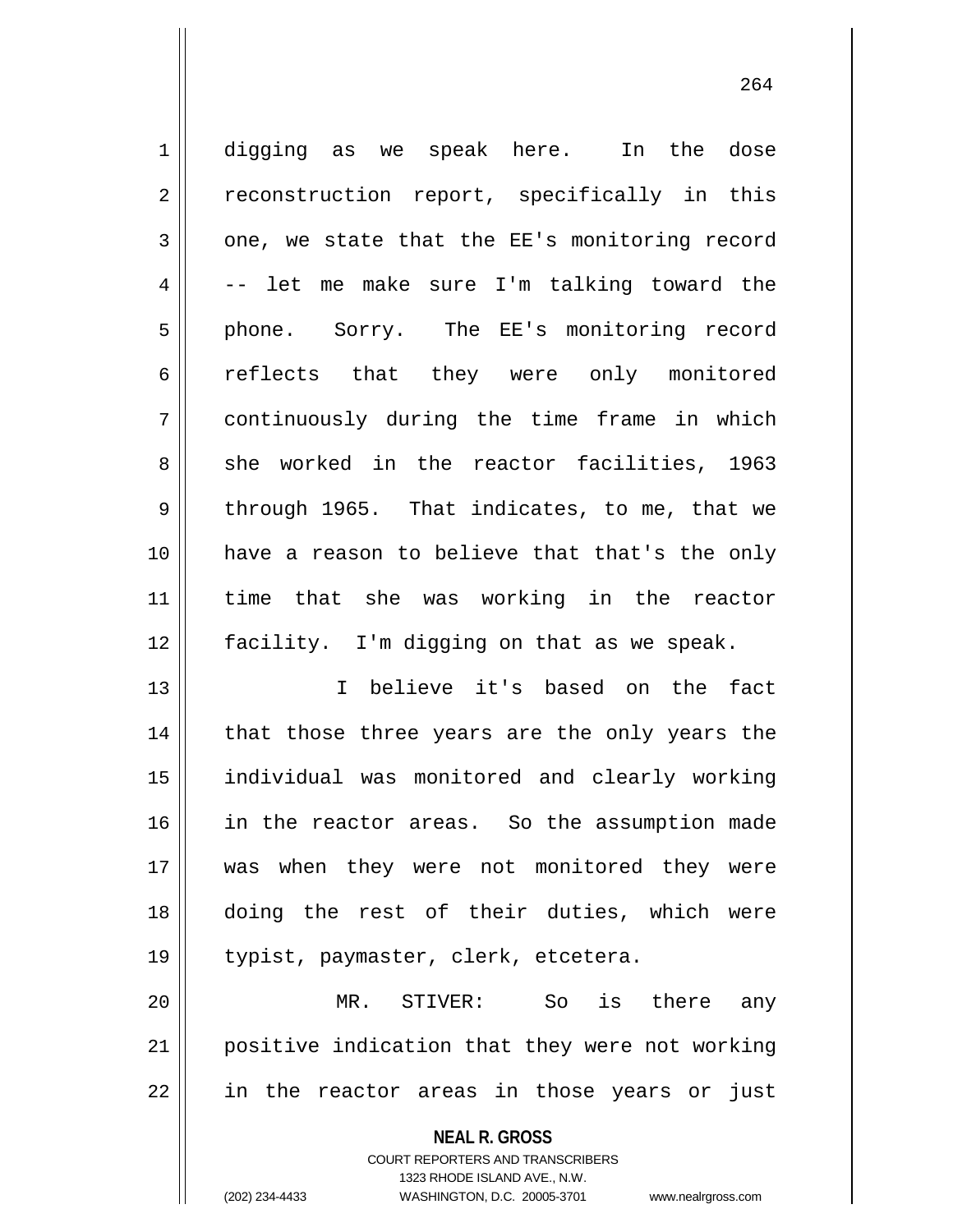$1 \parallel$  there's no evidence that they were? I mean, 2 || it seems like, in this situation, you want to  $3 \parallel$  be claimant favorable and go ahead and give  $4 \parallel$  them the benefit of the doubt, the higher dose  $5 \parallel$  assignment.

6 MR. FARVER: I mean, that's what I 7 would think. If you don't have anything that  $8 \parallel$  says they weren't in the area, we go ahead and  $9 \parallel$  choose the higher of ambient or coworker.

10 MR. CALHOUN: I think we're probably 11 || going to have to look back at this one. I 12 don't think we're going to make a decision 13 || right now. We can look back at medical 14 | records or something.

15 || MR. FARVER: It's not going to swing | the case one way or another for this, but it's just a matter of what do you do in situations like this?

19 MR. KATZ: Scott, were you going to  $20$  | say something else?

21 MR. SIEBERT: Yes, I'm looking. 22 || This individual worked three separate

**NEAL R. GROSS**

COURT REPORTERS AND TRANSCRIBERS 1323 RHODE ISLAND AVE., N.W. (202) 234-4433 WASHINGTON, D.C. 20005-3701 www.nealrgross.com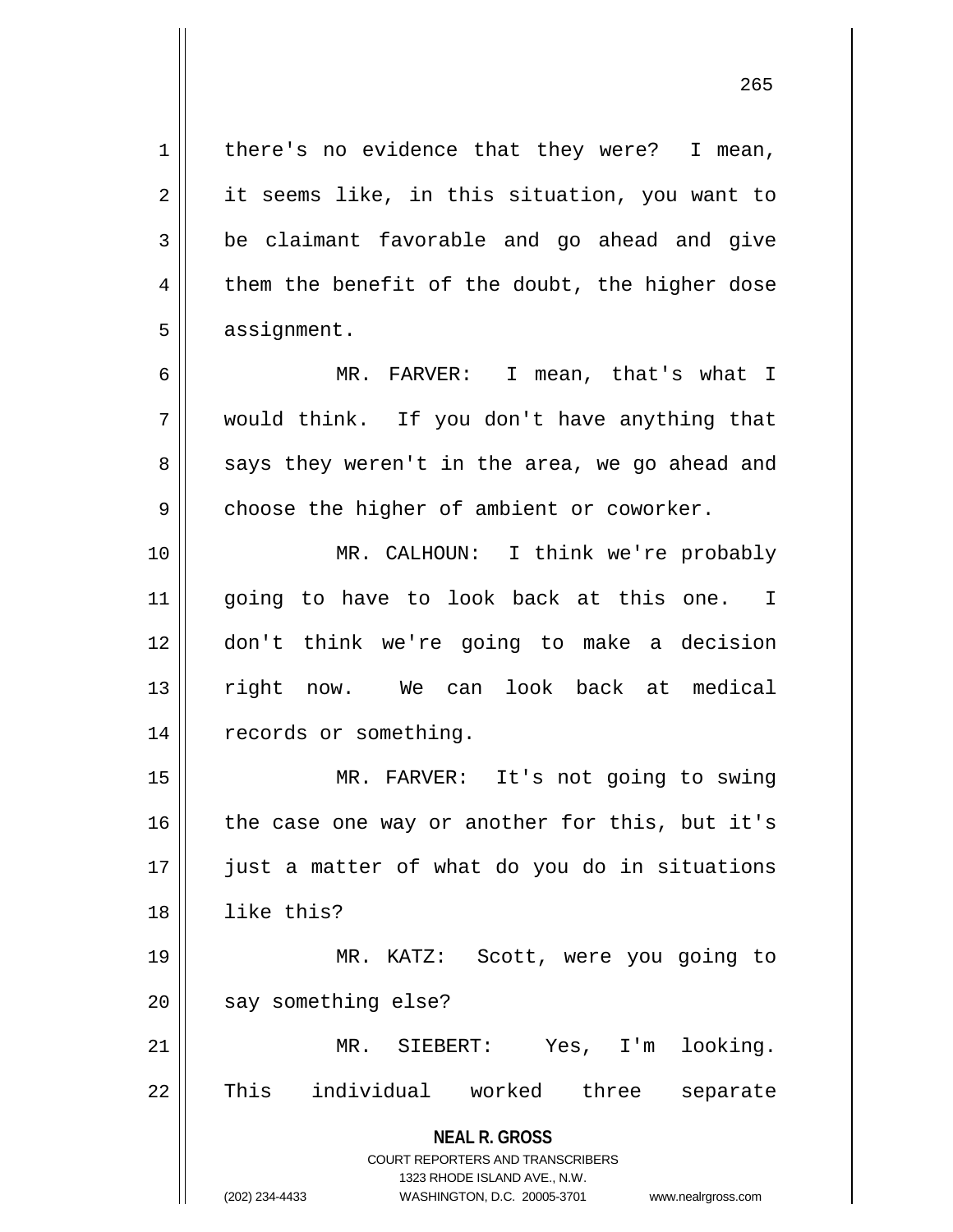| $\mathbf 1$ | employment periods: '55 through '59; well, mid                      |
|-------------|---------------------------------------------------------------------|
| 2           | '62 through mid '66; and then '80 through '95.                      |
| 3           | Those middle three years are right in the                           |
| 4           | center of that middle employment period. So,                        |
| 5           | realistically, I can understand going either                        |
| 6           | way for 1962 and 1966. The fact that there's                        |
| 7           | no monitoring records, it appeared they had a                       |
| 8           | reason to monitor her for those three years                         |
| 9           | and did not have a reason to for the other                          |
| 10          | years. I can understand that reasoning. I                           |
| 11          | can also see the reasoning of saying, well,                         |
| 12          | that middle period going through '62 and '66,                       |
| 13          | doing coworker. I can see an argument for                           |
| 14          | either one.                                                         |
| 15          | MR. FARVER: And so can<br>I, and                                    |
| 16          | that's why I would look at, you know, which                         |
| 17          | was more claimant favorable and choose the                          |
| 18          | higher of the doses.                                                |
| 19          | MEMBER KOTELCHUCK: But, Doug, in                                    |
| 20          | the SC&A response, I would prefer that you not                      |
| 21          | discuss what the results would be that, well,                       |
| 22          | it would add an additional 0.85 rems.<br>That                       |
|             | <b>NEAL R. GROSS</b>                                                |
|             | <b>COURT REPORTERS AND TRANSCRIBERS</b>                             |
|             | 1323 RHODE ISLAND AVE., N.W.                                        |
|             | (202) 234-4433<br>WASHINGTON, D.C. 20005-3701<br>www.nealrgross.com |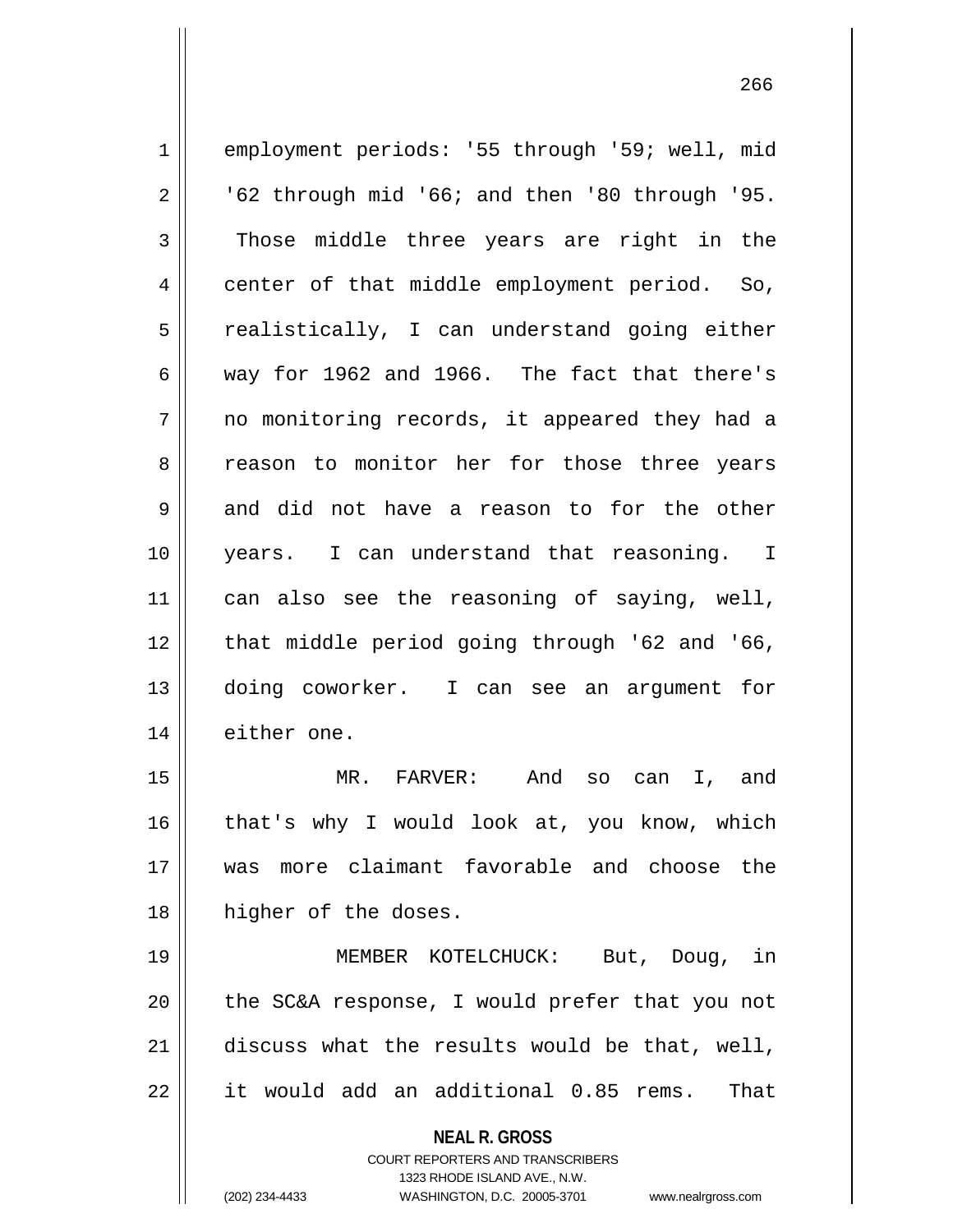1 || shouldn't influence us. What should influence  $2 \parallel$  us is the decision that you're talking about  $3 \parallel$  about what we should do with those two years 4 and that whatever happens happens. We 5 || shouldn't let ourselves be influenced by how  $6 \parallel$  much it will or will not be. Implicitly, the  $7 \parallel$  suggestion is it won't add much, and I don't 8 || want to have any implication that either it is 9 what you say, that we should be claimant 10 favorable and add them, or there's reason to 11 believe that there were other job 12 responsibilities in '62 and '66. I just, I'm 13  $\parallel$  urging not to put something like that in  $-$ 14 MR. FARVER: We have had Board 15 Members request that we include something 16 about how this would impact the case in our 17 | findings. 18 MEMBER KOTELCHUCK: One might argue 19 a priori sometimes, that for certain 20 instances, there's something that is trivial, 21 whether you decide one way or the other,

 $22$  || trivial. But  $0.85$  rems is not a trivial

**NEAL R. GROSS** COURT REPORTERS AND TRANSCRIBERS

1323 RHODE ISLAND AVE., N.W.

(202) 234-4433 WASHINGTON, D.C. 20005-3701 www.nealrgross.com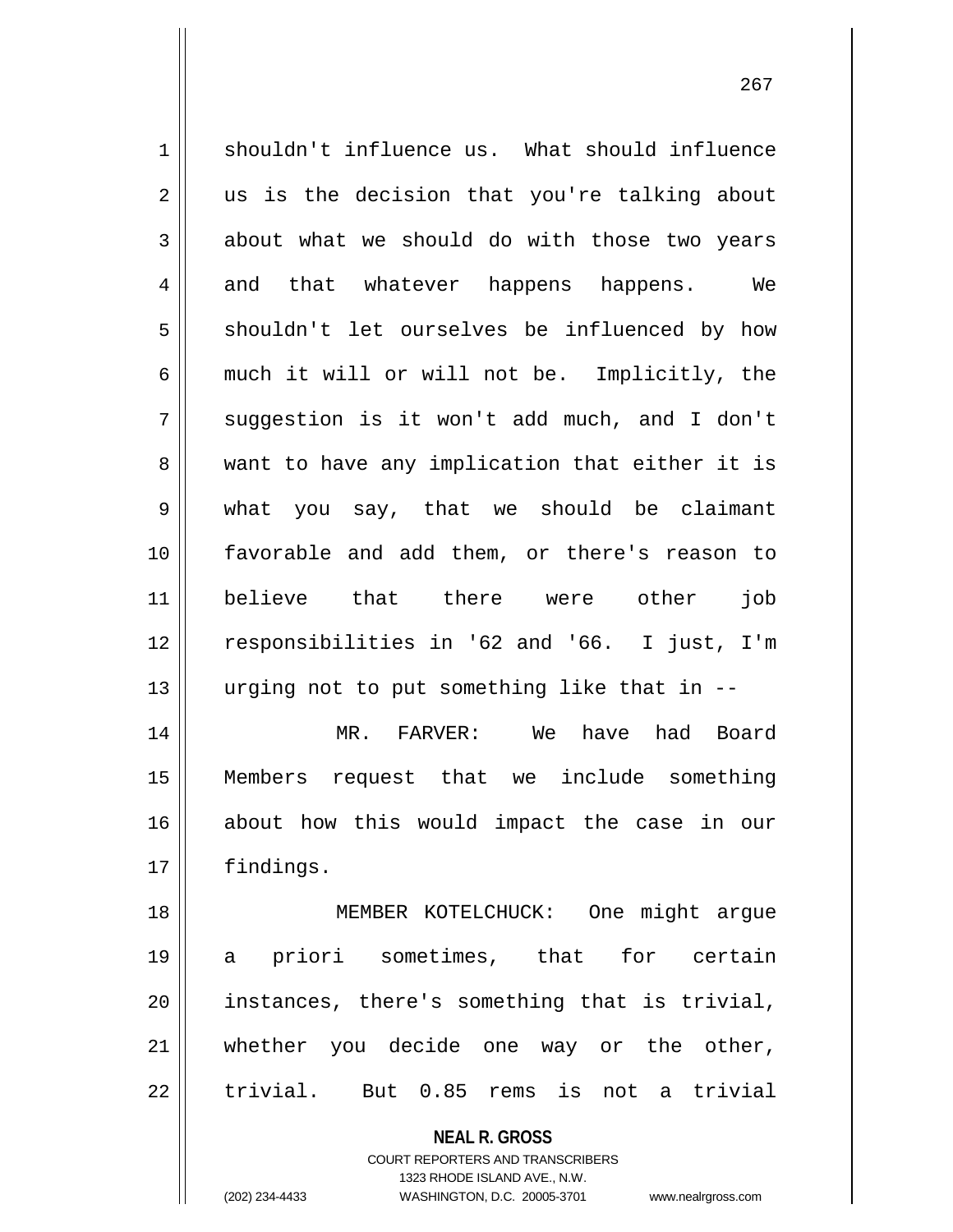|    | 268                                                                 |
|----|---------------------------------------------------------------------|
| 1  | number. I mean, I could see with medical                            |
| 2  | doses or some kind --                                               |
| 3  | MR. FARVER: So you would prefer if                                  |
| 4  | we didn't comment on how we believe it would                        |
| 5  | impact --                                                           |
| 6  | MEMBER KOTELCHUCK: I would prefer                                   |
| 7  | that, yes.                                                          |
| 8  | MR. FARVER: Okay.                                                   |
| 9  | MEMBER KOTELCHUCK: Let's just say                                   |
| 10 | that's one Board Member preferring it. Others                       |
| 11 | have asked otherwise. I just feel like we're                        |
| 12 | not trying to make a decision based on what                         |
| 13 | the answer will be, however it will be. We're                       |
| 14 | trying to make a decision on what is based on                       |
| 15 | their employment, in this case on<br>their                          |
| 16 | employment record.                                                  |
| 17 | And based on<br>MR. STIVER:<br>the                                  |
| 18 | process without being unduly influenced by the                      |
| 19 | potential of the outcome on the probability --                      |
| 20 | MR. FARVER: My personal choice is                                   |
| 21 | we just write up the finding, and we tell you                       |
| 22 | what we feel is wrong. We don't interpret.                          |
|    | <b>NEAL R. GROSS</b><br><b>COURT REPORTERS AND TRANSCRIBERS</b>     |
|    | 1323 RHODE ISLAND AVE., N.W.                                        |
|    | (202) 234-4433<br>WASHINGTON, D.C. 20005-3701<br>www.nealrgross.com |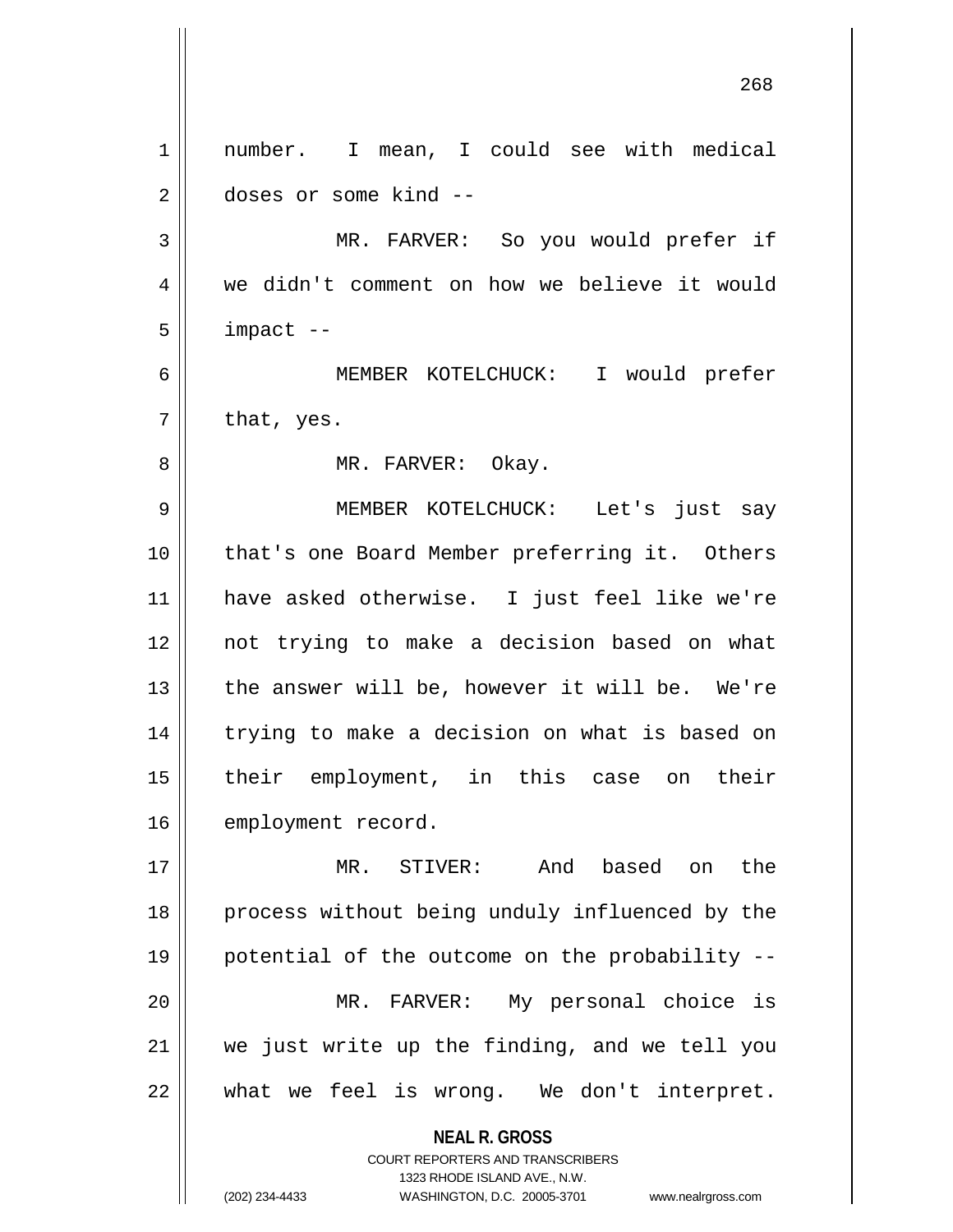**NEAL R. GROSS**  $1 \parallel$  Like you say, we're not going to predict what  $2 \parallel$  could happen or things like that. That's my 3 personal choice, and that's what we used to 4 do. And we had input saying that they would  $5 \parallel$  like us to -- I mean, we want to go through  $6 \parallel$  these one-on-one questions and say, well, how 7 is this going to affect the case? And Board 8 Members want to know how is this going to 9 || impact the case? 10 MEMBER MUNN: That's a very common 11 question. 12 || MR. FARVER: It is. And that's why 13 we started putting something like this in  $14$  | here, and I'm not sure how to handle it. 15 MEMBER KOTELCHUCK: Well, okay. 16 Let's just say, in this case, I would, but I'm 17 || open to trying to understand why we should put 18 || something in, but, to the extent that this is 19 a public record. Okay. Still, we don't want  $20$  || to  $-$  this seems like it might influence a 21 decision, and I don't want it to. The 22 || employment record should. But I can't give

> COURT REPORTERS AND TRANSCRIBERS 1323 RHODE ISLAND AVE., N.W.

(202) 234-4433 WASHINGTON, D.C. 20005-3701 www.nealrgross.com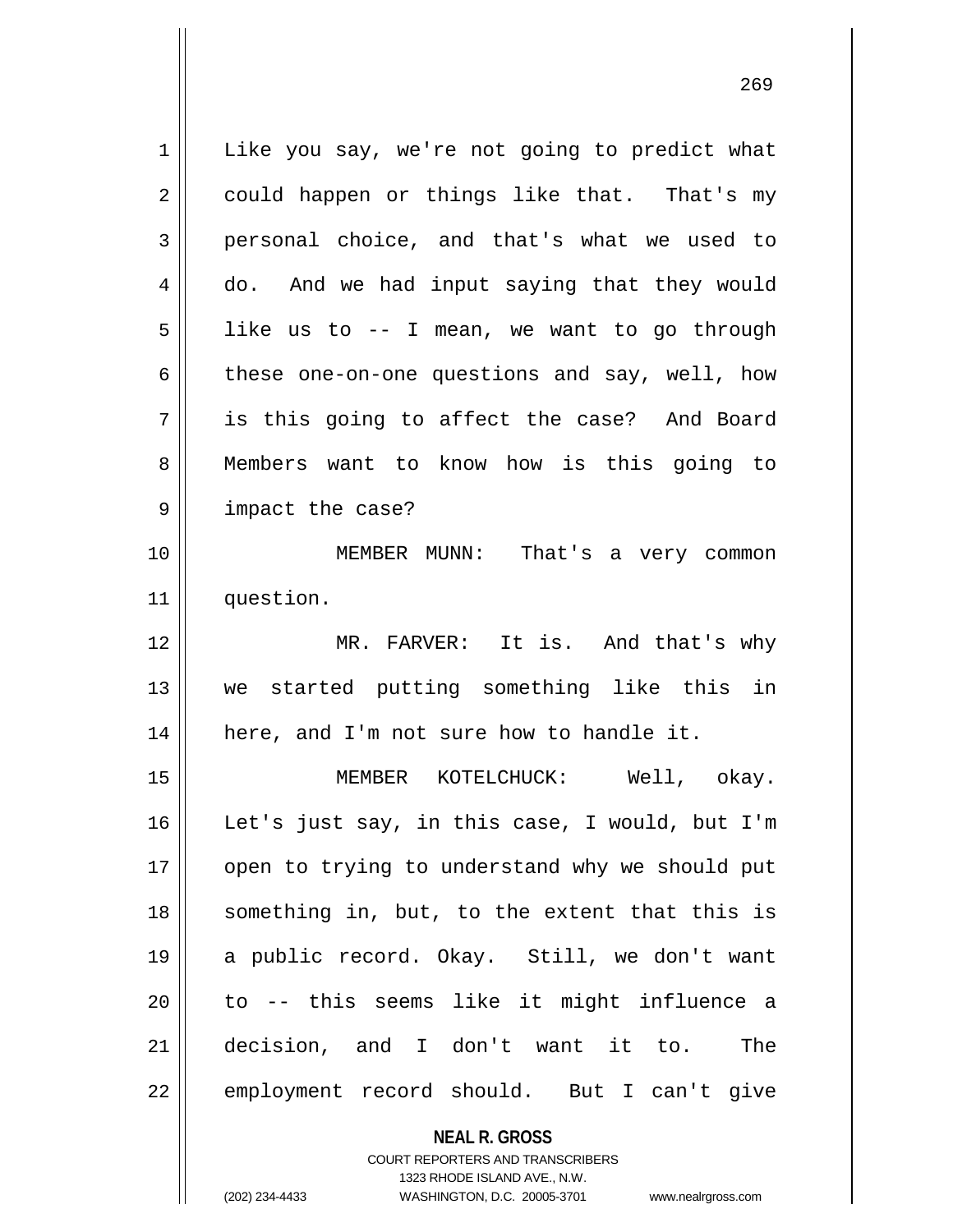**NEAL R. GROSS** COURT REPORTERS AND TRANSCRIBERS 1323 RHODE ISLAND AVE., N.W. 1 | you guidance because, obviously, other people  $2 \parallel$  have asked in other situations, so let's just,  $3 \parallel$  let's leave it. I would not have put it in and 4 I'll learn and we'll talk more in other cases  $5 \parallel$  about  $-$ 6 MR. FARVER: And if this comes up in 7 cases that we go over it in our one-on-ones on  $8$  || the phone, mention it. 9 MEMBER KOTELCHUCK: Okay, okay, 10 fine. In general, I haven't found this to be 11 a problem. But in this one, it looked to me  $12 \parallel$  like  $-$ 13 CHAIRMAN GRIFFON: Yes. I mean, I 14 || guess the other instance where it comes up is 15 if it's close to where they should have used  $16$  | the best estimate technique or something like  $17$  | that, so people ask, you know --18 MEMBER KOTELCHUCK: Right, right. 19 || That's correct. 20 MR. STIVER: And in the context of 21 || the one-on-one discussions, it could very well  $22$  | come up.

(202) 234-4433 WASHINGTON, D.C. 20005-3701 www.nealrgross.com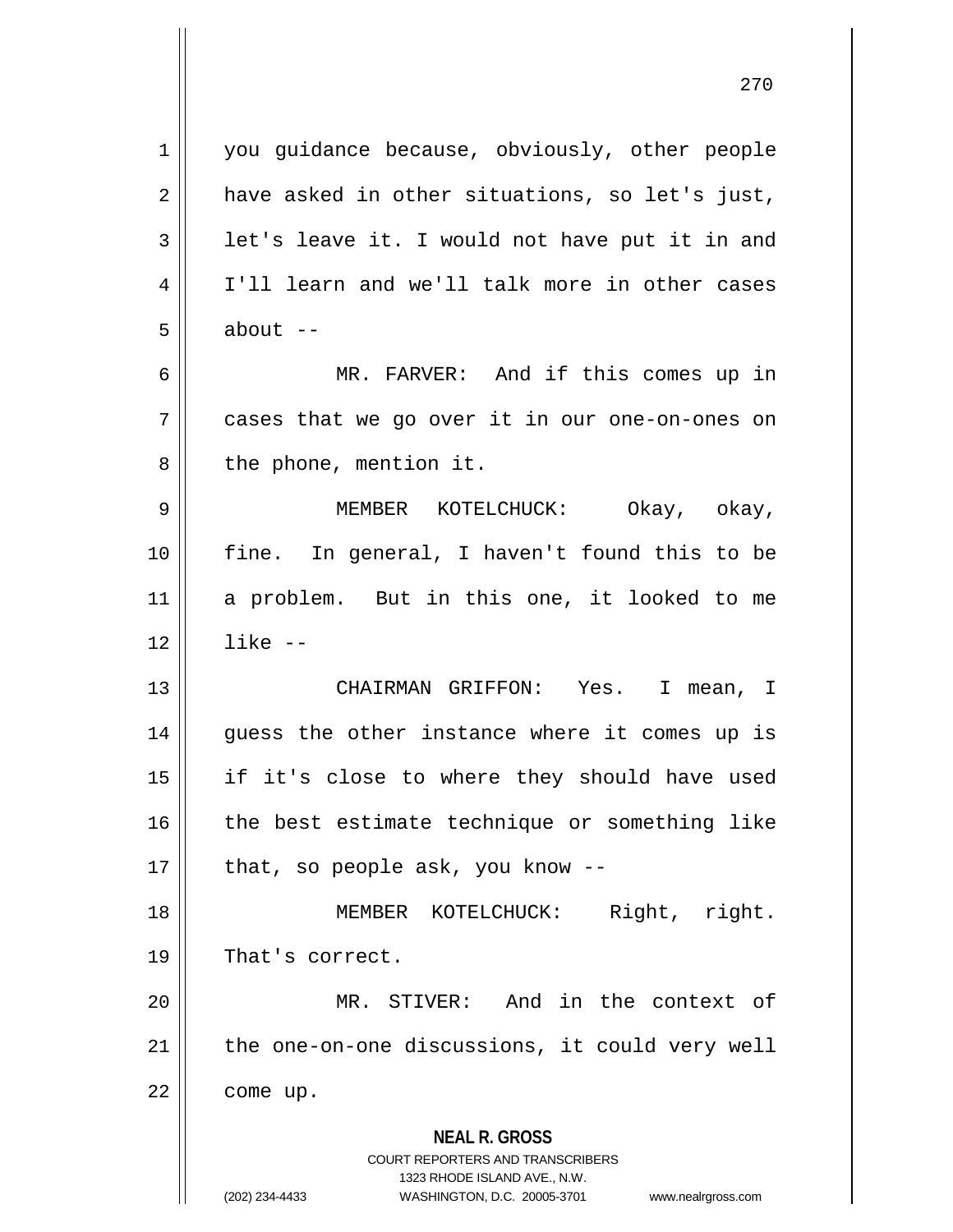**NEAL R. GROSS** COURT REPORTERS AND TRANSCRIBERS 1323 RHODE ISLAND AVE., N.W. (202) 234-4433 WASHINGTON, D.C. 20005-3701 www.nealrgross.com 1 || CHAIRMAN GRIFFON: Right, right. 2 || MEMBER KOTELCHUCK: Yes. Okay. 3 CHAIRMAN GRIFFON: So where are we? 4 MEMBER KOTELCHUCK: Well, DCAS folks 5 || will look at it again with the employment  $6 \parallel$  record. So really we've decided it. 7 CHAIRMAN GRIFFON: And that was 8 | okay. 9 MR. FARVER: Okay. 329.2 has to do 10 with the medical doses. There were a couple 11 of extra x-rays that were included in the 12 || file. And because they were outside of the 13 covered employment period, they were not 14 included as employment x-rays, even though the 15  $\parallel$  form that came along with the x-ray says that  $16$  this includes a listing of all x-rays required 17 as a condition of employment. So we kind of 18  $\parallel$  felt that they should have added those x-rays 19 because their records state that they were 20 | completed as a condition of employment. 21 I understand NIOSH's situation. It 22 || is outside their DOL employment period. The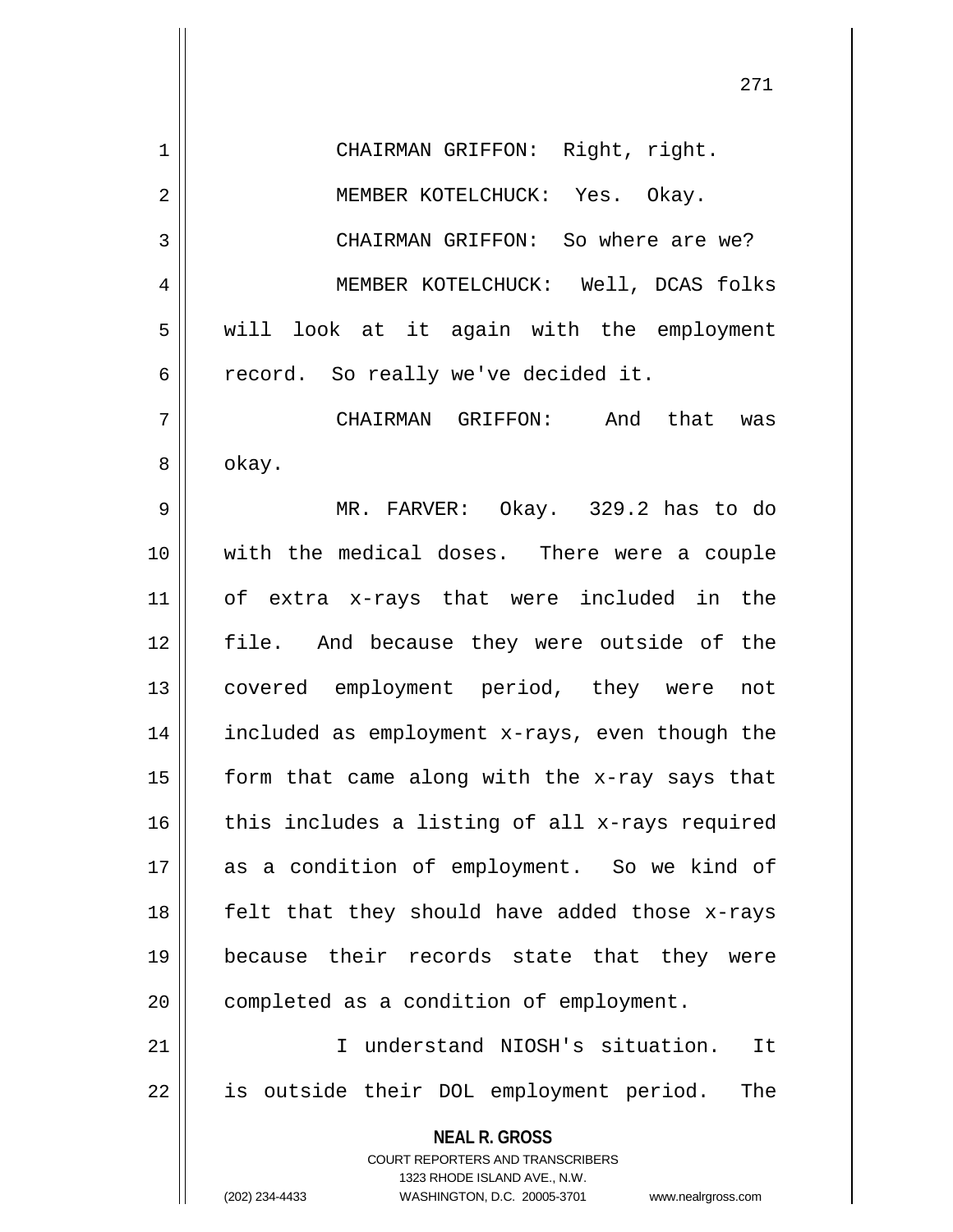**NEAL R. GROSS** COURT REPORTERS AND TRANSCRIBERS 1323 RHODE ISLAND AVE., N.W. (202) 234-4433 WASHINGTON, D.C. 20005-3701 www.nealrgross.com 1 employment period was --2 MR. SIEBERT: '55 is when it  $3 \parallel$  started. 4 MR. FARVER: Yes. I think it was  $5 \parallel$  '55 through '95. 6 MR. SIEBERT: Right. I mean, three 7 || periods, but yes. 8 MR. FARVER: During three periods.  $9 \parallel$  And then you have these outside, which were, 10 || it looks like a year before and a year after, 11 and I don't have the exact dates to know if it 12 was, how late in the year or how early in the  $13 \parallel$  year. 14 CHAIRMAN GRIFFON: So they were done  $15$   $\vert$  -- do we know why they were done? Were they  $16$  closeout physicals on the one hand and, coming 17 || into the facility, they wanted to do them 18 before? Were they working somewhere else 19 where they might have preliminary scans? 20 MR. FARVER: Let's see if I can find  $21$  | that real quick. I will try. 22 || MEMBER MUNN: Seven months away or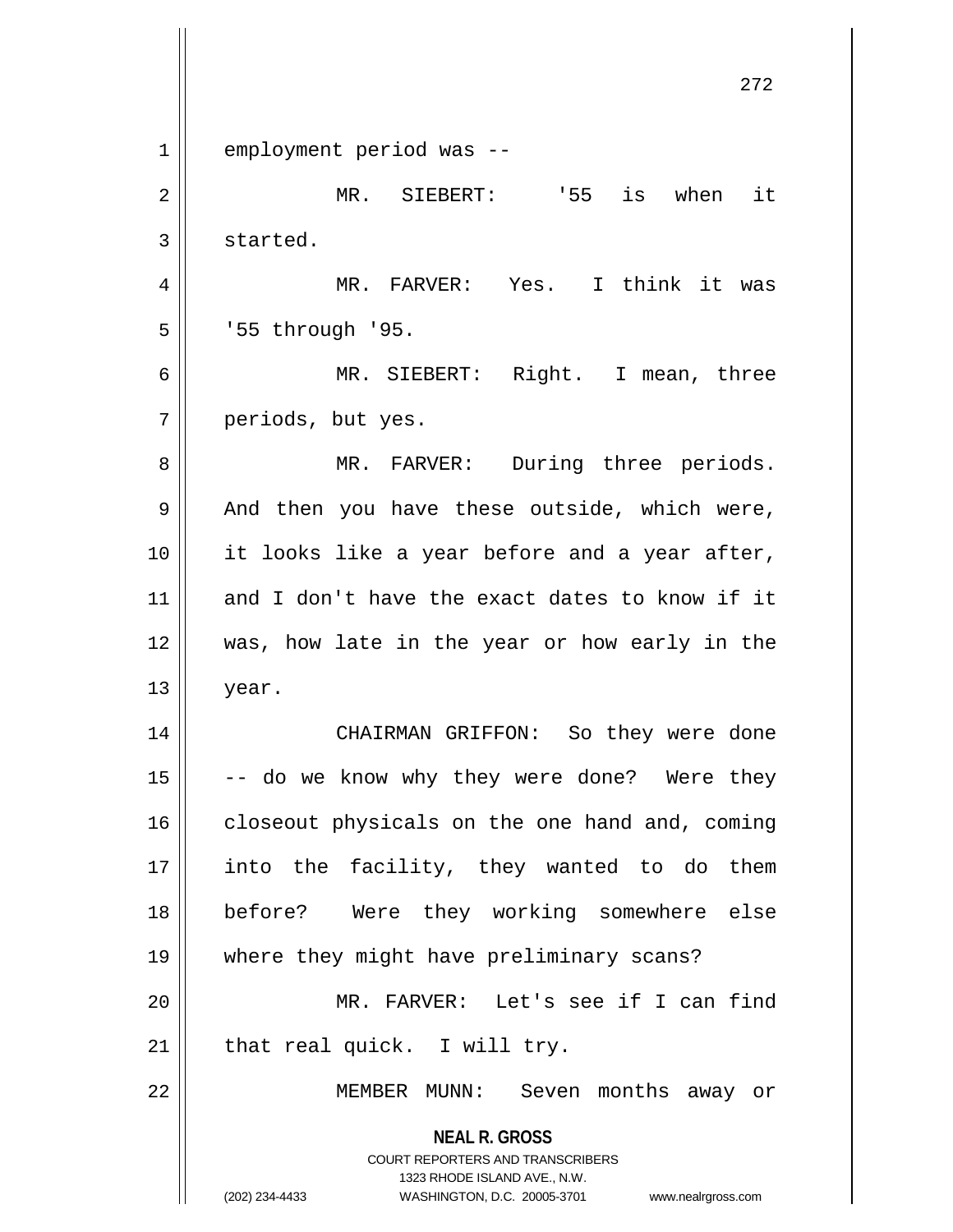**NEAL R. GROSS** COURT REPORTERS AND TRANSCRIBERS 1323 RHODE ISLAND AVE., N.W. (202) 234-4433 WASHINGTON, D.C. 20005-3701 www.nealrgross.com 273 1 || one year away? 2 || MR. FARVER: No, it doesn't say why.  $3 \parallel$  It says it was --4 CHAIRMAN GRIFFON: I'm curious if  $5 \parallel$  this is something that you guys run across a 6 |  $\vert$  lot? I mean, I would imagine, you know --7 MR. CALHOUN: I know that, in the 8 || past, we've had kind of a guideline that if 9 || it's more, if a pre-employment is more than a  $10 \parallel$  year away, a year from the  $-$ 11 || CHAIRMAN GRIFFON: Oh, yes. 12 MR. CALHOUN: -- verified 13 employment, it doesn't count because there's 14 || probably thousands and thousands of people who 15 got pre-employment x-rays who were never 16 | employees. 17 MR. FARVER: And is that in the 18 || guidance document somewhere? 19 MR. CALHOUN: I don't know that. 20 I'm not sure. 21 MR. FARVER: Because that I don't 22 || remember reading. And if that's what you want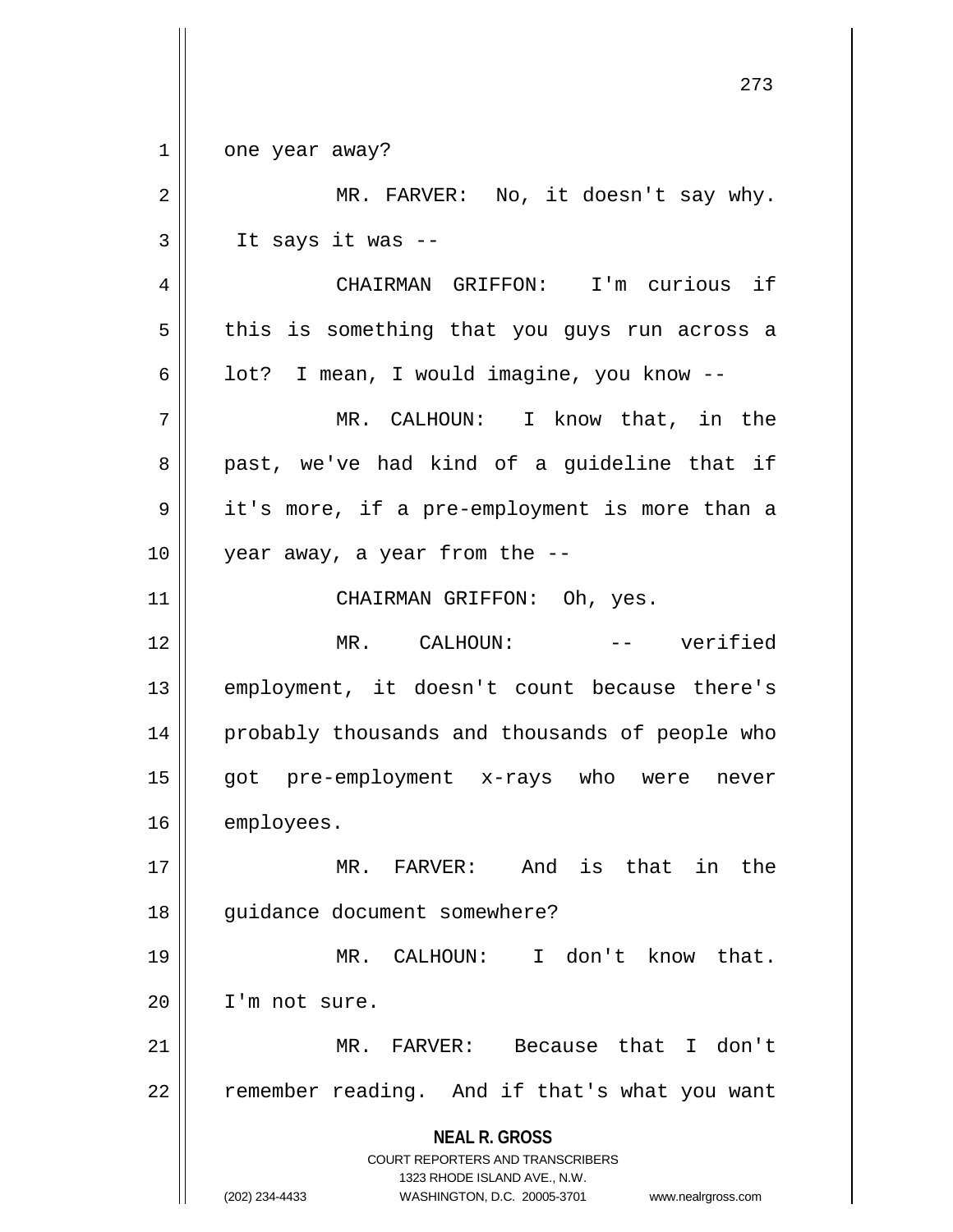$1 \parallel$  to do, that's okay because that would probably  $2 \parallel$  explain these.

3 || MR. CALHOUN: I don't know about the 4 || past one, the one at the end of the employment  $5 \parallel$  period, though. I don't know that.

6 MR. FARVER: It looks like it was a 7 year later.

 MEMBER MUNN: One was seven months. You can understand the seven days before employment. I can see that as being a condition of employment. But I can't imagine 12 || seven months beforehand having anything to do 13 || with the requirement. That seems really out | of the  $-$ 

15 MR. FARVER: I don't even understand 16 why it would be done at all.

 MEMBER KOTELCHUCK: Oh, I mean, a general medical exam. I mean just an ordinary worker's medical exam would include an x-ray | to make sure they --

21 MR. FARVER: A year before you  $22$  || employ them?

> **NEAL R. GROSS** COURT REPORTERS AND TRANSCRIBERS

1323 RHODE ISLAND AVE., N.W. (202) 234-4433 WASHINGTON, D.C. 20005-3701 www.nealrgross.com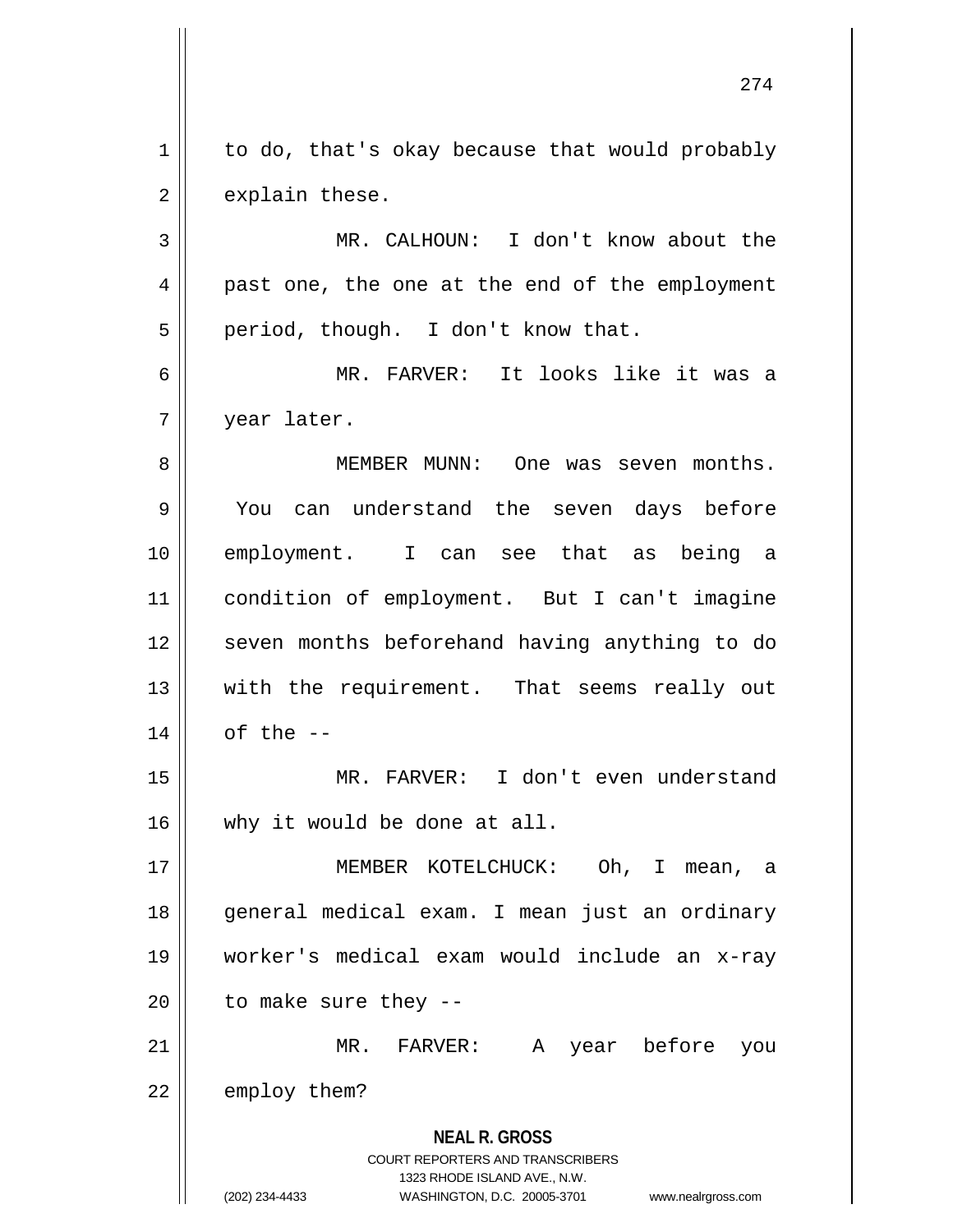| 1              | MEMBER KOTELCHUCK: I was going to                                                                                                                                      |
|----------------|------------------------------------------------------------------------------------------------------------------------------------------------------------------------|
| $\overline{2}$ | say in the seven-month period before, I wonder                                                                                                                         |
| 3              | whether there were periods in which a person                                                                                                                           |
| 4              | would apply and then there was no job opening,                                                                                                                         |
| 5              | and they waited until there was a job opening.                                                                                                                         |
| 6              | And then seven months later seems a perfectly                                                                                                                          |
| 7              | reasonable amount of time.                                                                                                                                             |
| 8              | MR. STIVER: Conditional employment.                                                                                                                                    |
| 9              | MR. KATZ: Grady was nodding yes.                                                                                                                                       |
| 10             | MR. CALHOUN: Well, I think that                                                                                                                                        |
| 11             | that makes sense, that they may apply for a                                                                                                                            |
| 12             | job and didn't get it. And then, you know,                                                                                                                             |
| 13             | another job came open, and they got it.                                                                                                                                |
| 14             | MR. HINNEFELD: Maybe they were                                                                                                                                         |
| 15             | waiting for their security clearance. But,                                                                                                                             |
| 16             | you know, we don't know what their hiring                                                                                                                              |
| 17             | process was.                                                                                                                                                           |
| 18             | MR. CALHOUN: Outside of a verified                                                                                                                                     |
| 19             | employment by labor --                                                                                                                                                 |
| 20             | MR. KATZ: Yes, it doesn't count.                                                                                                                                       |
| 21             | So if they applied for a job and they didn't                                                                                                                           |
| 22             | get it, that would not be a covered exposure                                                                                                                           |
|                | <b>NEAL R. GROSS</b><br><b>COURT REPORTERS AND TRANSCRIBERS</b><br>1323 RHODE ISLAND AVE., N.W.<br>(202) 234-4433<br>WASHINGTON, D.C. 20005-3701<br>www.nealrgross.com |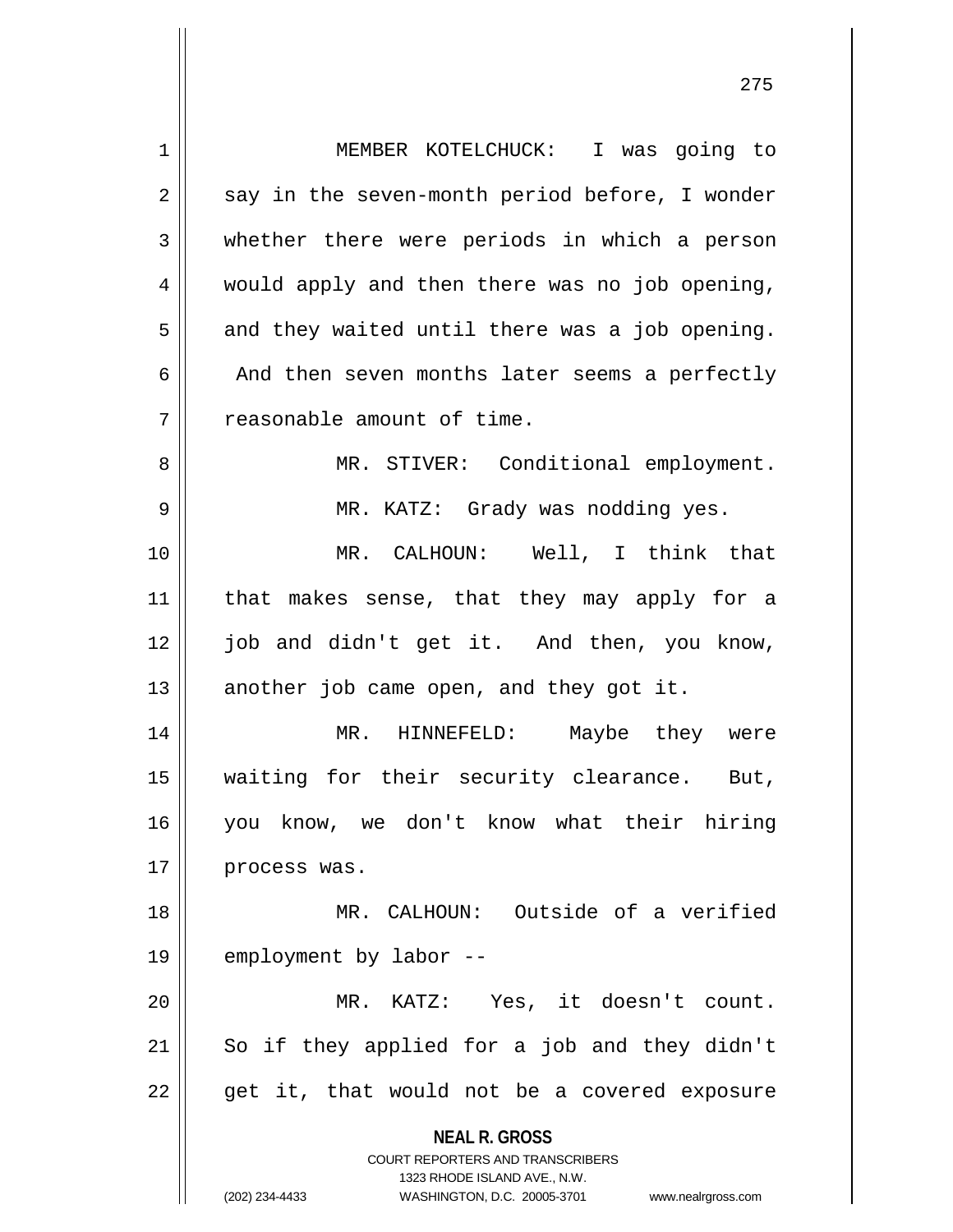1 anyway because they would have never been a 2 | covered employee.

3 MEMBER KOTELCHUCK: If they applied 4 || for a job and they waited and the opening that  $5 \parallel$  they applied for was filled, and so they  $6 \parallel$  waited until the next employment, then that  $7$  || actually fits what you say. 8 CHAIRMAN GRIFFON: But you didn't,  $9 \parallel$  it just said that  $-$ 10 MEMBER KOTELCHUCK: It's not covered 11 | employment. 12 CHAIRMAN GRIFFON: You weren't sure

13 if it was written policy, but you said that 14 || sometimes a year before --

15 || MR. CALHOUN: Yes, yes --

 CHAIRMAN GRIFFON: Isn't that 17 || outside of the employment period? So you were violating -- what I mean, I think it's a policy call, right? And you're not going to know exactly, but if you said one year, that would seem reasonable, I think, to most 22 people.

## **NEAL R. GROSS**

COURT REPORTERS AND TRANSCRIBERS 1323 RHODE ISLAND AVE., N.W. (202) 234-4433 WASHINGTON, D.C. 20005-3701 www.nealrgross.com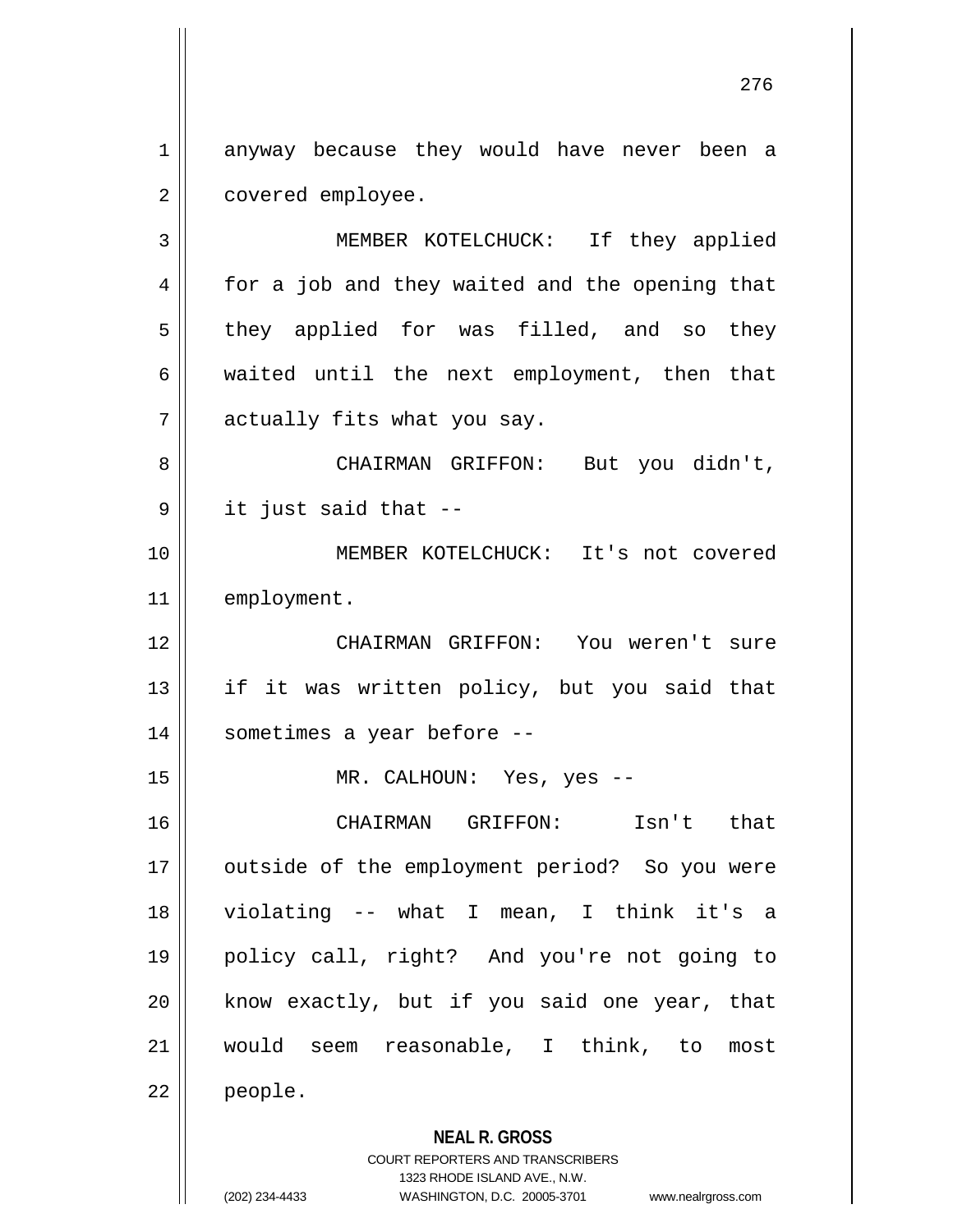| 1              | MS. LIN: And isn't that the                                                                                                                                         |
|----------------|---------------------------------------------------------------------------------------------------------------------------------------------------------------------|
| $\overline{2}$ | employment period determined by DOL? So if                                                                                                                          |
| 3              | you know their starting dates or employment is                                                                                                                      |
| 4              | this date, then that's when we start timing                                                                                                                         |
| 5              | the exposure.                                                                                                                                                       |
| 6              | CHAIRMAN GRIFFON: Yes, but it                                                                                                                                       |
| 7              | sounds like --                                                                                                                                                      |
| 8              | MR. CALHOUN: But we have, in the                                                                                                                                    |
| 9              | past, included pre-employment --                                                                                                                                    |
| 10             | CHAIRMAN GRIFFON: Right. That's                                                                                                                                     |
| 11             | what -- if you're doing it by policy, and you                                                                                                                       |
| 12             | have some cut off, I think that's reasonable                                                                                                                        |
| 13             | to have in a document, you know.                                                                                                                                    |
| 14             | MR. FARVER: Just put it in a                                                                                                                                        |
| 15             | document somewhere that that's what you're                                                                                                                          |
| 16             | going to do.                                                                                                                                                        |
| 17             | MEMBER KOTELCHUCK: The one a year                                                                                                                                   |
| 18             | after doesn't seem to me reasonable because                                                                                                                         |
| 19             | the employment is over.                                                                                                                                             |
| 20             | MR. FARVER: Well, I'm not sure why                                                                                                                                  |
| 21             | they would take one a year later.                                                                                                                                   |
| 22             | Me neither,<br>MEMBER KOTELCHUCK:                                                                                                                                   |
|                | <b>NEAL R. GROSS</b><br><b>COURT REPORTERS AND TRANSCRIBERS</b><br>1323 RHODE ISLAND AVE., N.W.<br>(202) 234-4433<br>WASHINGTON, D.C. 20005-3701 www.nealrgross.com |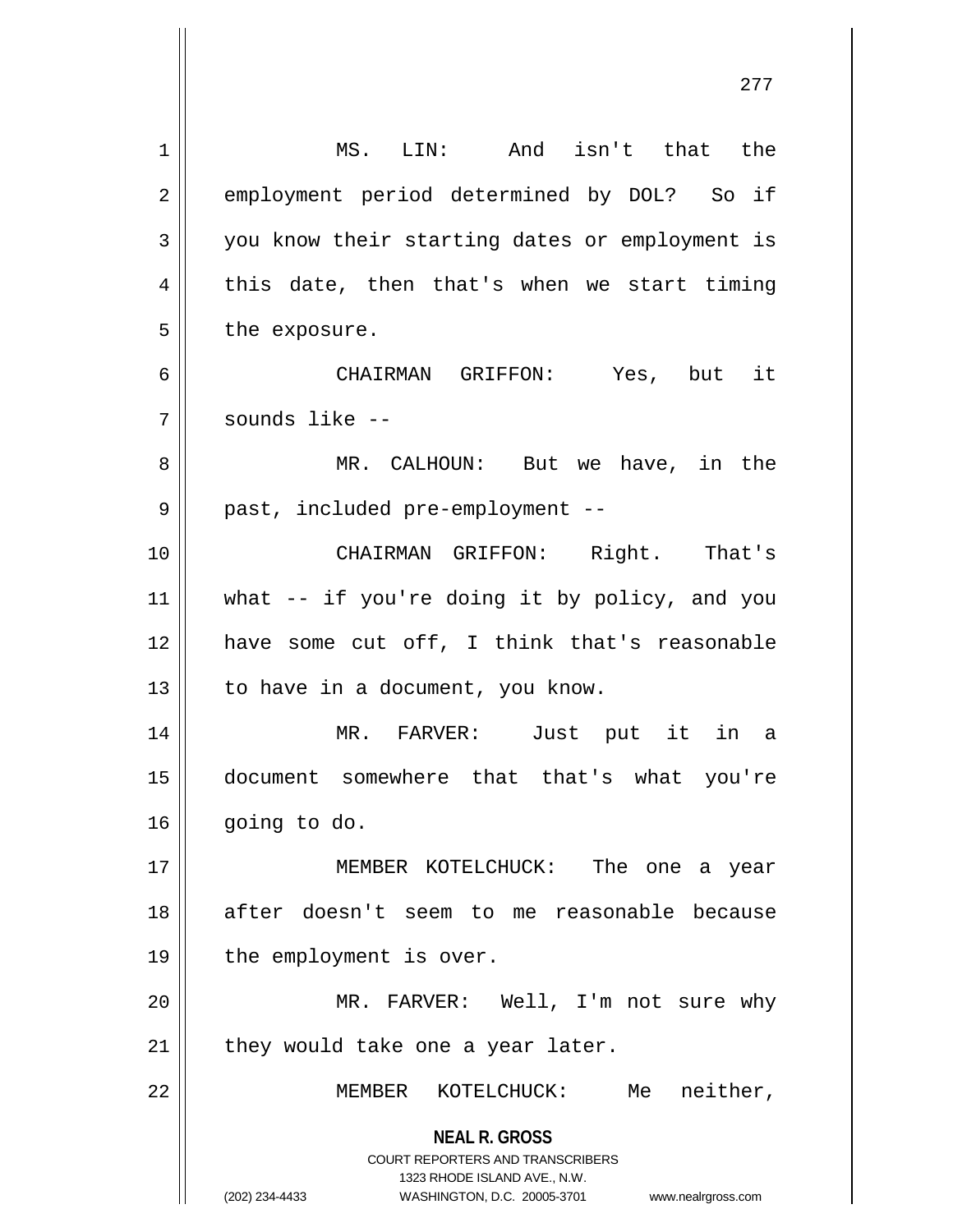$1 \parallel$  except a bad x-ray, if they can't read it or 2 | something. But it doesn't sound like it would  $3 \parallel$  relate to employment, whereas the first one 4 does. And then claimant favorability. We've 5 done it before and just make it a consistent 6 policy. 7 MR. FARVER: Okay. And dose-wise, 8 || it's pretty insignificant. 9 MR. KATZ: So the resolution here is  $10$ 11 MR. SIEBERT: I'm sorry. One 12 additional point on that. Doug's comment in  $13$  || the resolution was pointing out that Savannah 14 || River, when they gave us the data, said these 15 are the x-rays that are a condition of 16 employment. Their definition may not be the 17 || same as ours, so just using anything that's on 18 || that sheet may not necessarily be appropriate. 19 For example, they do put medical x-rays that 20 were for injuries, and those are clearly not a 21 condition of employment. So it can be  $22 \parallel$  slightly different, even though Savannah River

> **NEAL R. GROSS** COURT REPORTERS AND TRANSCRIBERS 1323 RHODE ISLAND AVE., N.W.

(202) 234-4433 WASHINGTON, D.C. 20005-3701 www.nealrgross.com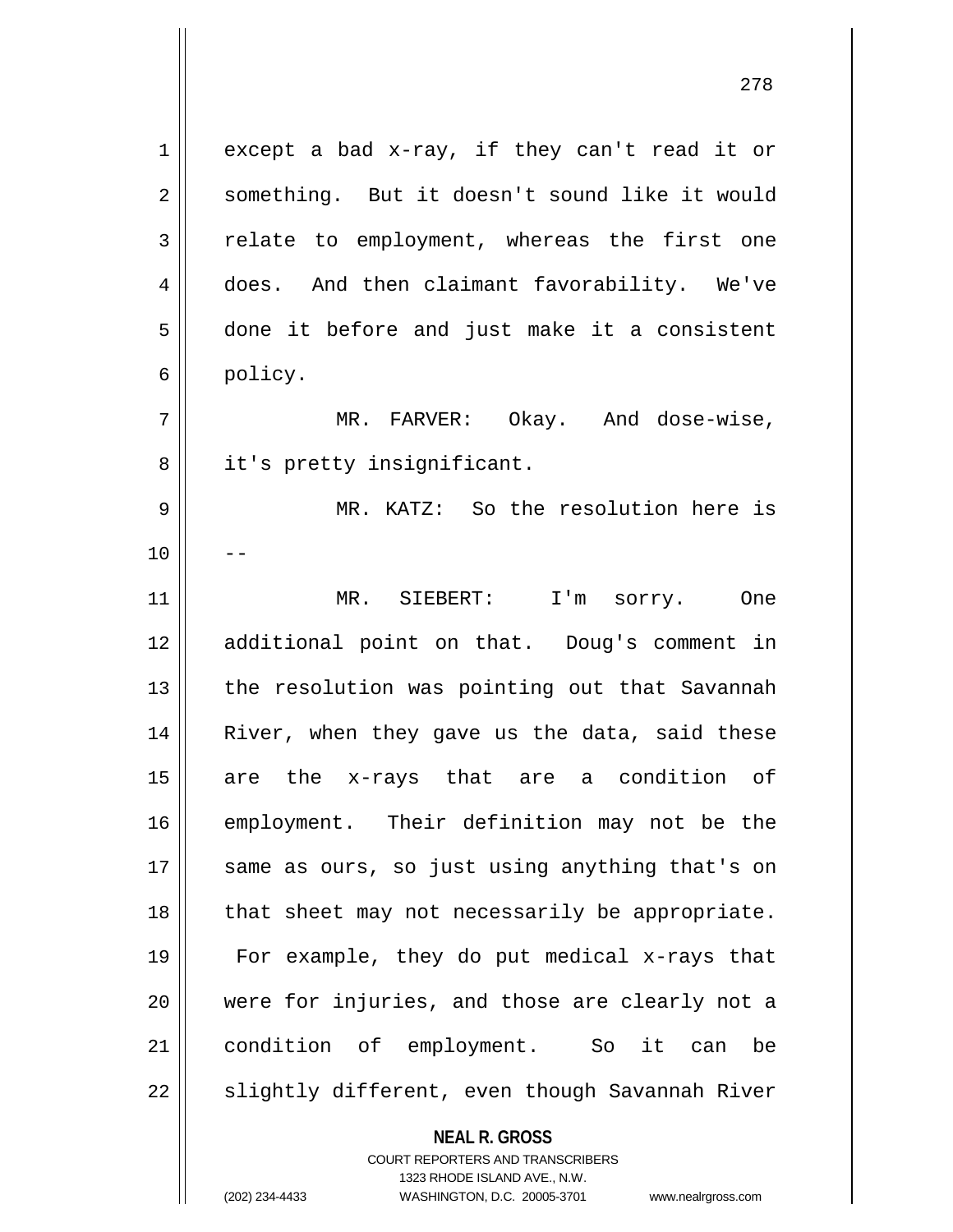$1 \parallel$  reports it.

| $\overline{2}$ | MEMBER KOTELCHUCK: Although the                                                                                                                                        |
|----------------|------------------------------------------------------------------------------------------------------------------------------------------------------------------------|
| 3              | injuries would occur during the work periods,                                                                                                                          |
| 4              | and we'd see extra x-rays. Rather than                                                                                                                                 |
| 5              | annual, we'd see a couple, you know, let's say                                                                                                                         |
| 6              | in the summer months or something.                                                                                                                                     |
| 7              | MR. FARVER: They were still done                                                                                                                                       |
| 8              | under a condition of employment. It was just                                                                                                                           |
| 9              | that is not the policy that you follow for                                                                                                                             |
| 10             | dose reconstruction because of related                                                                                                                                 |
| 11             | injuries.                                                                                                                                                              |
| 12             | CHAIRMAN GRIFFON: So is there any                                                                                                                                      |
| 13             | action on this item? That is the question.                                                                                                                             |
| 14             | MEMBER KOTELCHUCK: It sounds like                                                                                                                                      |
| 15             | it.                                                                                                                                                                    |
| 16             | MR. FARVER: I would just ask NIOSH                                                                                                                                     |
| 17             | to check and see if it's --                                                                                                                                            |
| 18             | MR. CALHOUN: I'm checking it.                                                                                                                                          |
| 19             | consider<br>CHAIRMAN GRIFFON:<br>And                                                                                                                                   |
| 20             | whether they should codify the policy, if                                                                                                                              |
| 21             | there is $-$                                                                                                                                                           |
| 22             | MEMBER KOTELCHUCK: Which is to say                                                                                                                                     |
|                | <b>NEAL R. GROSS</b><br><b>COURT REPORTERS AND TRANSCRIBERS</b><br>1323 RHODE ISLAND AVE., N.W.<br>(202) 234-4433<br>WASHINGTON, D.C. 20005-3701<br>www.nealrgross.com |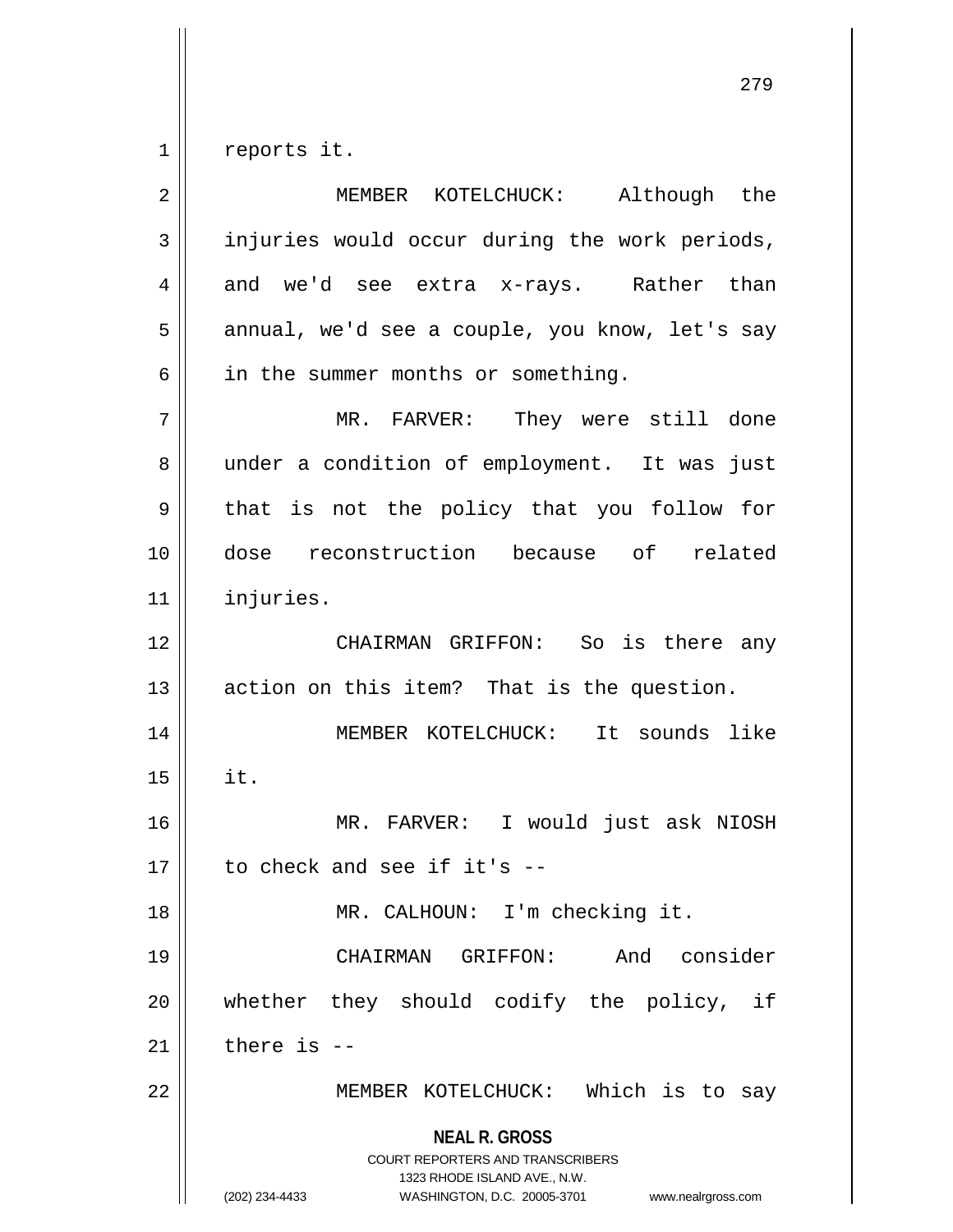**NEAL R. GROSS** COURT REPORTERS AND TRANSCRIBERS 1323 RHODE ISLAND AVE., N.W.  $1 \parallel$  that if you've given it sometimes for a year 2 before, one should make this consistent. And 3 I would argue that a year before is 4 || reasonable, not a year after. 5 MEMBER MUNN: I can't even imagine a 6 | year before as being reasonable. 7 MEMBER KOTELCHUCK: It's unusual. I 8 || mean, I will not deny it. But it was a good 9 || job and well paying, and I could easily 10 understand the person really wanted to get 11 || that job and, you know, applying and calling 12 up every couple of weeks, anything open, 13 || anything open? 14 MR. STIVER: Let's say a consistent 15 | policy on inclusion. 16 MR. FARVER: NIOSH will consider 17 including a written policy on pre-employment  $18$  | exams. And then you can look into it and  $-$ 19 MEMBER KOTELCHUCK: Right. And 20 || you'll make a policy. 21 MR. FARVER: And next meeting, 22 || you'll come back and we'll probably be able to

(202) 234-4433 WASHINGTON, D.C. 20005-3701 www.nealrgross.com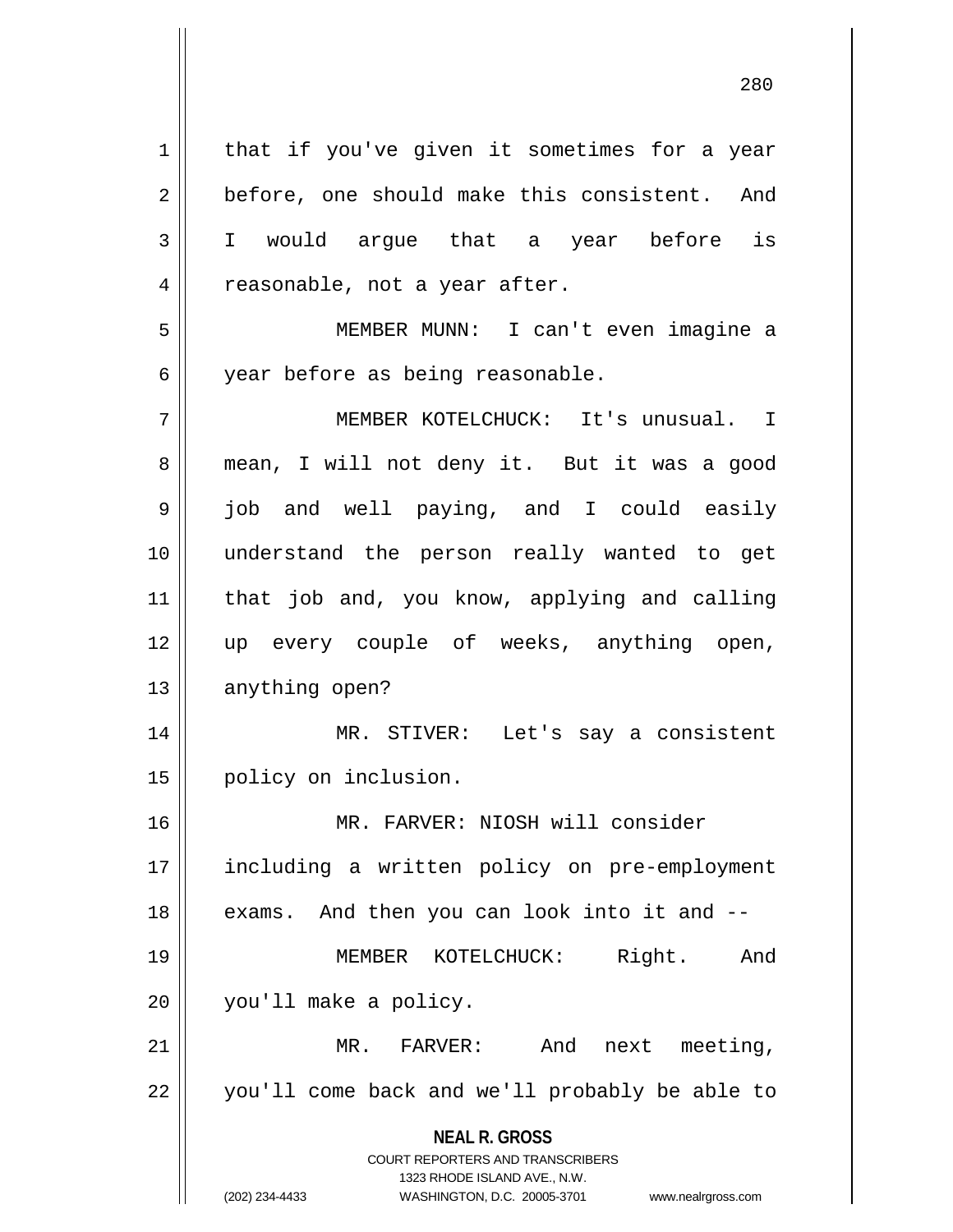$1 \parallel$  close it.

| $\overline{2}$ | CHAIRMAN GRIFFON: Sounds good.                                                                                                                                         |
|----------------|------------------------------------------------------------------------------------------------------------------------------------------------------------------------|
| 3              | 330.1. It's almost 3:30 on the clock. 330.1.                                                                                                                           |
| $\overline{4}$ | MR. SIEBERT: This is Scott. I'm                                                                                                                                        |
| 5              | sorry. I want to pop back to that x-ray one                                                                                                                            |
| 6              | we were just talking about. After a little                                                                                                                             |
| 7              | bit more digging, that one-year requirement                                                                                                                            |
| 8              | information is in Procedure 60 for best                                                                                                                                |
| 9              | estimates.                                                                                                                                                             |
| 10             | CHAIRMAN GRIFFON: How does it read,                                                                                                                                    |
| 11             | Scott? I'm just curious.                                                                                                                                               |
| 12             | MR. SIEBERT:<br>In Procedure 60,                                                                                                                                       |
| 13             | Section 5.2, best estimates, the general                                                                                                                               |
| 14             | philosophy for a best estimate approach is to                                                                                                                          |
| 15             | assign dose from all eligible x-ray                                                                                                                                    |
| 16             | procedures. However, some x-rays should be                                                                                                                             |
| 17             | excluded from a best estimate approach. For                                                                                                                            |
| 18             | example, pre-hire and re-hire procedures more                                                                                                                          |
| 19             | than one year before DOL verified employment                                                                                                                           |
| 20             | should not be included.                                                                                                                                                |
| 21             | More than one<br>CHAIRMAN GRIFFON:                                                                                                                                     |
| 22             | year. Okay. So within one year is included.                                                                                                                            |
|                | <b>NEAL R. GROSS</b><br><b>COURT REPORTERS AND TRANSCRIBERS</b><br>1323 RHODE ISLAND AVE., N.W.<br>(202) 234-4433<br>WASHINGTON, D.C. 20005-3701<br>www.nealrgross.com |
|                |                                                                                                                                                                        |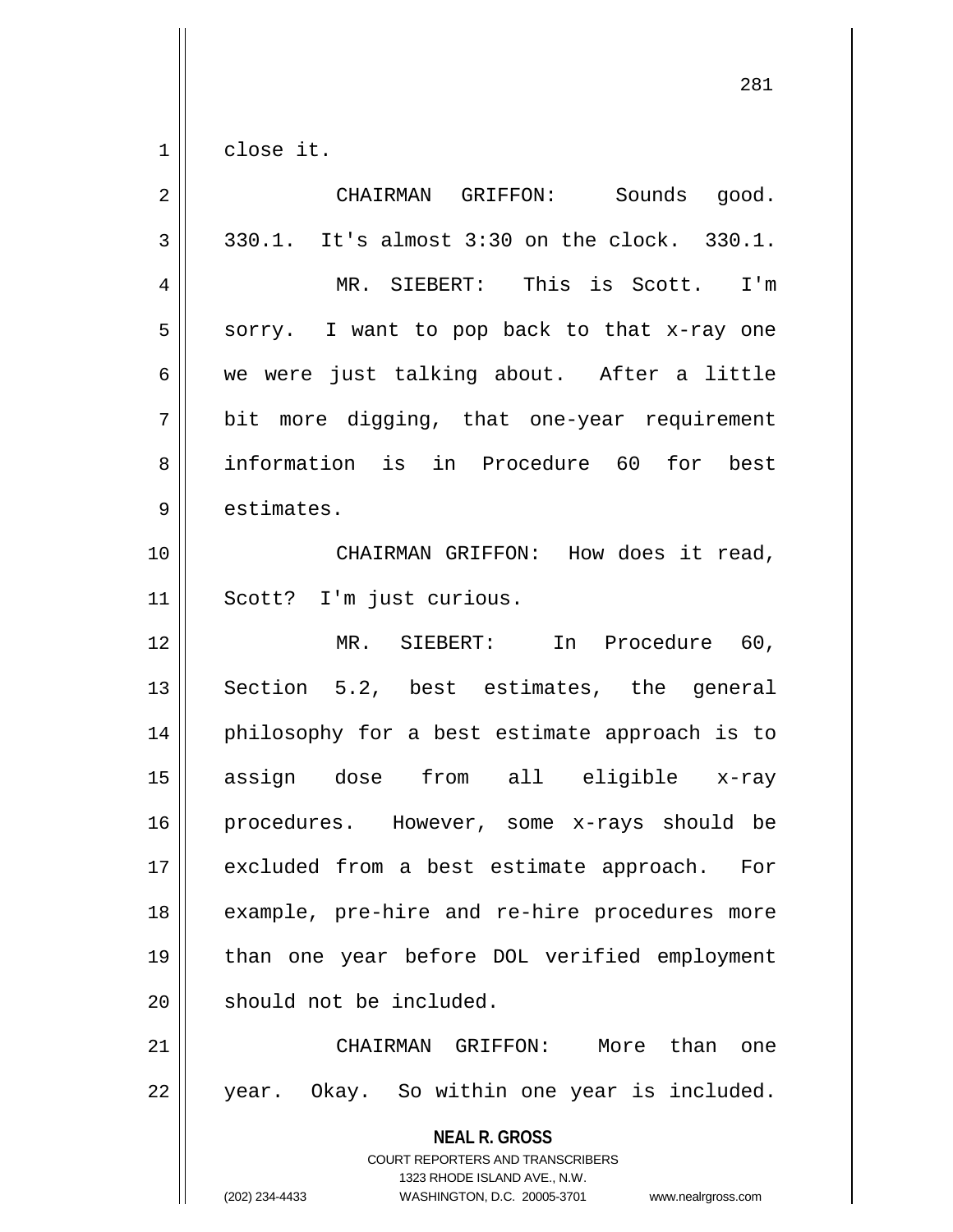$1 \parallel$  Okay, all right.

| $\overline{2}$ | MR. CALHOUN: So was that one more                                                                                                                               |
|----------------|-----------------------------------------------------------------------------------------------------------------------------------------------------------------|
| 3              | than one year outside of the employment, do                                                                                                                     |
| $\overline{4}$ | you know?                                                                                                                                                       |
| 5              | MR. SIEBERT: It was seven months.                                                                                                                               |
| 6              | MR. CALHOUN: Okay.                                                                                                                                              |
| 7              | MR. SIEBERT: But I just wanted to                                                                                                                               |
| 8              | point that out because I think that clears up                                                                                                                   |
| 9              | that, I think that closes that one thing, and                                                                                                                   |
| 10             | we probably should have done that first one                                                                                                                     |
| 11             | and not the last one.                                                                                                                                           |
| 12             | CHAIRMAN GRIFFON: Perfect.                                                                                                                                      |
| 13             | MR. SIEBERT: That's Procedure 61.                                                                                                                               |
| 14             | CHAIRMAN GRIFFON: You captured                                                                                                                                  |
| 15             | that, Doug, that $-$                                                                                                                                            |
| 16             | MR. FARVER: Procedure 61.                                                                                                                                       |
| 17             | CHAIRMAN GRIFFON: You guys are both                                                                                                                             |
| 18             | taking notes? I'm just pointing out. I used                                                                                                                     |
| 19             | to do this all by myself. Doug, are you                                                                                                                         |
| 20             | catching up?                                                                                                                                                    |
| 21             | MR. FARVER: I'm not sure.                                                                                                                                       |
| 22             | CHAIRMAN GRIFFON: Thanks, Scott,                                                                                                                                |
|                | <b>NEAL R. GROSS</b><br>COURT REPORTERS AND TRANSCRIBERS<br>1323 RHODE ISLAND AVE., N.W.<br>(202) 234-4433<br>WASHINGTON, D.C. 20005-3701<br>www.nealrgross.com |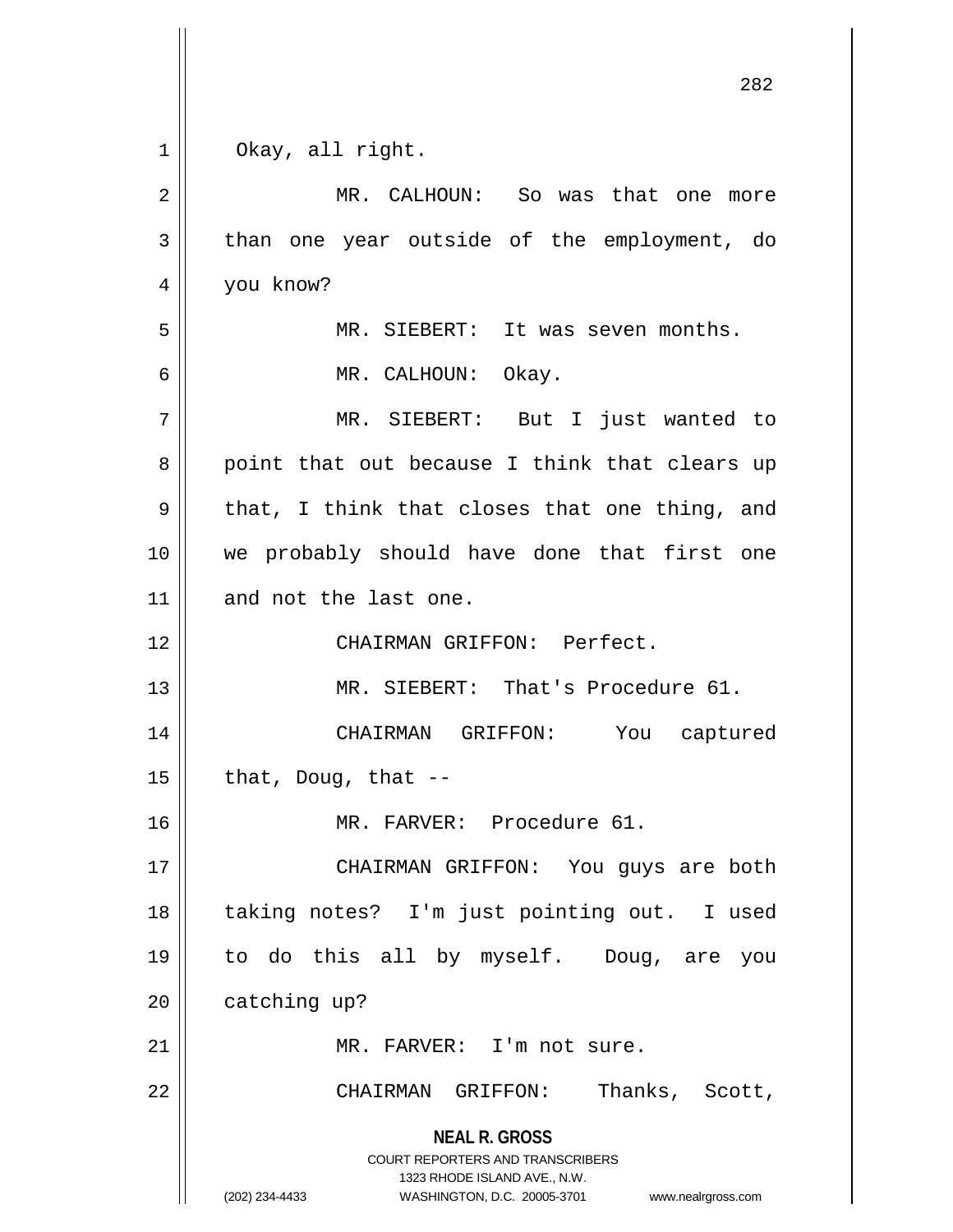$1 \parallel$  for doing that research.

| $\overline{2}$ | MR. STIVER: I missed that exchange.                                                                                                                             |
|----------------|-----------------------------------------------------------------------------------------------------------------------------------------------------------------|
| $\mathbf{3}$   | It's codified in PROC-60? PROC-61. Okay.                                                                                                                        |
| 4              | MR. SIEBERT: Actually, we do refer                                                                                                                              |
| 5              | to it in the response. We just didn't clearly                                                                                                                   |
| 6              | line out the, we didn't quote the section.                                                                                                                      |
| 7              | MR. CALHOUN: And it may be                                                                                                                                      |
| 8              | assigned, but if it's a best estimate it's got                                                                                                                  |
| 9              | to be assigned within a year, correct? That's                                                                                                                   |
| 10             | what it sounds like.                                                                                                                                            |
| 11             | MR. SIEBERT: That's pretty much the                                                                                                                             |
| 12             | way we read it, yes.                                                                                                                                            |
| 13             | MR. CALHOUN: So that's a little bit                                                                                                                             |
| 14             | different than how our response is written.                                                                                                                     |
| 15             | The response almost sounds like we may do it                                                                                                                    |
| 16             | if we want to but --                                                                                                                                            |
| 17             | HINNEFELD: The response makes<br>MR.                                                                                                                            |
| 18             | it sound discretionary.                                                                                                                                         |
| 19             | it may<br>MR. CALHOUN: And<br>be                                                                                                                                |
| 20             | discretionary, unless it's a best estimate or                                                                                                                   |
| 21             | an overestimate.                                                                                                                                                |
| 22             | MR. FARVER: Yes. Okay. I'm at a                                                                                                                                 |
|                | <b>NEAL R. GROSS</b><br>COURT REPORTERS AND TRANSCRIBERS<br>1323 RHODE ISLAND AVE., N.W.<br>(202) 234-4433<br>WASHINGTON, D.C. 20005-3701<br>www.nealrgross.com |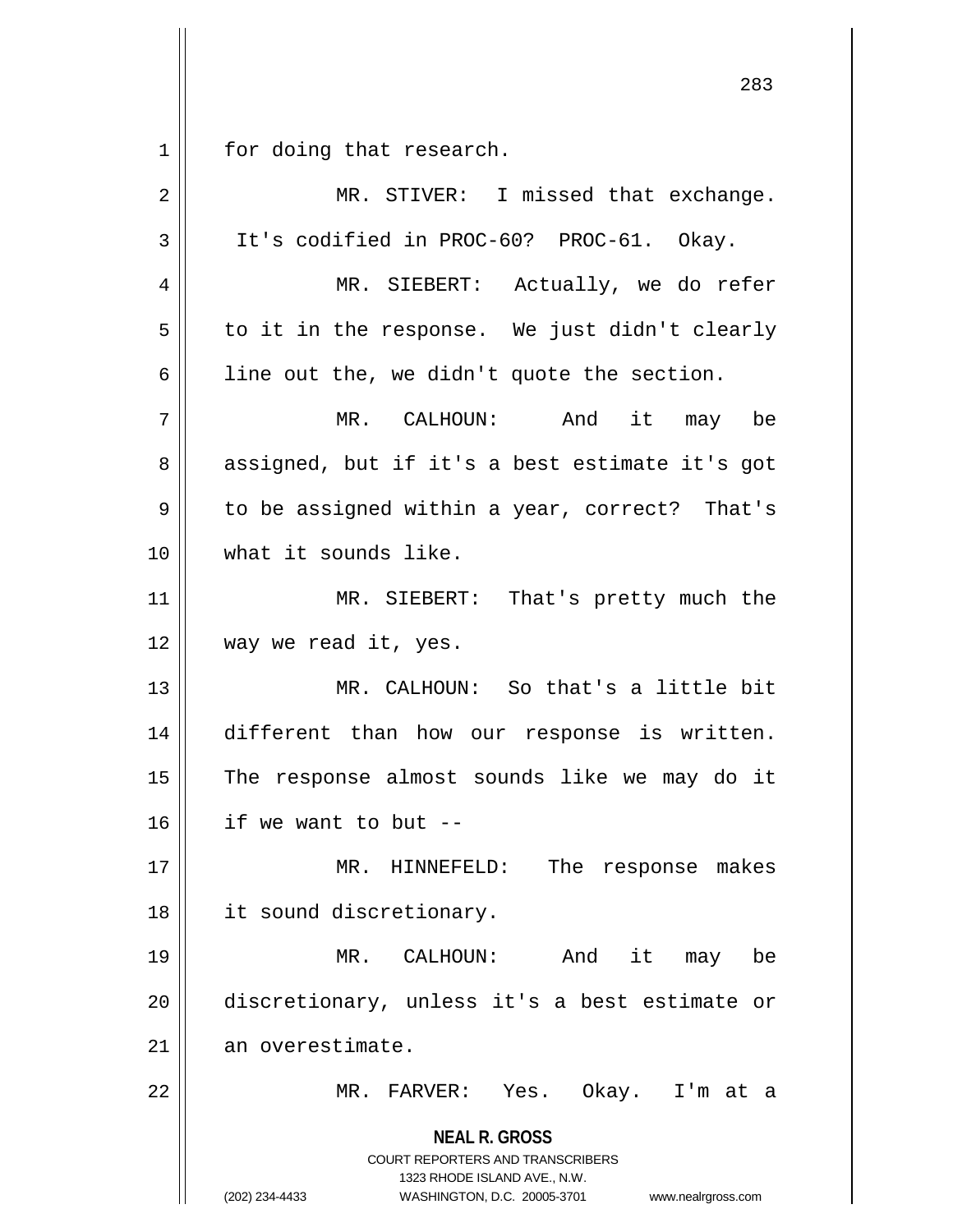|                | ∠ ∪ ±                                                                   |
|----------------|-------------------------------------------------------------------------|
| 1              | loss for this first one.                                                |
| $\overline{2}$ | MS. BEHLING: Excuse me, Doug.<br>This                                   |
| 3              | is Kathy Behling.                                                       |
| 4              | MR. FARVER: Thank you, Kathy.                                           |
| 5              | MS. BEHLING: I believe that this                                        |
| 6              | particular -- I assume we're on 330.1.                                  |
| 7              | MR. FARVER: Yes.                                                        |
| 8              | MS. BEHLING: Okay. I believe this                                       |
| 9              | goes back to the discussion of the IG-1 and                             |
| 10             | the exposure geometry table that has been                               |
| 11             | added. And I know we talked about this                                  |
| 12             | earlier and that NIOSH was going to look into                           |
| 13             | whether there should be a PER associated with                           |
| 14             | that change. But I believe that that's                                  |
| 15             | perhaps the starting point of this particular                           |
| 16             | finding.                                                                |
| 17             | So this is<br>the<br>MR. FARVER:                                        |
| 18             | rotational geometry?                                                    |
| 19             | MS. BEHLING: Yes, and it's for a                                        |
| 20             | lung cancer.                                                            |
| 21             | MR. FARVER: Yes, cancer and one is                                      |
| 22             | a lung. That makes sense. That probably is                              |
|                | <b>NEAL R. GROSS</b>                                                    |
|                | <b>COURT REPORTERS AND TRANSCRIBERS</b><br>1323 RHODE ISLAND AVE., N.W. |
|                | (202) 234-4433<br>WASHINGTON, D.C. 20005-3701<br>www.nealrgross.com     |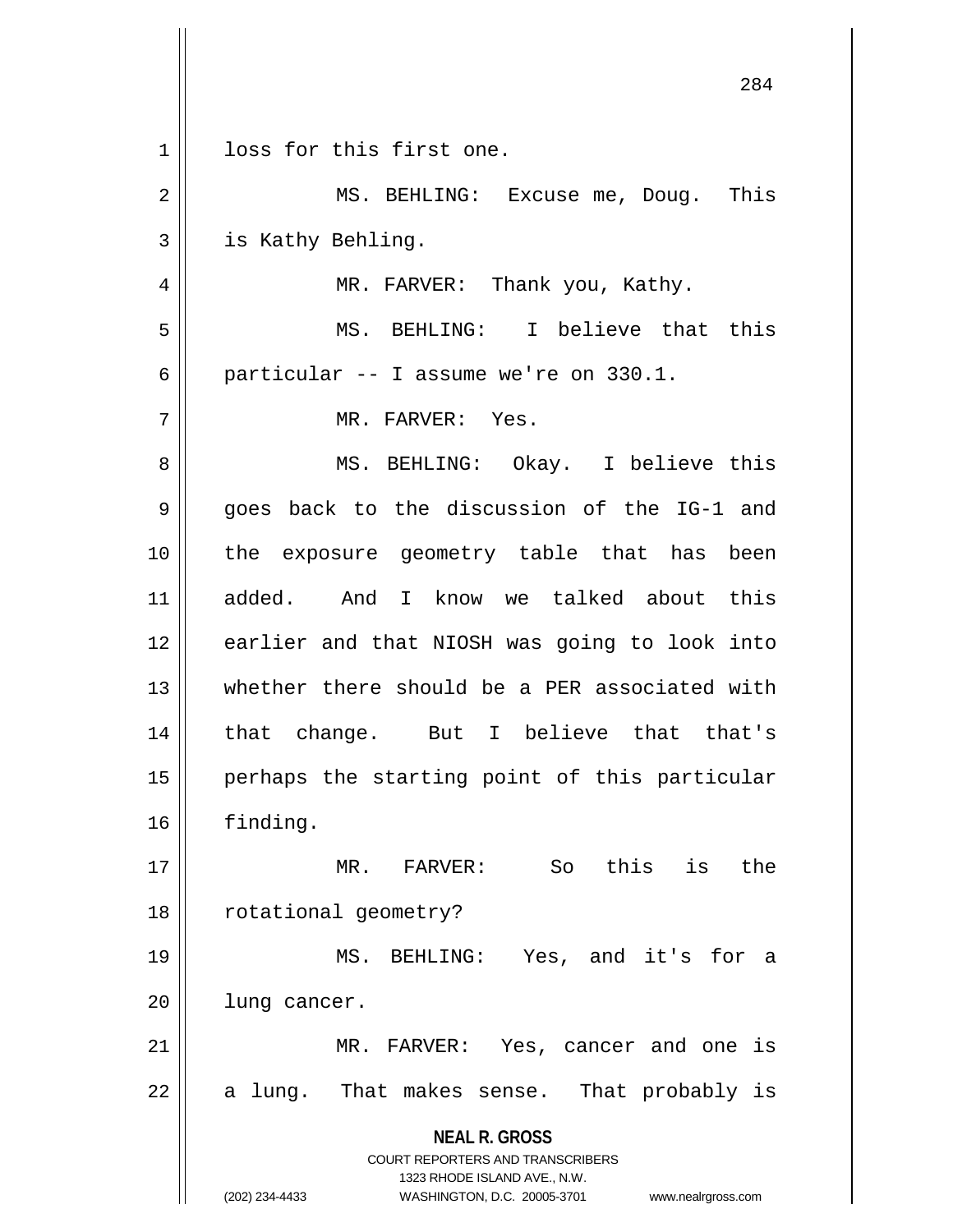**NEAL R. GROSS** COURT REPORTERS AND TRANSCRIBERS 1323 RHODE ISLAND AVE., N.W. 1 | what it's for. Okay. Let me go back and look 2 more on this. And NIOSH can do the same  $3 \parallel$  thing, but it has to do with the, similar to  $4 \parallel$  the other finding. 5 MS. BEHLING: I think it has to do 6 with whether there should have been a 7 correction factor applied to this particular  $8 \parallel$  case that's listed, I believe it's Table 4.1A 9 || in the latest version of IG-1. 10 MR. FARVER: Okay. There is some 11 discrepancy whether AP or maybe it's a mixture 12 | of AP and ISO or something like that. 13 MR. STIVER: Okay. So now we're 14 going to pin that and look into it in more 15 detail at a future time? 16 || MR. FARVER: Yes. 17 MR. KATZ: So this is SC&A is 18 | following up on this? 19 MR. FARVER: Yes. 20 CHAIRMAN GRIFFON: 330.2. 21 || MEMBER MUNN: Well, the question of  $22$   $\parallel$  whether or not there had been contact with the

(202) 234-4433 WASHINGTON, D.C. 20005-3701 www.nealrgross.com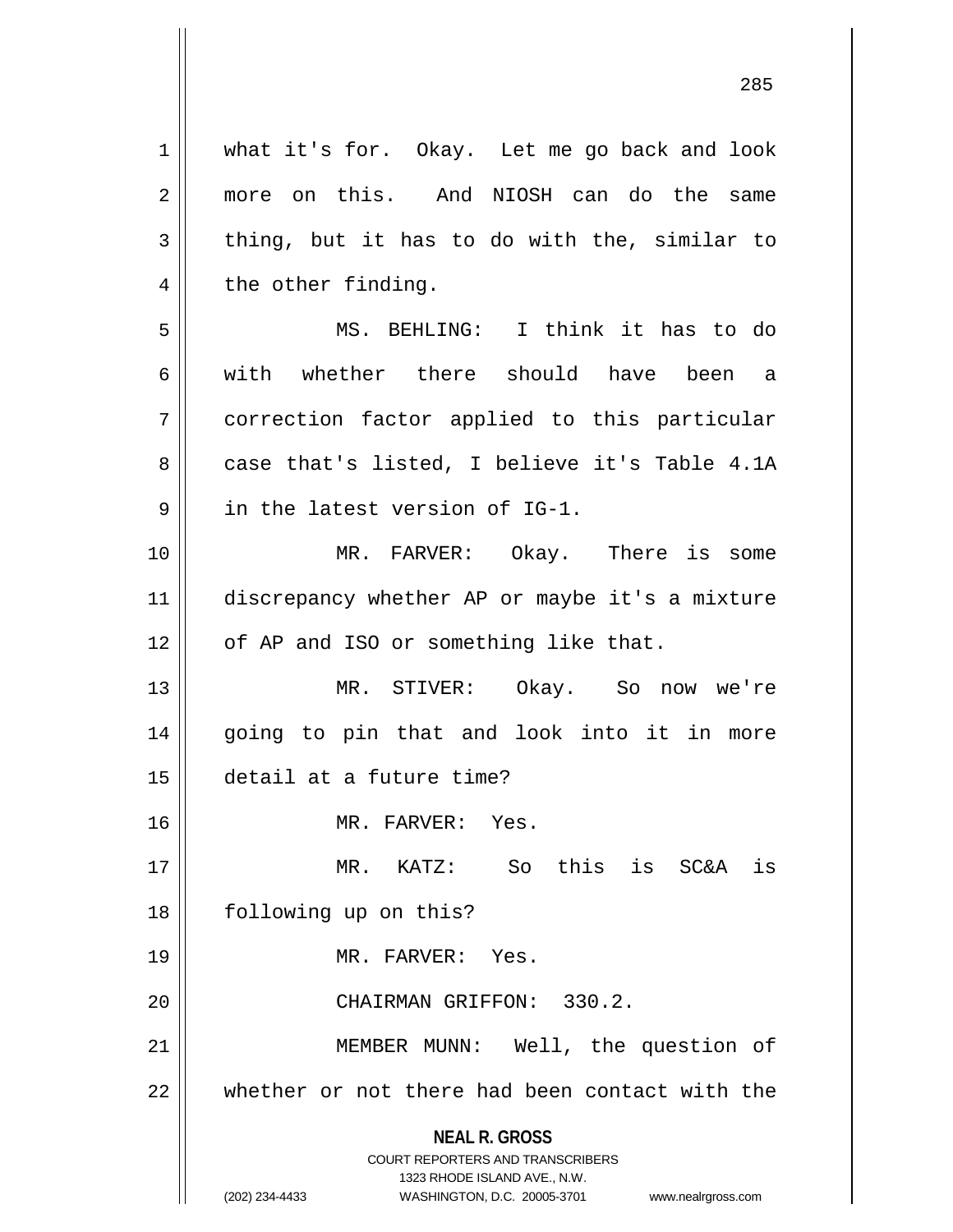**NEAL R. GROSS** COURT REPORTERS AND TRANSCRIBERS 1323 RHODE ISLAND AVE., N.W. (202) 234-4433 WASHINGTON, D.C. 20005-3701 www.nealrgross.com 1 || coworker, that question we didn't discuss at  $2 \parallel$  all. I guess that would be a NIOSH --3 MR. FARVER: From the previous 4 | response. 5 CHAIRMAN GRIFFON: Yes. 6 MEMBER MUNN: It's just a question  $7 \parallel$  to be answered. It's either yes or no. 8 CHAIRMAN GRIFFON: Right. Is that a 9 || NIOSH part of the action; is that what we're 10 saying? 11 || MEMBER MUNN: It would appear so. 12 MR. HINNEFELD: It would seem to me  $13$  | there's some NIOSH --14 CHAIRMAN GRIFFON: Yes. 15 MR. HINNEFELD: SC&A's response to 16 it is written after the NIOSH. 17 || MR. FARVER: We're going to put that 18 || SC&A and NIOSH will follow up on this finding. 19 How's that? 20 || CHAIRMAN GRIFFON: All right. 21 || MEMBER MUNN: That will cover it. 22 || CHAIRMAN GRIFFON: 330.2.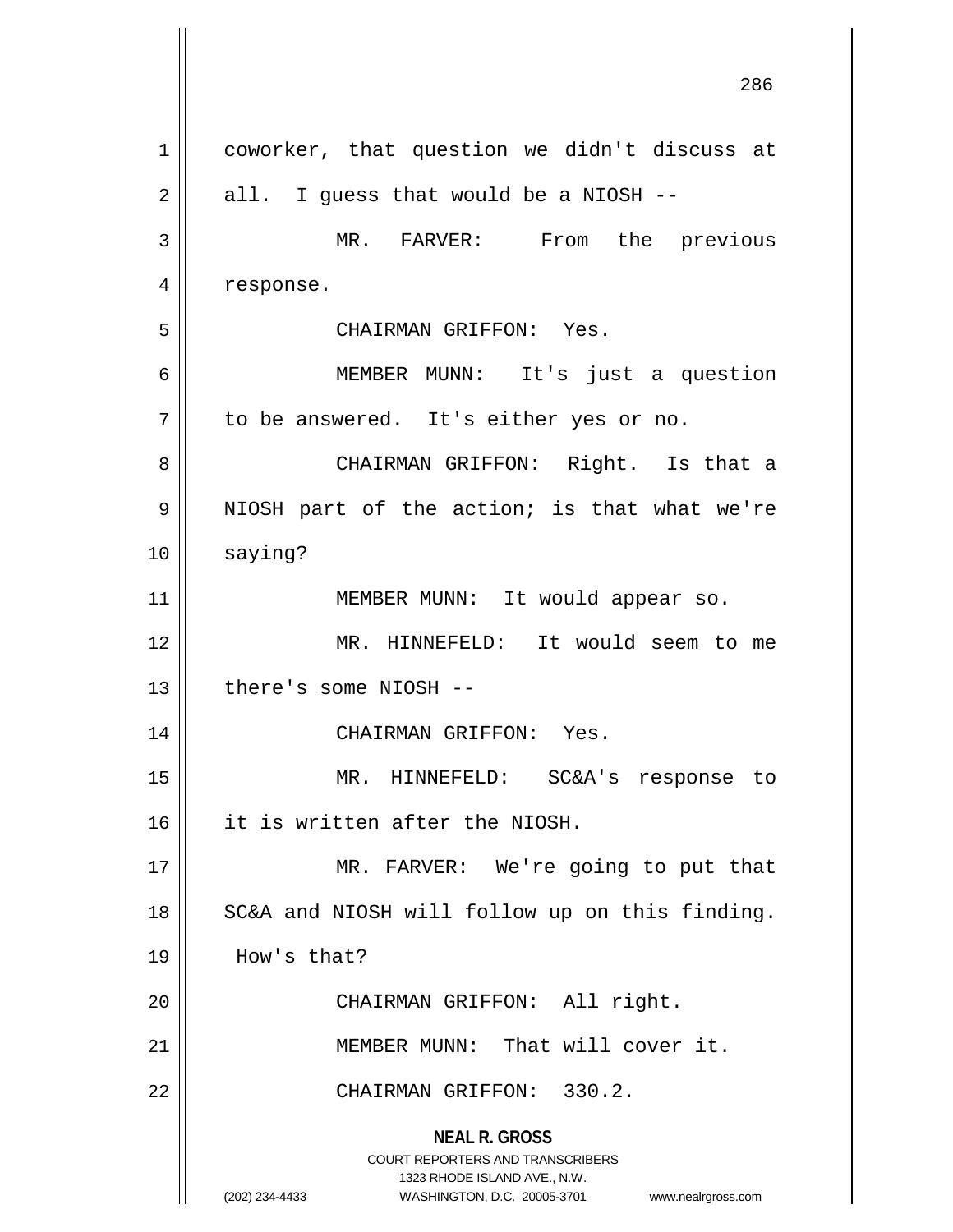| 1  | MR. FARVER: Okay. It looks like                                     |
|----|---------------------------------------------------------------------|
| 2  | NIOSH began assigning missed and measured dose                      |
| 3  | in '65. We did not find anything, any change                        |
| 4  | in the work location or job description prior                       |
| 5  | to '65, so we contend that they should apply a                      |
| 6  | coworker dose from the earlier time period of                       |
| 7  | '53 through '65. So that was the beginning.                         |
| 8  | Okay. And then you go through the                                   |
| 9  | NIOSH explanation, which we did. And SC&A                           |
| 10 | agrees with NIOSH's response and recommends                         |
| 11 | closing the finding because they give a better                      |
| 12 | explanation.                                                        |
| 13 | CHAIRMAN GRIFFON: I think that                                      |
| 14 | looks okay. Do others have any comments? It                         |
| 15 | looks like an explanation is fine.                                  |
| 16 | MR. FARVER: Yes.                                                    |
| 17 | CHAIRMAN GRIFFON: Okay. I think we                                  |
| 18 | agree. Closed. Point three.                                         |
| 19 | MR. FARVER: Okay. On to neutron                                     |
| 20 | dose. It goes back to the wording in TIB-7.                         |
| 21 | It's rather lengthy to go down and look at the                      |
| 22 | attachment at the end. It has some sections                         |
|    |                                                                     |
|    | <b>NEAL R. GROSS</b><br><b>COURT REPORTERS AND TRANSCRIBERS</b>     |
|    | 1323 RHODE ISLAND AVE., N.W.                                        |
|    | (202) 234-4433<br>WASHINGTON, D.C. 20005-3701<br>www.nealrgross.com |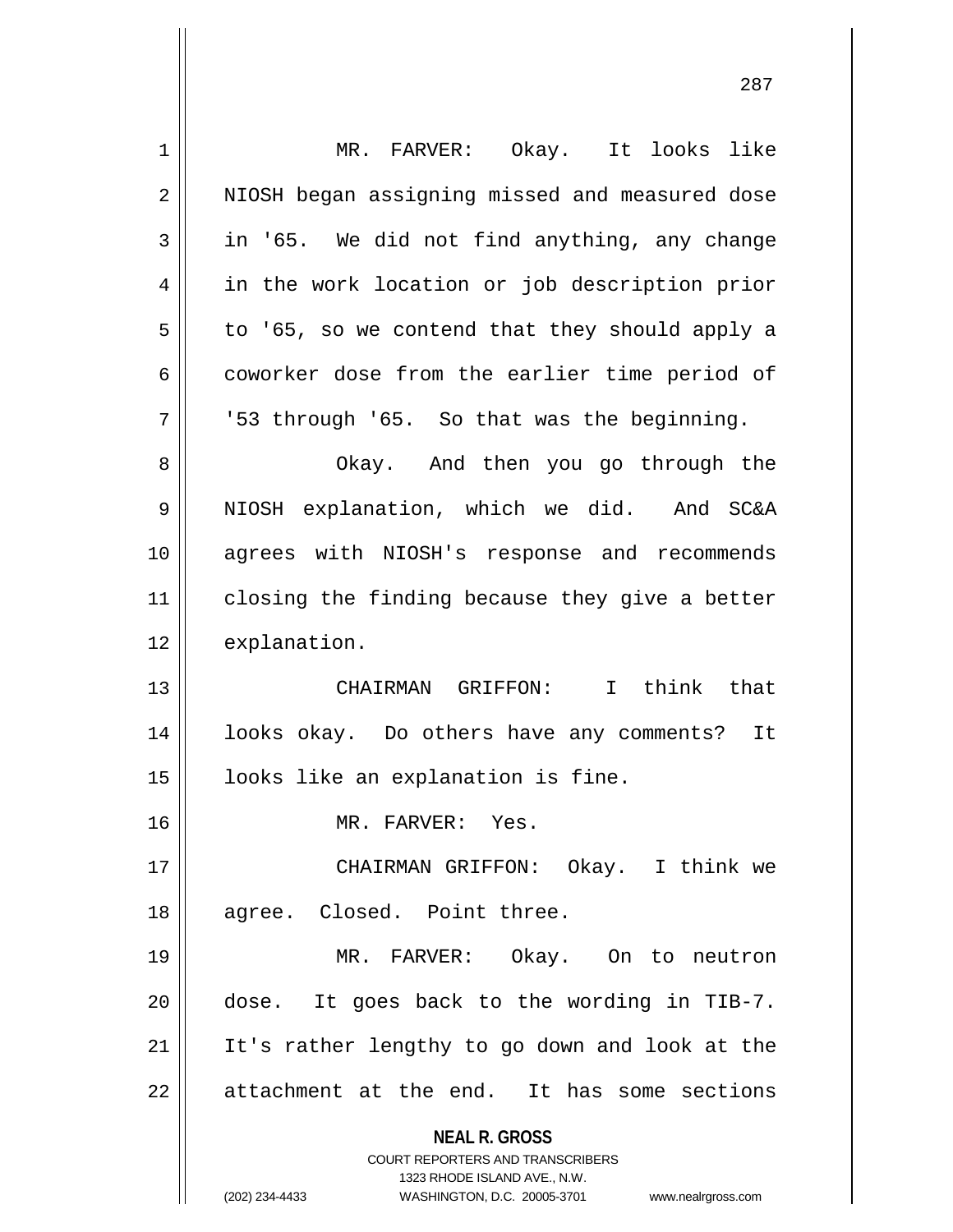**NEAL R. GROSS** COURT REPORTERS AND TRANSCRIBERS 1323 RHODE ISLAND AVE., N.W. 288 1 | from TIB-7. 2 MR. STIVER: It's down on page  $3 \parallel$  three. 4 MR. FARVER: Yes. 5 CHAIRMAN GRIFFON: Does everybody 6 follow that? Page 38 there's an attachment  $7 \parallel$  here, or there's a finding, 330.3. It's the 8 back of the matrix. 9 MR. FARVER: Section 2 talks about 10 potential neutron exposure prior to '71 when 11 the work area is known and also when the work 12 || area is unknown or not clear. 13 MR. STIVER: It looks like Section 14 || 2.2 is really what applies here. Work area is 15 not known or is not clear, health physicist 16 || should use the criteria outlined below to 17 determine whether neutron exposure should be 18 included. No single definitive source 19 document could be used to determine whether  $20$  || energy employees -- okay. 21 MEMBER MUNN: What section was that? 22 || MR. STIVER: This is in Section 2.2

(202) 234-4433 WASHINGTON, D.C. 20005-3701 www.nealrgross.com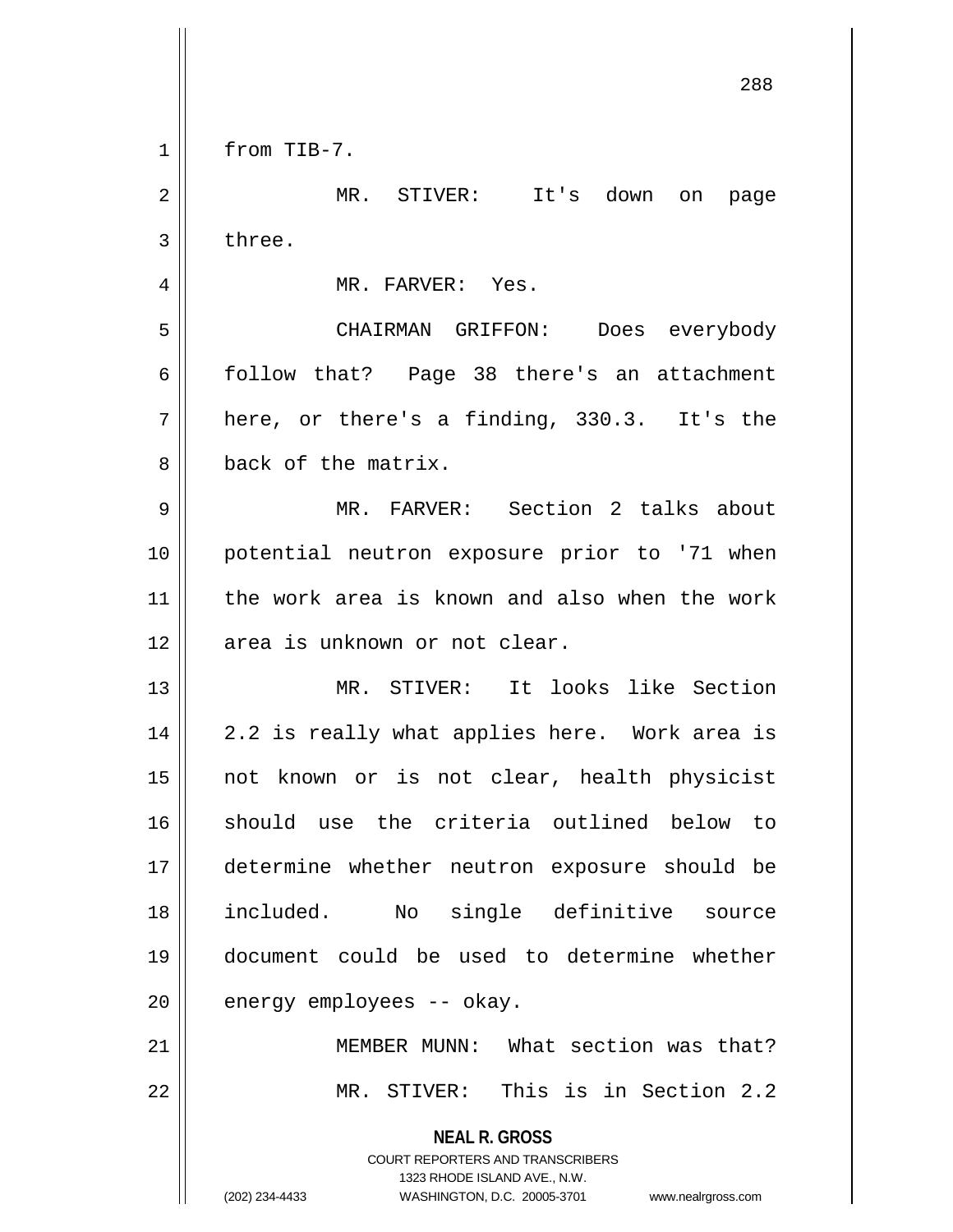$1 \parallel$  of the --

| $\sqrt{2}$ | MEMBER MUNN: Oh, 2.2. All right.                                                                                                                                       |
|------------|------------------------------------------------------------------------------------------------------------------------------------------------------------------------|
| 3          | MR. STIVER: Page 38.                                                                                                                                                   |
| 4          | MR. SIEBERT: This is Scott. I                                                                                                                                          |
| 5          | would submit that it's not an unknown                                                                                                                                  |
| 6          | location. We have the individual in the 300                                                                                                                            |
| 7          | areas, based on the CATI and the records.                                                                                                                              |
| 8          | MEMBER MUNN: Yes.                                                                                                                                                      |
| 9          | MR. STIVER: Under Section 2.1,                                                                                                                                         |
| 10         | when the work area is known, it's pretty                                                                                                                               |
| 11         | straightforward. The work history records are                                                                                                                          |
| 12         | sufficient to indicate they worked in any of                                                                                                                           |
| 13         | the following areas, neutron dose should be                                                                                                                            |
| 14         | included in the reconstruction. That includes                                                                                                                          |
| 15         | area 300 right there under Section 2.1. More                                                                                                                           |
| 16         | detail in the reconstruction.                                                                                                                                          |
| 17         | An employee working<br>MR. FARVER:                                                                                                                                     |
| 18         | 321M, 300 area, so it's got potential for                                                                                                                              |
| 19         | neutrons.                                                                                                                                                              |
| 20         | It talks about<br>the<br>MEMBER<br>$MUNN$ :                                                                                                                            |
| 21         | plutonium aluminum targets.                                                                                                                                            |
| 22         | CHAIRMAN<br>GRIFFON:<br>Can<br>someone                                                                                                                                 |
|            | <b>NEAL R. GROSS</b><br><b>COURT REPORTERS AND TRANSCRIBERS</b><br>1323 RHODE ISLAND AVE., N.W.<br>WASHINGTON, D.C. 20005-3701<br>(202) 234-4433<br>www.nealrgross.com |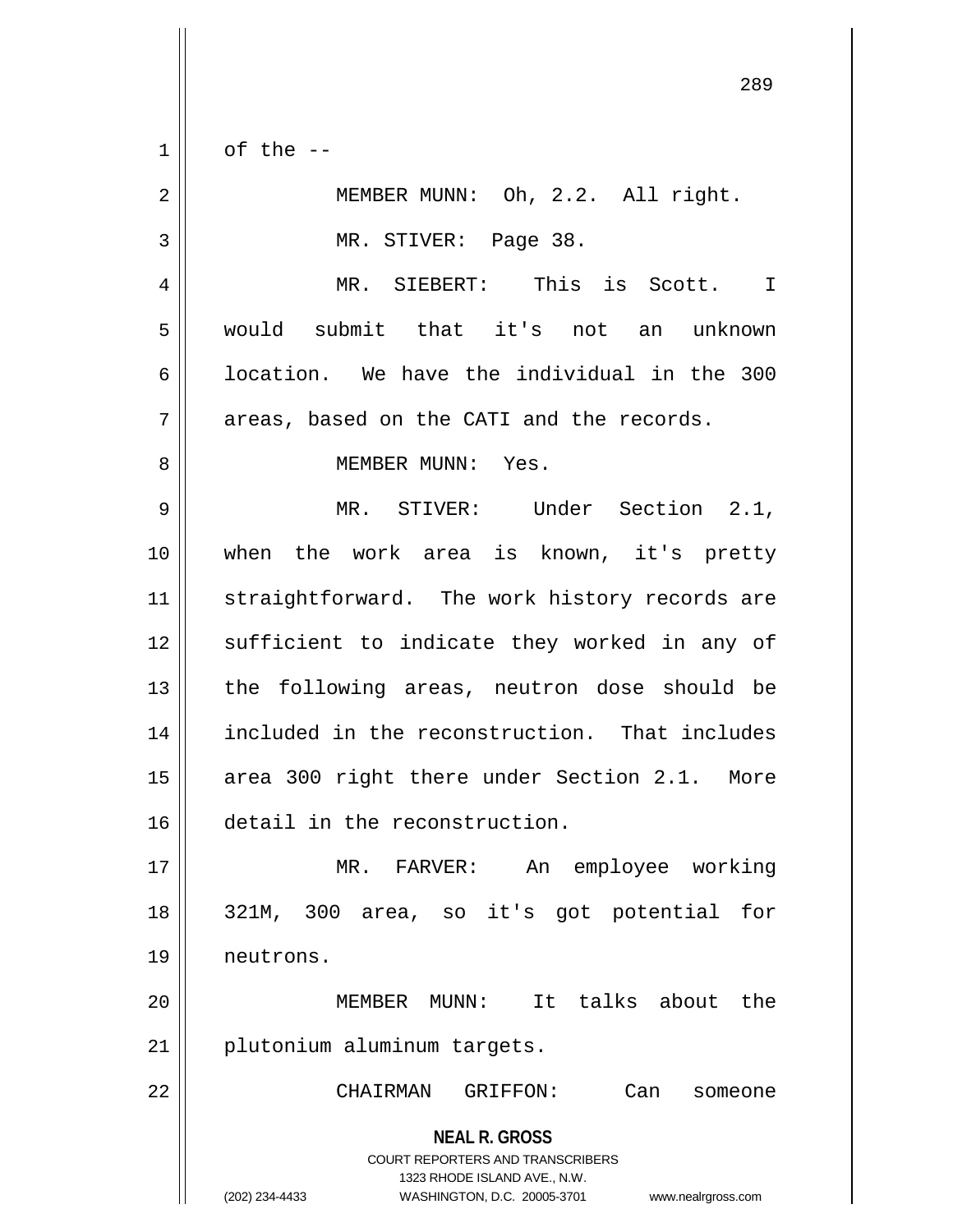| $\mathbf 1$    | summarize? I mean, the position is that,                            |
|----------------|---------------------------------------------------------------------|
| $\overline{2}$ | since there was no plutonium monitoring, they                       |
| $\mathbf{3}$   | likely weren't working where the targets were                       |
| 4              | and, therefore, no neutron doses, even though                       |
| 5              | they were in these buildings or areas, right?                       |
| 6              | MR. HINNEFELD: Scott, is that the                                   |
| 7              | position here that --                                               |
| 8              | MR. SIEBERT: Yes. We know the                                       |
| 9              | individual, we believe the individual was in                        |
| 10             | the 300 areas. That does not tie them to                            |
| 11             | 321M. Our working is that if they were in                           |
| 12             | 321M and working with the plutonium, the                            |
| 13             | targets, they would have been monitored for                         |
| 14             | plutonium. There would have been bioassay.                          |
| 15             | What was likely there would have been neutron                       |
| 16             | monitoring, but there's neither one. So it                          |
| 17             | did not seem indicative this person was                             |
| 18             | working in that small area of 300 where                             |
| 19             | neutron exposures would be likely.                                  |
| 20             | MR. FARVER: I thought it was                                        |
| 21             | mentioned in the initial claim and interview:                       |
| 22             | building 321, which was reported by a                               |
|                | <b>NEAL R. GROSS</b>                                                |
|                | <b>COURT REPORTERS AND TRANSCRIBERS</b>                             |
|                | 1323 RHODE ISLAND AVE., N.W.                                        |
|                | (202) 234-4433<br>WASHINGTON, D.C. 20005-3701<br>www.nealrgross.com |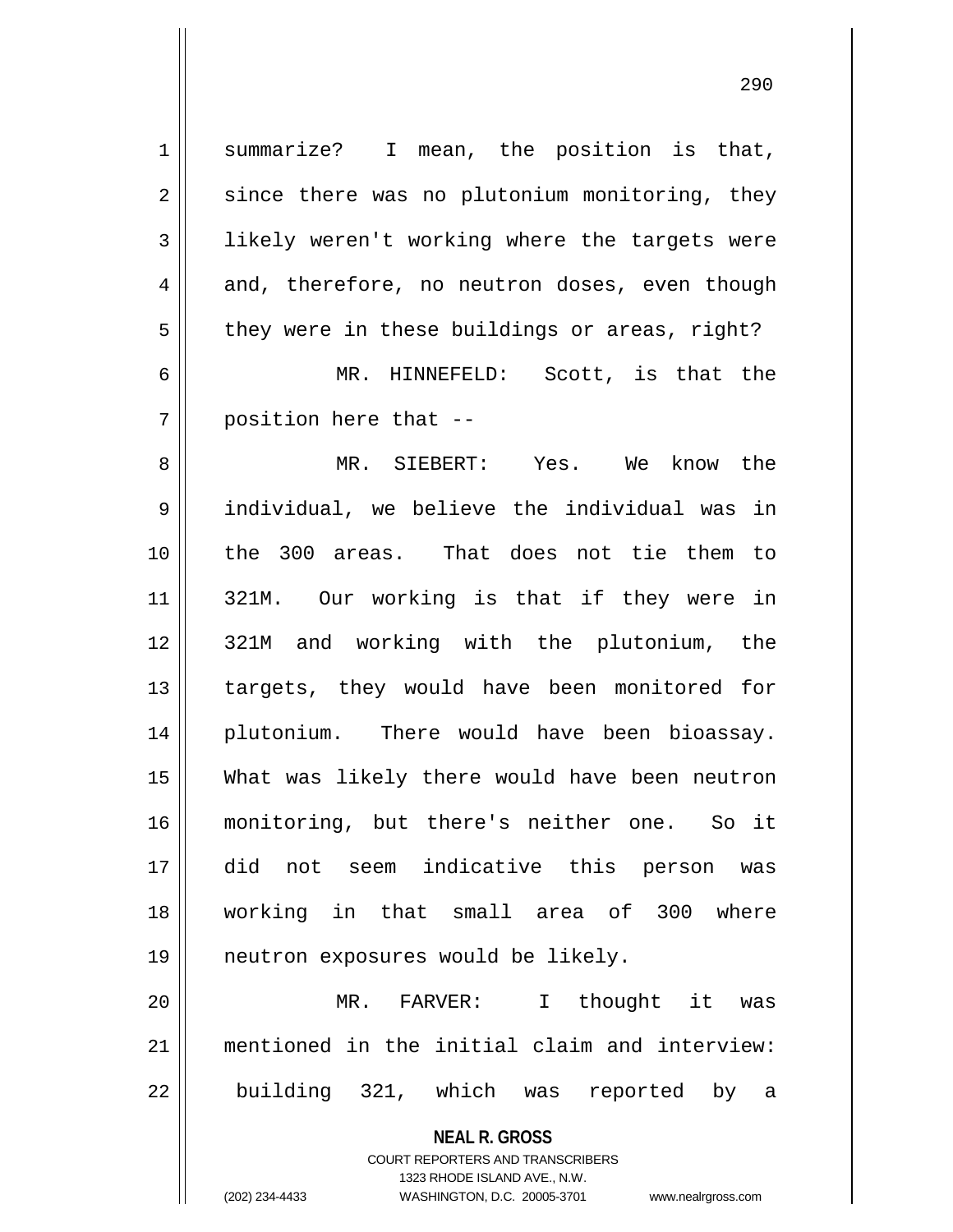**NEAL R. GROSS** COURT REPORTERS AND TRANSCRIBERS 1 || survivor. So it would be in the CATI report. 2 3 MR. STIVER: It's becoming a weight of 4 evidence again. Presence of dosimetry data or 5 monitoring data would indicate that this 6 person was involved in fuel fabrication in  $7$  | 321M because the information --8 CHAIRMAN GRIFFON: Do we know that  $9 \parallel$  the CATI said that the person --10 MR. SIEBERT: The CATI does 11 || specifically state building 321, but it says 12 he made rods for the reactor. It did not say 13 || anything about the target. So it's not 321M 14 || specific. The target work is being in 321. 15 Once again, since there's no plutonium 16 monitoring, it did not seem indicated that he 17 || was working on that specific type of work. 18 MR. SMITH: This is Matt Smith of 19 ORAU Team. The other indicator is that 17 keV  $20$  calibration curve in the film era. That was 21 used when somebody was in an environment that 22 | involved plutonium work, as well.

1323 RHODE ISLAND AVE., N.W.

(202) 234-4433 WASHINGTON, D.C. 20005-3701 www.nealrgross.com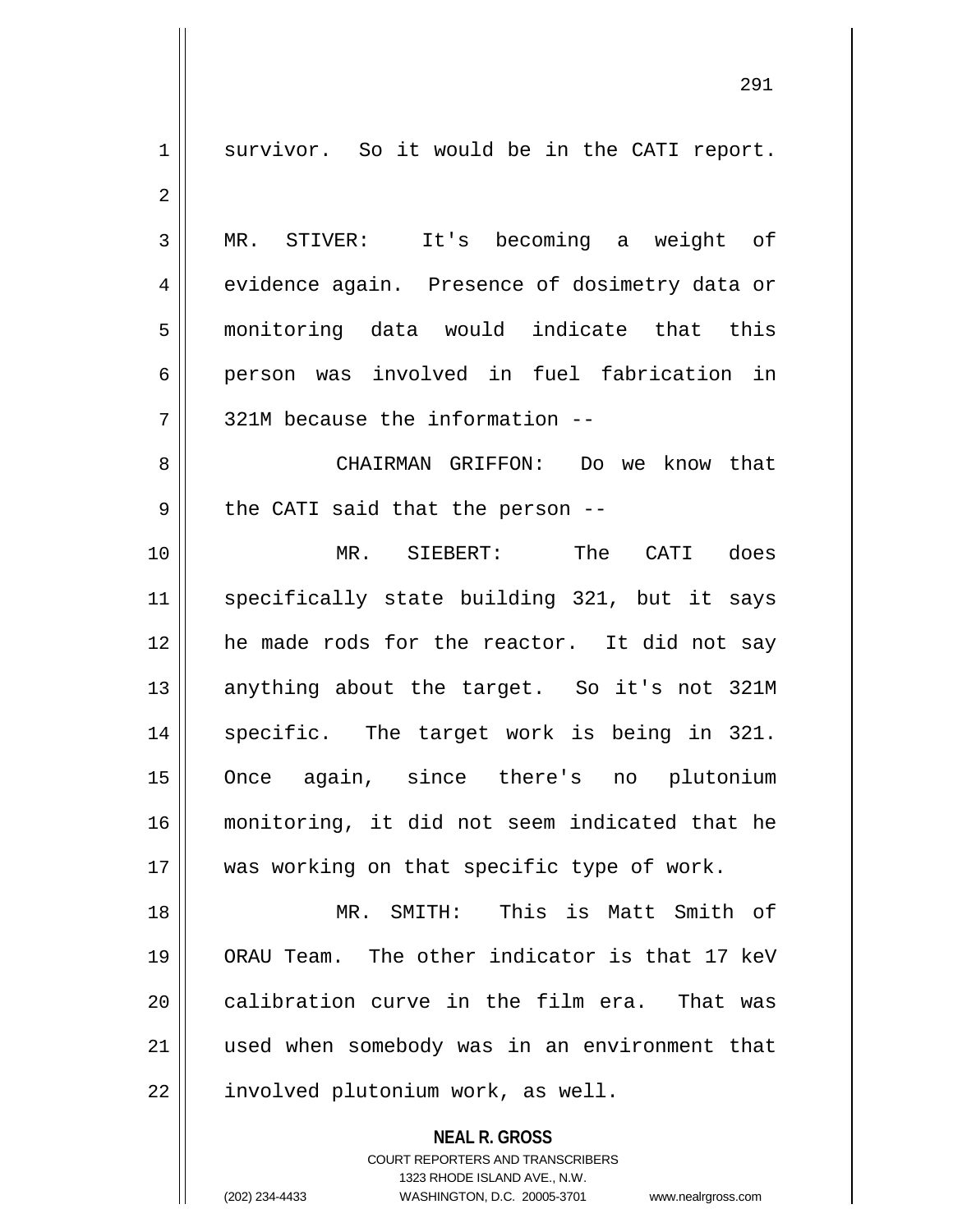1 MEMBER KOTELCHUCK: And those 2 | measurements were not --3 CHAIRMAN GRIFFON: Were not done.  $4 \parallel$  By job title, it wouldn't be obvious that the 5 || person was working on this kind of work.  $6 \parallel$  Probably not, I'm quessing. Right? 7 MEMBER MUNN: This isn't very much 8 || in-depth information. 9 MR. STIVER: And that prompted them 10 to include the completeness and the adequacy 11 || of the bioassay monitoring program. It would 12 always have captured it, should you err on the 13 side of claimant favorability and 14 conservatism. So it becomes a judgment call, 15 || and there has to be a weight of evidence 16 argument in favor one way or the other, I 17 would think. 18 || MR. FARVER: If you go down to page 19  $\vert$  37, the bottom of 37, it talks about the non-20 || routine workers from '71 to '89. 21 CHAIRMAN GRIFFON: TIB-7?

22 MR. FARVER: Yes. And you would

**NEAL R. GROSS** COURT REPORTERS AND TRANSCRIBERS 1323 RHODE ISLAND AVE., N.W.

<sup>(202) 234-4433</sup> WASHINGTON, D.C. 20005-3701 www.nealrgross.com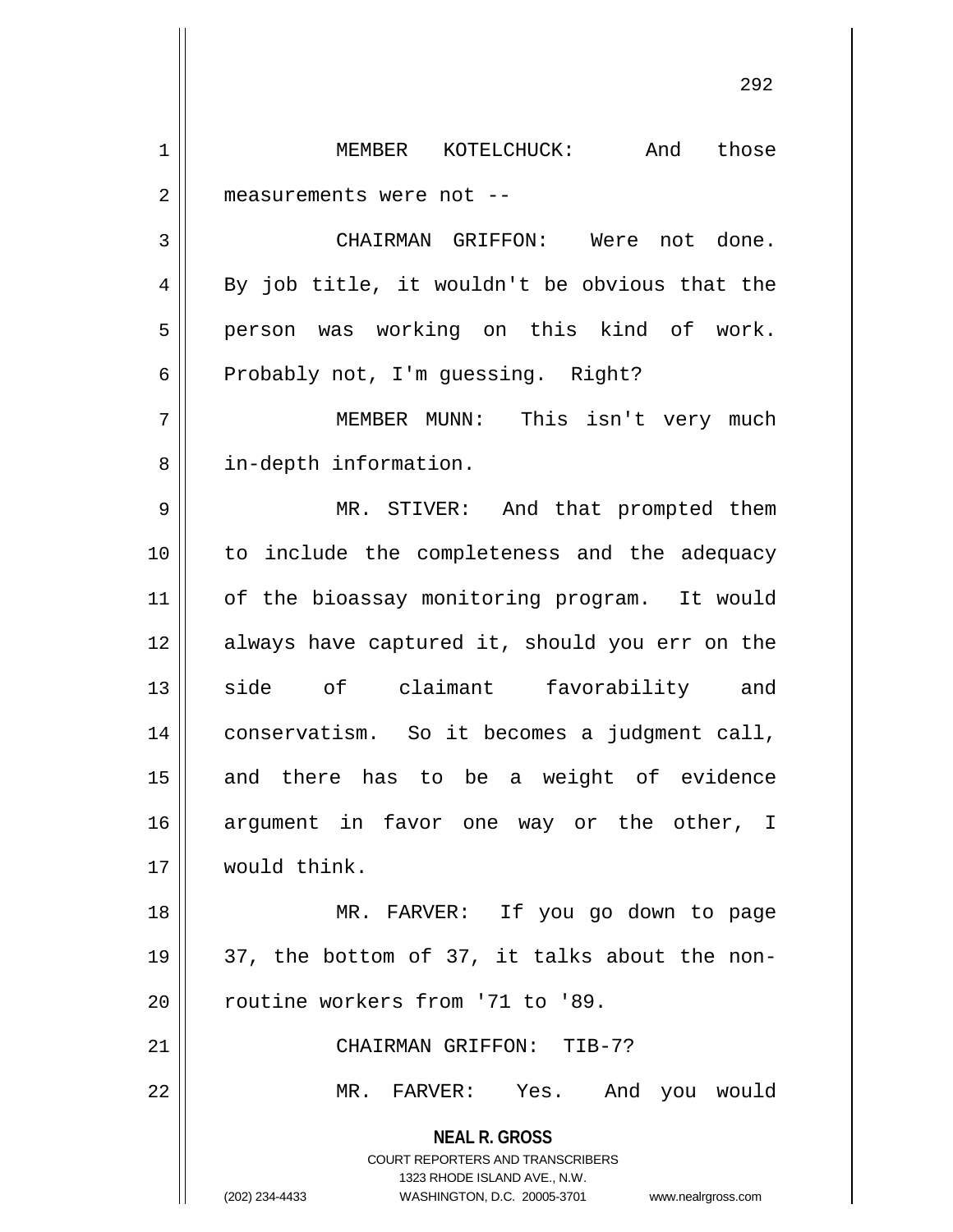**NEAL R. GROSS** COURT REPORTERS AND TRANSCRIBERS 1323 RHODE ISLAND AVE., N.W. 1 || base it on work location, job description, 2 | CATI, and photon exposure history. And the 3 very last statement, these estimates will tend  $4 \parallel$  to overestimate the neutron dose, especially 5 considering the ratios based on routine 6 workers that are considered reasonable but 7 | claimant favorable. Which way do you lean? 8 CHAIRMAN GRIFFON: Well, is this a 9 best estimate case? 10 || MR. FARVER: Oh, yes, this is your - $11$ 12 CHAIRMAN GRIFFON: Best estimate. 13 || MR. FARVER: -- you're running 48 14 | percent or so. 15 CHAIRMAN GRIFFON: Right, right. 16 MR. FARVER: So something like this 17 || could make a difference. 18 CHAIRMAN GRIFFON: Yes, that's what 19 || I was trying to get at. Right. 20 MEMBER MUNN: The rationale sounds 21 | reasonable. No, he wasn't routinely monitored  $22$  | for PU intakes, which the implication then was

<sup>(202) 234-4433</sup> WASHINGTON, D.C. 20005-3701 www.nealrgross.com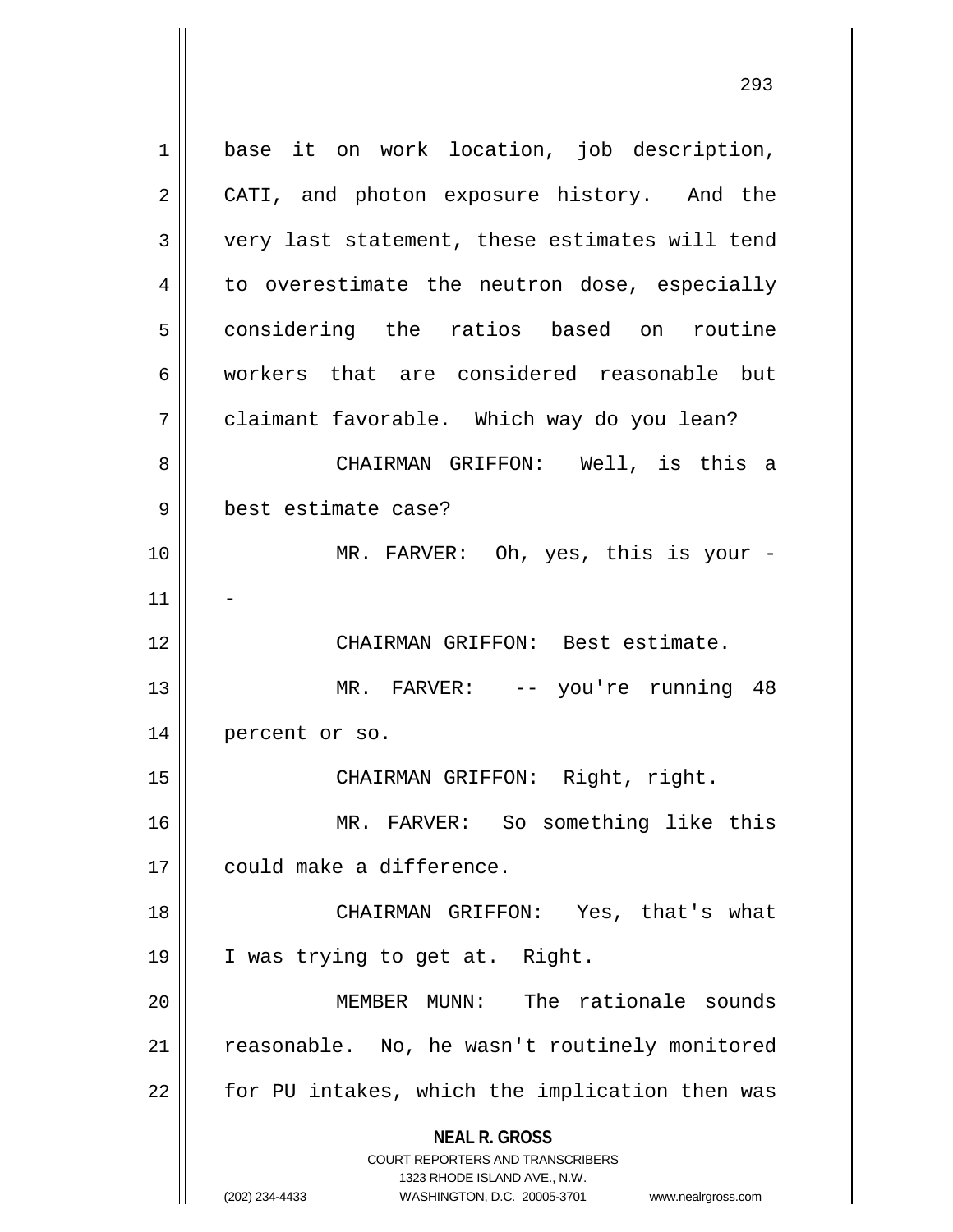**NEAL R. GROSS** COURT REPORTERS AND TRANSCRIBERS 1323 RHODE ISLAND AVE., N.W. (202) 234-4433 WASHINGTON, D.C. 20005-3701 www.nealrgross.com  $1 \parallel$  that the target period probably wasn't his cup 2 | of tea. 3 MR. FARVER: You're reading under  $4 \parallel$  Section 2.2.2, right? 5 MEMBER MUNN: No, no, I was back on  $6 \parallel$  the, I was back reading the original 7 | commentary --8 MR. FARVER: Okay. 9 MEMBER MUNN: -- on the matrix. 10 MR. FARVER: Okay. Because part of 11 that is the top half under Section 2 is for 12 || prior to '71, and then you go down to Section  $13$   $\parallel$  3 and that's for '71 to '89. So there's two 14 different time periods that they have criteria  $15$  | for. 16 MEMBER KOTELCHUCK: The person 17 didn't have photon monitoring, did they? For 18 || non-routine workers with photon monitoring. 19 MR. FARVER: We'll find out. He did 20 | for some period. 21 || MEMBER KOTELCHUCK: Okay. 22 MR. FARVER: I don't know exact time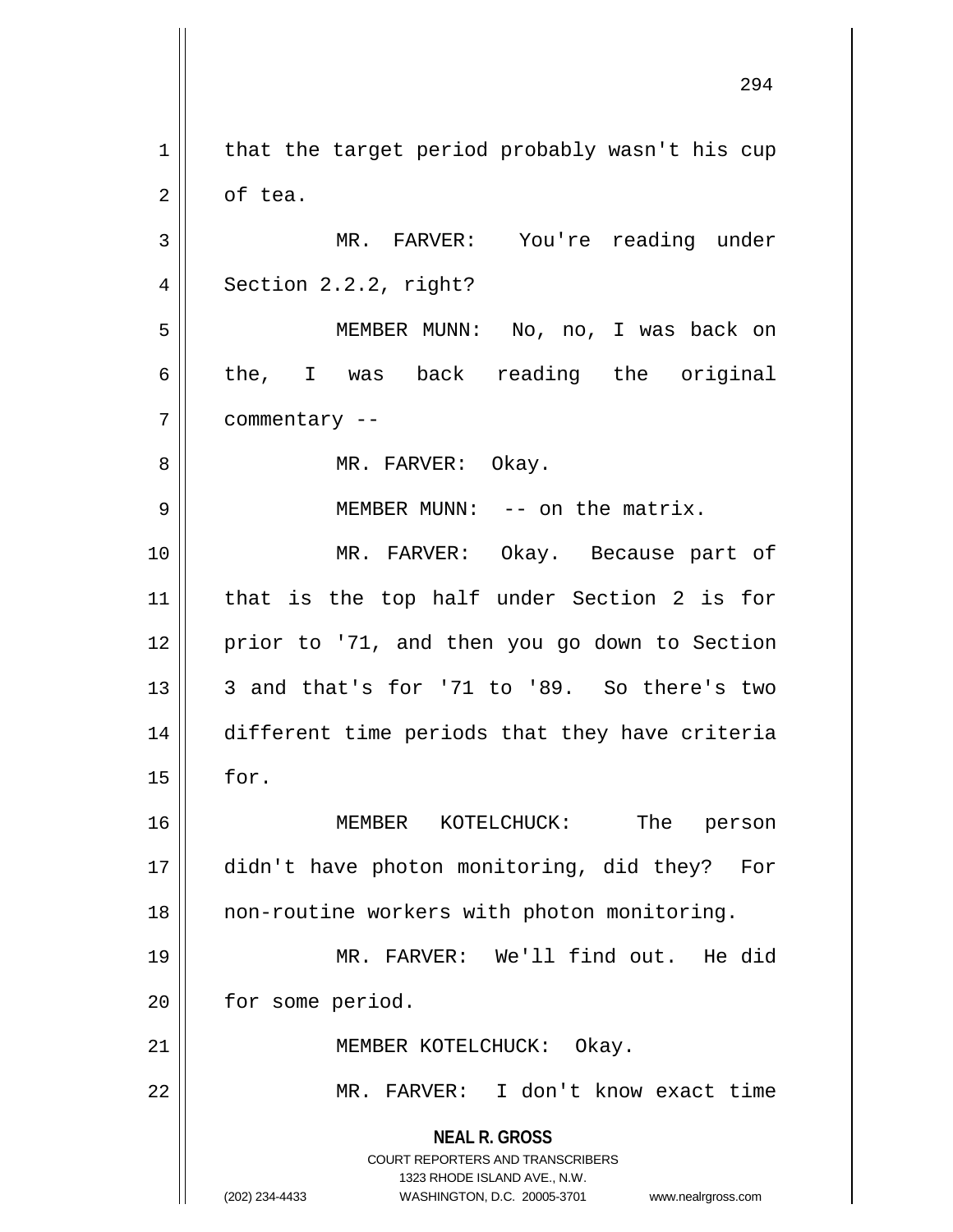1 period.

**NEAL R. GROSS** COURT REPORTERS AND TRANSCRIBERS 2 MEMBER KOTELCHUCK: But no neutron 3 monitoring. Evaluation of work location, if 4 people have evaluated it. Job description, 5 CATI. 6 MR. FARVER: This goes back to what 7 we talked about earlier, which was TIB-6. You 8 a have your time period of '70s through the '80s 9 Where you've got blanks and zeros, or blanks. 10 In this case, they were interpreted as missed 11 || doses, missed photon doses. So now if we have 12 missed photon doses, that would imply that 13 || there were photons. 14 || MEMBER KOTELCHUCK: That's right.  $15 \parallel$  Okay. 16 MR. FARVER: I mean, granted, this 17 is a judgment call. 18 || MEMBER KOTELCHUCK: But that 's, 19  $\parallel$  that's reasonable to say that they were missed 20 doses. But there was no neutron monitoring, 21 || and the work location and job description do  $22 \parallel$  not fit.

1323 RHODE ISLAND AVE., N.W.

(202) 234-4433 WASHINGTON, D.C. 20005-3701 www.nealrgross.com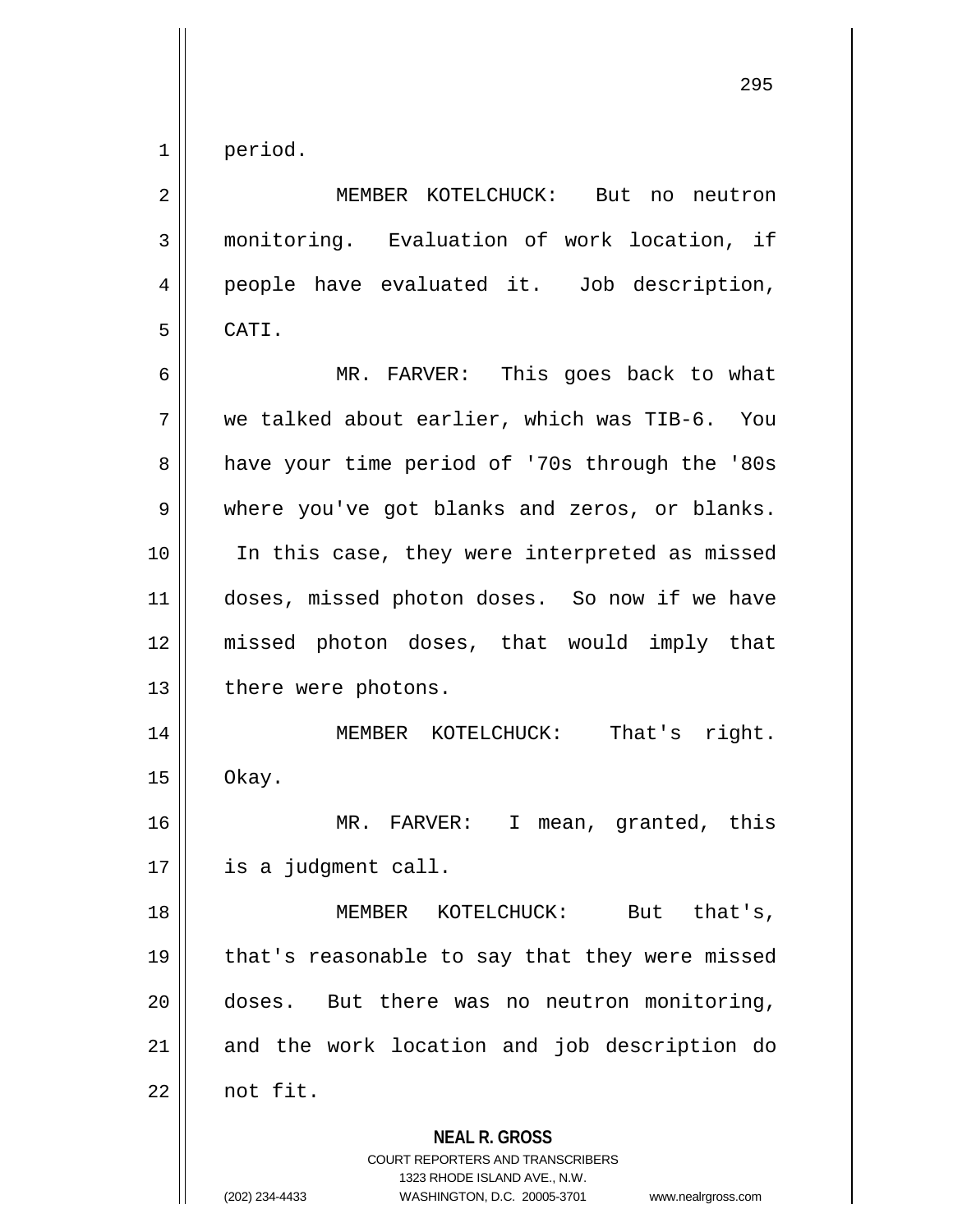|                | 296                                                                 |
|----------------|---------------------------------------------------------------------|
| 1              | MR. FARVER: Well, the work location                                 |
| $\overline{2}$ | does. I mean, he is --                                              |
| 3              | MEMBER KOTELCHUCK: Said they worked                                 |
| 4              | in the nearby building. They worked in that                         |
| 5              | building.                                                           |
| 6              | CHAIRMAN GRIFFON: The CATI says                                     |
| 7              | 341M.                                                               |
| 8              | MR. FARVER: It says 321.                                            |
| 9              | CHAIRMAN GRIFFON: Yes, sorry, 321.                                  |
| 10             | MR. STIVER: 321M was just a                                         |
| 11             | subsection. So it wasn't indicated that he                          |
| 12             | did work there, but there's certainly no                            |
| 13             | indication that he wasn't, other than the                           |
| 14             | evidence of the lack of monitoring for                              |
| $15$           | neutrons or plutonium.                                              |
| 16             | MEMBER MUNN: That's where the                                       |
| 17             | target work was done, but it says the target                        |
| 18             | work was carried out sporadically and not a                         |
| 19             | continual thing.                                                    |
| 20             | MR. FARVER: I mean, if you look                                     |
| 21             | under 3.1, bullet number one, work location.                        |
| 22             | If the work location is any of the areas noted                      |
|                | <b>NEAL R. GROSS</b>                                                |
|                | COURT REPORTERS AND TRANSCRIBERS<br>1323 RHODE ISLAND AVE., N.W.    |
|                | (202) 234-4433<br>WASHINGTON, D.C. 20005-3701<br>www.nealrgross.com |

 $\mathbf{\mathcal{H}}$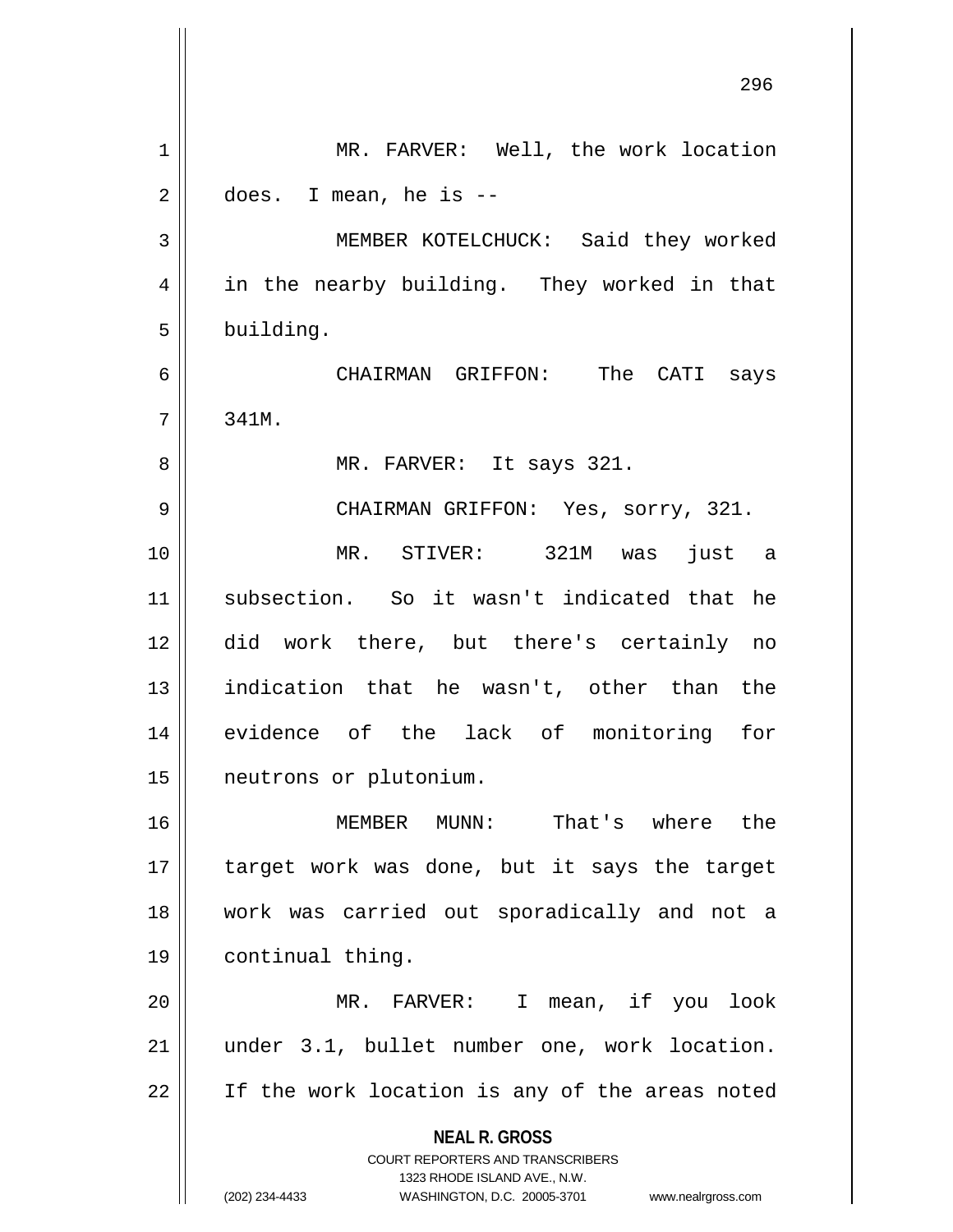**NEAL R. GROSS** COURT REPORTERS AND TRANSCRIBERS 1323 RHODE ISLAND AVE., N.W. (202) 234-4433 WASHINGTON, D.C. 20005-3701 www.nealrgross.com  $1 \parallel$  in Section 2.1, which it says A area, 300 and 2 || 700 areas. And it says fuel fabrication 300  $3 \parallel$  area. 4 CHAIRMAN GRIFFON: But NIOSH notes  $5 \parallel$  this, at the bottom of their response they say 6  $\parallel$  that SC&A finding paraphrases '71 through '89.  $7||$  Oh, this is pre '71, though, right? 8 || MEMBER MUNN: Pre, prior to '71. 9 CHAIRMAN GRIFFON: Anyway, without 10 || the part that states that the work location 11 limitation set forth in the earlier section 12 must still be met. 13 MR. FARVER: I just mentioned that. 14 MEMBER KOTELCHUCK: If you were 15 going through work location one to job 16 description, either the job description or the 17 CATI indicate it could result in. Did the 18  $\parallel$  CATI -- what did you say about the CATI --19 || MR. FARVER: That's where we get to  $20 \parallel 321$ , though. 21 MR. STIVER: So you have, at least 22 || we've met criteria two, job description or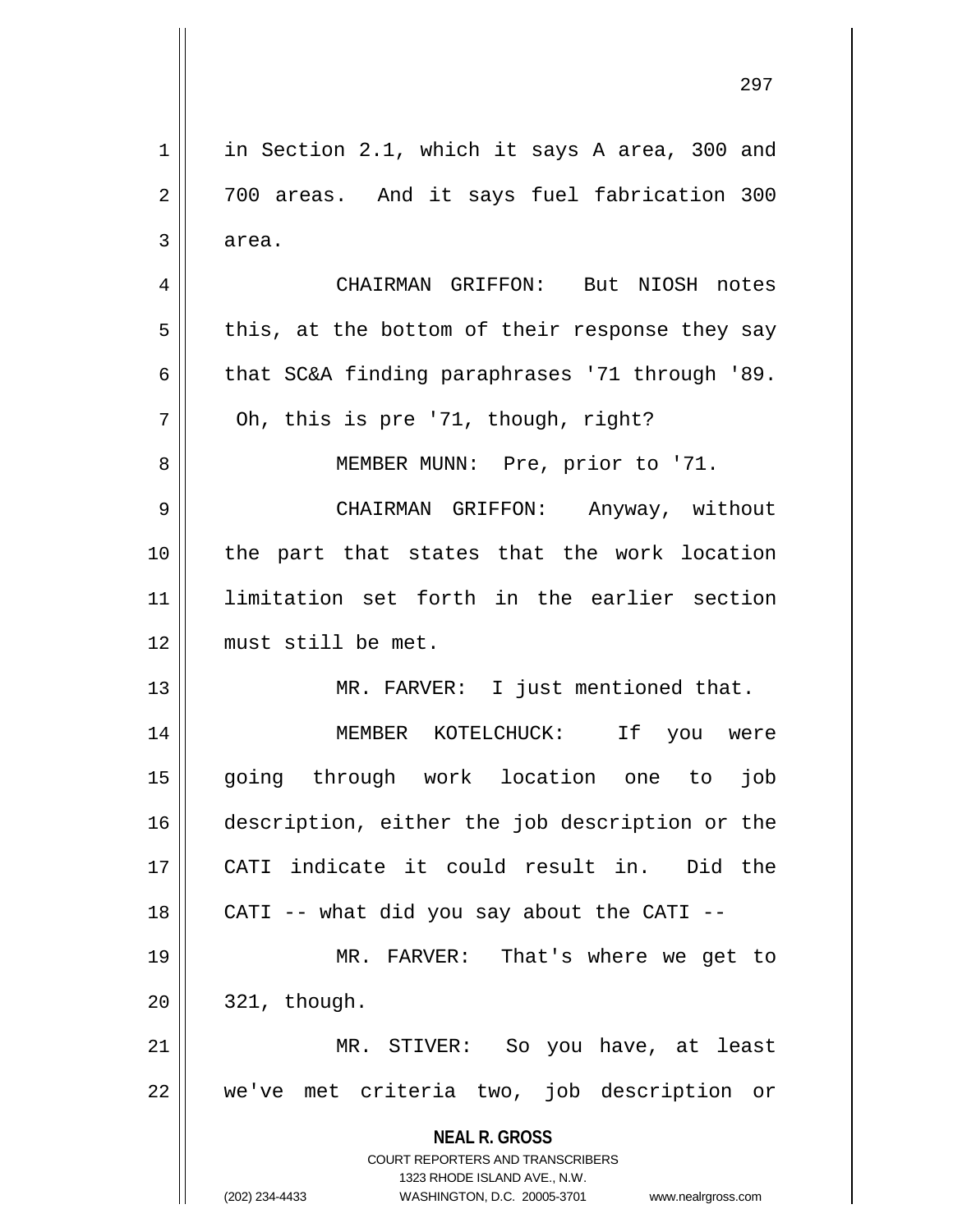1 || CATI and neutron monitoring happened in the  $2 \parallel$  area, building 321.

3 MEMBER KOTELCHUCK: And has a 4 measured photon dose, not missed dose. Well, 5 || there were some missed doses, but they have  $6 \parallel$  measured photon doses for a number of  $-$ 

7 MR. FARVER: And even the DR report  $8 \parallel$  specifies that, it says he worked in the 300M  $9 \parallel$  area.

10 || MR. HINNEFELD: Now, wait a minute. 11 The criterion two, this section you're 12 || reading, 3.1, is for non-routine worker. I 13 hate that because I don't know what that 14 means.

15 MR. FARVER: I don't either.

16 MR. HINNEFELD: So the first 17 || criterion is if they worked in the work 18 || location and the other criteria, the second 19 || one, has to do with the job description. If 20 || the job description describes someone who 21 would be a non-routine worker, only 22 | intermittent exposure. So the CATI describes

> **NEAL R. GROSS** COURT REPORTERS AND TRANSCRIBERS

> > 1323 RHODE ISLAND AVE., N.W.

(202) 234-4433 WASHINGTON, D.C. 20005-3701 www.nealrgross.com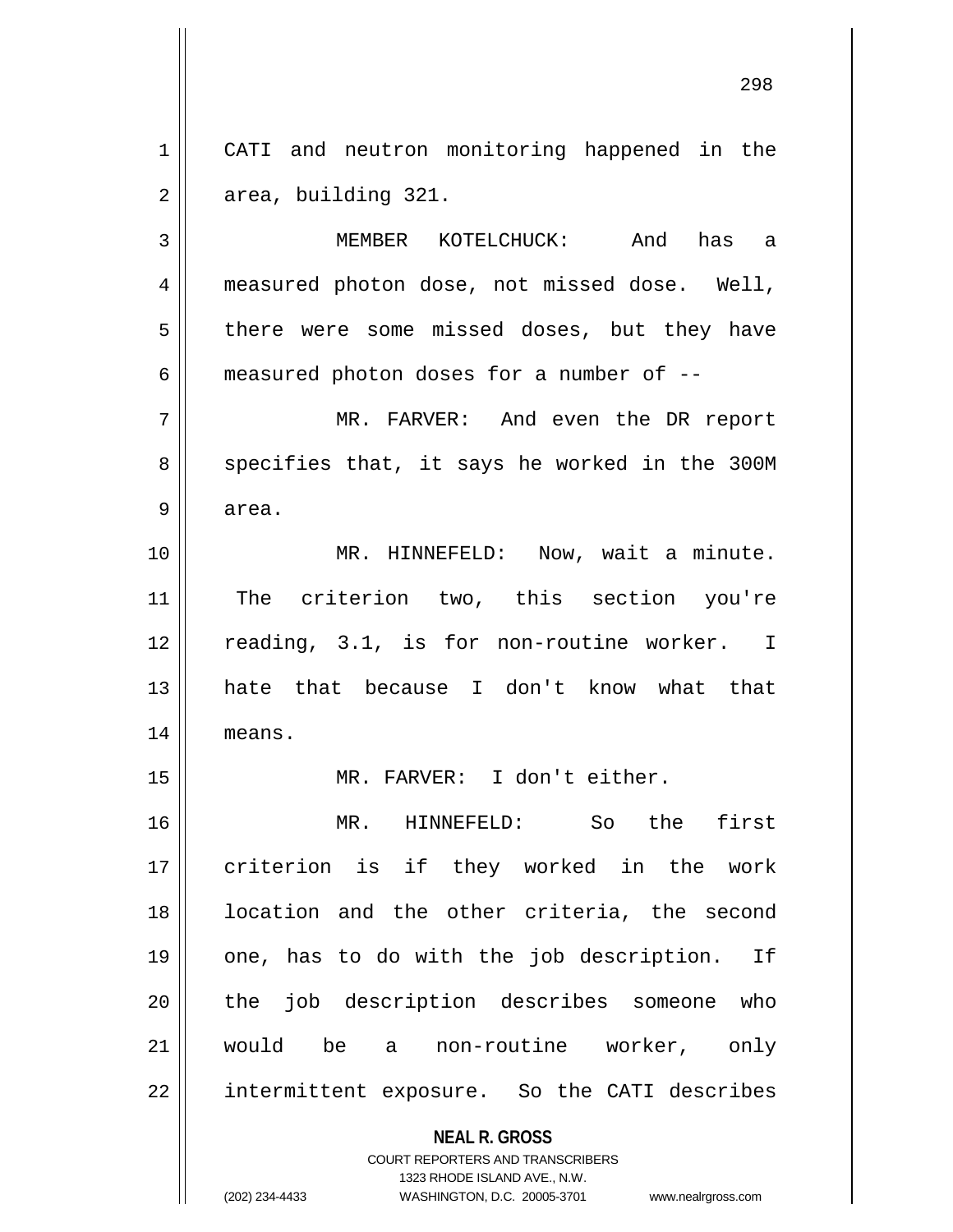**NEAL R. GROSS** COURT REPORTERS AND TRANSCRIBERS 1323 RHODE ISLAND AVE., N.W. (202) 234-4433 WASHINGTON, D.C. 20005-3701 www.nealrgross.com 1 Someone who manufactured fuel rods. That's 2 | not someone who's non-routine. That's someone 3 whose routine job -- now, the CATI, on the 4 | other side of the coin, the CATI was completed  $5 \parallel$  by a survivor. And so, you know, how much do 6 they know about the entirety of the person's 7 | employment or how much they remember about the  $8 \parallel$  entirety -- who knows? 9 MEMBER MUNN: Well, the probability 10 || of their being aware of the target campaign is 11 | fairly small. 12 MR. FARVER: I mean, there are a lot 13 | of unknowns. 14 MEMBER MUNN: There are, as is often  $15$  the case. 16 MR. FARVER: As is often the case. 17 MR. HINNEFELD: Well, I think, as a  $18$   $\parallel$  step to move this along, we're not going to --19 MR. FARVER: No, no, no. 20 MR. HINNEFELD: As a step to move  $21$  | this along, why don't we, from our side, say,  $22 \parallel$  you know, based on, here are the TIB -- what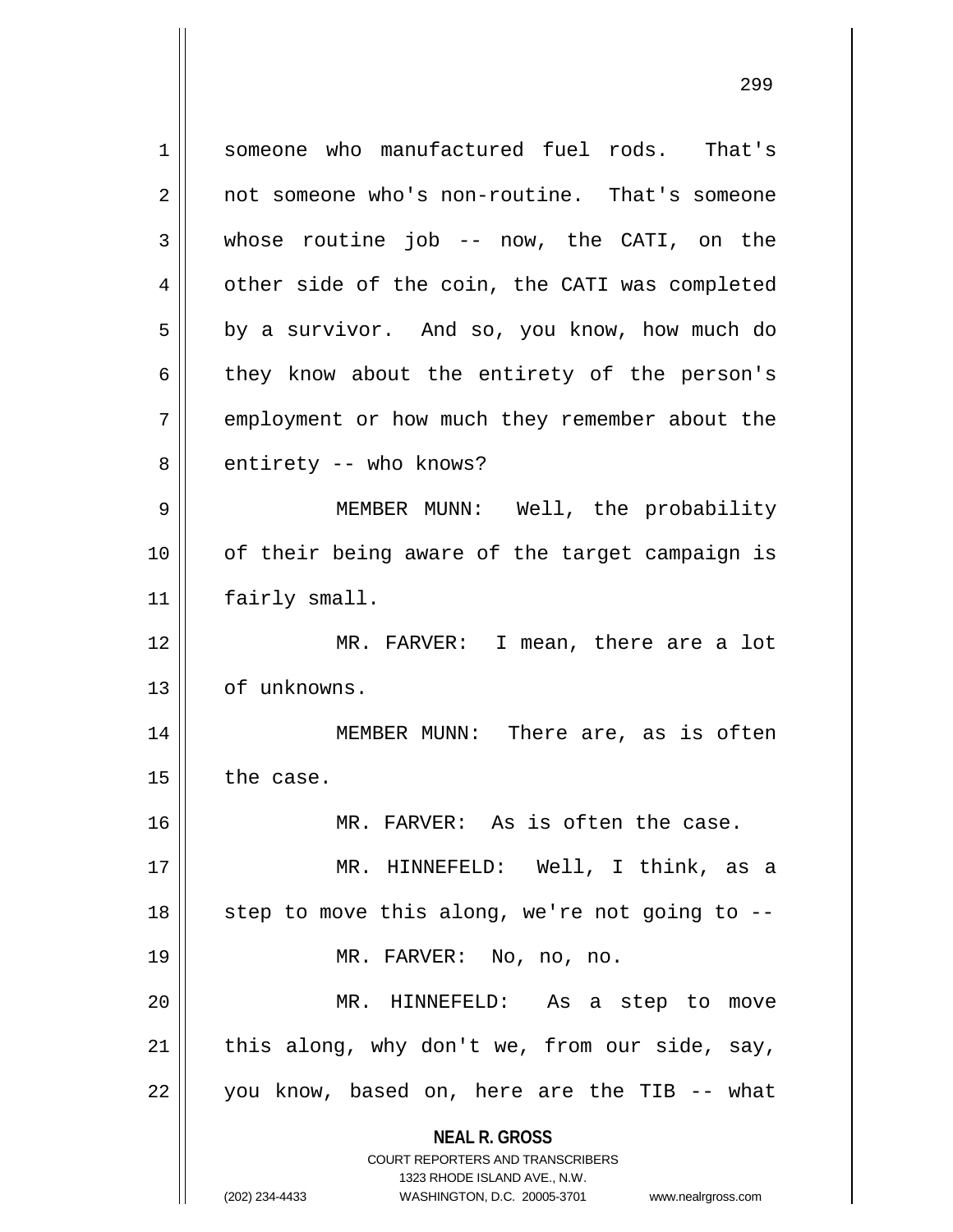1 || TIB are we talking about here? Seven? Here  $2 \parallel$  are the TIB-7 criteria that we used to reach  $3 \parallel$  the decision we reached, and just lay that out 4 carefully. And then we can see where are the 5 || issues with that decision process or, better 6  $\parallel$  yet, from this TIB-7 criteria, why did we feel 7 || like these things that we discussed here 8 || today, why do we feel like those possible  $9 \parallel$  avenues in don't apply in this case. 10 CHAIRMAN GRIFFON: That's better.  $11$  | Yes, yes. 12 MR. HINNEFELD: You know, we've 13 || talked about some avenues along here. That 14 would lead you to conclude that neutrons 15 should be included. We should come back and  $16$  say why do we think that those avenues don't  $17$  || qet you to where neutrons should be --18 MR. FARVER: And for future work, is 19 there some way you could come up with like a 20 checklist or, you know, that these are the 21 items that were considered. I'm not sure  $22$  | where to put it  $-$ 

> **NEAL R. GROSS** COURT REPORTERS AND TRANSCRIBERS 1323 RHODE ISLAND AVE., N.W.

<sup>(202) 234-4433</sup> WASHINGTON, D.C. 20005-3701 www.nealrgross.com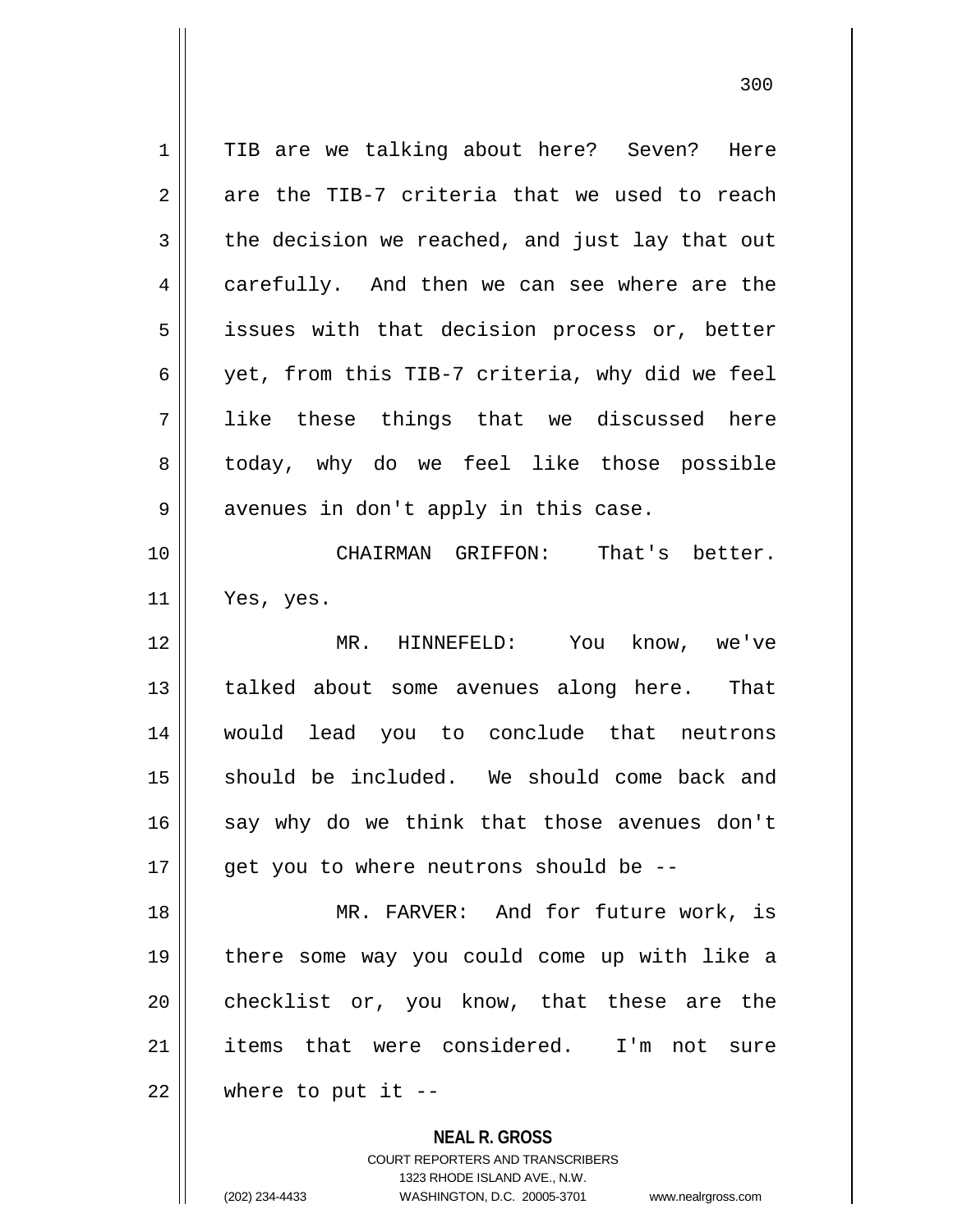| $\mathbf 1$    | MR. HINNEFELD: Now that we have a                                   |
|----------------|---------------------------------------------------------------------|
| $\overline{2}$ | couple of years' worth of or a few years'                           |
| $\mathbf{3}$   | worth of experience with TIB-7, is there a way                      |
| $\overline{4}$ | we can phrase it better?                                            |
| 5              | MR. FARVER: Yes.                                                    |
| 6              | MR. HINNEFELD: Right.                                               |
| 7              | MEMBER KOTELCHUCK: The only thing                                   |
| 8              | is, if I was being totally neutral about the                        |
| $\mathsf 9$    | decision, I mean, then I would ask for both                         |
| 10             | sides. Implicit in that is that this                                |
| 11             | committee is leaning toward saying, on                              |
| 12             | claimant favorability, to including the data,                       |
| 13             | right? And you're saying you're going to see,                       |
| 14             | correctly, you're going to look to see what                         |
| 15             | are the counter-arguments. When we<br>next                          |
| 16             | discuss it, we're going to discuss the                              |
| 17             | negative, but we would have to recreate this                        |
| 18             | discussion, or would there be a way that SC&A                       |
| 19             | could present, could put together what we                           |
| 20             | talked about here so that we could compare?                         |
| 21             | MR. KATZ: We'll<br>the<br>have                                      |
| 22             | transcript, and you can synopsize what we said                      |
|                | <b>NEAL R. GROSS</b>                                                |
|                | <b>COURT REPORTERS AND TRANSCRIBERS</b>                             |
|                | 1323 RHODE ISLAND AVE., N.W.                                        |
|                | (202) 234-4433<br>WASHINGTON, D.C. 20005-3701<br>www.nealrgross.com |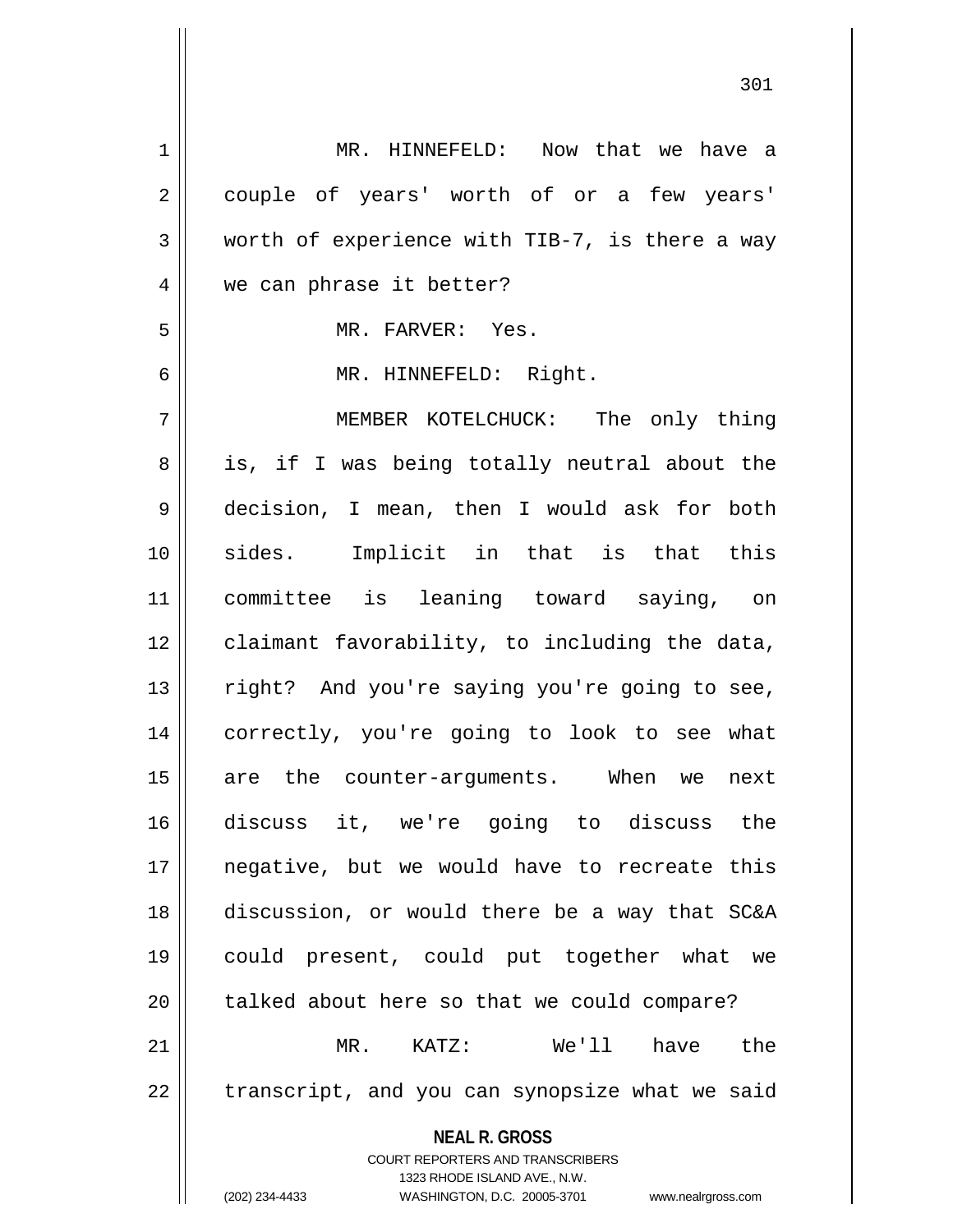$1 \parallel$  here.

| 2  | MR. FARVER: Do you guys want to put                                                                                                                                    |
|----|------------------------------------------------------------------------------------------------------------------------------------------------------------------------|
| 3  | together something, and then, if you send it                                                                                                                           |
| 4  | to us, we'll put together an exact same --                                                                                                                             |
| 5  | MEMBER KOTELCHUCK: But, in fact,                                                                                                                                       |
| 6  | somehow one has to come back to this                                                                                                                                   |
| 7  | conversation, or else we're just discussing                                                                                                                            |
| 8  | the negative, which loads us in a certain                                                                                                                              |
| 9  | direction.                                                                                                                                                             |
| 10 | MR. STIVER: I certainly would like                                                                                                                                     |
| 11 | to see the decision process that Stu is going                                                                                                                          |
| 12 | to provide. We can look at that.                                                                                                                                       |
| 13 | MR. FARVER: I think we can come up                                                                                                                                     |
| 14 | with a way to make the OTIB clearer and more                                                                                                                           |
| 15 | straightforward.                                                                                                                                                       |
| 16 | MEMBER KOTELCHUCK: Stu, would that                                                                                                                                     |
| 17 | be okay? You would prepare and that we would                                                                                                                           |
| 18 | have the record of this with SC&A's comments                                                                                                                           |
| 19 | summarized in the discussion. And then we'll                                                                                                                           |
| 20 | talk about it again.                                                                                                                                                   |
| 21 | MR. HINNEFELD: Okay. So we were                                                                                                                                        |
| 22 | just discussing 330.3; is that correct?                                                                                                                                |
|    | <b>NEAL R. GROSS</b><br><b>COURT REPORTERS AND TRANSCRIBERS</b><br>1323 RHODE ISLAND AVE., N.W.<br>(202) 234-4433<br>WASHINGTON, D.C. 20005-3701<br>www.nealrgross.com |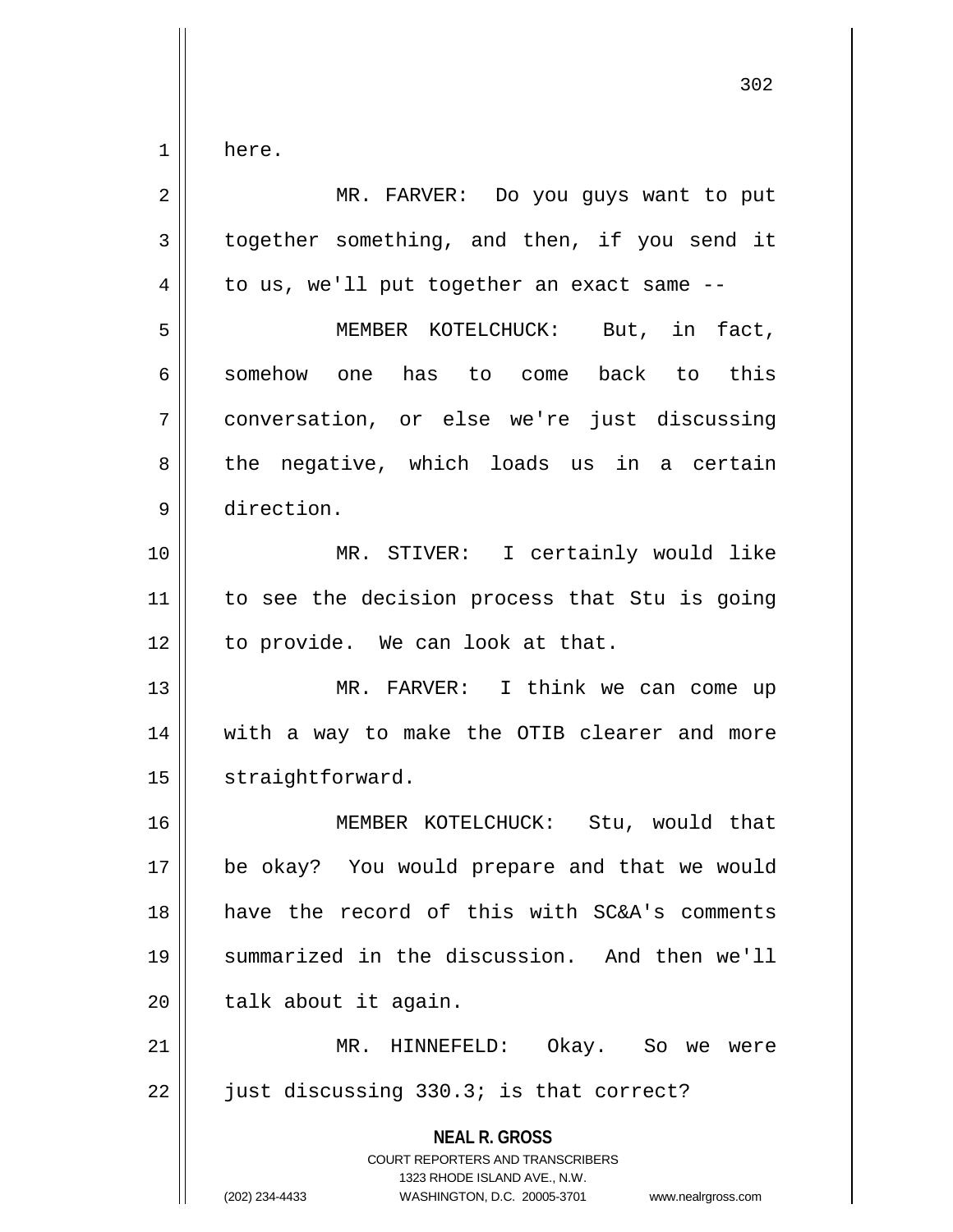|    | 303                                                                     |
|----|-------------------------------------------------------------------------|
| 1  | MEMBER KOTELCHUCK: Yes.                                                 |
| 2  | CHAIRMAN GRIFFON: And I'm going to,                                     |
| 3  | I was trying to get through item 330 before a                           |
| 4  | comfort break, but we didn't quite make it.                             |
| 5  | So I'm going to ask for a comfort break now,                            |
| 6  | maybe like ten minutes. And then we'll do                               |
| 7  | another hour, I think, and then we'll, you                              |
| 8  | $know --$                                                               |
| 9  | MEMBER KOTELCHUCK: I have to leave                                      |
| 10 | in 15 or 20 minutes.                                                    |
| 11 | CHAIRMAN GRIFFON: All right.                                            |
| 12 | MR. KATZ: We need David and Brad to                                     |
| 13 | keep going.                                                             |
| 14 | CHAIRMAN GRIFFON: Yes. We'll make                                       |
| 15 | sure they're on the line. But let's take ten                            |
| 16 | minutes and come back and reassess.                                     |
| 17 | (Whereupon, the above-entitled                                          |
| 18 | matter went off the record at 3:58 p.m.                                 |
| 19 | andresumed at $4:09$ p.m.)                                              |
| 20 | MR. KATZ: We're going to break                                          |
| 21 | right now from what we were doing and try to                            |
| 22 | schedule the next meeting because we're about                           |
|    | <b>NEAL R. GROSS</b>                                                    |
|    | <b>COURT REPORTERS AND TRANSCRIBERS</b><br>1323 RHODE ISLAND AVE., N.W. |
|    | (202) 234-4433<br>WASHINGTON, D.C. 20005-3701<br>www.nealrgross.com     |

 $\mathsf{I}$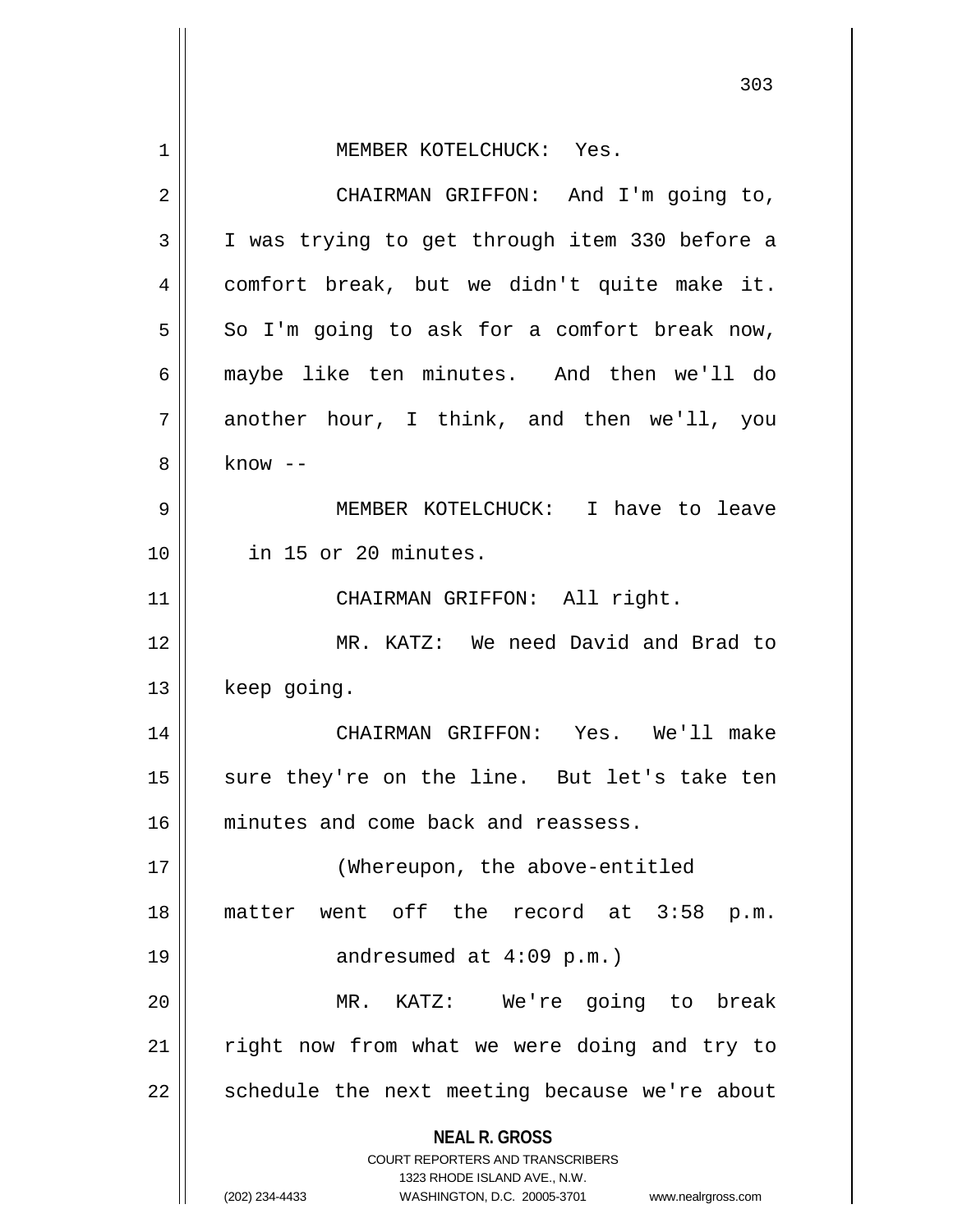**NEAL R. GROSS** COURT REPORTERS AND TRANSCRIBERS 1323 RHODE ISLAND AVE., N.W. 1 | to lose Dave, who we need. 2 CHAIRMAN GRIFFON: David Richardson  $3 \parallel$  and Brad, are you on the line? 4 MEMBER CLAWSON: Yes, I'm back on, 5 | even though Ted hung up on us. 6 MR. KATZ: Yes, just briefly. If 7 || you noticed, I reconnected in about a minute. 8 CHAIRMAN GRIFFON: David, are you 9 bere? 10 MEMBER RICHARDSON: Yes. 11 CHAIRMAN GRIFFON: Good. We just 12 want to select a date for the next meeting. 13 || MR. KATZ: And we're talking about, 14 we're at the end of March, so we're talking 15 about middle to late May. Is that sort of  $16$  right  $-$ 17 || **MEMBER KOTELCHUCK:** Right. And our 18 next Board meeting? 19 MR. KATZ: But that's not until  $20$   $\vert$  July. 21 || CHAIRMAN GRIFFON: Not until July,  $22 \parallel$  yes. So any --

(202) 234-4433 WASHINGTON, D.C. 20005-3701 www.nealrgross.com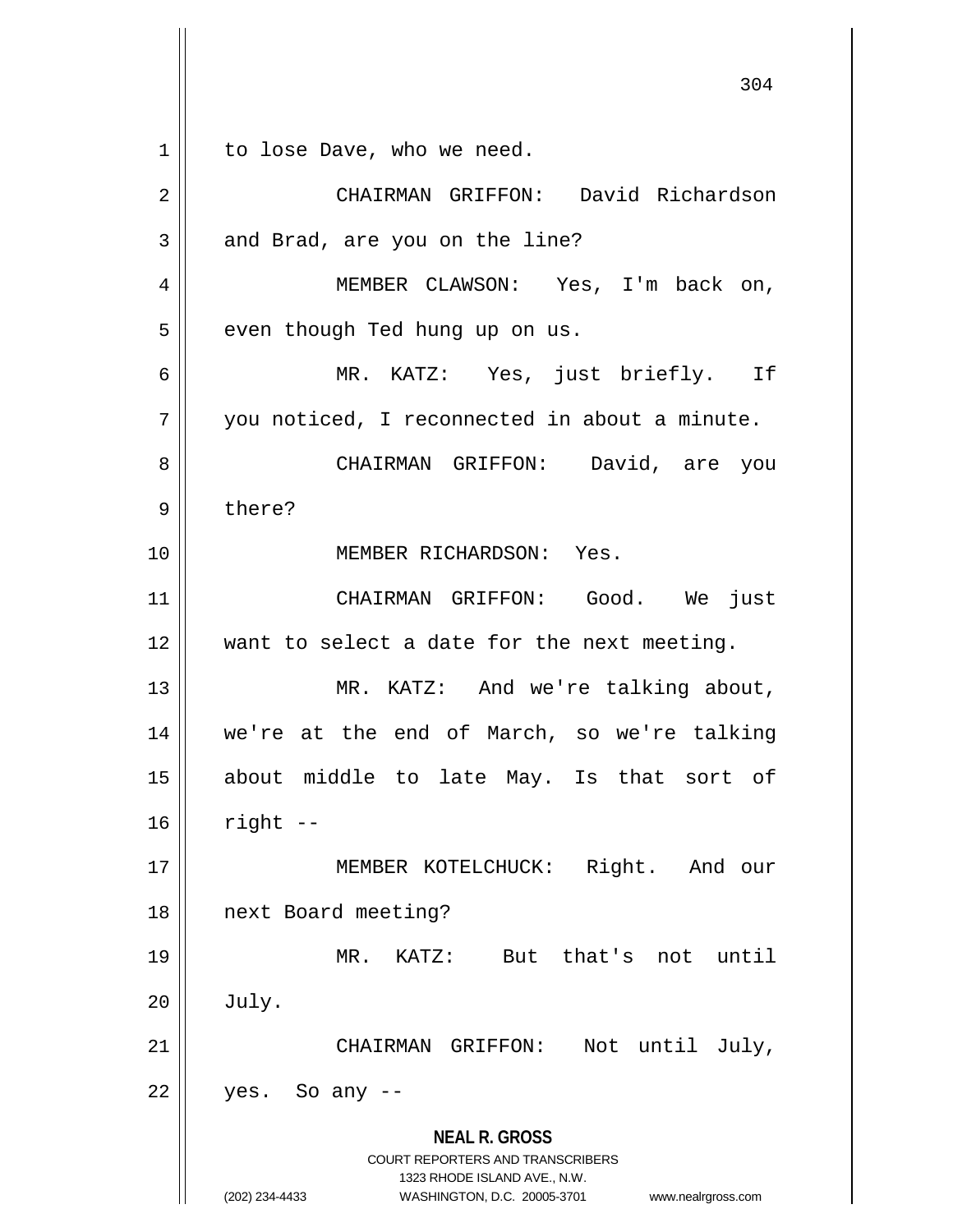| $\mathbf 1$ | MR. KATZ: There's plenty of work to                                 |
|-------------|---------------------------------------------------------------------|
| 2           | do that's going to be left on our plate, so                         |
| 3           | there's no question we could do it sort of, we                      |
| 4           | should do it sooner than later.                                     |
| 5           | MEMBER KOTELCHUCK: Do people like                                   |
| 6           | Mondays or Fridays or --                                            |
| 7           | MR. KATZ: Probably Mondays. If                                      |
| 8           | we're going to be in person, it means                               |
| 9           | traveling on Sundays. I do it all the time,                         |
| 10          | but I still resent it, losing my Sunday                             |
| 11          | afternoon and evening.                                              |
| 12          | MEMBER KOTELCHUCK: So that's why I                                  |
| 13          | was asking. Maybe people want Tuesday and                           |
| 14          | Thursday. What do people think?                                     |
|             |                                                                     |
| 15          | Tuesday through Friday,<br>MR. KATZ:                                |
| 16          | any of those days is fine with me.                                  |
| 17          | MEMBER MUNN: My preference would be                                 |
| 18          | very early May because I'm going to have to --                      |
| 19          | MR. KATZ: Well, it can't be very                                    |
| 20          | early. We need 30 days for a Federal Register                       |
| 21          | notice, so we're at the end of March already.                       |
| 22          | MEMBER KOTELCHUCK: So Friday is                                     |
|             | <b>NEAL R. GROSS</b>                                                |
|             | <b>COURT REPORTERS AND TRANSCRIBERS</b>                             |
|             | 1323 RHODE ISLAND AVE., N.W.                                        |
|             | (202) 234-4433<br>WASHINGTON, D.C. 20005-3701<br>www.nealrgross.com |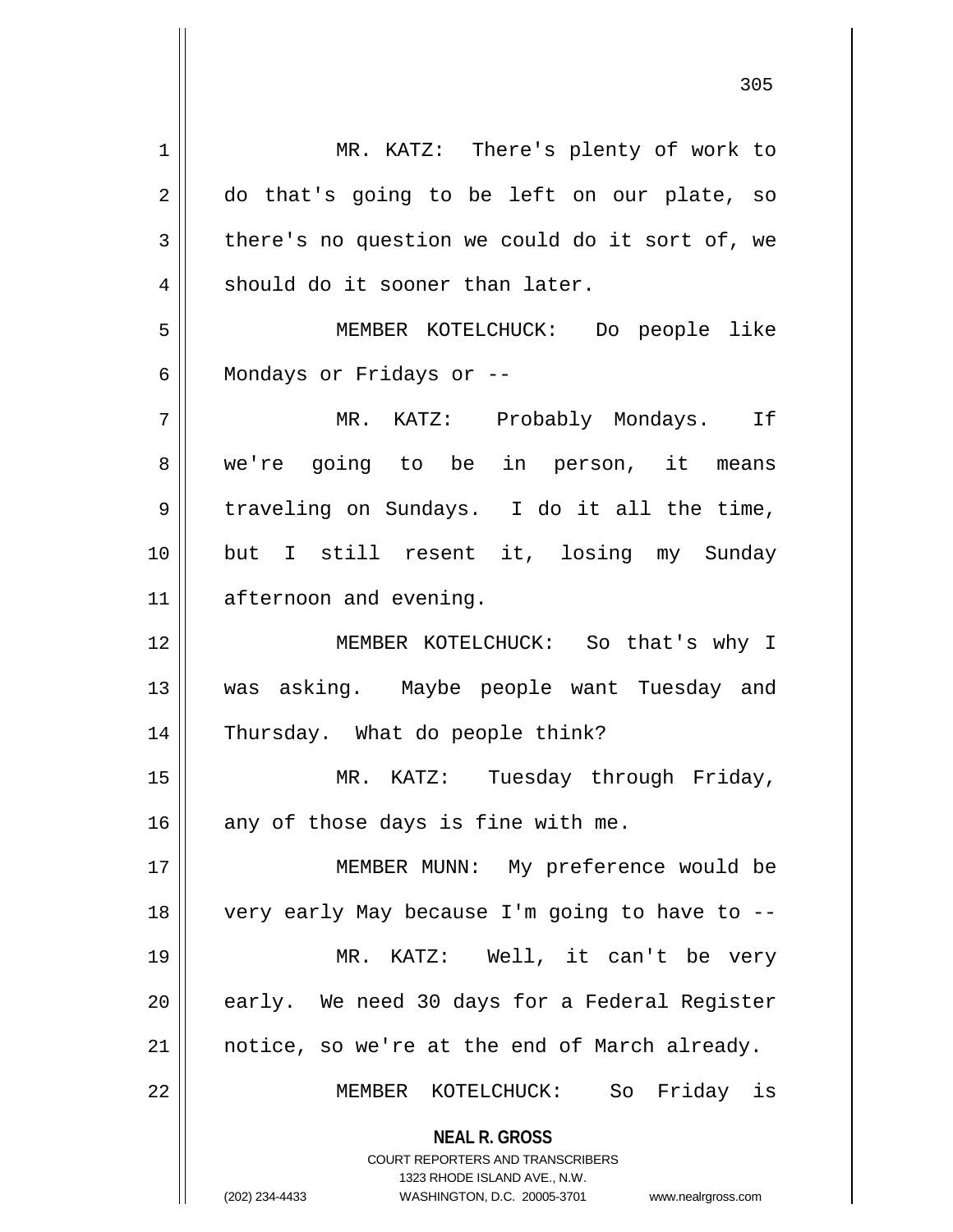**NEAL R. GROSS** COURT REPORTERS AND TRANSCRIBERS 1323 RHODE ISLAND AVE., N.W. (202) 234-4433 WASHINGTON, D.C. 20005-3701 www.nealrgross.com 1 || good for you, as far as you're personally 2 ll concerned? 3 || MR. KATZ: I'm fine any day, but I 4 don't like Monday. 5 MEMBER KOTELCHUCK: But it seems to 6 me Friday, for people like me, Monday or 7 Friday doesn't matter. But the notion of our 8 || keeping Sundays for our families, given that 9 probably many people are working six days a 10 week in reality, is right? 11 || MEMBER MUNN: Tuesday the 7th would  $12 \parallel$  be too early? 13 MEMBER KOTELCHUCK: How about the 14 10th, Friday the 10th? 15 MR. KATZ: Plus Monday is a federal 16 holiday, I think. Isn't that Memorial Day? 17 Well, I can look. I have it highlighted for 18 || something. 19 MEMBER KOTELCHUCK: I'm out the  $20$  || entire week of the 13th. 21 MR. HINNEFELD: When is Memorial  $22 \parallel$  Day, the 27th?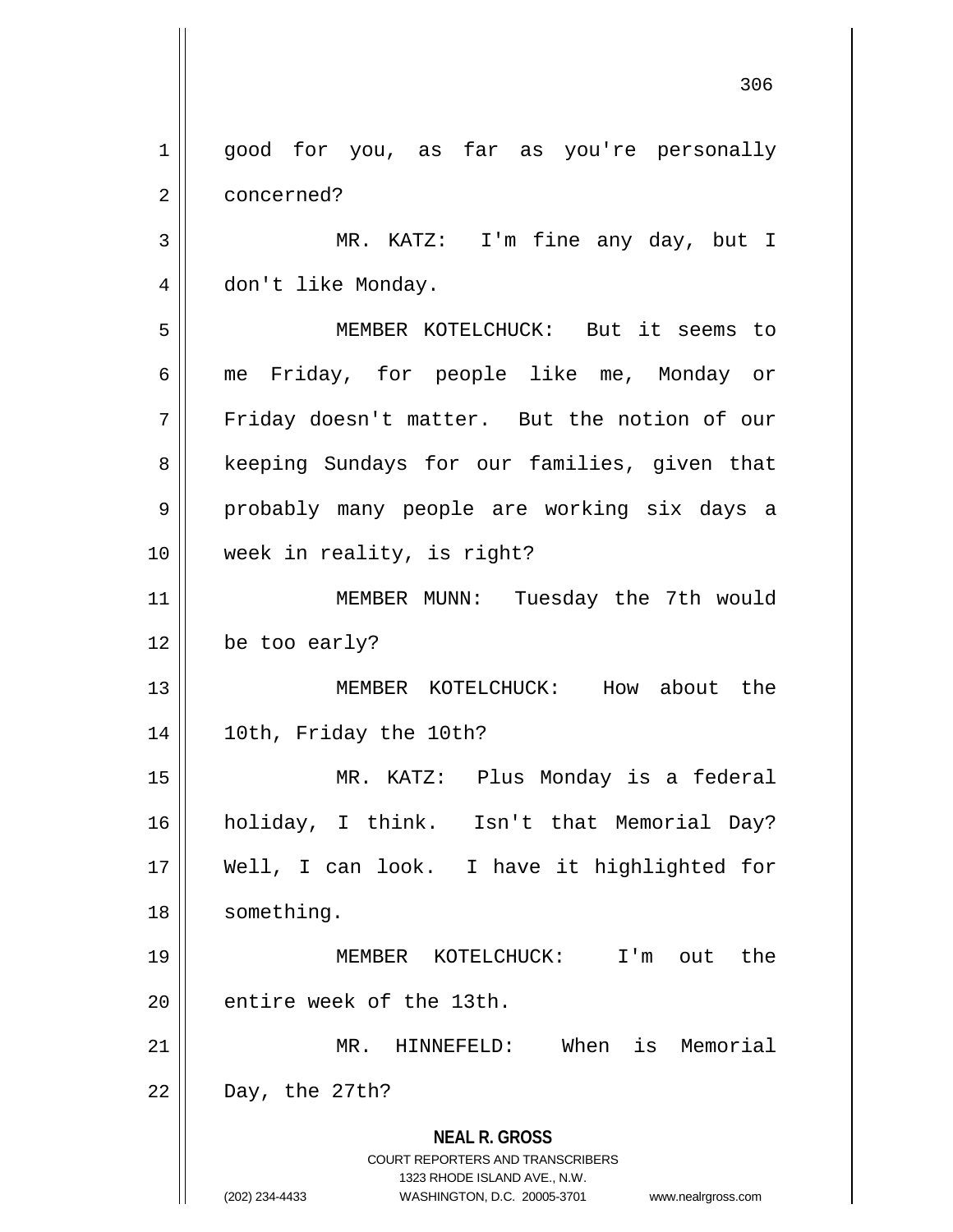**NEAL R. GROSS** COURT REPORTERS AND TRANSCRIBERS 1323 RHODE ISLAND AVE., N.W. (202) 234-4433 WASHINGTON, D.C. 20005-3701 www.nealrgross.com 1 || CHAIRMAN GRIFFON: How about the 2 | week of the 20th for people? 3 MR. HINNEFELD: I'm out on  $4 \parallel$  Wednesday, but I'm here the rest of the week. 5 MR. KATZ: So the 21st? That 6 | Tuesday? 7 MEMBER KOTELCHUCK: Wait a minute. 8 || Let me get there, if I may. 9 || MEMBER CLAWSON: Are we talking May? 10 MEMBER KOTELCHUCK: And we're 11 talking about May, which date? The 21st is a 12 Tuesday. 13 CHAIRMAN GRIFFON: Wanda can't make  $14$  | it. 15 MEMBER MUNN: That's okay. I'll 16 probably do it by phone. I'm going to try to 17 || schedule [identifying information redacted]. 18 || MEMBER KOTELCHUCK: Oh, my goodness. 19 || Tuesday the 21st sounds good. 20 MR. KATZ: Does that work for you? 21 || Does that work for you, David, on the phone,  $22$  and Brad?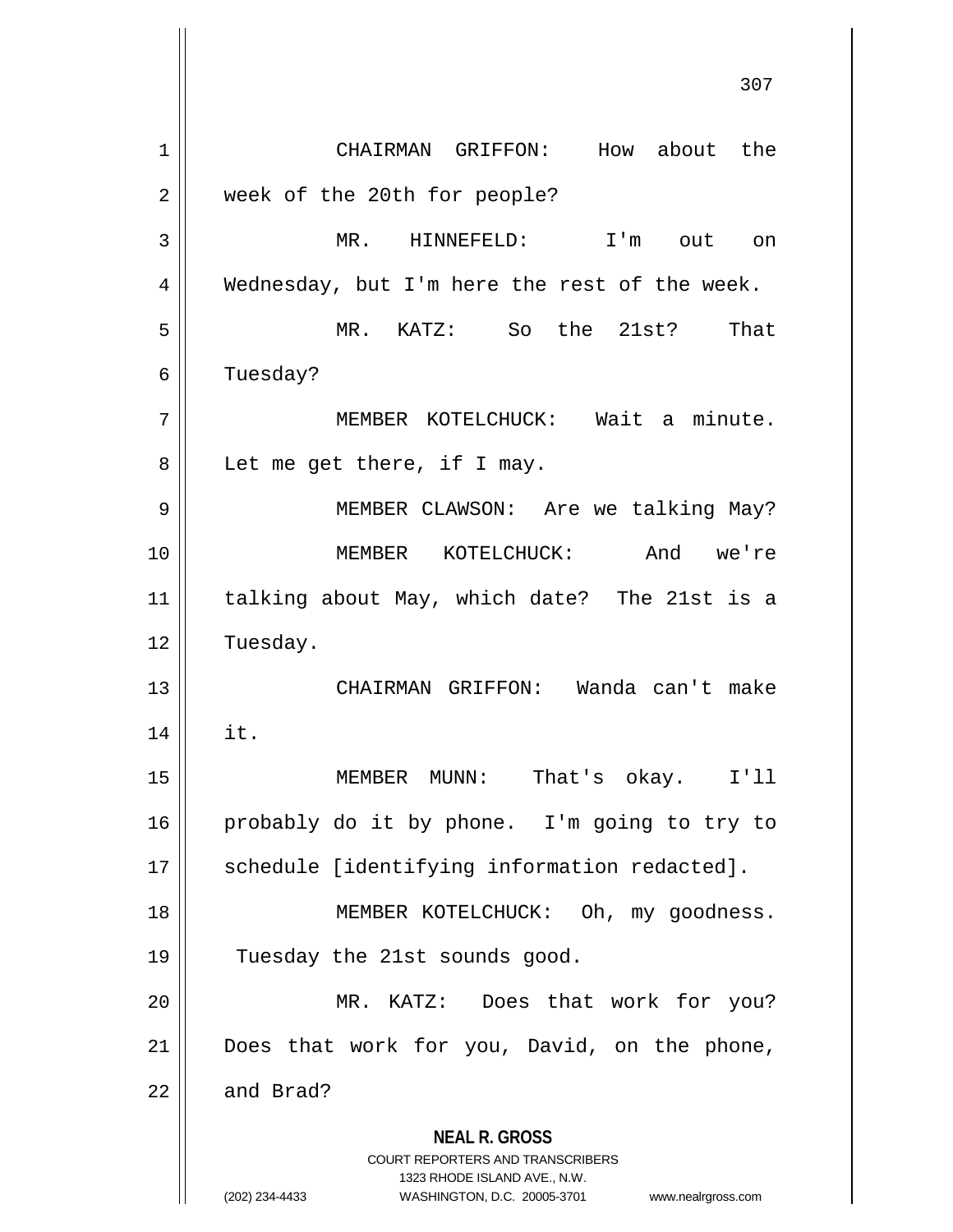|    | 308                                                                                                 |
|----|-----------------------------------------------------------------------------------------------------|
| 1  | MEMBER CLAWSON: The 21st of May?                                                                    |
| 2  | MR. KATZ: Yes.                                                                                      |
| 3  | MEMBER CLAWSON: Yes, that would be                                                                  |
| 4  | okay.                                                                                               |
| 5  | MR. KATZ: How about you, David?                                                                     |
| 6  | MEMBER RICHARDSON: I think that                                                                     |
| 7  | should be okay.                                                                                     |
| 8  | MEMBER KOTELCHUCK: Then that sounds                                                                 |
| 9  | like we have a date.                                                                                |
| 10 | MR. KATZ: And, Wanda, that works                                                                    |
| 11 | for you by phone, at least?                                                                         |
| 12 | MEMBER MUNN: By phone.                                                                              |
| 13 | MR. KATZ: Okay. May 21st.                                                                           |
| 14 | CHAIRMAN GRIFFON:<br>And we'll check                                                                |
| 15 | with John, but I think we got a $-$                                                                 |
| 16 | MR. KATZ: We need a quorum is the                                                                   |
| 17 | main thing.                                                                                         |
| 18 | MR. HINNEFELD: What time we're                                                                      |
| 19 | going to start if Wanda is going to be on by                                                        |
| 20 | phone?                                                                                              |
| 21 | MR. KATZ: Oh, yes, that's an issue                                                                  |
| 22 |                                                                                                     |
|    | <b>NEAL R. GROSS</b>                                                                                |
|    | COURT REPORTERS AND TRANSCRIBERS                                                                    |
|    | 1323 RHODE ISLAND AVE., N.W.<br>(202) 234-4433<br>WASHINGTON, D.C. 20005-3701<br>www.nealrgross.com |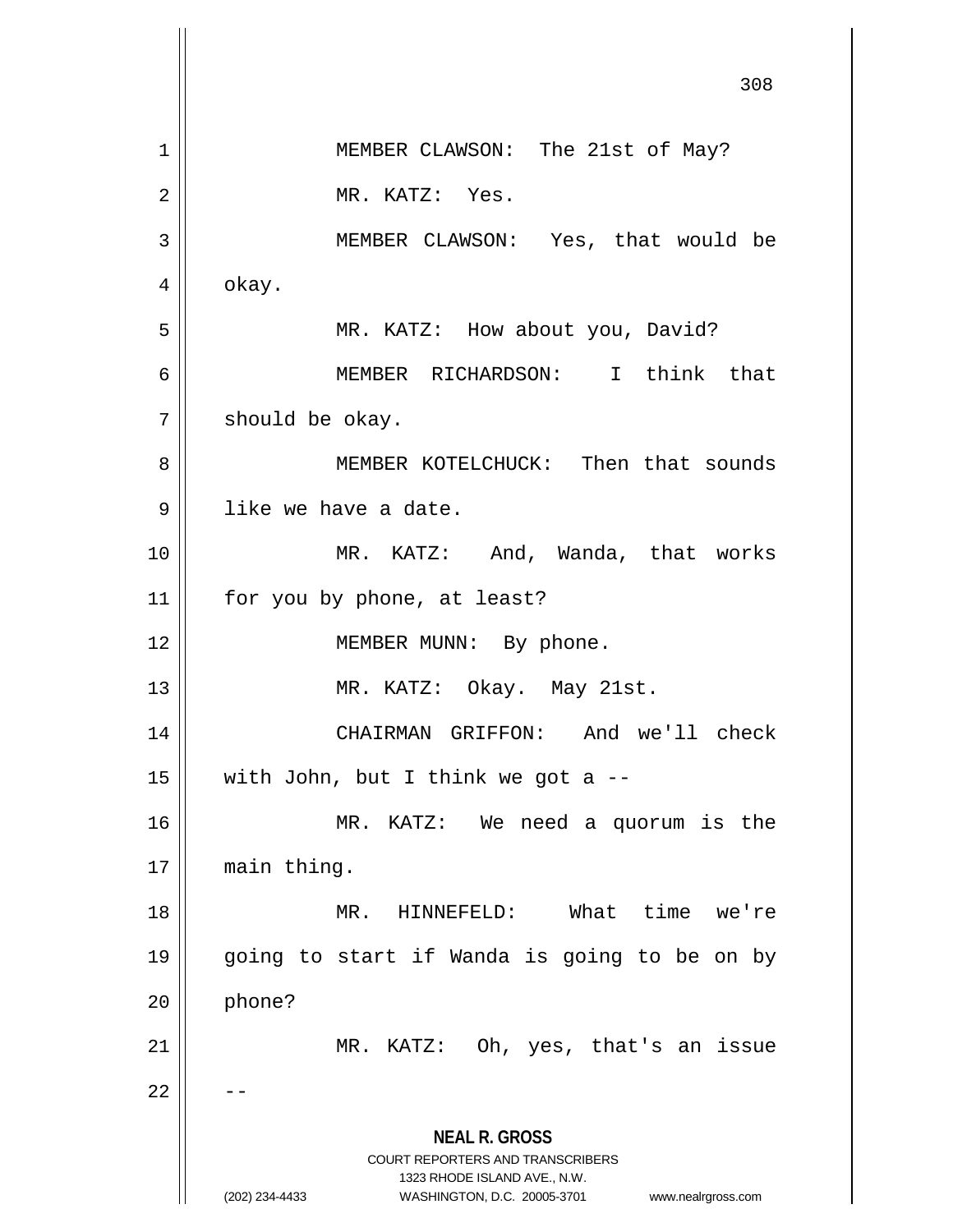| 1  | MEMBER MUNN: Still 9:00 because                                         |
|----|-------------------------------------------------------------------------|
| 2  | nobody is going to get here earlier than that                           |
| 3  | if they're traveling --                                                 |
| 4  | MR. KATZ: No, but 9:00 here means                                       |
| 5  | it's 6 a.m. your time.                                                  |
| 6  | MEMBER MUNN: I know.                                                    |
| 7  | MR. KATZ: You can do that?                                              |
| 8  | MEMBER MUNN: I don't know. It                                           |
| 9  | really will depend on my physical condition.                            |
| 10 | MR. KATZ: Okay, 9 a.m., May 21st.                                       |
| 11 | MEMBER KOTELCHUCK: I remember my                                        |
| 12 | first phone call on this Board. I was                                   |
| 13 | [identifying information redacted]. That's                              |
| 14 | why I didn't hardly say a word all day.                                 |
| 15 | CHAIRMAN GRIFFON: I thought you                                         |
| 16 | meant because of the --                                                 |
| 17 | MEMBER KOTELCHUCK: I didn't want to                                     |
| 18 | miss the first meeting.                                                 |
| 19 | CHAIRMAN GRIFFON: And then the                                          |
| 20 | other item I thought we should take up before                           |
| 21 | we start to lose any more people because we                             |
| 22 | still have a quorum, I believe -- yes, we do,                           |
|    | <b>NEAL R. GROSS</b>                                                    |
|    | <b>COURT REPORTERS AND TRANSCRIBERS</b><br>1323 RHODE ISLAND AVE., N.W. |
|    | (202) 234-4433<br>WASHINGTON, D.C. 20005-3701<br>www.nealrgross.com     |

 $\mathsf{II}$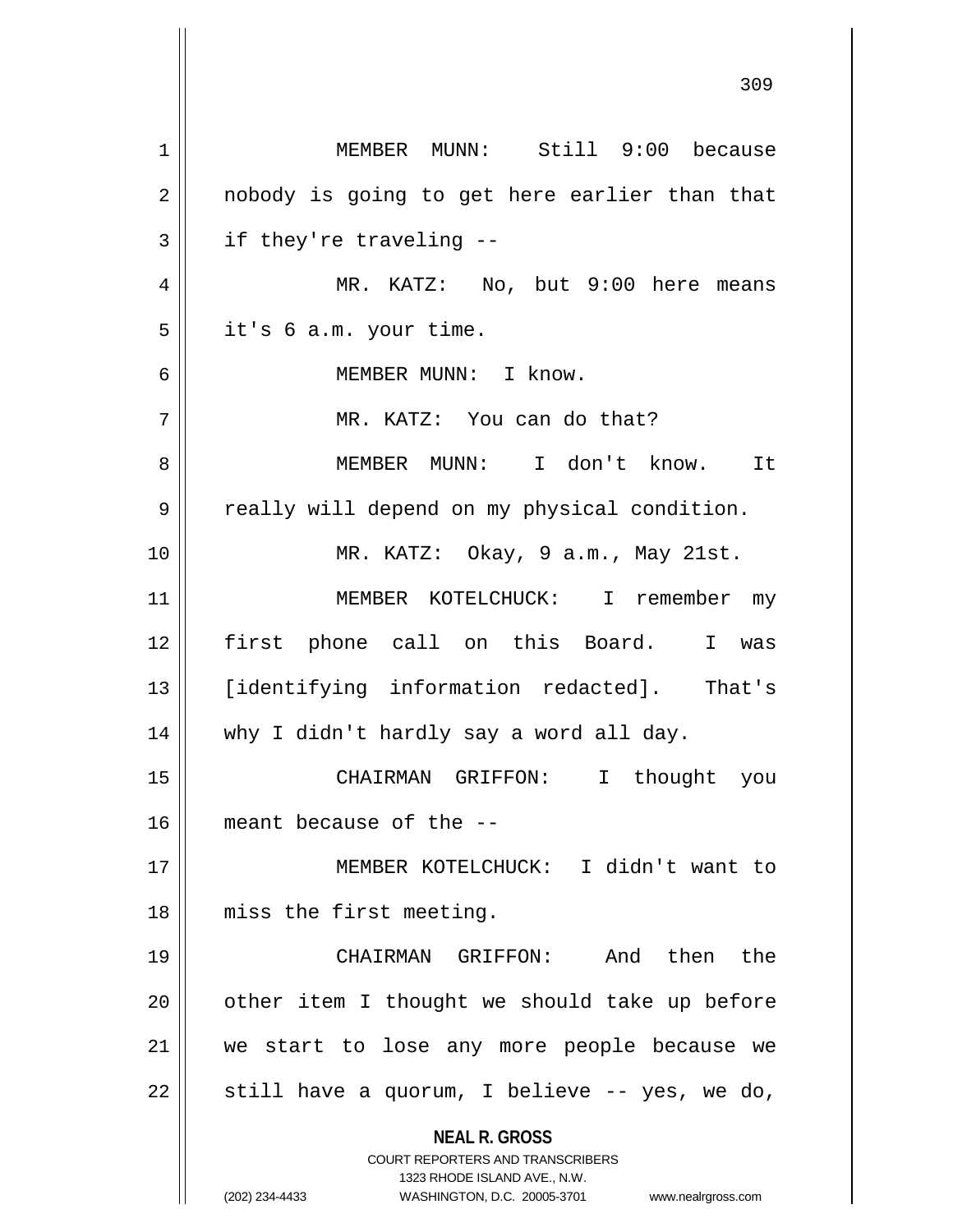**NEAL R. GROSS** COURT REPORTERS AND TRANSCRIBERS 1323 RHODE ISLAND AVE., N.W. 1 | we do -- is the blind reviews and the case  $2 \parallel$  selection. And someone has got to refresh my 3 memory of how we're going to go about this 4 | case selection process. 5 MR. KATZ: So what Stu has suggested  $6 \parallel$  at the last meeting was that we just select  $7$  || them out of already selected cases from set 8 || 16. Now, SC&A has finished half of those. 9 Well, not finished, but they've chewed 10 through, at least partially, half of those 11 cases. There are 22 cases, and 11 cases 12 || they've already been doing work on. So that 13  $\parallel$  almost, that disqualifies them by --14 MR. STIVER: As I recall, we were 15 going to try to pick some cases that were 16 close to the actual PoC, 45 and 50, the 17 || adjudicated cases and also by trying to select 18 || them by the type of cancer. We've already got 19 || skin, and we're looking at some others. David 20 | brought this up. 21 MR. KATZ: But they've got to be  $22 \parallel$  blind.

(202) 234-4433 WASHINGTON, D.C. 20005-3701 www.nealrgross.com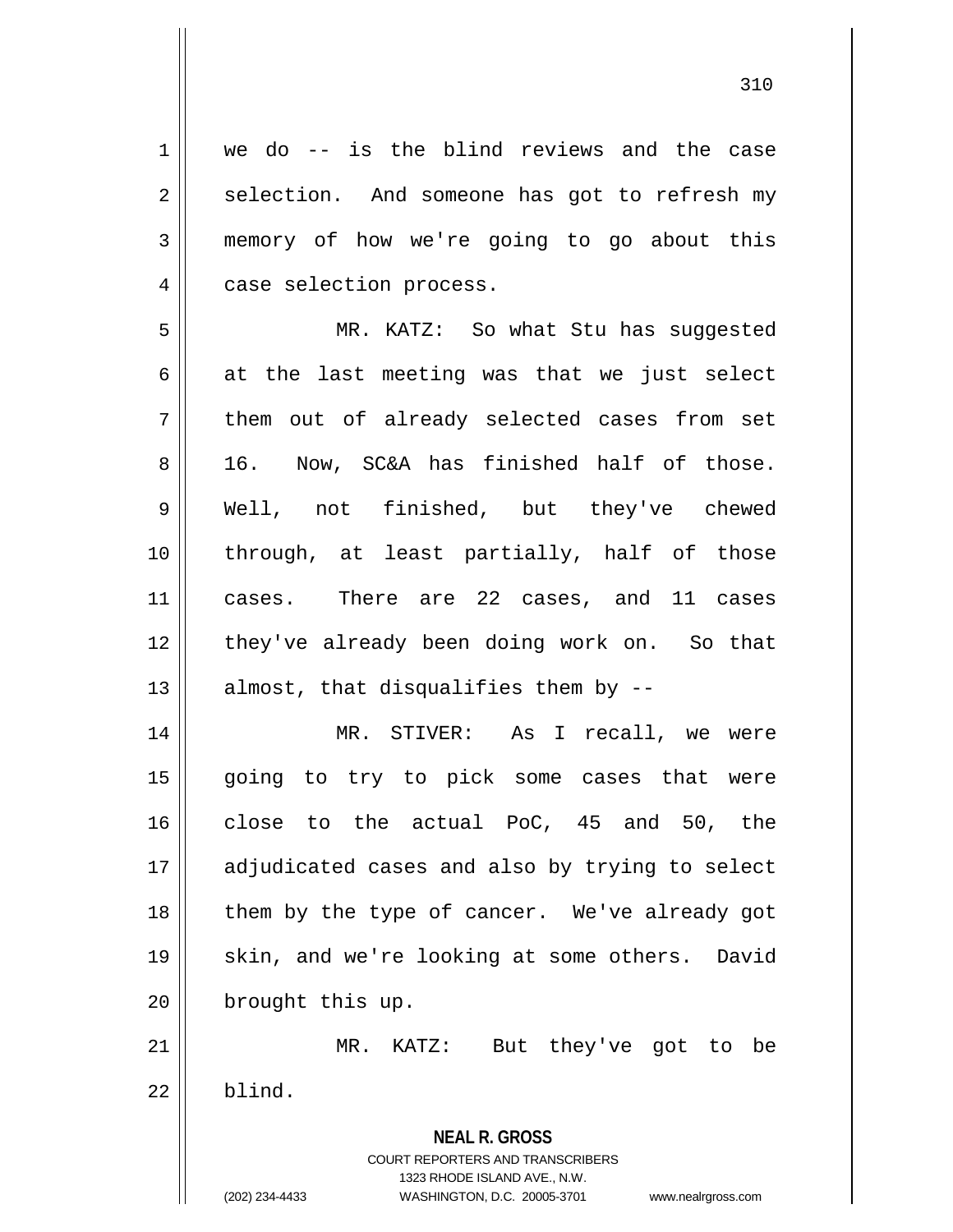**NEAL R. GROSS** COURT REPORTERS AND TRANSCRIBERS 1323 RHODE ISLAND AVE., N.W. 1 MR. STIVER: It also can't be  $2 \parallel$  something that we have in the queue because  $3 \parallel$  we're going to know which ones are which. 4 CHAIRMAN GRIFFON: Right, right. 5 MR. STIVER: So set 16 might be off 6 l the table. 7 MR. KATZ: Oh, okay. You're saying 8 || that doesn't work. Okay, fine. So we need  $9 \parallel$  six cases. 10 MR. HINNEFELD: How would you like 11 || us to go about this? 12 CHAIRMAN GRIFFON: Yes, that's what  $13$  | I'm asking. 14 MR. HINNEFELD: I mean, we can 15 generate a list for the Subcommittee to select 16 || from. We can generate the list however you 17 would like. You said what kind of a range you 18 want on PoC. We've only looked for 19 adjudicated cases. 20 CHAIRMAN GRIFFON: I think we should 21 || probably get a larger list than six. Maybe a 22 || dozen or so because there's only so many

(202) 234-4433 WASHINGTON, D.C. 20005-3701 www.nealrgross.com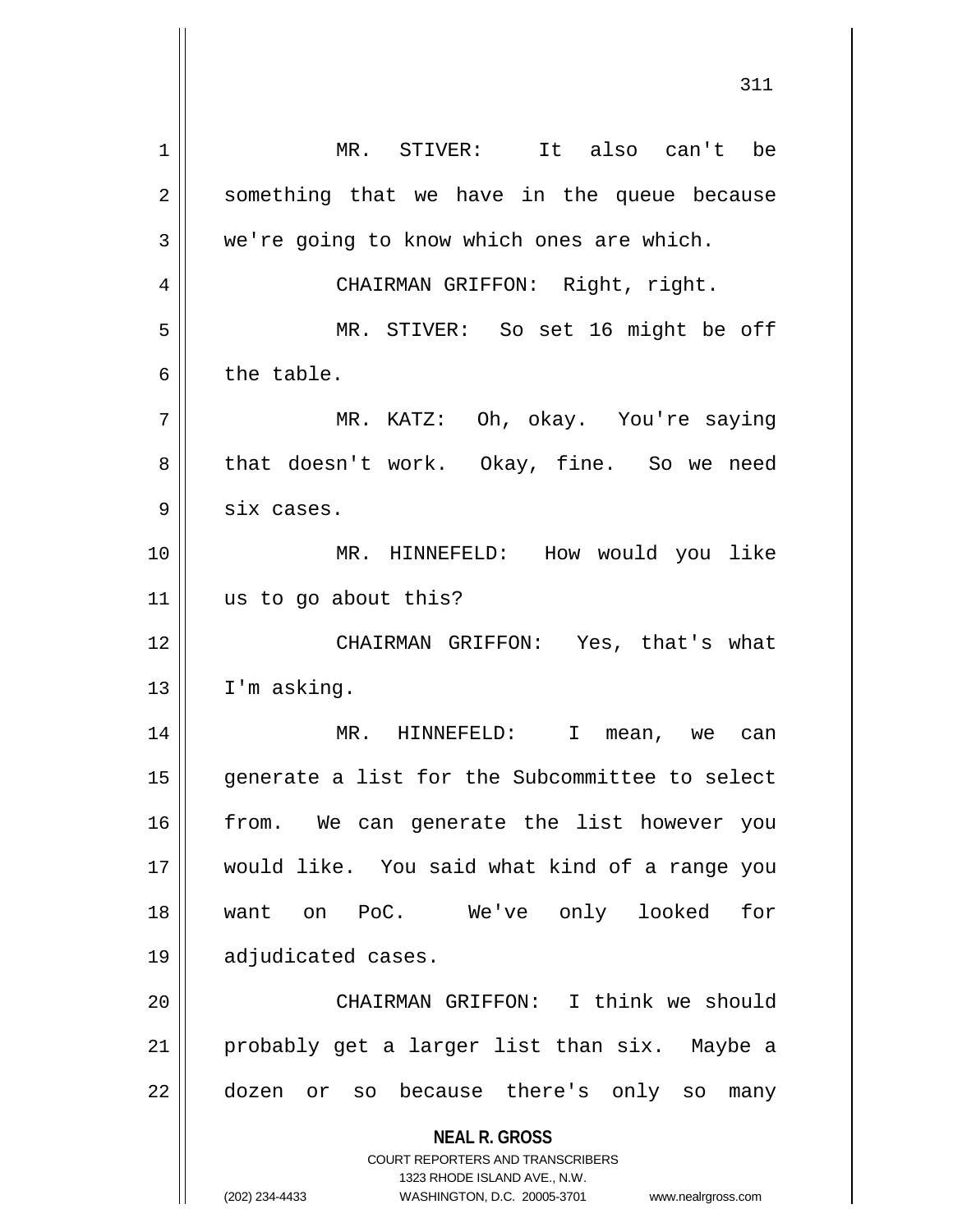**NEAL R. GROSS** COURT REPORTERS AND TRANSCRIBERS 1323 RHODE ISLAND AVE., N.W. (202) 234-4433 WASHINGTON, D.C. 20005-3701 www.nealrgross.com 1 || within the 45 to 50 range. Any other 2 criteria, David? I mean, we -- or David on  $3 \parallel$  the phone. Ideally, within 45 to 50, or do we 4 want to limit it to that? 5 MR. FARVER: Well, what's your best  $6$  || estimate range? Is it 45 or  $-$ -7 || THE MR. CALHOUN: Forty-five to fifty- $8 \parallel$  two. 9 MR. HINNEFELD: Forty-five to fifty-10 || two is when we run the best estimate. 11 || MR. STIVER: It's only about three 12 percent of the claims. It's going to be 13 limited. 14 || MS. LIN: Maybe also look at claims 15 || earlier in time or later in time. 16 || MR. HINNEFELD: Why would they want 17 to do earlier in time? 18 || MR. KATZ: She meant the opposite. 19 Yes, and I think that's a good idea. 20 CHAIRMAN GRIFFON: So then if you 21 have to loosen, I'd say go down to 40 percent 22 | if you need a larger group.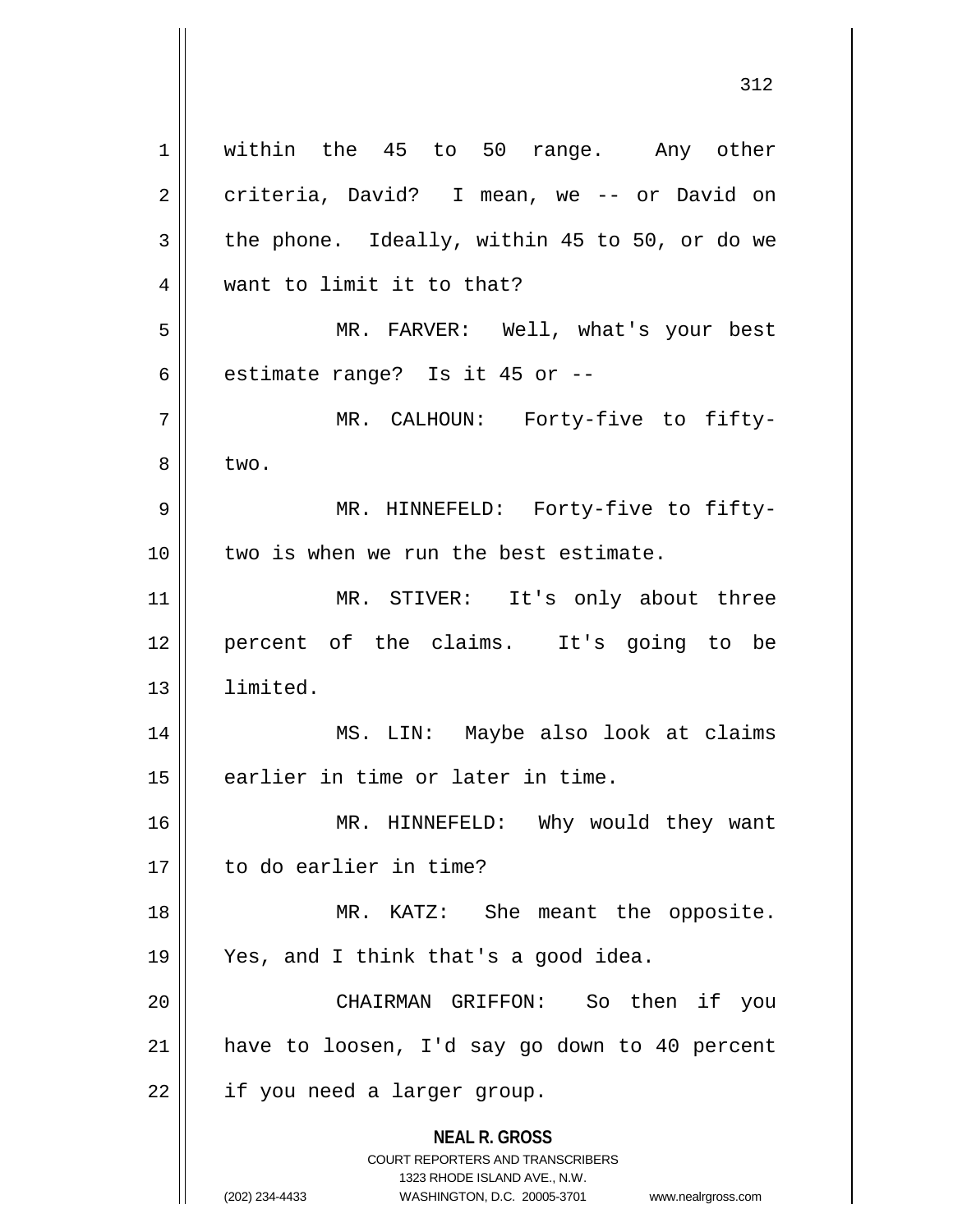**NEAL R. GROSS** COURT REPORTERS AND TRANSCRIBERS 1323 RHODE ISLAND AVE., N.W. (202) 234-4433 WASHINGTON, D.C. 20005-3701 www.nealrgross.com 1 MR. HINNEFELD: Okay. Let me get 2 || some notes here. I'll forget all this before  $3 \parallel$  I --4 CHAIRMAN GRIFFON: I think that's -- 5 || David R., any other criteria that you can  $6$  think of for these blind cases? 7 || MEMBER RICHARDSON: It sounds fine. 8 CHAIRMAN GRIFFON: Okay. 9 || MEMBER MUNN: Why are we eliminating 10 the full scope of the best estimates that we 11 did? Why aren't we looking at 45 to 52? 12 MEMBER KOTELCHUCK: That's what we 13 || are looking at. 14 || MEMBER MUNN: Oh, I thought you said  $15 \parallel 50.$ 16 MEMBER KOTELCHUCK: No, we said if 17  $\parallel$  you have to relax go to 40. It's 45 to 50. 18 MR. KATZ: As long as they're best 19 estimates, actually, right? Isn't it -- 20 MR. FARVER: If you get down to 40, 21 you're not going to have best estimates.  $22$  | You're going to have the hybrids and  $-$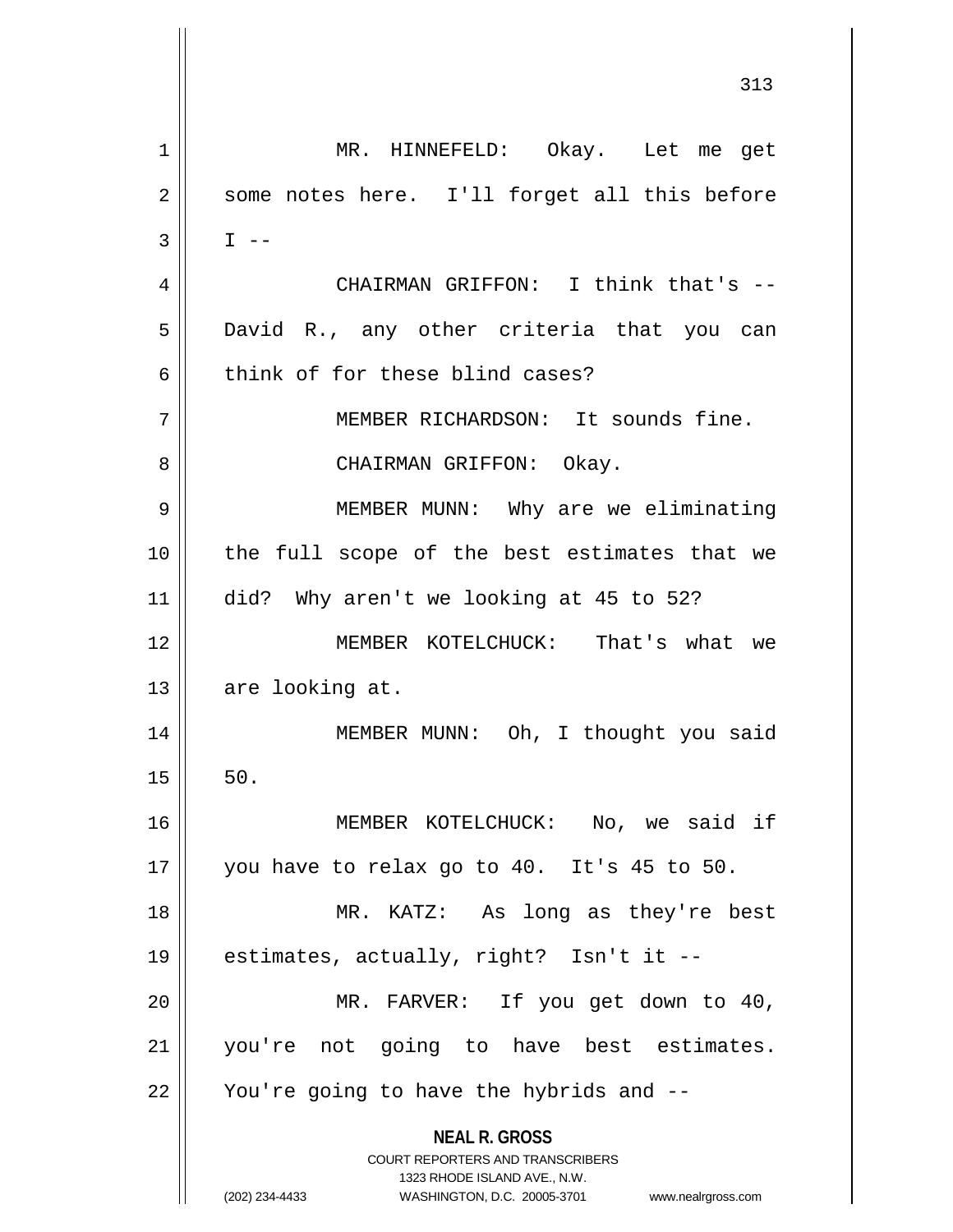**NEAL R. GROSS** COURT REPORTERS AND TRANSCRIBERS 1323 RHODE ISLAND AVE., N.W. 1 CHAIRMAN GRIFFON: Well, that's what 2 | I say. Extend it down to 40 only if you need 3 more cases. You're looking at a limited pool, 4 | right? 5 MR. HINNEFELD: Well, if you recall,  $6 \parallel$  when we generate these, normally we have the 7 date of the DR completion as one of the pieces 8 of data, and we have the PoC as one of the  $9 \parallel$  pieces of data. So we can provide a list down 10 to 40, but we'll sort it. We'll give you like 11 the ones at 45 and 52 at first, and then you 12 can see how far back that goes. And if that 13 goes back farther than you want, then you can 14 || look at the 40s, you know, 40s or something,  $15$  | 40s to 50s. 16 CHAIRMAN GRIFFON: I was going to 17  $\parallel$  say how do we want to -- I mean, I think you 18 should think about do we want to do this in 19 two steps like we've done before where we get  $20 \parallel$  a  $-$ 21 MR. HINNEFELD: They will be best 22 || estimates, and so all that additional

(202) 234-4433 WASHINGTON, D.C. 20005-3701 www.nealrgross.com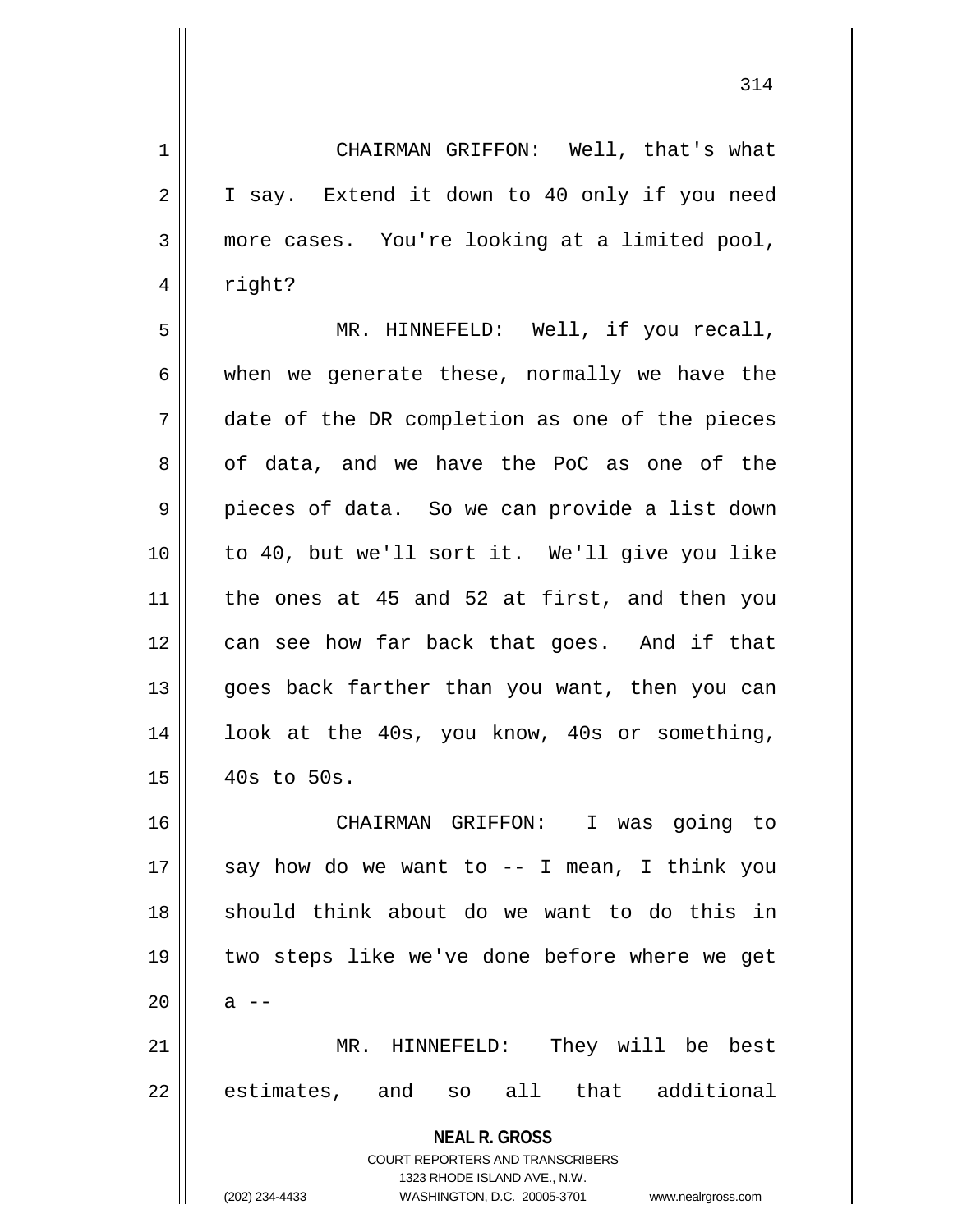1 information stuff is somewhat less relevant to  $2 \parallel$  the  $-$ 

3 || CHAIRMAN GRIFFON: Right.

4 MR. HINNEFELD: -- selection. If  $5 \parallel$  we're 45 to 52, they'll be best estimates, so  $6 \parallel$  the additional information is not important.

7 MEMBER KOTELCHUCK: Good. Is there 8 any issue about thinking about male and female 9 || breakup in that there may be organ issues or 10 || other that may be different for males and 11 females?

12 MR. HINNEFELD: We can put that on  $13$   $\parallel$  the selection. That's  $-$ 

14 MEMBER KOTELCHUCK: I'm not saying  $15 \parallel 50/50$  because that's not --

16 || MR. HINNEFELD: I think that's what  $17 \parallel$  it  $-$  MEMBER KOTELCHUCK: -- but there is a certain percentage of female cases we look  $\parallel$  at. MEMBER MUNN: But we've done that,

22 we've ignored that in the past. There's no,

**NEAL R. GROSS**

COURT REPORTERS AND TRANSCRIBERS 1323 RHODE ISLAND AVE., N.W. (202) 234-4433 WASHINGTON, D.C. 20005-3701 www.nealrgross.com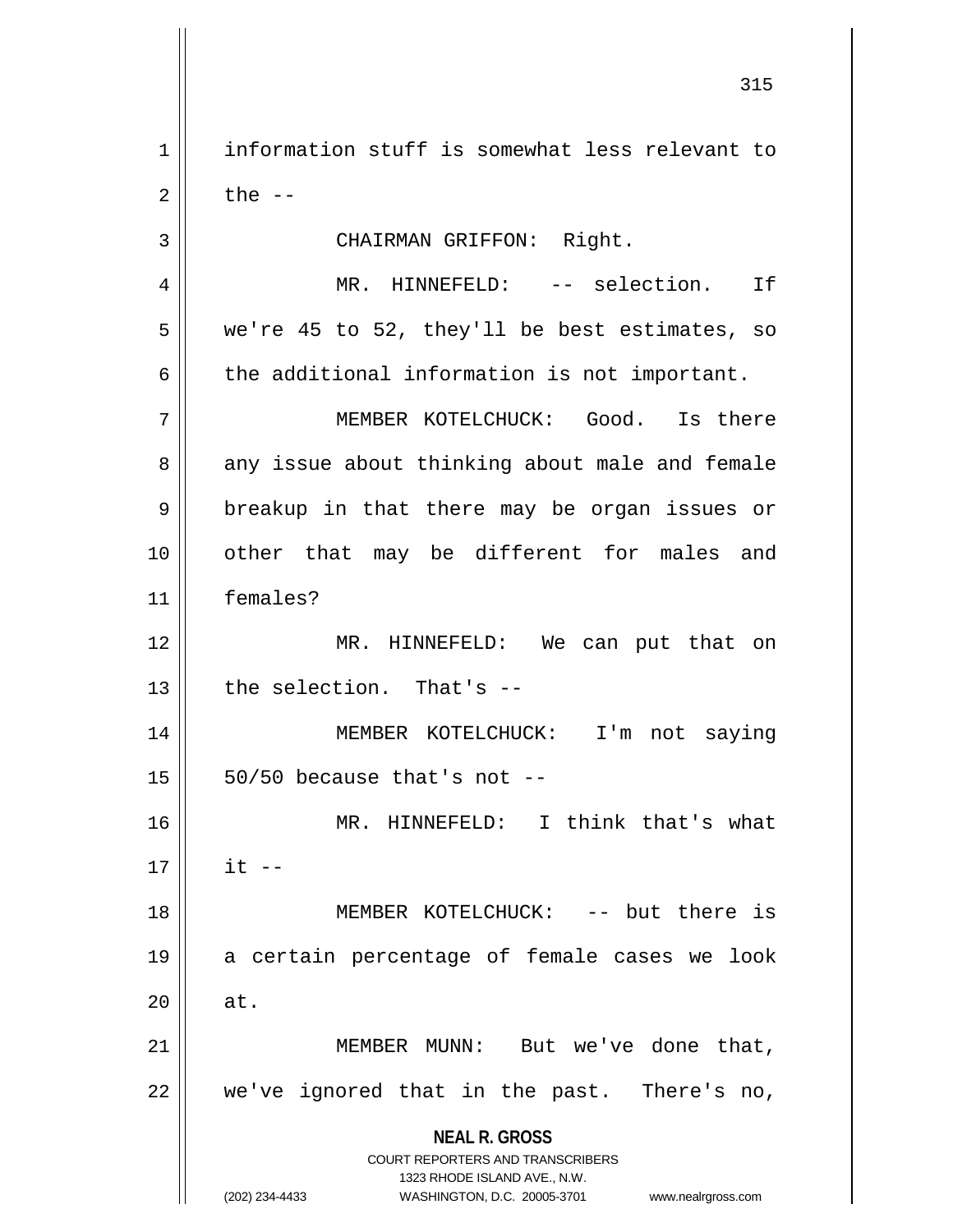**NEAL R. GROSS** COURT REPORTERS AND TRANSCRIBERS 1323 RHODE ISLAND AVE., N.W. (202) 234-4433 WASHINGTON, D.C. 20005-3701 www.nealrgross.com 316 1 you know -- 2 MEMBER KOTELCHUCK: In terms of the  $3 \parallel$  radiation --4 MEMBER MUNN: -- cancer is an equal 5 | opportunity employer. So it's not, it doesn't  $6 \parallel$  seem pertinent. 7 MR. HINNEFELD: There are gender-8 || specific models. 9 MEMBER MUNN: But the whole point is 10 || we have such a small limited body to deal with 11 to begin with. If we were dealing with 12 hundreds of thousands, perhaps. But we're 13 || dealing with dozens here. 14 || MEMBER KOTELCHUCK: What is implicit 15 || is that the percentage of females among those  $16$  cases that we consider is fairly small. 17 || MEMBER MUNN: Small. Very small. 18 MR. HINNEFELD: I don't think it 19 costs us anything to put gender on the 20 | selection. 21 CHAIRMAN GRIFFON: Yes, you can add 22 it on. Right.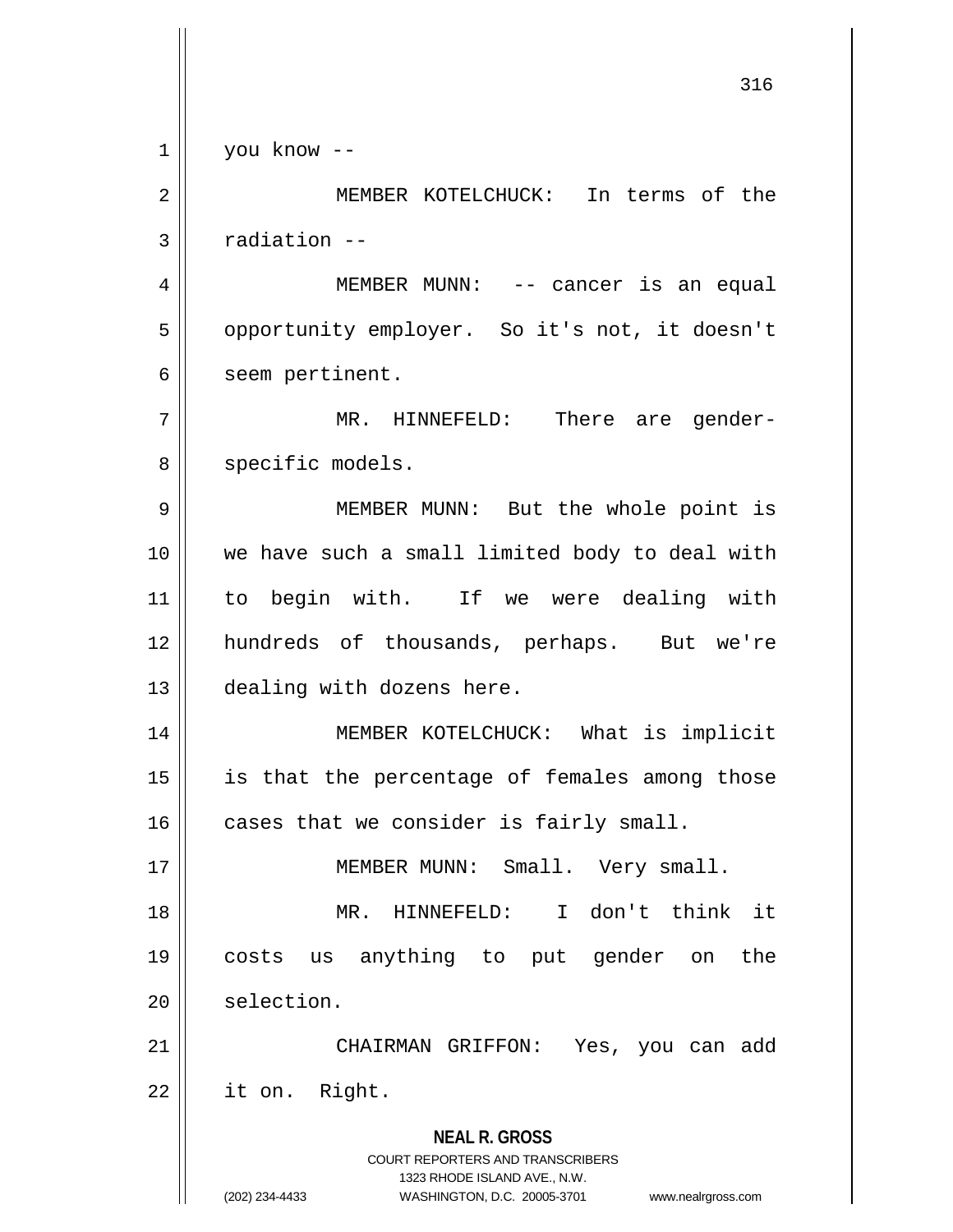| 1  | MR. STIVER: It depends on how deep             |
|----|------------------------------------------------|
| 2  | the selection goes, and if you have that kind  |
| 3  | of leeway to pick within --                    |
| 4  | MEMBER KOTELCHUCK: Right, yes.                 |
| 5  | MR. STIVER: -- pick a female type              |
| 6  | cancer.                                        |
| 7  | MEMBER KOTELCHUCK: Exactly. It's a             |
| 8  | type of cancer.                                |
| 9  | CHAIRMAN GRIFFON: Sure.                        |
| 10 | MR. HINNEFELD: Okay. What I'm                  |
| 11 | envisioning is picking a date, a fairly recent |
| 12 | date where we might, where we have some reason |
| 13 | to believe it's adjudicated. So it won't be    |
| 14 | like claims that were done last week. The      |
| 15 | claims may be up two to three months ago, go   |
| 16 | back from then until we get, say, 20 in the 45 |
| 17 | to 52 range and get those cases. And there     |
| 18 | you are, and we'll give all the selection      |
| 19 | criteria, plus gender, that we normally give.  |
| 20 | And then we'll provide -- we don't need to     |
| 21 | wait for a meeting. When we have them, we'll   |
| 22 | make them available to everybody in the        |
|    | <b>NEAL R. GROSS</b>                           |

COURT REPORTERS AND TRANSCRIBERS 1323 RHODE ISLAND AVE., N.W.

(202) 234-4433 WASHINGTON, D.C. 20005-3701 www.nealrgross.com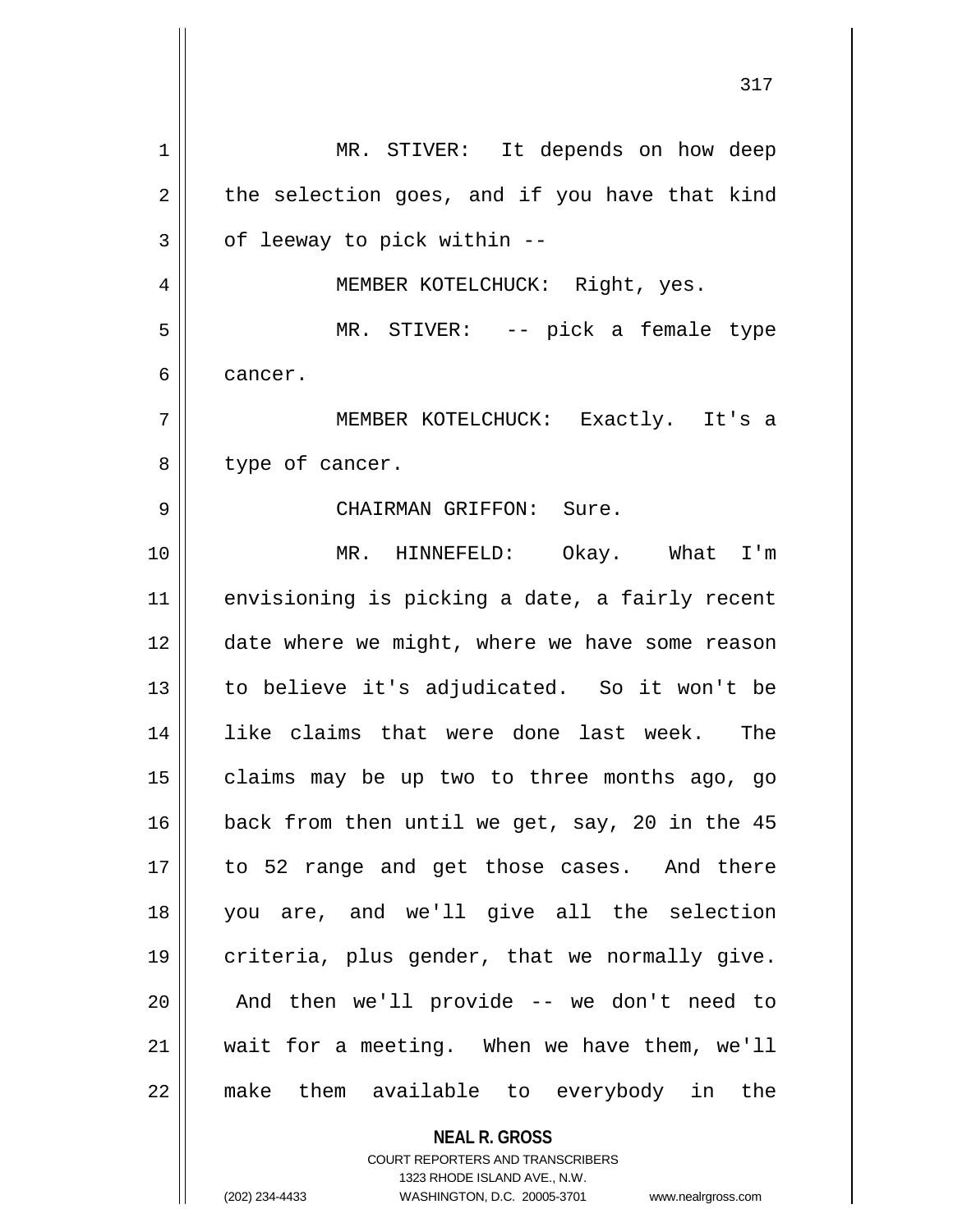1 Subcommittee. 2 CHAIRMAN GRIFFON: How do we pick  $3 \parallel$  the six? 4 || MR. KATZ: Well, if you want to  $5 \parallel$  select from these, you're going to have to 7 CHAIRMAN GRIFFON: Or we could do it

6 meet.

8 | by phone. 9 MR. KATZ: Right. By phone. I'm

10 saying you don't have to meet in person, well, 11 || except that, as a Subcommittee, we still have 12 to do a Federal Register on this, so you're 13 sort of stuck.

14 MS. LIN: Well, I mean, for the case  $15$  selection, we can call it administrative work 16 || in preparation for a meeting, and that would  $17 \parallel$  be very much within that --

18 || MR. KATZ: That's true. Okay.

19 MS. LIN: -- and if you just want to 20 do an email communication.

21 MEMBER KOTELCHUCK: If we're looking  $22$  || at types of cancer, then it would be valuable

> **NEAL R. GROSS** COURT REPORTERS AND TRANSCRIBERS

(202) 234-4433 WASHINGTON, D.C. 20005-3701 www.nealrgross.com

1323 RHODE ISLAND AVE., N.W.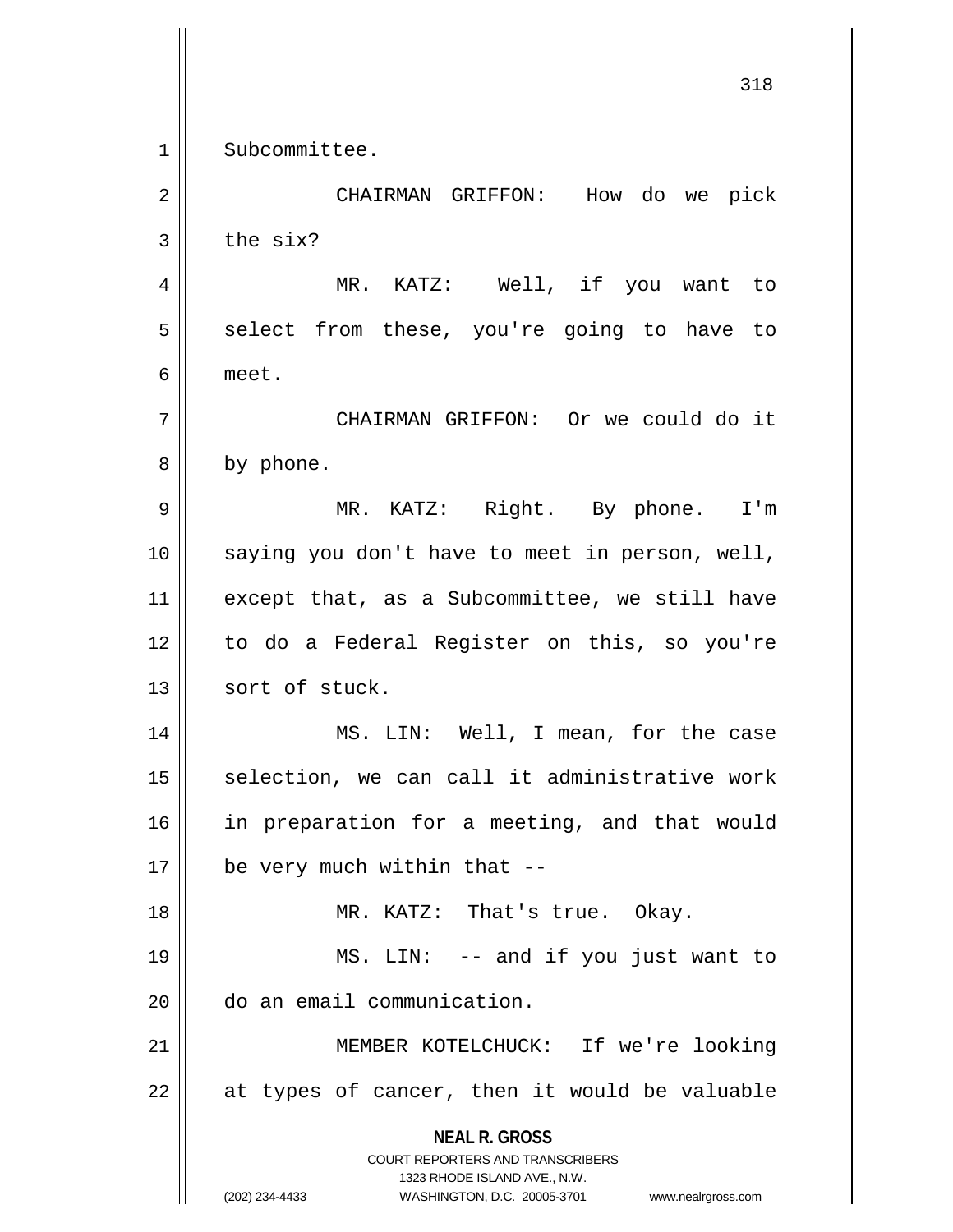$1 \parallel$  if we choose to note the types of cancer that 2 we're already looking at in the cases that  $3 \parallel$  you've done, the blind cases, right?

4 || MR. KATZ: Well, they've done so 5 || few, it doesn't really matter. So let's just 6 do this. They'll select 20 or so, in that 7 ballpark, whatever they can come up with in a 8 || reasonable time frame, in the next few weeks 9 maybe. And then we'll send those around to 10 the Members, and then we'll have a 11 teleconference. It won't be a Subcommittee 12 teleconference. It will be a technical call.  $13$  || And you guys can then make the cut as to what 14 || six go forward. We'll try to get this done, I 15 would say, let's try to get this done within a 16 || month because they need all the time they can  $17$  || get to get it done by the end of the year. 18 || CHAIRMAN GRIFFON: Right. 19 || MR. FARVER: And then we just have

21 || ORAU and getting a terminal set up.

22 MR. KATZ: It's all good, and we'll

**NEAL R. GROSS** COURT REPORTERS AND TRANSCRIBERS

20 || to work out the logistics of going over to

1323 RHODE ISLAND AVE., N.W. (202) 234-4433 WASHINGTON, D.C. 20005-3701 www.nealrgross.com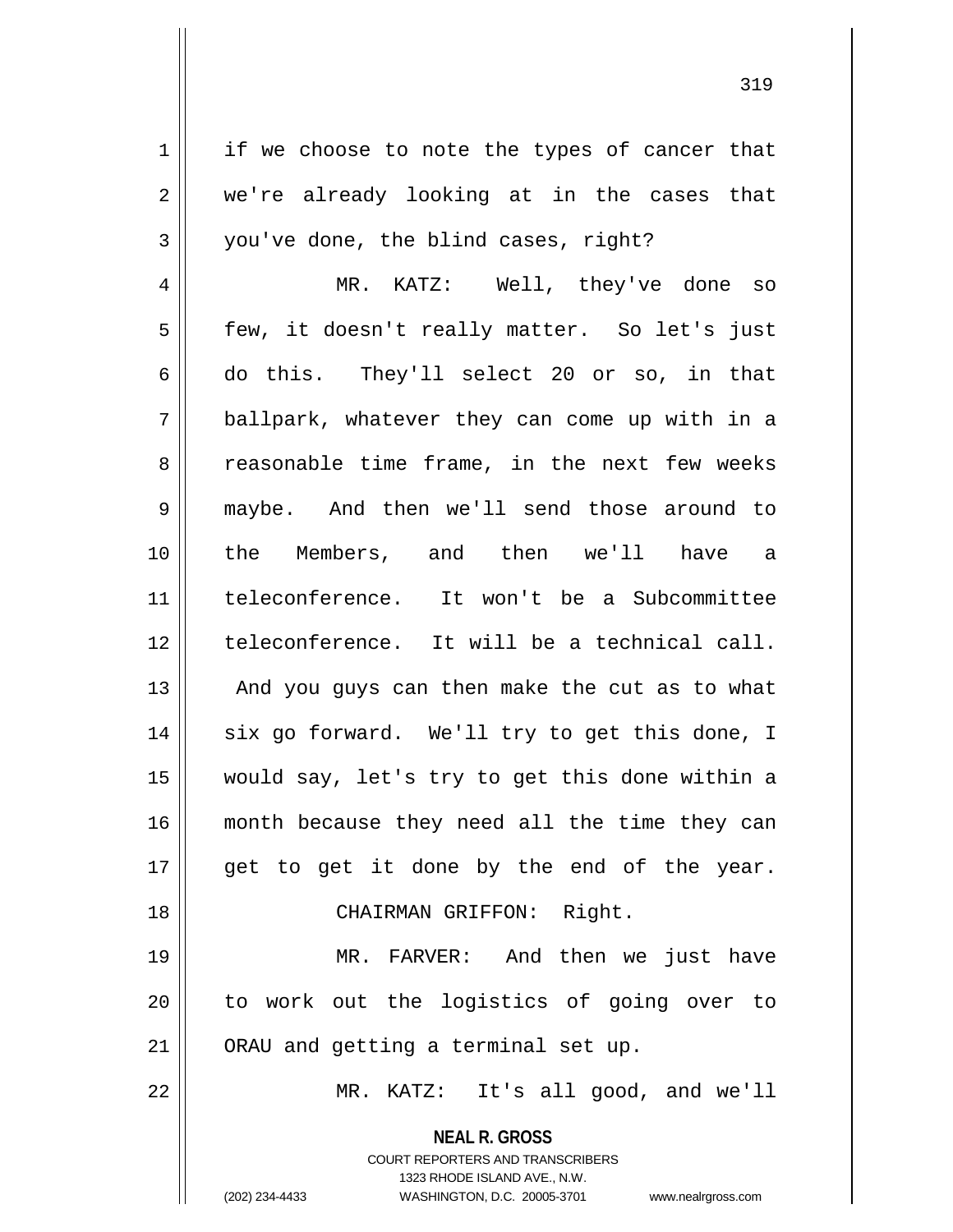**NEAL R. GROSS** COURT REPORTERS AND TRANSCRIBERS 1323 RHODE ISLAND AVE., N.W. (202) 234-4433 WASHINGTON, D.C. 20005-3701 www.nealrgross.com 320 1 || work that out. 2 MR. FARVER: That way, I can bring  $3 \parallel$  all six cases and all the workbooks I need at  $4 \parallel$  one time and go back, figure out I forgot one, 5 come back. 6 MR. STIVER: Plan on at least two  $7 \parallel$  trips. 8 MR. FARVER: It will probably be two 9 || trips because I probably will forget 10 | something. 11 CHAIRMAN GRIFFON: Okay. So do we 12 || go back to the matrices and plug away a little 13 more? 14 || MR. KATZ: I encourage it. 15 MEMBER CLAWSON: So does this take 16 || care of the upcoming dose reconstructions, or  $17$  | are we just --18 MR. KATZ: So this takes care of the 19 blinds. 20 MEMBER CLAWSON: These are the blind  $21$  reviews, but I thought at the last meeting  $22$  | that we got that, I just don't want us to lose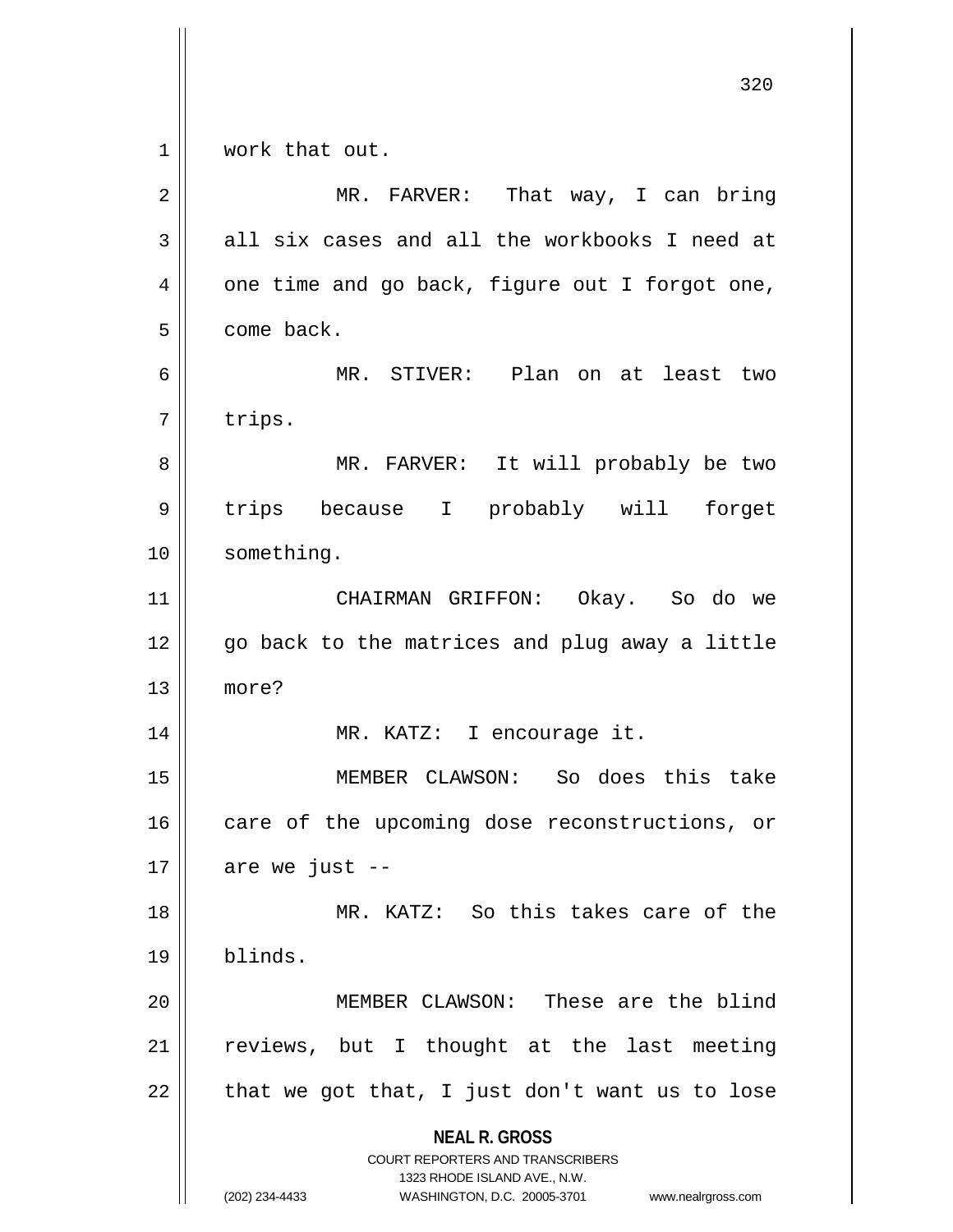**NEAL R. GROSS**  $1 \parallel$  track that we still have, we still have to be  $2 \parallel$  getting ready to pick the next ones coming up,  $3 \parallel$  too. I thought SC&A was running out of  $-$ 4 MR. KATZ: Well, no, they have half  $5 \parallel$  of the 16th set. The last set took them more  $6 \parallel$  than a year to do. 7 MR. STIVER: We've got about ten 8 || that aren't finished yet. 9 MR. KATZ: Yes. 10 || MR. STIVER: My only concern is that 11 || it usually takes three or four months when we 12 || start to, where we actually have cases in  $13 \parallel$  hand. 14 MR. KATZ: Yes, we'll have to talk 15 about this. This is a difficult issue because  $16$  this is the end of the year, and everything 17 you need to get done needs to be done within 18 || the year. So it would have to be a very small 19 || set to get it done and delivered in time. So 20 || I'm going to talk to you folks offline, and we 21 need to figure out what you can handle in  $22 \parallel$  reality, and then we'll handle it. We can do

> COURT REPORTERS AND TRANSCRIBERS 1323 RHODE ISLAND AVE., N.W.

(202) 234-4433 WASHINGTON, D.C. 20005-3701 www.nealrgross.com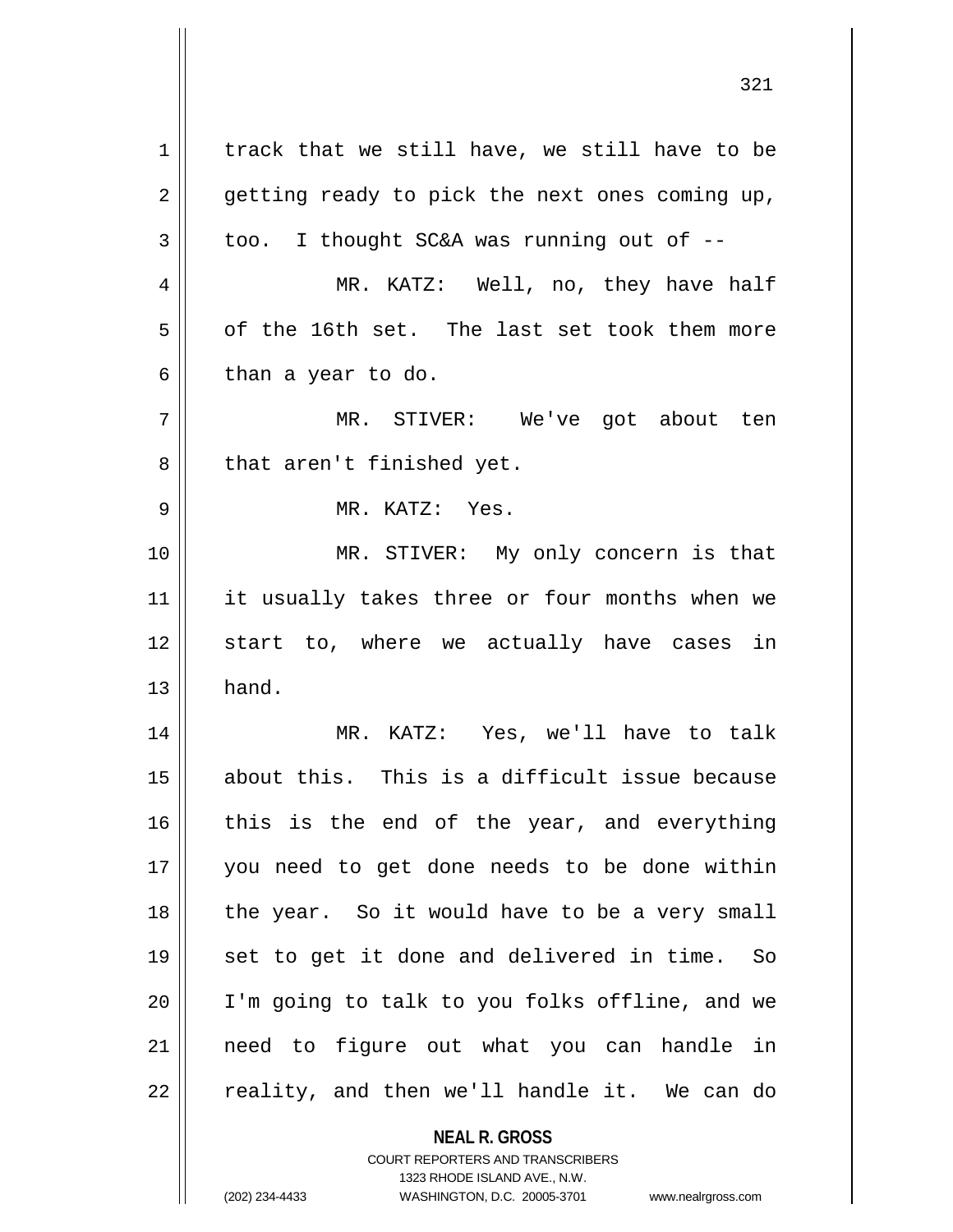1 | it just like we did this, like we're going to  $2 \parallel$  do this. We'll do it that way.

 CHAIRMAN GRIFFON: So Doug was  $4 \parallel$  suggesting that we -- 330, the rest of the findings on 330. You want to have time to || talk more with NIOSH, right?

7 || THE MR. FARVER: Well, we're going to be  $8 \parallel$  looking at the other three findings from that case, we might as well look at all five findings while we're looking at it. I mean, I 11 || think number four we can probably close. Yes, number four we could probably close, and number five looks pretty easy. It looks like | a TBD revision or wording type issue.

15 CHAIRMAN GRIFFON: Then let's just 16 || qo through them then.

17 || MR. FARVER: Okay.

18 || CHAIRMAN GRIFFON: Yes, 330.4 you're 19 || saying you're recommending close.

20 MR. FARVER: Right. Which one are 21 you looking at, Mark?

22 CHAIRMAN GRIFFON: 330.4.

**NEAL R. GROSS** COURT REPORTERS AND TRANSCRIBERS 1323 RHODE ISLAND AVE., N.W. (202) 234-4433 WASHINGTON, D.C. 20005-3701 www.nealrgross.com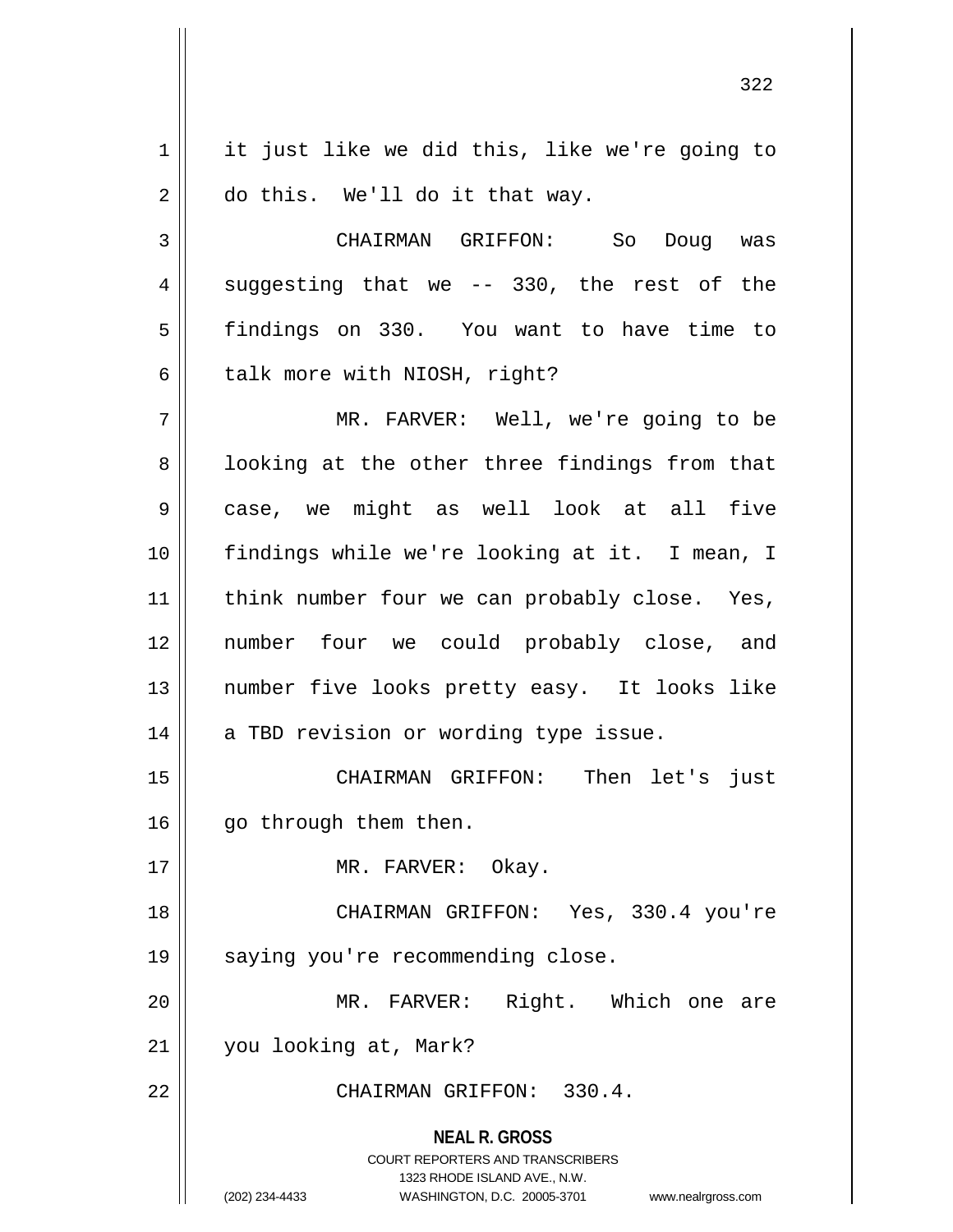|    | 323                                                                 |
|----|---------------------------------------------------------------------|
| 1  | MR. FARVER: Okay.                                                   |
| 2  | CHAIRMAN GRIFFON: I think that's, I                                 |
| 3  | see the explanation, and it looks like you're                       |
| 4  | agreeing with NIOSH.                                                |
| 5  | MR. FARVER: Yes.                                                    |
| 6  | CHAIRMAN GRIFFON: Yes.                                              |
| 7  | MEMBER MUNN: That one is closed.                                    |
| 8  | CHAIRMAN GRIFFON: So, I mean, I'm                                   |
| 9  | comfortable with that explanation.                                  |
| 10 | MR. FARVER: Okay.                                                   |
| 11 | CHAIRMAN GRIFFON: Yes. And, Brad                                    |
| 12 | or David, if you have comments on these, you                        |
| 13 | know, please speak up.                                              |
| 14 | Okay, appreciate<br>MEMBER CLAWSON:                                 |
| 15 | it.                                                                 |
| 16 | All<br>right.<br>CHAIRMAN<br>GRIFFON:                               |
| 17 | 330.5, this is the TBD one that Wanda<br>was                        |
| 18 | saying.                                                             |
| 19 | MR. FARVER: Yes.                                                    |
| 20 | CHAIRMAN GRIFFON:<br>I.<br>mean, I think                            |
| 21 | pretty straightforward suggestion.<br>it's<br>a                     |
| 22 | Does NIOSH agree with that?                                         |
|    | <b>NEAL R. GROSS</b><br><b>COURT REPORTERS AND TRANSCRIBERS</b>     |
|    | 1323 RHODE ISLAND AVE., N.W.                                        |
|    | (202) 234-4433<br>WASHINGTON, D.C. 20005-3701<br>www.nealrgross.com |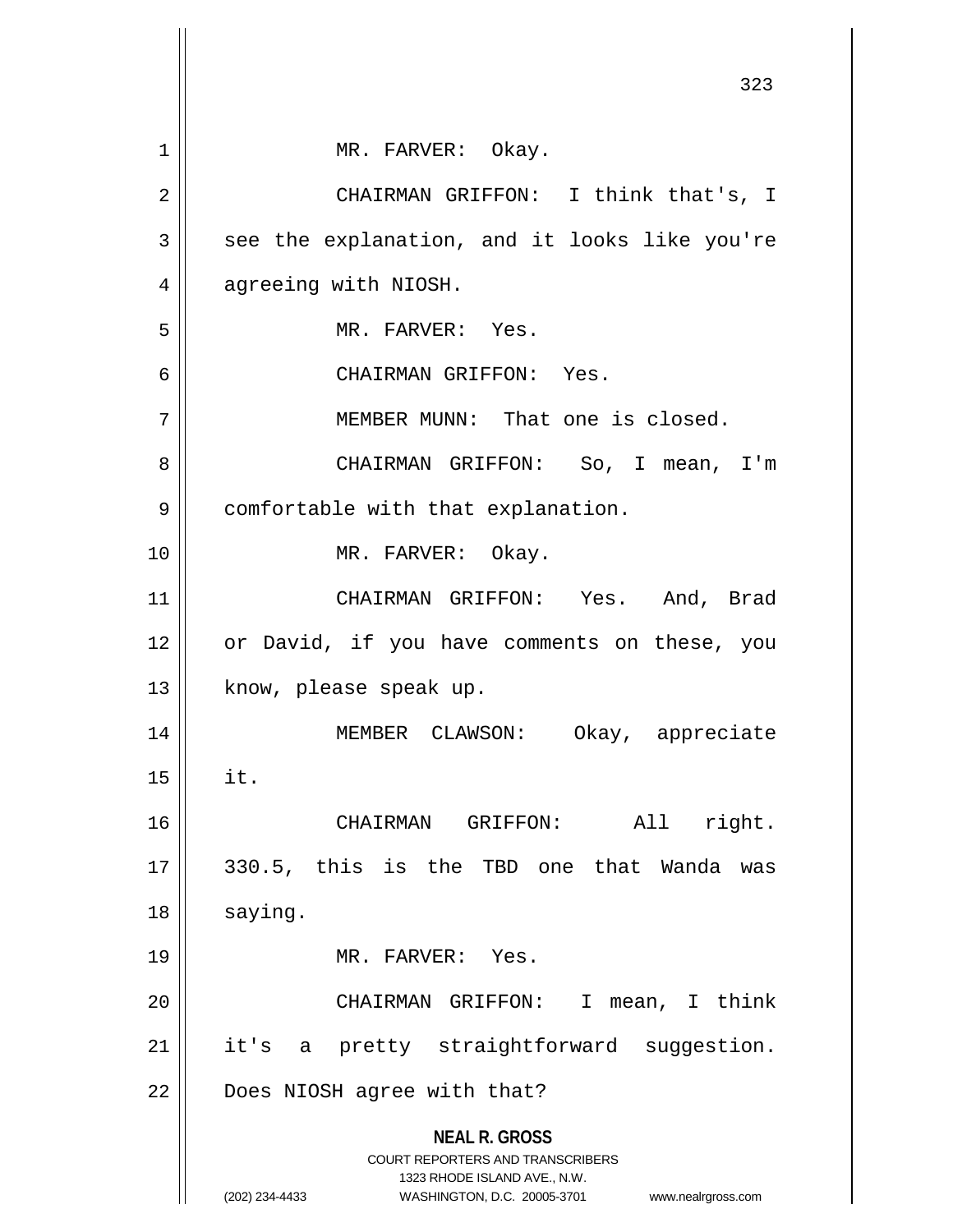**NEAL R. GROSS** COURT REPORTERS AND TRANSCRIBERS 1323 RHODE ISLAND AVE., N.W. (202) 234-4433 WASHINGTON, D.C. 20005-3701 www.nealrgross.com 324 1 || MR. CALHOUN: We're in the process  $2 \parallel$  of doing it. 3 CHAIRMAN GRIFFON: Okay. I guess 4 | you agree. 5 MR. CALHOUN: Sure, we'll do that. 6 CHAIRMAN GRIFFON: Alright. And  $7 \parallel$  then  $-$ 8 || MEMBER MUNN: For our purposes, it 9 | should be closed. 10 CHAIRMAN GRIFFON: Yes, I think we 11 || can close it then. Yes, so 331. 12 MEMBER MUNN: I think it's more of  $13$  the same. 14 CHAIRMAN GRIFFON: So this is a QA 15 || issue. I think it should be acknowledged that 16 it's a QA issue, but I don't think there's any 17 || further action, right? And then we can close 18 it? 19 MEMBER MUNN: There doesn't appear  $20$  | to be. 21 | MR. FARVER: Correct. 22 || CHAIRMAN GRIFFON: Wasn't my phone.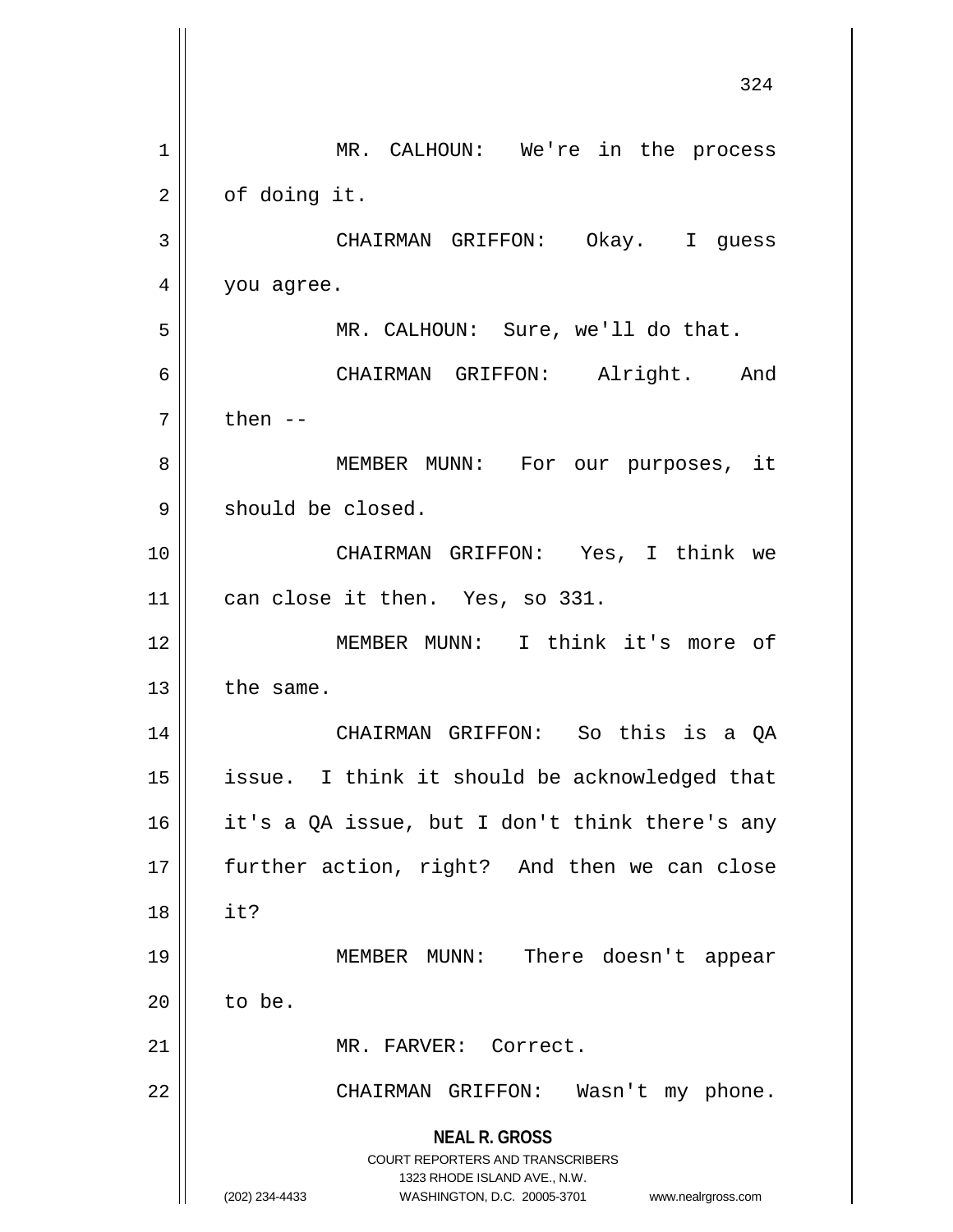**NEAL R. GROSS** COURT REPORTERS AND TRANSCRIBERS 1323 RHODE ISLAND AVE., N.W. (202) 234-4433 WASHINGTON, D.C. 20005-3701 www.nealrgross.com  $1 \parallel$  Okay, 331.2. Another QA, yes. 2 || MEMBER MUNN: Yes, close. 3 CHAIRMAN GRIFFON: Yes, it seems  $4 \parallel$  reasonable just to close that, but note that 5 | it's a QA finding. Everybody in agreement? 6 MEMBER MUNN: Yes. 7 CHAIRMAN GRIFFON: 331.3. Look how  $8 \parallel$  productive we are at the end of the day. So 9 you're saying this is just a TBD revision 10 || really, right? 11 MEMBER MUNN: Yes. Since we were 12 unsuccessful earlier in getting a date 13 || commitment, I doubt we can get that done. 14 MR. CALHOUN: Well, I can tell you 15 what's on our plan, if you'd like that. But 16 | it's a plan. You got to remember that. 17 MEMBER MUNN: And we know what 18 || happens to plans, best laid plans. 19 MR. SIEBERT: Are we talking about  $20 \parallel 331.3?$ 21 MEMBER MUNN: Yes. 22 MR. SIEBERT: Okay. Just one thing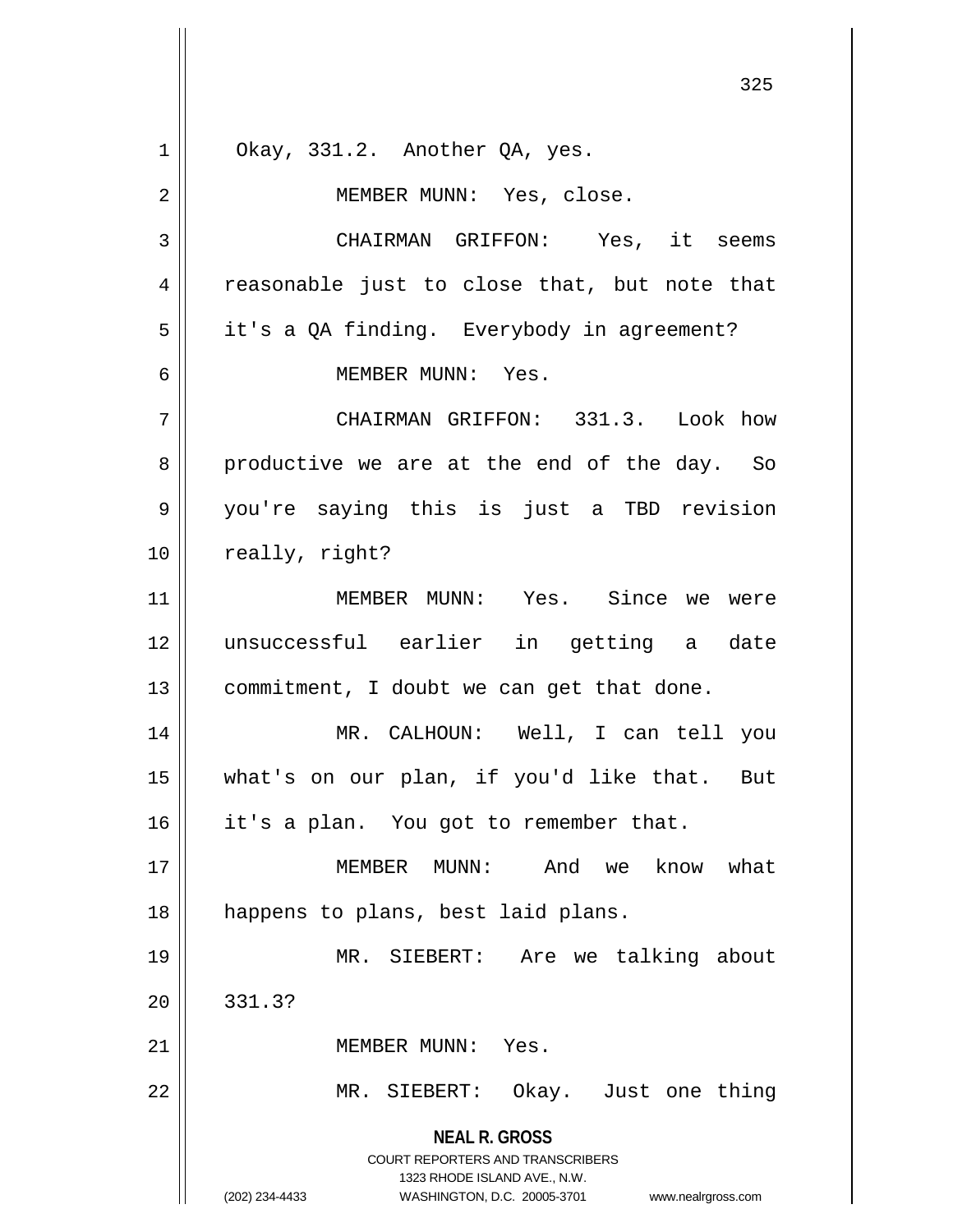| 1  | I will throw in while Dave is looking<br>that                                                                                                                          |
|----|------------------------------------------------------------------------------------------------------------------------------------------------------------------------|
| 2  | that up. The information is already updated                                                                                                                            |
| 3  | in the Savannah River dose reconstructor                                                                                                                               |
| 4  | guidance document, so we have that information                                                                                                                         |
| 5  | already written and documented. Then it will                                                                                                                           |
| 6  | go into the TBD.                                                                                                                                                       |
| 7  | MEMBER MUNN: Oh, that's good to                                                                                                                                        |
| 8  | know. Thank you.                                                                                                                                                       |
| 9  | CHAIRMAN GRIFFON: And the guidance                                                                                                                                     |
| 10 | documents are added to the cases now, right?                                                                                                                           |
| 11 | MR. SIEBERT: Correct. Those are                                                                                                                                        |
| 12 | automatically submitted along with the case.                                                                                                                           |
| 13 |                                                                                                                                                                        |
|    | CHAIRMAN GRIFFON: I<br>love that.                                                                                                                                      |
| 14 | That's one of the best things we ever                                                                                                                                  |
| 15 | recommended. 331.4. So I think we don't need                                                                                                                           |
| 16 | that specific plan on the schedule.                                                                                                                                    |
| 17 | MR. FARVER: So we're closing that                                                                                                                                      |
| 18 | one.                                                                                                                                                                   |
| 19 | And going<br>CHAIRMAN GRIFFON:<br>Yes.                                                                                                                                 |
| 20 | on to 331.4.                                                                                                                                                           |
| 21 | MEMBER MUNN: QA issue.                                                                                                                                                 |
| 22 | CHAIRMAN GRIFFON:<br>And I note your                                                                                                                                   |
|    | <b>NEAL R. GROSS</b><br><b>COURT REPORTERS AND TRANSCRIBERS</b><br>1323 RHODE ISLAND AVE., N.W.<br>(202) 234-4433<br>WASHINGTON, D.C. 20005-3701<br>www.nealrgross.com |
|    |                                                                                                                                                                        |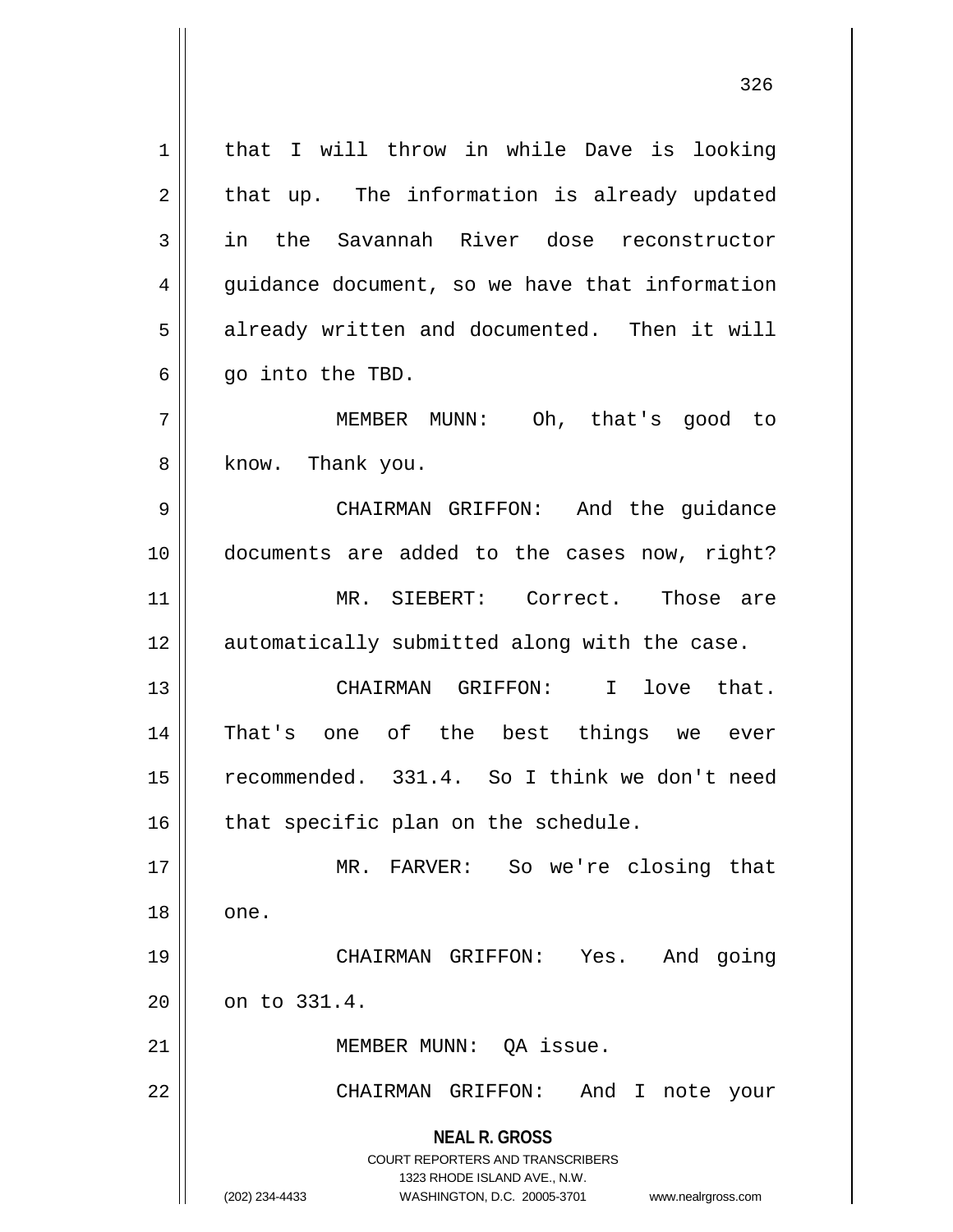1 || second sentence, this is the third QA issue 2 **identified** for this case.

3 || MEMBER MUNN: Yes, that's painful.

4 CHAIRMAN GRIFFON: Yes, yes. Okay. 5 || I don't think there's anything more to say 6 about it, right? So it's closed. We'll  $7 \parallel$  accept it as a QA finding. And then an 8 | observation, 331, observation one. Okay.

9 MEMBER MUNN: Nothing can be done 10 with that.

11 CHAIRMAN GRIFFON: I think there's 12 no real action. It's just an observation,  $13$   $\parallel$  right?

14 || MR. FARVER: Yes.

15 CHAIRMAN GRIFFON: So no action, 16 closed, if we're closing observations. 17 || Alright. So we're on to 332.1.

18 || MR. FARVER: Yes, this speaks to two 19 items that have been previously addressed in 20 Savannah River, that do with the Savannah  $21$  River case is what it looks like.

22 CHAIRMAN GRIFFON: Yes.

**NEAL R. GROSS** COURT REPORTERS AND TRANSCRIBERS

1323 RHODE ISLAND AVE., N.W.

(202) 234-4433 WASHINGTON, D.C. 20005-3701 www.nealrgross.com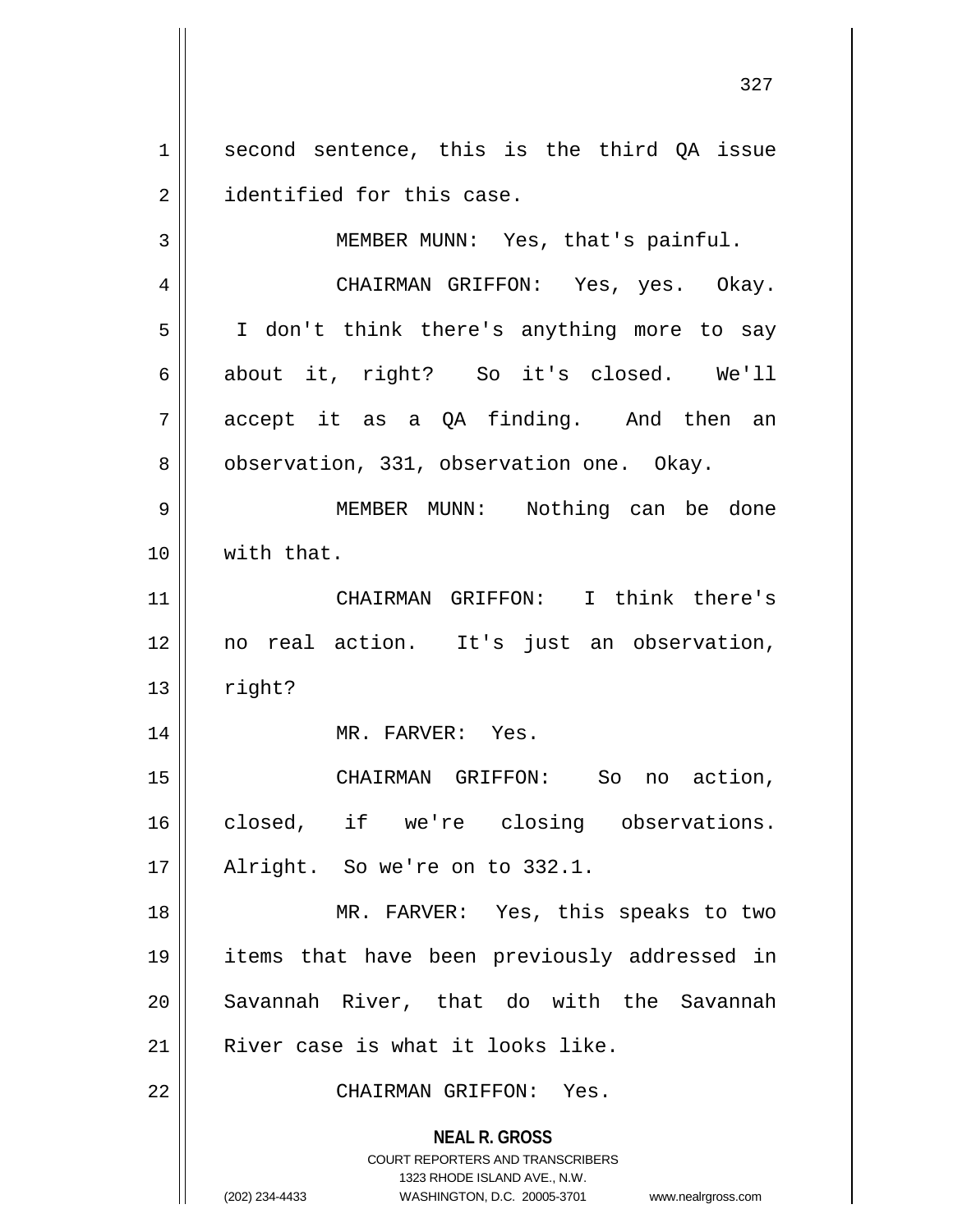**NEAL R. GROSS** COURT REPORTERS AND TRANSCRIBERS 1323 RHODE ISLAND AVE., N.W. (202) 234-4433 WASHINGTON, D.C. 20005-3701 www.nealrgross.com 1 | MR. FARVER: And the EDCW tool has 2 | been updated. 3 MR. SIEBERT: And, Doug, I do have 4 || to point out since we're on the Savannah River 5 | grouping, yes, it's a Savannah River case. 6 MR. FARVER: That's good. Thanks. 7 | Keep me on my toes. 8 CHAIRMAN GRIFFON: A wise guy on the 9 || phone. And this is the idea of these 10 clusters. I mean, these are repeating, so I 11 || think we discussed this already. We can close 12 || one and two, right? 13 MR. FARVER: 332.3 is the standard 14 || Savannah River site LOD over two issues that 15 have been corrected. 16 CHAIRMAN GRIFFON: Yes. So we can  $17$  | close one, two, and three, as before, right? 18 MEMBER MUNN: Yes. 19 CHAIRMAN GRIFFON: And then we're on 20 to 333.1. 21 | MEMBER MUNN: Correct. 22 MR. FARVER: The recommendation is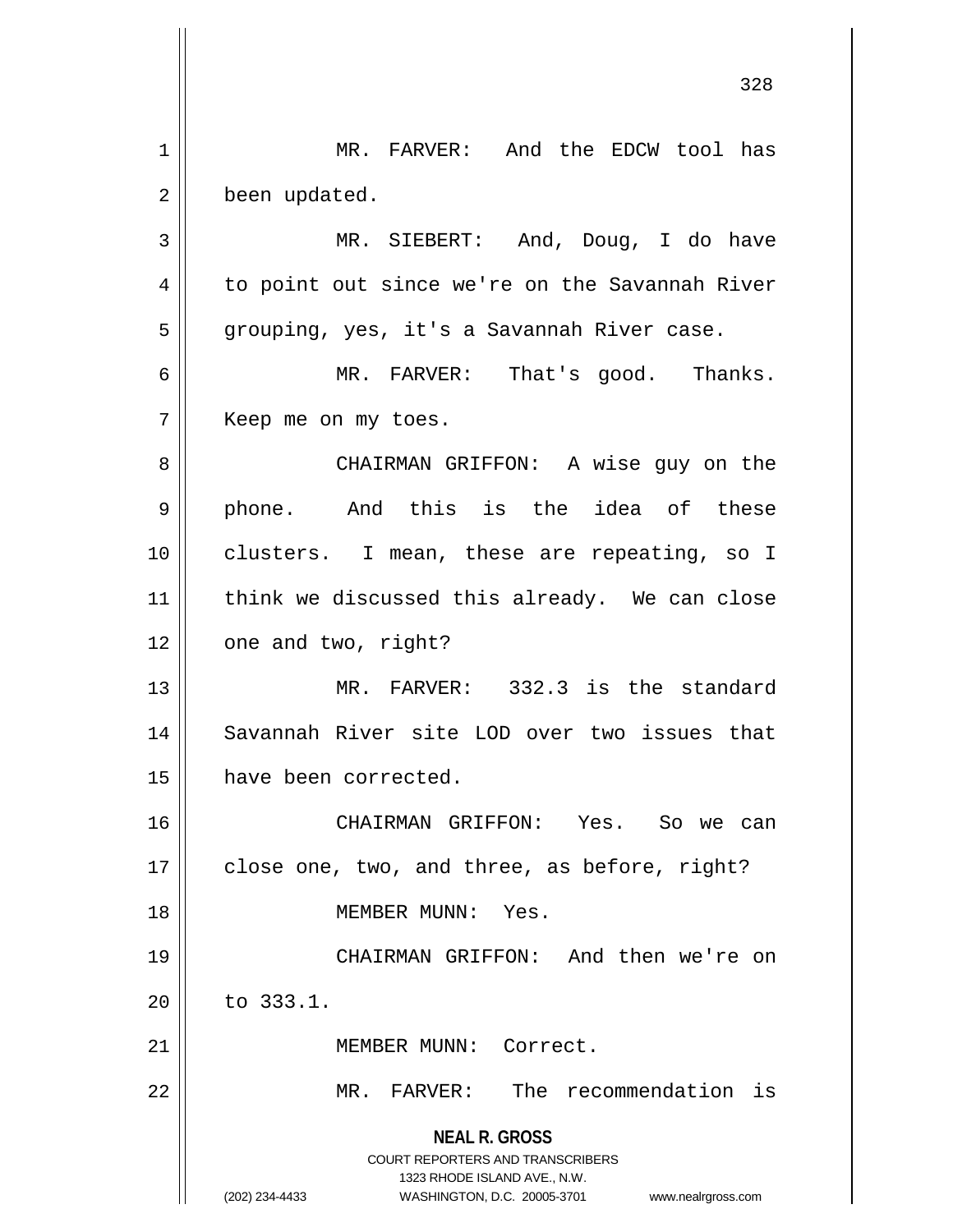**NEAL R. GROSS** COURT REPORTERS AND TRANSCRIBERS 1323 RHODE ISLAND AVE., N.W. (202) 234-4433 WASHINGTON, D.C. 20005-3701 www.nealrgross.com 1 || that you include your rationale in the dose 2 | reconstruction report. 3 CHAIRMAN GRIFFON: Yes, okay. 4 | Another showing your work again, right? 5 || MR. FARVER: Yes. 6 CHAIRMAN GRIFFON: And we'll close 7 it. 8 || MEMBER MUNN: Close it. 9 CHAIRMAN GRIFFON: All right. I 10 || think, again, it's a QA, right? 11 || MEMBER MUNN: Yes. 12 CHAIRMAN GRIFFON: We can close it.  $13 \parallel 333.3$ , another QA issue, right? 14 || MEMBER MUNN: Yes. 15 || MR. FARVER: That's correct. 16 || CHAIRMAN GRIFFON: Incorrectly 17 || entered. Alright. And, again, just note it  $18$  as a QA and closed. 333.4. So this is a 19 matter of the DR report, the wording, right? 20 MR. FARVER: Yes. 21 MEMBER MUNN: Yes. 22 CHAIRMAN GRIFFON: Okay. And we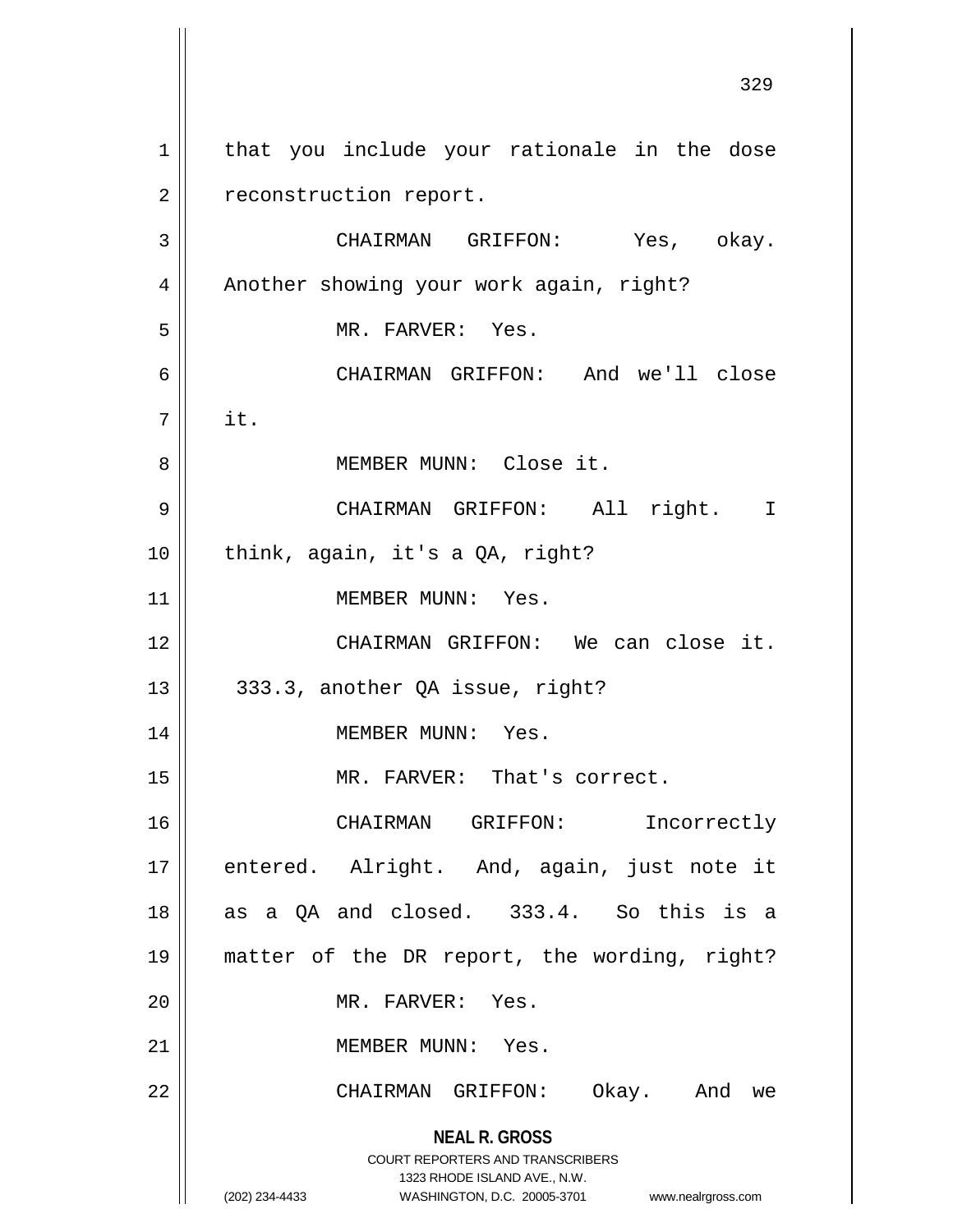**NEAL R. GROSS** COURT REPORTERS AND TRANSCRIBERS 1323 RHODE ISLAND AVE., N.W. 1 agree to close. Wow, this really is going 2 || quick, huh? 333, observation one, no SC&A 3 || response is necessary, has been updated to 4 || address the assignment of tritium doses with  $5 \parallel$  the latest information. So no action, right? 6 Yes. Yes, to be incorporated in the TBD. 7 Observation two. 8 || MEMBER MUNN: Water under the 9 | bridge. 10 CHAIRMAN GRIFFON: Tritiated water 11 | under the bridge. 12 || MEMBER MUNN: Yes, tritiated water. 13 CHAIRMAN GRIFFON: Okay. I guess 14 || that's, yes, there's no further action, right?  $15$  So I think we agree. Closed. 334.1. 16 MEMBER MUNN: That needs to be 17 | addressed in the morning. 18 || MR. KATZ: We're okay. 19 MEMBER MUNN: Well, if the 20 || Subcommittee is actually going to talk about  $21$   $\parallel$  tools and verification tools. 22 MR. KATZ: Yes, that's great. It's

<sup>(202) 234-4433</sup> WASHINGTON, D.C. 20005-3701 www.nealrgross.com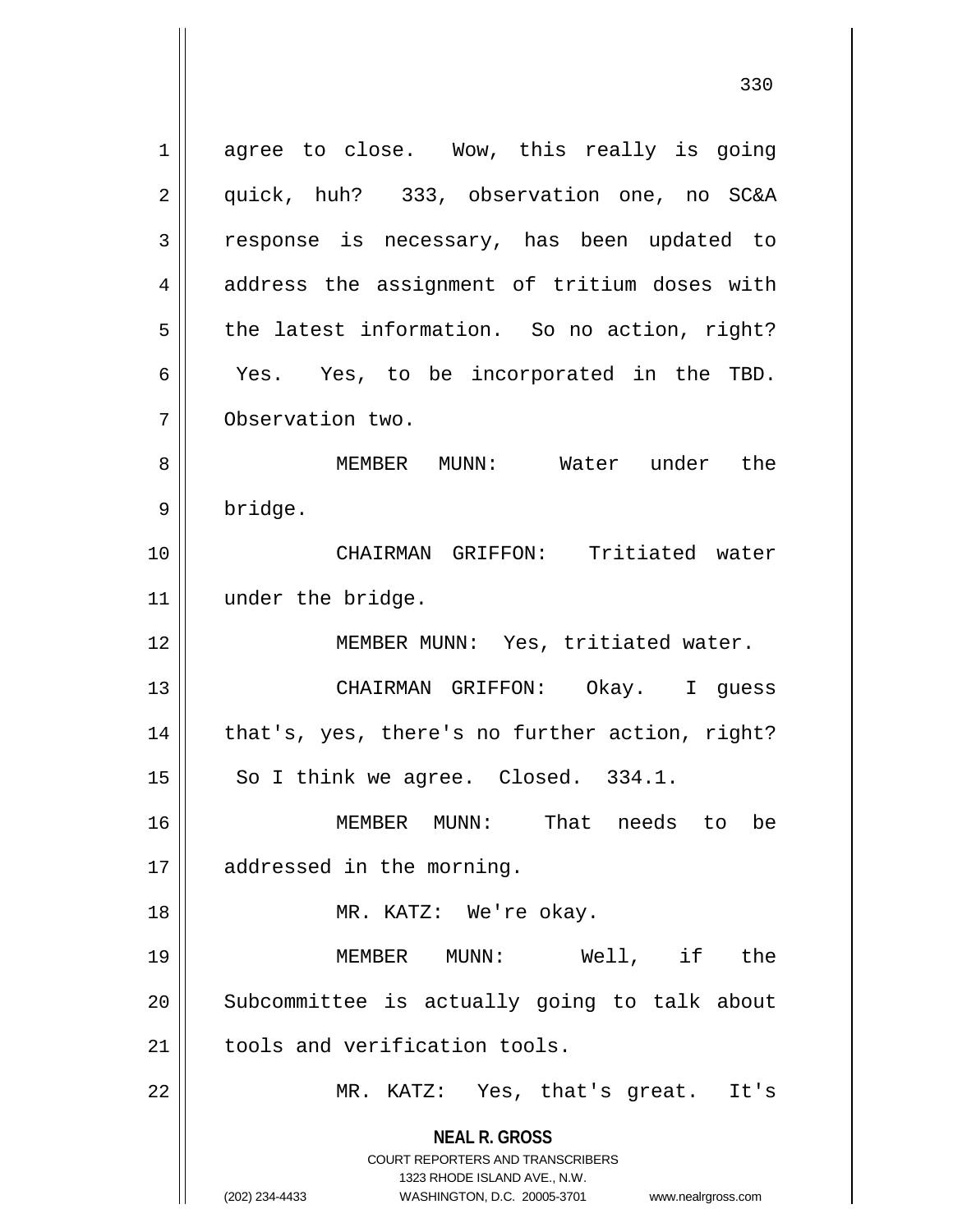$1 \parallel$  a good afternoon topic.

| $\overline{2}$ | MR. SIEBERT: I do want to just                                                                                                                                         |
|----------------|------------------------------------------------------------------------------------------------------------------------------------------------------------------------|
| 3              | point out this is the EDCW tool, which we've                                                                                                                           |
| 4              | already discussed from the QA point of view                                                                                                                            |
| 5              | with that PER.                                                                                                                                                         |
| 6              | MEMBER MUNN: Oh, it's the same --                                                                                                                                      |
| 7              | CHAIRMAN GRIFFON: Yes.                                                                                                                                                 |
| 8              | MR. SIEBERT: So we've actually                                                                                                                                         |
| 9              | covered this issue already.                                                                                                                                            |
| 10             | MEMBER MUNN: I missed that. Okay.                                                                                                                                      |
| 11             | I see that now. Sorry. Thank you.                                                                                                                                      |
| 12             | CHAIRMAN GRIFFON: And this is the                                                                                                                                      |
| 13             | one where you looked at the 300 cases, right?                                                                                                                          |
| 14             | And you $-$                                                                                                                                                            |
| 15             | MR. SIEBERT: Correct.                                                                                                                                                  |
| 16             | MEMBER MUNN: Yes. In my mind, when                                                                                                                                     |
| 17             | glanced through that earlier, I was<br>I.                                                                                                                              |
| 18             | envisioning --                                                                                                                                                         |
| 19             | CHAIRMAN GRIFFON: Remind me where                                                                                                                                      |
| 20             | did we leave that one? Was there any action                                                                                                                            |
| 21             | following that? Anybody? It's a test if we                                                                                                                             |
| 22             | remember what we did this morning.                                                                                                                                     |
|                | <b>NEAL R. GROSS</b><br><b>COURT REPORTERS AND TRANSCRIBERS</b><br>1323 RHODE ISLAND AVE., N.W.<br>(202) 234-4433<br>WASHINGTON, D.C. 20005-3701<br>www.nealrgross.com |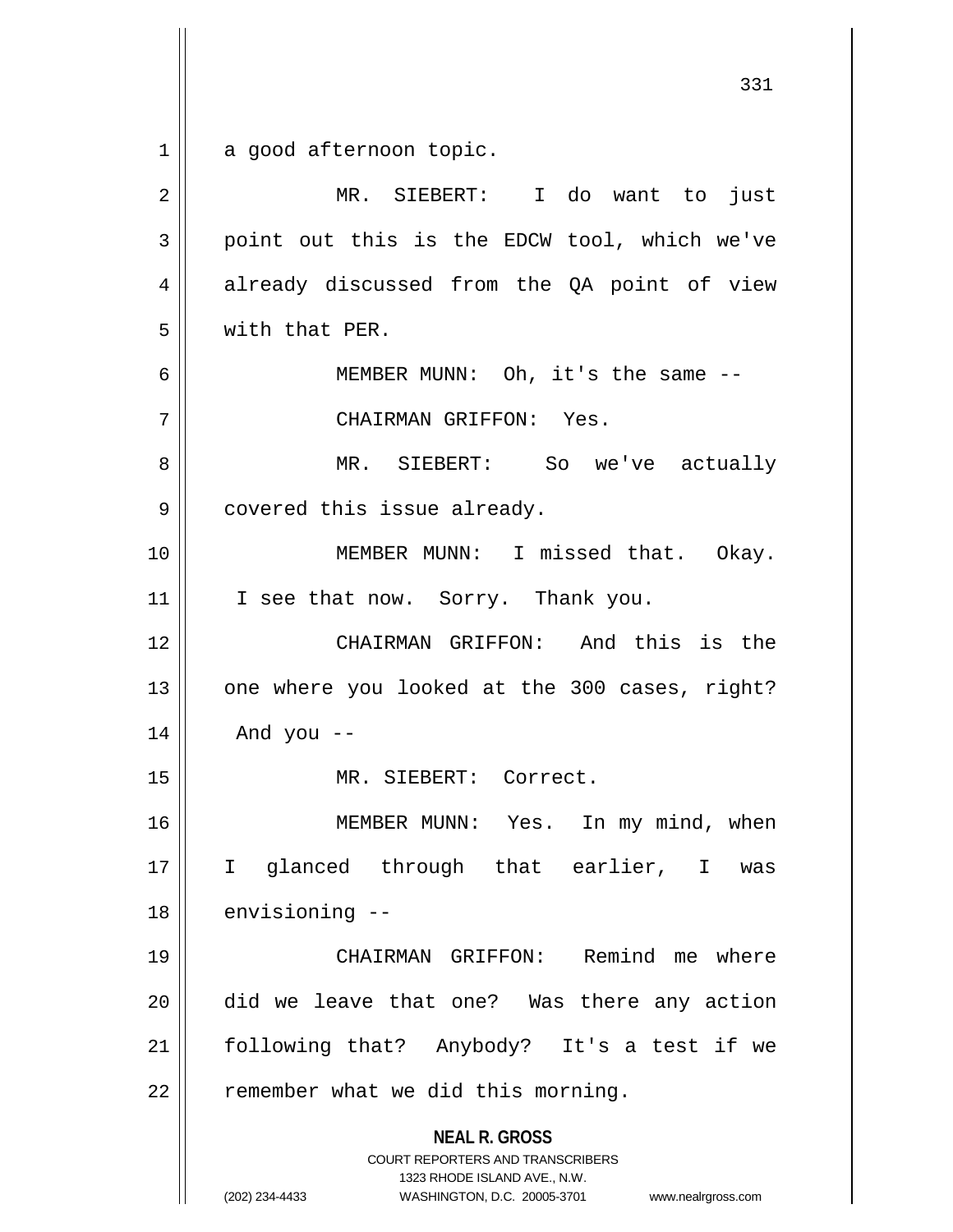**NEAL R. GROSS** COURT REPORTERS AND TRANSCRIBERS 1323 RHODE ISLAND AVE., N.W. (202) 234-4433 WASHINGTON, D.C. 20005-3701 www.nealrgross.com 332 1 || MR. STIVER: We came to the 2 | conclusion there really wasn't much we could  $3 \parallel$  do. 4 CHAIRMAN GRIFFON: Yes, that's what  $5$  I --6 MR. SIEBERT: For the individual 7 case, that's how it was. NIOSH, we're going  $8 \parallel$  to be looking into the PER situation for that 9 issue. 10 CHAIRMAN GRIFFON: Okay, okay. 11 Thank you, Scott. You win the prize. I'm not  $12$  | sure what that is but  $-$ 13 MR. SIEBERT: I'm sure I'll love it. 14 CHAIRMAN GRIFFON: You get to hang 15 up in 20 minutes. 16 MR. SIEBERT: Thanks. 17 MR. KATZ: So 334.1 is closed? 18 || MEMBER MUNN: Yes, closed. 19 CHAIRMAN GRIFFON: All right. And  $20 \parallel 334.2$  is the same, yes, so that's also closed.  $21$  | Okay. 334.3. Oh, this looks like a question 22 | of PER here, possible. Has NIOSH investigated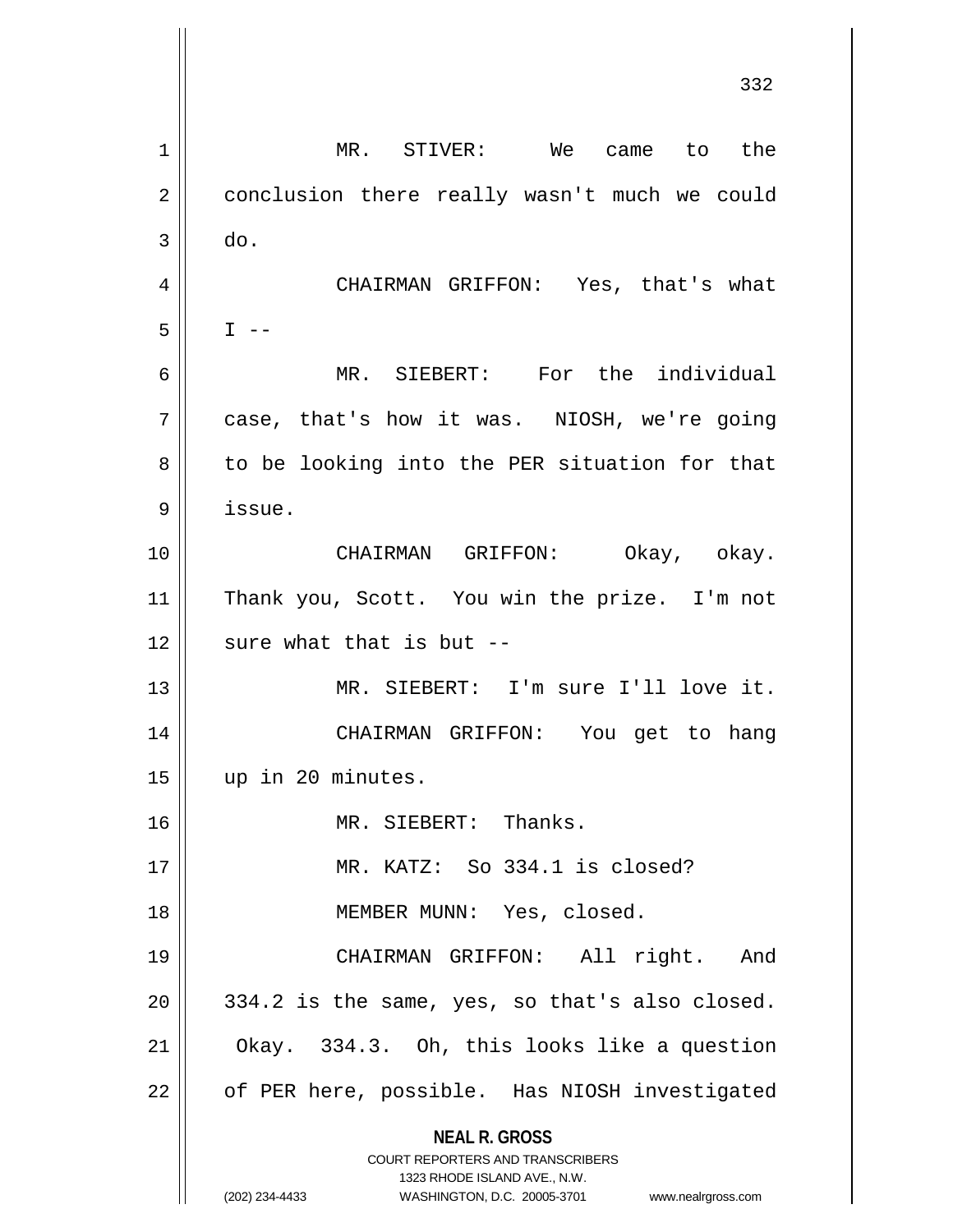**NEAL R. GROSS** COURT REPORTERS AND TRANSCRIBERS 1323 RHODE ISLAND AVE., N.W. 1 | to identify other cases, that's the question  $2 \parallel$  hanging out there, I guess. 3 || MEMBER MUNN: Yes, it looks like it. 4 | CHAIRMAN GRIFFON: Yes. That might  $5 \parallel$  be just a carry forward. Scott, do you have  $6 \parallel$  anything on this one? 7 MR. SIEBERT: I'm just reading  $8$  | through it real quick. 9 CHAIRMAN GRIFFON: Oh, okay, yes. 10 MR. SIEBERT: I recommend we look at 11 || this one next meeting because I think this is 12 || going to take a little bit more time. 13 CHAIRMAN GRIFFON: Sure. 14 MEMBER MUNN: I agree. 15 MR. KATZ: DCAS response next 16 meeting? 17 CHAIRMAN GRIFFON: 334.4. Is this 18 | the same tool? 19 MEMBER MUNN: I believe so. This is 20 || another one of those Subcommittee review 21 || verification and validation process. It 22 || sounds like it was covered in the earlier

(202) 234-4433 WASHINGTON, D.C. 20005-3701 www.nealrgross.com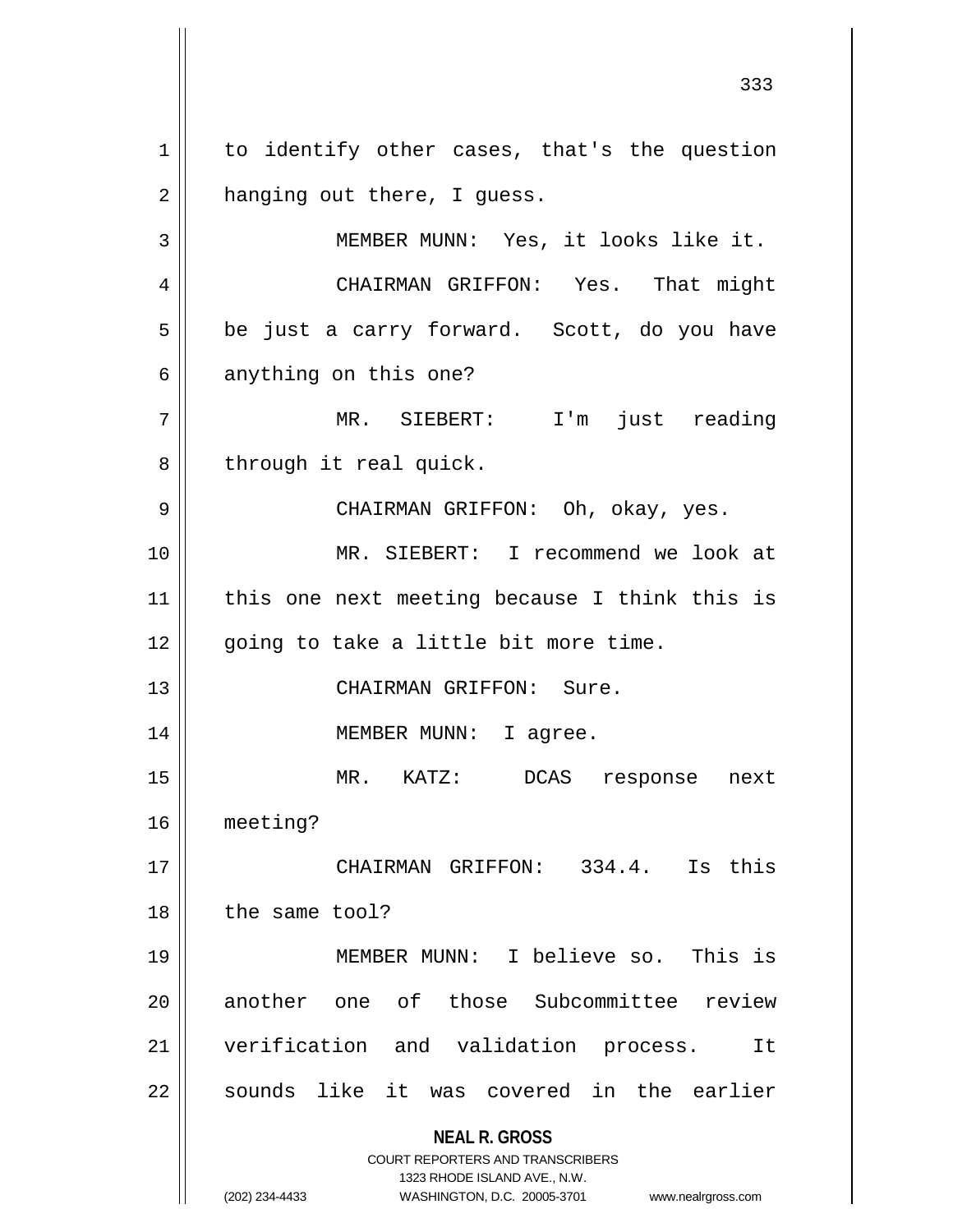finding.

| 2  | MR. STIVER: Yes, when we first got                                                                                                                                     |
|----|------------------------------------------------------------------------------------------------------------------------------------------------------------------------|
| 3  | to 334.1, it gets back to the Crystal Ball                                                                                                                             |
| 4  | issue.                                                                                                                                                                 |
| 5  | CHAIRMAN GRIFFON: I think we've                                                                                                                                        |
| 6  | closed this one, and NIOSH has the other                                                                                                                               |
| 7  | action on that. Okay. 334.5. So they give a                                                                                                                            |
| 8  | better explanation of the internal dose                                                                                                                                |
| 9  | methodology, I guess. So can you summarize on                                                                                                                          |
| 10 | where that $--$                                                                                                                                                        |
| 11 | MR. FARVER: No. Not off the top of                                                                                                                                     |
| 12 | my head.                                                                                                                                                               |
| 13 | CHAIRMAN GRIFFON: Okay.                                                                                                                                                |
| 14 | MR. FARVER: I did look at it                                                                                                                                           |
| 15 | because I actually wrote that closing thing,                                                                                                                           |
| 16 | so I knew it at one time.                                                                                                                                              |
| 17 | CHAIRMAN GRIFFON: Well, I ask that                                                                                                                                     |
| 18 | we carry this one forward only because I don't                                                                                                                         |
| 19 | want to skim over it. It looks like a pretty                                                                                                                           |
| 20 | detailed --                                                                                                                                                            |
| 21 | MR. KATZ: SC&A will discuss this.                                                                                                                                      |
| 22 | CHAIRMAN GRIFFON: Discuss it at the                                                                                                                                    |
|    | <b>NEAL R. GROSS</b><br><b>COURT REPORTERS AND TRANSCRIBERS</b><br>1323 RHODE ISLAND AVE., N.W.<br>(202) 234-4433<br>WASHINGTON, D.C. 20005-3701<br>www.nealrgross.com |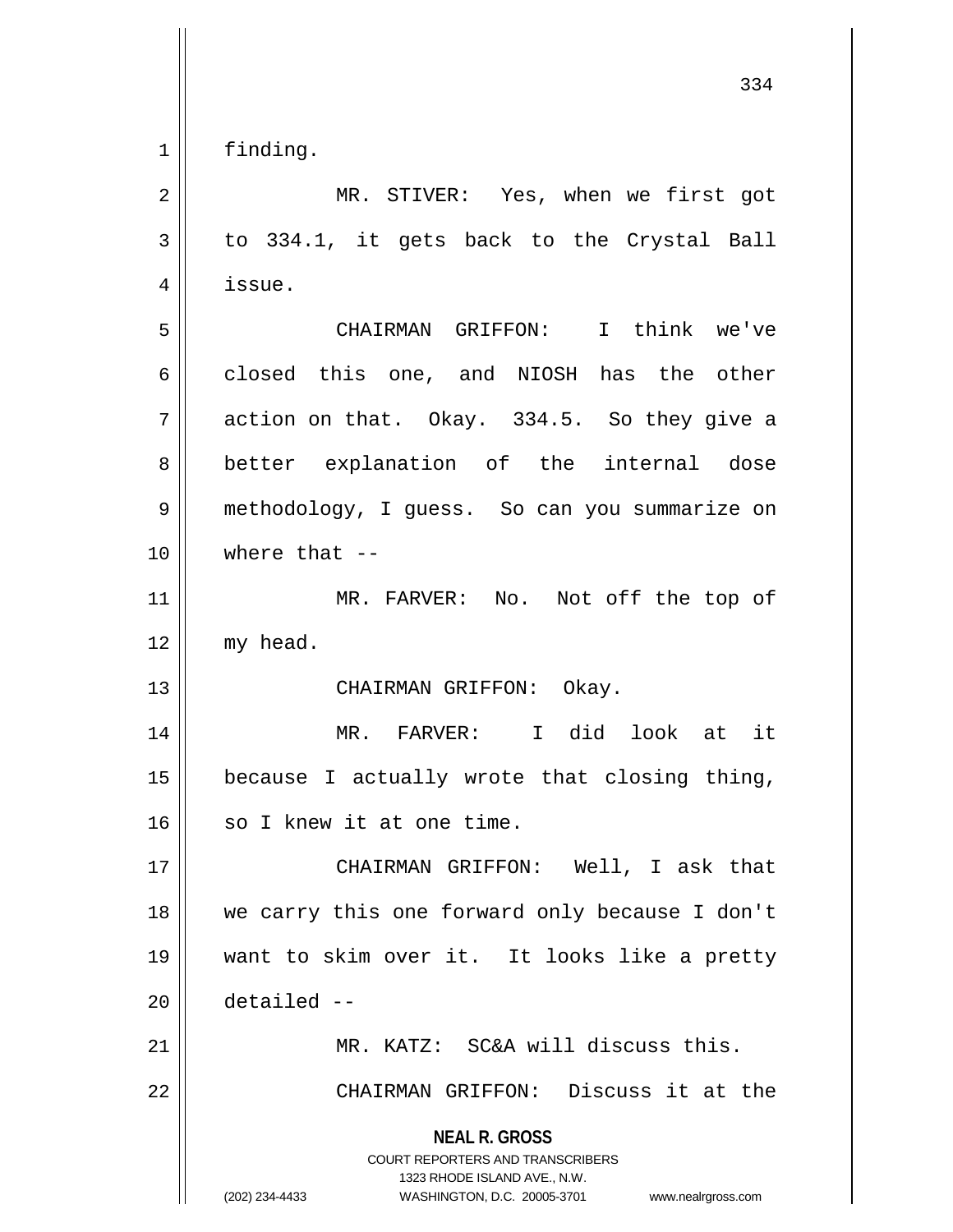**NEAL R. GROSS** COURT REPORTERS AND TRANSCRIBERS 1323 RHODE ISLAND AVE., N.W. (202) 234-4433 WASHINGTON, D.C. 20005-3701 www.nealrgross.com  $1 \parallel$  next -- yes, yes. And if we have a lot more 2 || like this, then maybe we should close the 3 meeting. No, we've got a couple more I think  $4 \parallel$  we can close out. 334.6. It looks like this  $5$  | was a pretty clear clarification of the dates,  $6 \parallel$  right? 7 MR. STIVER: Yes, assignment of 8 | exposure period. 9 MEMBER MUNN: Yes. There wasn't 10 || really any error there. What was appropriate 11 || given the policy and process. 12 CHAIRMAN GRIFFON: You guys are 13 comfortable with it, right? SC&A? Is that 14 accurate? 15 MS. BEHLING: It's just an 16 indication of the CADW tool. That's all it  $17 \parallel$  is. 18 CHAIRMAN GRIFFON: It's an entire 19 year instead of partials; is that what -- 20 MR. STIVER: I believe so. 21 MR. FARVER: Number six. 22 CHAIRMAN GRIFFON: Okay? All right.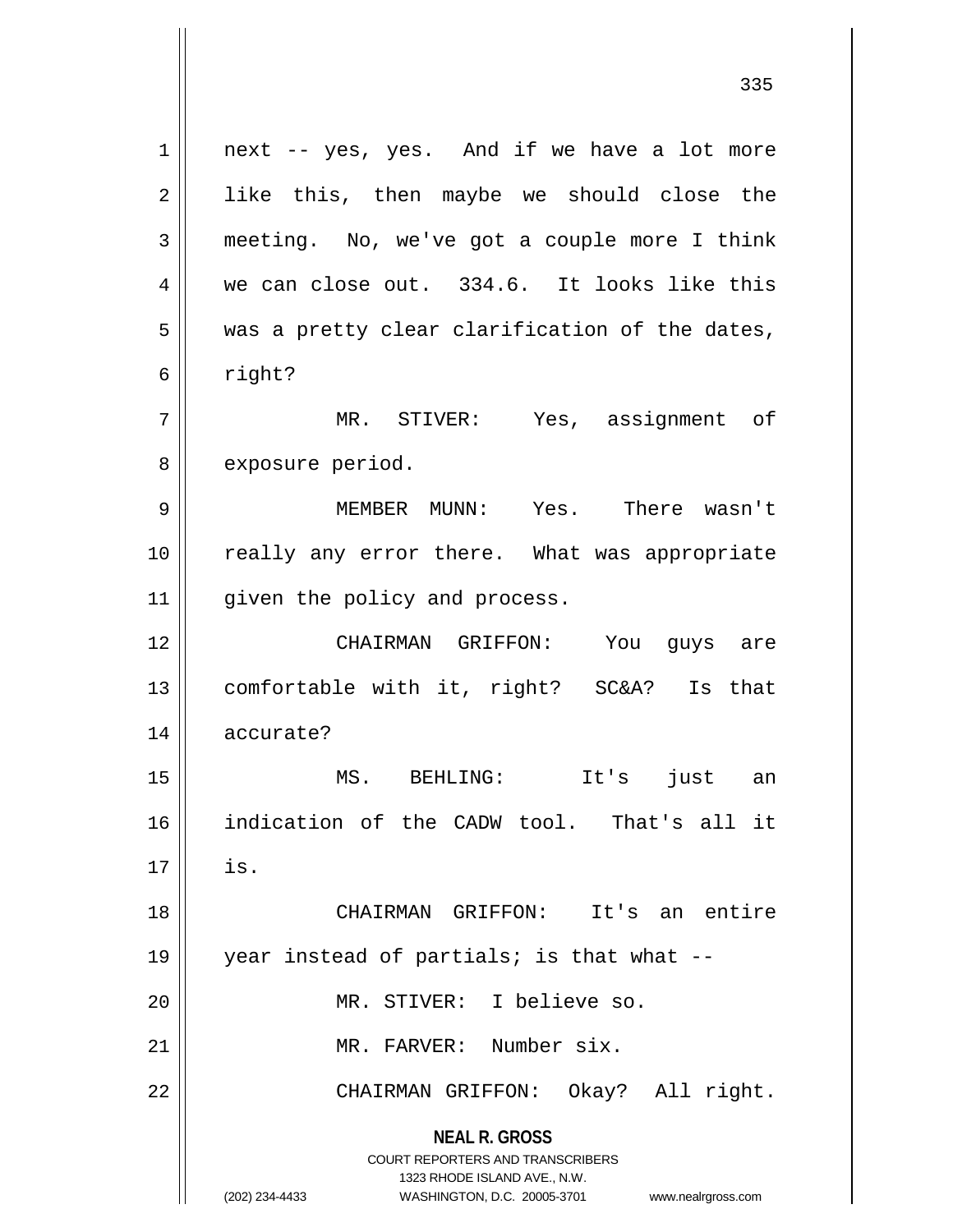**NEAL R. GROSS**  $1 \parallel$  Then 334 -- yes, close on six, seven. We've  $2 \parallel$  already seen this. MR. FARVER: Yes, it's just a matter 4 | of making the two documents match up. CHAIRMAN GRIFFON: The tritium  $\parallel$  quidance, right? And I think we already had 7 | something on that. 8 || MR. FARVER: I don't know. Was  $9 \parallel$  there a  $-$  MR. SIEBERT: This is Scott. This | is a slightly different -- MR. FARVER: Yes. MR. SIEBERT: But, yes, it's being incorporated in the TBD. The TBD previously had been released with the environmental 16 || numbers, and it did not account for absorption through the skin of tritium, just for the intake through inhalation. So the correction that has been made is you add 50 percent, and 20 || that has been done and implemented in the | tools for the environmental, and the TBD will | catch up reflecting that when we have the new

> COURT REPORTERS AND TRANSCRIBERS 1323 RHODE ISLAND AVE., N.W.

(202) 234-4433 WASHINGTON, D.C. 20005-3701 www.nealrgross.com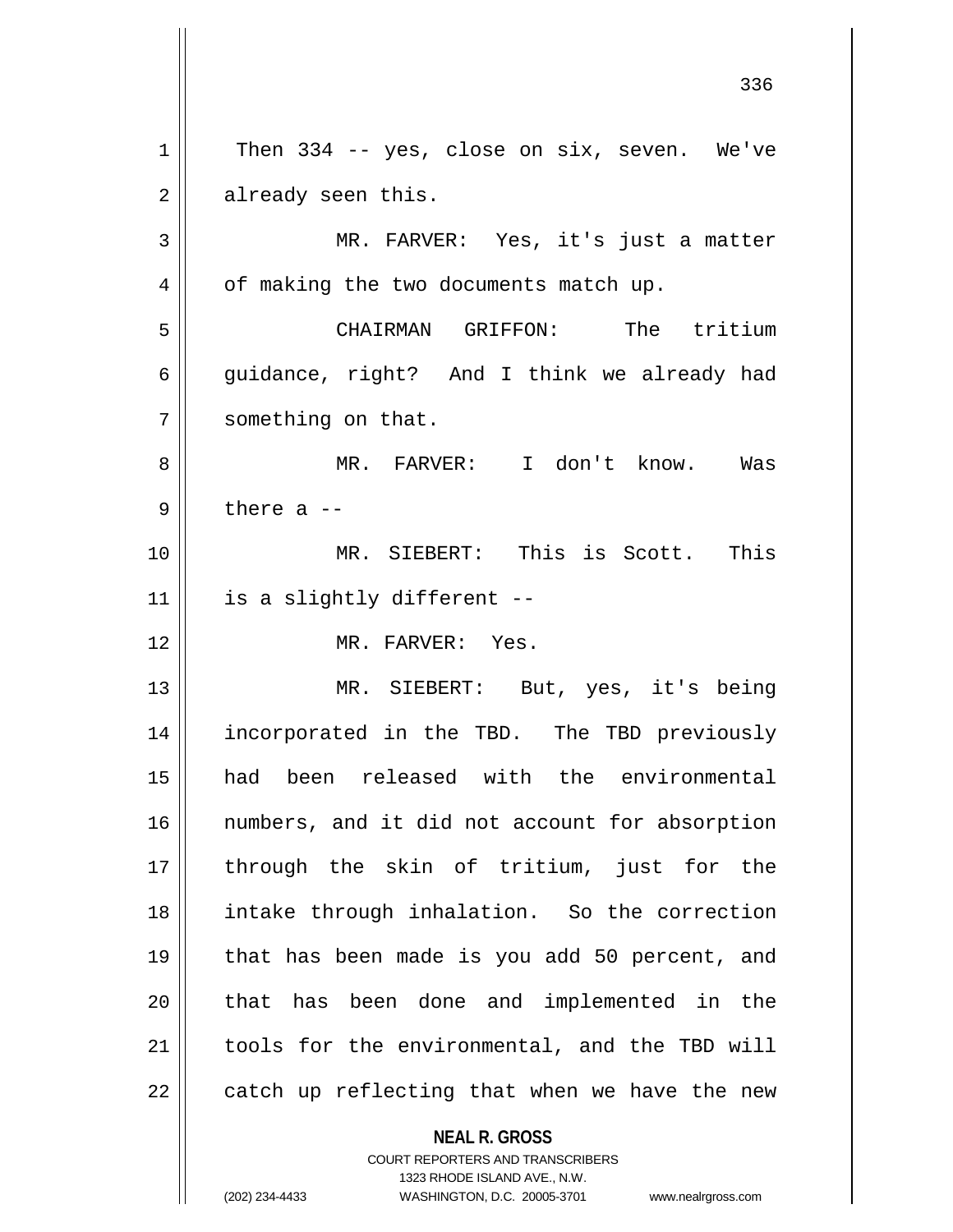**NEAL R. GROSS** COURT REPORTERS AND TRANSCRIBERS 1323 RHODE ISLAND AVE., N.W. (202) 234-4433 WASHINGTON, D.C. 20005-3701 www.nealrgross.com 337  $1 \parallel$  TBD. 2 || CHAIRMAN GRIFFON: Okay. 3 MR. FARVER: So how do we want to 4 | write that? 5 CHAIRMAN GRIFFON: Well, I'm just  $6 \parallel$  saying correction has been incorporated in the  $7 \parallel$  tool, and TBD will be updated in the next 8 | revision cycle, right? 9 MR. FARVER: It is currently in the 10 ll tools? 11 || CHAIRMAN GRIFFON: That's what he's  $12 \parallel$  saying. 13 || MR. FARVER: Okay. 14 || CHAIRMAN GRIFFON: So it's closed, 15 | based on that. Okay. 16 MR. FARVER: Oh, number eight. I 17 | couldn't find the file they referenced --18 || MR. CALHOUN: That's not in here? 19 MR. FARVER: -- in the files that 20 were sent to us. We found the file that I 21 | mentioned, the CATI summary draft. 22 || CHAIRMAN GRIFFON: Oh, okay. We're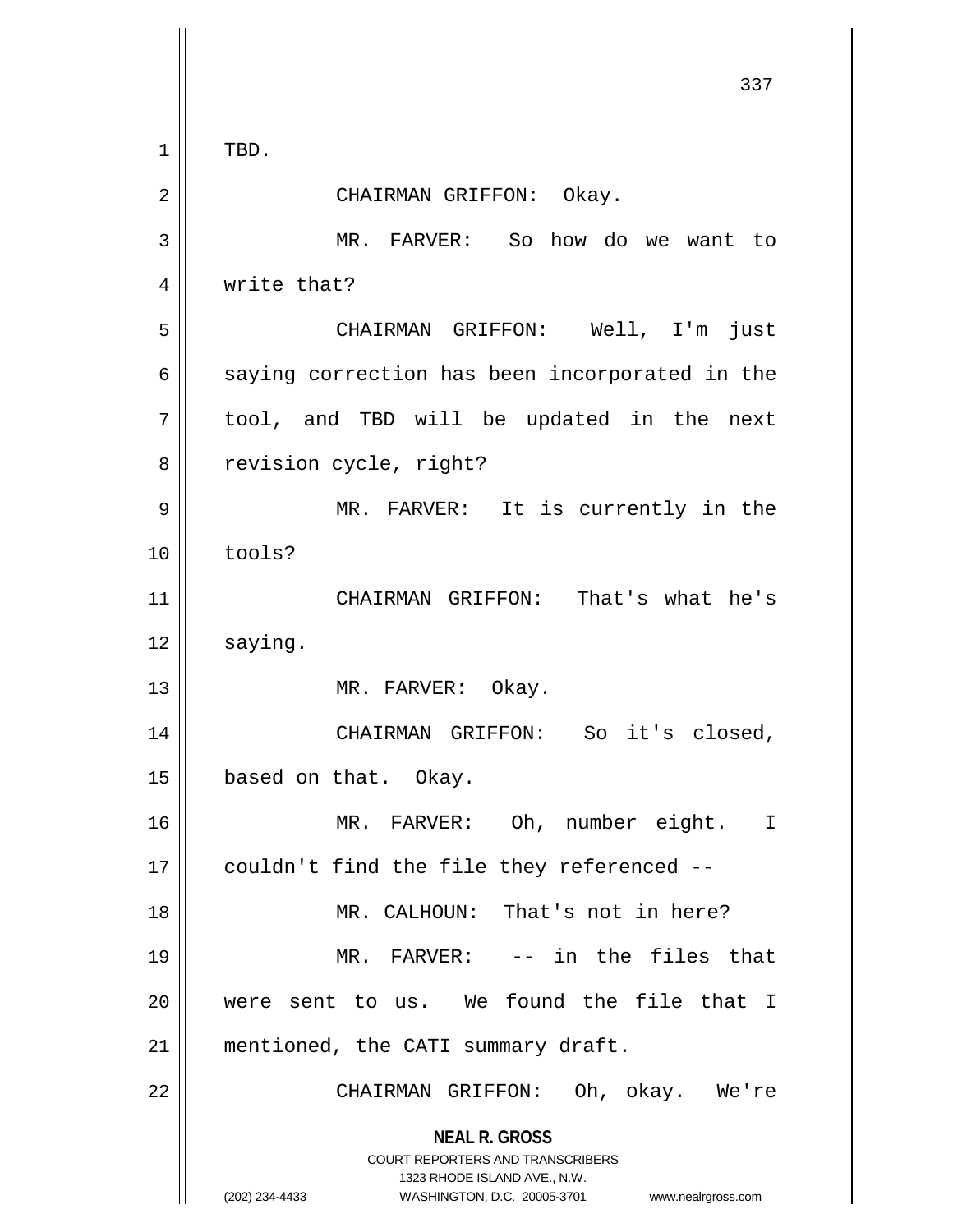**NEAL R. GROSS** COURT REPORTERS AND TRANSCRIBERS 1323 RHODE ISLAND AVE., N.W. 338 1 0n to 334.8. 2 || MR. FARVER: Yes. Sorry. 3 CHAIRMAN GRIFFON: Sorry. I didn't 4 | know you were caught up. 5 || MR. FARVER: I've caught up. 6 CHAIRMAN GRIFFON: All right. 7 MR. FARVER: But we didn't find the  $8$  | one that they referenced, the V-1. 9 CHAIRMAN GRIFFON: Okay. Maybe 10 || NIOSH can just check on that. 11 || MR. SIEBERT: Well, that version, 12 the CATI was conducted after the dose 13 || reconstruction was completed. 14 MEMBER MUNN: Really? How would  $15$  | that  $-$ 16 MR. CALHOUN: It might have been 17 that the survivor decided to get involved 18 afterwards because these are done by 19 | survivors. 20 MR. SIEBERT: Yes, it's not unusual 21 for us to get an additional CATI after the 22 || fact, and we review it for additional

(202) 234-4433 WASHINGTON, D.C. 20005-3701 www.nealrgross.com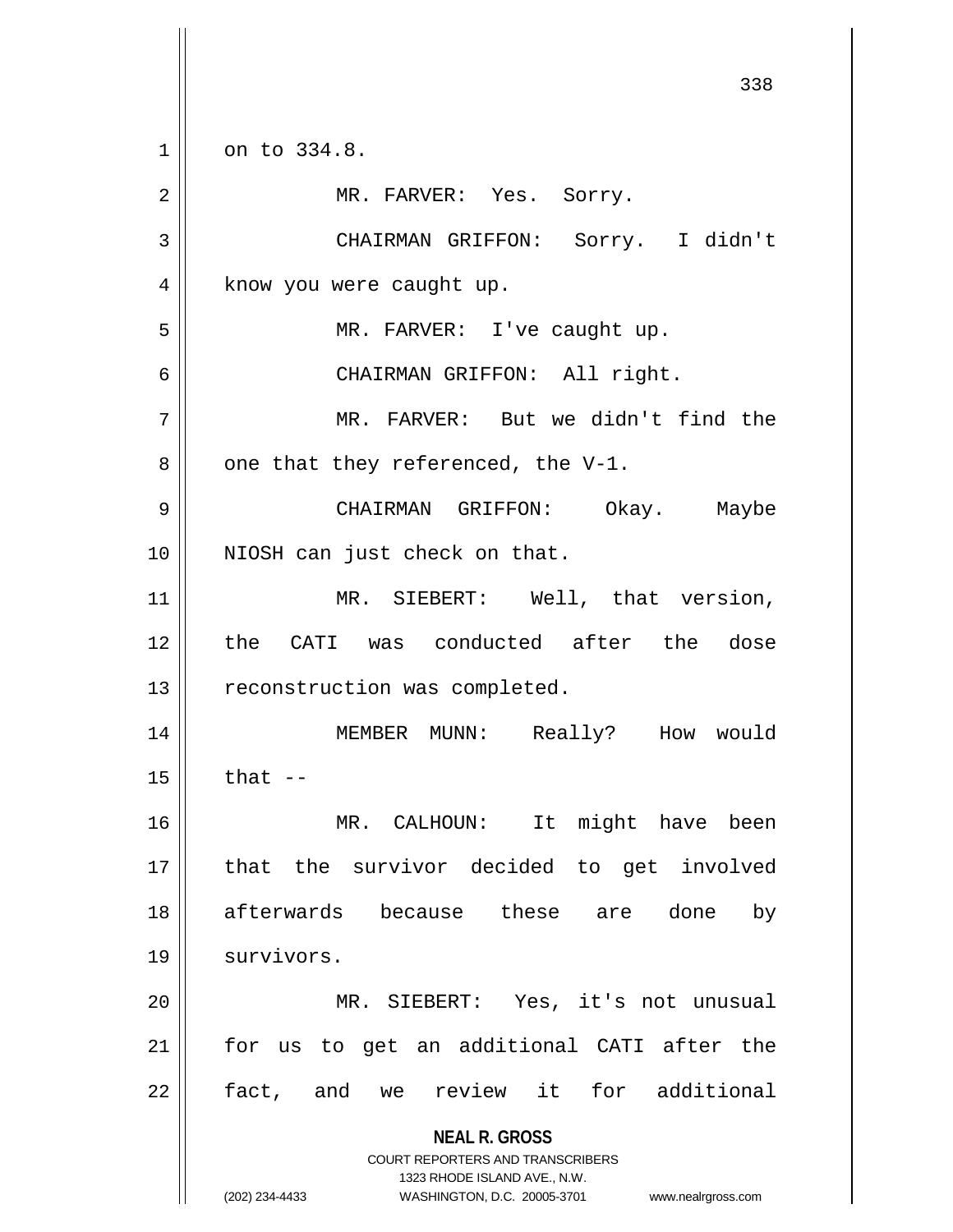1 | information.

| $\overline{2}$ | MEMBER MUNN: So all we're saying,                                                                                                                                      |
|----------------|------------------------------------------------------------------------------------------------------------------------------------------------------------------------|
| 3              | actually, is that there is no additional,                                                                                                                              |
| $\overline{4}$ | well, nothing new about this incident, about                                                                                                                           |
| 5              | this specific incident anyway. The one thing                                                                                                                           |
| 6              | we're focused on wasn't further illuminated by                                                                                                                         |
| 7              | the second CATI; is that correct?                                                                                                                                      |
| 8              | MR. CALHOUN: I can't find that in                                                                                                                                      |
| 9              | there, actually. It's not in NOCTS, Scott.                                                                                                                             |
| 10             | MEMBER MUNN: The second CATI may                                                                                                                                       |
| 11             | have said something, but it wasn't about this                                                                                                                          |
| 12             | incident.                                                                                                                                                              |
| 13             | MR. CALHOUN: Oh, wait a second.                                                                                                                                        |
| 14             | Yes, it is. Here it is.                                                                                                                                                |
| 15             | MR. FARVER: What prompted it is                                                                                                                                        |
| 16             | that the DR states that the CATI interview                                                                                                                             |
| 17             | identified an incident in '79, and we went                                                                                                                             |
| 18             | back and reviewed the CATI and couldn't find                                                                                                                           |
| 19             | it. So that was one thing that flagged it.                                                                                                                             |
| 20             | MEMBER MUNN: But the new CATI still                                                                                                                                    |
| 21             | doesn't tell you anything about --                                                                                                                                     |
| 22             | MR. FARVER: Well, I don't have                                                                                                                                         |
|                | <b>NEAL R. GROSS</b><br><b>COURT REPORTERS AND TRANSCRIBERS</b><br>1323 RHODE ISLAND AVE., N.W.<br>(202) 234-4433<br>WASHINGTON, D.C. 20005-3701<br>www.nealrgross.com |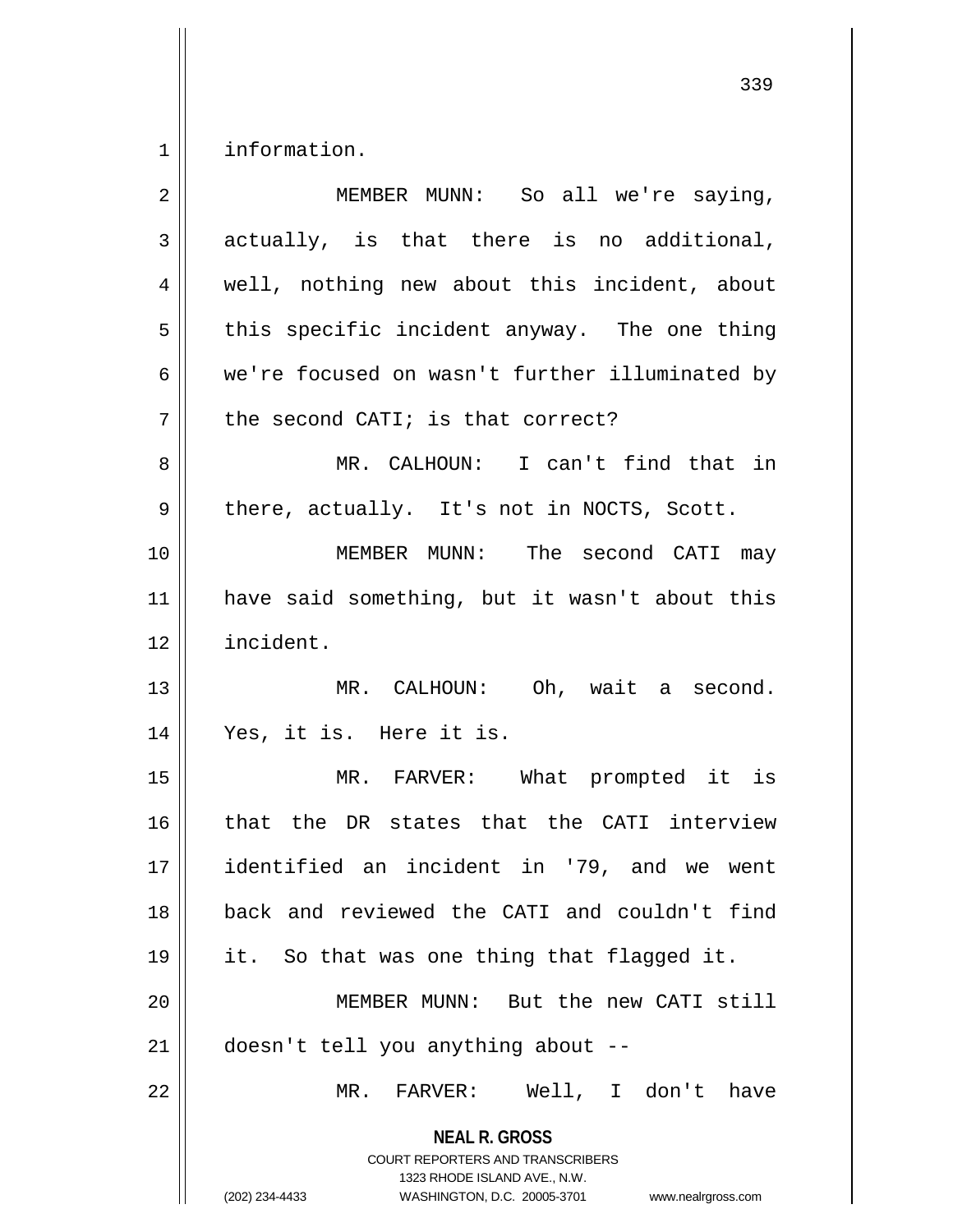**NEAL R. GROSS** COURT REPORTERS AND TRANSCRIBERS 1323 RHODE ISLAND AVE., N.W. (202) 234-4433 WASHINGTON, D.C. 20005-3701 www.nealrgross.com 340 1 || their new CATI. I don't have it. 2 | MEMBER MUNN: So it's the second one 3 you don't have? 4 MR. FARVER: Correct. 5 || MEMBER MUNN: You had one, but not 6 this one. 7 | MR. FARVER: Correct. 8 || MEMBER MUNN: Okay. 9 CHAIRMAN GRIFFON: But do you have 10 it now, Grady; is that what you're saying? 11 || MR. CALHOUN: I'm looking. 12 || CHAIRMAN GRIFFON: Oh, I thought you  $13 \parallel$  said  $-$ 14 || MR. CALHOUN: I thought I had it,  $15$  | but I don't see that --16 MR. FARVER: He'll send it to me 17 when he finds it. 18 MR. CALHOUN: I will. 19 CHAIRMAN GRIFFON: Yes. Why don't 20 we do it that way? Then we'll have all the  $21$  | facts and can discuss it more clearly, right? 22 MR. CALHOUN: Yes, I can put it in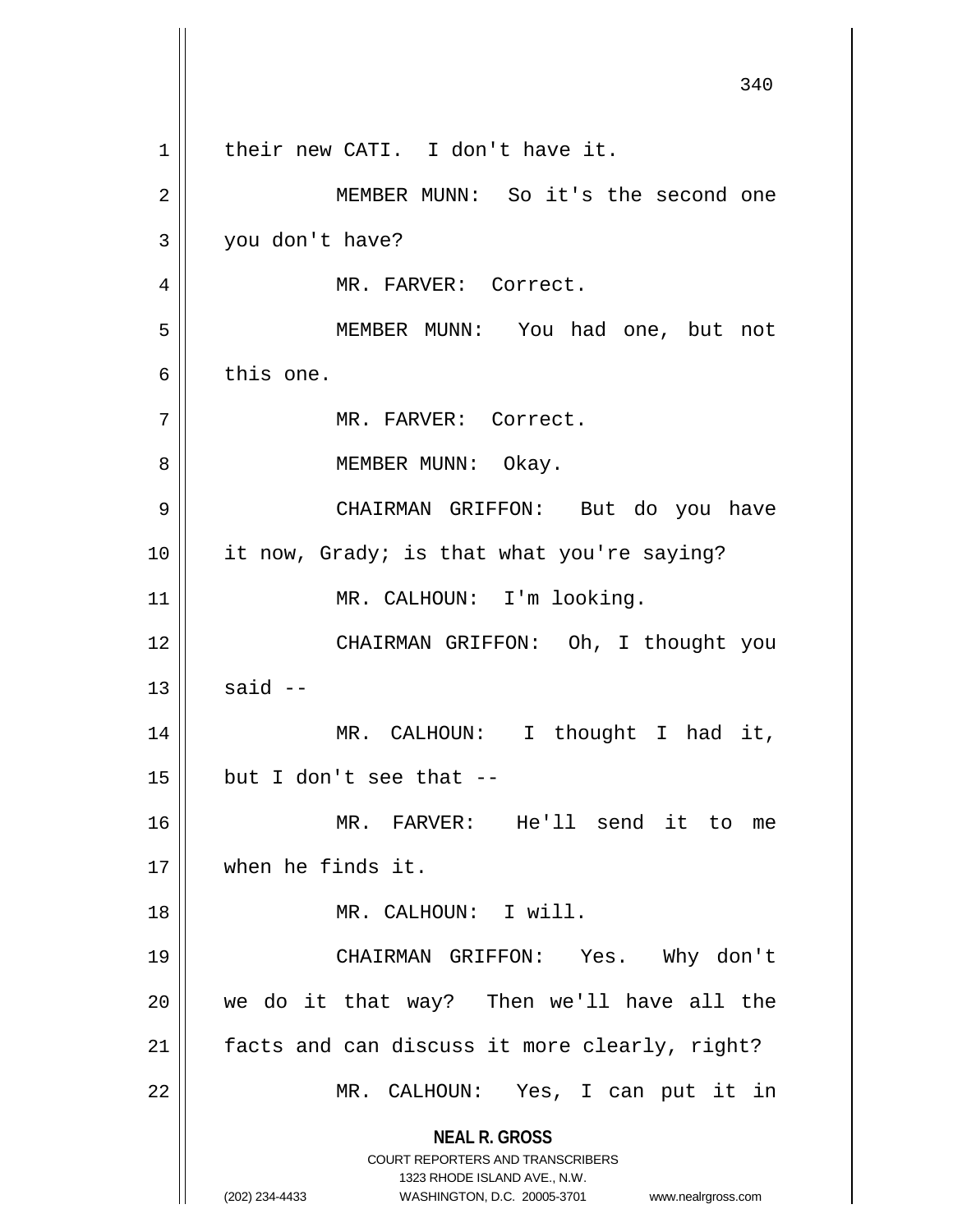**NEAL R. GROSS** COURT REPORTERS AND TRANSCRIBERS 1323 RHODE ISLAND AVE., N.W. (202) 234-4433 WASHINGTON, D.C. 20005-3701 www.nealrgross.com 1 | the transcript folder once we find it. But I 2 | don't, I don't see it in here. 3 || CHAIRMAN GRIFFON: Scott? 4 || MR. SIEBERT: Yes. 5 CHAIRMAN GRIFFON: See that? I lied. 6 || MR. SIEBERT: Wait a second here. 7 CHAIRMAN GRIFFON: I'm going to give 8 || you an extra ten minutes. 9 MR. SIEBERT: Wait a second. I may 10 || be able to fill that ten minutes up now. 11 || CHAIRMAN GRIFFON: Oh, okay. 12 || MR. CALHOUN: Scott, unless that 13 || thing is labeled incorrectly, it's not in 14 NOCTS. 15 MR. SIEBERT: No, give me a second 16 here. I think, yes, I think -- no, I thought 17 || I had an answer quick. We're going to have to 18 look at it. 19 CHAIRMAN GRIFFON: Okay. Well, 20 || since we have an extra ten minutes, can you 21 || explain why Crystal Ball was making mistakes  $22$  | on different -- forget it.